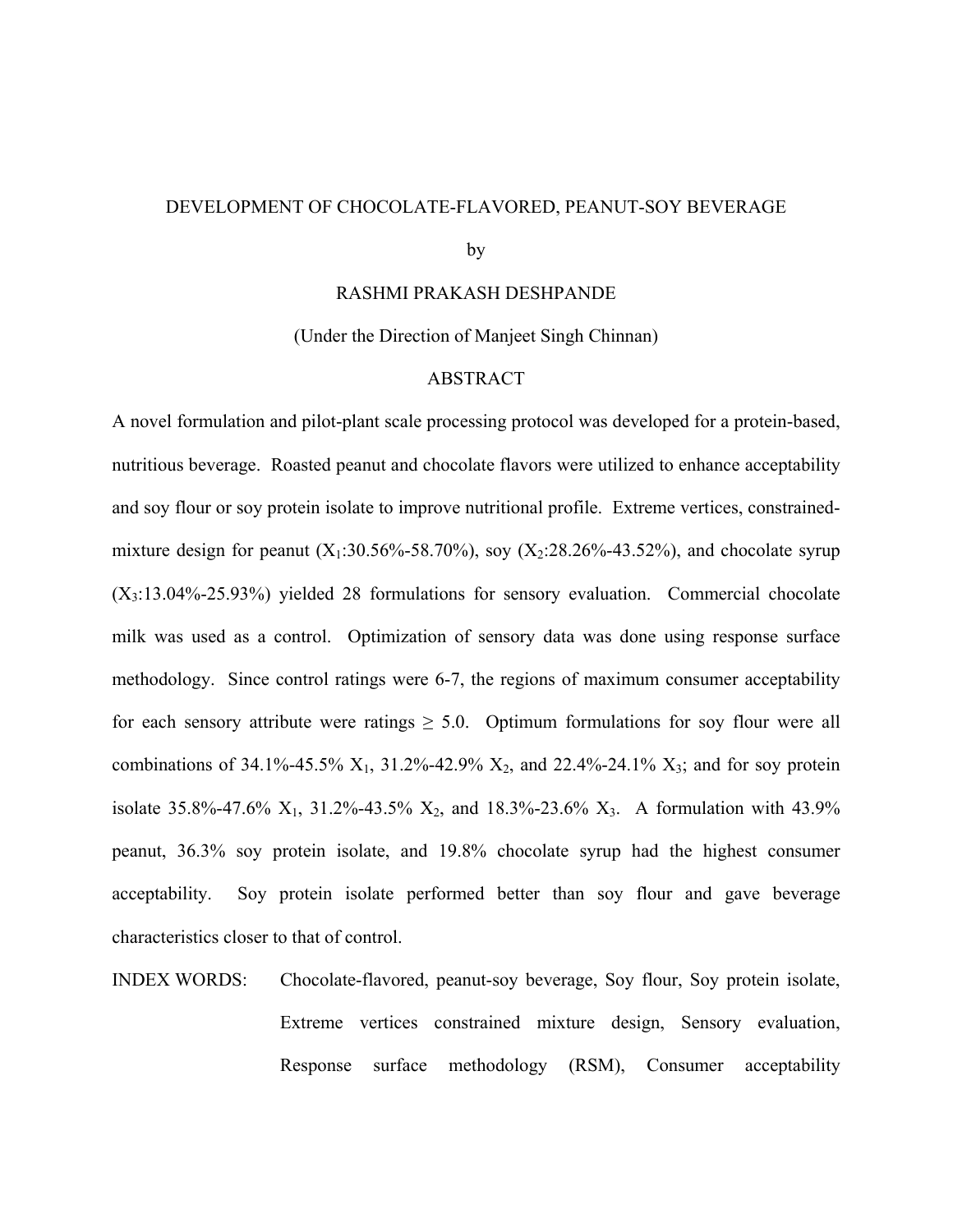# DEVELOPMENT OF CHOCOLATE-FLAVORED, PEANUT-SOY BEVERAGE

by

# RASHMI PRAKASH DESHPANDE

B. Tech., Laxminarayan Institute of Technology, Nagpur University, India, 1999

A Thesis Submitted to the Graduate Faculty of The University of Georgia in Partial Fulfillment of the Requirements for the Degree

### MASTER OF SCIENCE

ATHENS, GEORGIA

2004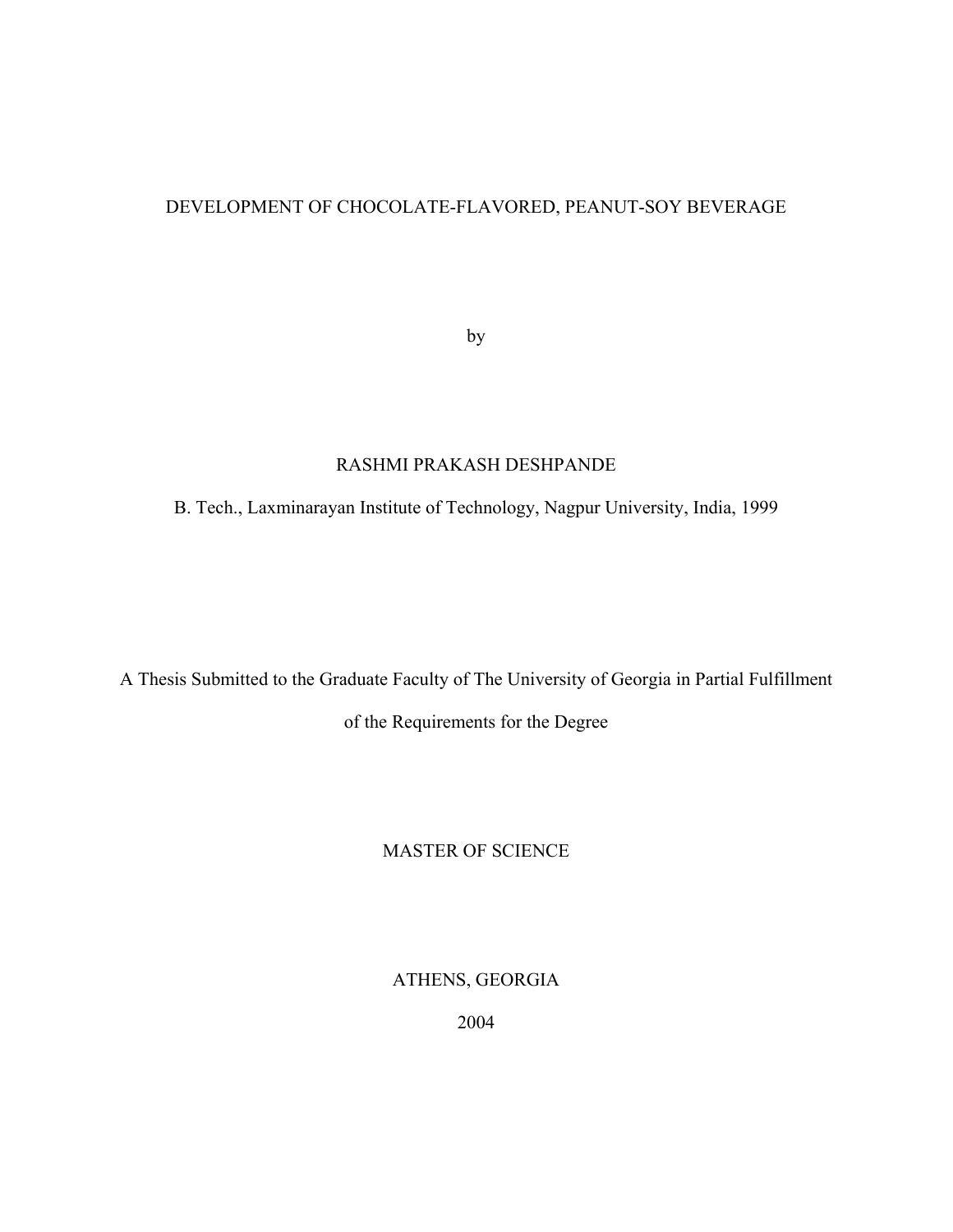© 2004

Rashmi Prakash Deshpande

All Rights Reserved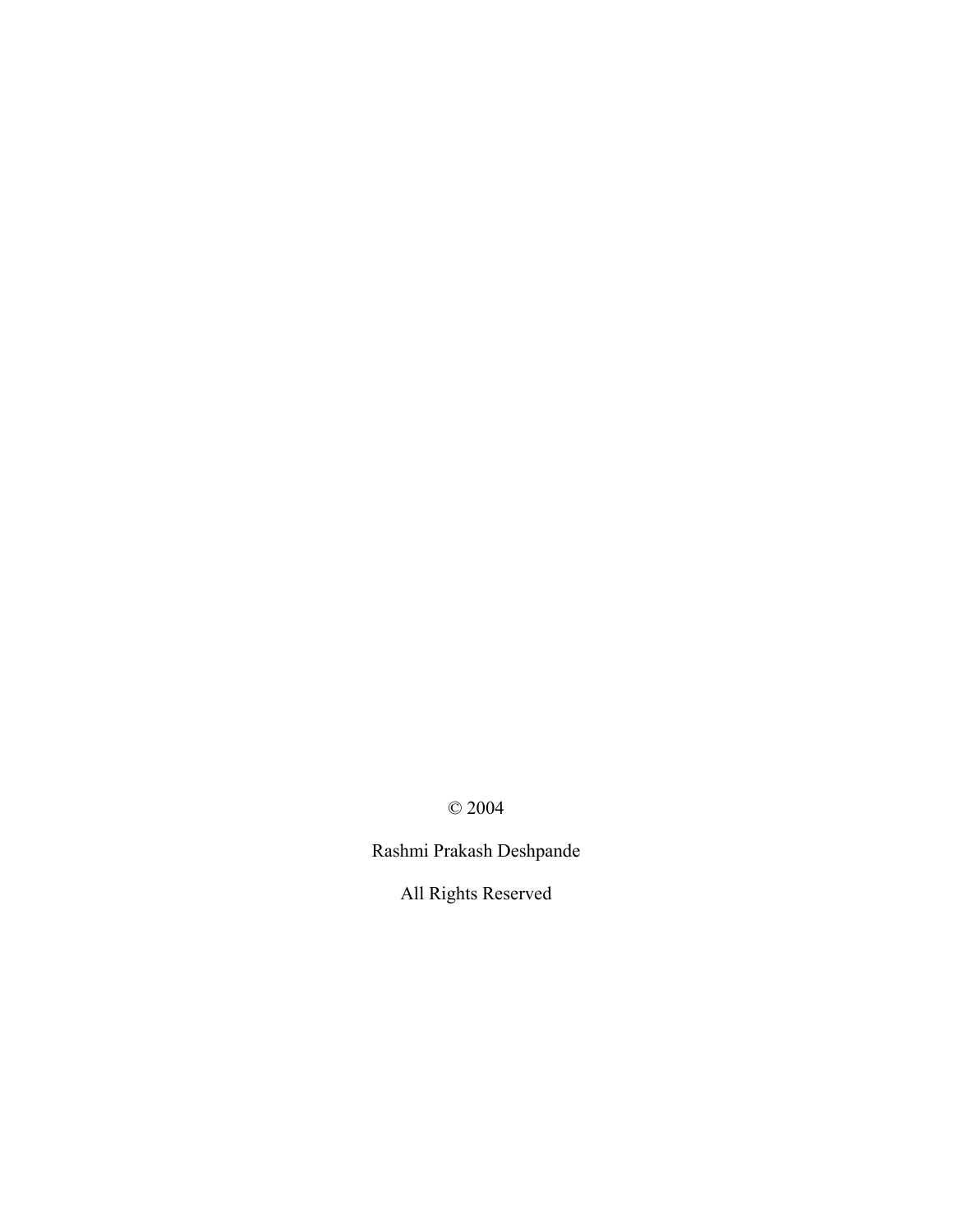# DEVELOPMENT OF CHOCOLATE-FLAVORED, PEANUT-SOY BEVERAGE

by

# RASHMI PRAKASH DESHPANDE

Major Professor: Manjeet S. Chinnan

Committee: Robert D. Phillips Philip E. Koehler

Electronic Version Approved:

Maureen Grasso Dean of the Graduate School The University of Georgia December 2004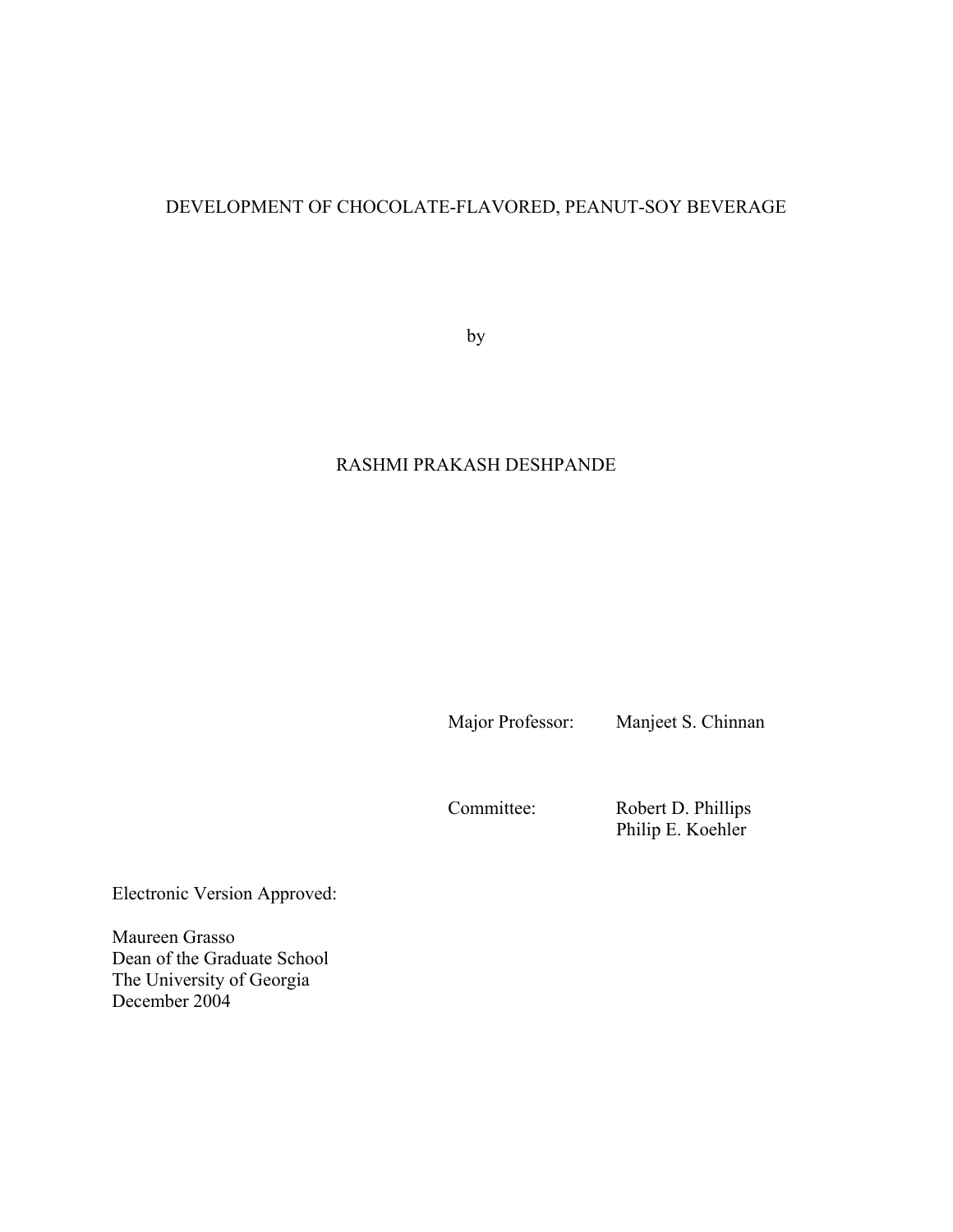# DEDICATION

To

# Aai, Baba and Kanchu

Their encouragement at every tiny little moment led to this life-long achievement. Their love and support is my biggest asset and I am fortunate to have their blessings with me, always!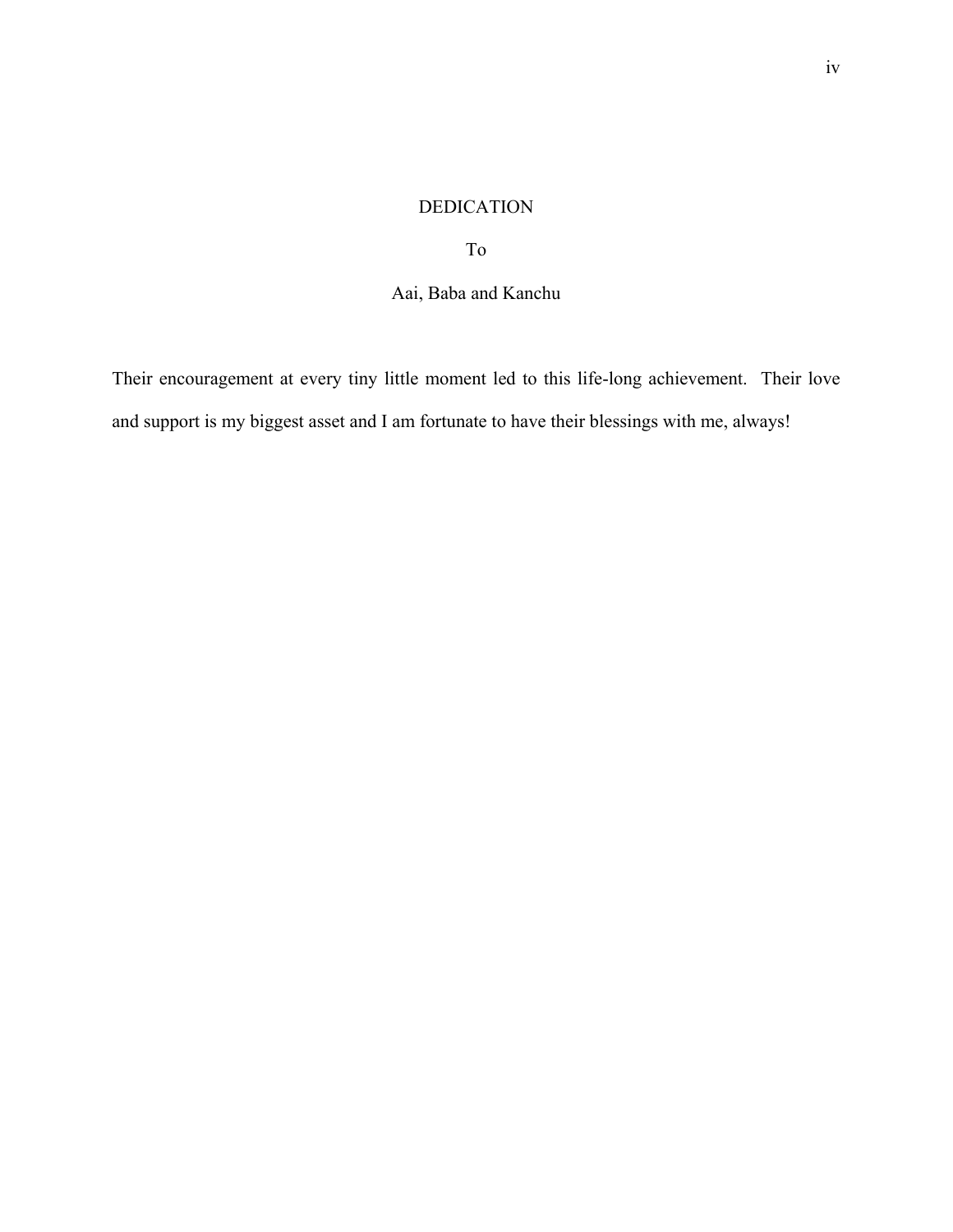#### ACKNOWLEDGEMENTS

I extend sincere thanks to my major professor Dr. Manjeet S. Chinnan for his remarkable guidance, careful attention, and timely encouragement. I thank my committee members Dr. Robert D. Phillips, and Dr. Philip E. Koehler for their valuable input. Special thanks to Ms. Kay McWatters for her methodical guidance and diligent contribution towards successful sensory evaluation of the new product developed. Exploring all the possibilities under their direction and supervision was a great pleasure. I am grateful to the United States Agency for International Development/ Peanut Collaborative Research Support Program (USAID/Peanut CRSP) for their financial support. I would like to thank various companies for the supplies used in my research. I would also like to thank Mr. Glenn Farrell and Mrs. Vijayalakshmi Mantripragada (VJ) for their technical assistance and friendly encouragement throughout my work. I appreciate the cooperation and help provided by Mrs. Sue Ellen McCullough in conducting sensory tests, Dr. F. K. Saalia and Mr. Jerry Davis in statistical data analysis, and all the consumer sensory test panelists from various departments of The University of Georgia, Griffin Campus. Being a part of Engineering Laboratory felt like 'family away from home', because of the care and affection of all my friends, especially VJ. I enjoyed the jovial company of my colleagues, Sharon, Srisuwan, Worapong, Nikolina, Dida, Emine, Dharmendra, and Sudeep in making my work easy, yet keeping me motivated.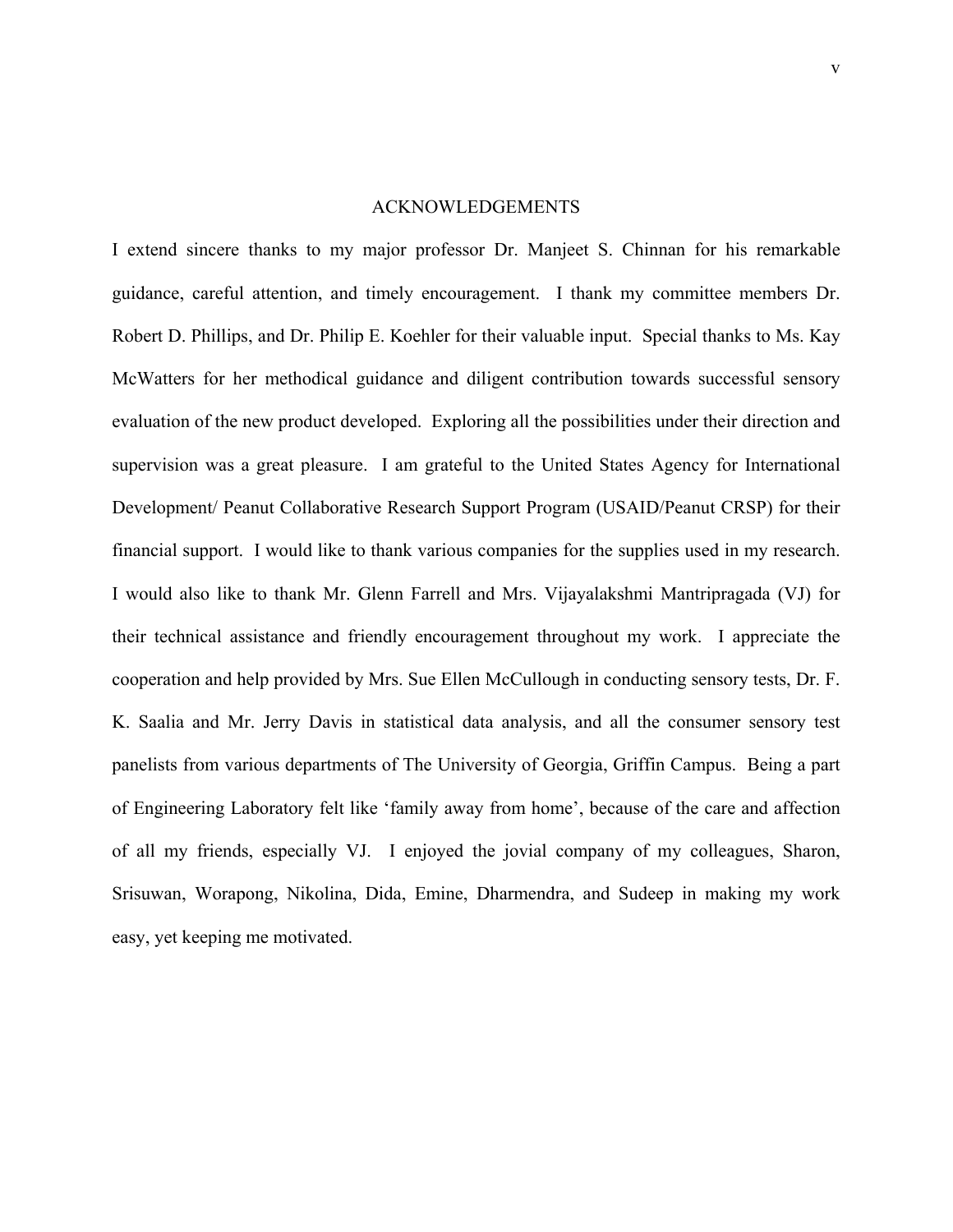# TABLE OF CONTENTS

| Page |
|------|
|      |
|      |
|      |
|      |
|      |
|      |
|      |
|      |
|      |
|      |
|      |
|      |
|      |
|      |
|      |
| 26   |
|      |
|      |
|      |
|      |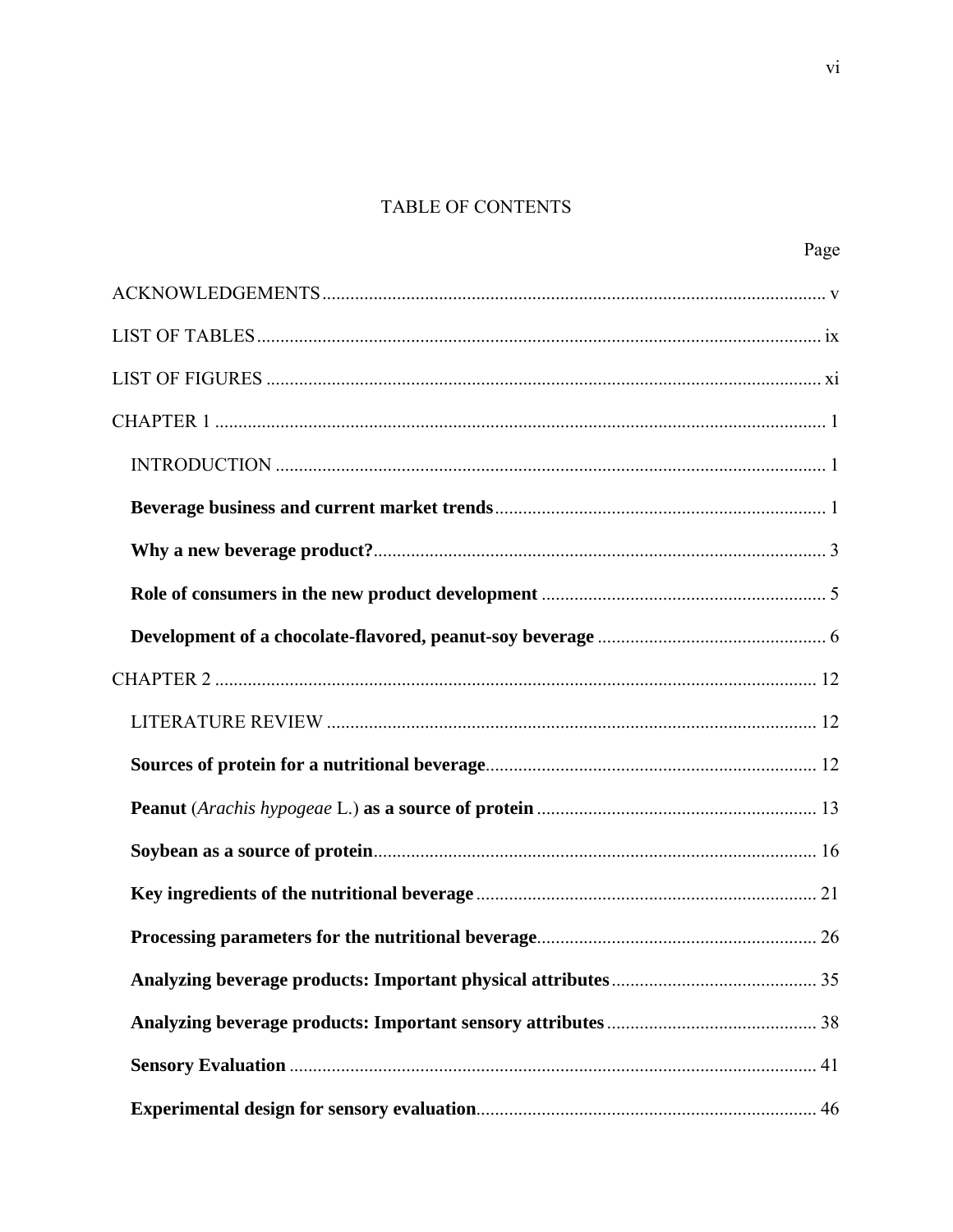| FORMULATION AND PROCESSING PROTOCOL OF A CHOCOLATE-FLAVORED     |  |
|-----------------------------------------------------------------|--|
|                                                                 |  |
|                                                                 |  |
|                                                                 |  |
|                                                                 |  |
|                                                                 |  |
|                                                                 |  |
|                                                                 |  |
|                                                                 |  |
|                                                                 |  |
| SENSORY ATTRIBUTES AND CONSUMER ACCEPTABILITY OF NEW CHOCOLATE- |  |
|                                                                 |  |
|                                                                 |  |
|                                                                 |  |
|                                                                 |  |
|                                                                 |  |
|                                                                 |  |
|                                                                 |  |
|                                                                 |  |
|                                                                 |  |

vii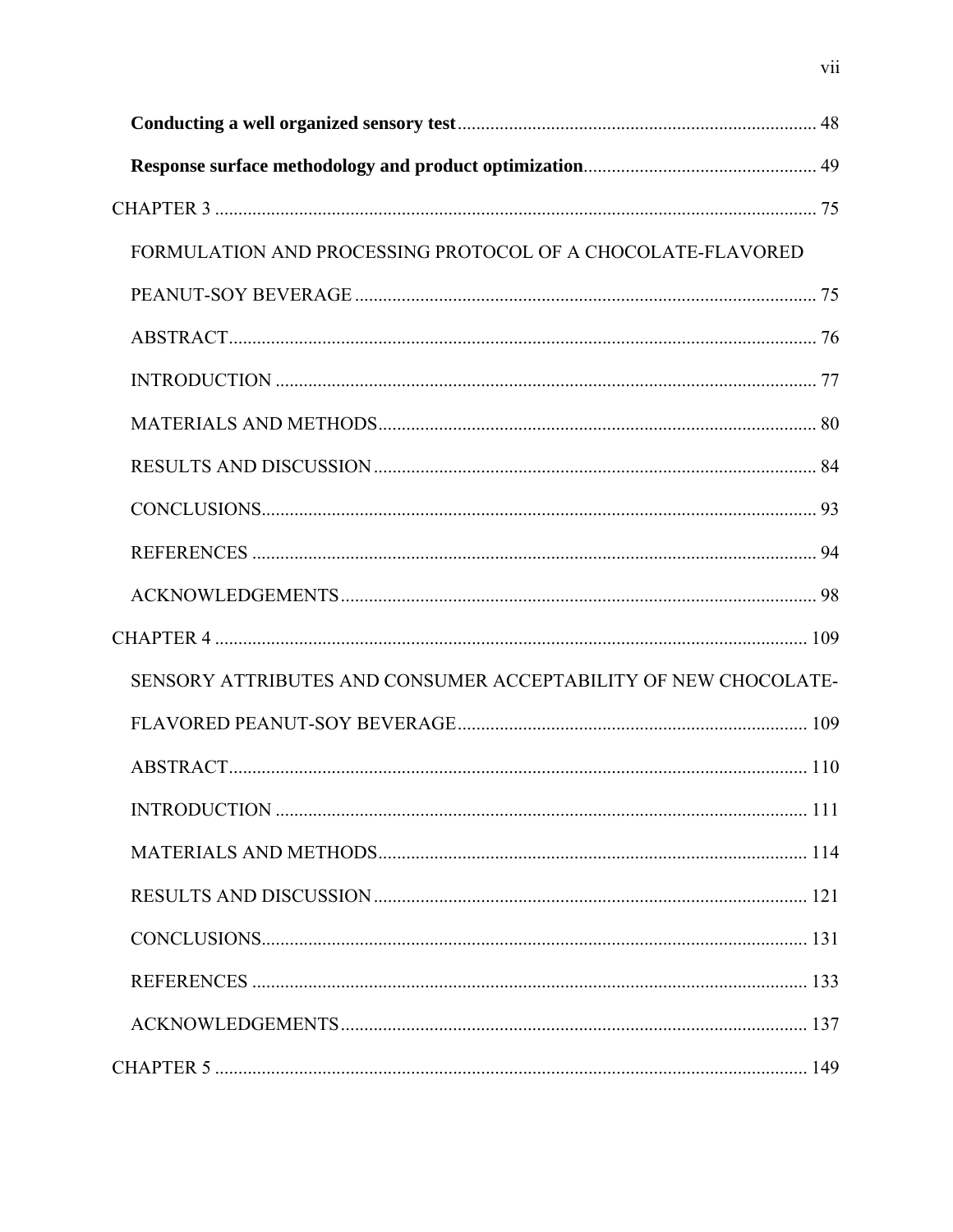| OPTIMIZATION OF A CHOCOLATE-FLAVORED, PEANUT-SOY BEVERAGE USING |  |
|-----------------------------------------------------------------|--|
| RESPONSE SURFACE METHODOLOGY (RSM) AS APPLIED TO CONSUMER       |  |
|                                                                 |  |
|                                                                 |  |
|                                                                 |  |
|                                                                 |  |
|                                                                 |  |
|                                                                 |  |
|                                                                 |  |
|                                                                 |  |
|                                                                 |  |
|                                                                 |  |
|                                                                 |  |
|                                                                 |  |
|                                                                 |  |
|                                                                 |  |
|                                                                 |  |
|                                                                 |  |
|                                                                 |  |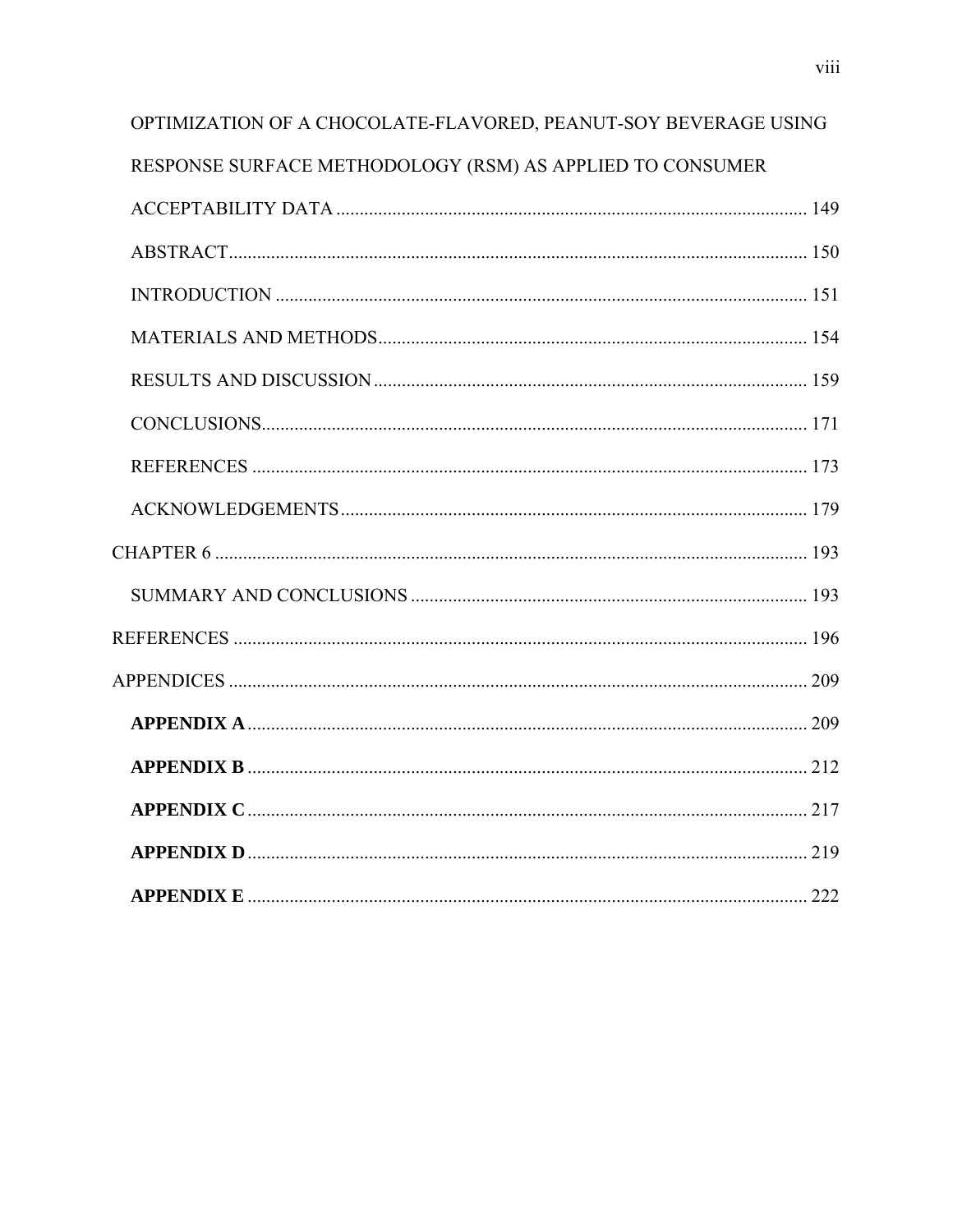# LIST OF TABLES

| Page                                                                                                           |
|----------------------------------------------------------------------------------------------------------------|
|                                                                                                                |
| Table 1.2: What consumers say about soy foods? The United Soybean Board's 2003-04 annual                       |
|                                                                                                                |
|                                                                                                                |
| Table 2.2: Essential amino acid composition (g/100 g protein) of peanut-based products  55                     |
| Table 2.3: Mean proximate analyses of soy flours collected at Cedar Rapids, IA  56                             |
| Table 2.4: Mean concentrations of amino acids in soy flours collected at Cedar Rapids, IA  57                  |
|                                                                                                                |
|                                                                                                                |
| Table 2.7: Amino acid profiles of peanut beverage processed at different temperature and time                  |
|                                                                                                                |
|                                                                                                                |
| Table 3.1: Chocolate flavored peanut-soy based beverage ingredients and their functions 99                     |
| Table 3.2: Summary FNB/IOM 2002 amino acid scoring pattern for use in children $\geq$ 1 year of                |
|                                                                                                                |
| .101                                                                                                           |
| Table 3.4: Protein recovery in base stocks of peanut, soy flour, and soy protein isolate  102                  |
| Table 3.5: Calculation <sup>*</sup> of lysine content for determination of low and high level constraints. 103 |
| Table 3.6: Calculation of lower and upper bound constraints for mixture design 104                             |
| Table 3.7: Physical characteristics of trial experimental formulations (Average values)  105                   |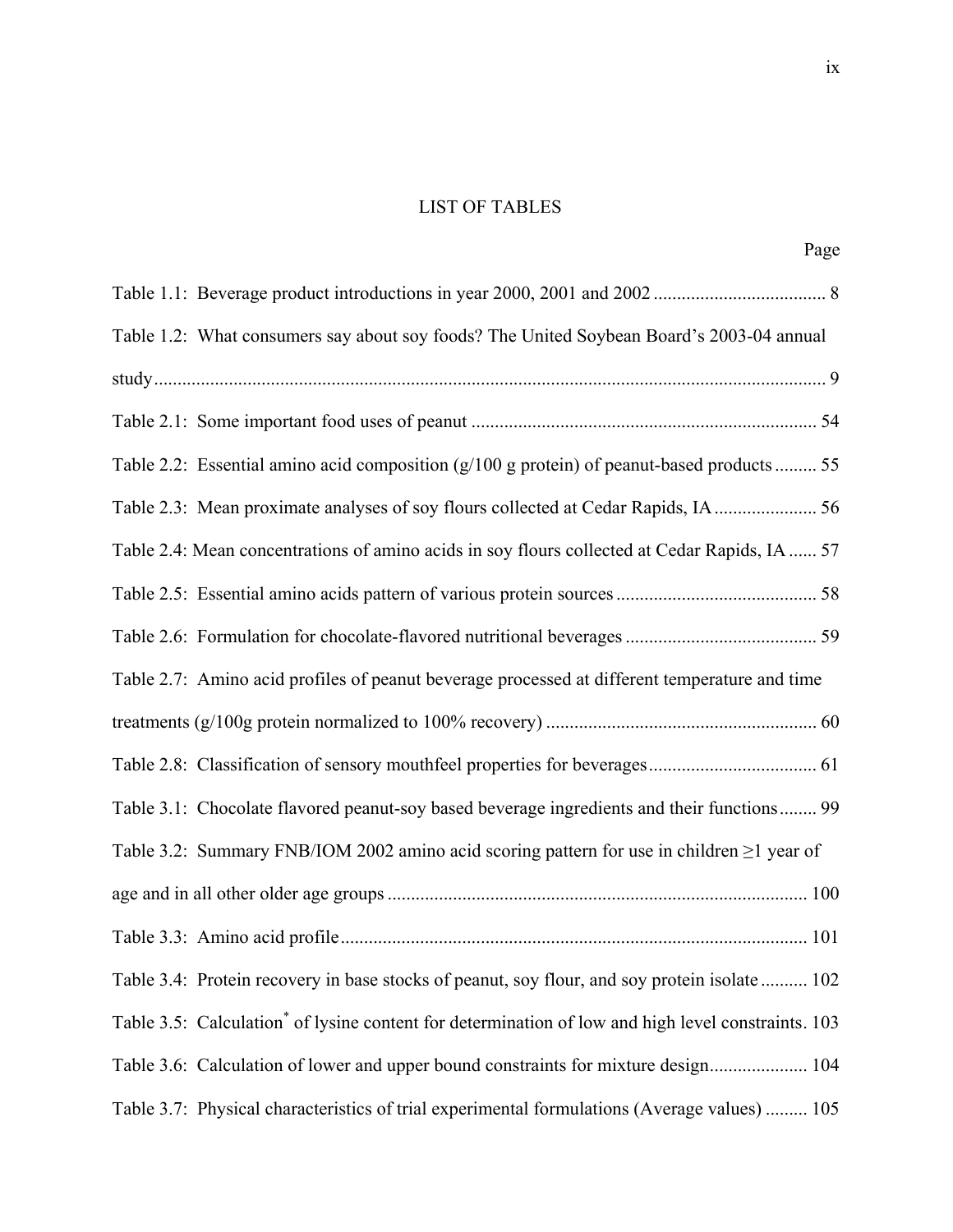| Table 4.1: Fourteen mixture proportions obtained from three component mixture design 138          |
|---------------------------------------------------------------------------------------------------|
|                                                                                                   |
| Table 4.3: Comments by sensory panelists describing beverages containing soy protein isolate      |
|                                                                                                   |
| Table 5.1: Twenty-eight formulations obtained from mixture design and corresponding mean          |
|                                                                                                   |
| Table 5.2: Parameter estimates for mixture variables for soy flour (SF) formulations before       |
|                                                                                                   |
| Table 5.3: Parameter estimates for mixture variables for soy protein isolate (SPI) formulations   |
|                                                                                                   |
| Table 5.4: Experimental beverage formulations after introduction of L-pseudocomponents  183       |
| Table 5.5: Second degree models in terms of nine sensory attributes for soy flour (SF)            |
|                                                                                                   |
| Table 5.6: Second degree models in terms of nine sensory attributes for soy protein isolate (SPI) |
|                                                                                                   |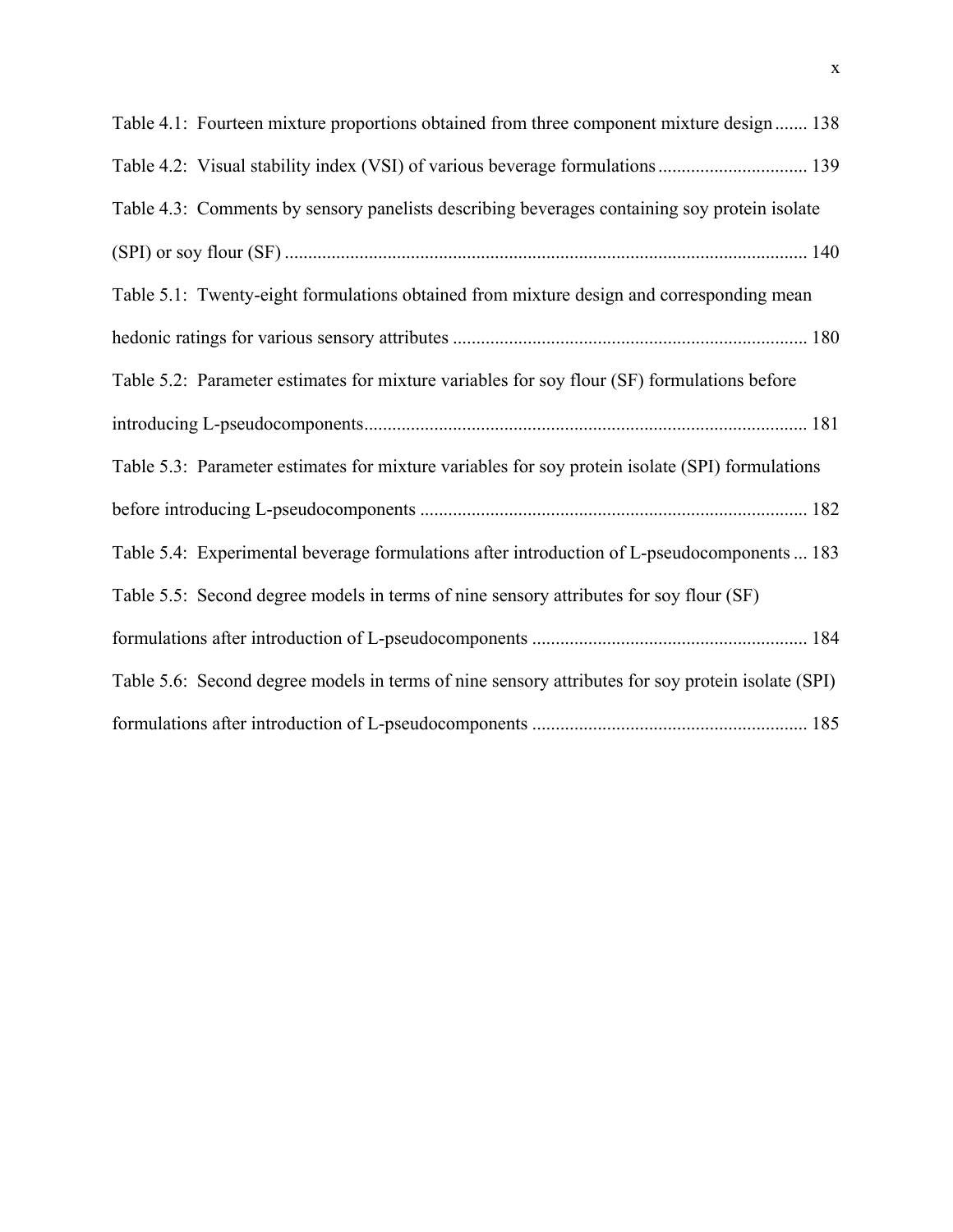# LIST OF FIGURES

| Figure 1.1: Consumers are open to variety of new food concepts, as long as they provide           |  |
|---------------------------------------------------------------------------------------------------|--|
|                                                                                                   |  |
|                                                                                                   |  |
|                                                                                                   |  |
|                                                                                                   |  |
| Figure 2.3: Process flow sheet for LPC (lipid protein concentrate) and LPC beverage base          |  |
|                                                                                                   |  |
|                                                                                                   |  |
|                                                                                                   |  |
|                                                                                                   |  |
| Figure 2.7: Preparation of peanut protein isolate and chocolate flavored peanut beverage  68      |  |
|                                                                                                   |  |
|                                                                                                   |  |
|                                                                                                   |  |
|                                                                                                   |  |
|                                                                                                   |  |
| Figure 2.13: Classification of fluids based on the relationship between the shear stress required |  |
|                                                                                                   |  |
| Figure 3.1a: Base stocks of peanut, soy flour (SF) and soy protein isolate (SPI)  106             |  |
| Figure 3.1b: Preparation of chocolate syrup for chocolate-flavored, peanut-soy beverage  107      |  |

Page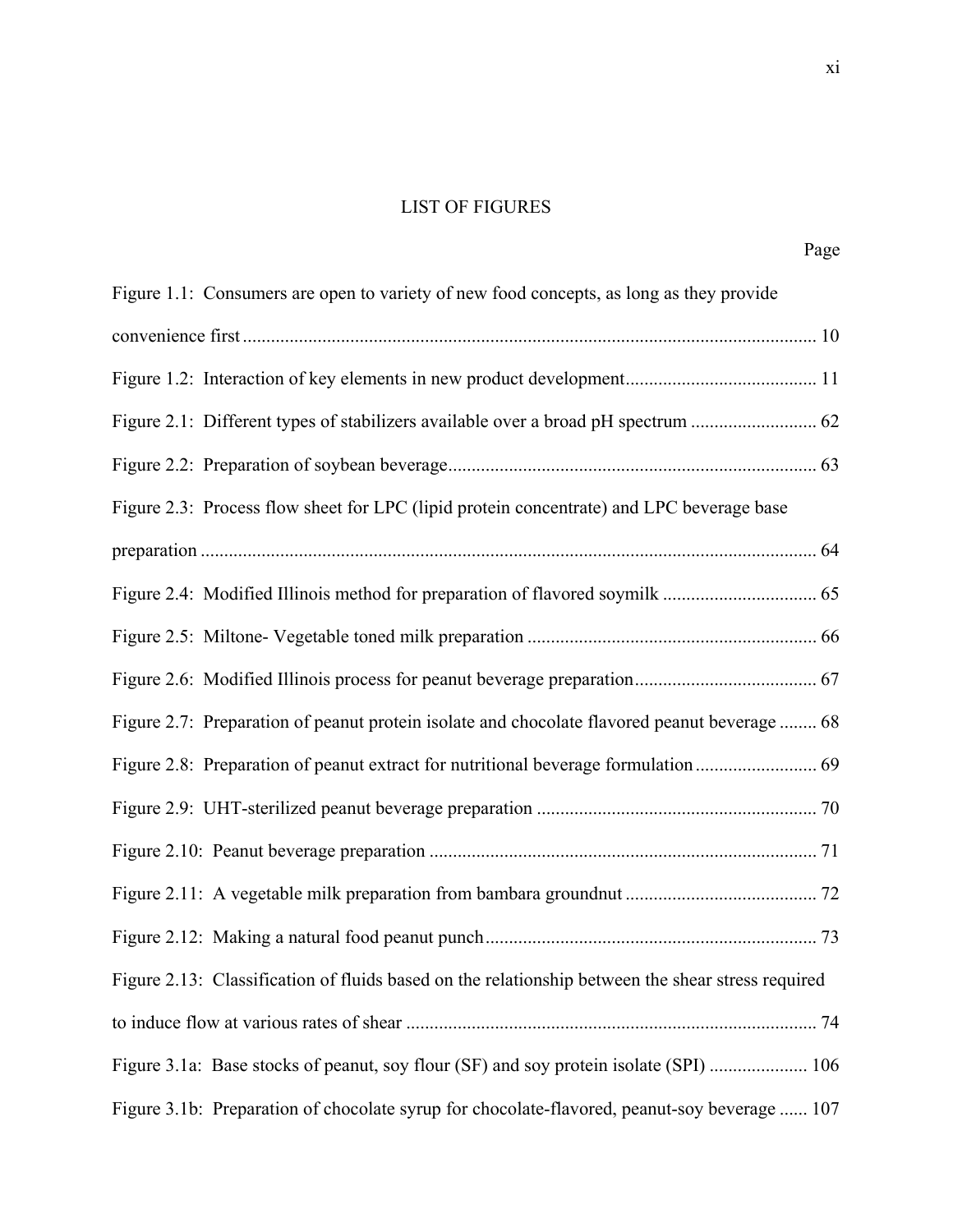| Figure 3.1c: Processing steps for chocolate-flavored, peanut-soy beverage  108                     |
|----------------------------------------------------------------------------------------------------|
| Figure 4.1: Experimental region on a ternary plot showing vertex and centroid points of a three-   |
|                                                                                                    |
| Figure 4.2: Selection of different design points in the experimental region for various            |
|                                                                                                    |
|                                                                                                    |
| Figure 4.4: Viscosity values of various soy flour and soy protein isolate – based formulations in  |
| comparison to the control (Hershey®'s creamy chocolate milk shake; η=36.9 mPa s) 144               |
| Figure 4.5 A, B, C: Trends of sensory attributes (aftertaste, appearance, and aroma) for soy flour |
| (SF) and soy protein isolate (SPI) formulations compared to control (Hershey®'s creamy             |
|                                                                                                    |
| Figure 4.5 D, E, F: Trends of sensory attributes (color, consistency, and flavor) for soy flour    |
| (SF) and soy protein isolate (SPI) formulations in comparison to control (Hershey®'s creamy        |
|                                                                                                    |
| Figure 4.5 G, H, I: Trends of sensory attributes (mouthfeel, overall acceptability, and sweetness) |
| for soy flour (SF) and soy protein isolate (SPI) formulations compared to control (Hershey®'s      |
|                                                                                                    |
| Figure 4.6: Comparison of the best formulation (#8 using SPI) with control (Hershey®'s creamy      |
| chocolate milk shake) for mean (n=41) hedonic ratings of various sensory attributes  148           |
| Figure 5.1: Experimental region showing design points those can be used as sample                  |
|                                                                                                    |
| Figure 5.2: Experimental design points and the beverage formulation region after introducing       |
|                                                                                                    |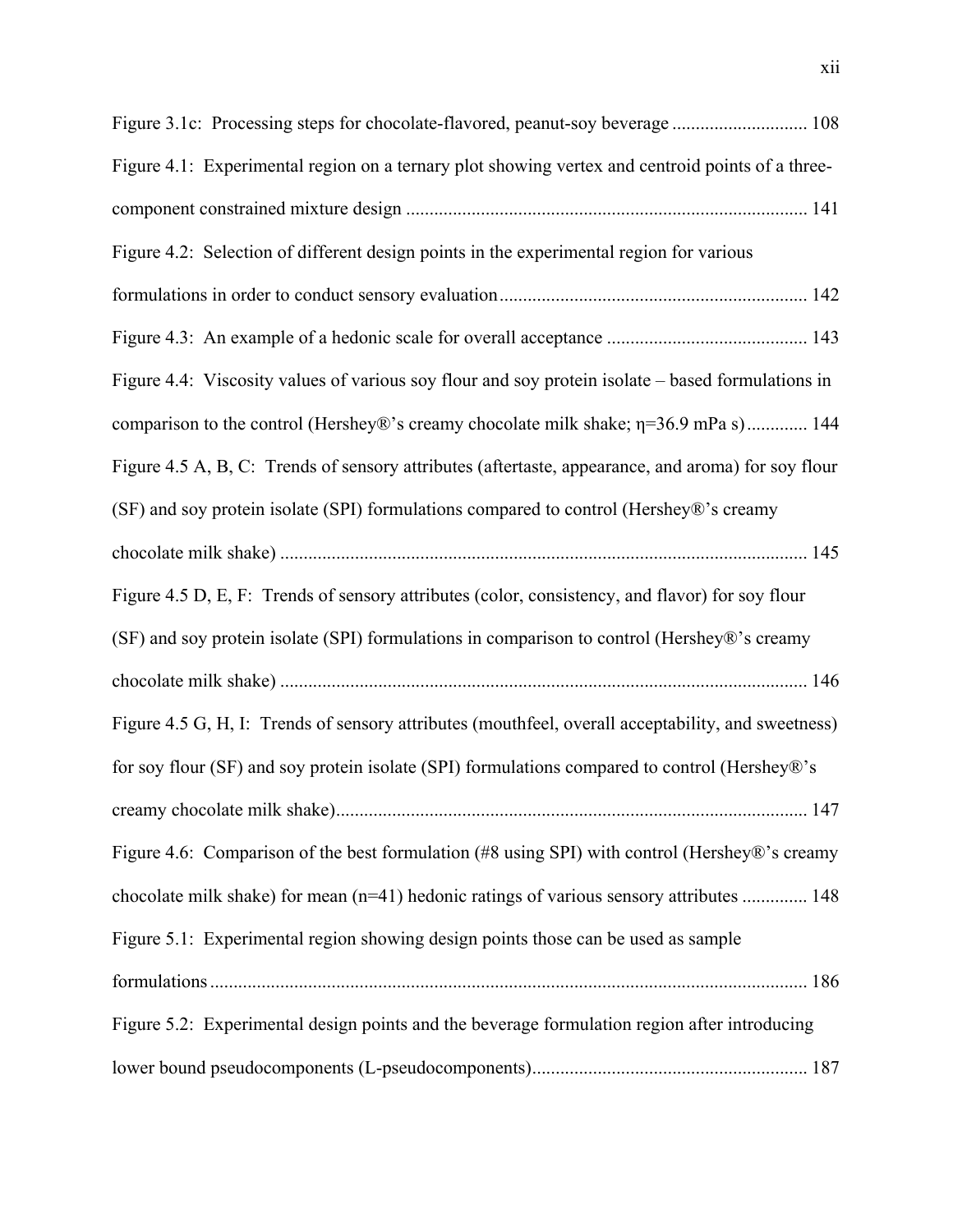| Figure 5.3: Response surfaces (three-dimensional plots) for overall acceptability obtained using |
|--------------------------------------------------------------------------------------------------|
| L-pseudocomponents for soy flour (SF) and soy protein isolate (SPI) formulations 188             |
| Figure 5.4: Contour plots for aftertaste, appearance, and aroma for soy flour (SF) and soy       |
|                                                                                                  |
| Figure 5.5: Contour plots for color, consistency, and flavor for soy flour (SF) and soy protein  |
|                                                                                                  |
| Figure 5.6: Contour plots for mouthfeel, overall acceptability, and sweetness for soy flour (SF) |
|                                                                                                  |
| Figure 5.7: Optimum regions (shaded areas) obtained by superimposing contour plots for all       |
|                                                                                                  |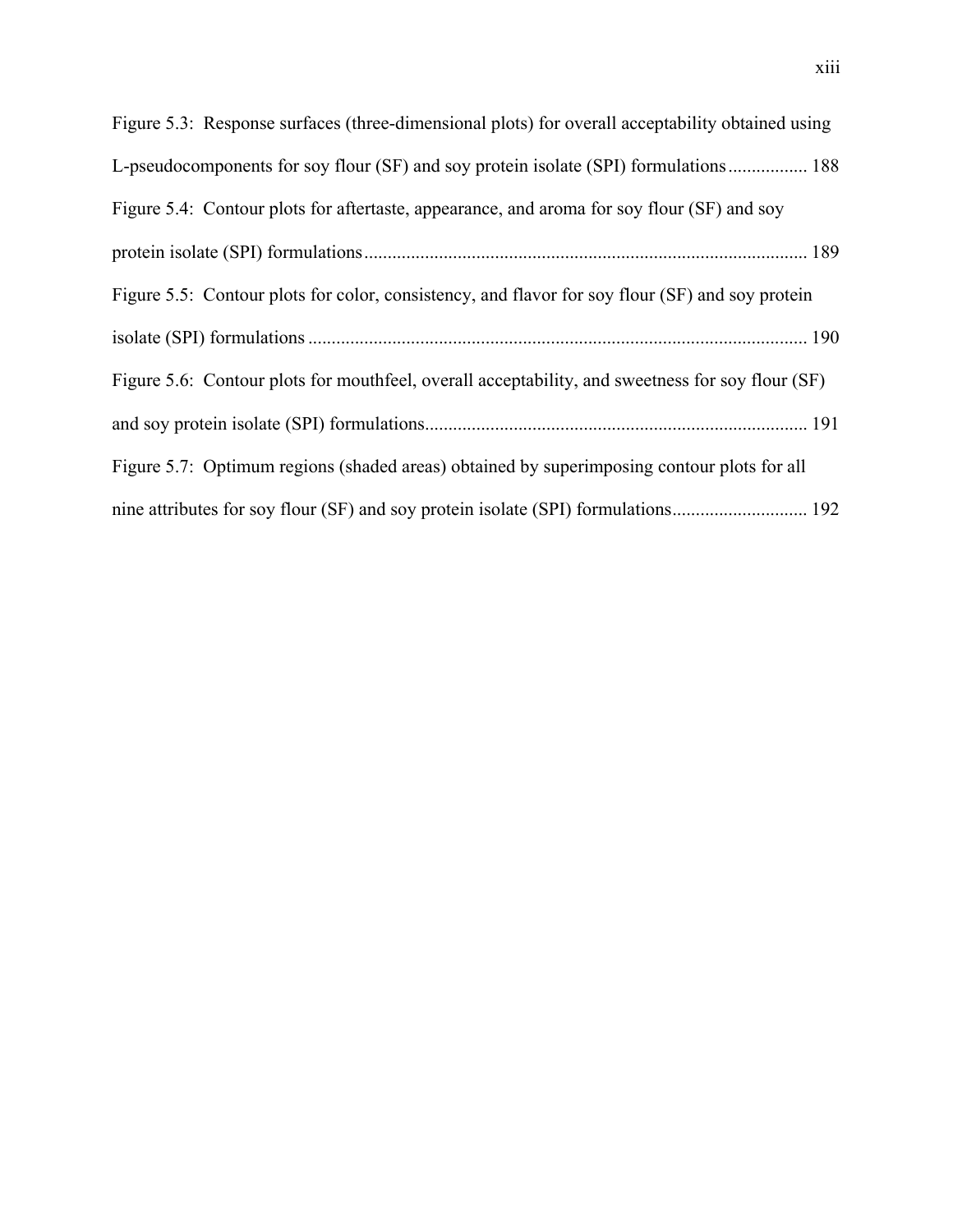#### CHAPTER 1

#### INTRODUCTION

#### **Beverage business and current market trends**

Beverage business is taking a new shape and has tremendous potential for future developments. Beverage industry is focusing on consumer desires. Both consumers and industry are looking for alternative product options suitable for a changing marketplace. Recently, beverage products have created a new category, a whole new business through innovative new products. In addition to the traditional kinds like alcoholic beverages, carbonated soft drinks, ready-to-drink fruit or dairy based beverages, and smoothies, a wave of innovative terminologies such as flavored milks, energy beverages (*Xtreme Exquisite™*), liquid meal-replacements (*Nouriche™*), weight-directed products (*Slim-Fast™*), ready-to-drink meals (*Golean™,* a soy drink segment), and functional beverages are becoming popular in the beverage market. Almond, rice, and oat milks are helping to fill the milk and cereal void (Sloan 2003c). All these beverage categories are available in various distribution locations such as supermarkets, convenience stores, restaurants, wholesale clubs, retail stores, and fountain or vending machines. In short, there is a scope and market for the beverage products in a variety of ways.

A synopsis of the new beverage product categories and major areas of interest are presented in Table 1.1. It can be observed that there has been substantial decrease in hot beverages, carbonated soft drinks, RTD (ready-to-drink) iced tea/coffee, and beer/cider category, whereas the energy/sports drinks category shows significant growth. As per the survey done by BevNet.com, 2003 was an interesting year for a soft drink industry, since the sales of carbonated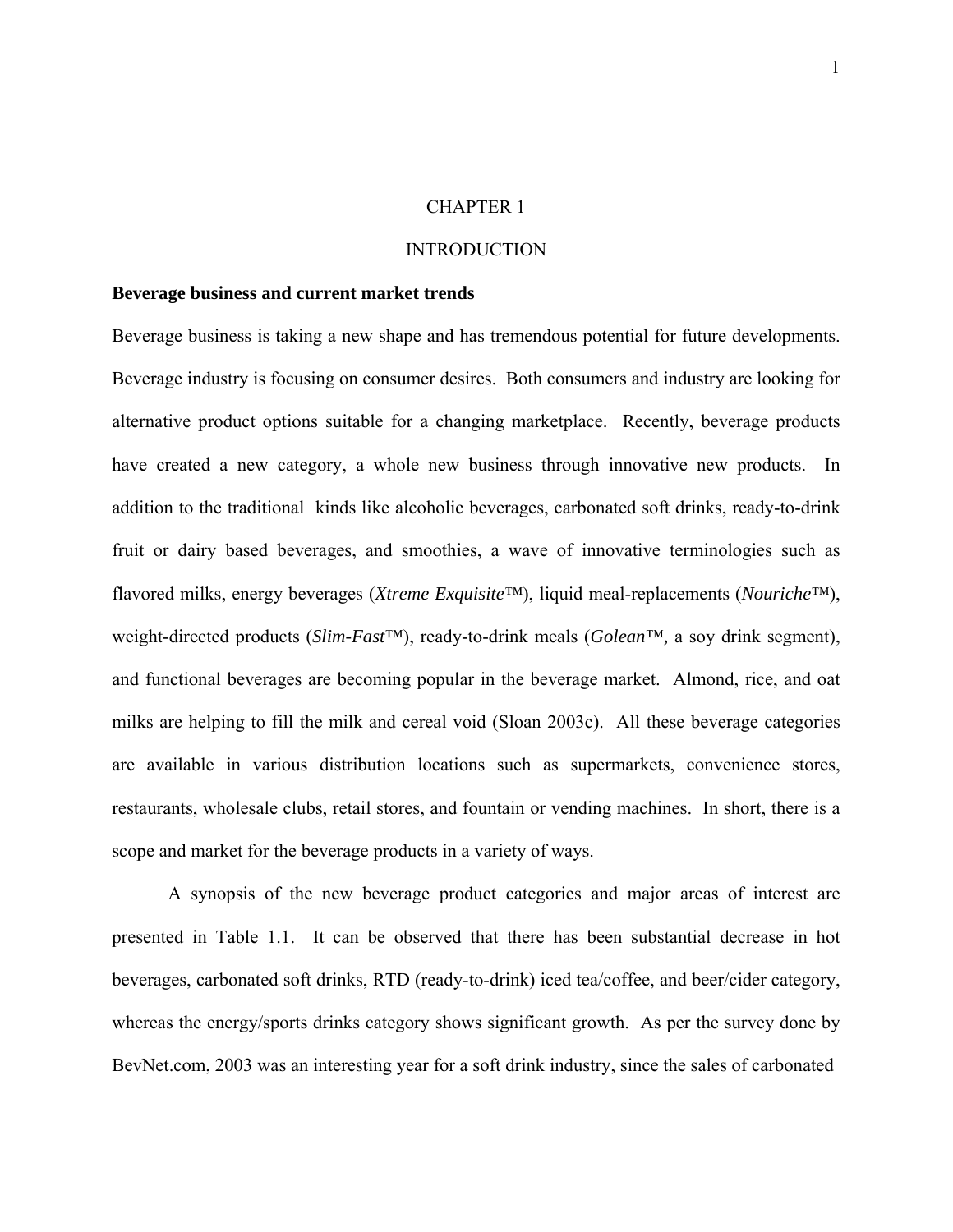soft drinks did not show much growth on the other hand the energy drinks sales boomed along with the continued emergence of many health-directed products (Anonymous 2004c). From the top 10 trends to be watched and worked on in year 2003 (Sloan 2003a), Figure 1.1, ready-to-eat, packaged for on-the-go, high protein, and anything that could replace a meal are some of the trends consumers are willing to try over the next few years.

As a part of convenience and single serving choices, "meals in motion" are becoming popular. The changing life-styles and eating preferences have inspired a new generation of portable products. One in ten meals was eaten "on-the-go" in 2002, and the liquid and bar mealreplacement products represented the ultimate in contemporary one-dish meals (Sloan 2003b). A new generation of great-tasting products (Sloan 2003b), such as Snapple's *Snapple-A-Day™* and Yoplait's *Nouriche™*, has helped the liquid meal replacements skyrocket to a \$2.5-billion market segment, up 11% compared to 2002. The "*Meal in a Bottle*", a combination of whey and soy protein with more than 20 vitamins and minerals, is the latest addition to the explosive soy and dairy based market segment (Sloan 2003b).

Next to the single-serve, health has been the most dramatic factor influencing beverage sales in the past few years with PepsiCo and Nestle focusing on the health for their future acquisitions (Sloan 2003b). The desire for good health and concern over carbonated soft drink consumption has driven consumers to juice and juice drinks (Sloan 2003b). While purchasing a food item for the first time, price and brand name are deciding factors but the impact of health claims, types of preservatives/additives, and organic claims have increased. In 2002, 72% shoppers which was up 6% over the previous year, said that they almost always/sometimes look at the health claims (Sloan 2003a). Annual soymilk sales have grown to \$550 million with 8% of the households using it on a regular basis (Sloan 2003a). Healthier product alternatives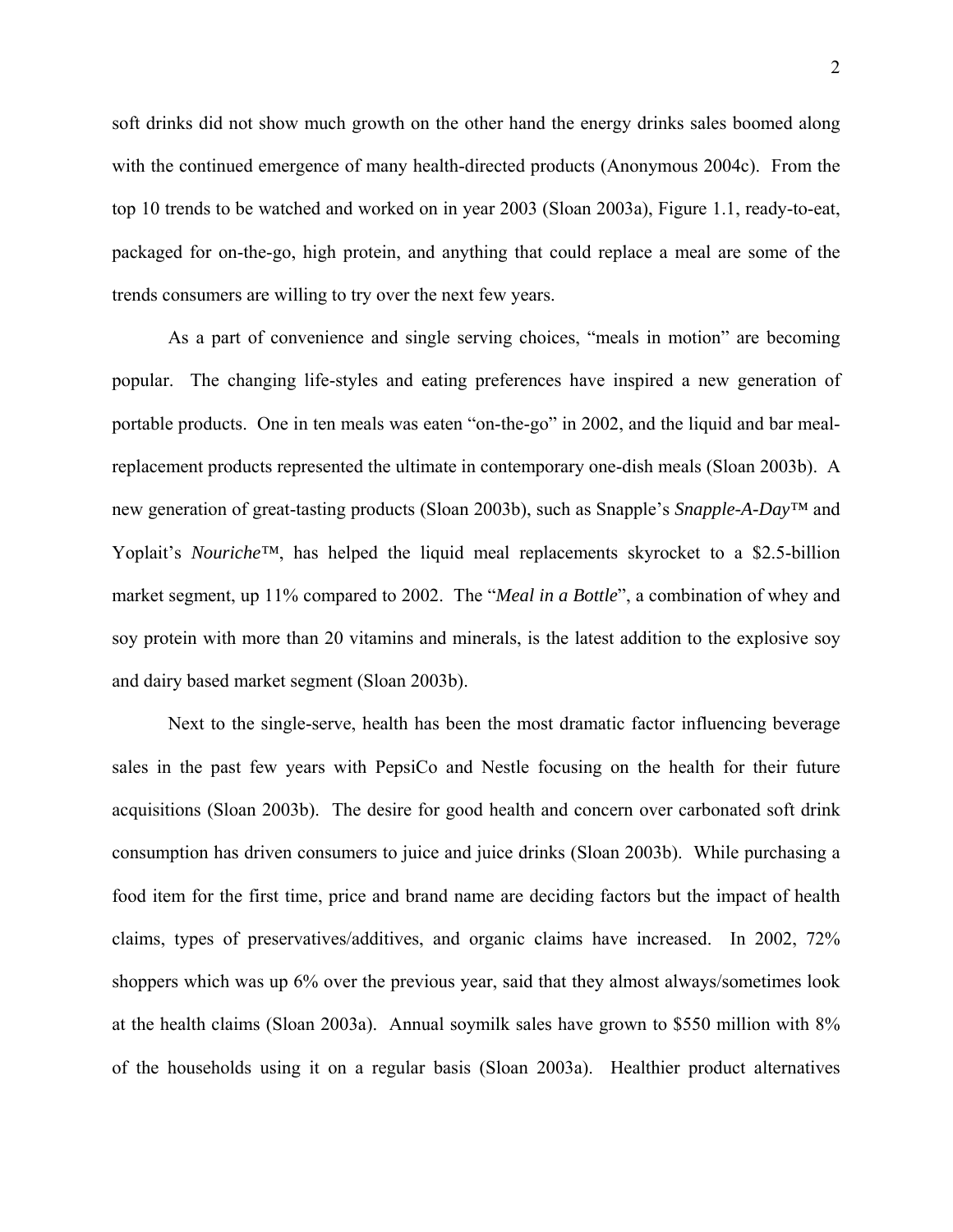including juice/soy combinations, juice/fruit/dairy smoothies, fortified juices/drinks, single-serve lemonade, and organic drinks are among those enjoying the strongest growth (Sloan 2003b). Consumers are fascinated by functional beverages, showing increase in the sales from \$10.35 billion in 2002 to projected \$15.9 by 2010 (NBJ 2003). The growth of "Functional/Nutraceutical/Wellness Foods and Beverages" has been attributed to several factors such as consumers interest in maintaining better health; rise in available information regarding the link between diet and health; changes in food laws that have affected label and product claims; and an increasing sector of the public aging quickly and purchasing functional food products (Ohr and others 2003).

Overall, consumers are looking to lead more healthy lives, thus consuming more nutritious foods**.** Taking advantage of this fact, companies also are developing new functional beverage products. For example, Minute Maid Co. recently introduced *Minute Maid® Premium Heart Wise*<sup>TM</sup> Orange Juice, a cholesterol-reducing orange juice that contains 1 g of plant sterols per serving. The functional beverage market is expected to grow at an annual growth rate of 5.7% (Ohr and others 2003). "Better for you" products can help boost up the beverage sales and have great applications in the beverage industry.

#### **Why a new beverage product?**

One of the ways to increase chances of obtaining a successful product is to gather market information so that new market niches can be located for new product ideas prior to product development and to follow a consumer driven food product development process (Knox and Mitchell 2003). Looking at current market scenario and health driven food choices, the beverage category seems to receive consumer attention the most. Hence, a novel protein-based nutritious beverage from peanut and soy was developed. Both peanut and soy are two important protein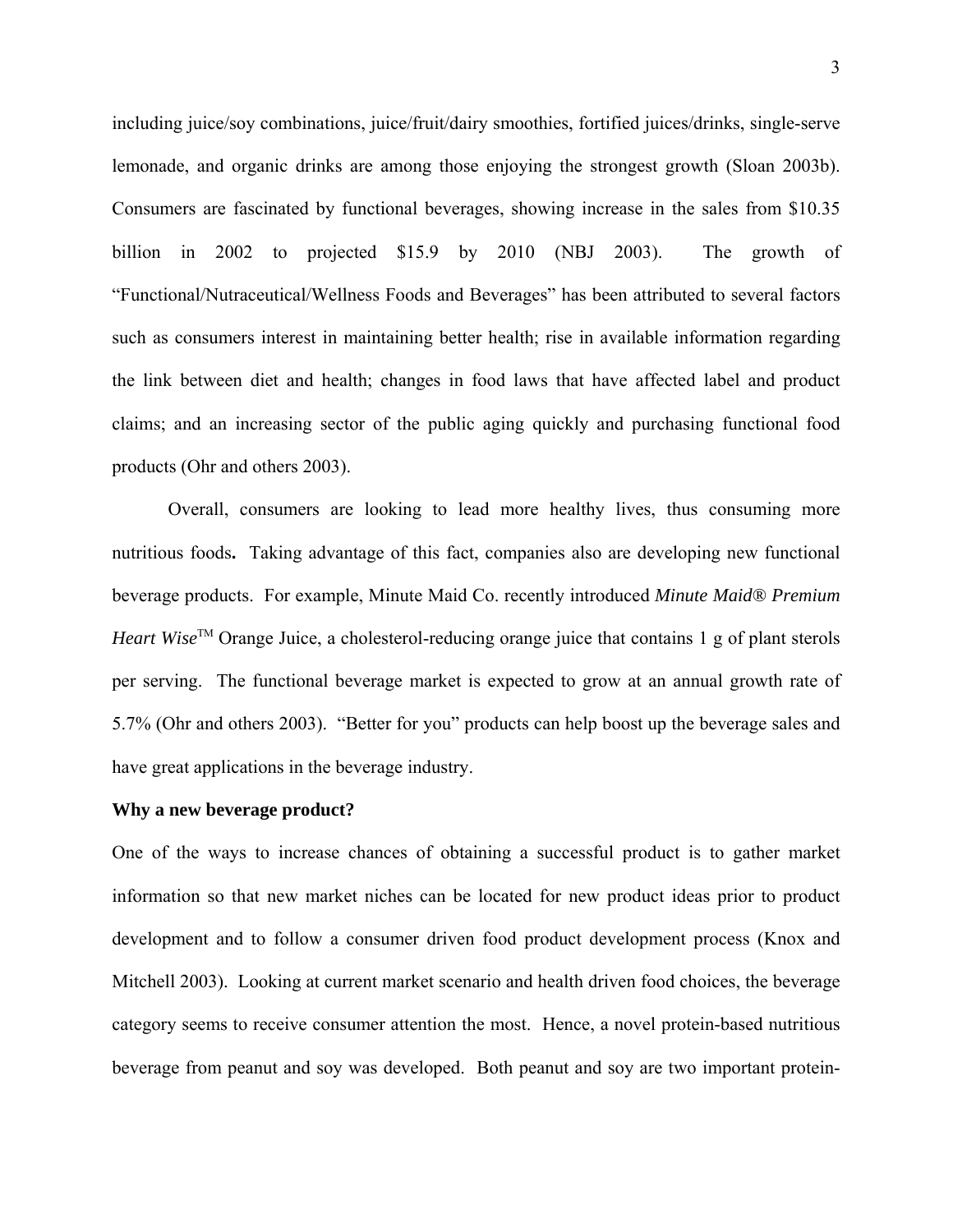rich oilseed sources which can complement each other in order to enhance the nutritional characteristics of the final product. Both of them have functional benefits which can result into an optimum blend in combination with a popular chocolate flavor.

New food products may be innovative, adaptive, imitative, line extensions, or new forms. New products and line extensions, typically representing 10-15% of category volume each year, are going to be a very meaningful percentage of total category volume over next 3-to 5-year period (Lord 2000). Brand and line extensions are still a good way to leverage consumer awareness and reduce risk and entry cost, but innovative new products potentially reap more rewards (Lord 2000). A new product is a product not previously marketed or produced by the organization for which it is developed or made available (Segall 2000). Also, the new product which is novel, unique, and distinctly untried, unfamiliar, or even previously nonexistent is called an invention, especially if it is innovation in technology, and is eligible for protection by patent (Segall 2000). As per the definition a chocolate-flavored, peanut-soy beverage being developed in this study was termed as the invention.

In a completely new product category, researcher develops a new process and a prototype product by optimum methods to test the acceptance. The prototype development and consumer acceptance study are therefore, essential parts of a new product development process. The consumer input in the form of sensory analysis of the new product is crucial in the development stages. Although commercially processed foods must attract consumer by appearance of the package, repeat purchases will depend on how pleasing a sensory experience is perceived when the product is eaten (Toledo and Brody 2000). Hence, analyzing consumer response in terms of sensory acceptability of the new product was considered important during this study.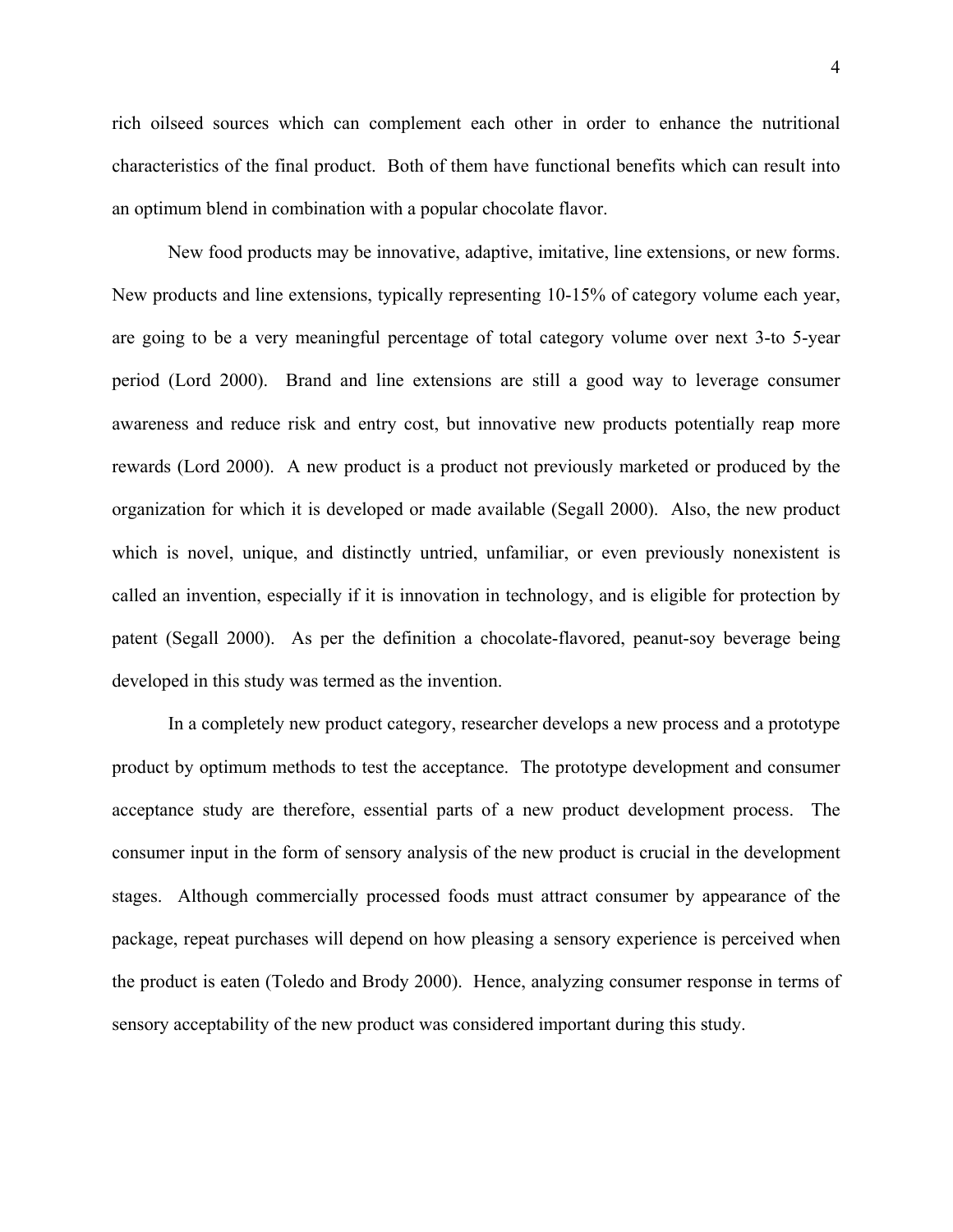#### **Role of consumers in the new product development**

The basic reason for any research and development is to increase current profits and ensure future sales. Product development has always been at the heart of food industry and rapid technological changes, accompanied by a steady increase in the standard of living, resulted in even greater opportunities for product development (Earle 1997). Globally a new product is launched every twenty minutes and speed is the fuel that drives the process (Robinson 2000). The process of new product development is at the best a delicate and tortuous path (Figure 1.2)

The consumer needs/desires are major driving force of the new food product development, and perceptions about the food form the basis of those perceived needs (Bursey 1983). According to Brody and others (2000), today's food consumers have adopted different patterns of food consumption suitable to their more mobile and more diversified lifestyles and hence the task of food system is changing from "bringing the consumer to the food" to "bringing the food to the consumer". Any single product on the supermarket shelf must compete with some 10000 others to get into a shopper's grocery cart and hence constant market appraisal is necessary (Desrosier and Desrosier 1971). A sequence of activities that leads to the introduction of a successful new product into today's highly competitive marketplace has its beginnings and foundation in the extensive and ongoing market research which elicits and defines the changing consumer desires (Bursey 1983). The consumers want access to novel and interesting foods that are fresh, convenient, and tasty. The changing scenario poses a challenge for the industry as well as an opportunity for the new product development.

 The new food product development should be a systematic effort founded in a strategic plan to please-and even delight-consumers (Robinson 2000). Earlier, consumers wanted value for money, variety, convenience and foods that were attractive to their senses but now-a-days,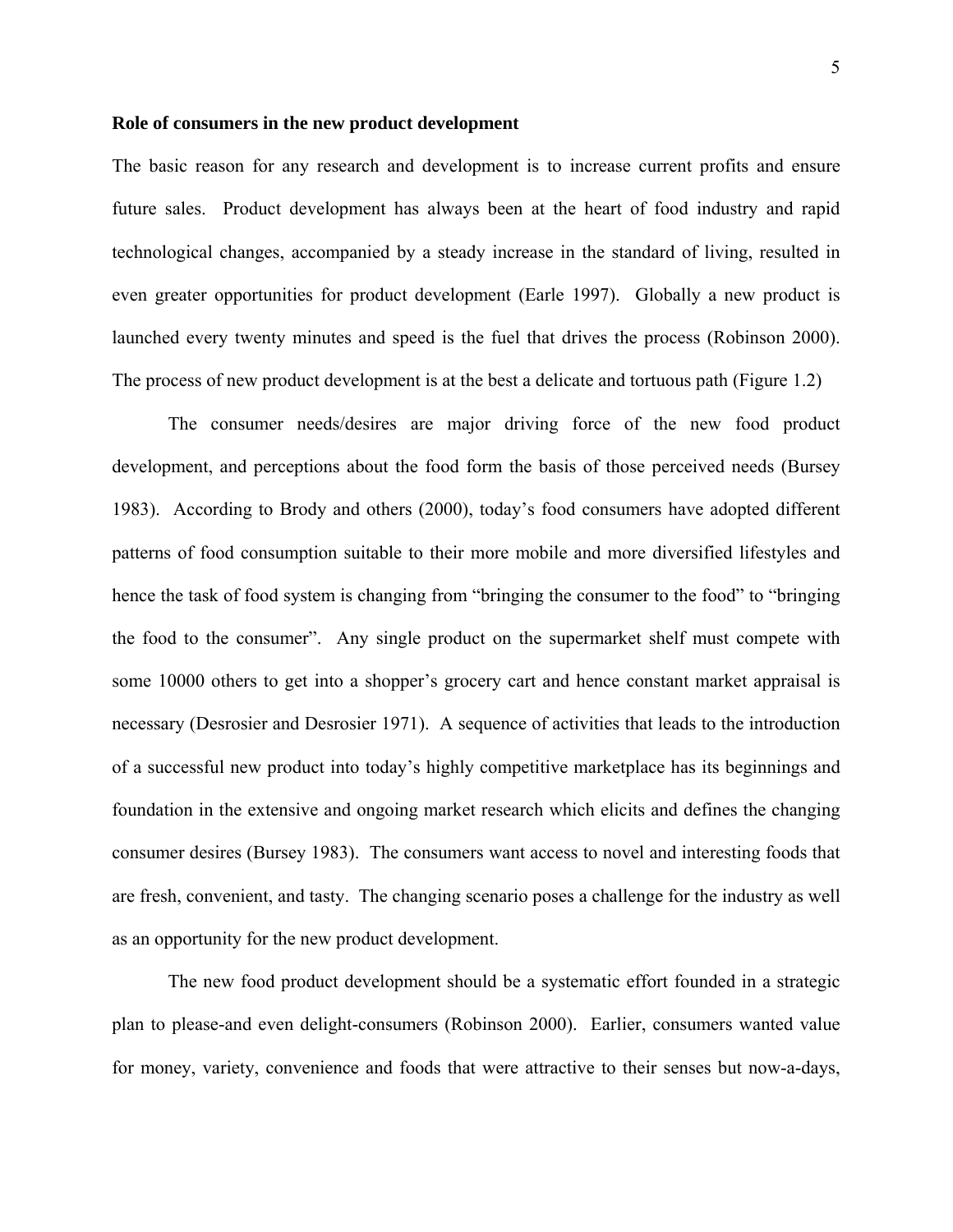they are also aware of nutrition, food safety, as well as the social and environmental effects of food production (Earle 1997). The developers of new food products, or of more convenient forms of processed foods, should consider retention of nutritional quality as a primary factor in their measure of success (Anonymous 1973). The nutritional quality should be ranked alongside safety, acceptability and convenience in this modern, mechanized, and computer-run society, where most of the food eaten is processed and mass-distributed. The relation of diet to health is but one of the many factors that influence food purchase decisions and, thus, the stimulus for developing new food products (Bursey 1983).

#### **Development of a chocolate-flavored, peanut-soy beverage**

New food product innovation is necessary for survival in today's competitive global market and the innovation is important because unique product that fills the need/desire will succeed in the current market which is becoming rapidly overcrowded (Knox and Mitchell 2003). However, it is important and absolutely necessary to integrate technology, consumer understanding and marketing in order to maximize a product's potential (Robinson 2000).

The main objective of this study was to develop a new nutritional beverage which was accomplished by utilizing peanut and soy proteins. A market survey of flavored milk-type products, the literature search on similar products, beverage ingredients, and various processing methods, and the pilot-plant scale beverage preparation trials were crucial in order to get the possible new alternatives. Once the list of ingredients, ingredient levels, and the definite pilotplant scale processing protocol were obtained, a three component mixture design approach was used to get the number of possible formulations required for a consumer sensory evaluation. Using the mixture design, a set of formulations were prepared and subjected to the sensory evaluation. The consumers responded to various sensory attributes using a 9-point hedonic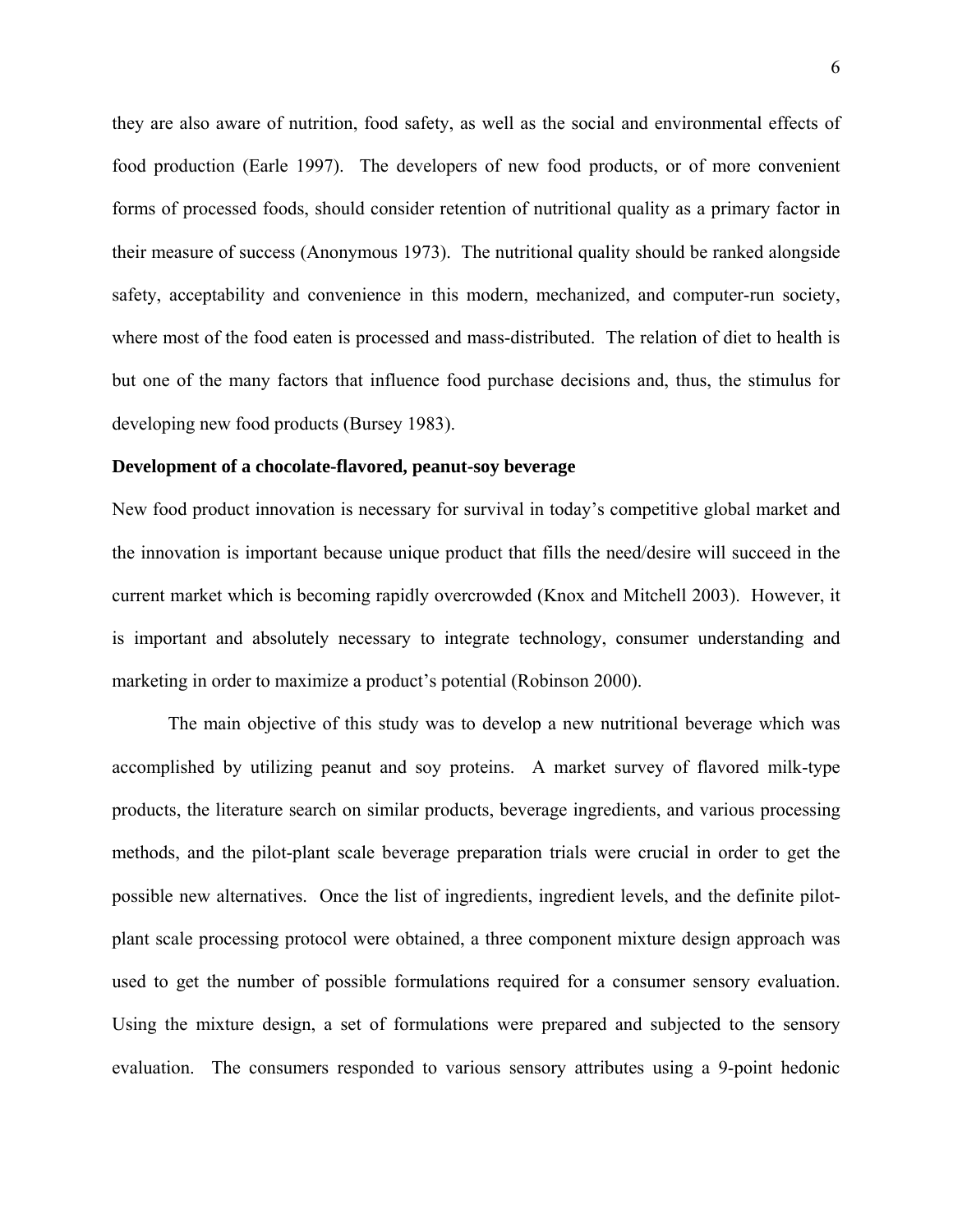scale. The hedonic ratings were analyzed in comparison with a commercial chocolate milk (control) to obtain the most acceptable formulation. Also, the optimum formulation of the new product developed was obtained using a response surface methodology (RSM) applied to the consumer sensory data. Two optimum formulations, one with soy flour and another using soy protein isolate as a source of soy protein in the combination with peanut flour and chocolate syrup were achieved. These formulations had the maximum consumer acceptability, and physical and sensory properties close to the commercial chocolate milk. In this way, a new nutritionally enhanced product having the physical and sensory characteristics similar to that of the commercial chocolate milk was developed.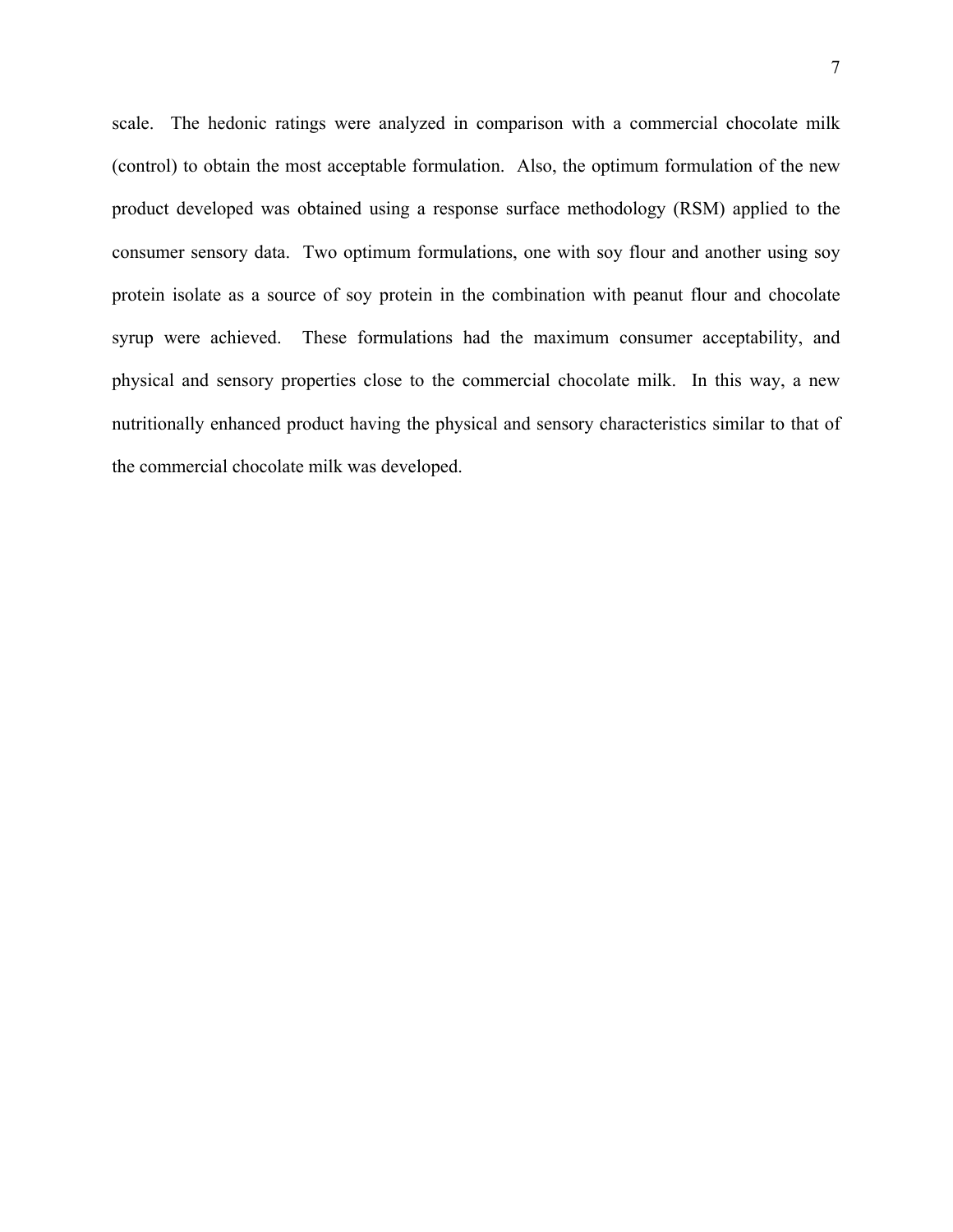| <b>Beverage Category</b>     | 2002 | 2001 | 2000 |
|------------------------------|------|------|------|
| Hot beverages                | 324  | 479  | 470  |
| RTD juices/juice drinks      | 211  | 265  | 217  |
| Concentrates/mixes           | 146  | 122  | 154  |
| Energy/sports drinks         | 121  | 104  | 86   |
| Carbonated soft drinks       | 59   | 82   | 68   |
| RTD iced tea/coffee          | 61   | 43   | 102  |
| Beer/cider                   | 73   | 25   | 93   |
| Water                        | 76   | 50   | 65   |
| Flavored alcoholic beverages | 19   | 29   | 16   |
| Total                        | 1090 | 1199 | 1426 |

Table 1.1: Beverage product introductions in year 2000, 2001 and 2002 (Roberts 2003a)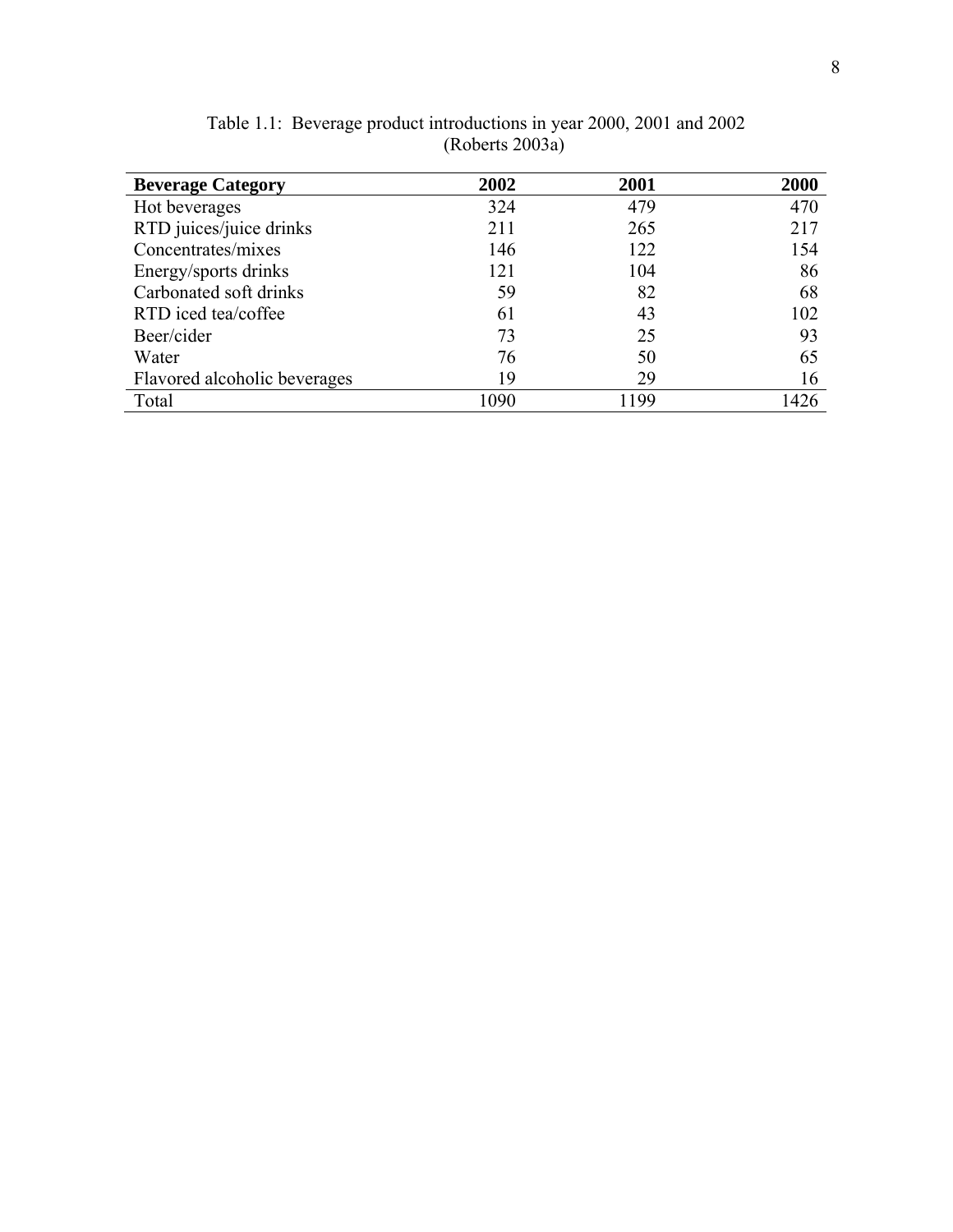| Type of soy food   | Soy products used | Soy products tried at least once |
|--------------------|-------------------|----------------------------------|
|                    | regularly         | during the year                  |
| Soymilk            | 17%               | 39%                              |
| Tofu               | 12%               | 48%                              |
| Soy veggie burgers | 12%               | 44%                              |
| Soy protein bars   | 5%                | 22%                              |
| Soy nuts           | $4\%$             | 26%                              |

Table 1.2: What consumers say about soy foods? The United Soybean Board's 2003-04 annual study (Ohr 2003)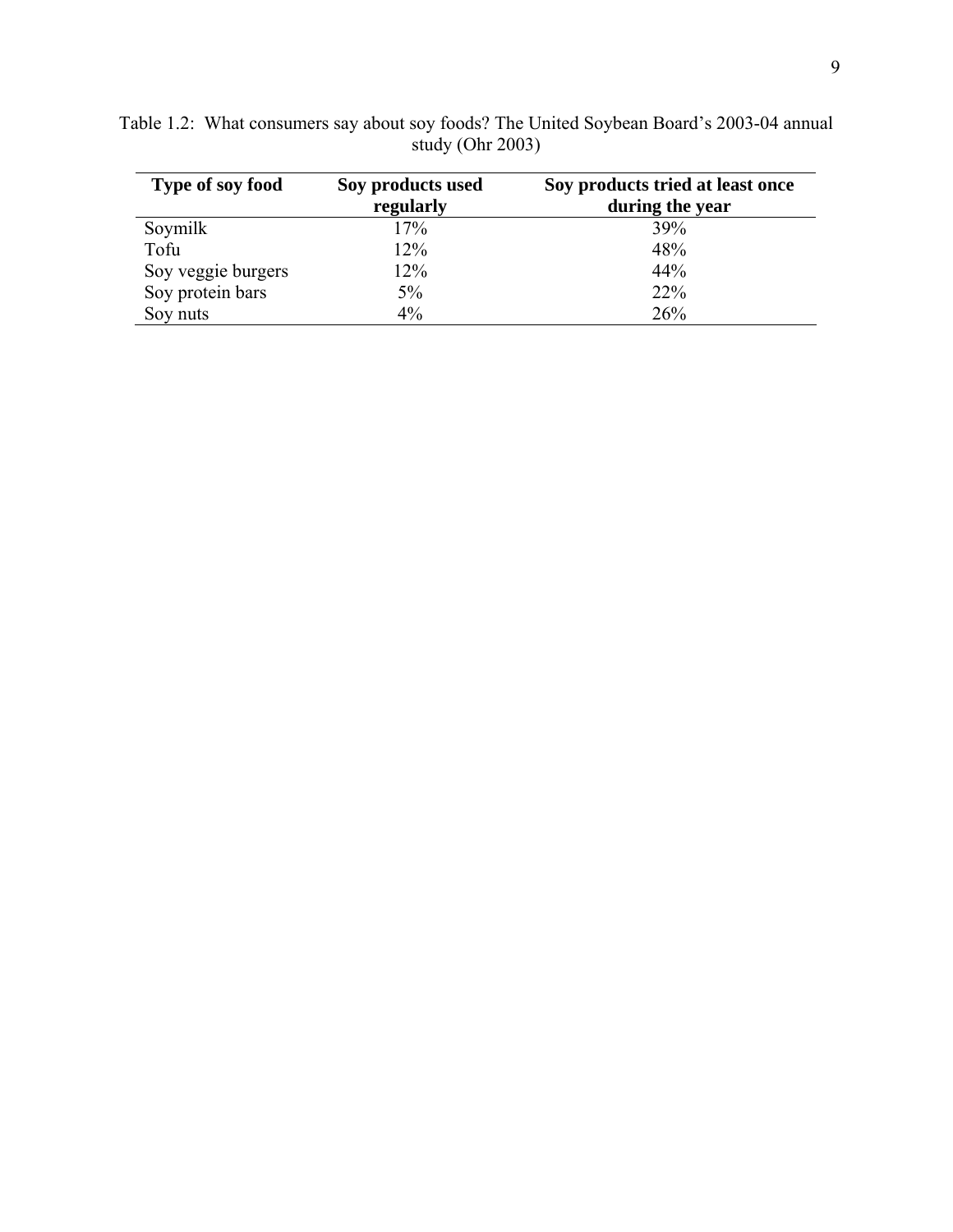

Figure 1.1: Consumers are open to variety of new food concepts, as long as they provide convenience first (Sloan 2003a)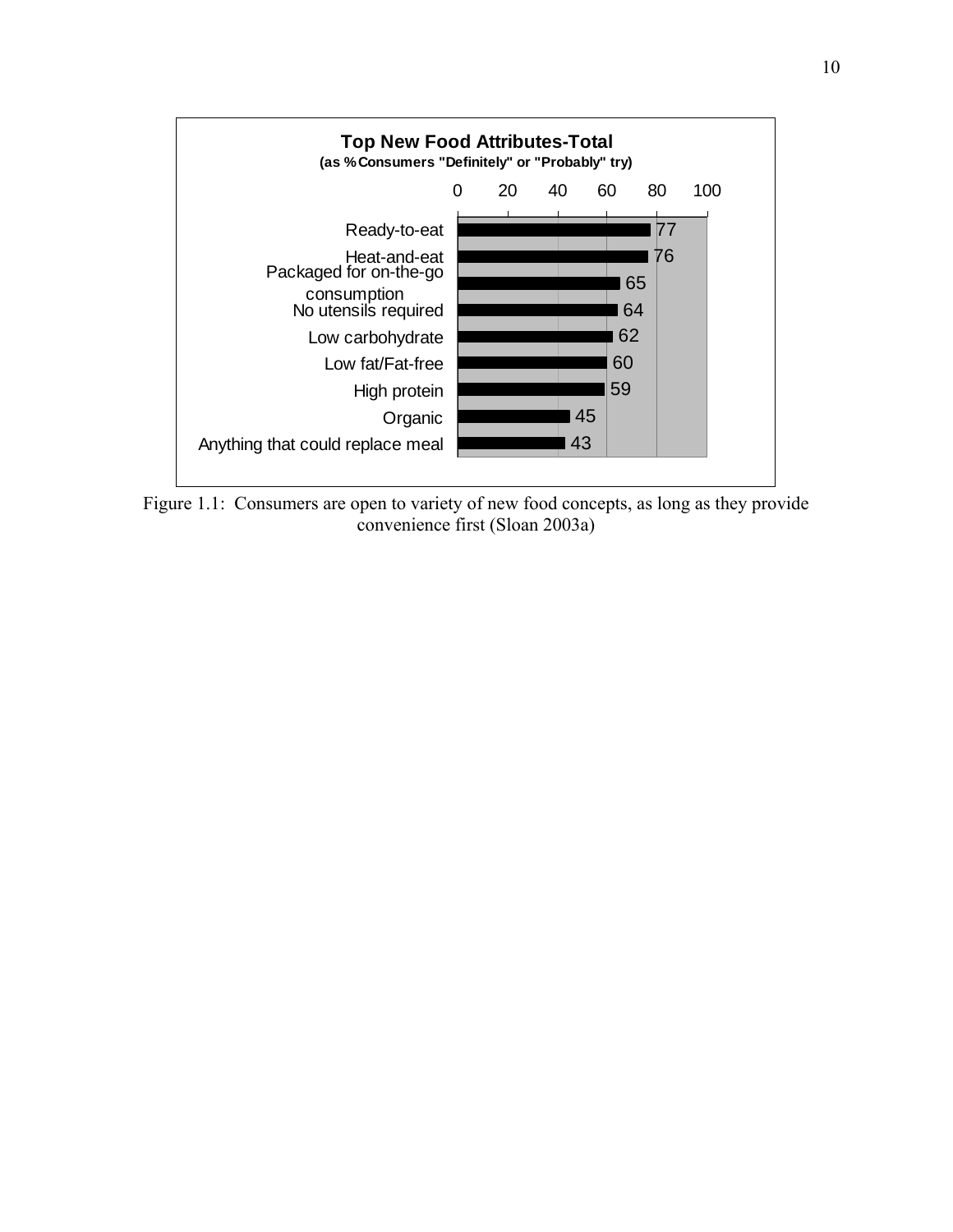

Figure 1.2: Interaction of key elements in new product development (Pyne 2000)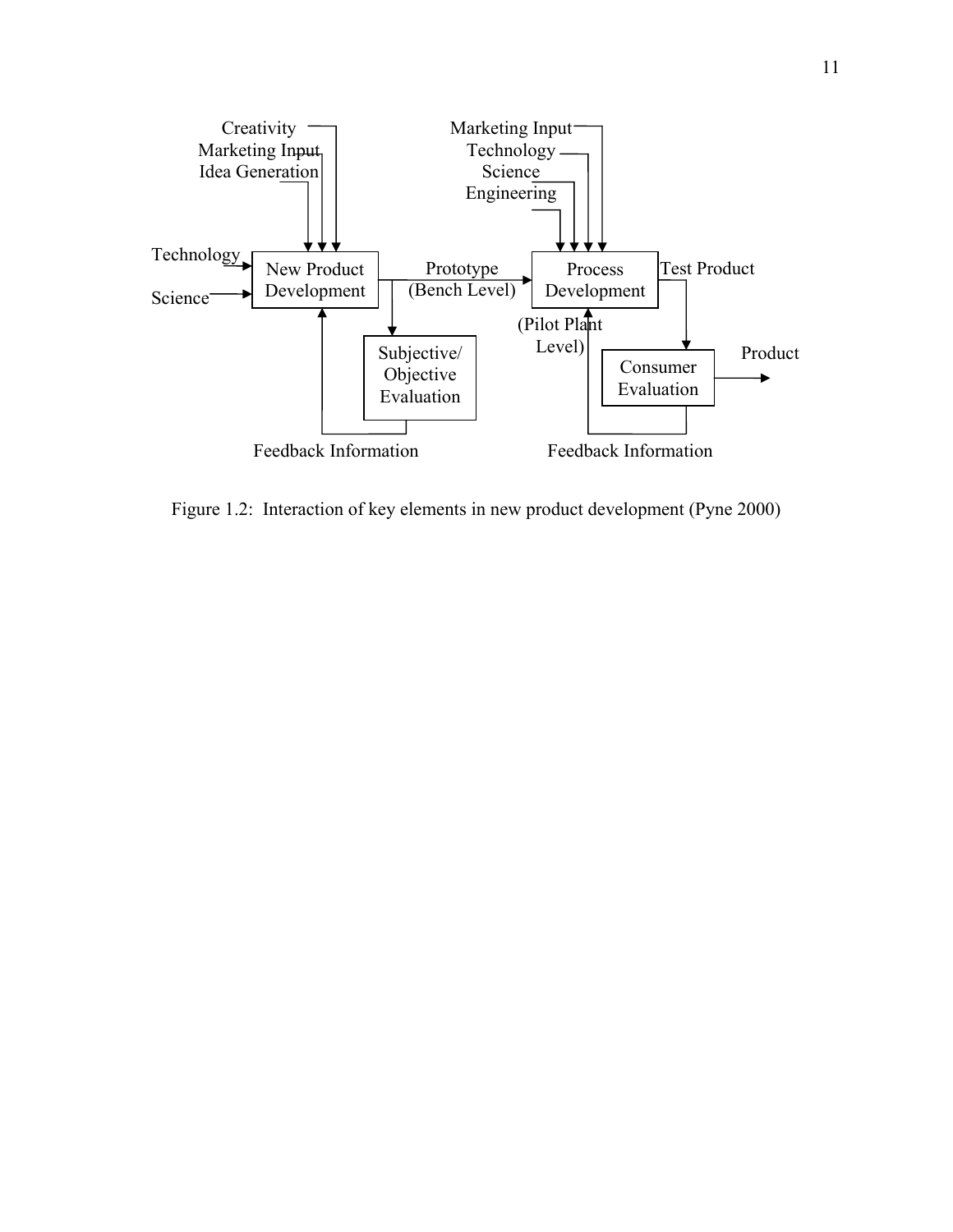#### CHAPTER 2

#### LITERATURE REVIEW

#### **Sources of protein for a nutritional beverage**

Proteins are added as ingredients to foods to achieve functional and nutritional goals (Giese 1994). Proteins are fundamental, integral, and essential food components. Proteins serve as a source of energy and amino acids essential for growth and maintenance. Proteins provide unique properties to foods such as emulsification, water and/or fat binding, foam or gel formation and alteration of flavor, texture and appearance.

There are two basic types: animal protein and plant protein. Milk is an important animal protein which has casein and whey proteins as two principle proteins. Whole milk is about 87.5% water, 4.5% lactose, 3.5% fat, 1.0% ash and the remainder -3.5%-is protein (Giese 1994). Plant seeds are the most utilized components of plants as possible source of protein. Other plant components being explored to some extent include leaves, stems and roots. Cereals especially wheat and corn are one of the important category of plant proteins having commercially available products. Oilseeds such as soybean, cottonseed, and peanut have also been studied to obtain protein ingredients. Soybeans are available in various processed forms like soy flour, grits, concentrates, isolates, and textured products (Giese 1994). A variety of textured products are made from soy protein by processing flours, concentrates and isolates. Hydrolyzed soy proteins are used in dairy products, confectionery, baked goods, and beverages (Roberts 2003b).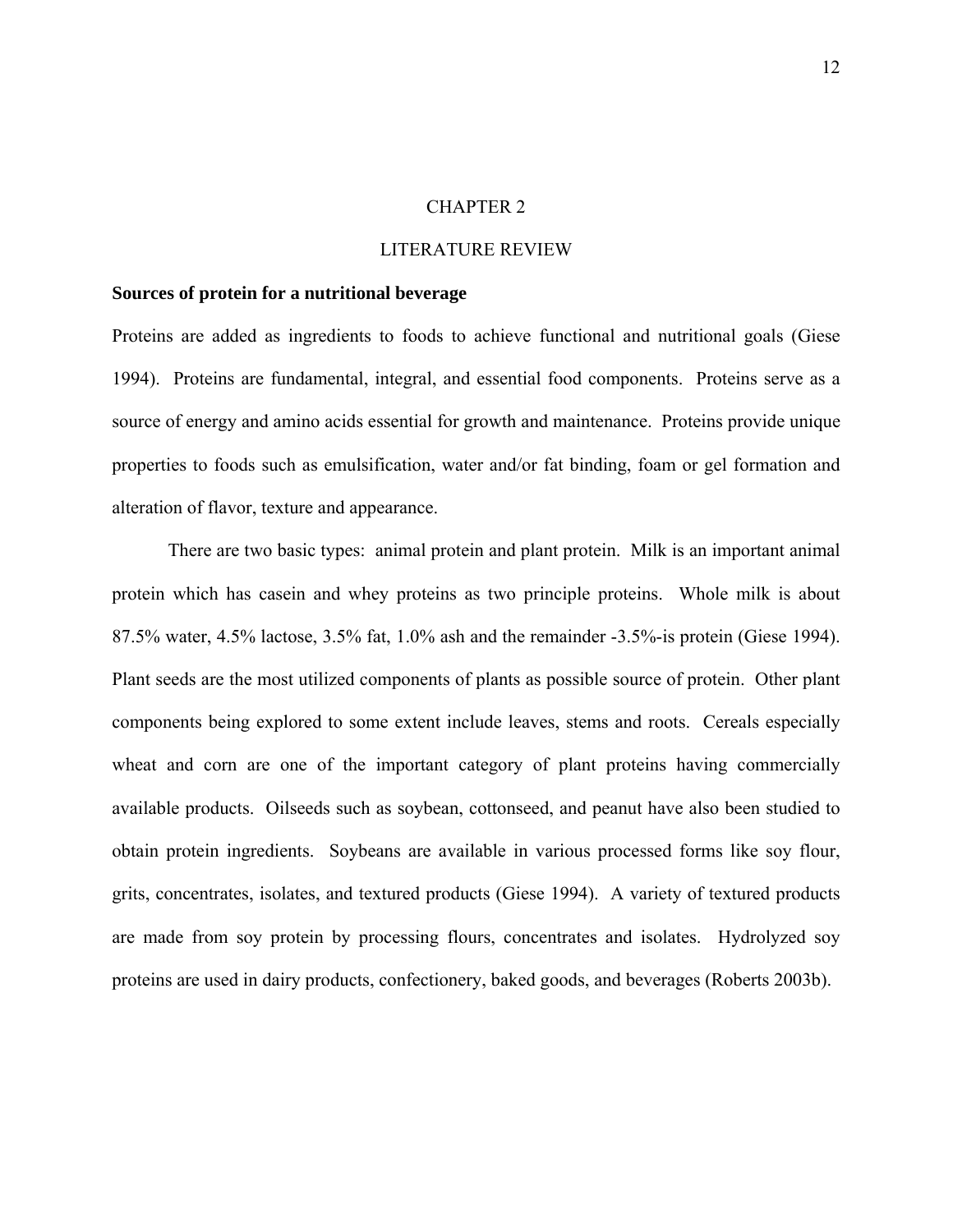Milk, whey, and soy are main proteins having applications in infant formulas, protein enriched foods, and beverages. Nutrition, solubility, viscosity, and emulsification are some of the important functions of food proteins which play a significant role in beverage products. Protein additives are useful in the beverage applications (nutritional or sports drink) where the main functionality is imparting flavor and providing soluble proteins. Whey and soy proteins can be used in various fruit-based beverages that are high in protein for example, children's health drinks, weight management products or fruit-based sports drink, and products with pH ranging from 3 to 4. Once a desirable function is known such as enhancing nutritive value, emulsification, or modifying flavor and appearance, suitable form of protein can be selected to impart those characteristics to the food product.

#### **Peanut** (*Arachis hypogeae* L.) **as a source of protein**

Worldwide, about 67% of the peanut crop is processed for peanut oil, 20% is used in confectionary, and remainder for other peanut-based products. Georgia produces almost half of the total U.S. peanut crop. In the United States, more than 50% of the crop goes to peanut butter production (Anonymous 2004d). Although peanuts come in many varieties, there are four basic market types: Runner, Virginia, Spanish and Valencia. Within four basic types of peanuts, there are several "varieties" for seed and production purposes. Each variety contains distinct characteristics which allow a producer to select the peanut that is best suited for its region and market (Anonymous 2004a).

Among the major oil seed crops, peanut has specific advantages as it can be used in many food forms. From consumption point of view, pleasant aroma, nutty flavor and desirable textured raw and roasted nuts are the unique features of peanuts that place them above all other edible grain legume (Singh and Singh 1991; Table 2.1).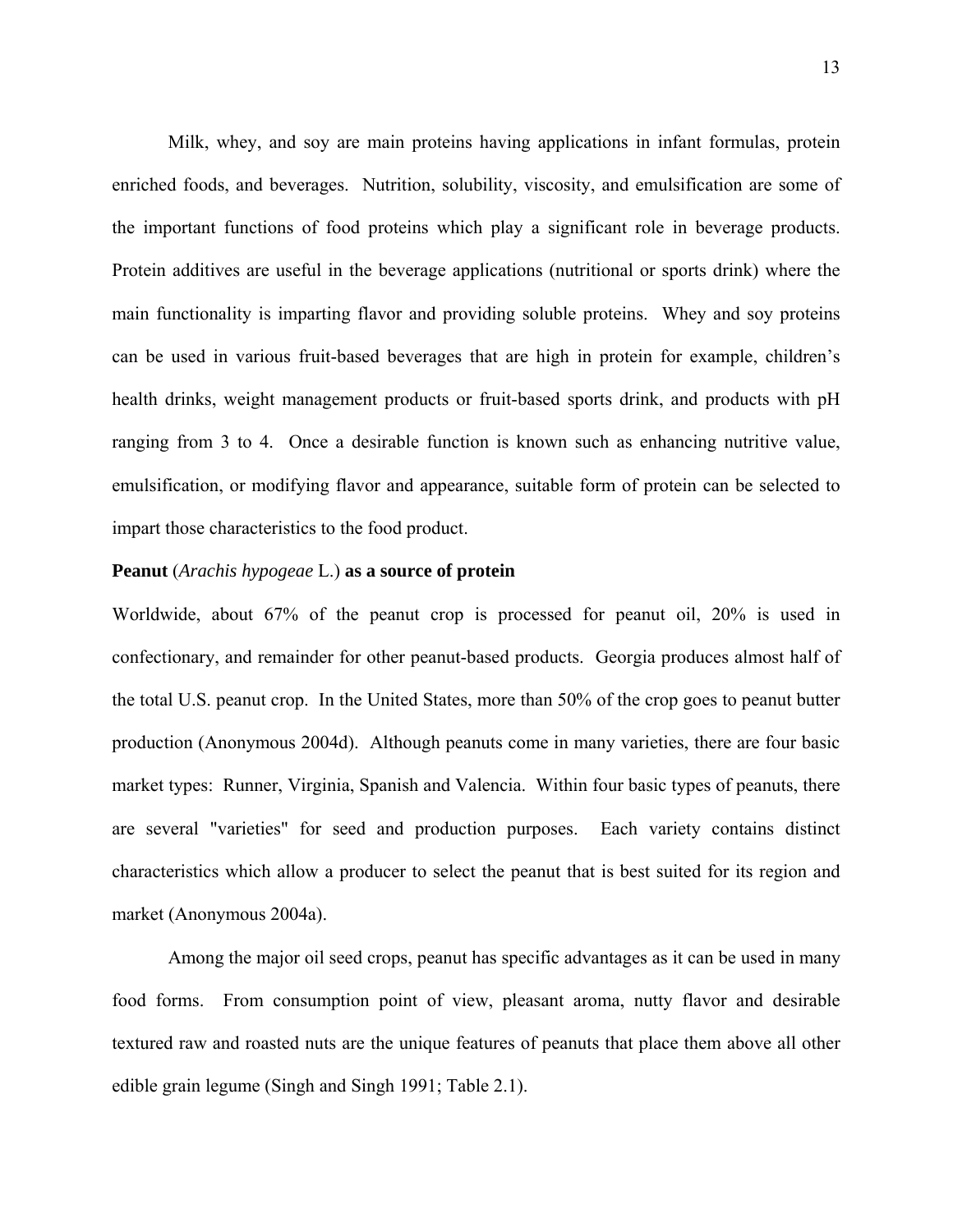Other Peanut Products:

- Specially processed, defatted peanuts are available as roasted snack peanuts; they are ground into flour, which can be used to make high protein drinks and snacks (Anonymous 2004b)
- Peanut in the form of flour, protein isolates, and meal in a mixed product are desirable from a sensory quality point of view (Singh and Singh 1991)
- Peanuts are utilized to make imitation milk, cheese and ice cream.
- A chocolate-flavored shake-type beverage containing 84% whey and 8% peanuts has been developed by soaking peanuts in sodium bicarbonate solution overnight to develop desirable flavor before being incorporated into a whey slurry (Nolan 1983)
- Peanut meal (made from the by-product of peanuts pressed for oil) is an important high protein animal feed (Anonymous 2004b)

In recent years, several cereal and legume-based foods using peanuts as the protein supplements have been developed to alleviate a protein calories-malnutrition problem (Singh and Singh 1991). Millions of people in the developing countries like Asia and Africa depend on vegetable products for protein source. About 80% of the proteins consumed by humans are supplied by plants especially cereals and legumes taking larger share as sources of dietary proteins. Dietary deficiencies of protein and calories particularly among preschool children and lactating women in such countries is one of the essential factors causing food scientists and nutritionists to think in the direction of development of nutritionally balanced protein based foods. Oilseeds and grain legumes are principle raw materials utilized to manufacture and market high protein foods at reasonably low prices. Defatted and full fat soy flour, non-fat dry milk, dry whey, dry butter milk, processed corn germ, wheat concentrates, several peanut and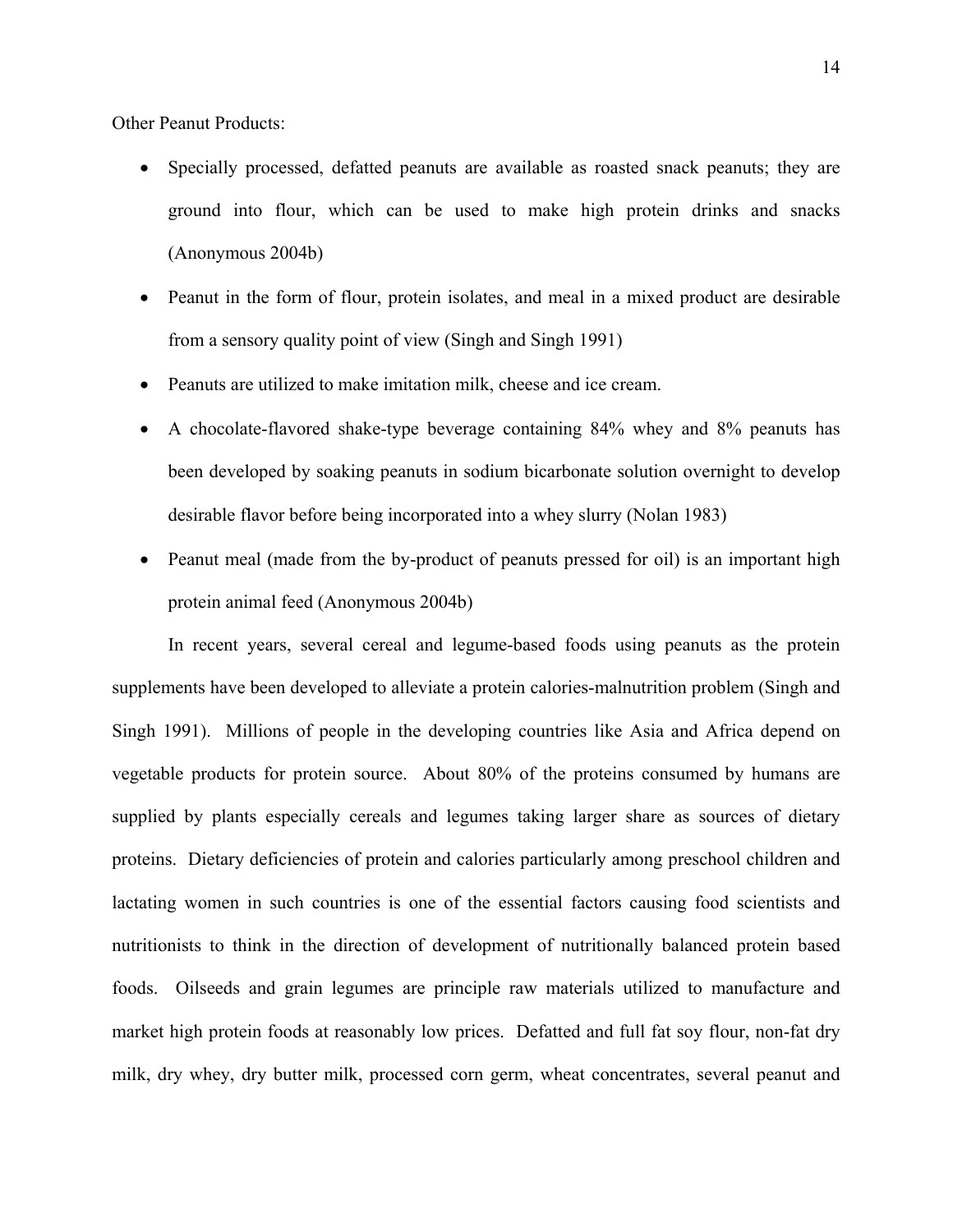soy fortified food blends have been extensively used as the sources of concentrated proteins for various cereal-based fortified formulations.

 The research shows that regular peanut consumption helps to reduce the risk of cardiovascular disease without weight gain (Alper and Mattes 2003; Kirkmeyer and Mattes 2000). Peanuts also contain powerful plant chemicals such as phytosterols which can inhibit cancer growth. Rick Mattes from Purdue University in Indiana, USA suggests three mechanisms of lowering body weight due to frequent consumption of peanuts (Mattes 2004). Firstly, peanuts have high satiety value which means that eating peanuts satisfies hunger and gives the feeling of fullness. Secondly, peanuts have raising metabolic rates or they burn more energy. And lastly, peanuts have low absorption rates or tend to pass through our digestive system. Peanuts are a rich source of monosaturated fatty acids, magnesium and folate, vitamin E, copper, arginine, and fiber, all of which have cardiovascular disease risk reducing properties.

The nutritive value of peanut protein is a function of its protein content (Peanuts = 15.4-  $30.2\%$ , peanut flour = 47.0-55.0%, and peanut protein concentrates = 70.2%), amino acid composition (Table 2.2), and protein digestibility. Although, the peanut protein is deficient with respect to certain essential amino acids, for example, lysine, tryptophan, threonine and sulphur containing amino acids, its true digestibility is comparable with that of the animal protein (Singh and Singh 1991). During the past decade, research directions concerning the evaluation of plant proteins as human foods have considerably changed and emphasis is being placed on designing the protein blends of cereals and legumes to correct imbalances between amino acids from the nutritional point of view (Singh and Singh 1991). Keeping this trend and the essential amino acid profile of peanut protein in mind, other oilseed rich in protein- soybean, either in the form of soy flour or soy protein isolate- was thought of as a supplementary source of protein**.**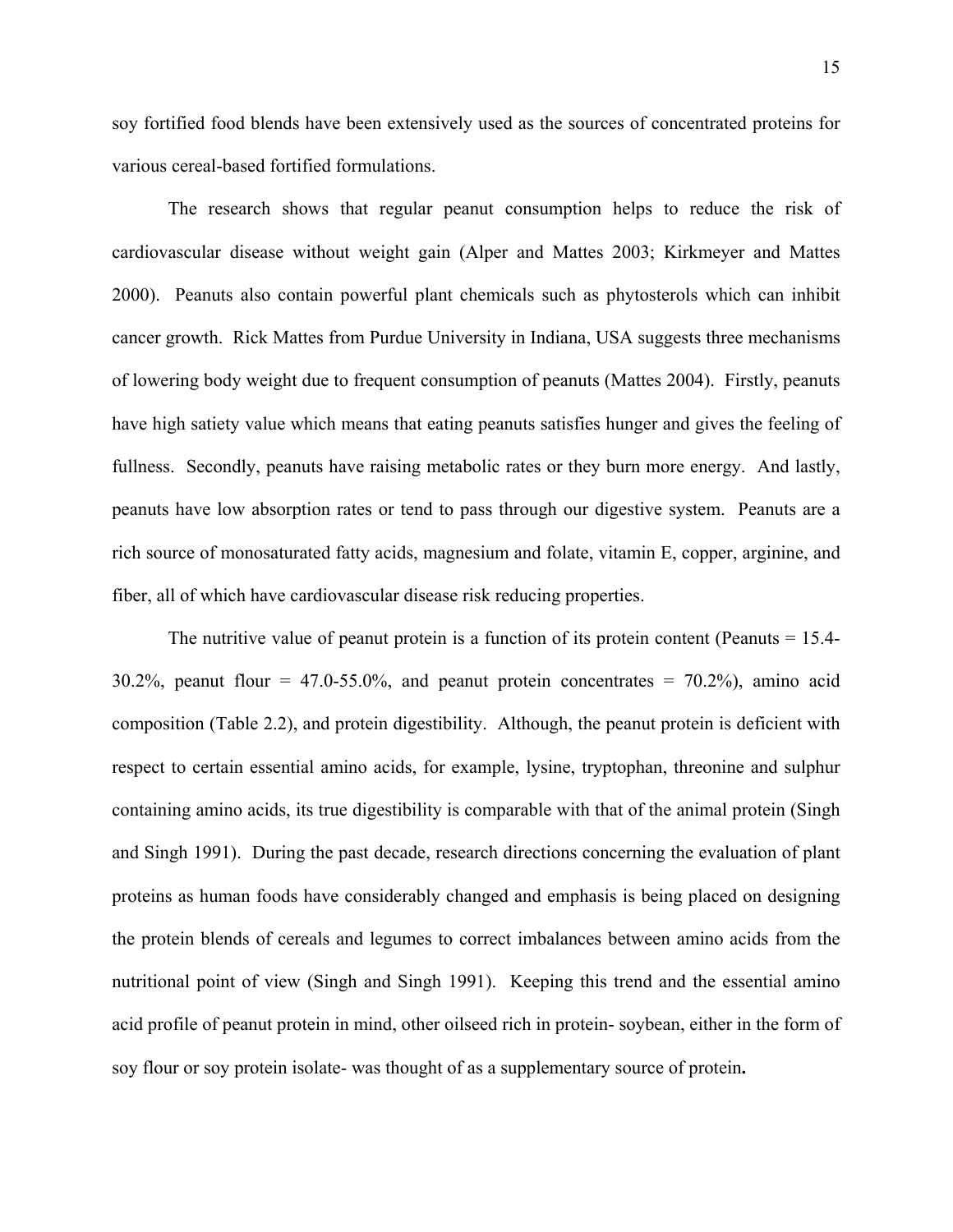#### **Soybean as a source of protein**

Soybeans are 30% carbohydrate, 18% oil, 14% moisture, and 38% protein. Soybean is the only legume that contains nine essential amino acids at the levels that meet the human requirements. Thus, soy proteins are categorized as a source of high-quality protein, making them equivalent to meat, milk, fish, and eggs as a source of important nutrients (Tockman 2002). Soy foods provide excellent nutrition, they are low in saturated fat, are lactose free and the quality of soy protein is equal to the quality of animal protein (Schaafsma 2000; Sarwar and others 1985; Sarwar 1997; and U.S.D.A. 2000; Riaz 1999). Soybean is a very rich source of essential nutrients suitable for all ages from infants to the elderly that provides an alternative source of easily digestible protein for people who are allergic to the protein in cow's milk (Riaz 1999). Although relatively low in methionine, it is a good source of lysine (Riaz 1999). Various soy ingredients have different nutritional and functional properties which enable developers to give consumers healthful, highprotein snacks, while allowing the processor to optimize nutrition, functionality and cost.

Soy is a source of high quality protein that helps one eat less often thereby decreasing hunger and maintaining muscle mass during weight loss (Anonymous 2003). One emerging trend is the design of cereal and other food products formulated with soy protein because of its proven health benefits; women in particular represent new markets for food manufacturers developing products to meet specific nutritional needs (Tockman 2002). Whether due to its health benefits or its ability to solve a variety of formulation challenges, soy protein can be found in foods ranging from ice cream to burgers, from milk to nut products, and tofu to a variety of meat alternatives (Roberts 2003b). Soy protein can be incorporated in food in many different forms (Anonymous 2003) such as soy flour, relecithinated soy flour, textured soy flour/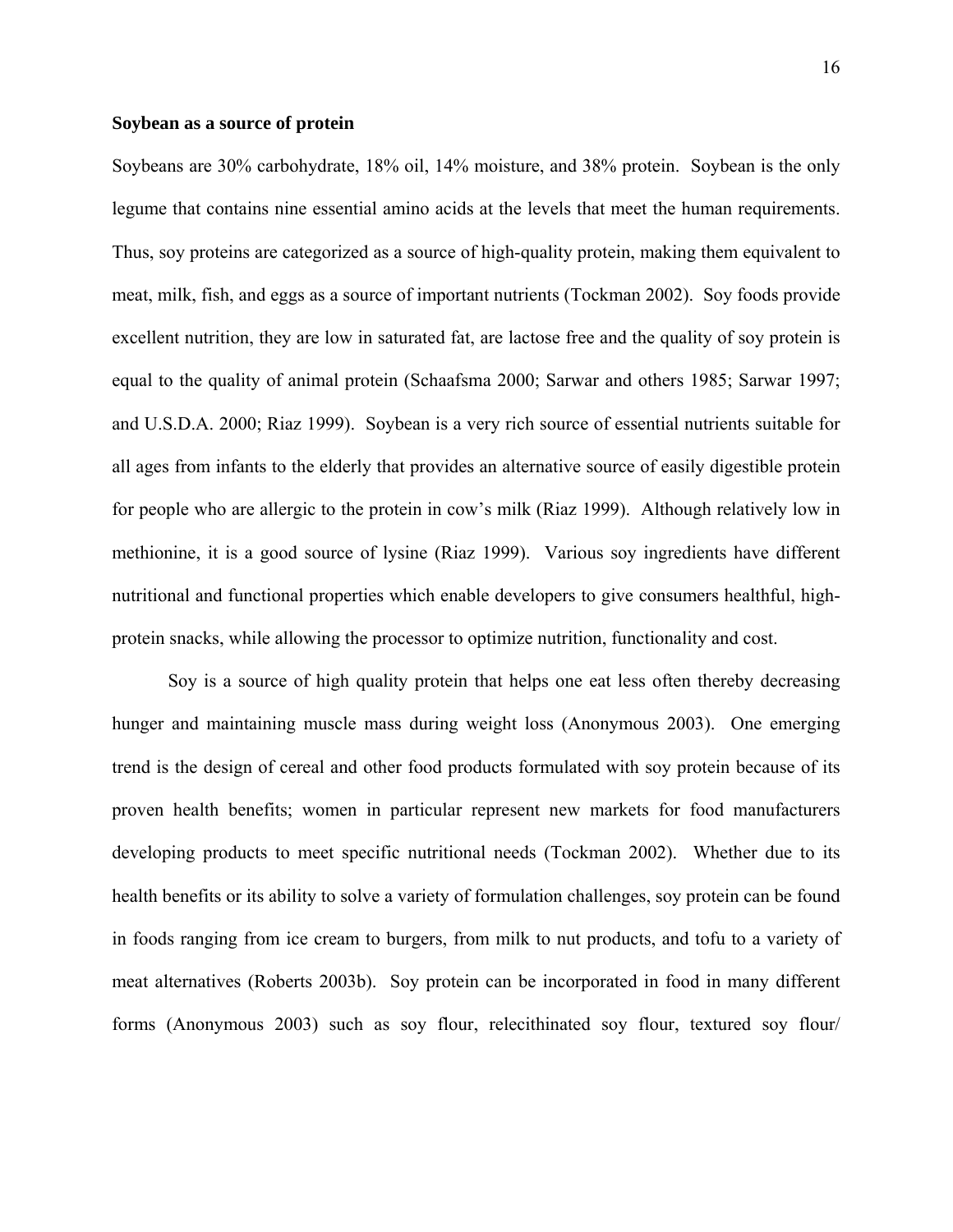concentrate, enzyme active soy flour, soy grits, soy protein concentrate, soy isoflavones, and isolated soy protein.

*Soy Flour*: The full-fat flakes or defatted soy flakes are ground into soy flour. The heat treatment, processing method, particle size and amount of fat govern different types of soy flours. Typical soy flours available are 20, 70 and 90 PDI. The PDI is the Protein Dispersibility Index and indicates the amount of heat treatment received by the flour. Soy flour is 40-50% protein. Tables 2.3 and 2.4 show mean proximate analyses and mean concentrations of amino acids in soy flours, respectively.

*Isolated Soy Protein*: Isolated soy protein (ISP) or soy protein isolate (SPI) has the most of the non-protein components removed from defatted flake. ISP is the most concentrated form of soy protein and is about 90% protein. Isolates are highly dispersible, contain all amino acids, and usually sold as fine powder. Isolates can be lecithinated to improve dispersibility or extruded to yield a wet fibrous protein. New processing methods have improved the flavor of the isolates making it easier to choose an isolate with reduced beany flavor. Processing method affects the functionality, so different isolates have various viscosities, emulsification and whipping properties.

The isolated soy proteins (minimum 90% protein content) are virtually pure, blandflavored and the most functional of the soy proteins having excellent nutritional qualities. Some can emulsify fat and bind water and are designed to function in a given system in exactly the same way as animal proteins. Some isolates can be used to provide an elastic gel texture, imparting characteristic mouthfeel, while others control viscosity in drinks, making them creamier or full bodied. Various commercial products now take advantage of these characteristics offered by soy proteins (Riaz 1999). Some useful characteristics of soy protein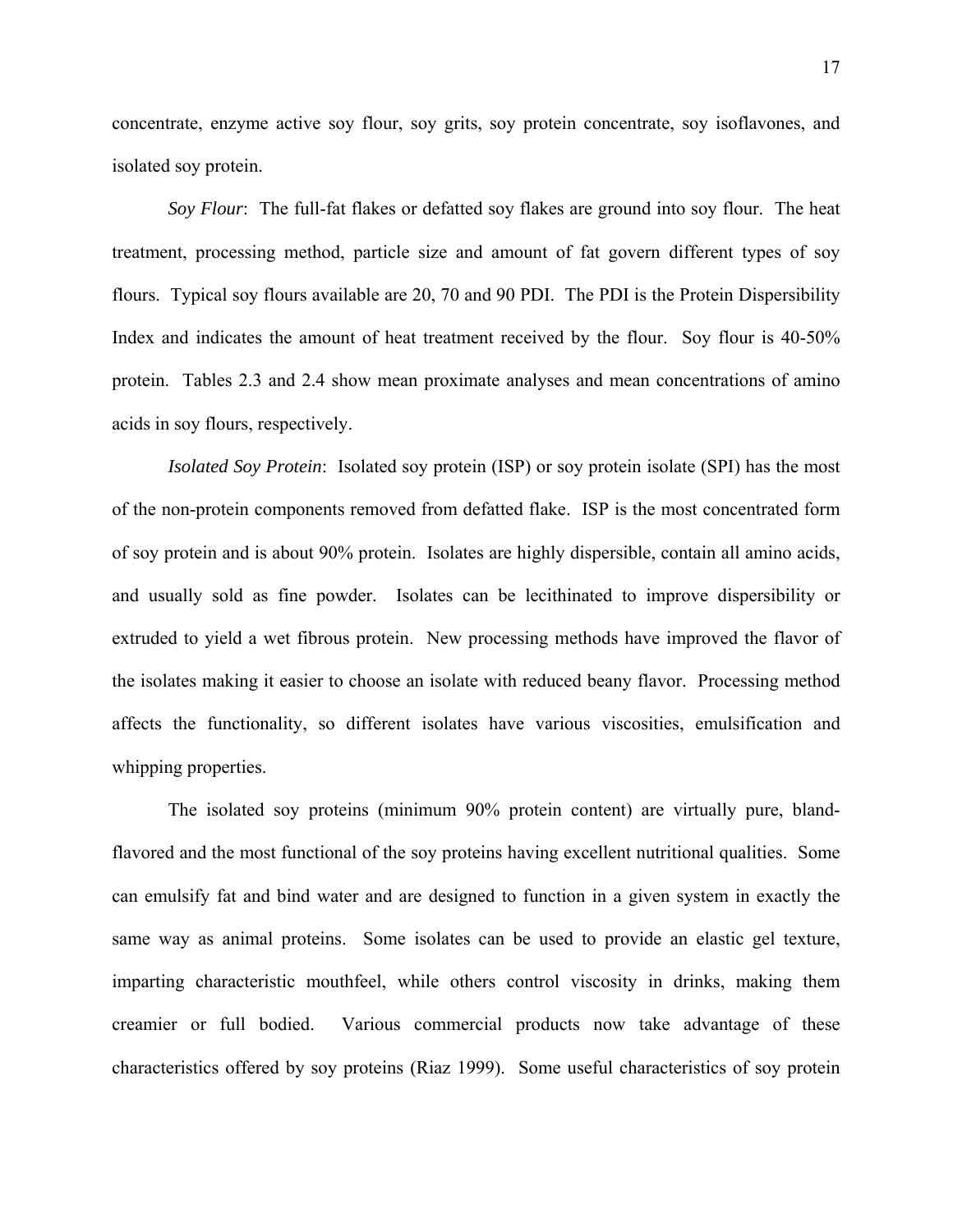concentrates and isolates as ideal source of highly digestible protein in a beverage– an easy way for consumers to add soy protein into their diets (Riaz 1999) are:

- $\triangleright$  Soy protein is low in viscosity
- $\triangleright$  Soy protein helps achieve desired mouthfeel
- $\triangleright$  Viscosity contributed by isolates makes it ideal for other nutritious liquid products, such as infant formulas, creamers, milk replacers, and spray-dried products
- $\triangleright$  Soy products add fiber, mineral, and other nutrients to the formulation
- ¾ Water-washed special proteins are available which deliver significant amount of isoflavones and fiber
- $\triangleright$  Soy isolates are blandest traditionally

Soy protein isolates are highly digestible source of amino acids which are regarded as the protein building blocks needed for proper human growth and maintenance (Roberts 2003b).

Some of the reasons for the use of soy proteins include their relatively low cost and easy availability compared to other competing food ingredients and wide range of functional properties that help to stabilize food systems as well as provide sensory properties such as texture that consumer demands (Myers and others 2003a). Studies have undertaken to develop soymilk and soymilk powder from defatted soymeal with protein content as high as factors such as stability, whiteness and consumer acceptability would allow (Ang and others 1985). Studies have been done to observe various functional properties of the soy protein fractions and simplified ways to obtain them (Myers and others 2003a, 2003b). Numerous isolated soy proteins with a variety of viscosity profiles provide varying degrees of consistency in the finished beverages, for example, a soy shake possessing a smoothie-like consistency demands a high viscosity protein however a high-protein shake with a milky consistency requires a low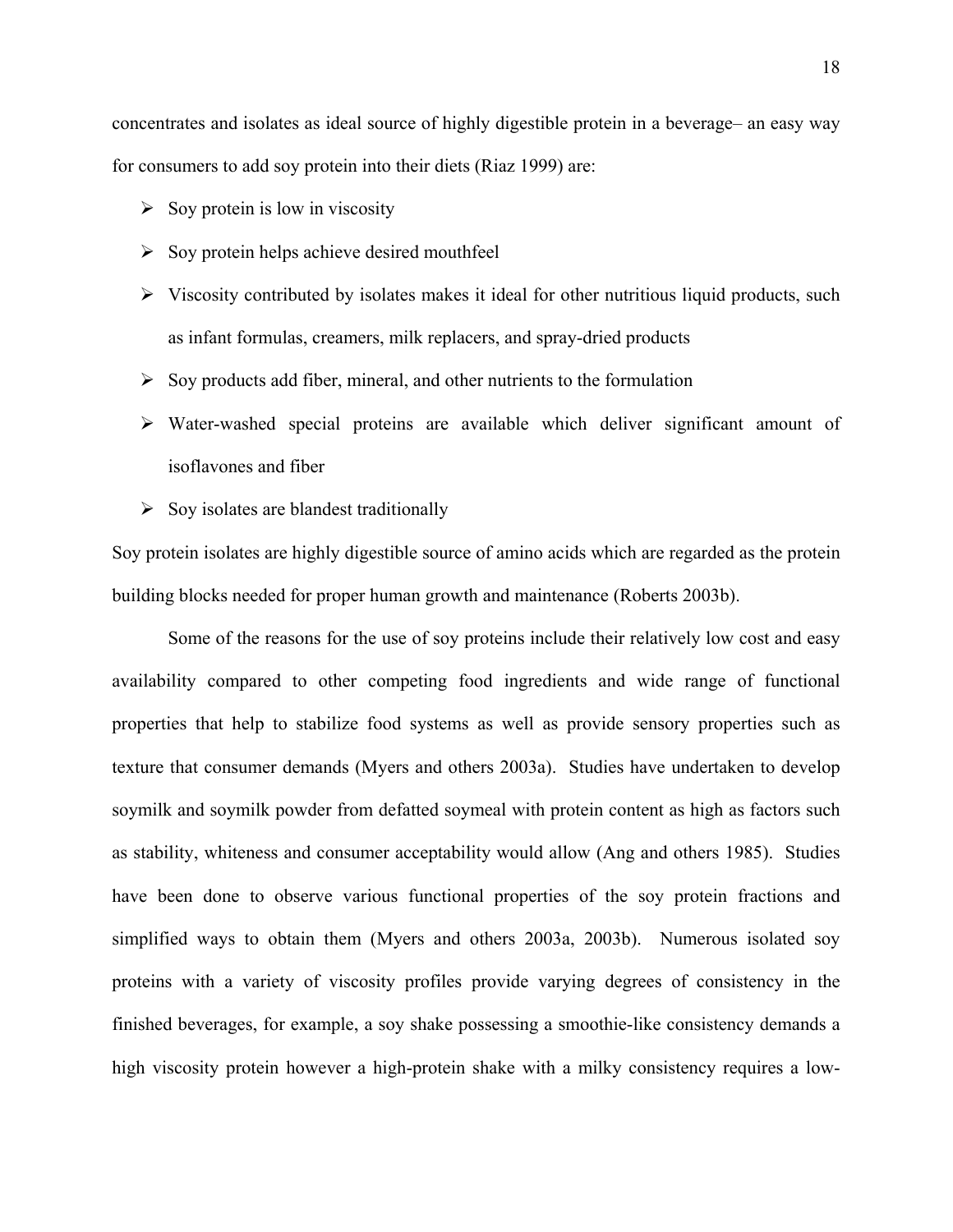viscosity product, and in the juice based beverage applications, special stabilization is needed; pectin often serving as a stabilizer (Roberts 2003a). As an added benefit, soy protein is complementary to many other essential ingredients, such as calcium, fiber, and probiotics. Different soy proteins have different functionalities, for example, isolated soy protein and soy protein systems can be added to provide a silky mouthfeel and can be used in traditional milk and egg formulas to improve the overall costs of producing a finished product (Tockman 2002).

The compositions of essential amino acids for infant/adult requirements, and of whole eggs, cow's milk, human milk and soy products from defatted meal are shown in Table 2.5. From such compositions it will be seen that the quality of soy protein compares favorably with that of the foods listed. A considerable amount of research has been conducted to explore the health benefits of soy protein (Messina 2003; Ohr 2003; Roberts 2003b, and Riaz 1999). Based on past and ongoing global clinical studies (Tockman 2002), soy protein ingredients may reduce cholesterol, reduce blood pressure, improve bone health, protect against heart disease, improve athletic performance, help with weight management, and ease menopausal symptoms.

Consumer enthusiasm regarding soy protein-based foods and beverages is growing, and retailers are responding by offering more products. In October 1999, the United States Food and Drug Administration (FDA) issued a heart health claim stating that consuming a minimum of 25 g of soy protein per day as a part of a low-fat, low-cholesterol diet may reduce the risk of coronary heart disease. In addition to qualifying as low-fat and low-cholesterol, soy-based foods bearing this heart health claim must provide at least 6.25 g of soy protein per serving (Tockman 2002). The health claim is based on clinical trials showing that consumption of soy protein can lower total and low-density-lipoprotein (LDL) cholesterol levels (Ohr 2003). Nearly 1000 new soy products have been introduced since the FDA approved the heart health claim in 1999. The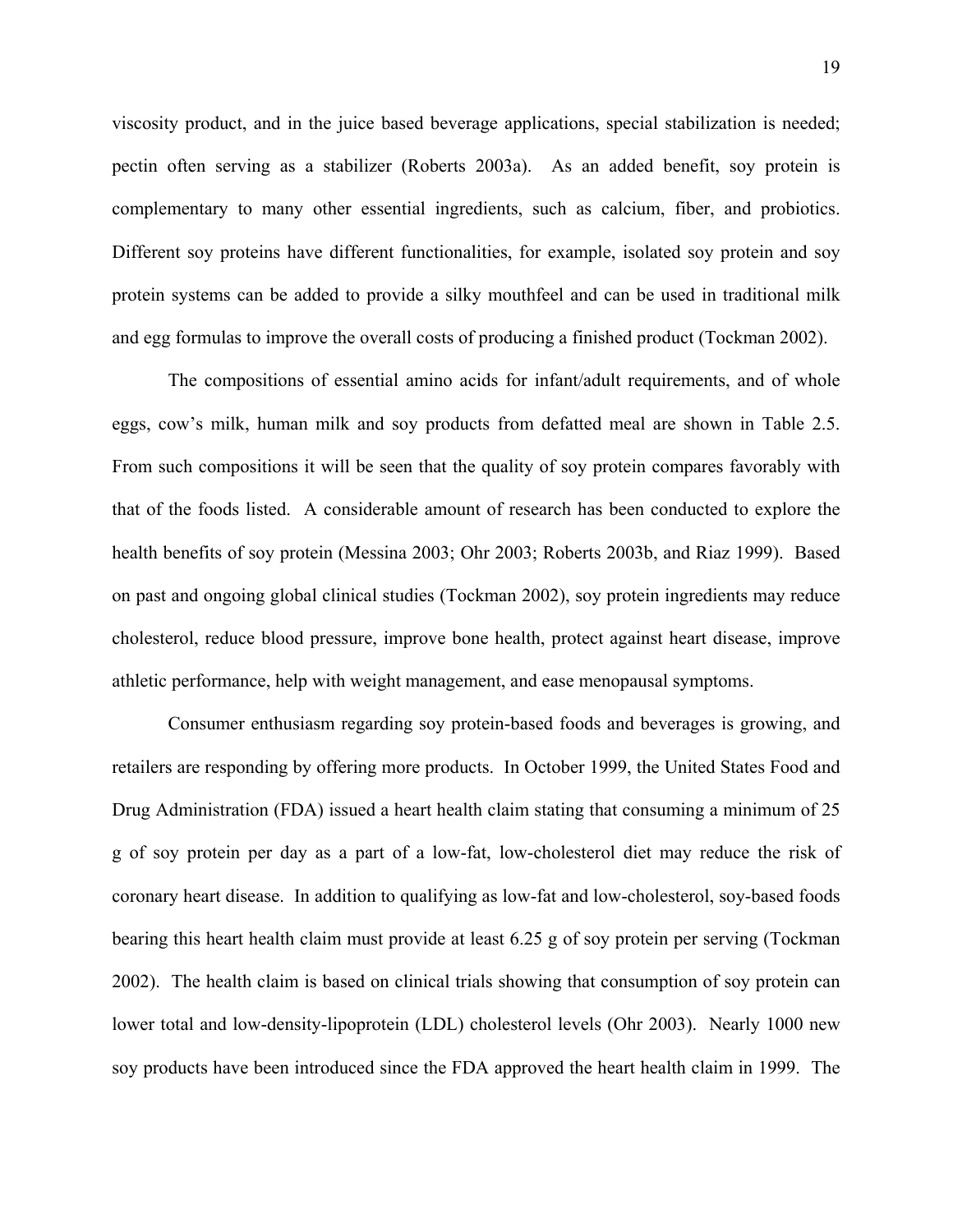evidence of mainstream consumer interest in soy foods is obvious in the most recent study published by the United Soybean Board, "Consumer Attitudes About Nutrition: National Report 2001-2002." The percentage of Americans who consume soy foods weekly increased from 24% in 1999 to 27% in 2001 (Tockman 2002). A survey in 2003 reported heat 28% of Americans use soy products at least once a week (Messina 2003). Additional research and clinical trials are pointing to other potential health benefits of soy protein and soy isoflavones: Bone health, prostate cancer, and menopause are three main areas where consumers may soon be learning more about soy's benefits (Ohr 2003).

Since soybeans have such health benefits, it can be considered as a functional food. Functional food is a product that provides health benefits beyond the traditional nutrients it contains or a food containing significant levels of biologically active components that impart health benefits beyond basic nutrition (Riaz 1999). The interest in health has led to the development of so-called New Age beverage market in the United States, which is estimated to be worth about \$1 billion a year at wholesale prices (Hilliam 1993). The beverage industry is the biggest market producing functional foods (Ohr 1997).

Soy beverages look like milk, have good mouthfeel, and clean aftertaste; however, heat and processing may change the flavor profile of the beverage (Riaz 1999). As these soy based foods are consumed in the national diets they are suitable vehicles for fortification to meet known deficiencies in the essential nutrients and such fortifications would serve to provide a complete nutritional supplement in the form of a beverage for children of primary school age and for specific groups of people (Ang and others 1985). Besides providing an alternative to the traditional dairy products, soy protein is being incorporated into many of today's nutritious meal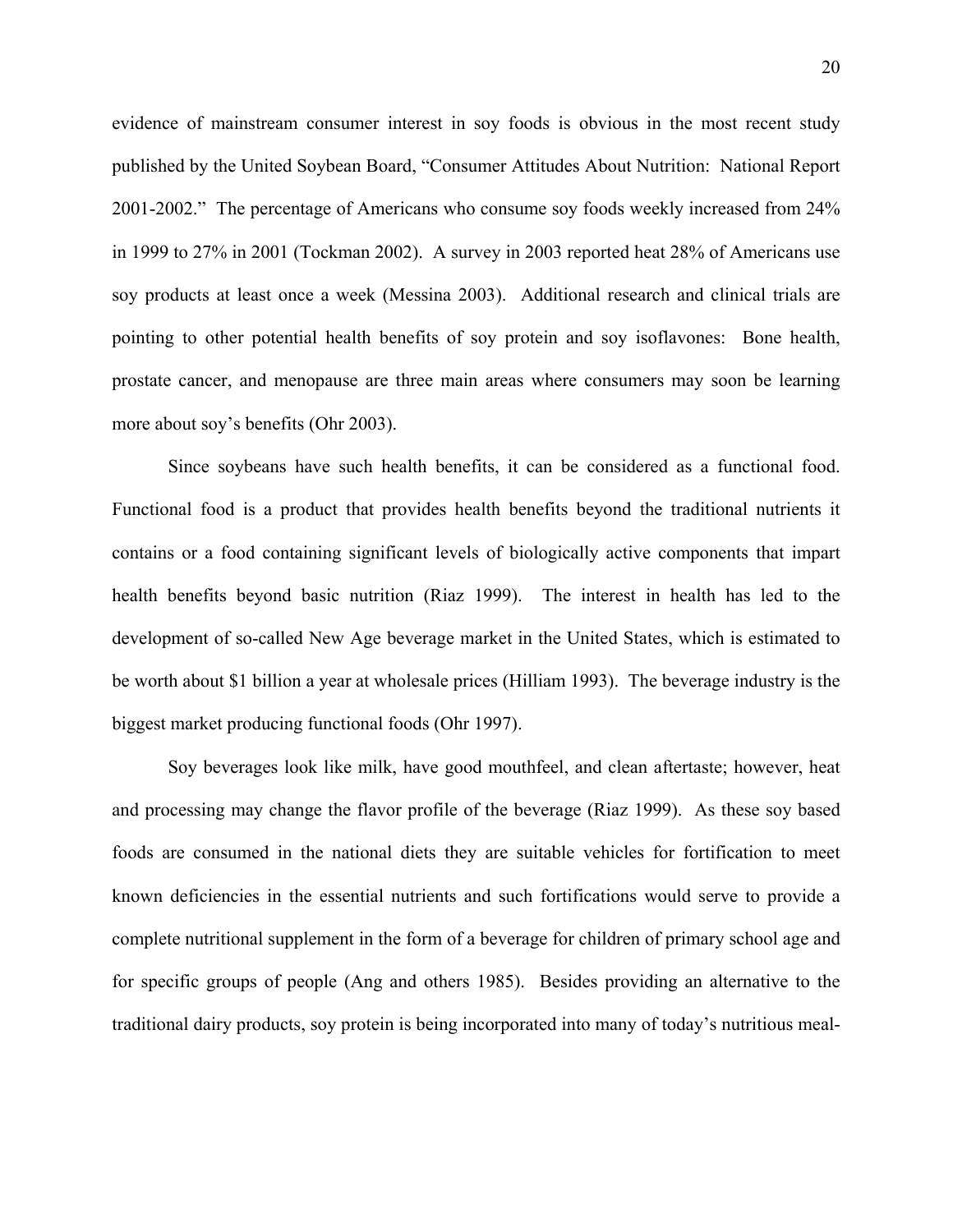replacement beverages, offering 'on-the-go' consumers a way to skip a sit-down meal for the convenience that a liquid option offers (Riaz 1999).

#### **Key ingredients of the nutritional beverage**

Due to various advantages of incorporating soy proteins in the beverage products and considering their functional and nutritional properties, two sources: defatted soy flour and soy protein isolate were thought to be suitable protein supplements for a peanut-based beverage. Soy protein was considered to be the best in accomplishing two major objectives- supplement the amino acid profile of peanut protein in order to get a nutritious drink and formulate a novel functional drink suitable to the demand of current trend of health aware consumers.

However, soy proteins have few drawbacks; they can not be used in a clear liquid-based beverage because of the presence of suspended long-chain protein molecules. Also some soy protein ingredients impart undesirable beany flavor. Flavor is a major factor that limits the use of many vegetable proteins in foods (Rackis and others 1979). Combining roasted, partially defatted peanut flour and soy protein (defatted soy flour/soy protein isolate) was thought to be a potential approach to overcome the flavor problem to some extent. Also, formulation of peanut/ milk protein blends can be a technique for expanding the use of peanut proteins and these blended food ingredients could be of superior nutritional and sensory quality to either protein individually (Schmidt 1978). Beverage and yoghurt systems prepared from peanut and soybean protein/ milk blends are generally more acceptable than those prepared from soybean or peanut milk (Schmidt and Bates 1976; Schmidt and others 1977). Cereal and snack foods fortified with 17% defatted peanut flour appear to have no adverse effect on sensory acceptability; a peanutfortified corn-base cereal received a hedonic score of 6.1, which compared favorably with that for a commercial breakfast corn product; meat patties containing peanut flour were rated equal to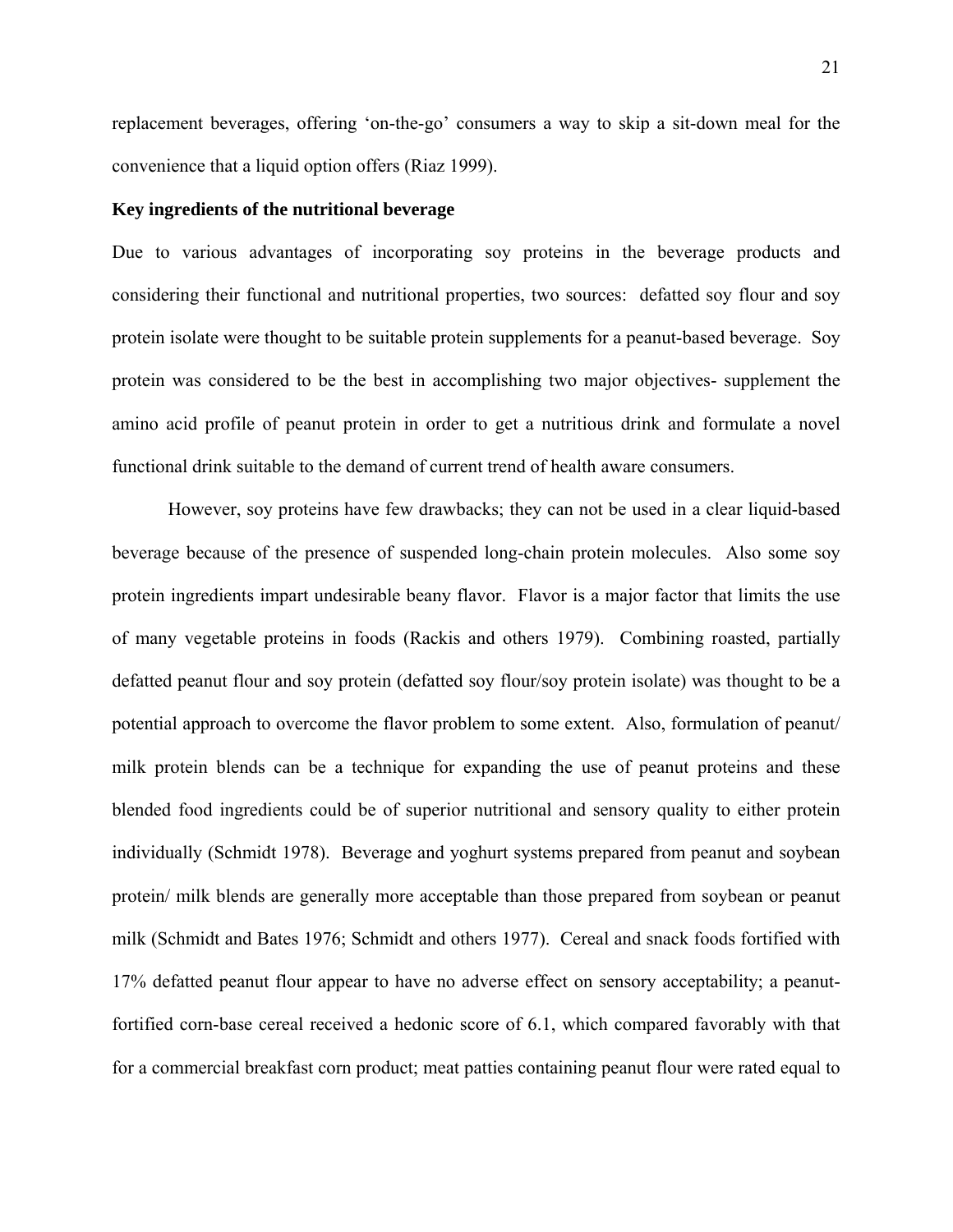or better than similar patties containing equivalent amounts of soy flour (Rackis and others 1979). However, the use of peanut-soy combination in the beverage product is a relatively new concept. Recognition of acceptable sensory qualities involves taste, odor, color, texture, and other factors; the successful introduction of a new protein food becomes especially difficult if its sensory qualities are different (Rackis and others 1979). As consumers have become better informed about nutrition, food manufacturers face the challenge of providing nutritious food, while at the same time, ensuring that the product has an appealing taste, texture, and appearance (Riaz 1999). Acceptance may require a long period of consumption so that one can acquire a taste for the new protein food otherwise, agents that impart acceptable sensory properties must be added to mask objectionable flavors of the new protein food (Rackis and others 1979). As stated by Daniele Karleskind there are several issues with proteins and flavors- one is the taste of the protein itself and the other is how the protein interacts with the flavor (Brandt 2002). The effect of flavor binding on perceived flavor intensity depends on the flavor molecule and the type, amount and composition of the protein, as well as the presence of ingredients such as lipids or polysaccharides (Brandt 2002).

Chocolate has proven to be a popular flavor for soy-based beverages, due to its ability to mask protein flavor and provide a smooth flavor profile. Formulators have more difficulty getting subtle flavors such as vanilla and fruit flavors to come through (Brandt 2002). Addition of chocolate, almond, and vanilla flavorings diminished the beany flavor of soymilk, but the chocolate flavoring exhibited the best effect in enhancing overall sensory quality (Wang and others 2001). Hence in case of peanut-soy protein-based beverage the most accepted beverage flavor was thought to be introduced using cocoa powder and artificial chocolate flavor. The idea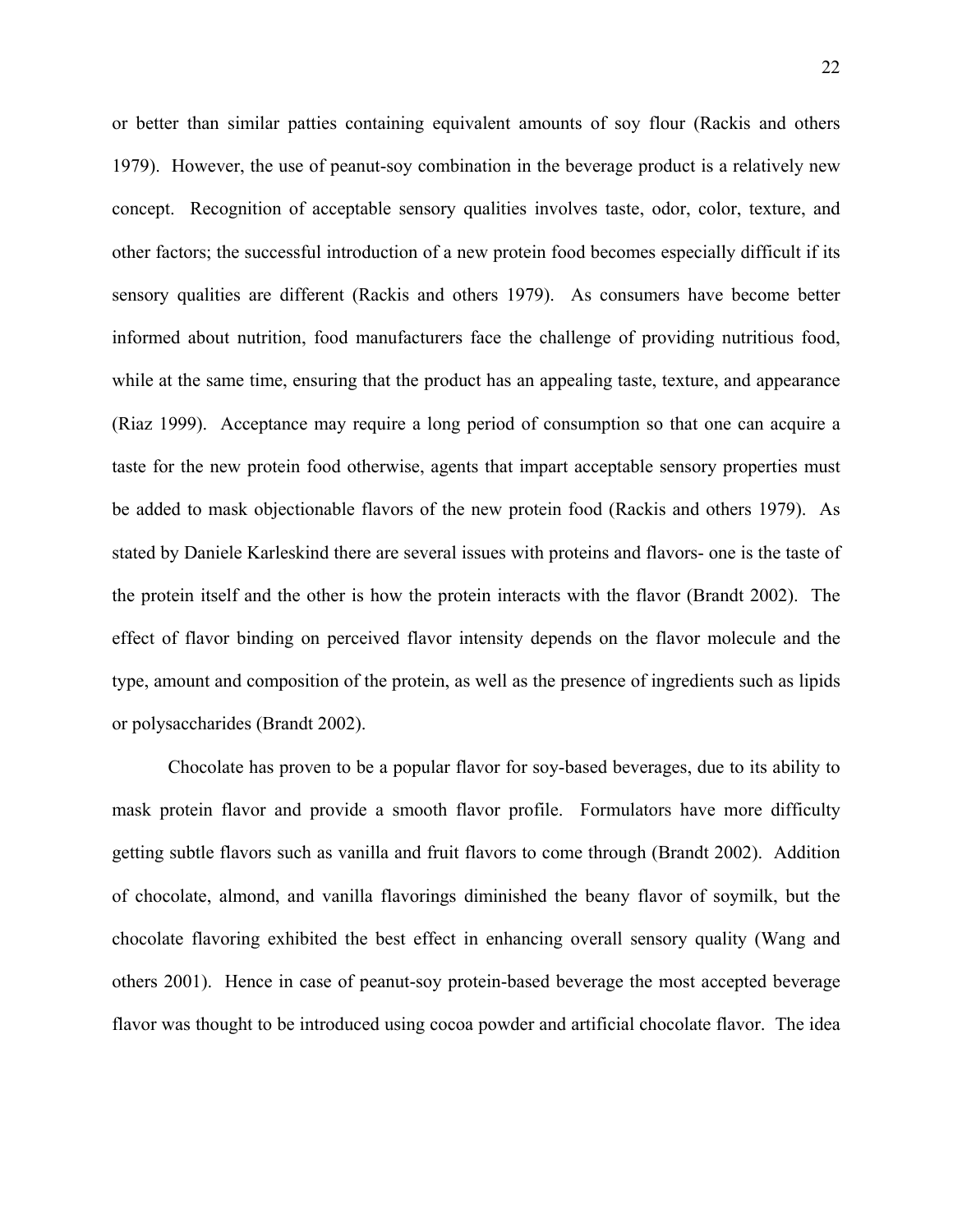was to use roasted peanut, soy and chocolate flavors at the optimum levels resulting in the most acceptable flavor of the new beverage.

The important factor while using cocoa powder as an ingredient in liquid products is the stability. Preventing physical instability of chocolate milk is both a technological and a scientific challenge (Boomgaard and others 1987). In industrial production three types of instability are important:

- 1) Sedimentation of cocoa particles forming a densely packed layer at the bottom
- 2) Formation of large flocs and
- 3) Formation of light and dark chocolate layers or segregation

The inhibition of sedimentation in chocolate milk by adding stabilizers has been partially successful; the floc formation can be prevented by adjusting the concentration of added stabilizers or lowering the sterilization time; and maintaining a continuous network formed by an interaction of protein and protein-covered cocoa particles in the presence of a suitable stabilizer (carrageenan) can help preventing the sedimentation and segregation to some extent (Vliet and Hooydonk 1984; Boomgaard and others 1987).

A family of carrageenan products that bring special functional properties to many applications are offered by CP Kelco, San Diego, CA (Pszczola 2003). Figure 2.1 shows a range of different stabilizers available as per its application. Genuvisco is one of their carrageenan products designed to thicken and stabilize water- and protein-based formulations; Genulacta, another carrageenan, primarily used in milk-based systems and suitable for ice cream, chocolate milk, and dairy dessert applications, providing excellent texture, mouthfeel, and shelf-life stability; and several others, including a new technology for meat applications (Pszczola 2003). High degree of reactivity of carrageenan with proteins results in a three-dimensional network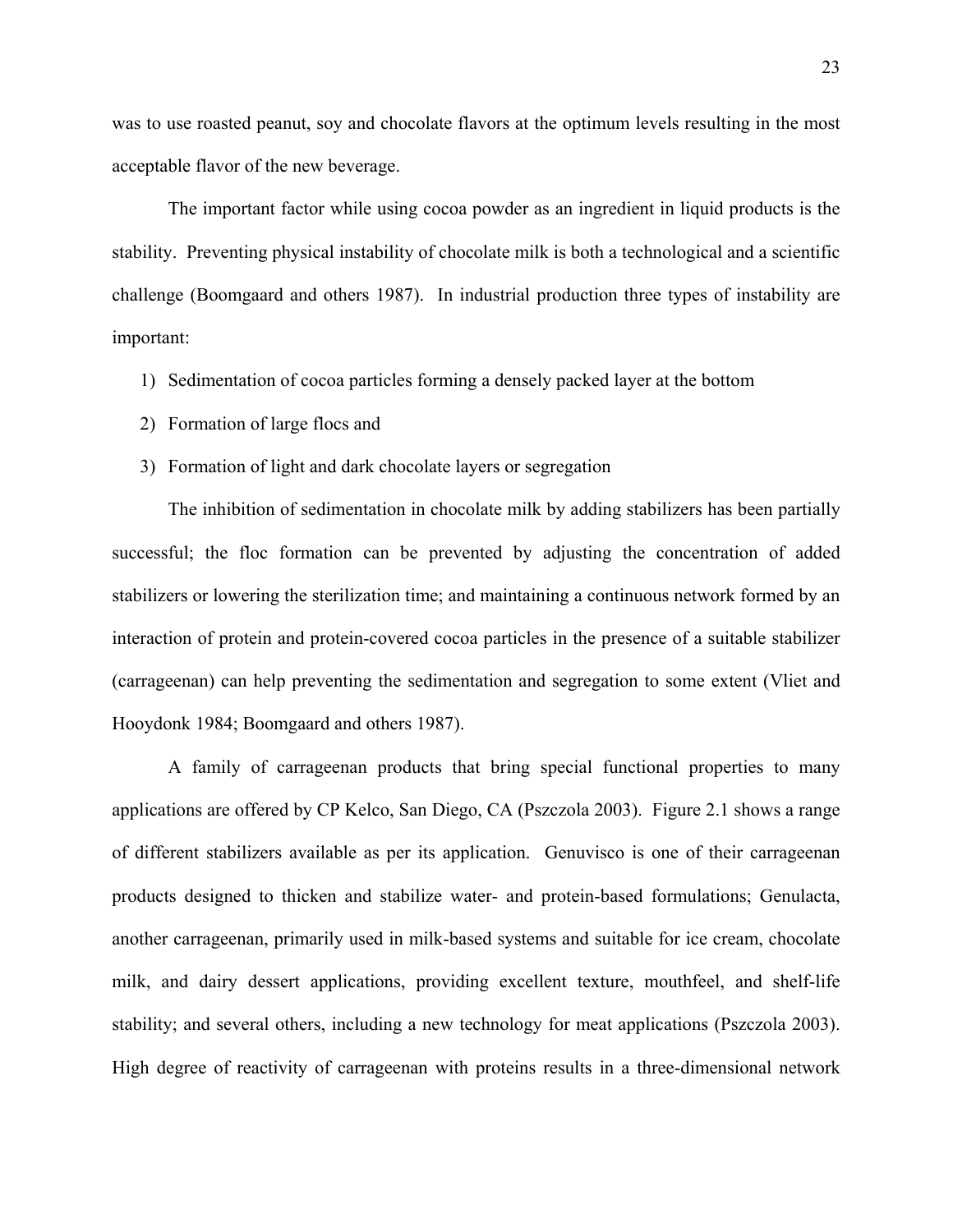holding cocoa powder in suspension at levels as low as 0.25%. This makes it especially valuable and for this reason, kappa-carrageenan is found in majority of flavored refrigerated dairy-and soy-based beverages with its effectiveness being enhanced through the addition of other hydrocolloids that impart viscosity such as xanthan gum, guar gum and others (Klahorst 2002). Sodium alginate, xanthan gums, locust bean gums, kappa, lambda, and iota carrageenan gums were tested in the preliminary studies done by Wang and others (2001) and iota-carrangeenan was found to be the most ideal gum that was not only able to help suspend chocolate powder, but also compatible with soymilk without forming curds or bringing the off-flavor. It also had the ability to improve consistency and mask the beany flavor of soymilk.

Hydrocolloids or more commonly gums are long-chain polymers that dissolve or disperse in water to give a thickening or viscosity-building effect. The gums are also used for secondary effects like stabilization or emulsions, suspension of particulates, control of crystallization, inhibition syneresis, encapsulation, and formation of a film (Dziezak 1991). Building texture, stability, and emulsification are just some of the ways in which gums aid product development. The United States Food and Drug Administration regulates gums, classifying these compounds as either food additives or "generally recognized as safe" (GRAS) substances. The most common sources of gums are

• Plant materials

Seaweed extracts (alginates, agar, and carrageenan) Seed gums (locust bean gum and guar gum)

Tree exudates (gum arabic, gum ghatti, gum karaya, and gum tragacanth)

• Products of microbial biosynthesis (xanthan gum and gellan gum); and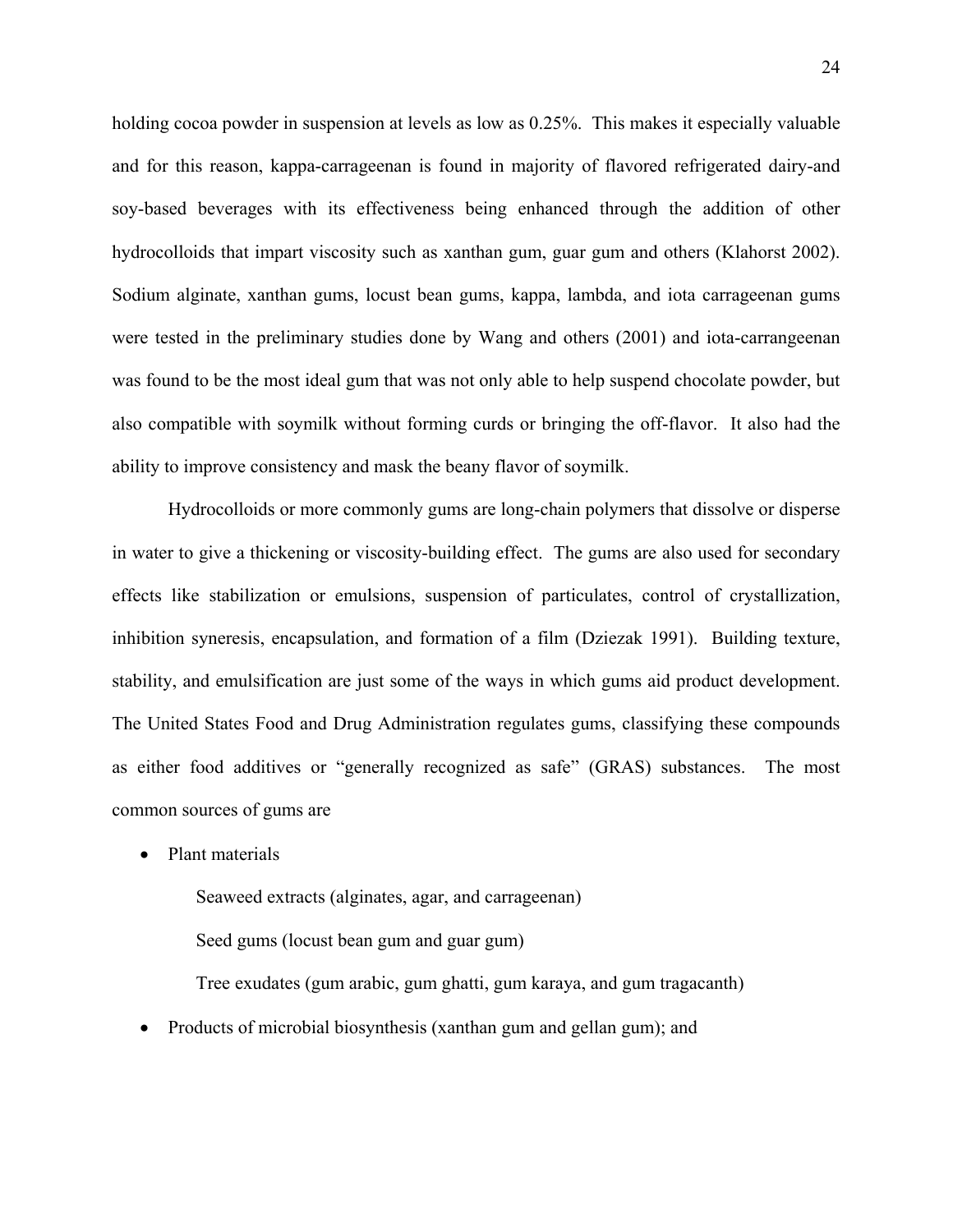• Products produced by chemical modification of natural polysaccharides (cellulose derivatives and pectins)

Carrageenan falls under the first category, an extract from red seaweeds, the most important source being *Chondrus crispus* or Irish moss growing abundantly along the North Atlantic coasts. They are sulfated polymers which consist of galactose and anhydrogalactose units. The structure and molecular weight of the fractions- iota, kappa, and lambda carrageenan identified based primarily on the content and distribution of sulfate ester groups- determine their functional properties (Dziezak 1991; Penna and others 2003). Carragennan has been used for its gelling, thickening, stabilizing, emulsifying, and suspending properties in milk and other food products (Dziezak 1991; Penna and others 2003). Because of its reactivity with certain proteins, the gum has found use at low concentrations (typically 0.01 to 0.03%) in a number of milk-based products such as chocolate milk, ice cream, puddings, and cheese analogues (Dziezak 1991).

Soy lecithin can be used as an emulsifier. An emulsifier consists of water soluble hydrophilic parts and water-insoluble/ oil soluble lipophilic parts within it. When an emulsifier is added to a mixture of water and oil, the emulsifier is arranged on the interface, anchoring its hydrophilic part into water and its lipophilic part into oil. The interfacial tension is thus reduced by emulsifier which means that the force separating oil and water is weakened, resulting in the easily mixing oil and water (Anonymous 2002). Only food emulsifiers defined as food additives are usable by law, lecithin being one among them. Lecithin is a mixture containing phospholipid as the major component, widely found in animals and plants and has long been used as a natural emulsifier (Anonymous 2002). Lecithin is available in the market as paste lecithin and powdered lecithin of high purity. It is classified into plant lecithin (derived from soybeans, corn, rapseed, and others); fractionated lecithin (isolated from special components of the raw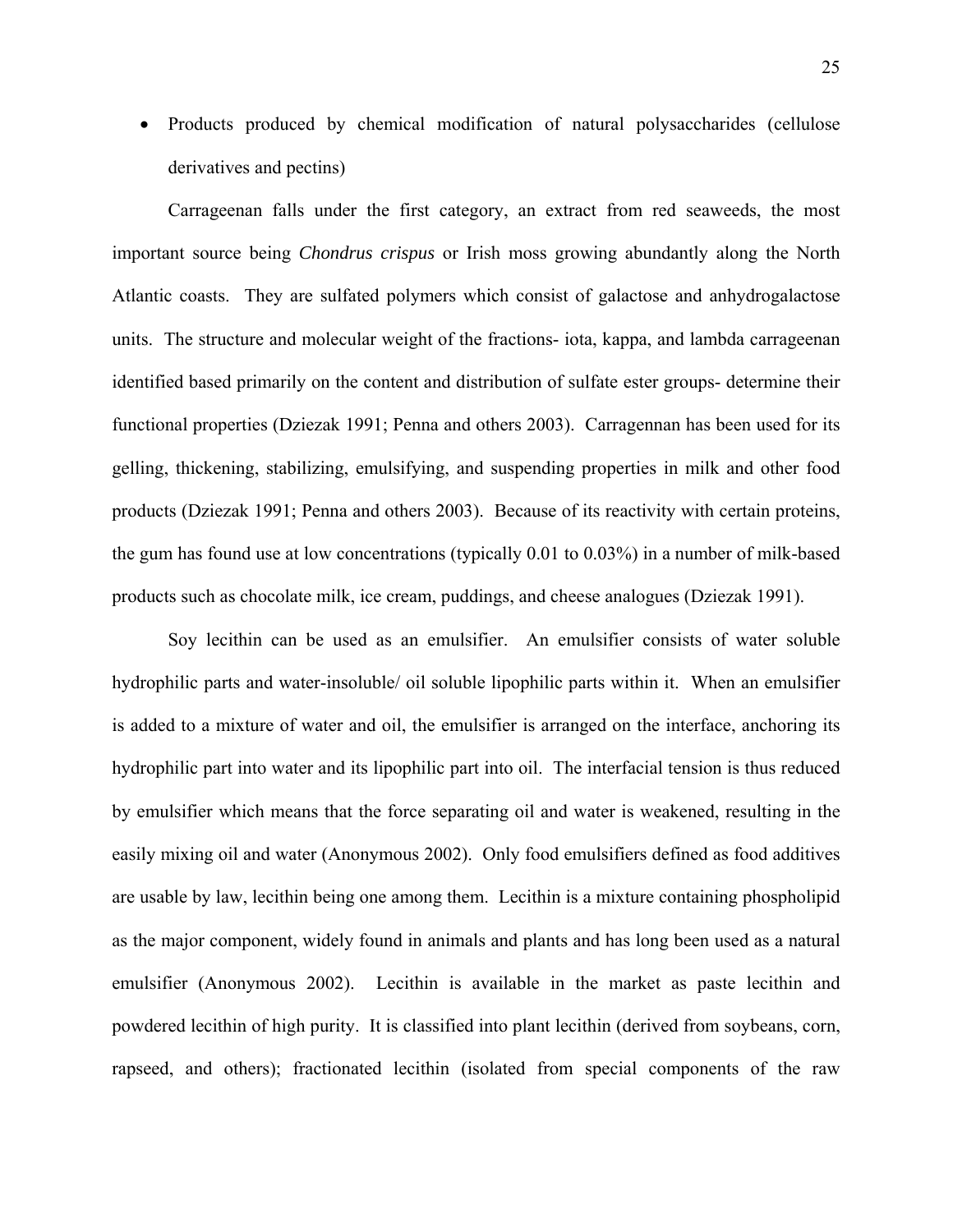materials); and yolk lecithin (made by excluding the phospholipids) which occupies about 30% of an egg yolk.

Several nutritional beverages are commercially available for supplemental use with or between meals, or as a sole source of nutrition (Osborn and others 2003). In addition to flavors, beverage formulations often contain sweeteners, acidifiers, emulsifiers, colors, and botanicals in many different bases- from coffee and tea to dairy and soy proteins (Brandt 2002). Sweeteners are necessary to enhance the palatability of soymilks (Wang and others 2001). Deciding on which sweetening system to use often is a factor of cost and labeling requirement (Brandt 2002). Each sweetener and sweetener blend has its own profile in different beverage bases and greatly impacts overall flavor profile (Brandt 2002). Commonly used sweeteners in the beverages include dry sugar, liquid sucrose, and high fructose corn syrup (Brandt 2002). Many beverage manufacturers are using sweetener blends, one of the good approaches, because many sweeteners have synergies and when used together round out each other's sweetness profiles (Brandt 2002).

### **Processing parameters for the nutritional beverage**

The beverage creation involves balancing the effects of sweeteners, acidifiers, and other ingredients to maximize the flavor impact (Brandt 2002). The processing variables and many ingredients to consider make a good-tasting beverage formulation an increasingly complex task.

### **Soymilk processing**

Soybean "milks" are conventionally made in the Orient by soaking soybeans, grinding in water, filtering to remove sediment and then heating the extract (Piper and Morse 1923). The product thus obtained can be taken as such or flavored with syrup and taken as a drink (Ang and others 1985). Although this process is simple, the resulting beverage has a distinct painty (linseed oil) off-flavor and odor (Nelson and others 1976). Soymilk has not gained popularity in the Western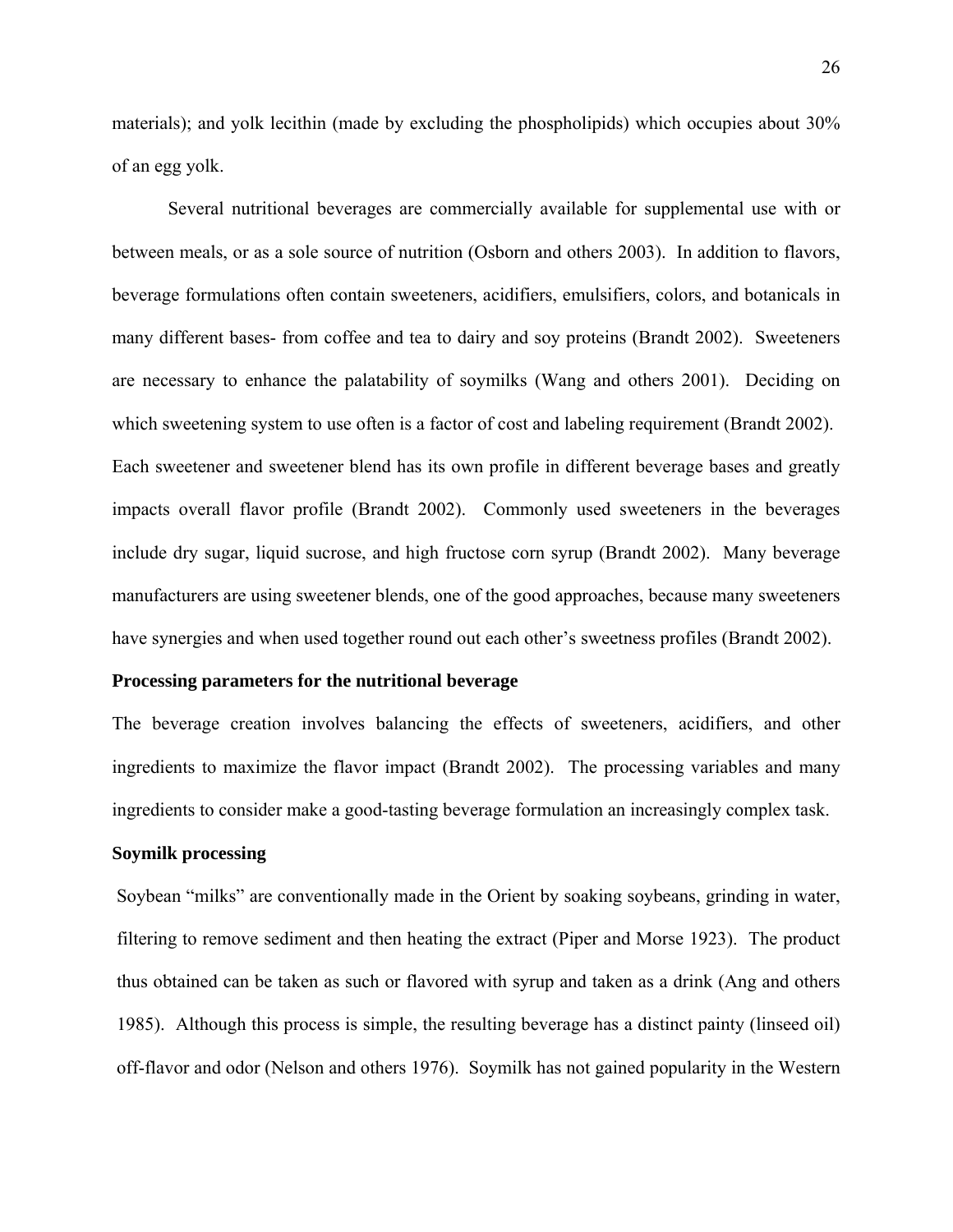countries, chiefly because of its 'beany' flavor and availability of cheap cow's milk, and is used only as a milk substitute by a group of people who cannot tolerate cow's milk. So, much effort has been directed to elimination of this 'beany' flavor to produce a bland product that is acceptable (Ang and others 1985). To reduce beany flavor, Wilkens and others (1967) developed the Cornell method and Nelson and others (1976) developed the Illinois method. Numerous modifications of this traditional Oriental process have been reported to partially improve the off-flavor and odor defects. Some of these modifications of the cold water extracts gave some flavor improvement but resulted in the lower protein recovery than the traditional Oriental process (Nelson and others 1976). Further attempts to improve flavor or protein recovery or both included the methods of using dehulled soybeans, often partially desludged, and some with added stabilizers for colloidal stability (Nelson and others 1976). The Illinois method is touted as "the greatest milestone in soymilk history" because it produces a very bland soymilk (Wilson 1989).

Another characteristic problem of soymilk and soymilk-based beverage products making them unacceptable to consumers is chalkiness: a defect in a liquid food which coats mouth and throat with fine, grainy particles (Kuntz and others 1978). Several attempts to improve the mouthfeel characteristic include application of high pressure homogenization (34456-55130 kPa), colloid milling, and centrifugal clarification methods (Kuntz and others 1978). The Illinois process soymilk made from whole soybeans was reported to have good mouthfeel when the soybeans were sufficiently softened by blanching and homogenization was done at 93.3º C and 24119 kPa (Nelson and others 1976). Another approach to reduce the chalky sensation as well as to improve the physical stability and global flavor of soymilk was giving an enzyme treatment (Rosenthal and others 2003).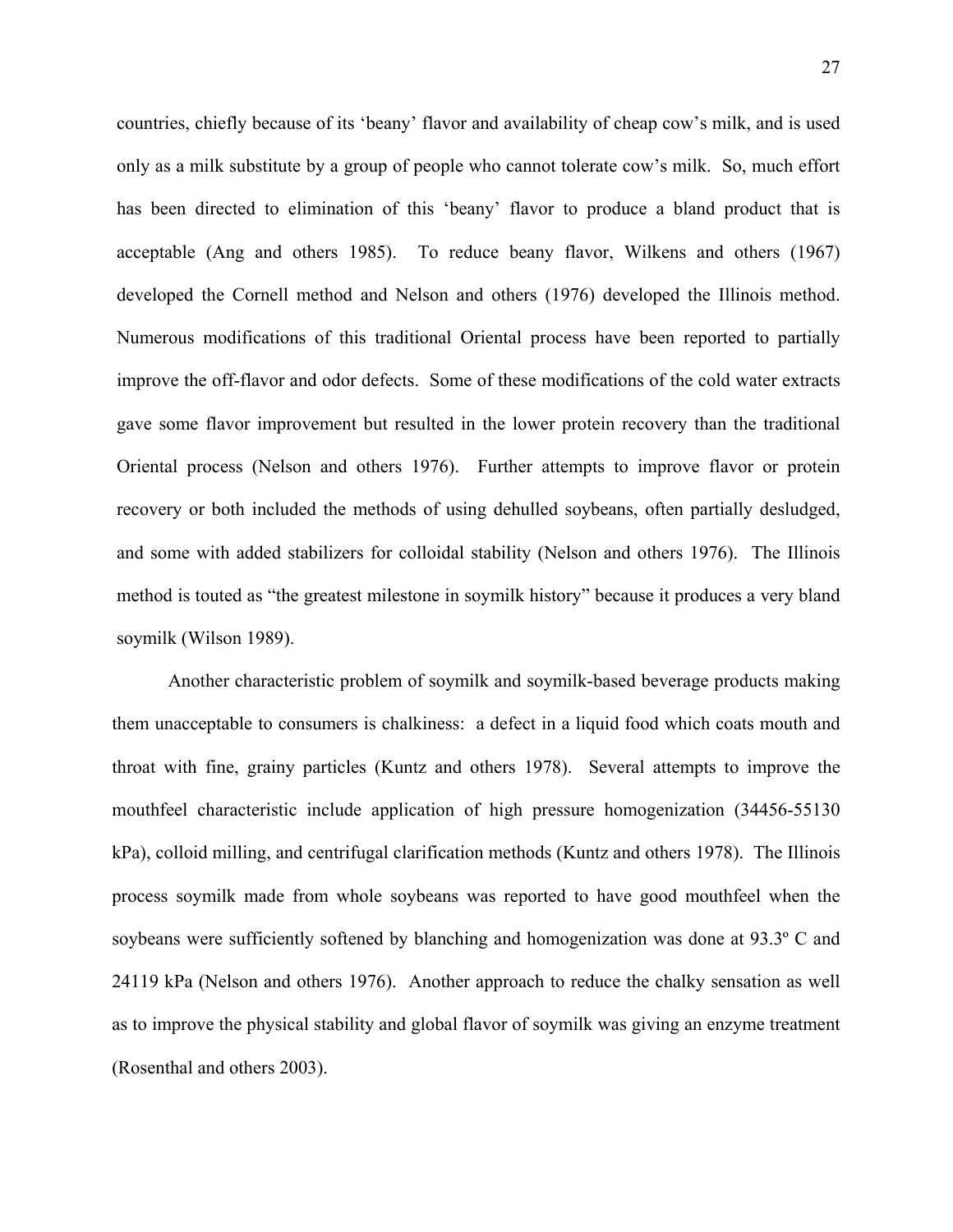A different approach than the traditional way of soymilk formulation is using an extract of defatted soy meal (1:10 ratio of meal:water), sucrose (12%), palm oil (2.0%), emulsifier (0.2%), lecithin (0.2%), and total solids (19.2%). This soymilk formulation (Ang and others 1985) was spray dried to give a reconstitutable soymilk powder. The protein beverages based on soybeans have been tested and found acceptable in several countries (Mustakas 1974). A process was also developed for using full-fat soy flours by extrusion to make a low-cost, spray dried infant beverage that can be reconstituted with water (Mustakas and others 1971). Alternate methods have used the water soluble protein isolates (preparing an emulsion by adding water, emulsifier, oil, minerals, and sugars). Although more expensive, the isolate route permits better control of composition of the ultimate beverage (Mustakas 1974). A soy protein based beverage can also be prepared from a lipid protein concentrate-LPC (Figure 2.3).

Colloid milling can serve as a wet-grinding step before homogenizing. High-pressure homogenization (55130 kPa) reduced particle size and gave beverages with better mouthfeel than low-pressure homogenization (24119 kPa). Also without the use of two mills (colloid mill and homogenizer), lesser solids were dispersed in the liquid, mouthfeel was poor, viscosity was higher, and some sedimentation occurred (Mustakas 1974). Two types of beverages having acceptable sensory properties were prepared from the LPC beverage base (200 ml) by adding:

A) Sugar  $(3.2 \text{ g})$ , salt  $(0.25 \text{ g})$ , and synthetic milk flavoring  $(0.02 \text{ g})$ 

B) Dutch chocolate-flavored prepared mix (30 g)

Another trend in manufacturing vegetable milk is to fortify it with a vegetable oil (for adjusting the ratio of protein and fat to either that of cow's milk or mother's milk), and to fortify further with vitamins and minerals (Mustakas 1974). A study on the flavored soymilks (Figure 2.4) reported that chocolate and almond flavorings improved aroma of soymilks  $(P< 0.05)$  and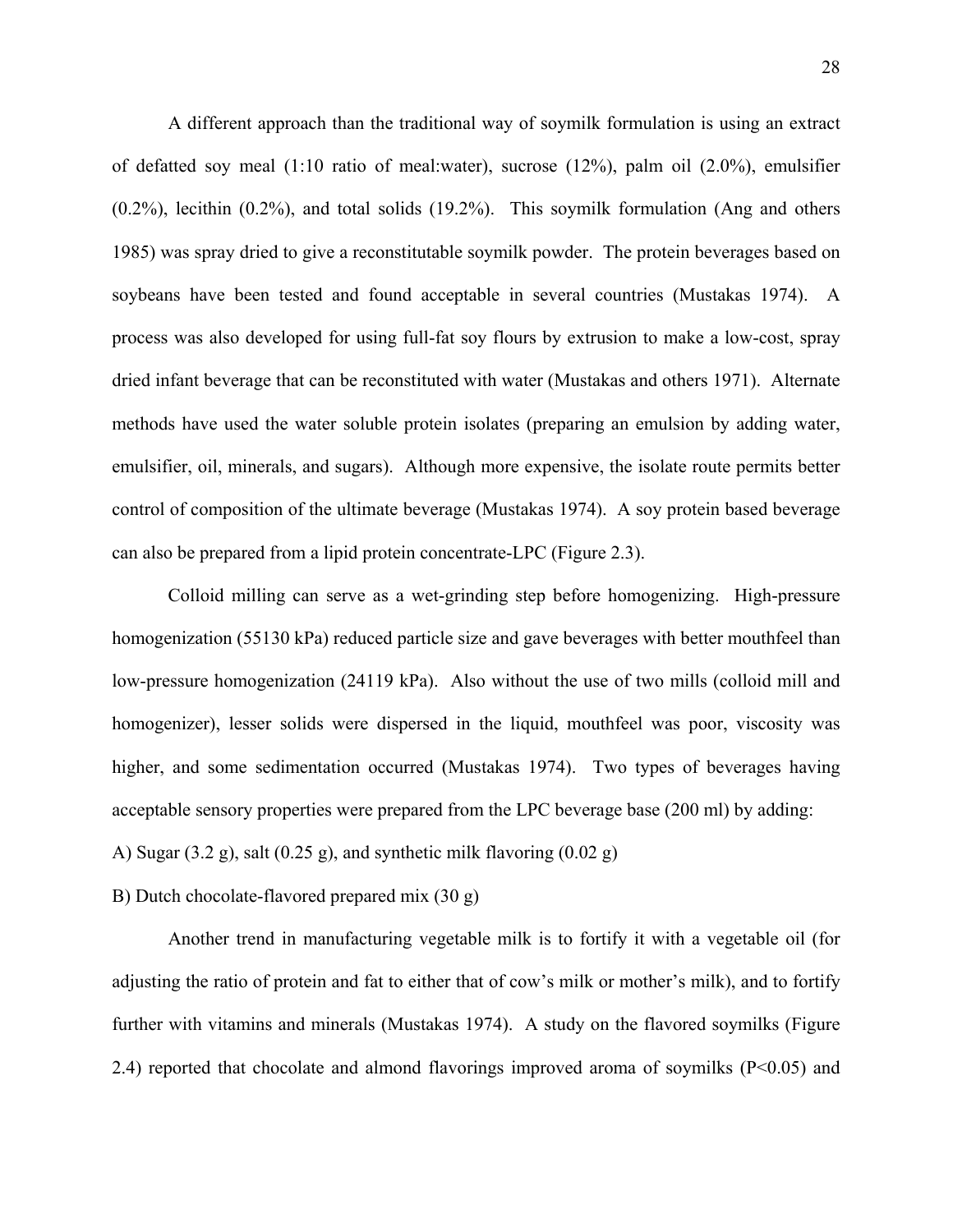addition of gum partially masked beany flavor and off-flavor. In order to extend shelf-life and facilitate distribution, soymilks were typically subjected to intense heat treatment for sterilization (Kwok and Niranjan 1995). From the preliminary investigation done by Ang and others (1985), it appeared that soymilk of high protein content  $(\sim 2\%)$  generally underwent precipitation during sterilization at 120º C for 10 to 15 min and there was a tendency for the soymilk of high protein content to impart a darker color to product which was slightly intensified during sterilization. Also protein denaturation or unfolding of a three-dimensional protein structure resulting from a chemical or heat treatment, altered the binding sites for flavor molecules; proteins could bind more or less of a flavor compound, depending on the amount of heat treatment (Brandt 2002). Since health-conscious consumers generally like fresh food, soymilks with mild thermal treatment (pasteurization) would conceivably better suit consumers than those that receive intense thermal treatment (Wang and others 2001). The pasteurized soymilks were stable for one month with refrigeration storage. The formulations with a combination of chocolate flavoring and iota-carrageenan gum permitted the production of low-heat-treated soymilk acceptable to consumers (Wang and others 2001).

## **Peanut milk processing**

Early in 1970's different methods of supplementation of cow's milk and various terminologies associated with it were introduced: Filled milk, imitation milk, and toned milk being used in different parts of the world for different reasons. According to the U.S. Filled Milk Act, the filled milk is a product resembling milk, made by combining skim milk solids with fat other than butter fat (Chandrasekhara and others 1971). The imitation milk is a product resembling milk but of non-dairy origin (Rubini 1969) and United Nations Protein Advisory Group recommended that the imitation milk should contain 3.5% fat, 3.5% protein, and 5.0% carbohydrate (all w/w)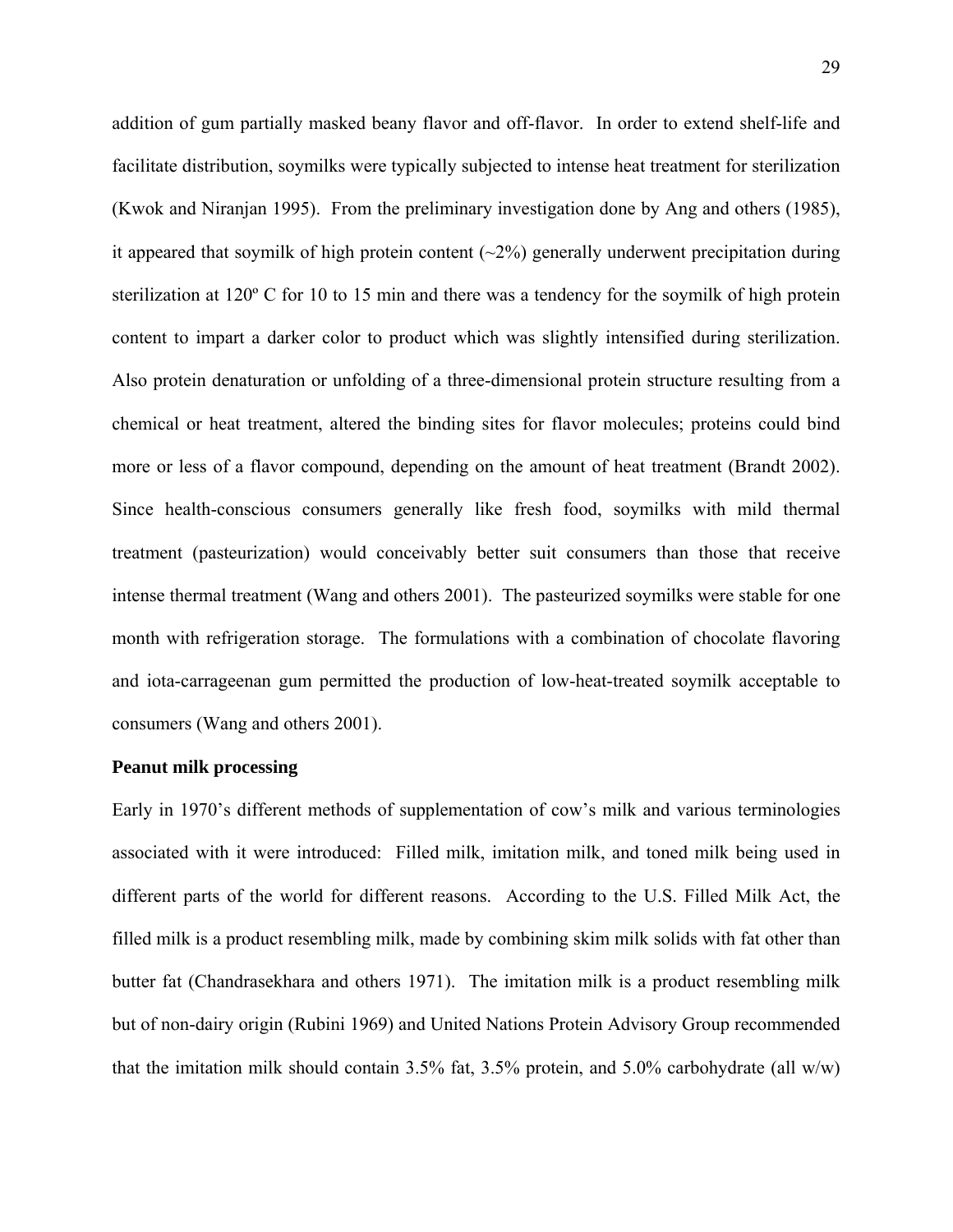which necessitates the ratio of partially defatted peanuts to water to be greater than 1:6 (Rubico and others 1987). The peanut milk having composition lower than these imitation milk specifications can be reclassified as a peanut beverage (Rubico and others 1987). And according to the Prevention of Food Adulteration rules of 1959, the toned milk contains 3.0% fat and 8.5% nonfat solids, and double toned milk contains 1.5% fat and 9.0 % nonfat solids (Chandrasekhara and others 1971).

Various reasons for emergence of such products include dietary concerns, scarcity of cow's milk, lower cost, and extension of available milk supply. In India, a process for Miltone vegetable toned milk preparation was developed for the purpose of replacement of imported skim milk powder by indigenously available vegetable protein- peanut protein isolate (Chandrasekhara and others 1971; Figure 2.5). A nutritious milk-like beverage-Miltoneconsequently had other applications such as for yoghurt and other milk based preparations, in coffee or tea or as a mildly flavored drink.

Peanut milk preparation methods developed needed further modifications to improve flavor, texture, emulsion stability and shelf-life of peanut beverage (Rubico and others 1987). A non-defatted peanut beverage (NDPB) and a partially defatted peanut beverage (PDPB) were processed (Figure 2.6). Chalkiness, a defect related to large size particles which cause creaming and layering due to flocculation and coalescence, was evident in the peanut milk, even after homogenization and addition of stabilizers (Rubico and others 1987). High pressure double homogenization can reduce these defects like in soymilks.

Aside from beany flavor, the most common problem that limited the consumption of peanut beverage was its short shelf-life, particularly if processing was done at a temperature below 85 ºC (Rubico and others 1988). Refrigeration and higher processing temperature for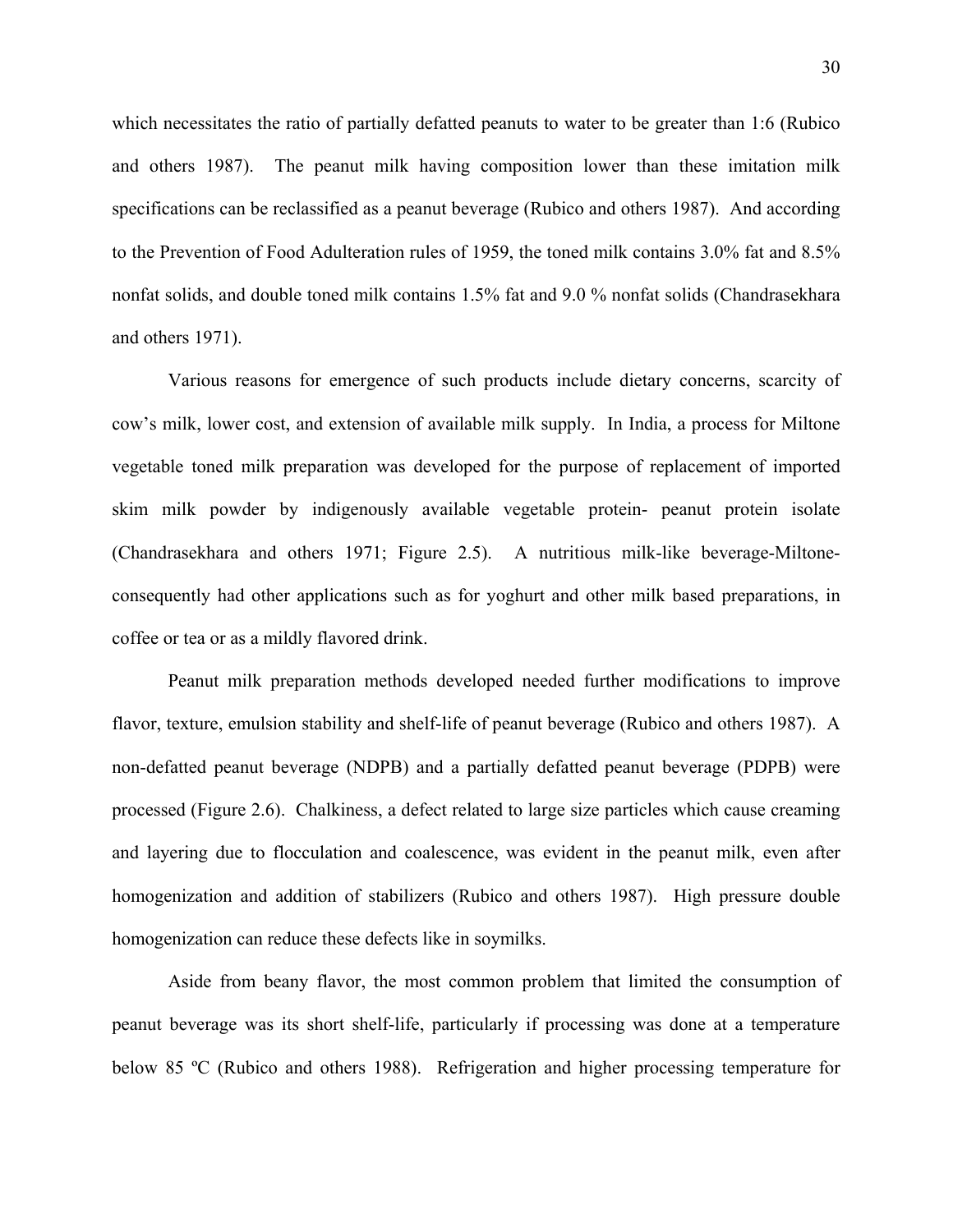longer time can extend the shelf-life of peanut beverage. A peanut beverage was prepared using a modified Illinois method and deskinned full-fat peanut kernels by Rubico and others (1988) as shown in Figure 2.6 with slight modification at the high temperature heating stage. It was observed that temperature had a significant effect on cooked flavor, raw and cooked odors, viscosity and color whereas time significantly affected only cooked flavor and color. Processing at 100 ºC gave the beverage with sensory quality better than the product processed at either 121 ºC or 85 ºC. Rubico and others (1989) conducted another study for nutritional, microbiological and sensory qualities of the peanut beverages prepared by the modified Illinois process for nondefatted peanuts as shown in Figure 2.6 with four different high temperature treatments

- 1) Processed at 85 ºC for 15 min, bottled and stored
- 2) Processed at 100 ºC for 15 min, bottled and stored
- 3) Bottled, processed at 121 ºC for 15 min and stored
- 4) Processed at 121 ºC for 3 sec, bottled, and stored

The amino acid analysis data of these different treatments are shown in Table 2.7. The microbiological results in this study indicated that refrigeration was required to preserve the peanut beverage processed at 85 ºC for 15 min however, no microbial growth was observed in the products processed at 100 ºC and 121 ºC followed by storage at 4 ºC and 30 ºC for 20 days. Beany flavor was least pronounced in the beverages processed at 100 °C for 15 min and the most intense at 121 ºC for 3 sec. This indicated that pasteurization at a temperature lower than 100 ºC for a short time followed by refrigerated storage will be the best possible heat treatment in order to achieve the balance between microbial and sensory characteristics.

Chompreeda and others (1989) developed a chocolate flavored peanut beverage using defatted peanut flour (Figure 2.7). The quality attributes such as color, aroma, viscosity, and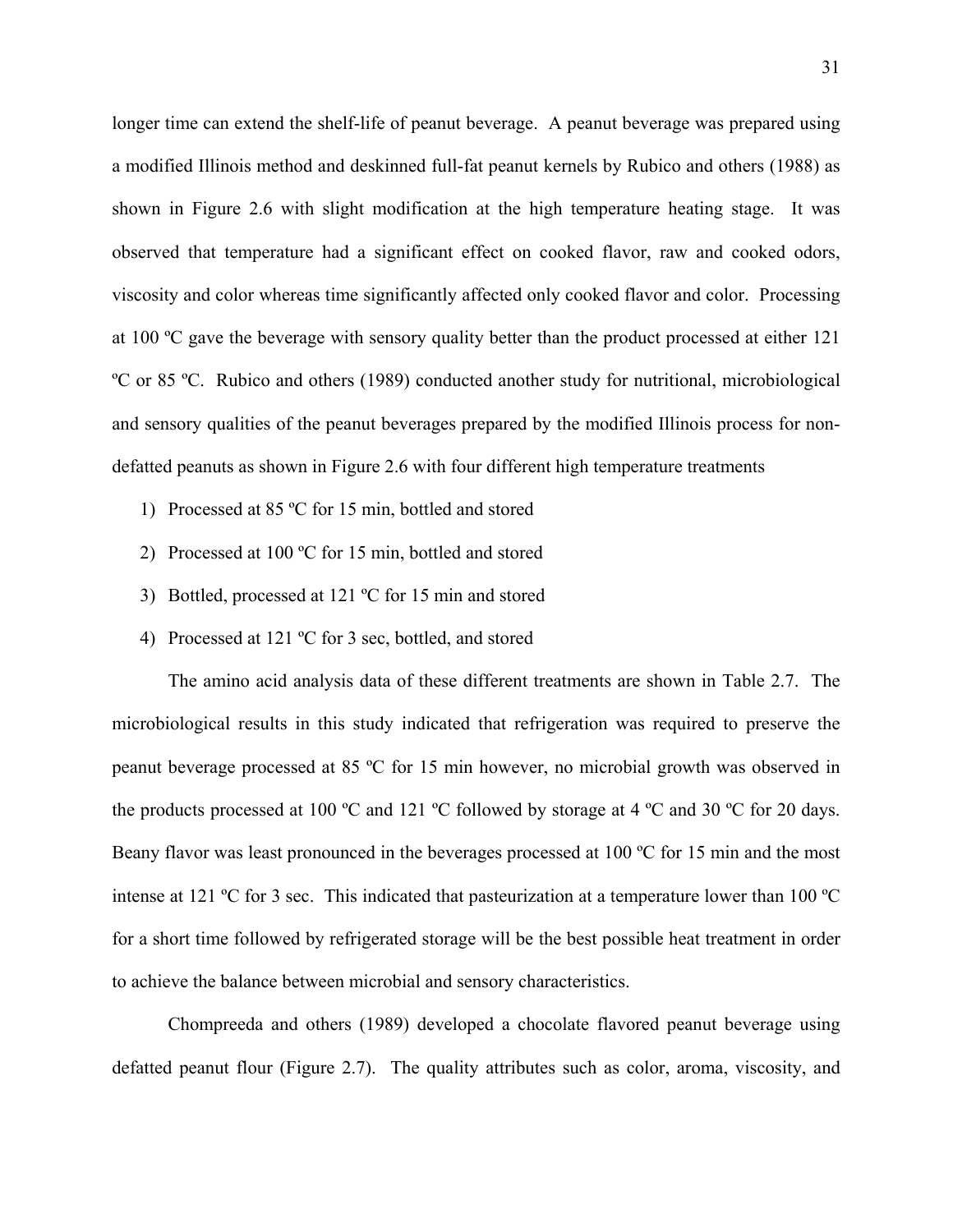flavor of this chocolate flavored peanut beverage were similar to that of chocolate milk; also total aerobic population of the beverage before and after refrigeration for 7 days was less than 10 and 200 colonies/g, respectively and no coliform bacteria was detected in this product. Sensory evaluation and response surface methodology indicated that the optimum formulation of the beverage was obtained by using protein isolate 3.5%, butter fat 3.5%, sugar 8%, cocoa powder 0.7%, stabilizer 0.1%, and water with all sensory characteristics acceptable in the range of like to extremely like (on a 5-point hedonic scale).

Response surface methodology was employed by Galvez and others (1990) to optimize the process reported by Rubico and others (1988). They used different homogenization pressures: 13782, 27565 and 41347 kPa. One portion of the homogenized mixture was cooked at 100 ºC for 10, 15, and 20 min, bottled then capped and other portion was bottled, capped and processed at 121 ºC for 5, 10, and 15 min; all the samples were cooled and stored at 4 ºC (Galvez and others 1990). It was observed that sulfur aromatic was sufficient to discriminate between the samples processed at 100 °C whereas sulfur aromatic, cooked peanut flavor, and bitterness provided the most efficient combination for discriminating between the samples processed at 121 ºC. The optimum conditions for processing were found to be homogenization pressure >21363 kPa and process time >16 min at a processing temperature of 100 ºC.

The homogenized peanut extract was found to be a suitable base for production of a nutritious beverage with addition of other ingredients such as sugar, colors and flavors to improve its overall acceptability (Rustom and others 1995a; Figure 2.8). Various types of emulsifiers, homogenization temperatures and pressures were studied to observe the effect on physical stability of the extract. The clarified extract prepared as shown in Figure 2.8 was further utilized for UHT-sterilized peanut beverages (Rustom and others 1996; Figure 2.9). The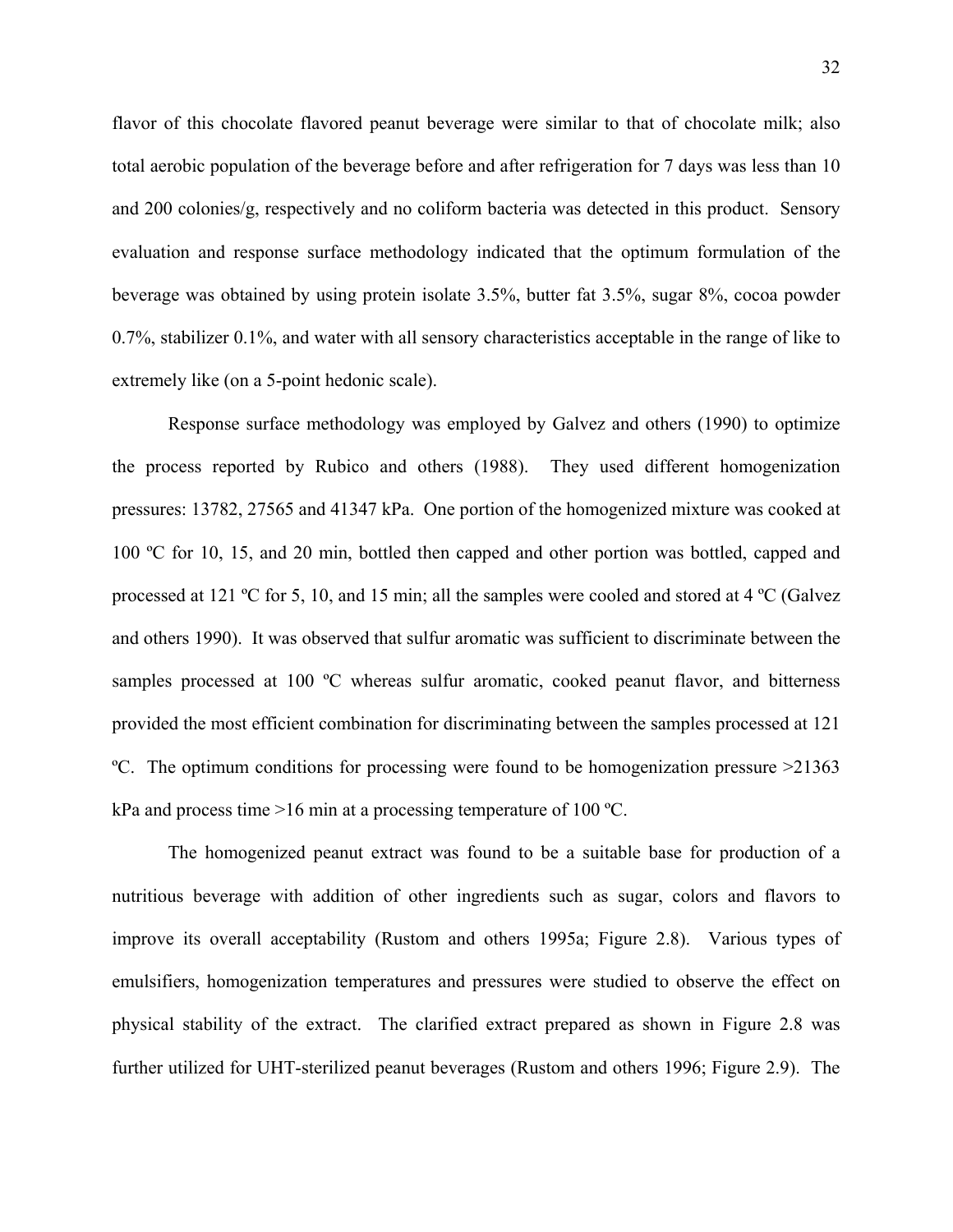UHT peanut beverage would be a suitable product in developing countries, since its quality remained good for up to 5 months of storage at 37 ºC (Rustom and others 1995b).

Various milk-like beverages have been formulated from the aqueous extracts of unroasted peanuts or soybeans, however, undesirable characteristics such as beany or green flavors, suspension stability and chalky mouthfeel have been associated with these beverages (Hinds and others 1997b). A method developed using partially defatted, roasted peanuts gives an acceptable peanut beverage formulation (Hinds and others 1997a, 1997b, 1997c; Figure 2.10). A low-fat beverage with roasted peanut flavor developed was a potential milk-substitute containing 11.8% total solids, 2.0% fat and 3.7% protein with whitish orange-yellow color. The suspension stability was improved by the addition of a carrageenan [Benlacta CM61-B (CM), 0.02-0.04%] or a hydrogenated mono- and diglyceride [Emuldan HV52K (HV), 0.2-0.4%]. Treatments yielding the best combination, compared to cow's milk values, of high suspension stability  $(0.5\pm0.03, 1.0=$ Maximum stability) and low viscosity  $(3.7\pm0.89 \text{ cps})$  were those containing 0.2% HV and homogenized at  $13.8x10^6$  Pa (Hinds and others 1997b). The sensory attribute 'smoothness' or 'absence of chalkiness' is influenced by size, mass, density and distribution of particles and by the nature of the medium in which particles are dispersed; as frictional resistance increases, smoothness decreases and chalky or grainy sensation of mouthfeel becomes prominent (Hinds and others 1997c). The imitation milks prepared from oilseeds contain protein, fat and cellulose particles from cell wall fragments which contribute to particulates and thus to the chalkiness. Chalkiness is also related to size distribution of particles which may be influenced by the nature of the complexes formed during heat-processing (Hinds and others 1997b). Suspension stability of proteins in animal milks and oilseed beverages is a complex phenomenon (Hinds and others 1997a) influenced by heating and cooling protocols, protein and lipid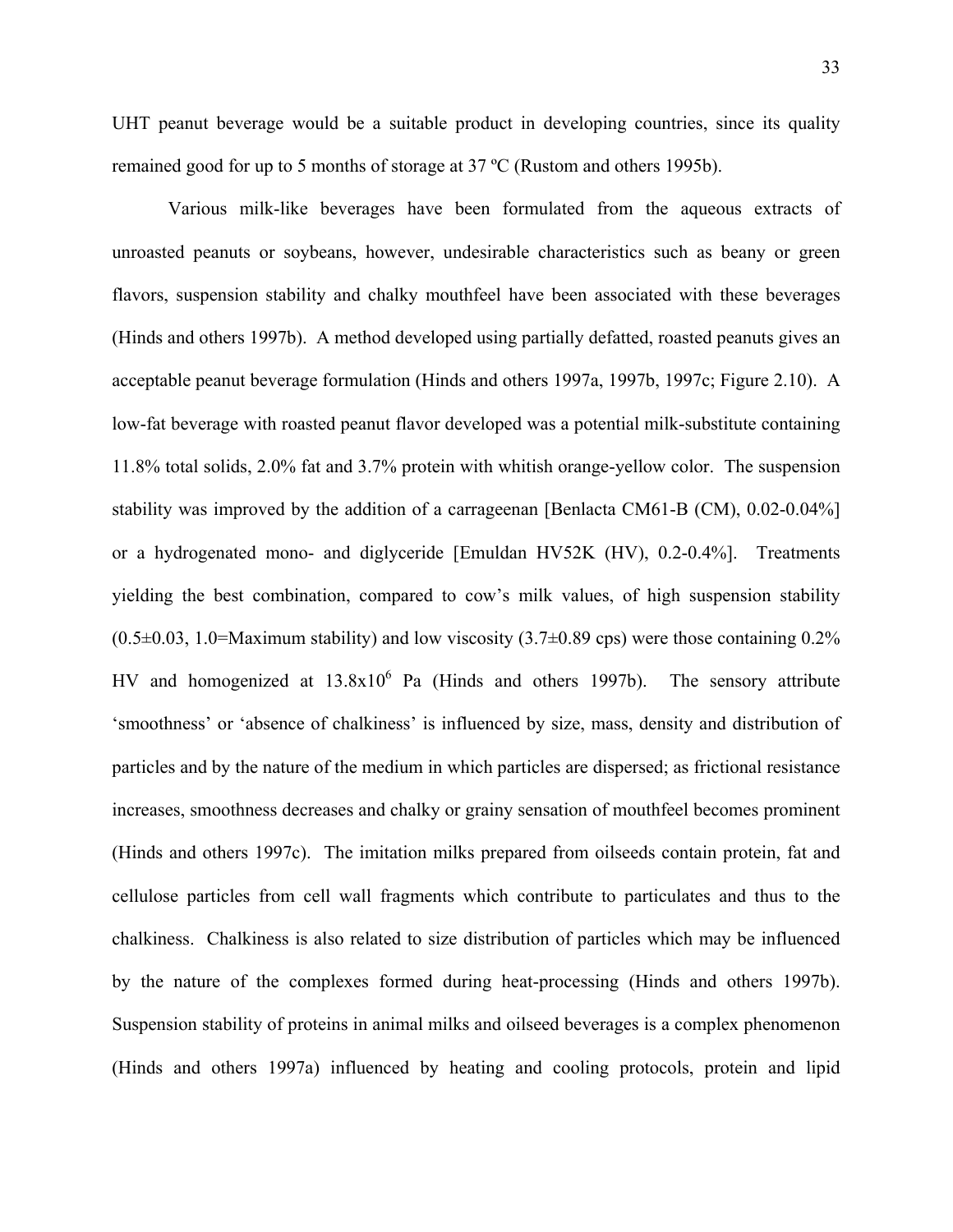concentration, type of stabilizer or emulsifier, and pH, ionic strength, and dielectric constant of the medium. Various heat processing protocols, homogenizing parameters, filtration, and microparticulation techniques have been used to improve smoothness in milk products and oilseed beverages (Hinds and others 1997b).

In the milk and yoghurt fortification by oilseed proteins study (Schmidt and others 1980), cow's milk systems were fortified to 15.0% and 18.0% total solids with nonfat dry milk (NDM), peanut flour (PF), or soy protein isolate (SPI) and heated at 70, 80, 85, and 90 ºC for 30 min. It was observed that all the milks exhibited pseudoplastic (or shear thinning) flow behavior as would be expected for cow's milk at 4 °C. Consistency index  $(K)$ , or apparent viscosity  $(\eta)$  at shear rate of unity, of PF and SPI milks was generally higher than that of similarly processed NDM milk. Also increased total solids and increased heat treatment more dramatically increased the K value for oilseed milks than for NDM milk and storage (10 days at  $4^{\circ}$ C) increased K value of SPI milk heated at 80 ºC or above (Schmidt and others 1980). Ramanna and Ramannathan (1992) observed that degree of heat treatment, total solids content, and storage have a pronounced effect on the apparent viscosity, consistency index, and yield stress of the fortified milk systems. They found that heat treatment and refrigerated storage could be used to modify the rheological properties of peanut protein/ milk beverages. Also, beverage and curd prepared from peanut flour/ milk blend fortified to 7.7% protein content were found to have more favorable rheological properties than those prepared from a peanut protein isolate/ milk blend.

In order to encourage wide production of bambara groundnut (*Vigna subterranea*), an underutilized but important African legume, the possibility of producing a vegetable milk for local use or an extracted protein with functional properties for use in food processing applications was investigated by Brough and others (1993) (Figure 2.11). To evaluate the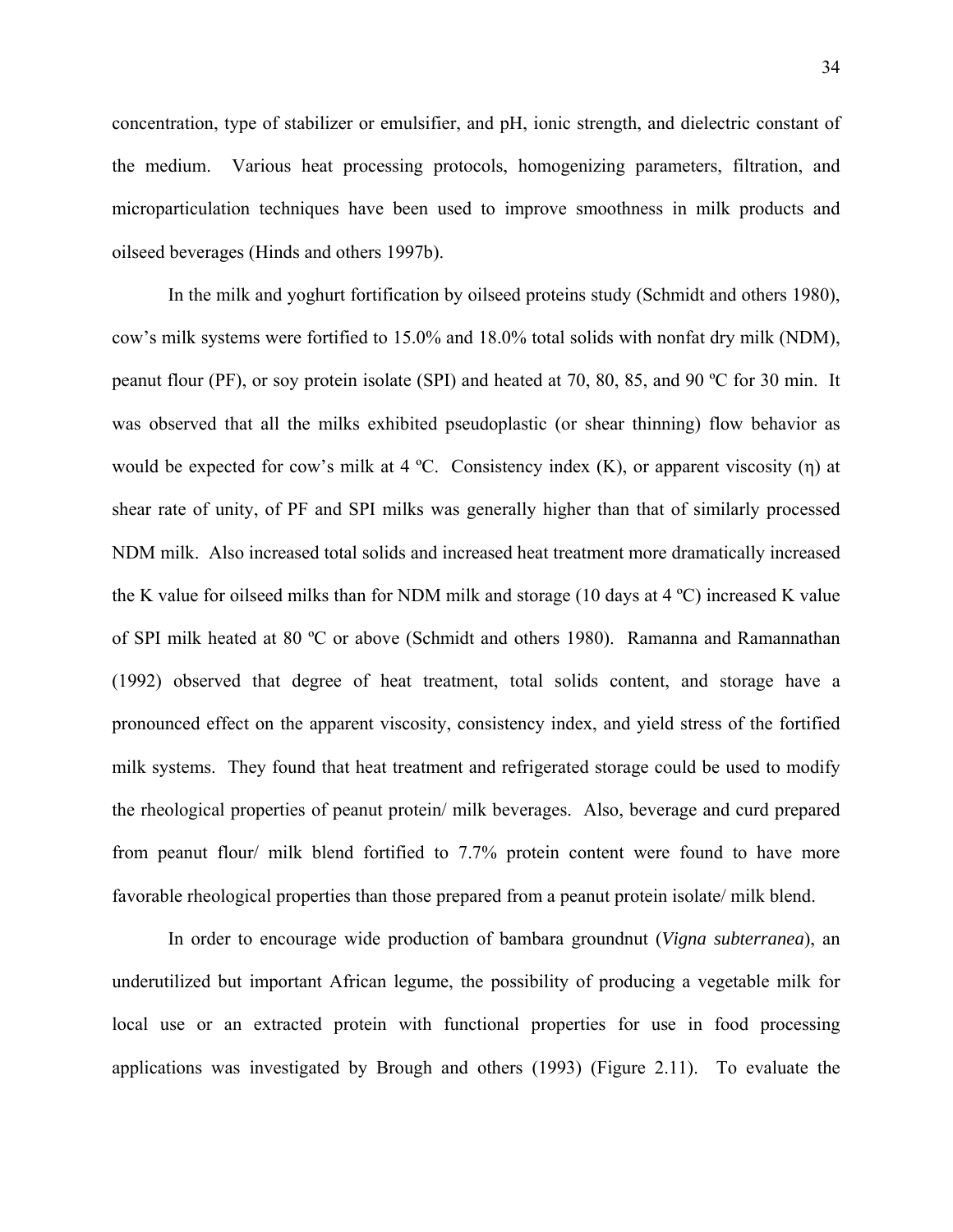bambara groundnut milks, a comparison with other vegetable milks made from cowpea, pigeonpea and soybean under the same conditions (Figure 2.11) was done. It was observed that the simple vegetable milk produced from bambara groundnut was as acceptable as the milks from other common legumes, and the taste of bambara groundnut milk was preferred to the other legume milks tested.

Another innovative beverage product prepared from peanut butter was Peanut Punch, a beverage popular in the West Indies Islands (Abdul 1988; Figure 2.12). The ingredients of peanut punch (by weight) include liquid skim milk (85.41%), fine sugar (6.50%), stabilizer (carrageenan; 0.04%), peanut butter (natural, smooth; 8.0%) and liquid caramel (0.05%).

# **Analyzing beverage products: Important physical attributes**

## **Viscosity**

A relationship between the stress required to induce a given rate of shear defines rheological behavior of a fluid. For a Newtonian fluid, the shear stress is directly proportional to the rate of shear, the proportionality constant being viscosity. The term viscosity can only be correctly applied to Newtonian fluids. For fluids that deviate from this behavior, the term 'apparent viscosity' is used as an index of fluid consistency. Figure 2.13 shows curves representing different relationships between the shear stress and rate of shear (Toledo 1980).

The primary purpose of viscosity in the keenly competitive beverage market is delivering sensory attributes, including eye appeal and creaminess which is one of the desirable attributes to denote flavor, richness, mouthfeel, and ultimately, satisfaction (Klahorst 2002). Beverage viscosity is an important property because

• It adds body to a beverage product by producing the sensation of substance in the mouth and upon swallowing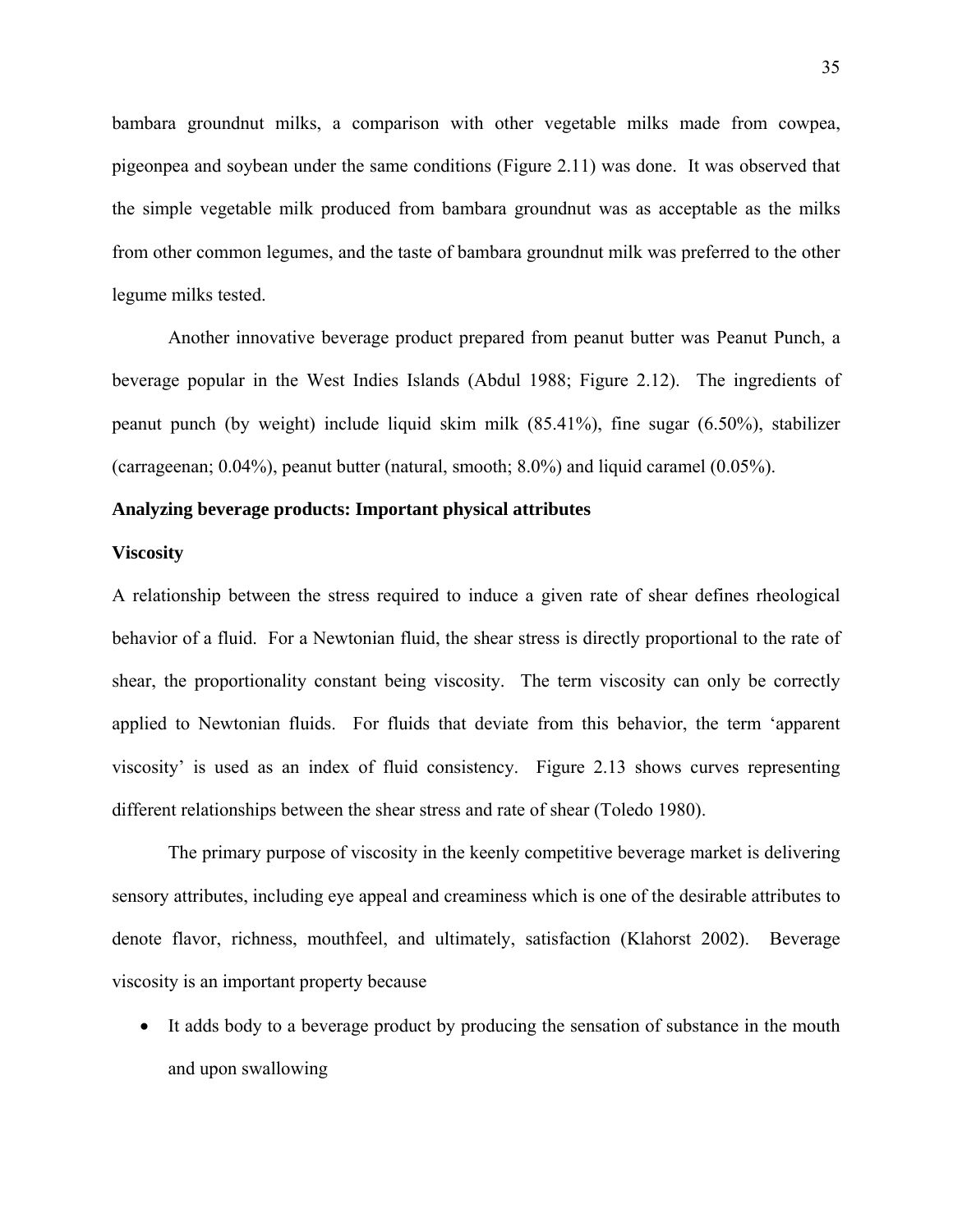- It enhances and releases the flavor, since flavor components shun the hydrophilic phase of the beverage and seek out association with colloidal molecules
- It determines the stability which is important for maintaining appearance, since beverage water phases suspend fiber, flavor, pulp and protein
- Also it is a primary factor in the prevention of settling and the aggregation of solids suspended in drinks
- And the molecules that lend viscosity also have other important properties as foam stabilizers in beverages where foam plays an important role in the overall sensory experience

Various ingredients such as proteins, sugar, stabilizers, emulsifiers and process conditions especially heat processing and homogenization (the process that keeps fat droplets from aggregating and rising to the top) control the flow properties of beverage products. Viscosity was significantly affected by different types of stabilizing agents and homogenization pressure (Hinds and others 1997b). The beverages which contain hydrocolloids exhibit the property of shear thinning, possessing high viscosity until the force is applied and after which the viscosity decreases. Like stabilizers and emulsifiers, source of sweetness also changes the flow properties and hence affect the viscosity of beverages. Sugars, whether sucrose, corn syrup, high-fructose corn syrup, fructose, rice syrup, cane sugar or honey, contribute to viscosity, depending on the level added and other components of the solution (Klahorst 2002). Proteins form gel thus they have been used as a source to influence texture and viscosity of foods. For beverages, the primary role of protein is to provide nutritive value in a pleasant matrix, and that usually results in increased viscosity (Klahorst 2002). Protein viscosity is largely affected by heat, and proteins vary in their ability to withstand high-temperature processing. Sometimes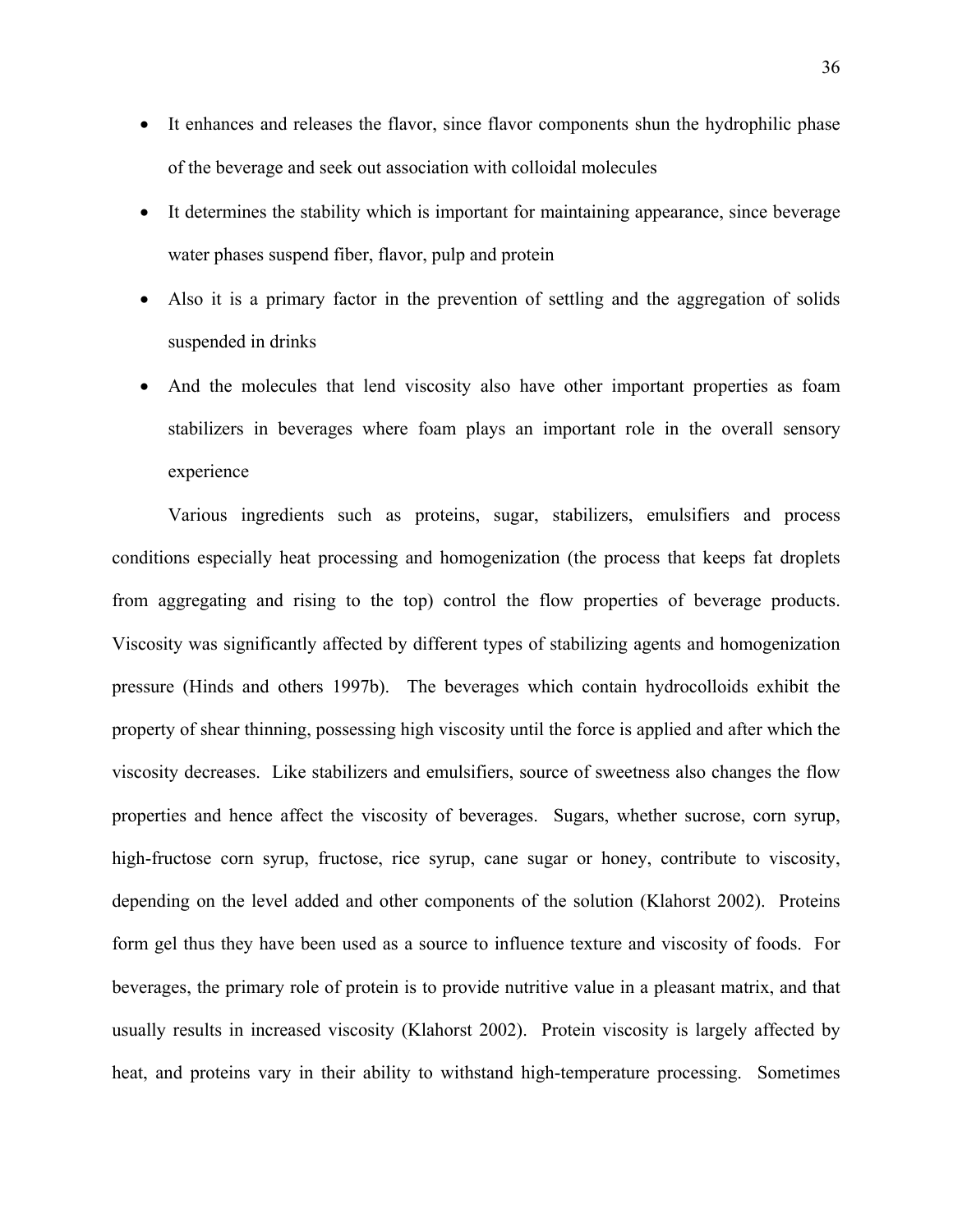when heated to a point of denaturation, irreversible gels form from coagulated protein. Heat, homogenization and pH are important factors that influence the functional characteristics of isolated soy proteins (Klahorst 2002). As technology has developed, soy has joined dairy as one of the principle proteins for beverage fortification and viscosity modification. As soy protein use increases, especially in beverages that serve as quick, high-protein meals, the challenge has been to mimic the consistency of a milkshake or fresh-blended smoothie. One solution is to enhance the viscosity contributed by soy protein with combinations of other stabilizers, emulsifiers and proteins to make the soy more palatable (Klahorst 2002).

## **Visual Stability Index**

The stability of chocolate flavored milk can be determined from sedimentation of cocoa particles, formation of large flocs and formation of light and dark colored layers also called as segregation (Boomgaard and others 1987). Addition of stabilizers helps in reducing formation of densely packed layer at the bottom. The suspension stability of beverage was improved by the addition of stabilizer CM or emulsifier HV as compared to the control without CM or HV (Hinds and others 1997b). Sedimentation or creaming of suspended particles in liquids can be retarded by diminishing the size of the particles and prevented by changing the rheological properties of a continuous phase by the addition of stabilizers to form a continuous network of sufficient strength (Boomgaard and others 1987). The presence of protein molecules also plays an important role in the stability of beverage products. Amount of heat treatment, homogenization and particle size of ingredient molecules are crucial in order to monitor the stability (Hinds and others 1997b). Heat processing has considerable effect on the stabilizer-protein interactions, protein denaturation, and formation of long chains of these molecules. Denaturation and aggregation of protein molecules are heat dependent processes. The process of aggregation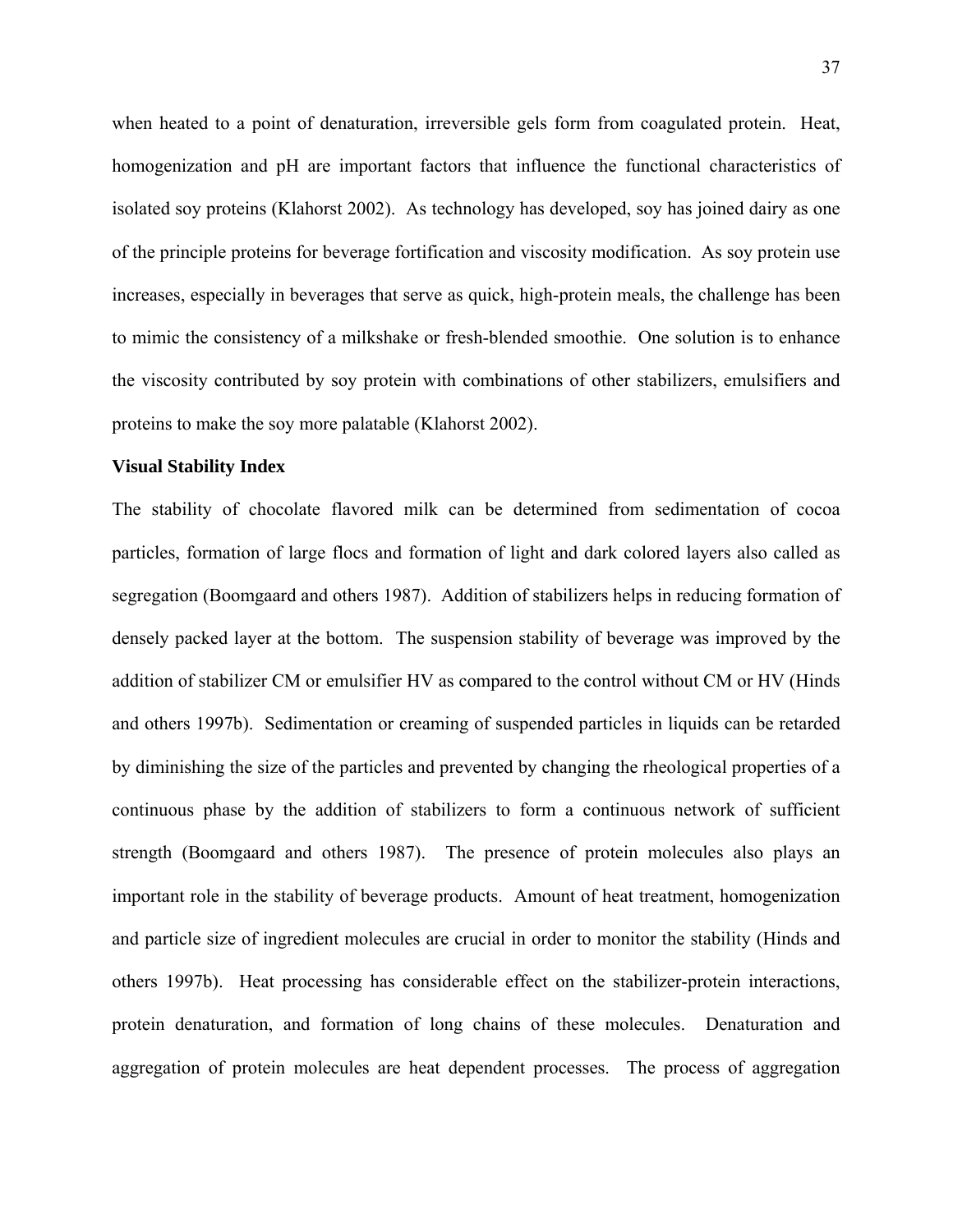between oilseed proteins and properties of their aggregates differ from those of other common proteins like milk (Hinds and others 1997a).

When the beverage product is stored overnight under refrigerated conditions, a layer will appear separating the beverage into two parts if it has particulate material in suspension. The stability of beverage products can be determined by visual observation of the beverage for the layer formation. Visual stability index can be calculated by measuring the total height of the beverage and taking the ratio of height of sediment to the total height of beverage.

Visual Stability Index = Height of the sludge/ Total height of the beverage One way of determination of quality of a beverage product can be a comparison with cow's milk which ideally will show no separation and hence has visual stability index of 1.00. A similar procedure was used to determine the visual stability of peanut beverage formulations prepared from partially defatted, roasted peanuts (Hinds and others 1997b).

### **Analyzing beverage products: Important sensory attributes**

Appearance and color are important visual attributes deciding the liking of a new product being considered for consumer acceptability. These properties will mainly depend on composition, added coloring agents, stabilizing agents and processing parameters, especially heat treatment. In case of a chocolate flavored protein-based beverage, amount of cocoa powder and stabilizer will mainly control color and appearance of the product. Starch, sugars, proteins, and fats interact significantly in a product to set its texture and flavor. Manipulation of these interactions to produce desirable product attributes tests the creativity of food scientists in food product development (Toledo and Brody 2000). Texture, flavor and appearance are perhaps the most important characteristics of foods because they are the attributes consumer can readily assess (Lund 1982). The instrumental measurement of texture is usually in terms of viscosity for liquid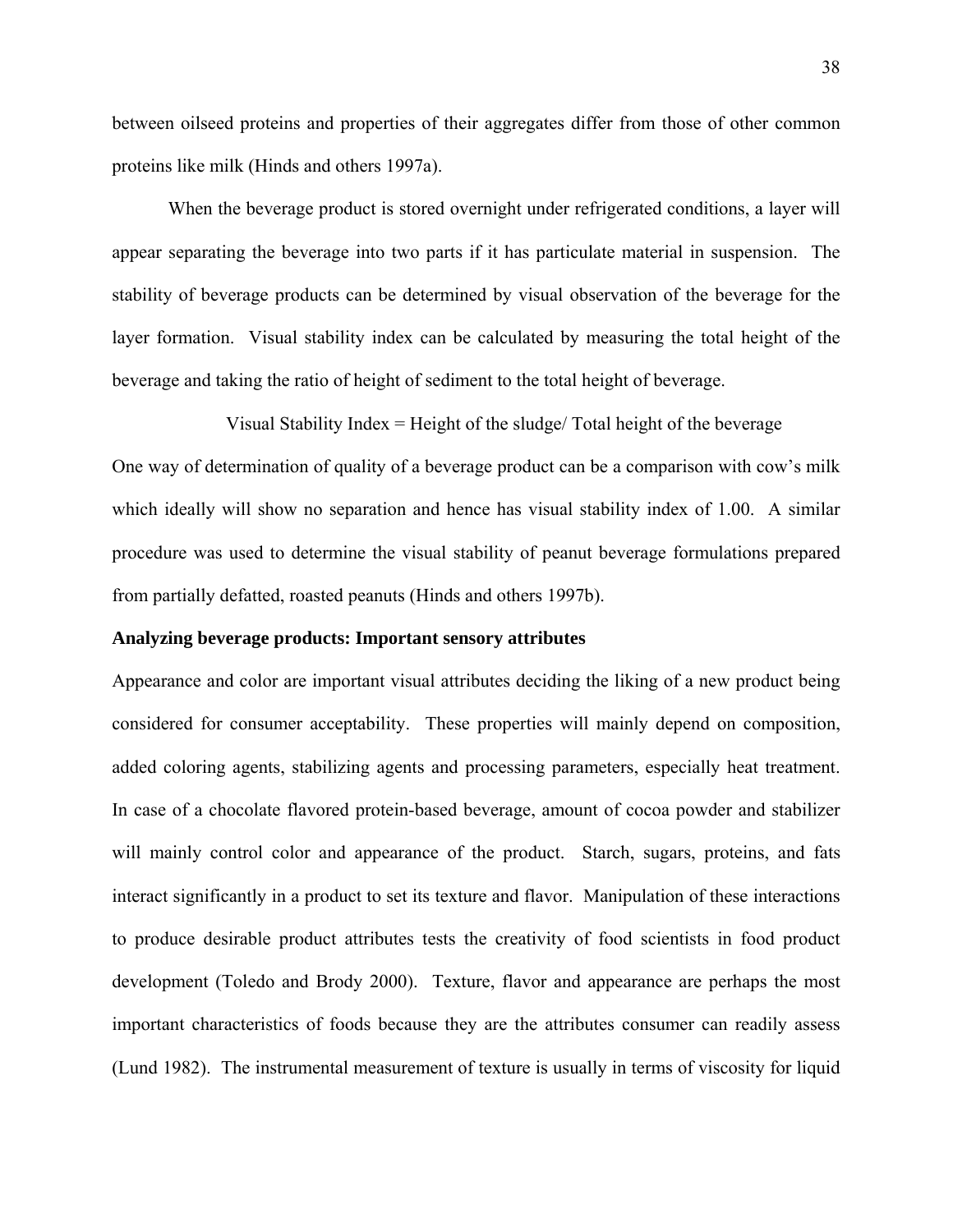products and the same characteristic can be judged by observing the consistency or thickness as a sensory attribute. The compounds present in trace quantities in food contribute to the color and flavor of foods. When volatile, these compounds are responsible for the aroma of food and when nonvolatile they contribute to the taste sensation. Aroma, taste, and mouthfeel together constitute the flavor (Toledo and Brody 2000).

 Flavor is very important factor in products formulated using oilseed proteins because raw legumes and oilseeds enriched with respect to lipoxygenases and other metallo-proteins possess lipid-derived, objectionable flavor compounds. N-hexanal, 3-cis-hexanal, n-pentylfuran, 2(1 pentenyl) furan, and ethyl vinyl ketone are major contributors to grassy-beany and green flavor. Geosmin, an oxygenated hydrocarbon may contribute to musty, moldy, earthy flavor in soy protein isolates. Oxidized phosphatidylcholine most likely accounts for a bitter taste of soy products. Grassy-beany, bitter flavor compounds preexist in the maturing soybeans and are also generated during processing (Rackis and others 1979). In some legumes development of offflavors can be readily controlled by rapid inactivation of lipoxygenase with heat, alcohol, or acid treatment (Rackis and others 1979). Also agents that impart acceptable sensory properties can be added to mask the objectionable flavors in protein foods. The beany flavor in flavored soymilks was defined as the offensive beany or grassy flavor related to lipoxygenases whereas aroma was defined as the desirable flavor with respect to soy, chocolate, almond and vanilla (Wang and others 2001). In addition to the beany flavor, astringent and bitter aftertaste contributes to low acceptability of products like soymilk. Aftertaste was defined as the undesirable feeling such as bitterness and astringent that remained in the mouth after expectorating (Wang and others 2001). Aftertaste can be rated as acceptable if desirable flavor is persistent; there is no coating on throat cavity and no sensation of bitterness once the liquid product is swallowed completely.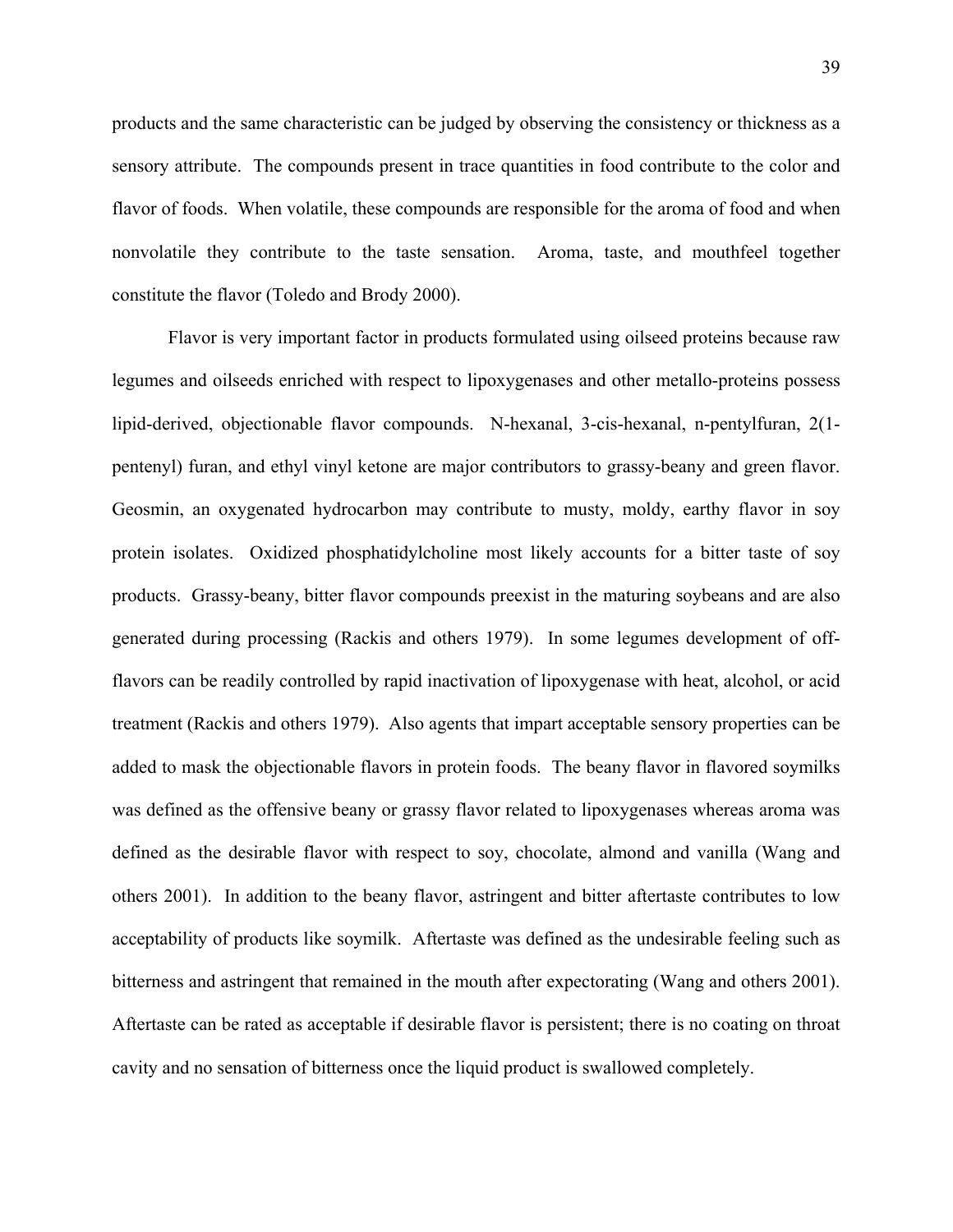An important component which participates in flavor development during heating is the group of compounds called carbonyls (Toledo and Brody 2000). Carbonyl compounds usually participate in reactions which result in roasted flavors. The flavor of coffee and cocoa, roasted nuts, and roast beef may be attributed to the reactions involving these carbonyls. Although these compounds may be naturally present, formulations may be developed where these compounds are added to intensify the desired effect. The roasted flavors develop as a result of reactions between the carbonyl compounds and free amino acids in a reaction called the Maillard reaction (Toledo and Brody 2000). This reaction results in the formation of large complex molecules which have brown color and a characteristic roasted flavor. Flavor development through the Maillard reaction depends on the concentration of carbonyls and amino acids in the food, moisture content, temperature, and time. Also, defatted peanut flours contain significant amounts of residual oil and phospholipids that can give rise to oxidative deterioration and in roasted peanuts, metalloproteins can initiate formation of off-flavors derived from lipid oxidation (Rackis and others 1979).

Mouthfeel is a property of great importance for the sensory impression of many foods and is thus associated with consumer acceptability (Folkenberg and others 1999). Szczesniak, among others (1979), investigated that mouthfeel property of a beverage is affected by 11 different categories of underlying properties as shown in Table 2.8. Mouthfeel can be defined in various different ways but sense of touch is the most important for the perception of mouthfeel. According to the ISO-standard, mouthfeel is a tactile sensation perceived at the lining of the mouth, including, tongue, gums, and teeth (Folkenberg and others 1999). Mouthfeel of instant cocoa drinks was found to be positively correlated with the cocoa properties (cocoa content, cocoa odor, cocoa flavor, color) and the viscosity properties (viscosity, thickness appearance,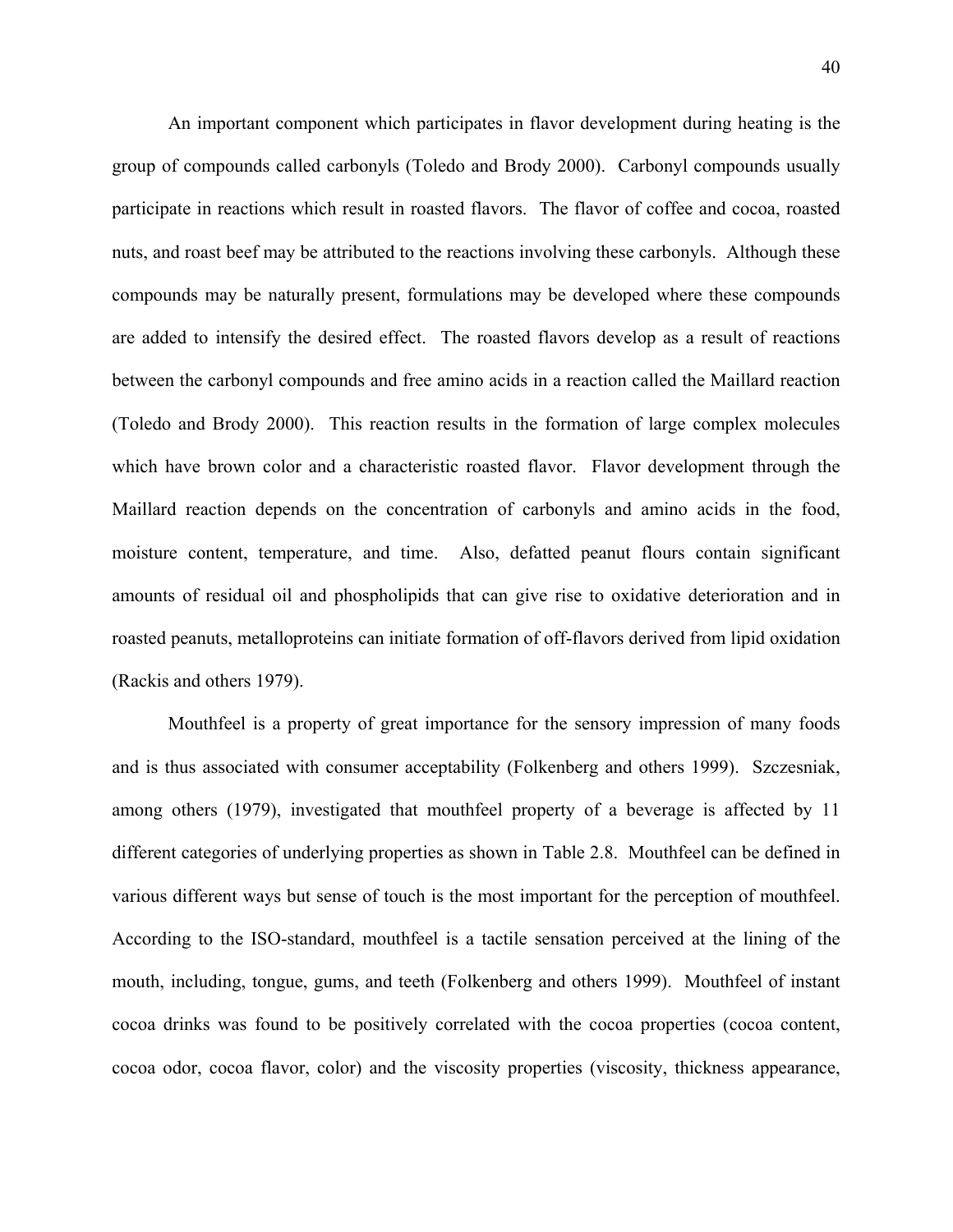thickness in mouth and resistance), and the addition of stabilizer can significantly change the mouthfeel characteristics of the beverage since it increases the viscosity of the product (Folkenberg and others 1999).

Mouthfeel sometimes refers to absence of chalkiness or smoothness of a beverage product and this sensory attribute can be used to describe presence or absence of particulate matter in the product. Chalkiness is a defect used to describe a food which coats the mouth and throat with fine, grainy particles and investigators have claimed that beverages produced by boiling-water extraction and filtration lack the chalky mouthfeel that is characteristic of nonextracted products (Kuntz and others 1978). The degree of chalkiness is controlled by the particle size of suspended molecules in the liquid product and subsequent processing operations such as filtration and heat treatment. Peanut beverages were less chalky compared to commercial chocolate low-fat milk and chocolate drink, and similar in smoothness to commercial low-fat cows milks since all the particles were  $\leq 125 \mu m$  (Hinds and others 1997c).

 Overall acceptability is a sensory attribute which defines combination of all the different attributes together. Higher overall acceptability scores indicate that the product has good chances of being purchased and tried by consumers if launched in the market. Most of the times the consumer response is judged on the overall acceptability in optimization studies along with other characteristics such as flavor.

### **Sensory Evaluation**

#### **Definition and consumer sensory acceptance tests**

Sensory analysis is the definition and scientific measurement of the attributes of a product perceived by the senses: sight, sound, smell, taste and touch (Lyon and others 1992). Sensory Analysis or Sensory Evaluation is a useful tool in the development of new products and new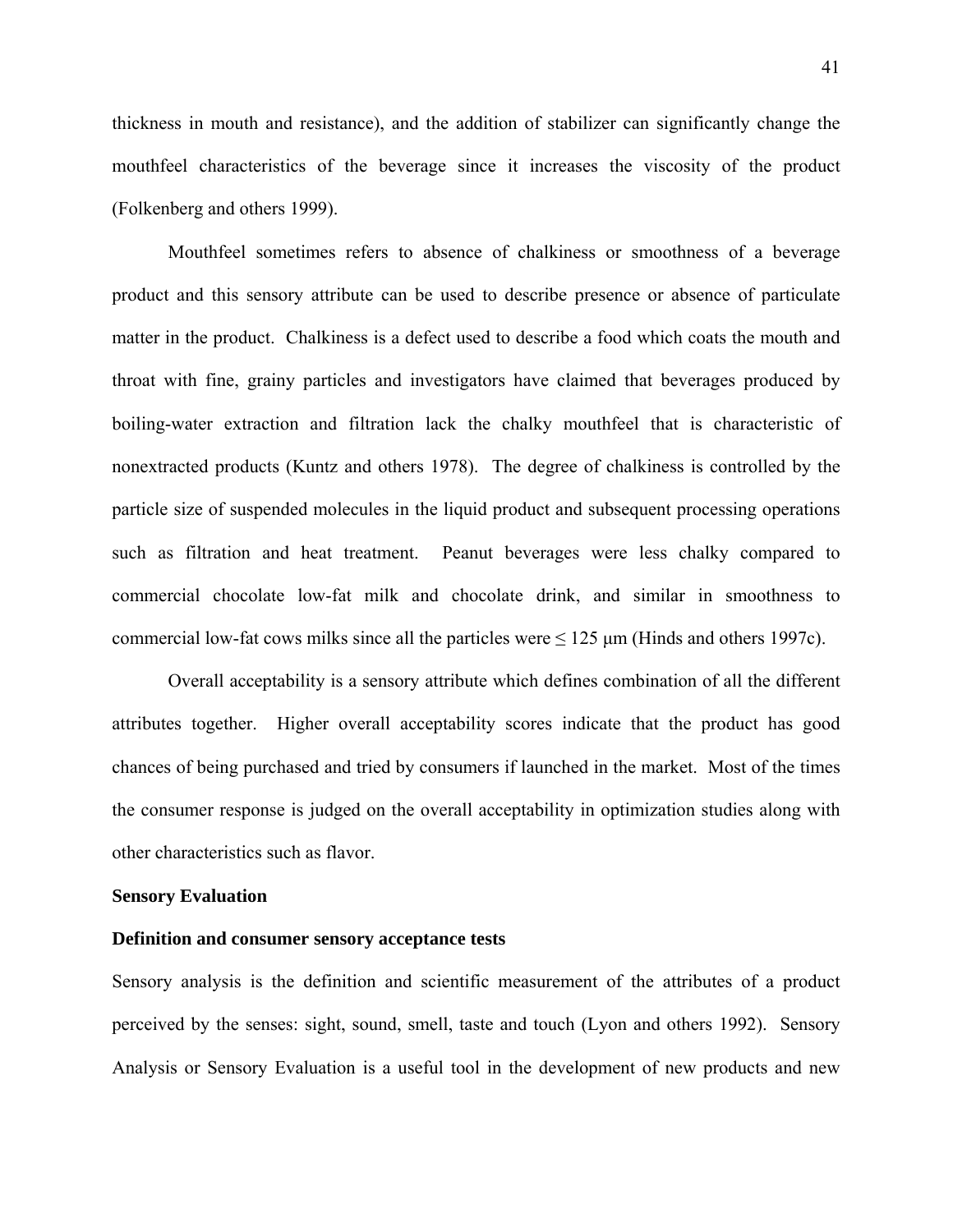food resources, in storage and shelf-life studies, and in quality assurance of products, especially with changes of formulation, processing, and packaging (O'Mahony 1988). Sensory acceptance tests indicate the acceptance of a product without the package, label, price, etc. The difference between consumer sensory and market research testing is that the sensory test is generally conducted with coded, unbranded products whereas market research is most frequently done with branded products (Resurreccion 1998). Sensory tests are used for grading and pricing of products and in more basic research to determine exactly what chemical changes in a food affect its flavor. While sensory evaluation is used to determine "What is the flavor of the food?" consumer testing is used to determine "Do the customers like the food? Will they buy it?" (O'Mahony 1988). Consumer testing is one of the most important activities in product development. The primary purpose of consumer affective tests is to assess personal response by current and potential customers of a product, product ideas, or specific product characteristics (Resurreccion 1998).

Various applications of sensory evaluation include new product development, product matching, product improvement, process change, cost reduction and/or selection of a new source of supply, quality control, storage stability, product grading or rating, consumer acceptance and or preference, panelist selection and training and correlation of sensory with chemical and physical measurements (IFT/SED 1981). The uses of sensory evaluation are diverse, encompassing a range of disciplines of which food science forms only one part (O'Mahony 1988). The implicit goal behind any and all sensory evaluation efforts in the food industry is to enhance quality, improve appearance, flavor and texture as perceived by consumers in order to influence their food choices (translated into purchases) at the point of sale (Resurreccion 1998). Now-a-days there is more integration of sensory analysis and consumer research methods into an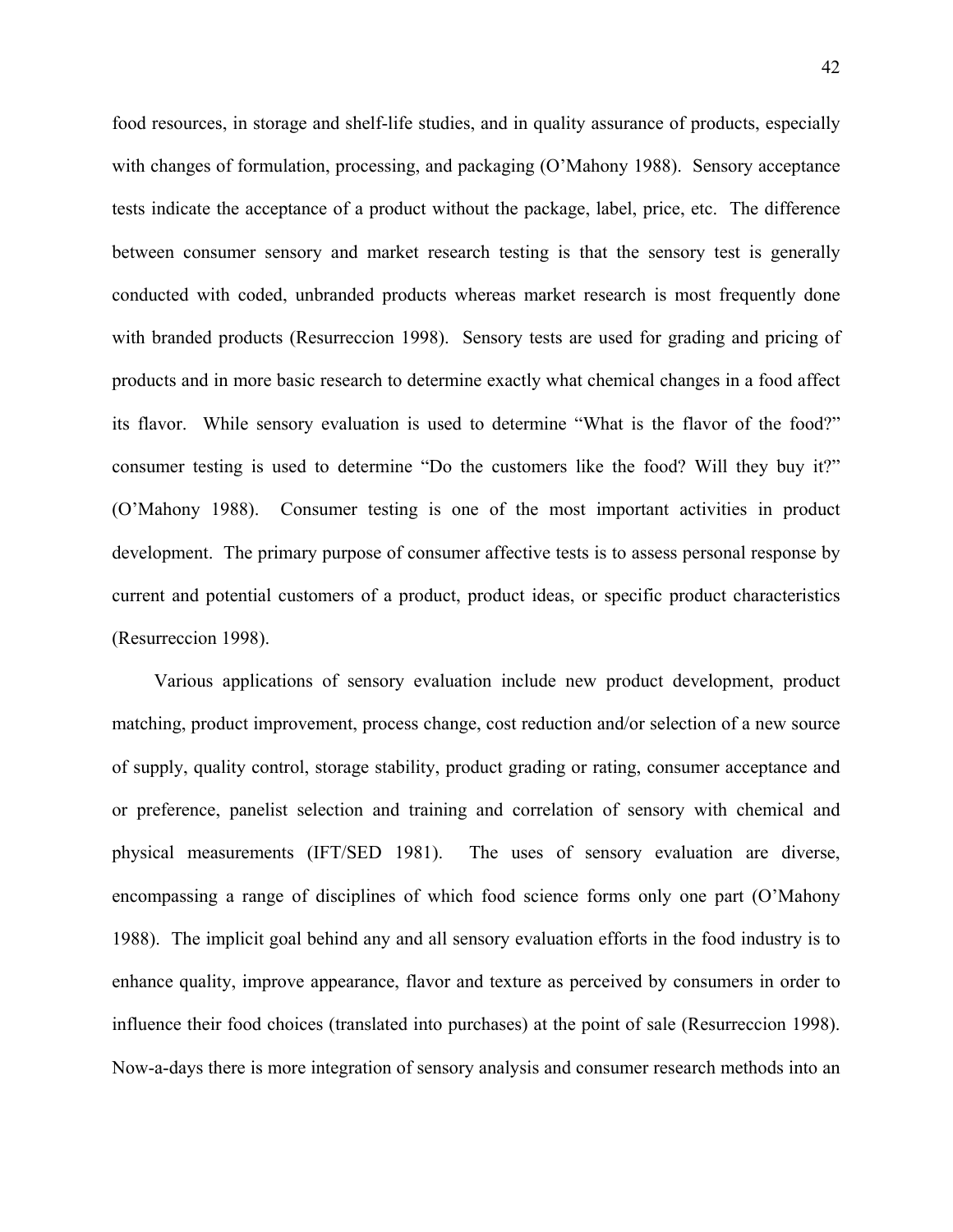array of complementary product tests focusing on sensory questions. This integration has been encouraged by customer choice-driven markets, need to identify customers' ideals and expectations of sensory quality to help set sensory targets in the design and development of products (Lyon and others 1992).

 Consumer evaluation concerns itself with testing certain products using untrained people who are or will become the ultimate users of the product (Resurreccion 1998). There are two major classifications of sensory tests- Analytical (includes two major types: discriminative and descriptive tests) and Affective tests (IFT/SED 1981). The sensory affective tests evaluate preference and or acceptance and/or opinions of a product using paired-preference, ranking or rating (Hedonic scale or Food Action scale) in which untrained panelists representative of a target population and consumers of test product are randomly selected; minimum 24 and 50-100 panelists considered adequate (IFT/SED 1981). The recommended sensory test method for new product development, consumer acceptance and/or opinions and consumer preference is the hedonic scale rating in which the suggested number of samples per test is 1-18 (the larger the number only if mild-flavored or rated texture only) and analysis of variance or rank analysis are suggested methods for analyzing the data (IFT/SED 1981).

Acceptance tests are used to evaluate product acceptability or to determine whether one or more products are more acceptable than others but acceptance and preference are two different things because a person may prefer one sample to another sample, still find both of them unacceptable (Lyon and others 1992). Consumer acceptance of a food may be defined as an experience, or feature of experience, characterized by a positive attitude toward the food; and/or actual utilization (such as purchase or eating) of food by consumers (Resurreccion 1998). There are three main types of acceptance test presentations (Lyon and others 1992):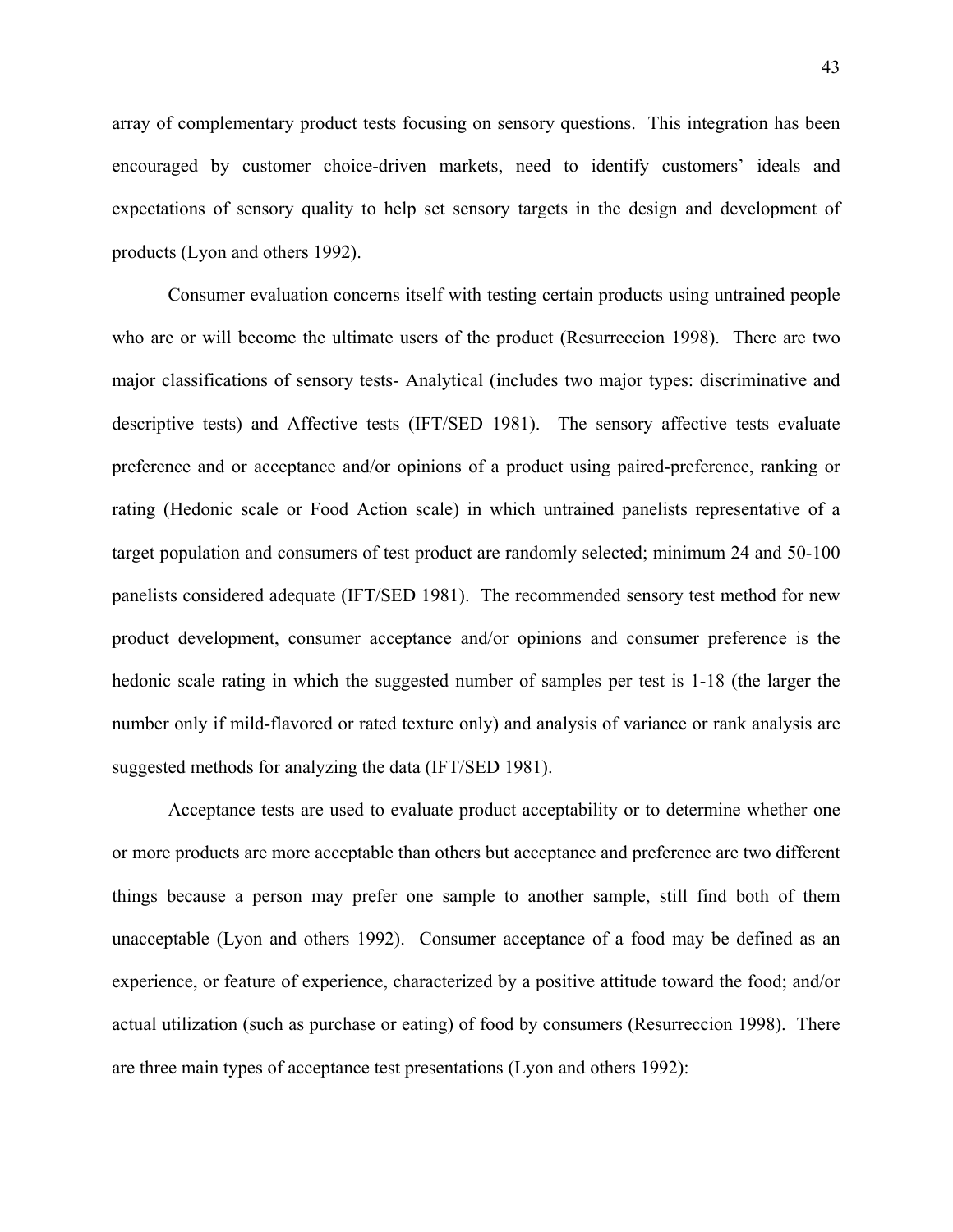- 1) Monadic tests: Samples are presented one at a time
- 2) Paired tests: Samples are presented two at a time
- 3) Sequential monadic tests: Samples are presented in sequence to be assessed one at a time

The monadic test method is appropriate for determining the acceptability of a new or unusual food product where there are no similar products for comparison (IFT/SED 1981). There are a number of different methods and scales used to determine and/or measure acceptance, including rank tests, paired preference tests, hedonic scaling and magnitude estimation (Lyon and others 1992). The two most frequently used tests to measure consumer preference and acceptance are the paired preference and the hedonic scale, respectively (Lyon and others 1992). In hedonic rating the assessor is asked to indicate the extent of liking for the product from extreme dislike to extreme like; a popular scale being the nine-point hedonic scale (Peryam and Pilgrim 1957). The 9-point hedonic scale (Figure 4.3; Appendix C) is a rating scale that has been used for many years in sensory evaluation in the food industry to determine the acceptance of a food and to provide a benchmark on which to compare results and its use has been validated in the scientific literature (Resurreccion 1998).

The essential features of the hedonic scale are its assumption of a continuum of preference and the direct way it defines the categories of response in terms of *like* and *dislike* (Peryam and Pilgrim 1957). In the analysis, each descriptor is assigned a value and it is usually assumed that it is an equal interval scale. Another approach is to score on a continuous line scale with the extremes at either end, the distance of the mark along the line is then used as a rating (Lyon and others 1992). It can be observed from Figure 4.3 that the instructions given on a sensory ballot with hedonic scale have two functions: first, to describe the mechanism of the test; second, to encourage freedom of response. The intent is to have the subject answer on the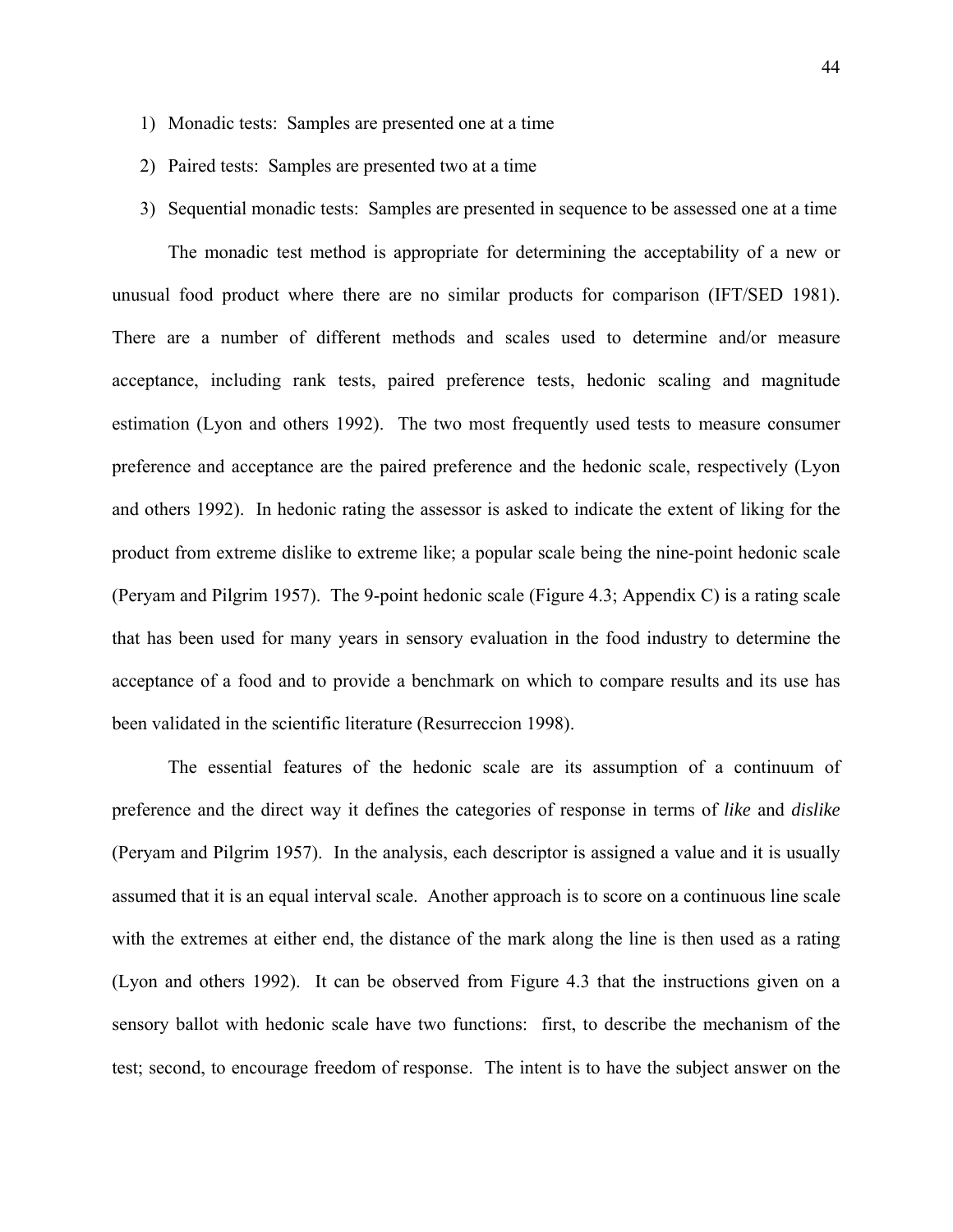basis of his first impression and to minimize the intellectual approach, that is, one involving conscious reasoning and judgment, though, of course, these cannot be entirely avoided (Peryam and Pilgrim 1957). The hedonic scale ratings are converted to numerical scores, and statistical analysis is applied to determine difference in degree of liking between or among samples (IFT/SED 1981).

It must be considered whether products being tested are safe to consume or inhale by considering the safety factors like microbiological status, chemical or toxic residues and ingredients which cause allergic responses or other health hazards. It is the primary responsibility of those carrying out sensory analysis to ensure that the assessors are not exposed to unacceptable risk as a result of participating in the tests and they should be aware of any statutory regulations which exist with respect to the control of substance which are considered hazardous to health (Lyon and others 1992). Also it is important to get permission from the regulatory authority controlling the use of human subjects as a part of research. The procedure to get permission for using the human subjects at the University of Georgia is given at the website [http://www.ovpr.uga.edu/hso.](http://www.ovpr.uga.edu/hso)

The preference or acceptance tests are usually conducted 'in-house' -carried out on company premises with company staff- with the suitable assessors being any member of the staff who is likely to eat the product, provided they are not involved in any way with the product under test, or have been previously selected and trained for discrimination and descriptive tests (Lyon and others 1992). The number of assessors required depends on the test procedure, the purpose of the test, the amount of assessor training, the reproducibility of their results and the variability of the product; the panel should be large enough to overcome such variability (Lyon and others 1992). For laboratory consumer tests usually twenty-five to fifty responses are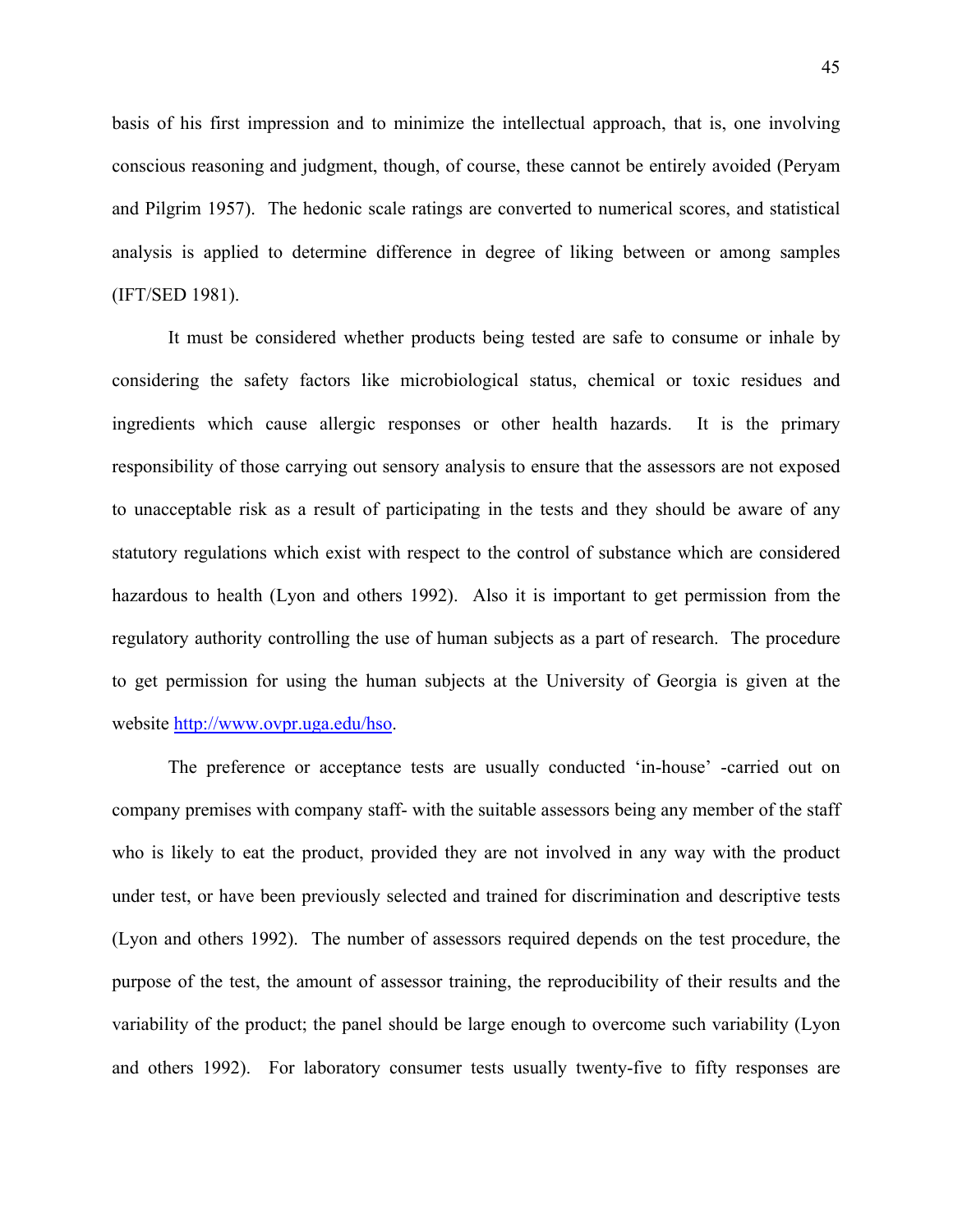obtained; at least forty responses per product are recommended by Stone and Sidel (1993). In a test consisting of 24 or lesser number of panelists, it may be difficult to establish a statistically significant difference. However, it is still possible to identify trends and provide direction; whereas with 50-100 responses per product, statistical significance increases to a large extent (Resurreccion 1998). The consumer panelists should be selected from the target population and screening can be done based on various criteria such as demographic characteristics. The overall objective is to select a relatively homogenous group from a fairly broad cross section, all of whom like and use the product or the product category, and exclude those individuals who exhibit extreme or unusual response patterns (Stone and Sidel 1993). Specific training is not required for acceptance test; however, assessors should be made familiar with the test procedure and be clear about the instructions given (Lyon and others 1992). The orientation of consumer panelists should consist only of describing the mechanics of the test that they need to know, for example, orientation regarding the booth area, explanations about the sample pass-through door, signal lights etc (Resurreccion 1998; Appendix B).

## **Experimental design for sensory evaluation**

The development of any new food product involving more than one ingredient requires some form of mixture experimentation as opposed to factorial experimentation (Hare 1974). In a mixture experiment, two or more ingredients are mixed or blended together in varying proportions to form some end product, quality characteristics of which are recorded for each blend, to see if the characteristics change from one blend to the next (Cornell and Harrison 1997). In mixture experimentation, it is impossible to vary one ingredient or component while holding all the others constant because as soon as the proportion of one component is altered, so is that of at least one other component since the sum of all components is always 1.0.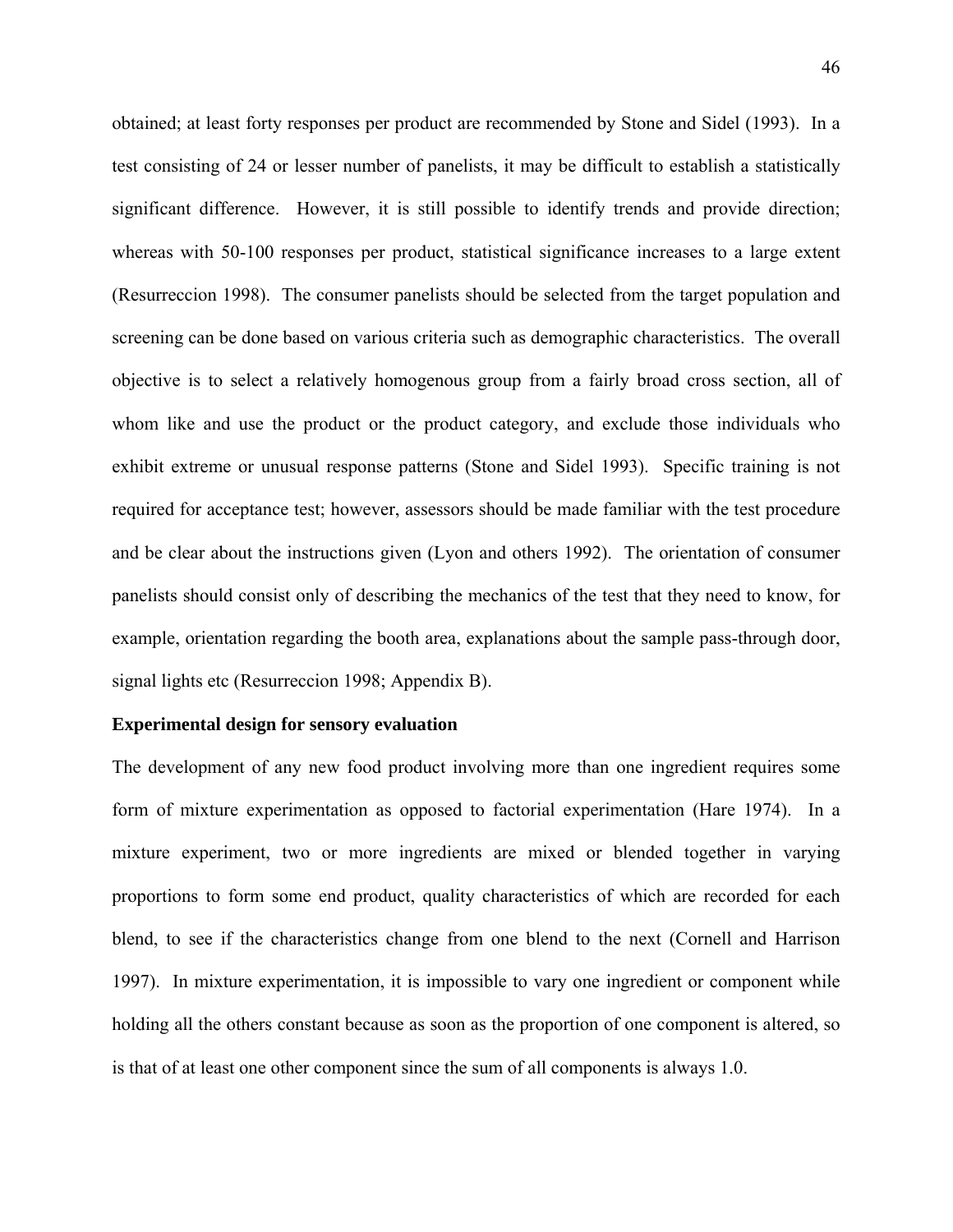$$
\sum_{i=1}^{q} X_i = 1.0
$$

Where, q is the number of components in the mixture.

Mathematical models are used to analyze data generated in the mixture experimentation, a familiar two variable model applied to a mixture space by subjecting it to the constraint  $X_1+X_2=1$ , can be expressed as:

$$
E(y) = \beta_{1}^{'}X_{1} + \beta_{2}^{'}X_{2} + \beta_{12}^{'}X_{1}X_{2}
$$

Estimates of the coefficients can be obtained from most multiple regression computer programs by forcing the intercept through 0 (Hare 1974). Similar calculations applied to other factorial models have lead to following model for a mixture data as suggested by Scheffe (1958) and presented by Snee (1971):

Linear:

$$
E(y) = \sum_{i=1}^{q} \beta_i X_i
$$

Quadratic:

$$
E(y) = \sum_{i=1}^q \beta_i X_i + \sum_{1 \leq i < j}^q \beta_{ij} X_i X_j
$$

Frequently in the mixture experimentation, it is impossible to vary the proportion of each component from 0 to 1.0. Each component is constrained within certain limits. Mathematically,

$$
0 \le a_i \le X_i \le b_i \le 1.0, i = 1, 2, \ldots, q
$$

Because constraints on the individual factors determine the design, the choice of constraints is crucial (Gorman 1966). Often in exploratory work the constraints can not be set precisely and, in fact, may have to be estimated experimentally (Gorman 1966). Once the constraints are decided, the experimental points can be found by using extreme vertices design method. The extreme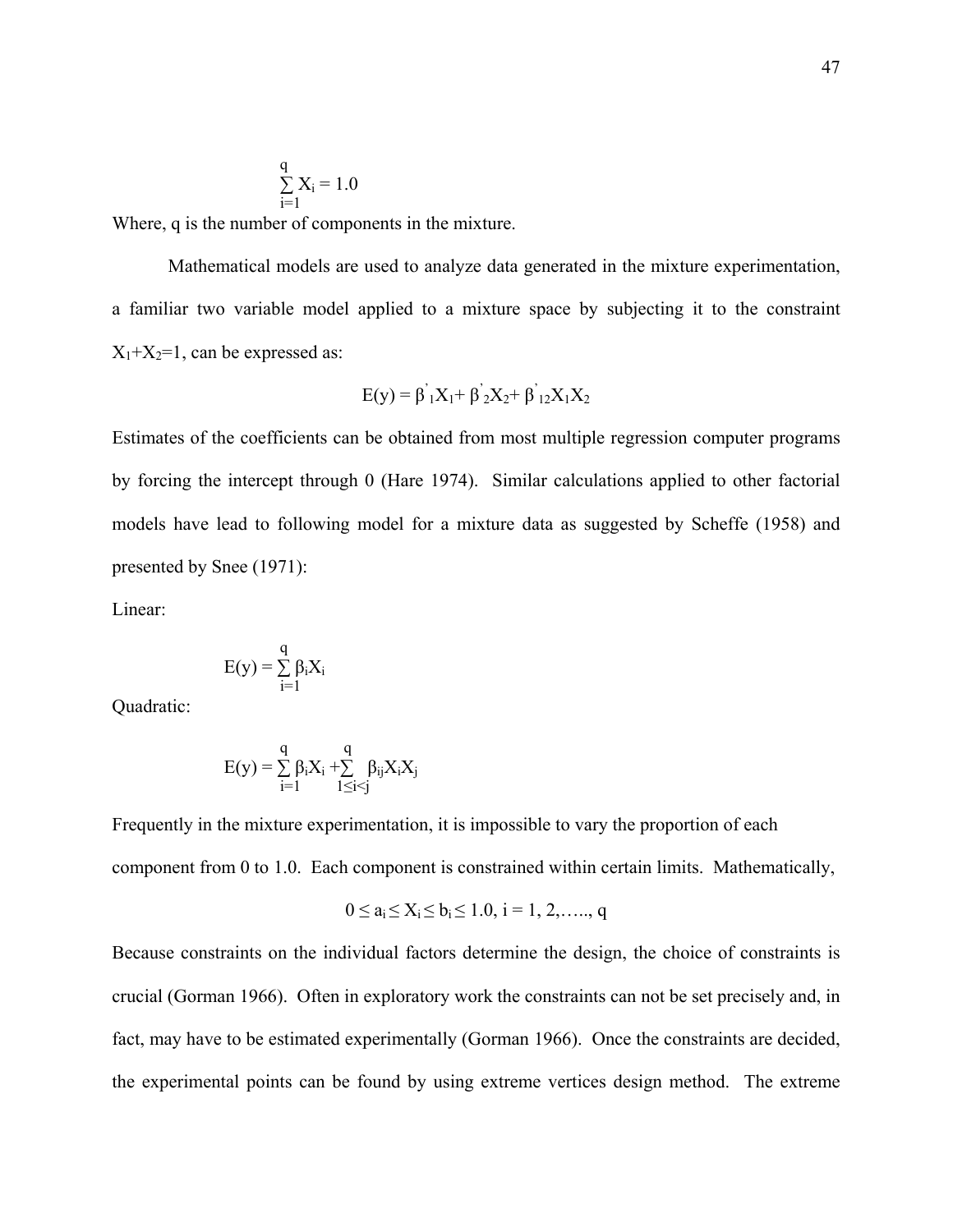vertices design is developed as a procedure for conducting experiments with mixtures when several factors have constraints placed on them (McLean and Anderson 1966). According to McLean and Anderson (1966) the selection of vertices and various centroids of the resulting hyper-polyhedron as the design is a method of determining unique set of treatment combinations (the design of the experiment) which may be used to estimate the response surface. In case of the quadratic model, a minimum of  $\frac{1}{2}$  q (q+1) points are required. The maximum number of design points for a q-component design will be q  $2^{q-1}$ . In case additional points are desired in any given design they may be obtained, for example, by using mid points of the edges of the hyper-polyhedron or repeating some of the existing points (McLean and Anderson 1966). There are computer software programs available to get extreme vertices design points and dealing with the data analysis of such mixture experiments.

## **Conducting a well organized sensory test**

Design, organization, implementation, and management of the consumer sensory test require meticulous planning in order to obtain the desired information (Resurreccion 1998). The planning for testing include definition of objectives, selection of an appropriate test and experimental design, identification of the tests, screening of samples, selection of sample preparation method, data collection, data processing and analysis, interpretation, and reporting of results in timely manner. Lyon and others (1992) gives detailed guidelines on carrying out a well organized sensory test.

The conditions of sample preparation and presentation should be identical to those under which a product is usually consumed, for example, cold beverages such as carbonated beverages, chocolate drinks, and milk, are best served at approximately 5-9 ºC (Resurreccion 1998). The test objectives determine the sample size. It should be adequately large so that consumers will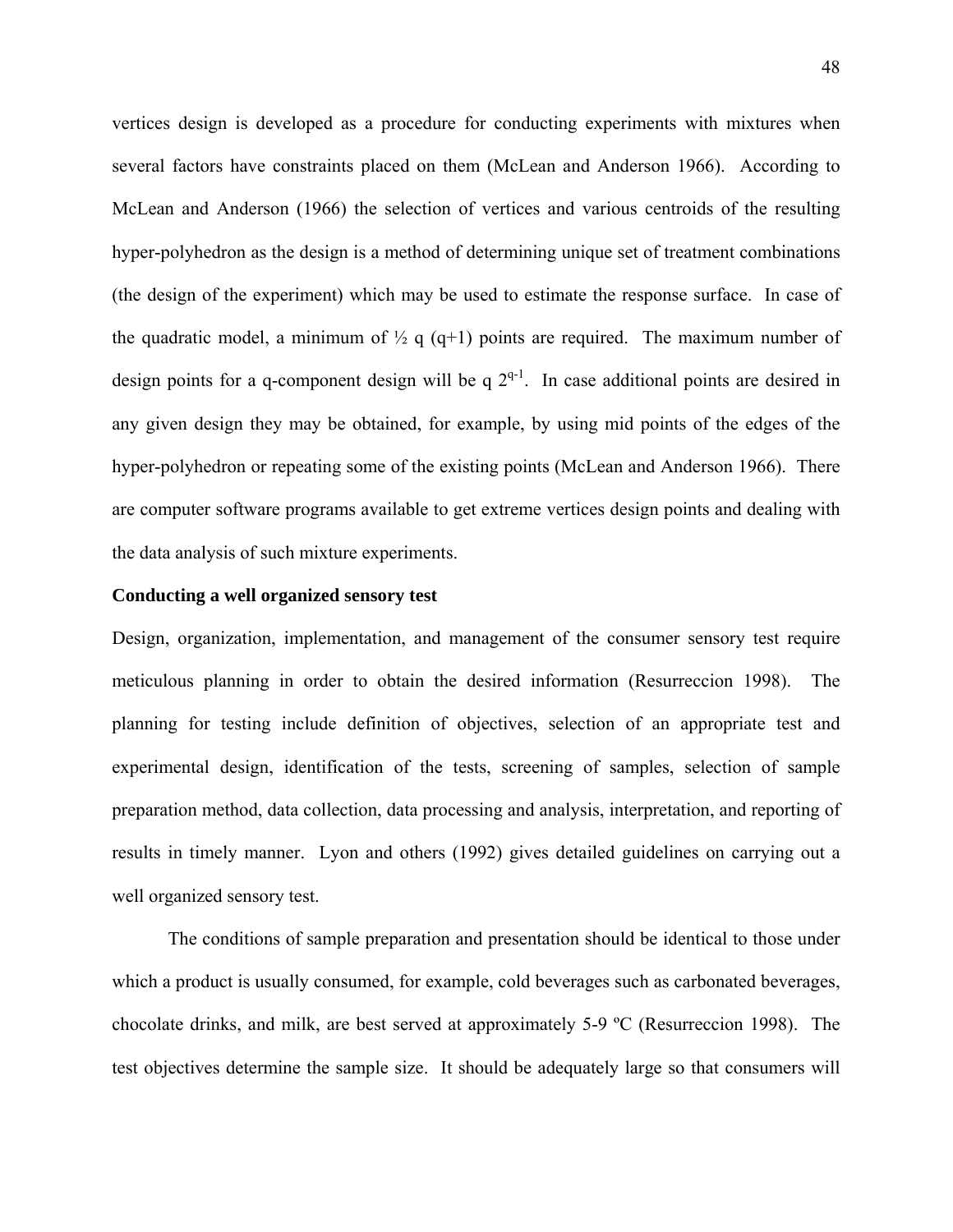be able to evaluate product acceptance and any other attributes being evaluated. Preliminary testing will help to determine the amounts of sample to be consumed during evaluation. It is often necessary to provide instructions to panelists to ensure that enough products are evaluated to give a reliable result. The preliminary testing needs to be conducted whenever possible to determine if the selected sample preparation and presentation procedures are appropriate for a specific test, to specify any special requirements related to preparation and serving, and to identify any additional procedures required as they relate to the product or test (Resurreccion 1998). Appropriate modifications should be done as a result of pre-testing. It is recommended that a complete dry-run of all testing procedures be conducted on the test date, from the preparation of samples, and orientation of panelists, to actual test procedures conducted using two or three untrained individuals as panelists one week before the test date (Resurreccion 1998). This will allow sufficient time for changes to be made if necessary.

 Once consumer acceptance for the product has been quantified, the sensory practitioner defines the lower boundary for consumer acceptance: some companies that pride themselves on the quality of their products may be unwilling to produce a product that is only "liked slightly" (=6) on a 9-point hedonic scale and may opt to accept a higher limit set at "like moderately or higher" (=7) for the product (Resurreccion 1998). An action standard specifies a performance requirement for a new or improved product. If there is no competitive framework, the optimal formulation must receive a score equal to or greater than a chosen value that has, in the past, been associated with a product success (Fishken 1983).

# **Response surface methodology and product optimization**

Optimization can be defined as the determination of values for process and formulation variables (factors) that result in a product or products with physical properties and sensory characteristics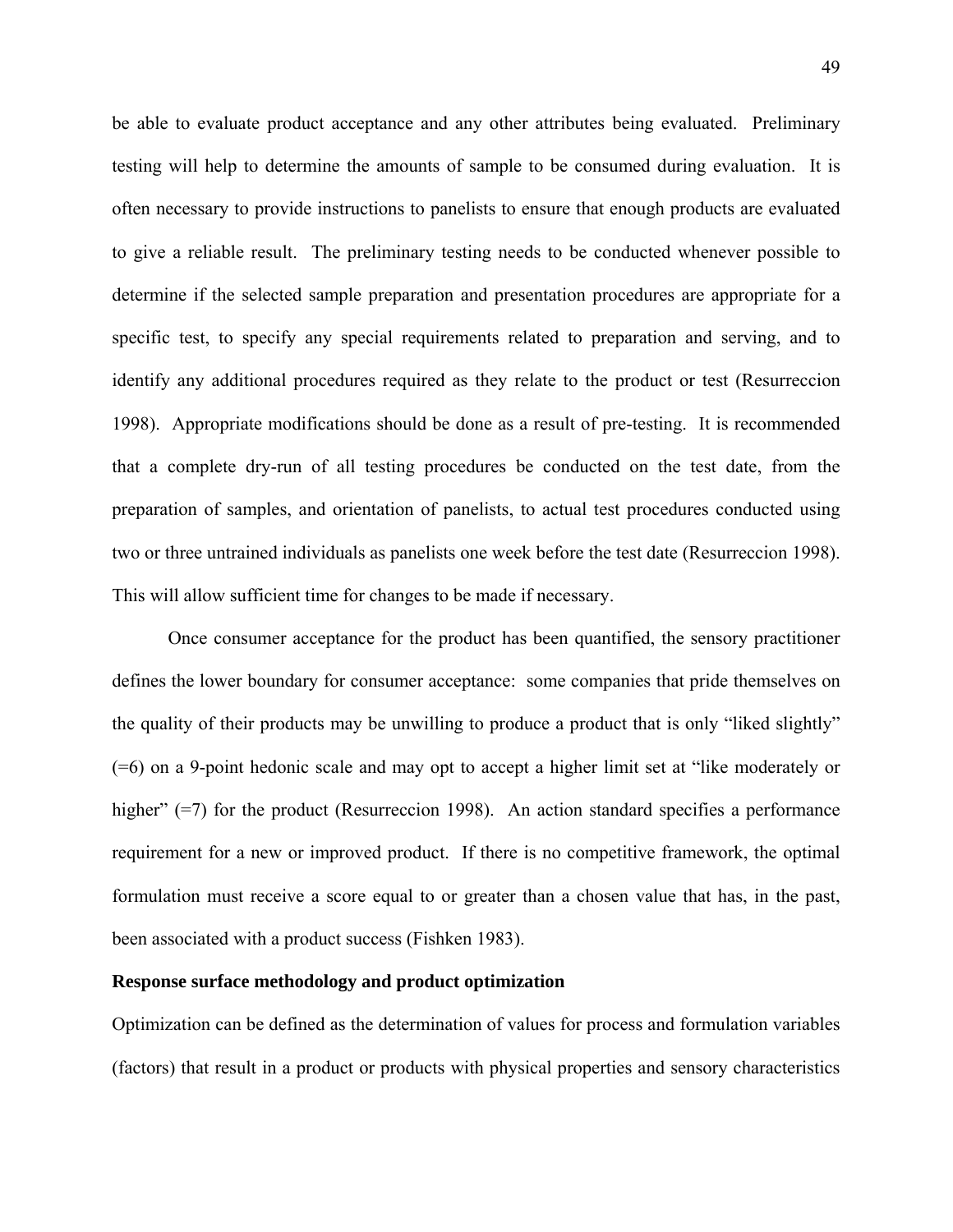that satisfy some specific predetermined values which make them acceptable to consumers (Galvez and others 1995). Modeling of quality or consumer acceptance using a response surface methodology (RSM) can be done in a simplified manner when the effect of two or more variables on the product acceptance and its interrelationship with sensory attribute intensities is of interest (Resurreccion 1998). When RSM is utilized, product optimization time is greatly reduced from the traditional "cook and look" optimization techniques that depend on subjective formulation and evaluation procedures (Rudolph 2000).

RSM is a designed regression analysis meant to predict the value of a response variable, or dependent variable, based on the controlled values of the experimental factors, or independent variables (Meilgaard and others 1991). The samples are evaluated by the consumer and descriptive panels, and regression analysis results in the predictive equations. From the parameter estimates, it can be determined which variable contributes the most to the prediction model, thereby allowing the product researcher to focus on the variables that are most important to the product acceptance (Schutz 1983). The dependent variable is the acceptance rating and is the only rating that is absolutely necessary to obtain optimal formulations. Contour plots of the prediction models allow the researcher to determine the predicted value of the response at any point inside the experimental region without requiring that a sample be prepared at the point (Meilgaard and others 1991). RSM is applicable in wide variety of areas including food research and has constantly been successfully demonstrated to be used in optimizing ingredients (Henselman and others 1974; Johnson and Zabik 1981; Vaisey-Genser and others 1987; Chow and others 1988; Shelke and others 1990) and process variables (Oh and others 1985; Floros and Chinnan 1988; Mudahar and others 1990; Galvez and others 1990; Vainionpaa 1991) or both (Bastos and others 1991).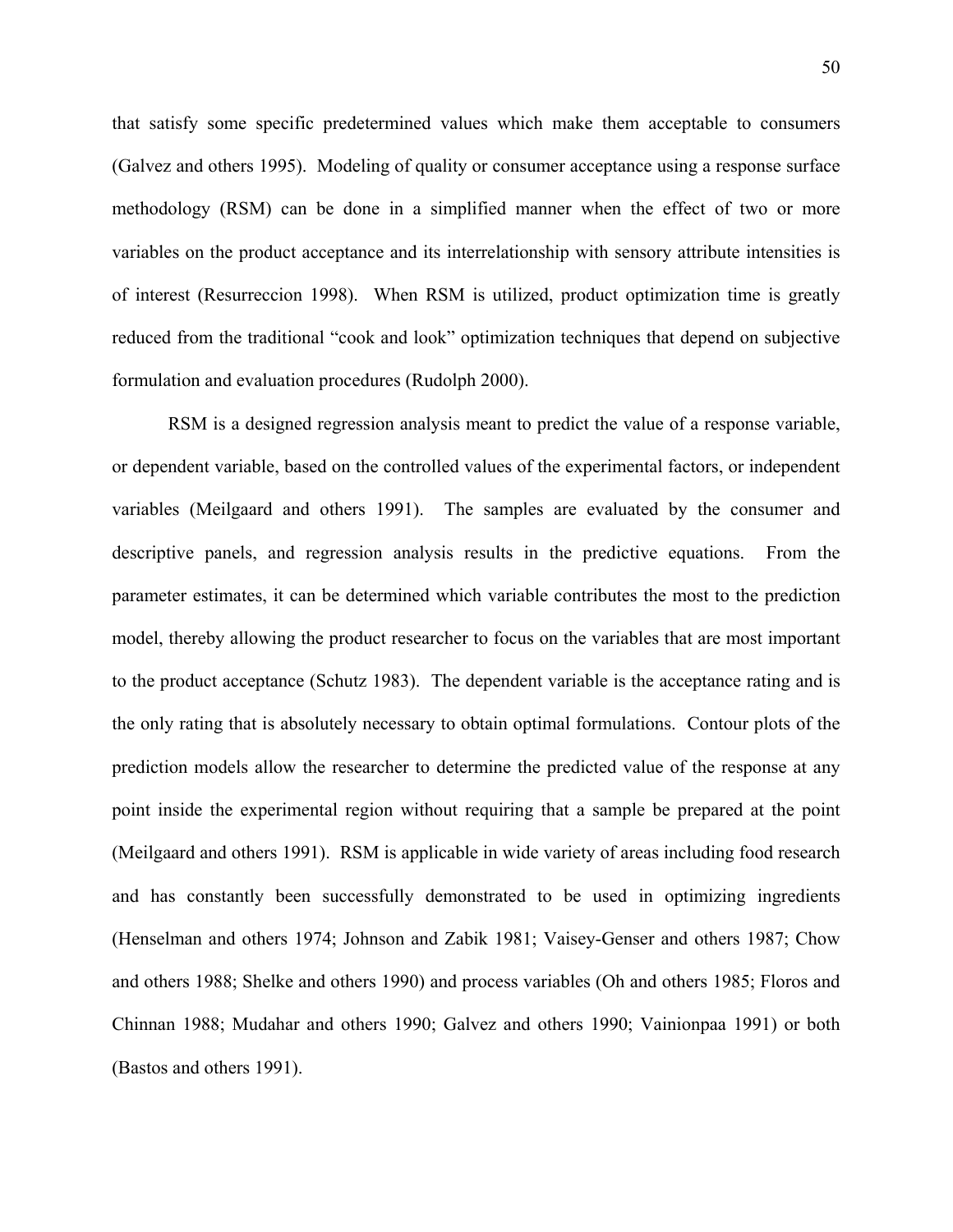Optimization of all the aspects of a product is the goal in product development. Sensory evaluation is often called upon to determine whether or not the optimum product has been developed and response surface methodology seems to be a popular method of discussion for product optimization within the sensory evaluation field (Giovanni 1983). In optimization research, the like/prefer measure is the dependent variable, while the independent variables are the properties of the products (sensory characteristics, ingredients and others) that were the basis for differentiation (Sidel and Stone 1983). To achieve the objective of developing products with optimal sensory acceptance, one must identify those properties and levels that are important to acceptance (Schutz 1983). Methods of optimization range from the individual specialist's orchestrating optimization on the basis of his or her professional skill and experience to structured statistical approaches of response surface methodology (Sidel and Stone 1983). According to Giovanni (1983) the classical sensory evaluation approaches are inefficient because

- A large number of experiments is required, which can be expensive and time consuming
- Optimum product might not be determined because the experimenter must use educated guesses to specify the levels of ingredients to test and it is difficult for the experimenter to consider the interactions among the variables without assistance of the computer and
- Neither of these approaches establishes mathematical relation which describes the relationship between the variables and responses to these variables

Resources in sensory evaluation and availability of statistical models are intended to expand the intellectual limits about products and to provide a perspective that is not readily apparent by other means. Creative efforts are still an integral part of the system and the intention of optimization is to provide a more precise map of the path that has the highest probability for success (Sidel and Stone 1983). RSM is a statistical method that uses quantitative data from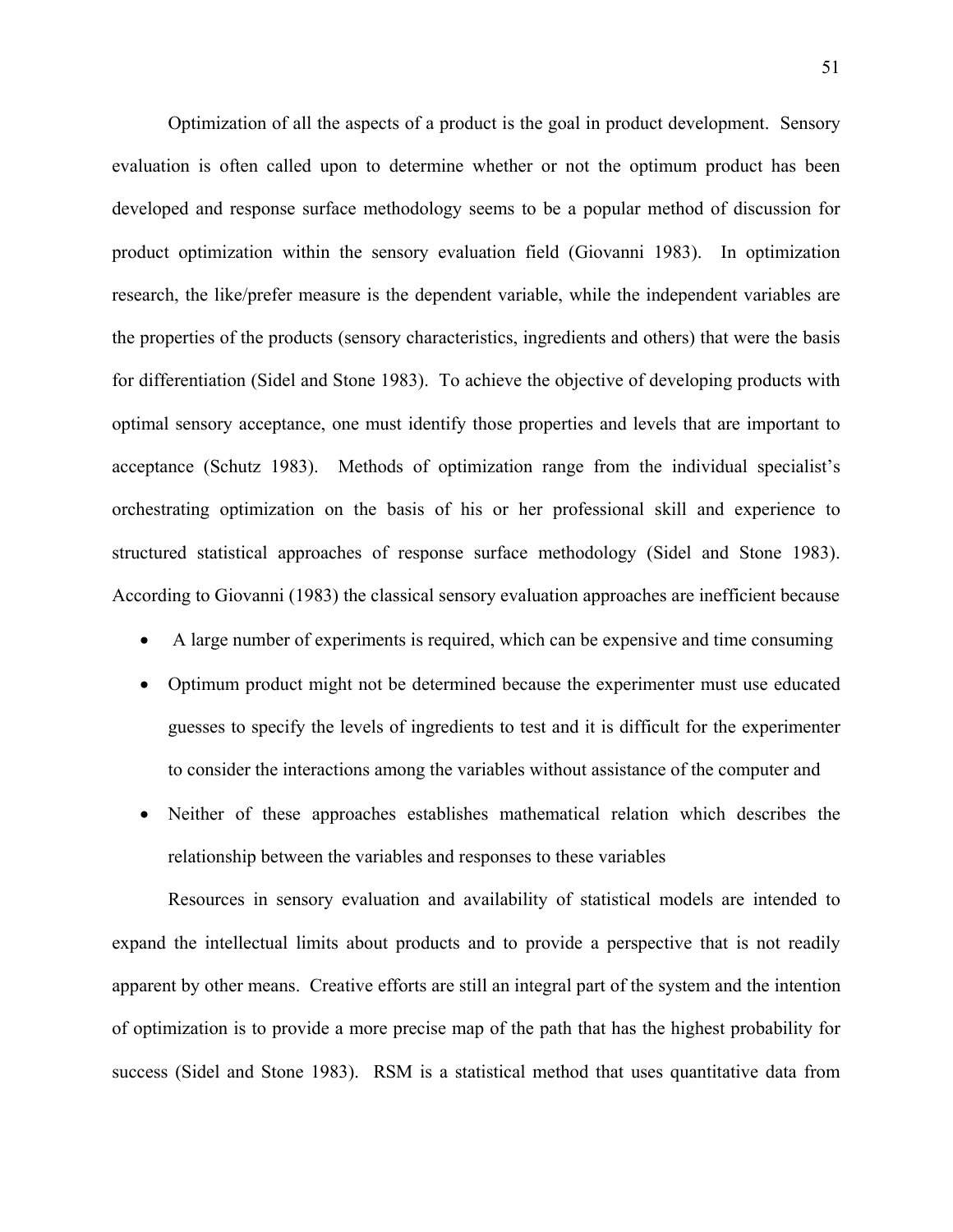appropriate experimental designs to determine and simultaneously solve multivariate equations graphically represented as response surfaces which can be used in three ways (Giovanni 1983):

- 1) To describe how the test variables affect the response;
- 2) To determine the interrelationships among the test variables; and
- 3) To describe the combined effect of all test variables on the response

Basically RSM is a four step process. First, two or three factors that are the most important to the product or process under study are identified. Second, the ranges of factor levels which will determine the samples to be tested are defined. Third, the specific test samples are determined by the experimental design and then tested. Fourth, the data from these experiments are analyzed by RSM and then interpreted (Giovanni 1983).

Response surface methodology was used to optimize formulations of a chocolate peanut spread by using a three-component constrained simplex lattice design (Chu and Resurreccion 2004). The optimum formulations (consumer acceptance rating of  $\geq 6.0$  for all attributes) for the chocolate peanut spread were all combinations of 29-65% peanut, 9-41% chocolate, and 17-36% sugar, adding up to 100%, at a medium roast. In an optimization study done by Galvez and others (1995), consumer acceptance scores for two commercial mungbean noodle samples were used in order to attain the optimum formulation. The commercial samples A and B were preferred by consumers in the earlier study. In order to prepare better quality noodles than these commercial samples, the process was optimized using the acceptance scores for samples A and B as constraints. The contour plots were developed using predictive models. The shaded areas represented the optimum ranges for consumer acceptance of attributes tested which satisfied acceptance ratings described for commercial samples and the optimum region was found by outlining the regions representing the overlap of the shaded areas. Response surface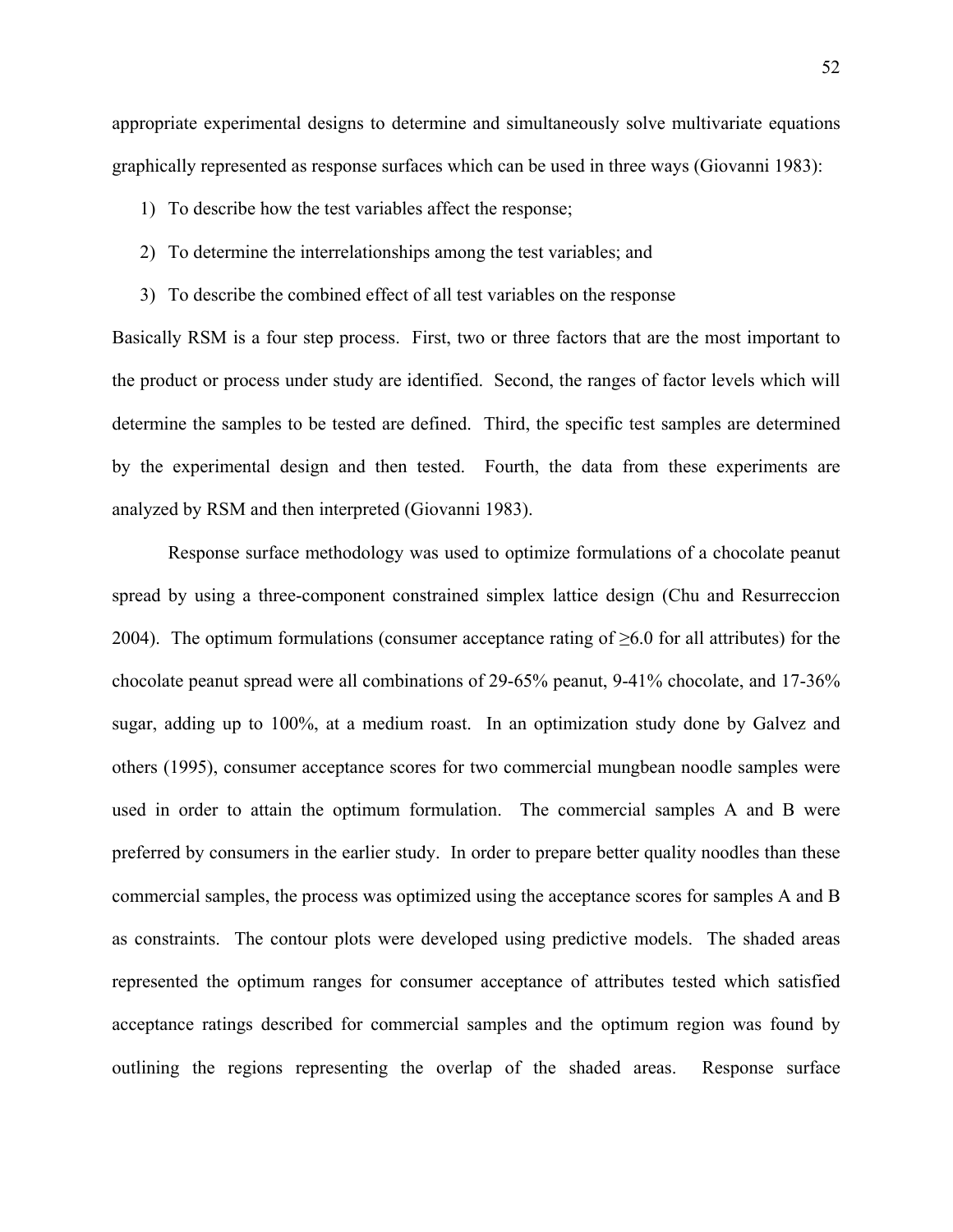methodology using the mixture design was used to determine the optimum ratio of pineapple, papaya, and carambola in the formulation of reduced calorie tropical mixed fruit jam (Abdullah and Cheng 2001). In this study, the limit of acceptance for viscosity, aroma, sourness, color and overall acceptability were set 3.4-4.4, 4.1, 3.7-4.3, 3.7 and 4.8 respectively. This was based on the closeness of the attributes to the acceptance of the commercial product. To obtain the optimum region, contour plots with limits of acceptance were superimposed; the shaded region where contours within limits of acceptance overlapped was considered the predicted optimum region. Thus, a commercial sample can be used as a control and the consumer acceptance scores can be set as criteria to attain the optimum. The three dimensional plots as well as the contour maps provide a useful visual aid for examining the behavior of the response surface and location of the optimum (Vatsala and others 2001). For product development, RSM can be used to establish the optimum level of the primary ingredients in a product, once these ingredients have been identified. This information helps the product developer to understand ingredient interactions in the product which guide the final product formulation and future cost and quality changes (Giovanni 1983).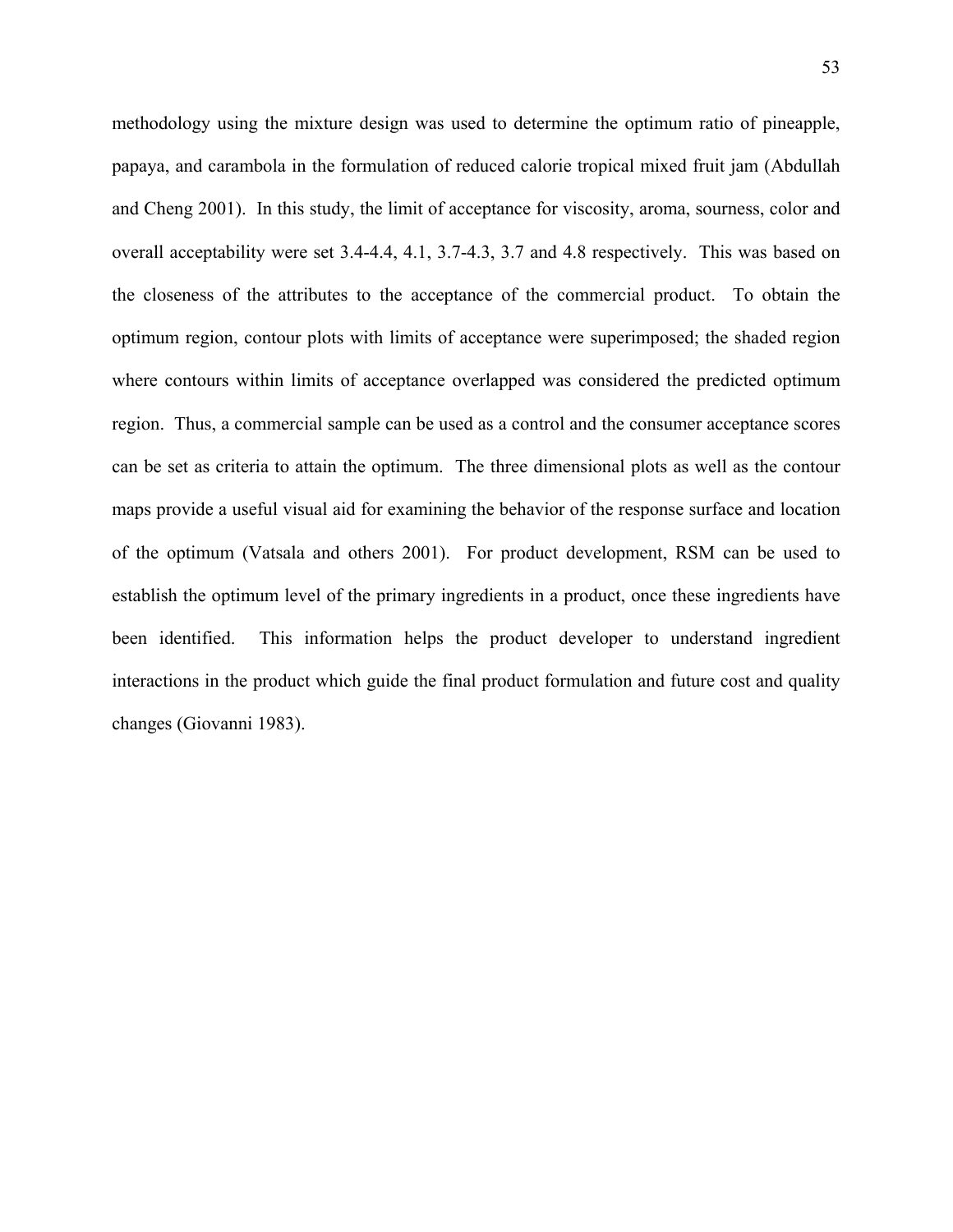| <b>Food uses</b>                     | <b>Regions</b>                             |
|--------------------------------------|--------------------------------------------|
| Raw dry nuts                         | South and Central Asia, Africa             |
| Fresh boiled and salted              | Southeast Asia, Africa                     |
| Fried and mixed with sugar syrup     | Asia particularly in India, Pakistan $\&$  |
|                                      | Bangladesh                                 |
| Fried and coated with chickpea flour | Southeast Asia and Mediterranean regions   |
| Nuts fermented and fried             | Southeast Asia, particularly Indonesia,    |
|                                      | Philippines & Thailand.                    |
| Roasted and salted                   | Asia, Africa, North & Central America, and |
|                                      | South America                              |
| Peanut butter                        | Europe, North & Central America, and South |
|                                      | America                                    |
| Candies and confections              | North & Central America, Some European,    |
|                                      | Asian and African Countries                |

Table 2.1: Some important food uses of peanut (Singh and Singh 1991)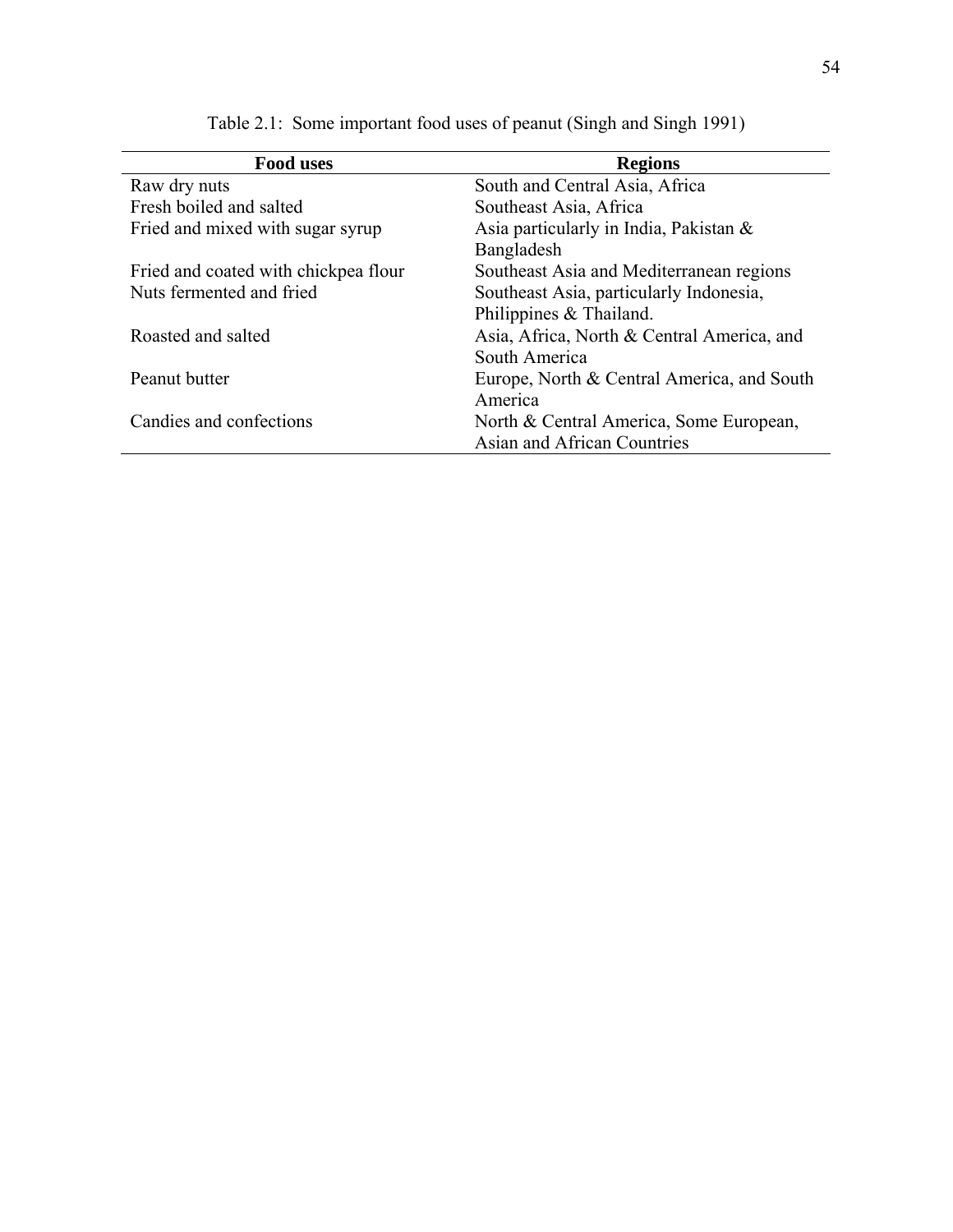| <b>Amino Acid</b> | <b>Peanut</b> | <b>Peanut</b> | <b>Protein</b> | <b>Protein</b> | <b>FAO</b>               |  |  |
|-------------------|---------------|---------------|----------------|----------------|--------------------------|--|--|
|                   | kernel        | flour         | concentrate    | isolate        | pattern                  |  |  |
| Lysine            | 3.5           | 4.0           | 2.9            | 3.0            | 5.5                      |  |  |
| Leucine           | 6.4           | 6.4           | 6.8            | 6.4            | 7.0                      |  |  |
| Valine            | 4.2           | 5.3           | 4.7            | 4.4            | 5.0                      |  |  |
| Isoleucine        | 3.4           | 3.2           | 3.5            | 3.5            | 4.0                      |  |  |
| Threonine         | 2.6           | 2.6           | 2.5            | 2.4            | 4.0                      |  |  |
| Phenylalanine     | 5.0           | 4.7           | 5.5            | 5.4            | $\overline{\phantom{0}}$ |  |  |
| Tyrosine          | 3.9           | 3.7           | 4.1            | 4.4            | -                        |  |  |
| sulfur<br>Total   | 2.5           | 1.9           | 2.5            | 2.7            | 3.5                      |  |  |
| amino acids       |               |               |                |                |                          |  |  |
| Cystine           | 1.3           | 1.0           | 1.4            | 1.8            |                          |  |  |
| Methionine        | 1.2           | 0.9           | 1.1            | 0.9            |                          |  |  |
| Tryptophan        | $1.0\,$       | $1.0\,$       | 0.9            | 0.8            | $1.0\,$                  |  |  |

Table 2.2: Essential amino acid composition (g/100 g protein) of peanut-based products (Natarajan 1980)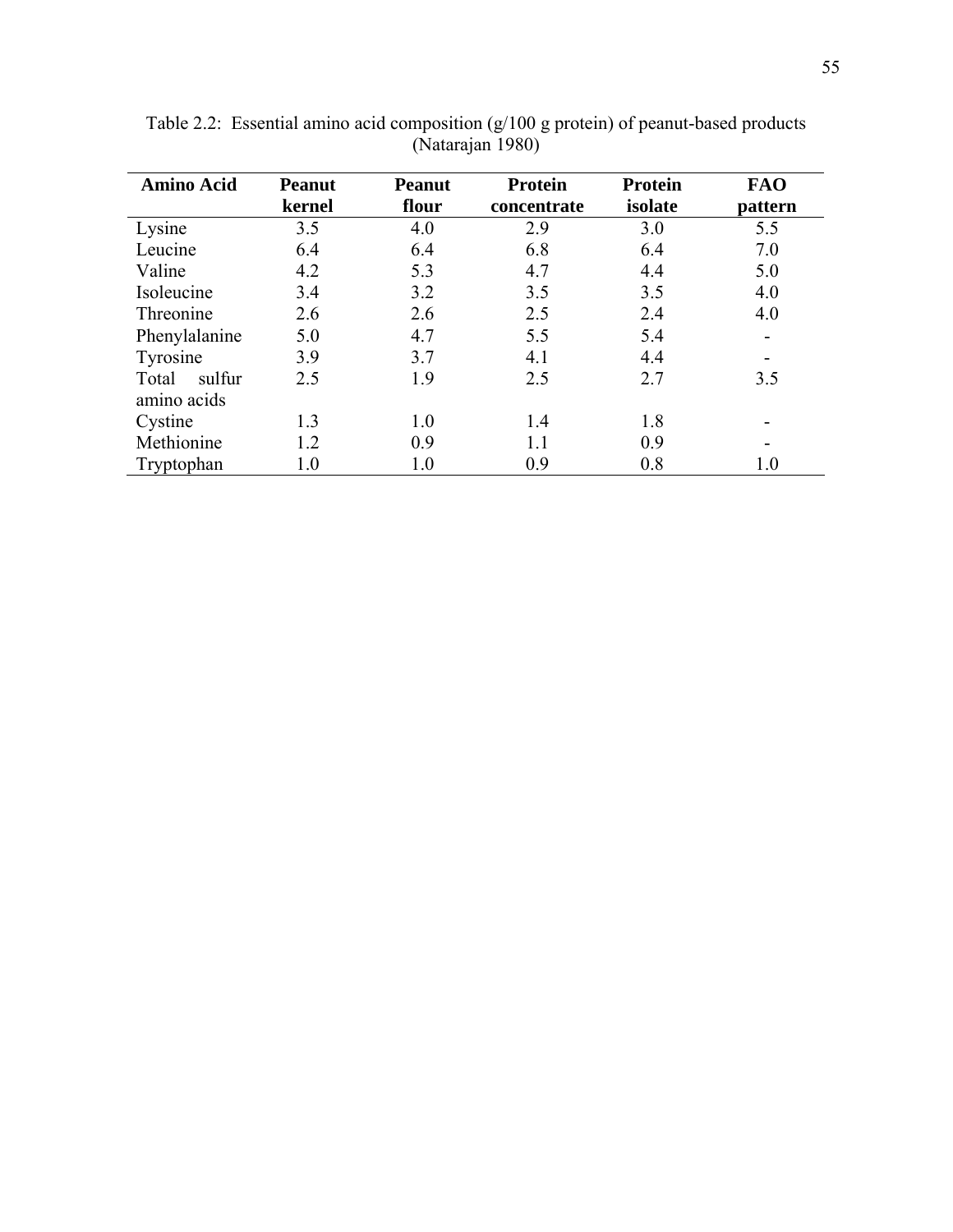| Analyte                  | <b>Mean value</b> |
|--------------------------|-------------------|
| Protein $(\%$ as is)     | 52.05             |
| Moisture                 | 5.20              |
| Ash $(\%$ as is)         | 6.31              |
| Fat (by extraction)      | 0.80              |
| Fat (by acid hydrolysis) | 2.39              |

Table 2.3: Mean proximate analyses of soy flours collected at Cedar Rapids, IA (Porter and Jones 2003)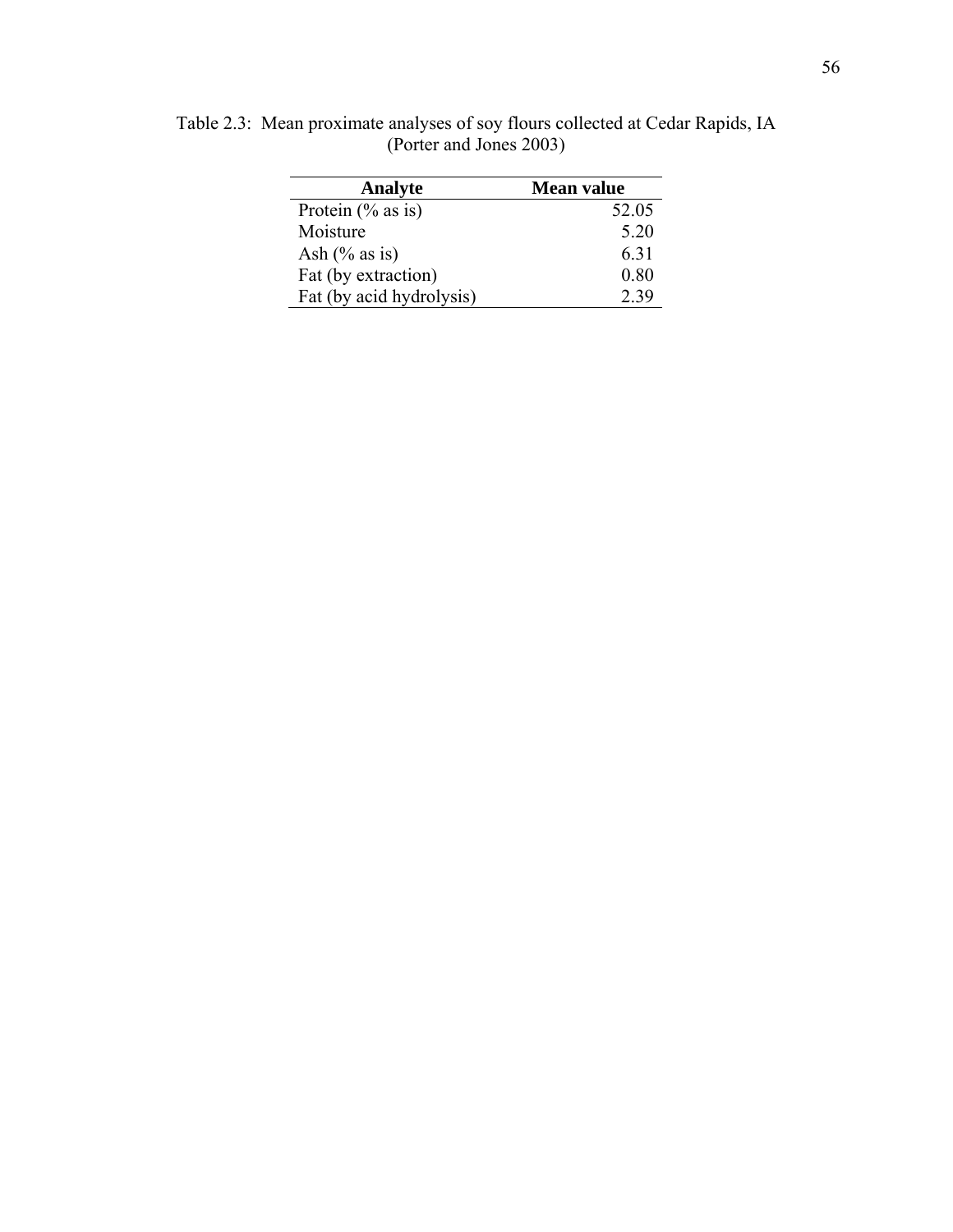| Amino acid    | <b>Mean</b>   | Amino acid | <b>Mean</b>   |  |  |
|---------------|---------------|------------|---------------|--|--|
|               | concentration |            | concentration |  |  |
| Glutamic acid | 8.97          | Glycine    | 2.17          |  |  |
| Aspartic acid | 6.02          | Isoleucine | 2.20          |  |  |
| Leucine       | 3.94          | Alanine    | 2.12          |  |  |
| Arginine      | 3.71          | Threonine  | 2.05          |  |  |
| Lysine        | 3.30          | Tyrosine   | 1.68          |  |  |
| Serine        | 2.76          | Histidine  | 1.37          |  |  |
| Proline       | 2.90          | Cystine    | 0.74          |  |  |
| Phenylalanine | 2.51          | Methionine | 0.71          |  |  |
| Valine        | 2.30          | Tryptophan | 0.62          |  |  |

Table 2.4: Mean concentrations of amino acids in soy flours collected at Cedar Rapids, IA (Porter and Jones 2003)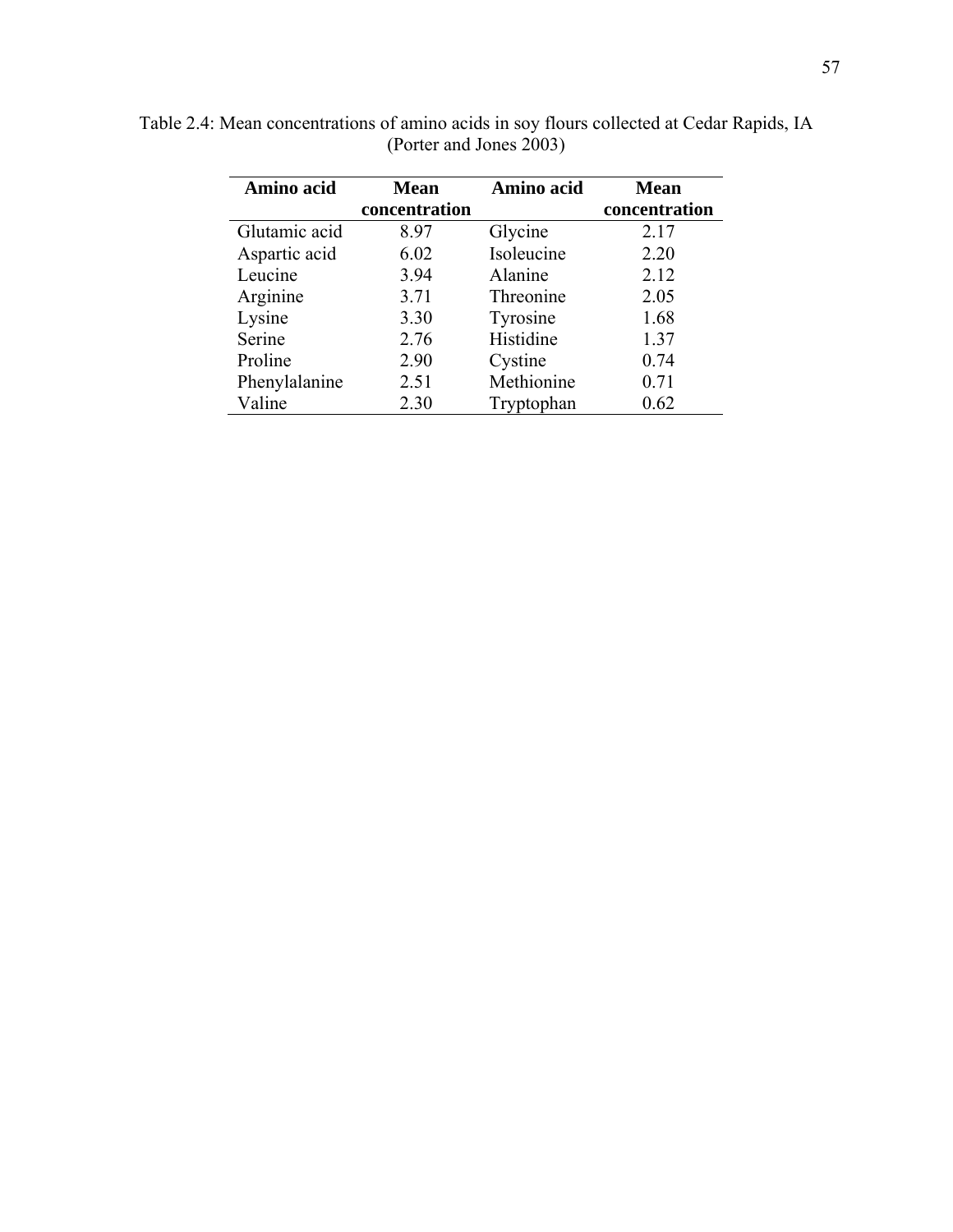| Requirement<br><b>Essential</b><br>amino acid |                 |                                        | A/E<br>ratio <sup>a</sup><br><sub>of</sub><br>whole<br>egg<br>protein | <b>Whole</b><br>egg                            | $\mathbf{Cow's}$<br>milk                     |                 | Human<br><b>Milk</b> |                      |    |                                                                                     | Soy products from defatted meal |             |    |             |    |     |  |
|-----------------------------------------------|-----------------|----------------------------------------|-----------------------------------------------------------------------|------------------------------------------------|----------------------------------------------|-----------------|----------------------|----------------------|----|-------------------------------------------------------------------------------------|---------------------------------|-------------|----|-------------|----|-----|--|
|                                               | Infant<br>mg/kg | Adult<br>mg/day<br>$\overline{F}$<br>M |                                                                       | (mg/g)<br>total<br>essential<br>amino<br>acid) | (mg/g of<br>(mg/g of<br>protein)<br>protein) |                 |                      | (mg/g of<br>protein) |    | (mg/g of protein)<br>Soy<br>Soy milk powder<br>milk<br>Spray-dried<br>Reconstituted |                                 |             |    |             |    |     |  |
| Histidine                                     | 32              |                                        |                                                                       |                                                | 24                                           |                 | 26                   |                      | 25 | 36                                                                                  |                                 | 30          |    | 39          |    |     |  |
| Isoleucine<br>Leucine                         | 90<br>150       | 450<br>620                             | 700<br>1110                                                           | 129<br>172                                     | 63<br>88                                     | 46<br>93        |                      | 40<br>86             |    | 44<br>72                                                                            |                                 | 39<br>68    |    | 50<br>83    |    |     |  |
| Lysine                                        | 105             | 500                                    | 800                                                                   | 125                                            | 70                                           | 76              |                      | 87                   |    | 76                                                                                  |                                 | 72          |    | 89          |    |     |  |
| Phynylalanine<br>Tyrosine                     | 90              | 220<br>900                             | 300<br>1100                                                           | 114<br>81                                      | 99                                           | 53<br>100<br>47 |                      | 34<br>32             | 66 | 48<br>32                                                                            | 80                              | 42<br>33    | 75 | 56<br>33    | 89 |     |  |
| Methionine<br>Cystine                         | 85              | 350<br>200                             | 200<br>810                                                            | 61<br>46                                       | 58                                           | 25<br>8         | 33                   |                      | 29 | 16<br>trace                                                                         | 16                              | 24<br>trace | 24 | 17<br>trace | 17 |     |  |
| Threonine                                     | 60              | 305                                    | 500                                                                   | 99                                             | 51                                           | 44              |                      | 13<br>44             |    | 36                                                                                  |                                 | 32          |    | 39          |    |     |  |
| Tryptophan                                    | 22              | 157                                    | 250                                                                   | 31                                             | 15                                           | 14              |                      | 16                   |    | $\gamma$                                                                            |                                 | $\gamma$    |    | $\gamma$    |    |     |  |
| Valine                                        | 93              | 650                                    | 800                                                                   | 141                                            | 69                                           | 57              |                      | 45                   |    | 40                                                                                  |                                 | 37          |    | 50          |    |     |  |
| Nitrogen $(\% )$                              |                 |                                        |                                                                       |                                                | 1.78                                         | 0.55            |                      | 0.19                 |    | 0.40                                                                                |                                 | 2.43        |    | 0.29        |    |     |  |
| Factor                                        |                 |                                        |                                                                       |                                                | 6.25                                         | 6.38            |                      |                      |    | 6.38<br>6.25                                                                        |                                 | 6.25        |    | 6.25        |    |     |  |
| Protein                                       |                 |                                        |                                                                       |                                                | 12.4                                         | 3.50            |                      | 1.2                  |    |                                                                                     |                                 | 2.5         |    | 15.2        |    | 1.8 |  |

Table 2.5: Essential amino acids pattern of various protein sources (Ang and others 1985)

 $a^4$  A/E ratio = [(each essential amino acid content/total essential amino acid content including cystine and tyrosine) $*1000$ ]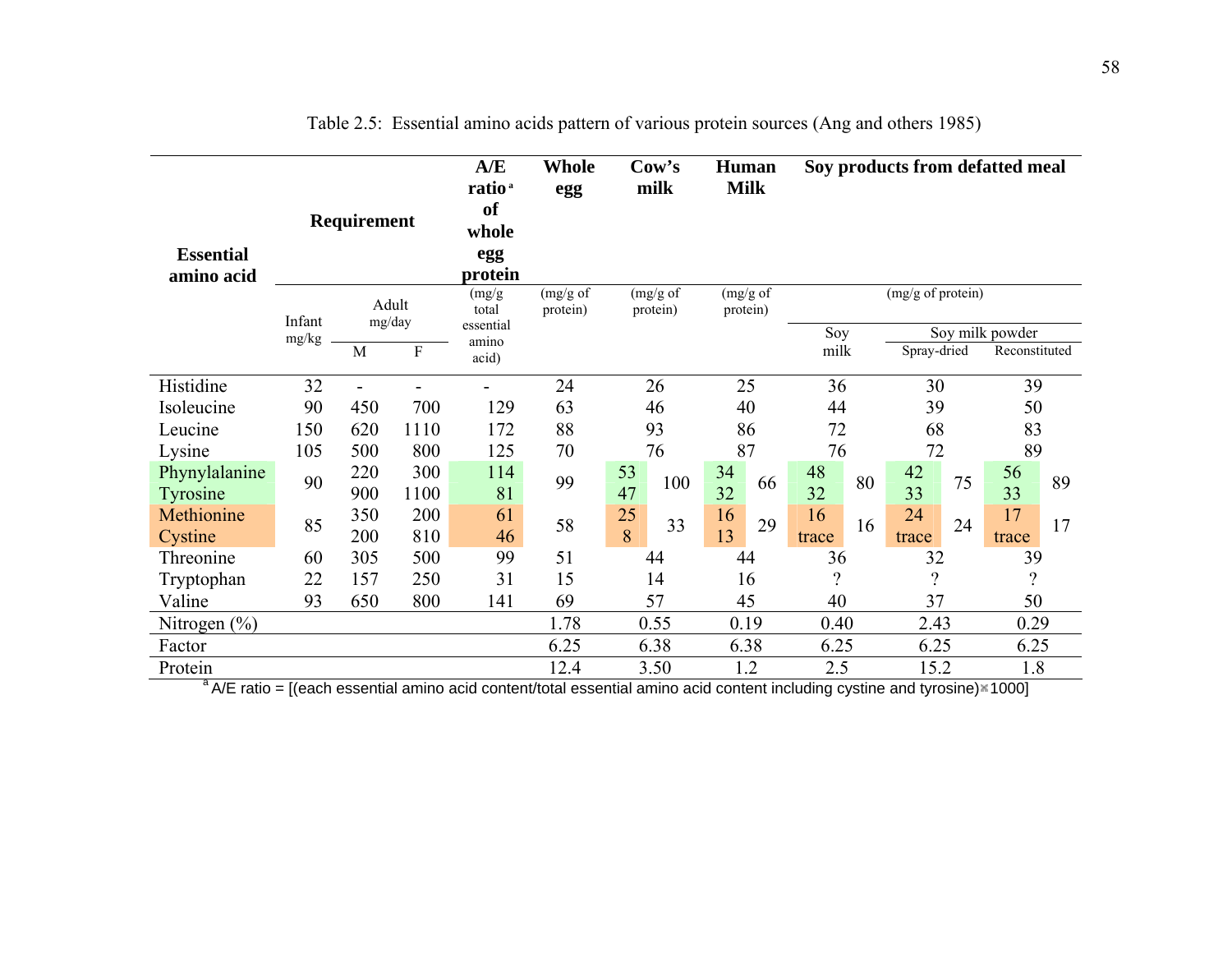| <b>COMPONENT</b>                   | <b>WEIGHT PERCENT</b> |
|------------------------------------|-----------------------|
| Water                              | 75.92                 |
| Corn Syrup                         | 5.69                  |
| Sucrose                            | 3.80                  |
| Maltodextrin                       | 3.80                  |
| Calcium caseinate                  | 3.41                  |
| Canola oil or SL <sup>a</sup>      | 3.41                  |
| Cocoa powder                       | 1.90                  |
| Whey protein concentrate           | 1.52                  |
| Salt                               | 0.19                  |
| Vanilla extract                    | 0.19                  |
| Soy lecithin                       | 0.08                  |
| Artificial fudgey chocolate flavor | 0.05                  |
| Carrageenan                        | 0.04                  |

Table 2.6: Formulation for chocolate-flavored nutritional beverages (Osborn and others 2003)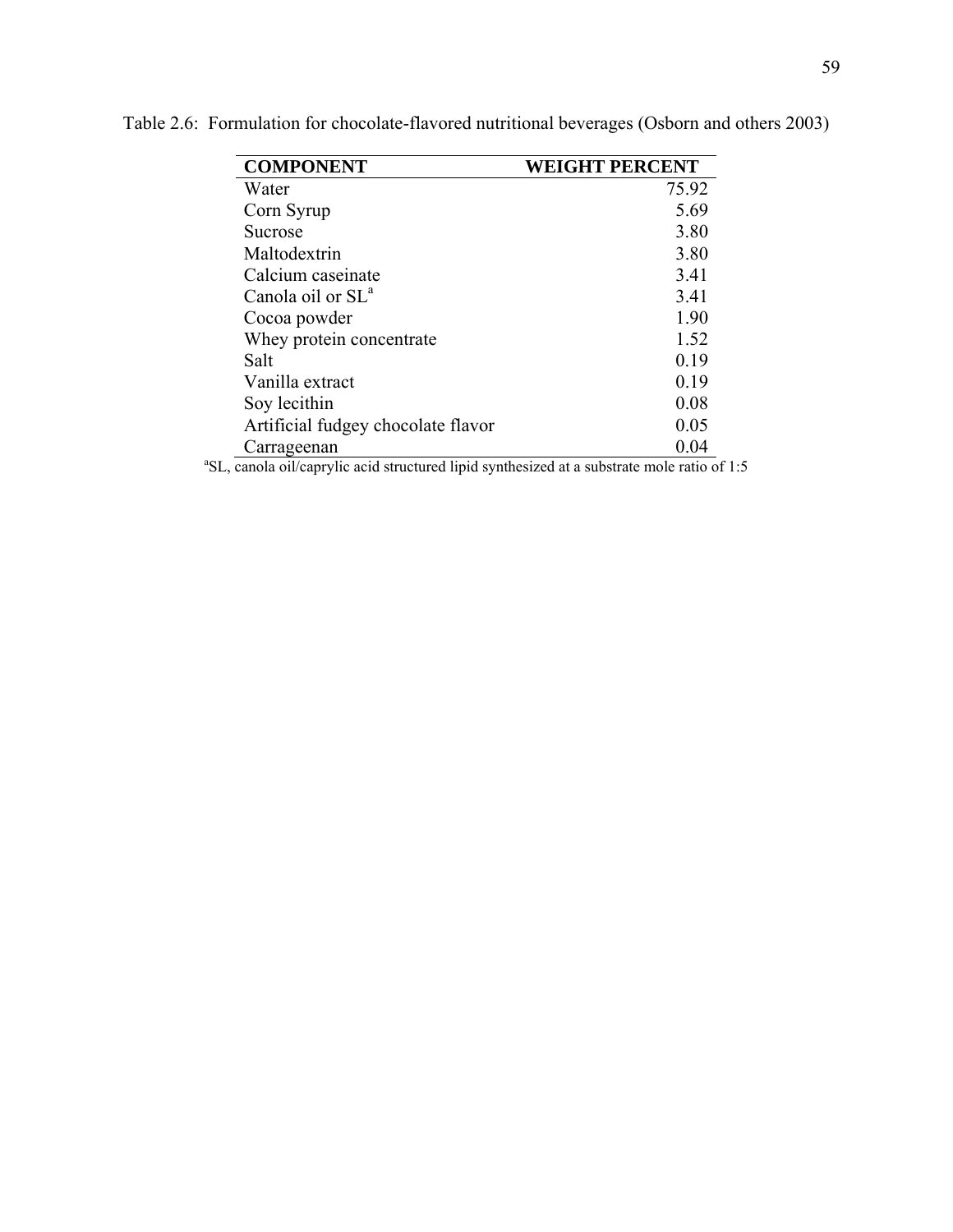|                   |                       | <b>Controls</b>                     |                           |                  | <b>Treatments (Mean values)</b> |                   |
|-------------------|-----------------------|-------------------------------------|---------------------------|------------------|---------------------------------|-------------------|
| <b>Amino Acid</b> | Raw peanut<br>extract | 71 °C<br>homogenized<br>peanut milk | 85 °C<br>$15 \text{ min}$ | 100 °C<br>15 min | 121 °C<br>3 sec                 | 121 °C<br>15 min  |
| Threonine         | 2.44                  | 2.23                                | 2.93                      | 2.73             | 2.85                            | 2.95              |
| Valine            | 4.48                  | 3.68                                | 4.68                      | 4.12             | 4.84                            | 4.40              |
| Methionine        | 1.05                  | 1.89                                | 1.37                      | 1.55             | Not<br>detectable               | Not<br>detectable |
| Isoleucine        | 4.03                  | 4.04                                | 4.35                      | 4.51             | 4.75                            | 4.04              |
| Leucine           | 8.02                  | 7.52                                | 8.07                      | 7.82             | 8.50                            | 7.74              |
| Tyrosine          | 5.29                  | 5.00                                | 5.25                      | 5.19             | 4.84                            | 5.08              |
| Phenylalanine     | 6.25                  | 5.35                                | 5.74                      | 5.98             | 6.07                            | 6.07              |
| Lysine            | 4.31                  | 5.16                                | 3.05                      | 3.81             | 2.88                            | 3.60              |
| Aspartic acid     | 13.79                 | 13.43                               | 15.34                     | 14.32            | 13.56                           | 14.32             |
| Serine            | 4.5                   | 4.83                                | 5.15                      | 5.10             | 4.71                            | 5.67              |
| Glutamic acid     | 22.97                 | 22.32                               | 23.51                     | 23.20            | 21.06                           | 23.63             |
| Proline           | 4.67                  | 4.15                                | 3.71                      | 3.05             | 4.12                            | 3.57              |
| Glycine           | 7.44                  | 7.16                                | 5.66                      | 5.33             | 5.36                            | 5.47              |
| Alanine           | 4.22                  | 4.95                                | 4.14                      | 4.23             | 4.78                            | 3.94              |
| Histidine         | 3.05                  | 4.97                                | 2.70                      | 2.38             | 2.34                            | 3.05              |
| Arginine          | 15.86                 | 15.33                               | 17.34                     | 17.22            | 16.01                           | 17.52             |

Table 2.7: Amino acid profiles of peanut beverage processed at different temperature and time treatments (g/100g protein normalized to 100% recovery) (Rubico and others 1989)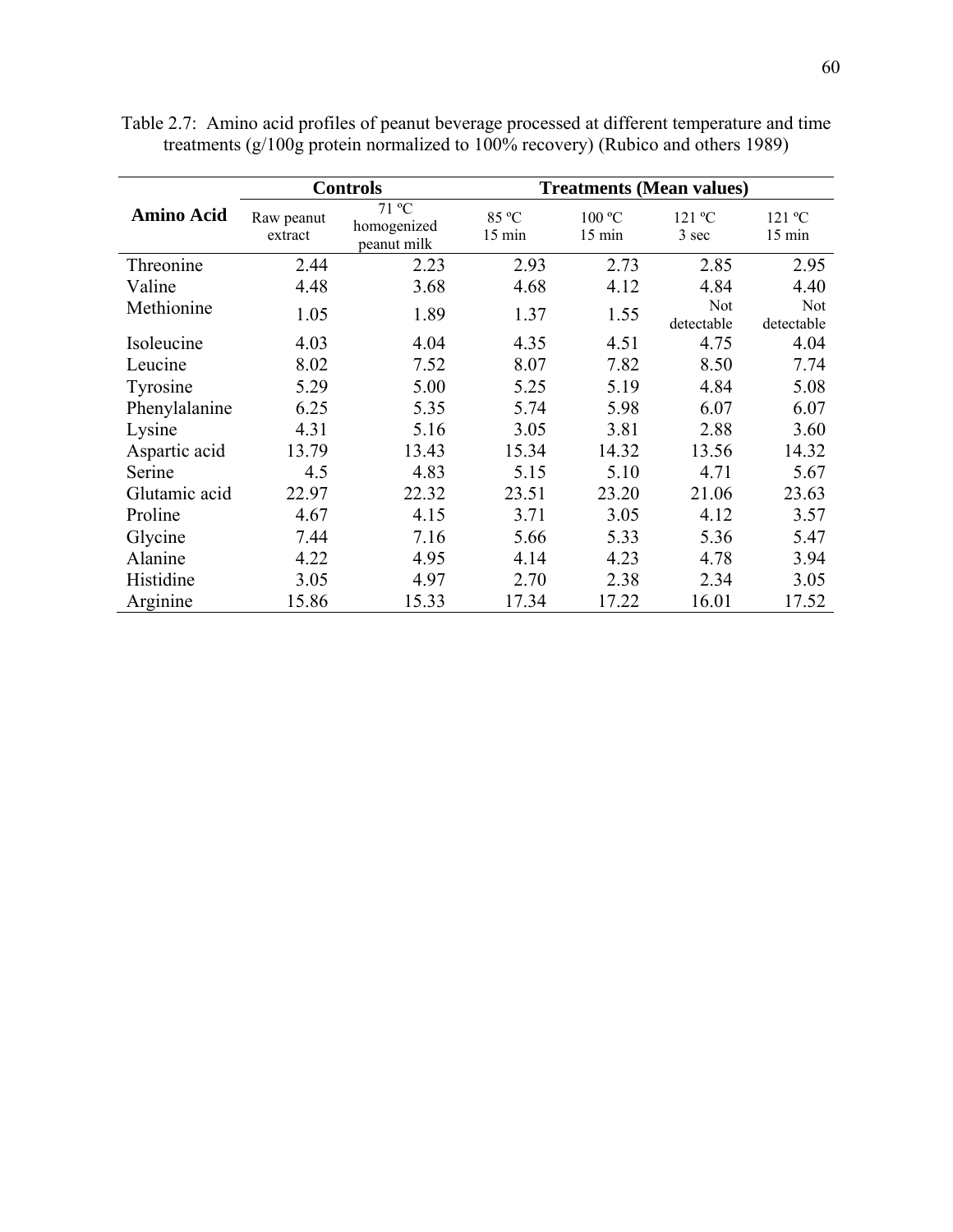| <b>CATEGORY</b>               | <b>TYPICAL WORDS</b>                           |
|-------------------------------|------------------------------------------------|
| Viscosity-related terms       | Thin, thick, viscous                           |
| Feel on soft tissue surfaces  | Smooth, pulpy, creamy                          |
| Carbonation-related terms     | Bubbly, tingly, foamy                          |
| Chemical effects              | Astringent, burning, sharp                     |
| Body-related terms            | Heavy, watery, light                           |
| Coating of oral cavity        | Mouth-coating, clinging, fatty, oily           |
| Resistance to tongue movement | Slimy, syrupy, pasty, sticky                   |
| Afterfeel-mouth               | Clean, drying, lingering, cleansing            |
| Afterfeel-physiological       | Refreshing, warming, thirst-quenching, filling |
| Temperature-related           | Cold, hot                                      |
| Wetness-related               | Wet, dry                                       |

Table 2.8: Classification of sensory mouthfeel properties for beverages (Szczesniak 1979)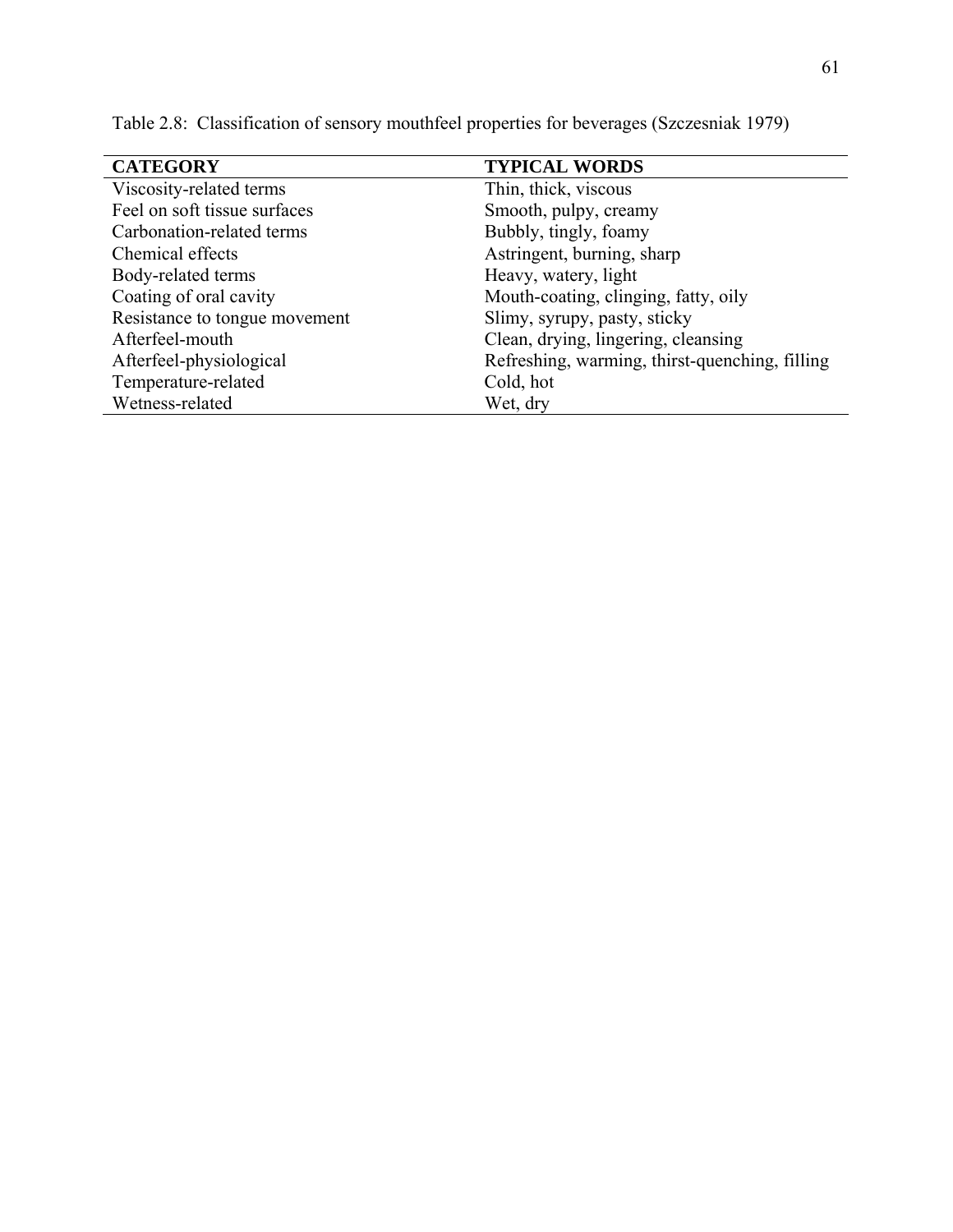

Figure 2.1: Different types of stabilizers available over a broad pH spectrum (Kelco 2003)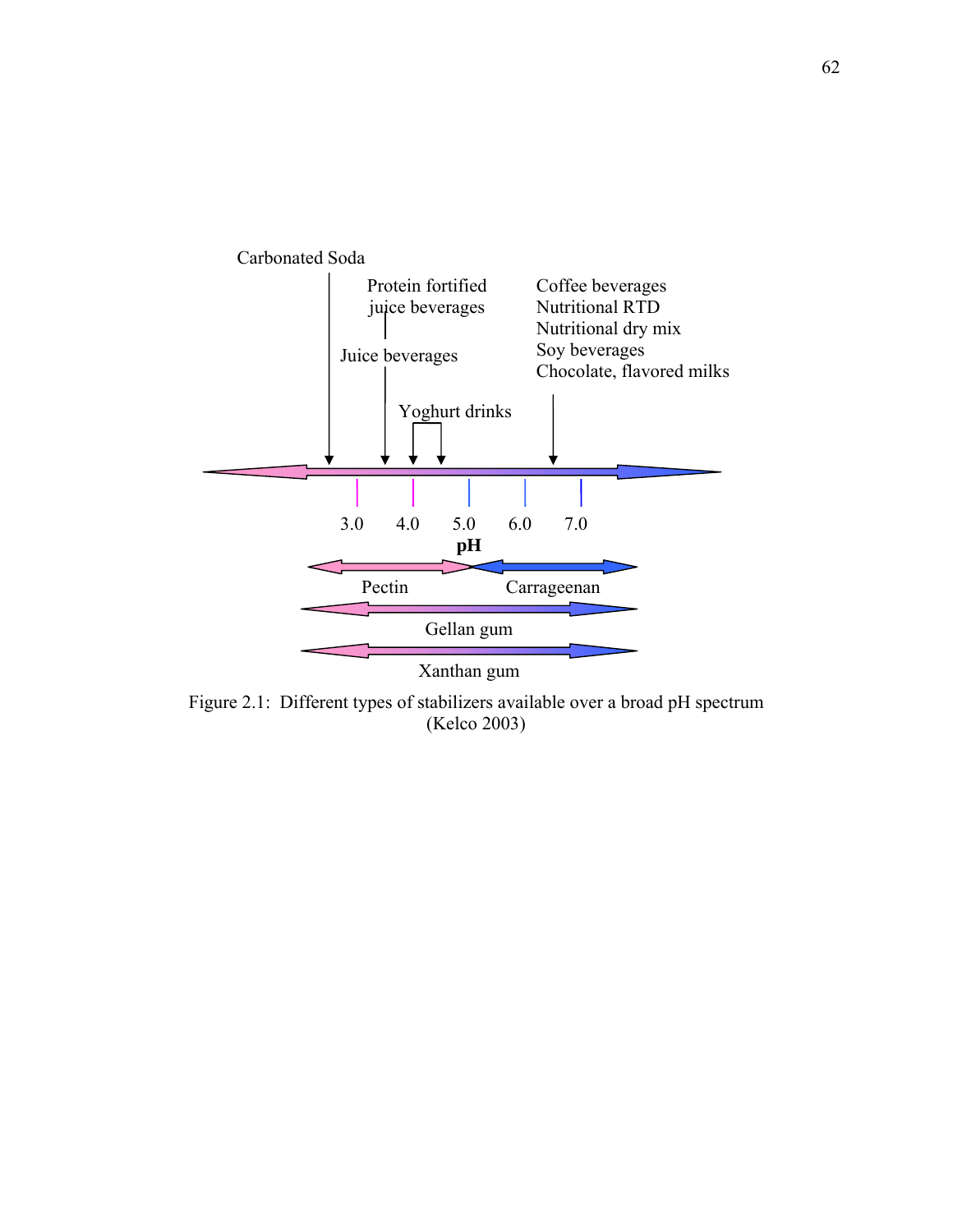

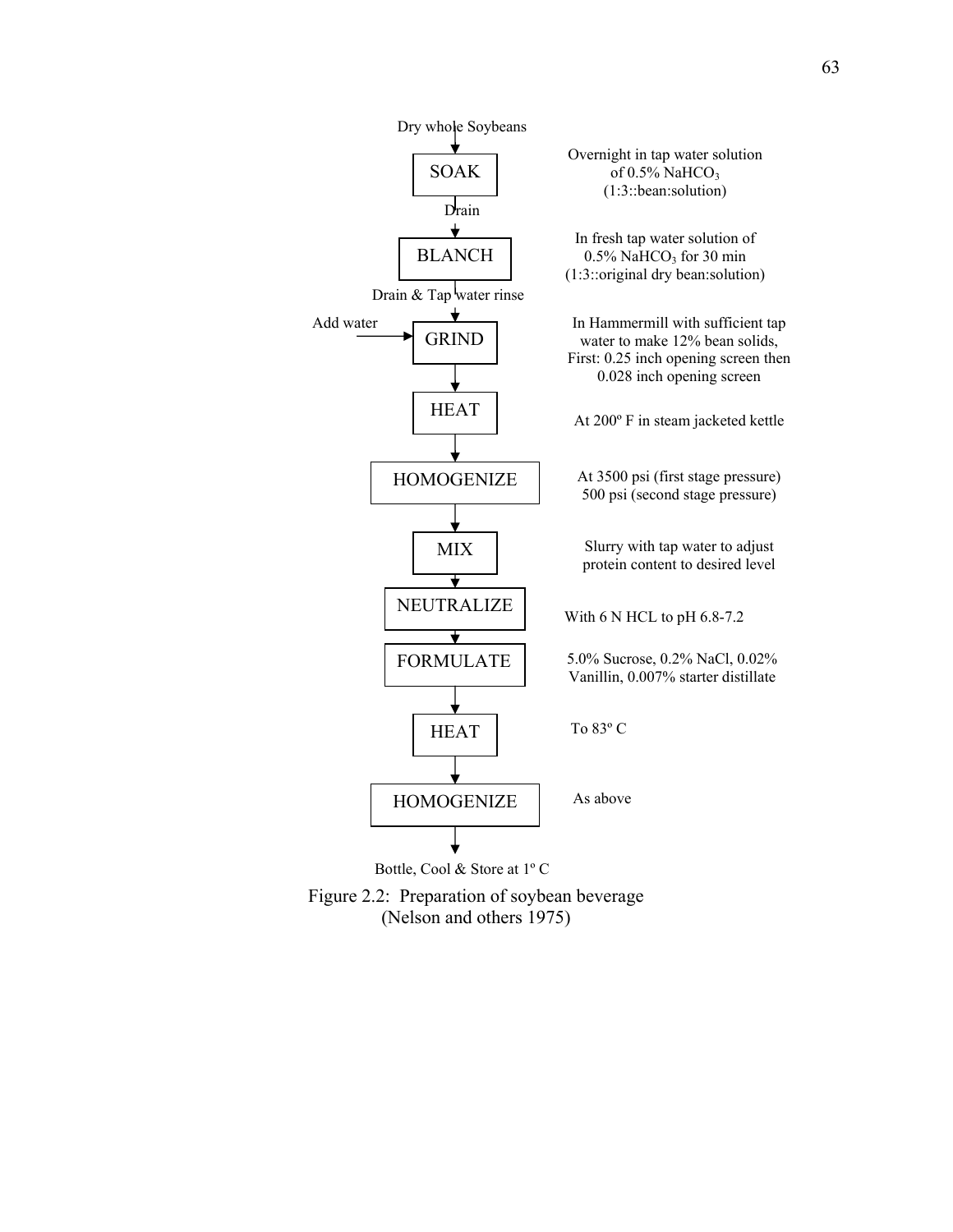

Figure 2.3: Process flow sheet for LPC (lipid protein concentrate) and LPC beverage base preparation (Mustakas 1974)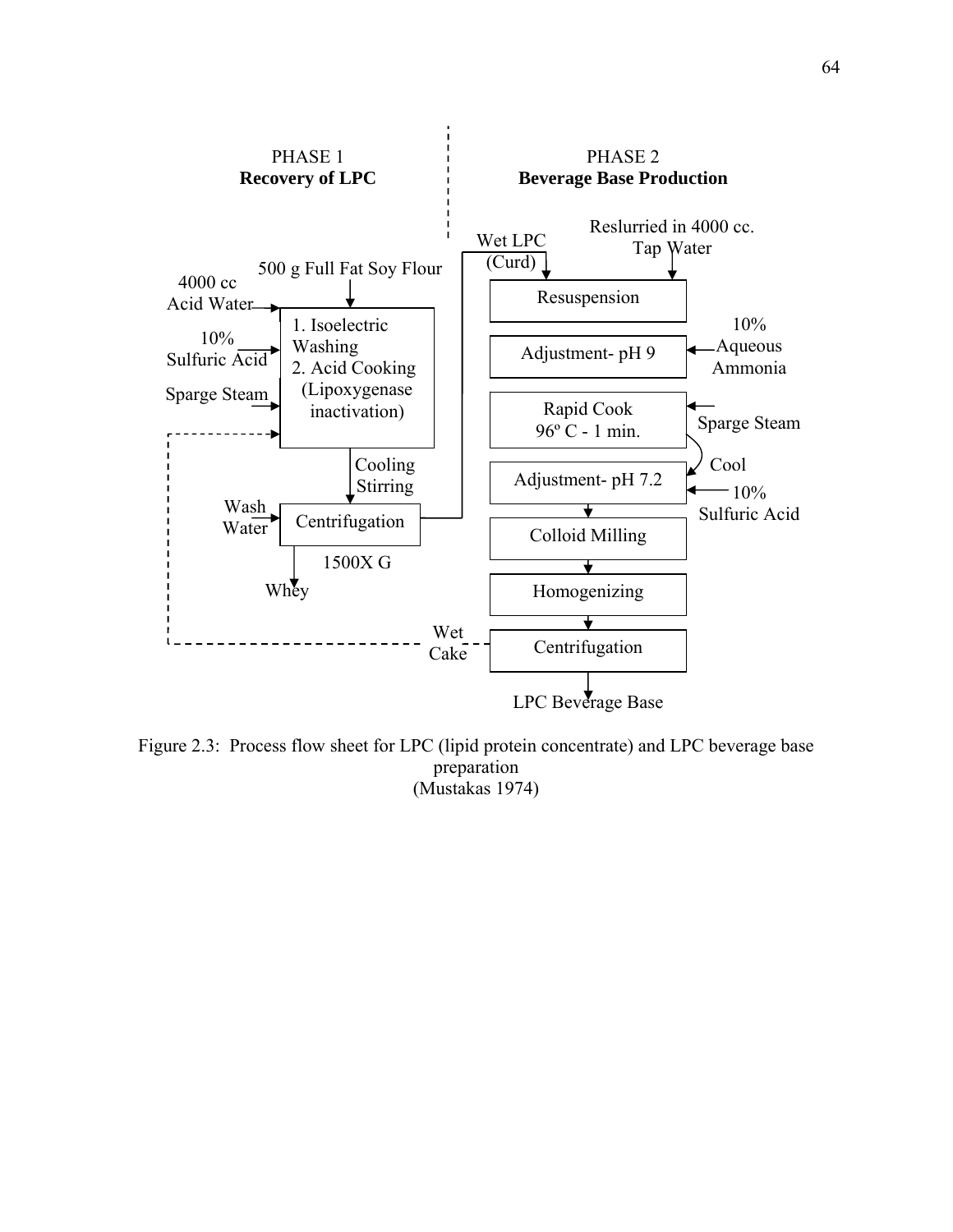

Figure 2.4: Modified Illinois method for preparation of flavored soymilk (Wang and others 2001)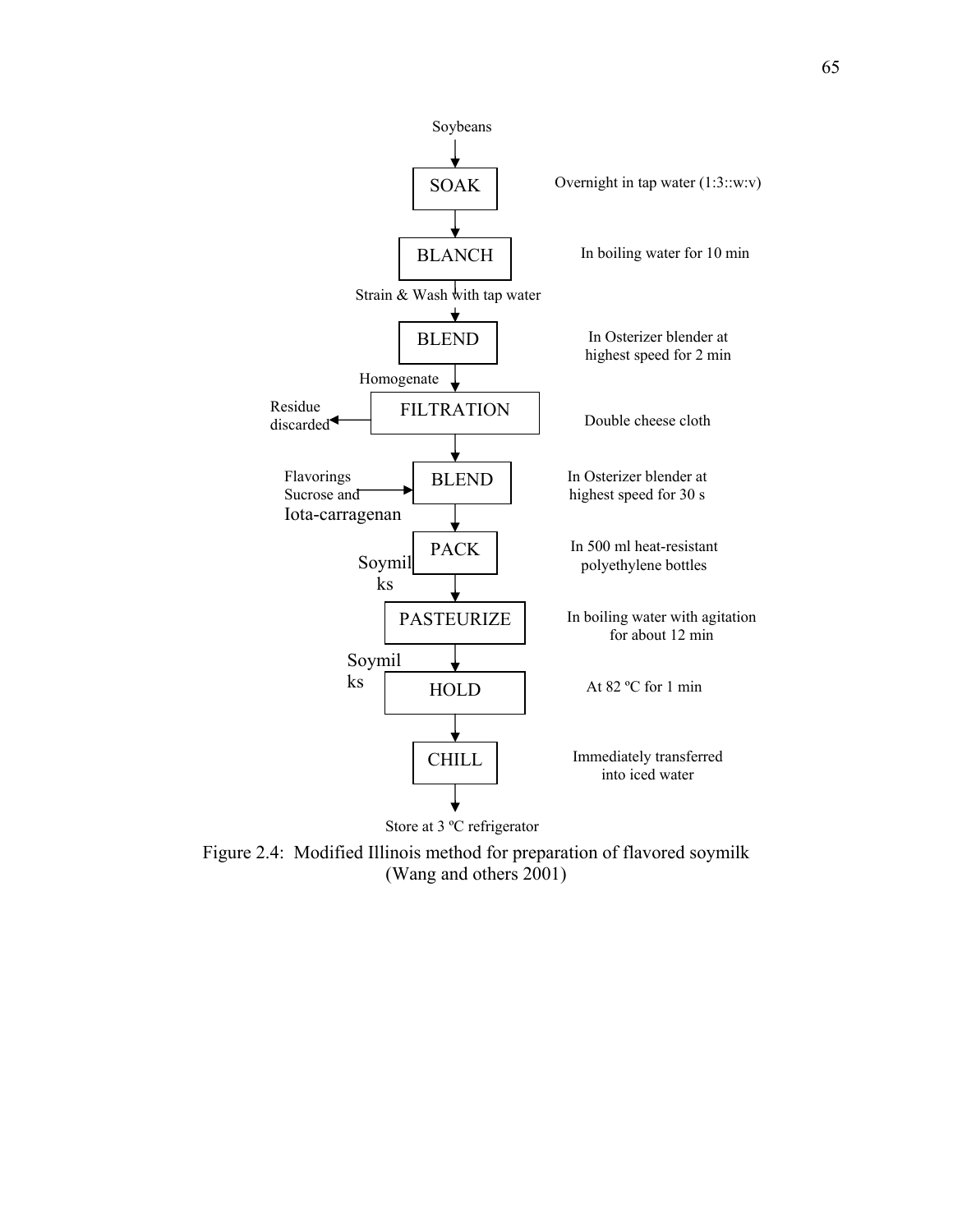

Figure 2.5: Miltone- Vegetable toned milk preparation (Chandrasekhara and others 1971)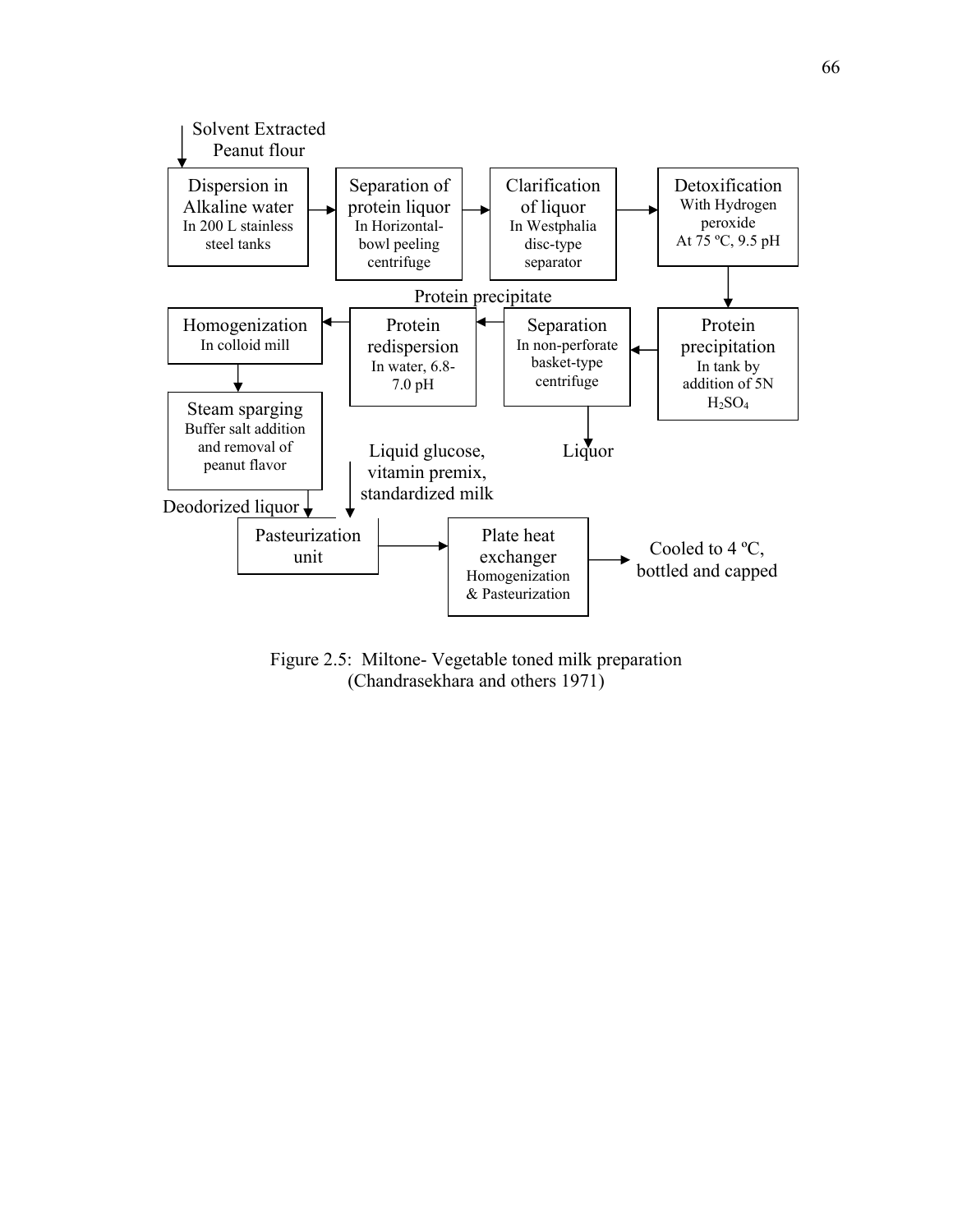

Partially defatted or full fat peanuts (Blanched, Florunner)

Figure 2.6: Modified Illinois process for peanut beverage preparation (Rubico and others 1987)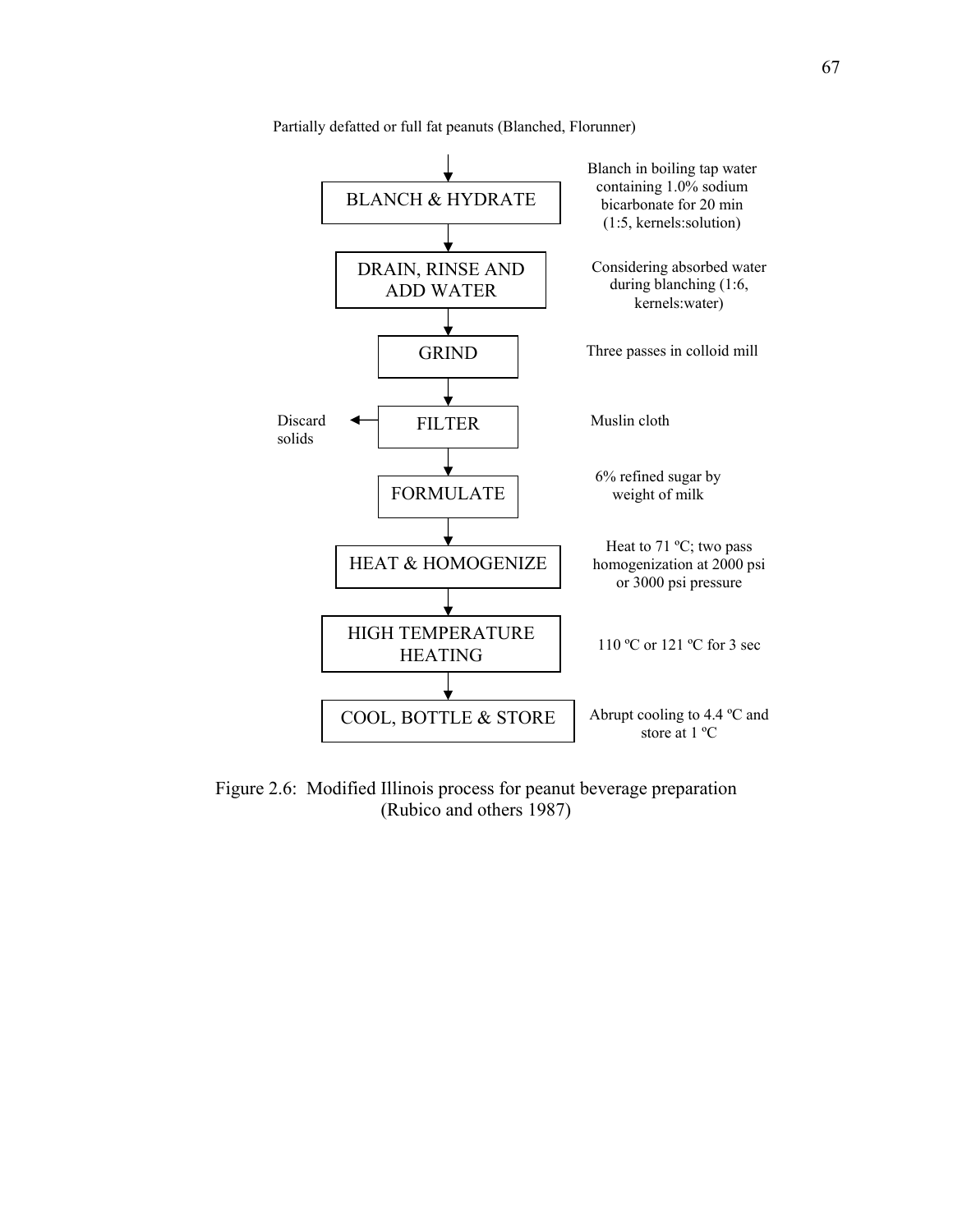

Figure 2.7: Preparation of peanut protein isolate and chocolate flavored peanut beverage (Chompreeda and others 1989)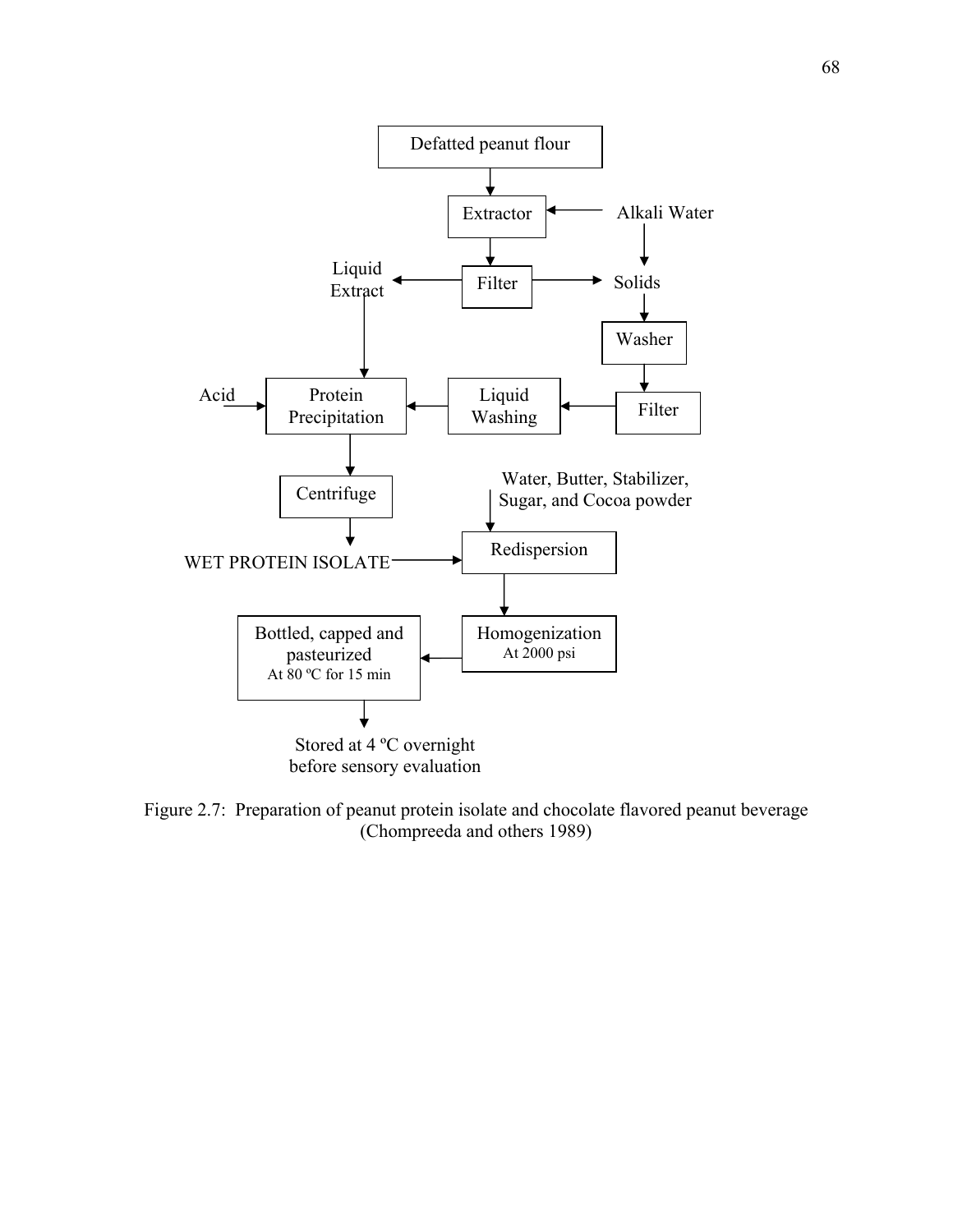

Figure 2.8: Preparation of peanut extract for nutritional beverage formulation (Rustom and others 1995a)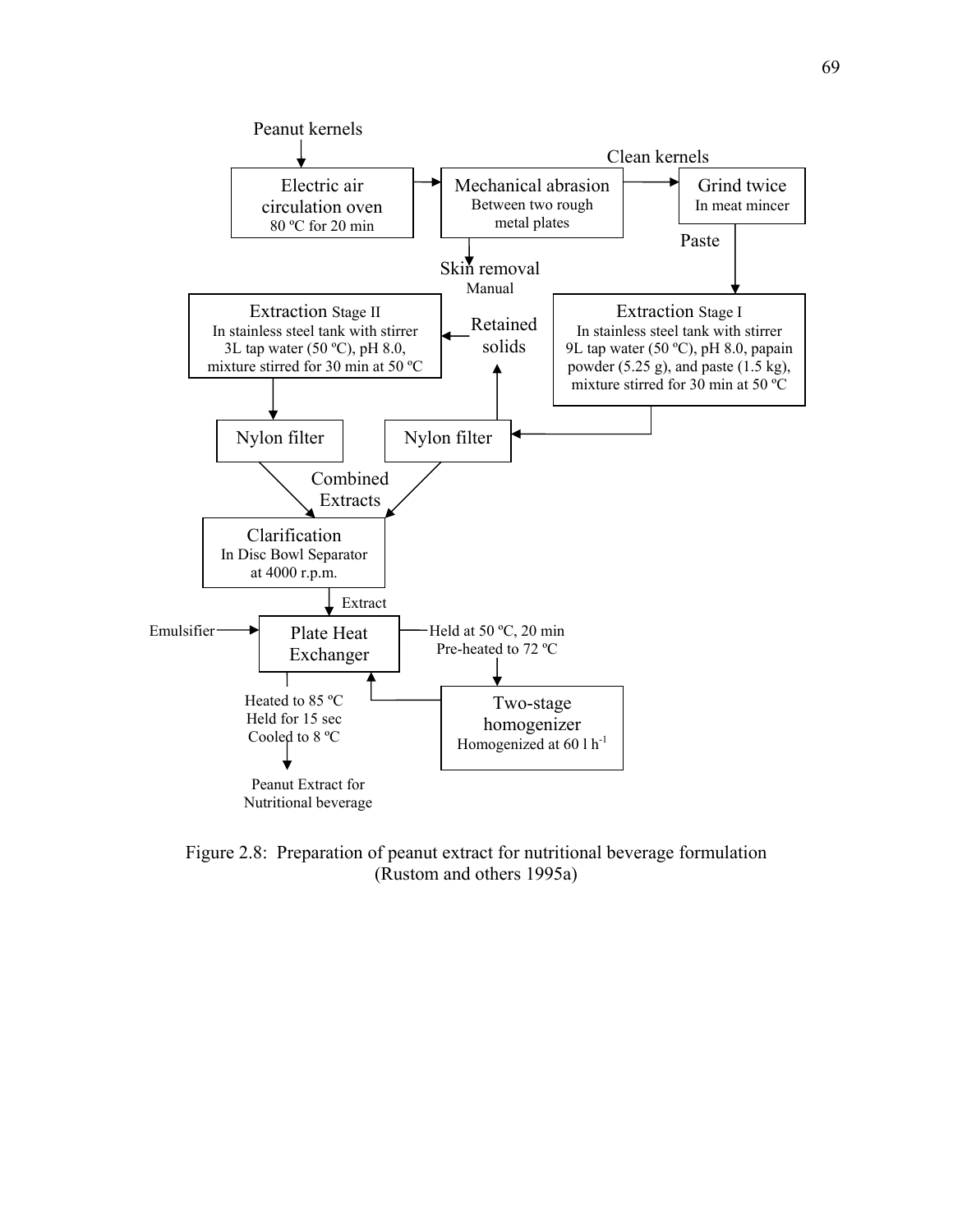

Figure 2.9: UHT-sterilized peanut beverage preparation (Rustom and others 1996)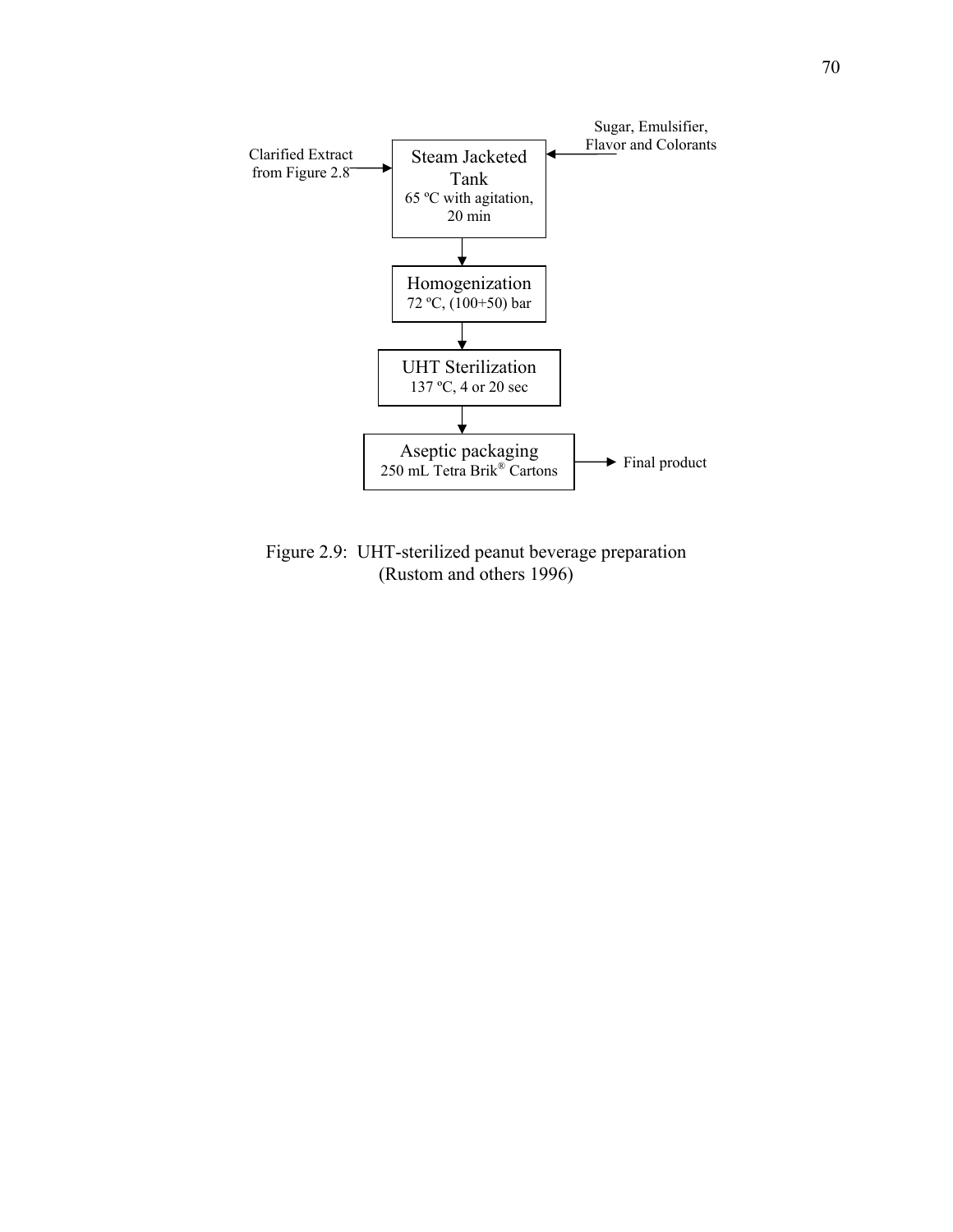

(Hinds and others 1997a)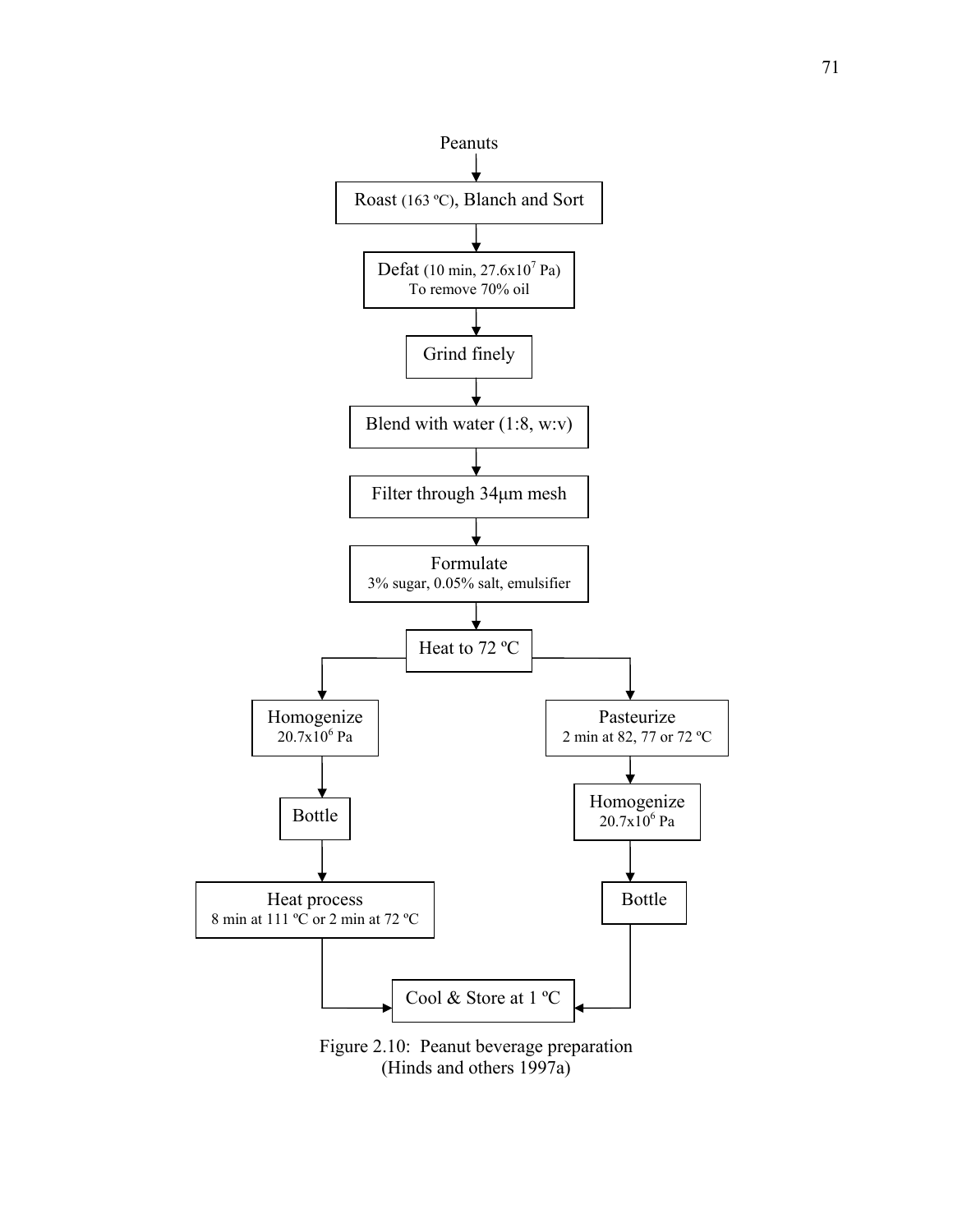

Figure 2.11: A vegetable milk preparation from bambara groundnut (Brough and others 1993)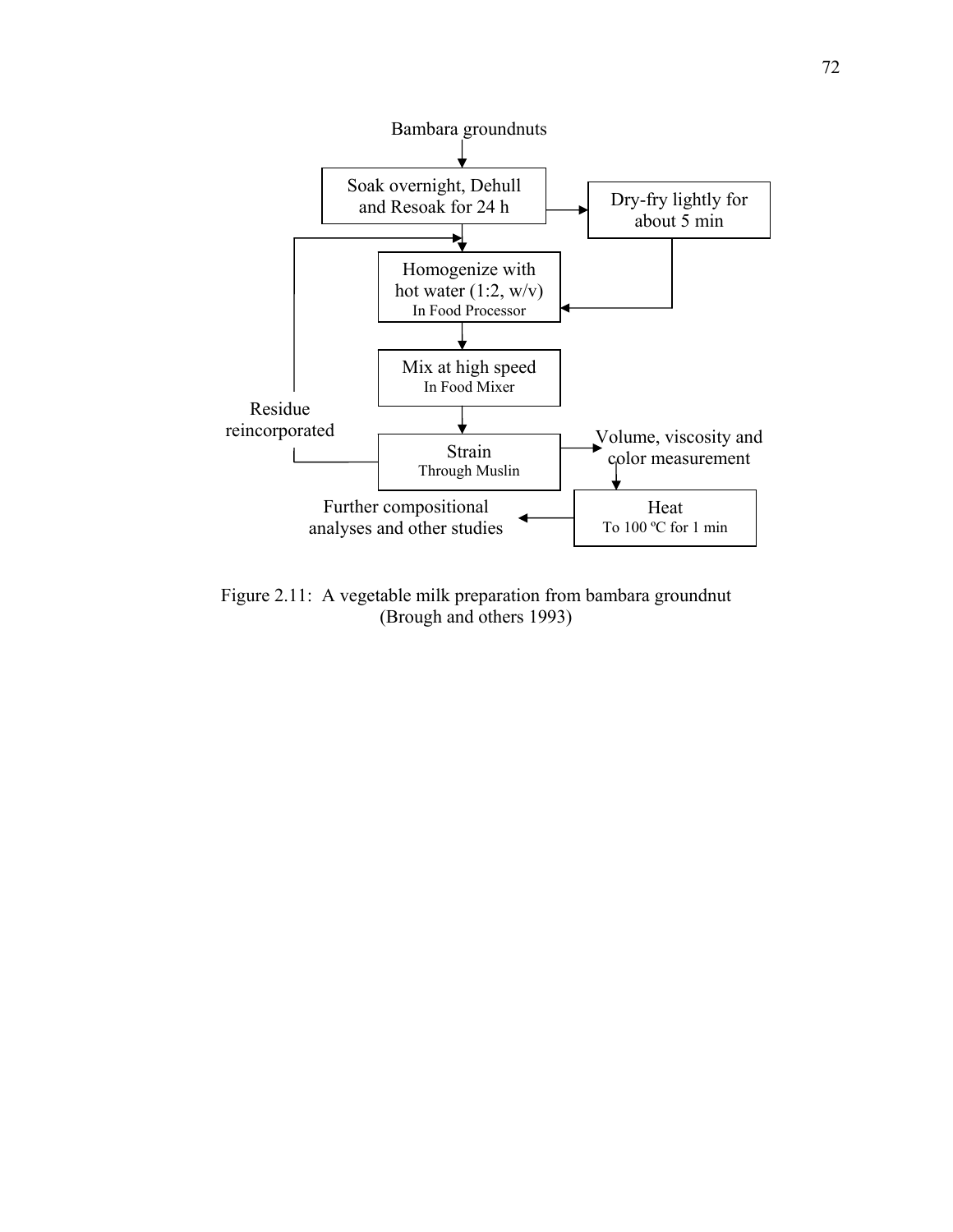

Figure 2.12: Making a natural food peanut punch (Abdul 1988)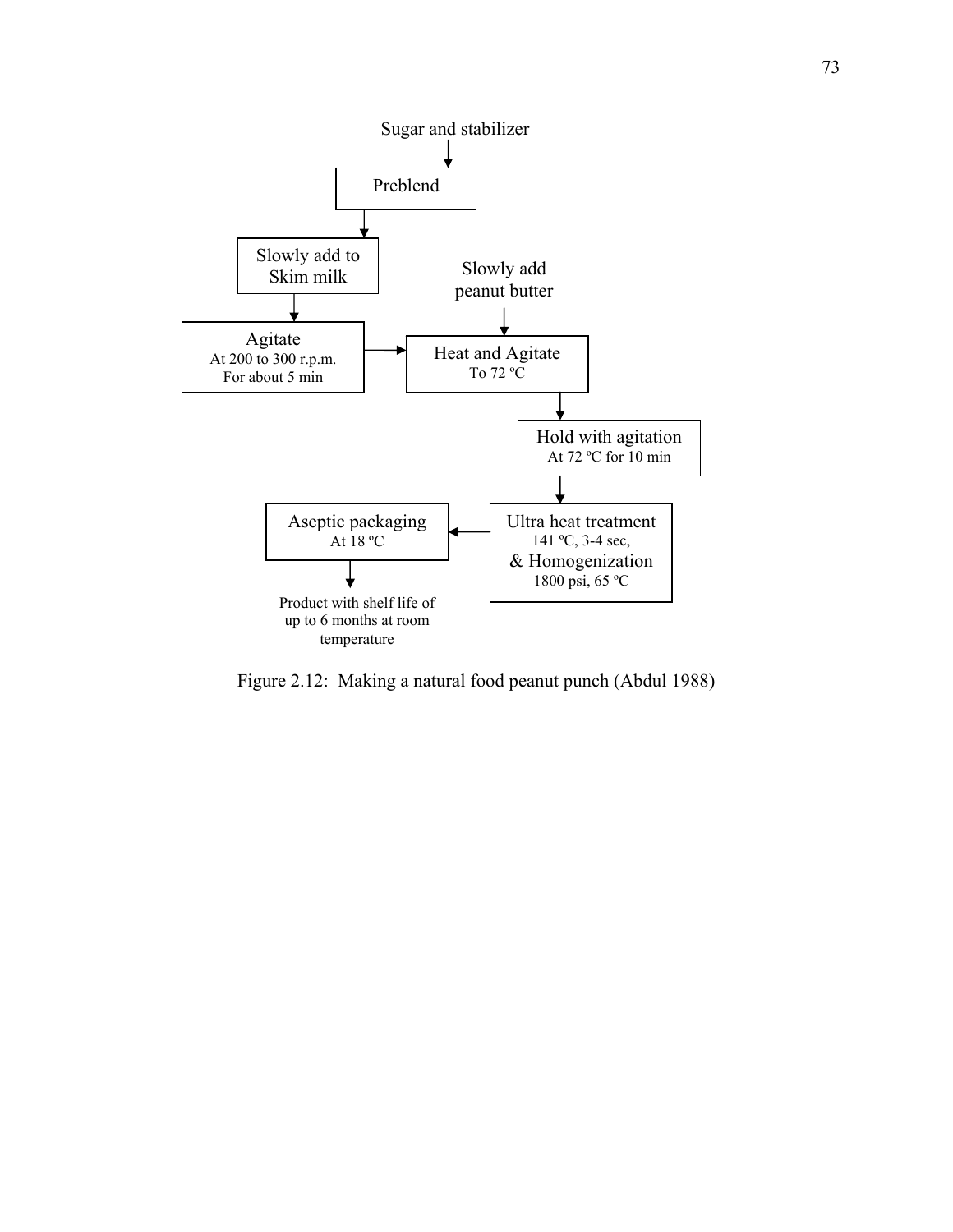

Figure 2.13: Classification of fluids based on the relationship between the shear stress required to induce flow at various rates of shear (Toledo 1980)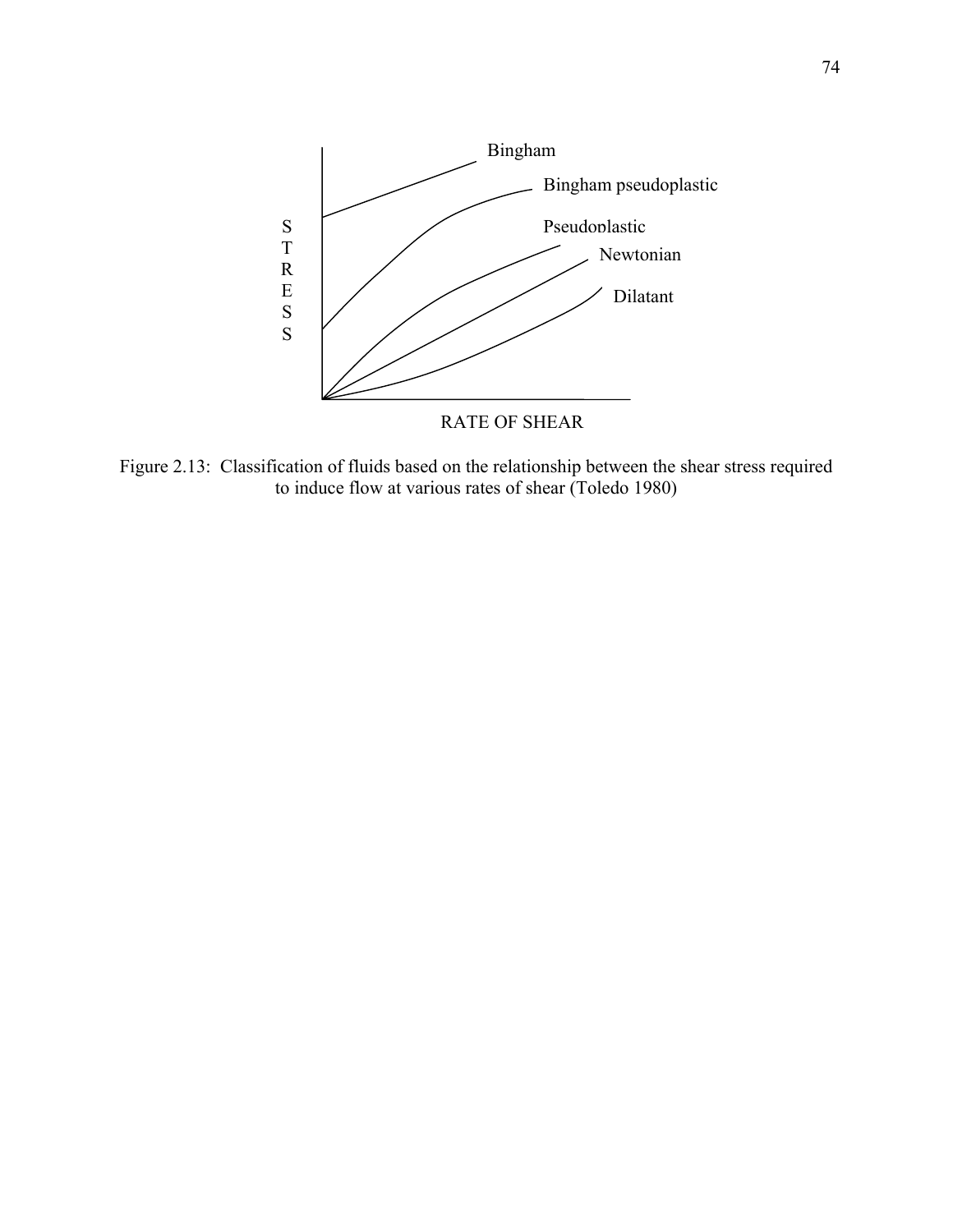CHAPTER 3

# FORMULATION AND PROCESSING PROTOCOL OF A CHOCOLATE-FLAVORED PEANUT-SOY BEVERAGE $^{\rm l}$

 $\mathcal{L}_\text{max}$  , where  $\mathcal{L}_\text{max}$  and  $\mathcal{L}_\text{max}$ 

<sup>1</sup> Deshpande, R. P., Chinnan, M. S., and Phillips, R. D. To be submitted to the *Journal of Food Science.*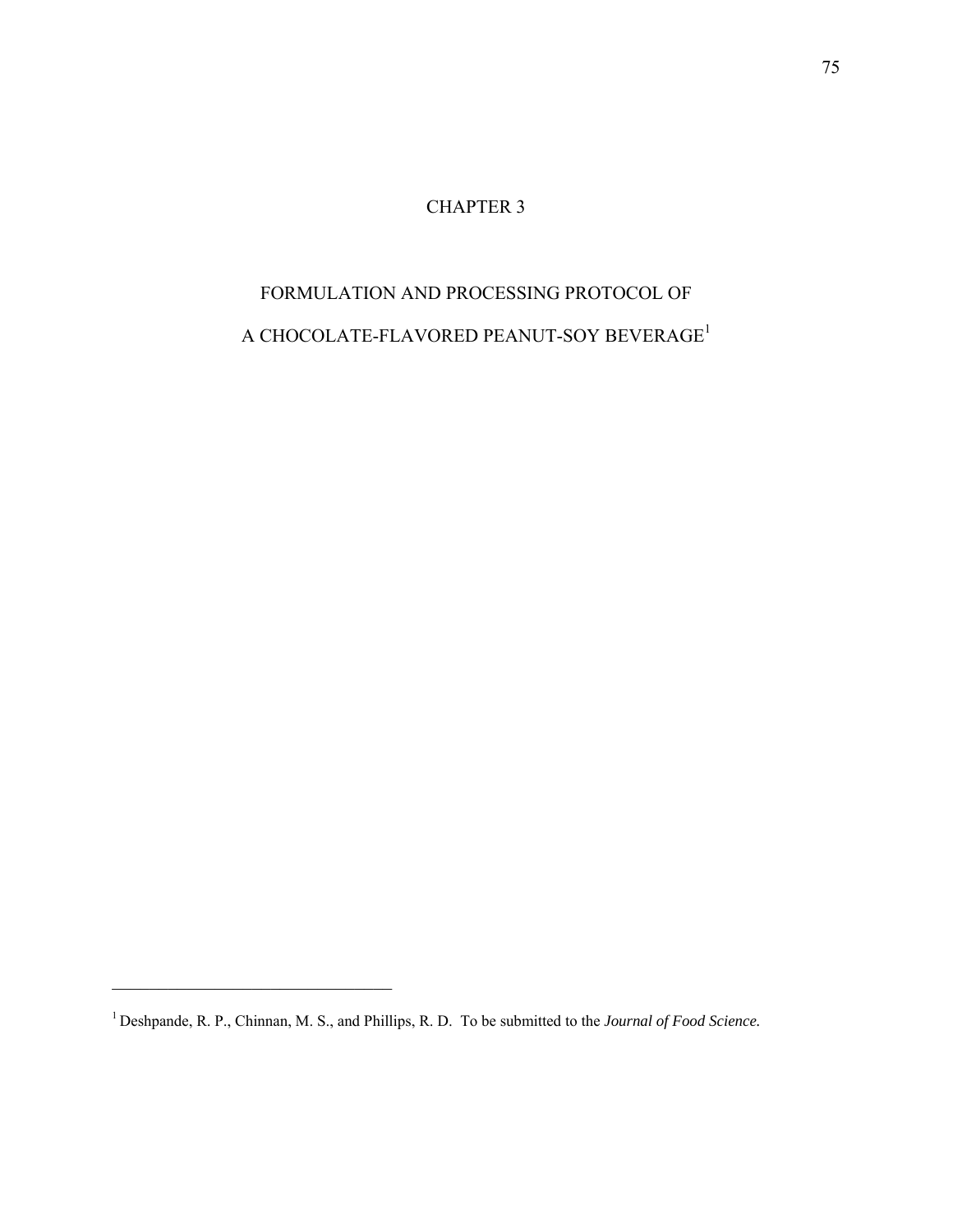#### ABSTRACT

A new beverage product was developed utilizing two protein rich oilseed sources namely peanut and soy. Medium roasted peanut flour and chocolate flavor were incorporated to offer pleasant flavor profile. The peanut-soy combination would also improve essential amino acid profile especially that of lysine, compared to an all-peanut product. A pilot-plant scale beverage processing protocol involved filtration, homogenization, and pasteurization as the major operating steps. Beverage formulation employed a three-component constrained mixture design. Low and high bound constraints were determined for peanut (30.56%-58.70%), soy (28.26%- 43.52%) and chocolate syrup (13.04%-25.93%) based on lysine content, viscosity and visual stability index values of 51 mg/g protein, 36.9 mPa s, and 1.00, respectively.

INDEX WORDS: Chocolate-flavored peanut-soy beverage, Three-component constrained mixture design, Lysine content, Viscosity, Visual stability index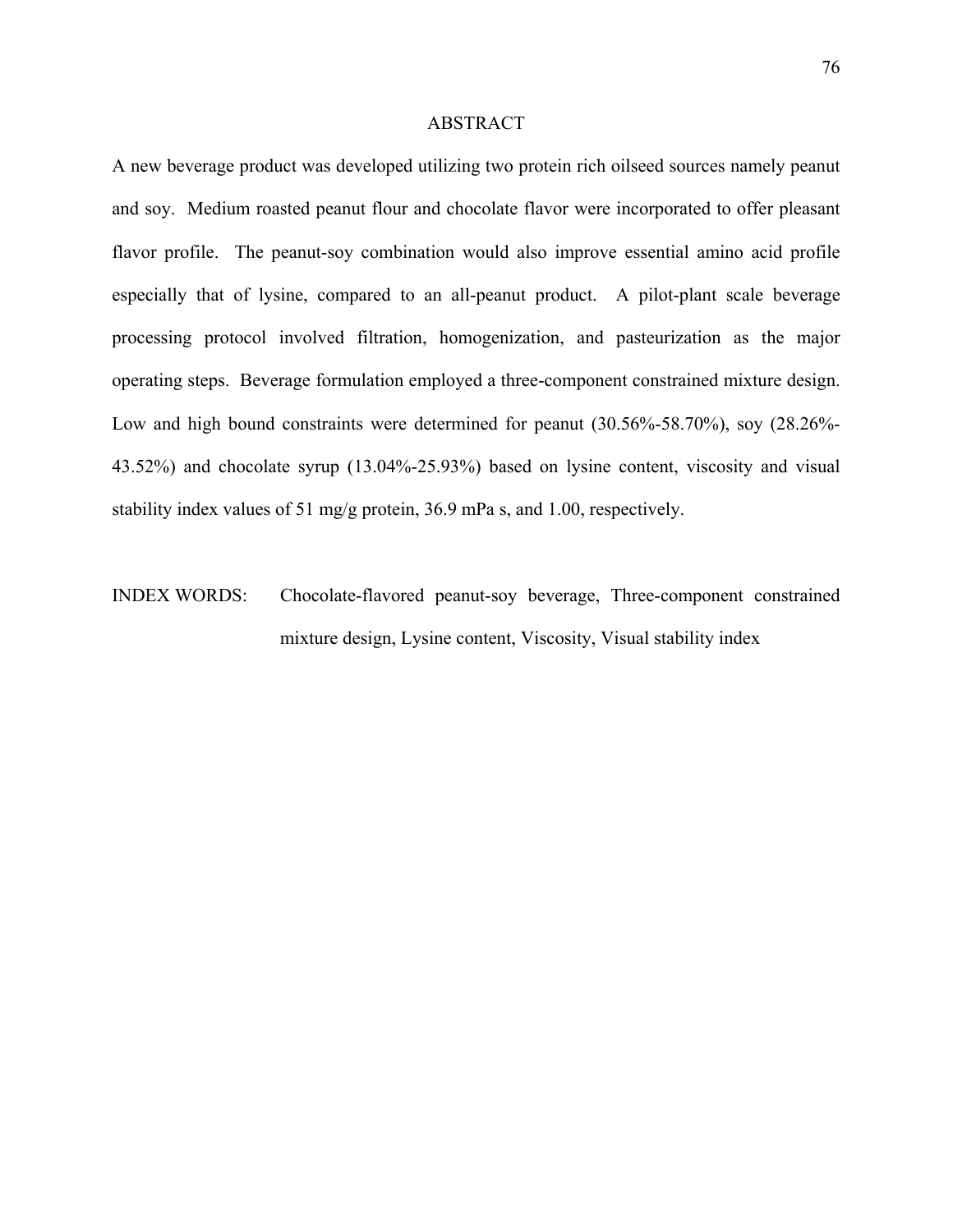#### INTRODUCTION

The United States ranks third in world peanut production with about 39% of the total crop grown in Georgia. Apart from the ever increasing range of traditional peanut-based products, recently, there is growing interest in expanding the utilization of peanuts through protein-based beverage products. Earlier studies on Miltone vegetable toned milk (Chandrasekhara and others 1971), peanut beverage (Rubico and others 1987, 1988, 1989; Galvez and others 1990), chocolate flavored peanut beverage (Chompreeda and others 1989), UHT-Sterilized peanut beverage (Rustom and others 1995, 1996), and partially defatted, roasted peanut beverage (Hinds and others 1997a, 1997b, 1997c) show that peanut has been exploited in several milk-type products with continual advancements with respect to physicochemical, nutritional and sensory characteristics as well as beverage preparation methods.

 Several cereal- and legume-based foods using peanuts as protein supplement have been developed to alleviate malnutrition (Singh and Singh 1991). Dietary deficiencies of protein and calories, particularly among preschool children and lactating women in developing countries, is one of the essential factors causing food scientists and nutritionists to undertake development of nutritionally balanced protein-based foods. The nutritive value of peanut protein is function of its protein content (peanut flour = 47.0-55.0%), amino acid composition, and protein digestibility. Peanut protein is deficient with respect to certain essential amino acids, for example, lysine, tryptophan, threonine and sulphur containing amino acids but its true digestibility is comparable with that of animal protein (Singh and Singh 1991). When plant proteins are consumed as human foods considerable emphasis is given on designing protein blends of cereals and legumes to correct imbalances among amino acids from the nutritional point of view (Singh and Singh 1991). As soy-based foods are increasingly included in the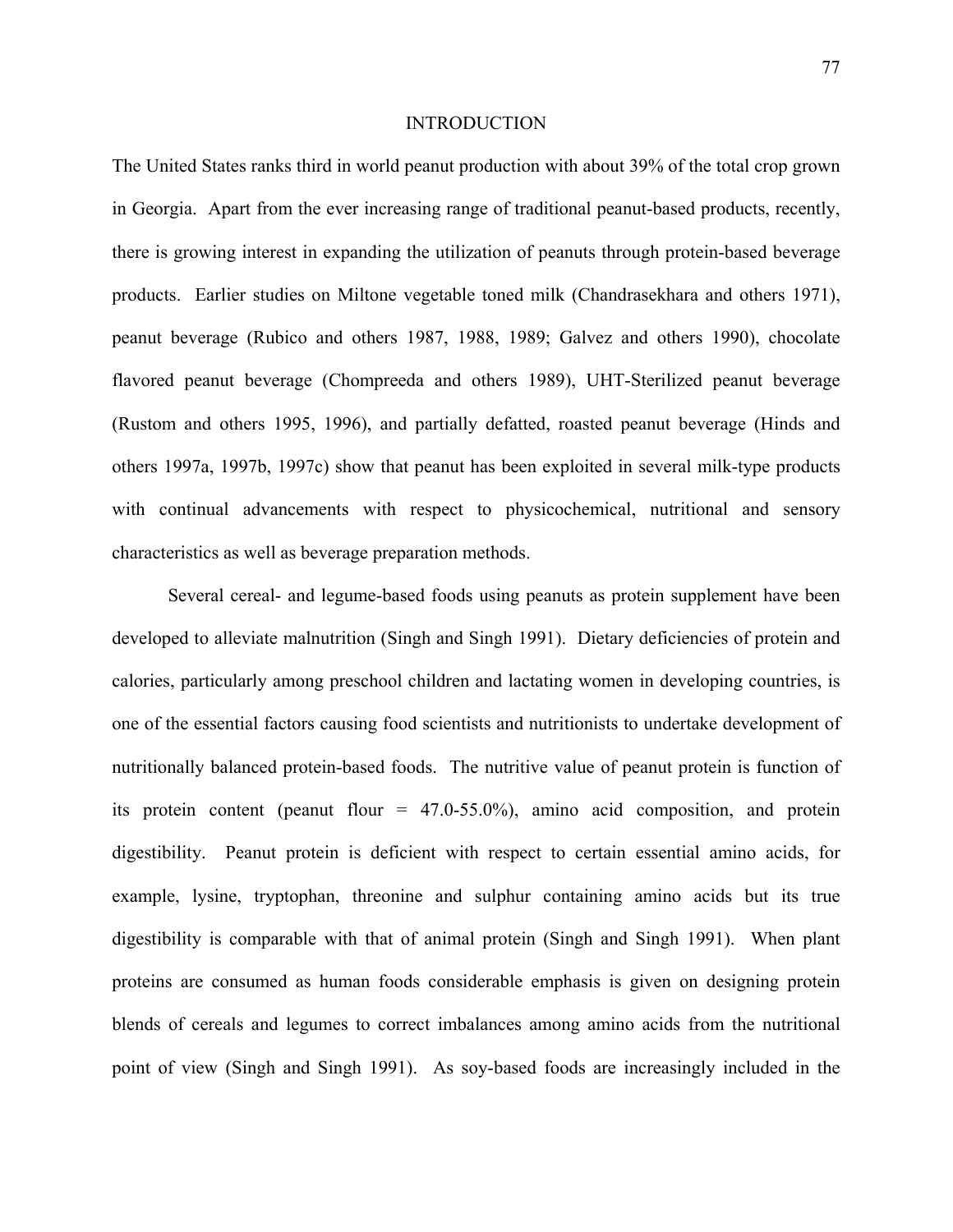national diets they are suitable vehicles for fortification to meet known deficiencies in essential nutrients. Such fortification would serve as a complete nutritional supplement in the form of a beverage for children and specific groups of people (Ang and others 1985). Besides providing an alternative to traditional dairy products, soy protein is being incorporated into many nutritious meal-replacement beverages, offering convenience to on-the-go consumers (Riaz 1999). Soybean is the only legume that contains all nine essential amino acids at the levels that meet the human requirements (Ang and others 1985). It is categorized as a source of high-quality protein – equivalent to meat, milk, fish, and eggs – that also provides other essential nutrients (Tockman 2002). The soy ingredients have different nutritional and functional properties which enable developers to formulate high-protein foods and allow processors to optimize product nutrition, functionality and cost. Whether due to its health benefits or its ability to solve a variety of formulation challenges, soy protein can be found in foods ranging from ice cream to burgers, from milk to nut products, and tofu to a variety of meat alternatives (Roberts 2003). Therefore, two sources of soy protein: soy flour (40-50% protein) and soy protein isolate (90% protein) were selected to combine with the peanut protein.

 Although advances are being made in the utilization of soy proteins in beverages, they can not be used in a clear liquid-based product (because of suspended particles resulting from long-chain protein molecules) and they also impart a beany flavor (Roberts 2003). The undesirable bitter or green, beany notes of soy proteins have led to low consumer acceptability limiting its use in vegetable protein-based foods (Rackis and others 1979). Still, consumer enthusiasm for soy protein-based beverages is growing as attempts to combine flavors and ingredients are on the rise. Flavor masking, using several approaches, is the best tool that has been developed to compensate for bitter, green, beany, and other off-flavors of individual protein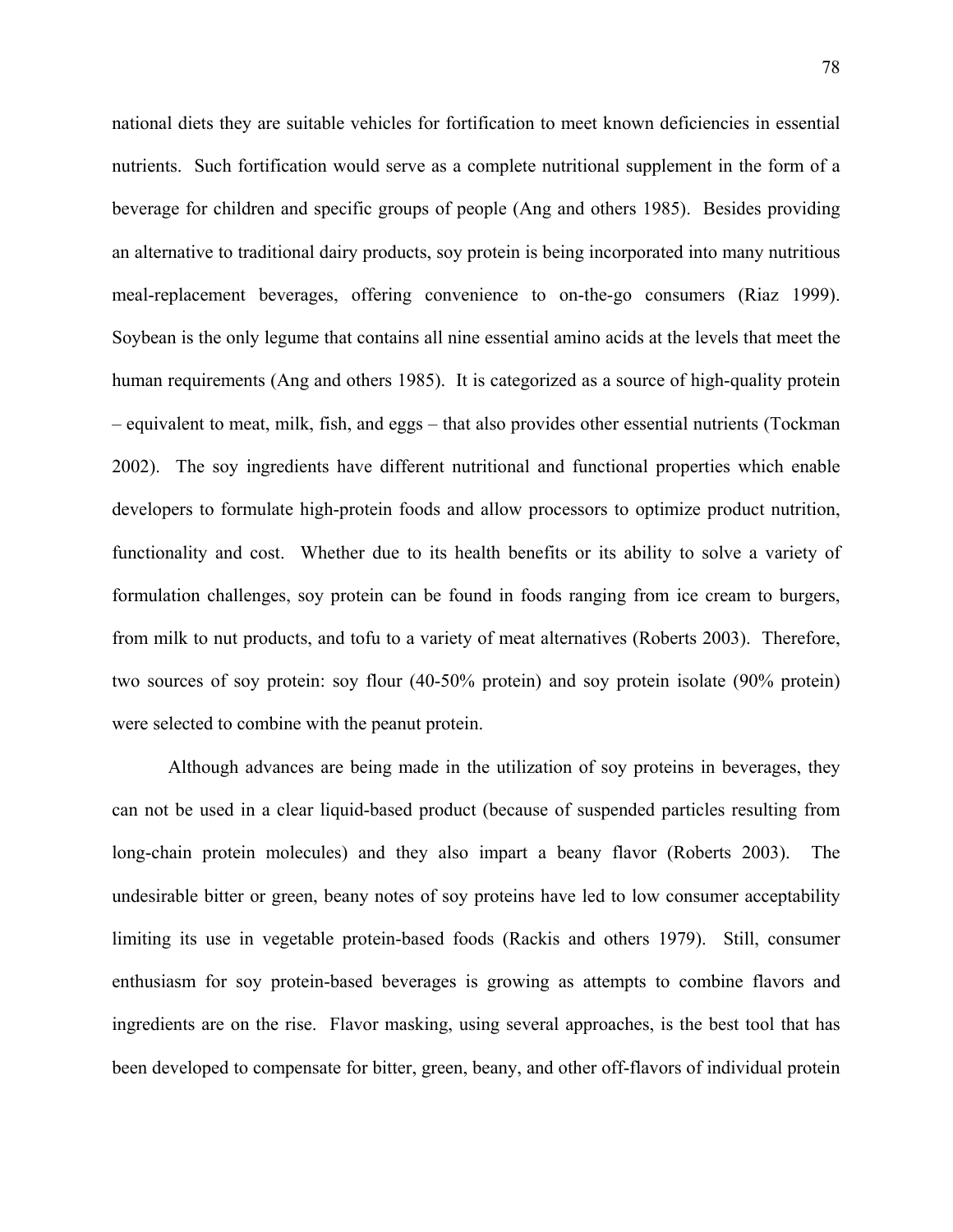sources or combinations in various applications (Gonzalez and Draganchuk 2003). Chocolate has proven to be a popular flavor for soy-based beverages, due to its ability to provide a smooth and pleasant flavor profile. Formulators have more difficulty getting subtle flavors such as vanilla and fruit flavors to come through since soy proteins have tendency to "soak up" flavors (Brandt 2002). Wang and others (2001) observed that addition of chocolate, almond, and vanilla flavorings diminished beany flavor of soymilk, but the chocolate flavoring exhibited the best effect in enhancing overall sensory quality. When determining a flavor for a new product, consideration should be given at the outset to the types of flavors that are appropriate for the target consumer, as well as flavors that will work well with other ingredients in the formulation (Gonzalez and Draganchuk 2003). Hence, in this study of peanut-soy protein-based beverage the most popular beverage flavor – chocolate – in the form of added ingredients (cocoa powder and artificial chocolate flavor) was used. As consumers have become better informed about nutrition, food manufacturers face the challenge of providing nutritious food that ensures appealing taste, texture, and appearance (Riaz 1999). The beverage business is beginning to focus more on consumer needs as both are seeking new product options. Thus, innovative terminologies such as flavored milks, energy beverages, ready-to-drink meals and functional beverages have been created (Sloan 2003). Keeping the current consumer trend of convenience and nutrition in mind, this study to develop a new chocolate-flavored, peanut-soy-based, nutritious beverage was undertaken.

 The objective of this study was to develop a nutritional beverage formulation utilizing three major components: peanut, soy and chocolate. The idea was to achieve nutritional and functional benefits of roasted peanut flour, soy (either flour or protein isolate) and chocolate at optimum levels so as to complement each other giving the most acceptable new beverage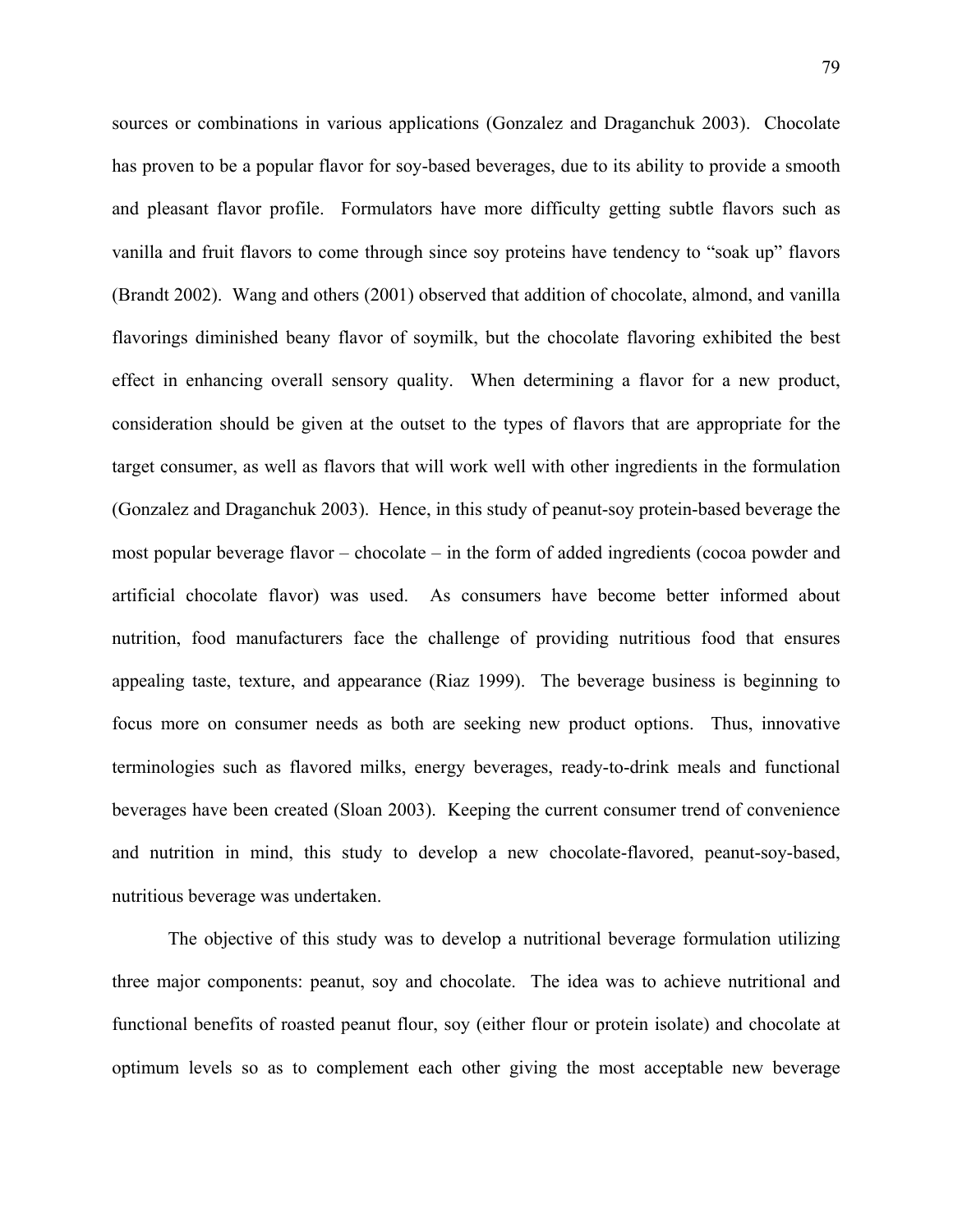product. The ranges of three components were based on viscosity, visual stability, and essential amino acid content, especially lysine. The use of various other ingredients (stabilizers, emulsifiers, peanut oil, flavoring agents, and sweeteners), variations in beverage formulation, and various beverage processing parameters were identified through extensive literature review and preliminary beverage preparation trials. The new beverage product developed is expected to have improved nutritional and sensory attributes.

# MATERIALS AND METHODS

**Materials** Medium roast, partially defatted (12% fat) peanut flour was obtained from Golden Peanut Company, Alpharetta, Ga., U.S.A. Soy protein isolate (Prolisse™) and defatted soy flour were obtained from two different plants of Cargill Soy Protein Solutions, one of them at Sidney, OH and another at Cedar Rapids, IA, U.S.A., respectively. Maltodextrin (AVEBE MD 20) was donated by AVEBE America Inc., Princeton, N.J., U.S.A. Soy lecithin (LECIGRAN™ 5750) was provided by Riceland Foods, Inc., Lecithin Division, Stuttgart, Ark., U.S.A. Artificial chocolate flavor was supplied by Carmi Flavor & Fragrance Co., Inc., Commerce, Calif., U.S.A. The carrageenan stabilizer (Satiagel X-amp 4000) was provided by Degussa Texturant Systems Sales, LLC, Atlanta, Ga., U.S.A. Commercial chocolate milk (Hershey®'s creamy chocolate milk shake), corn syrup (light), vanilla extract (pure), cocoa powder (Hershey®'s European style, Dutch processed cocoa), sucrose, peanut oil, and salt were purchased locally.

**Formulation and processing parameters** The selection of key ingredients was based on a survey of popular nutritious drinks and flavored soymilks available in the market. Ingredient proportions and necessary processing parameters for the beverage preparation were derived from an extensive literature review on peanut and soy – based milk-type products. Preliminary trials done were also instrumental in deriving a pilot-plant scale beverage preparation protocol.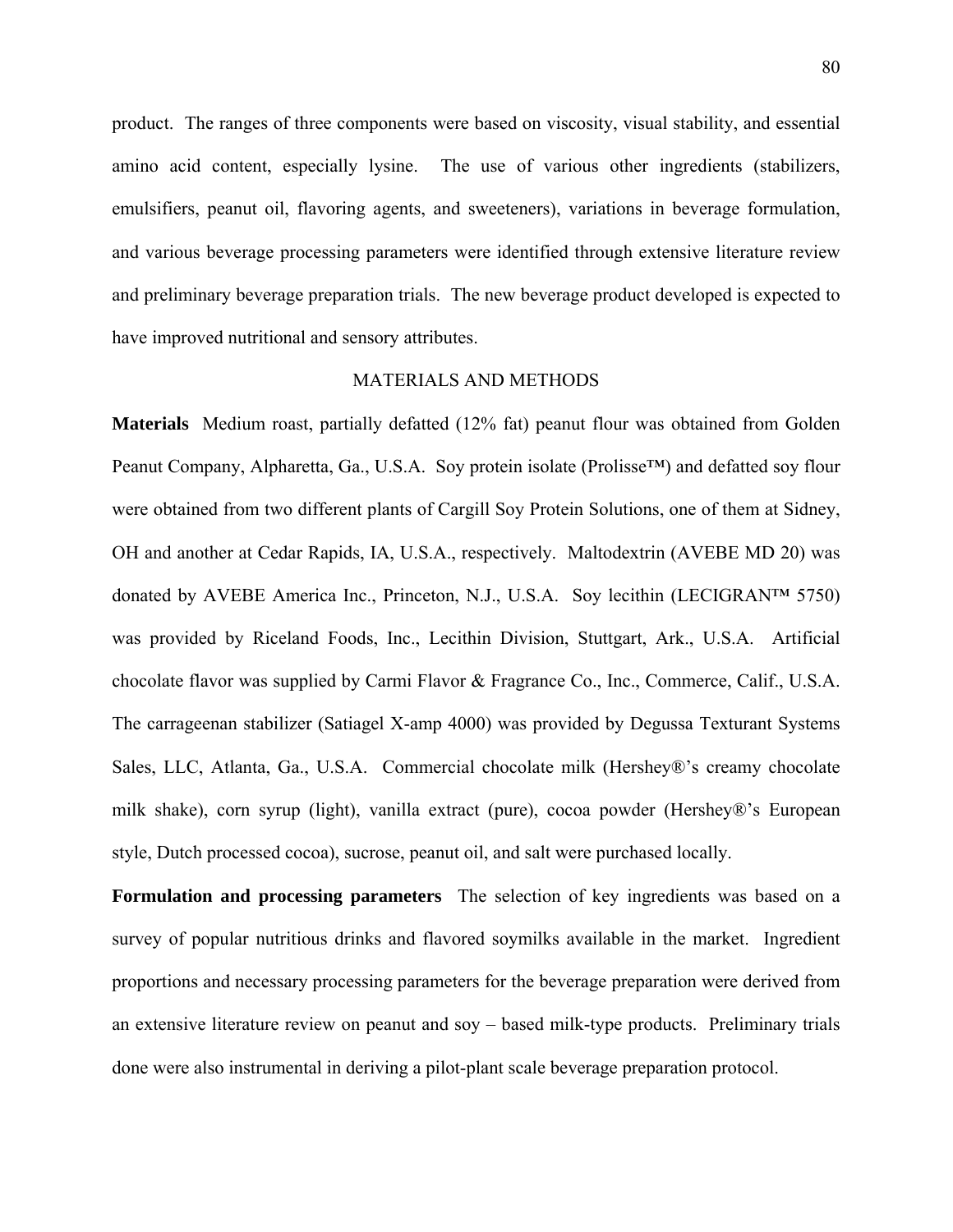**Product design** A three-factor constrained mixture design was developed using peanut (30.56%-58.70%), soy (28.26%-43.52% either soy flour, SF or soy protein isolate, SPI) and chocolate syrup (13.04%-25.93%). The lower and upper bound constraints for the primary components were based on lysine content (51.0 mg/ g protein), viscosity (36.9 mPa s), and visual stability index (VSI =  $1.00$ ). The physical property, VSI is a measure of stability of beverage sample which is based on the visual separation of solid and liquid phases. The viscosity of samples was measured instrumentally. The lysine content was obtained from the dietary reference intake guidelines on essential amino acid consumption (Table 3.2). The viscosity of commercial chocolate milk (Hershey®'s creamy chocolate milk shake) and visual stability of commercial cow's milk were the basis of determination of physical properties of the beverage developed.

**Beverage preparation** Base stocks of filtered slurries of peanut flour, soy flour (SF) and soy protein isolate (SPI) were prepared separately for use in beverage formulations. The pilot-plant scale processing protocol as shown in Fig. 3.1a, 3.1b and 3.1c was designed.

*Preparation of base stocks* All the three base stocks, peanut, soy flour, and soy protein isolate, were prepared separately as per the following steps. Medium roast partially-defatted peanut flour, defatted soy flour and soy protein isolate were finely ground in a Morehouse mill (Model M-MS-3, Morehouse Industries, Los Angeles, Calif., U. S. A.). The ground flours (250 g) were mixed with tap water (2400 g) and homogenized (34474 kPa, room temperature, five passes) in a laboratory homogenizer (APV Gaulin Homogenizer Model 15 15MR-8TBA, Everett, Mass., U. S. A.). The homogenized slurries were filtered separately, through 273-mesh filter screen fabricated from PVC pipe and polyester mesh material (McMaster Co., Fulton Industrial Blvd.,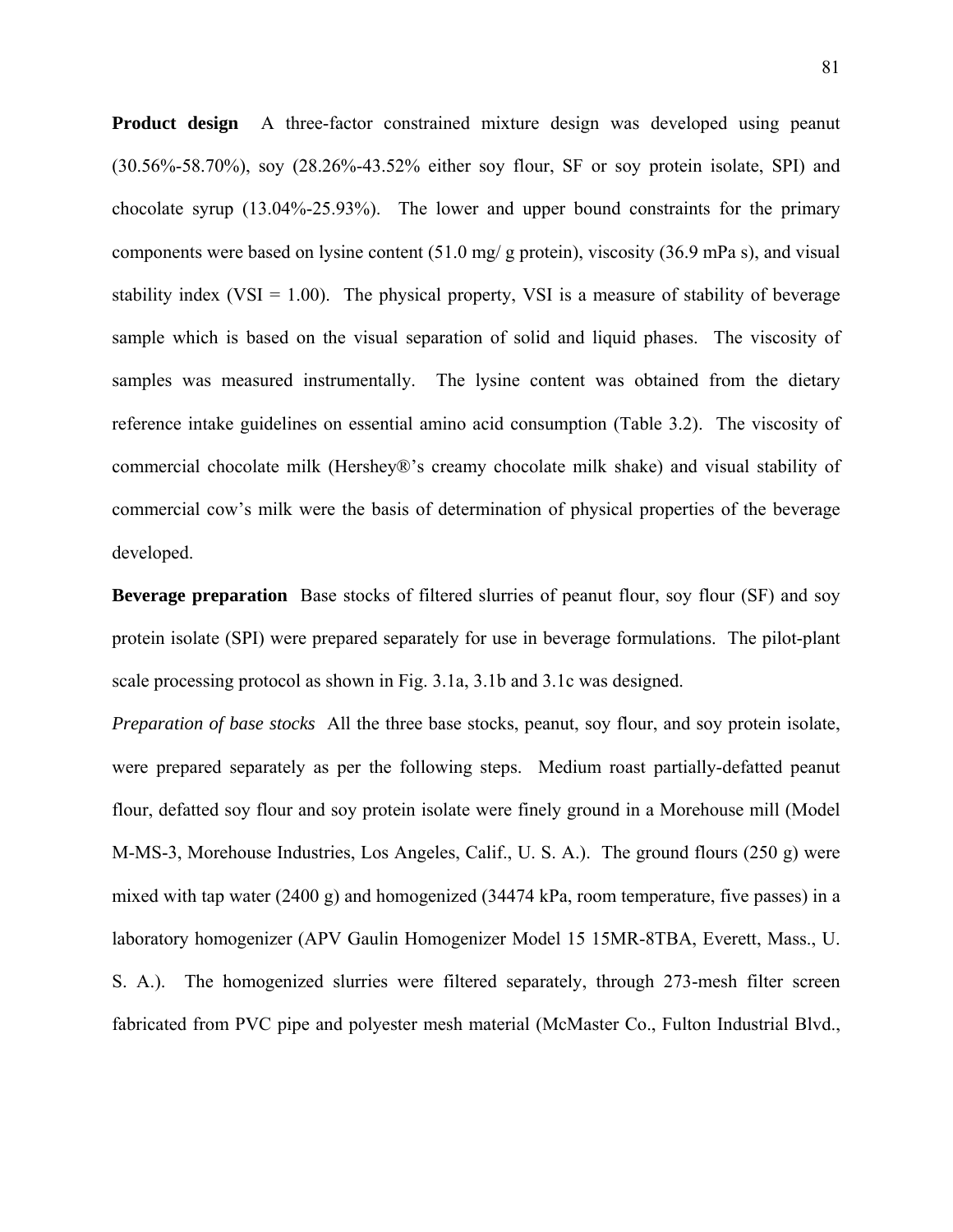Atlanta, Ga., U. S. A.) having quoted mesh size of 53 microns. The residues collected on the filter screen were discarded and filtrates stored for use as the base stocks (Fig. 3.1a).

*Preparation of chocolate syrup* Various ingredients such as water, sucrose, corn syrup, matlodextrin, cocoa powder, peanut oil, vanilla extract, salt, soy lecithin, artificial chocolate flavor, and stabilizer (Fig. 3.1b) were mixed in appropriate quantities. [The exact proportions of these ingredients have not been disclosed since the product being developed is an invention under review by The University of Georgia Research Foundation, Inc., Athens, Ga., U. S. A.]. The mixture was heated to 75  $\degree$ C in a steam kettle, mixing continuously with a hand-held blender. It was allowed to cool to room temperature and then ready to be used in the beverage.

*Processing of beverage* The final beverage formulations were prepared using the base stocks of peanut slurry, soy slurry (either SF or SPI) and chocolate syrup (a liquid blend of various other ingredients prepared as described in Fig. 3.1b) mixed in predetermined proportions (Fig. 3.1c). The mixture was heated to 75 °C in a steam kettle, stirring constantly with a hand-held blender. It was homogenized (34474 kPa, 72 ºC, three passes) in a laboratory homogenizer and pasteurized (93 °C for 1 s) followed by cooling (to about 35 °C) in a plate heat exchanger (Armfield FT74, UHT Unit, Airfield Ltd., Ringwood, Hampshire, England, BH24 1 DY). The beverage was then filled into sterililized, labeled 250 ml bottles and stored at 4 ºC.

**Measurement of nutritional and physical properties** Nutritional properties of the beverage were based on lysine content (mg/ g protein) of final beverage formulation. The lysine contents were calculated based on the compositions of peanut flour, soy flour and soy protein isolate (Table 3.3) and the estimated percent protein recovery (Table 3.4) in the base stocks. Different beverage samples prepared using the pilot-plant scale processing protocol were evaluated after storing overnight as well as for a period of one week. Physical properties - viscosity (η) and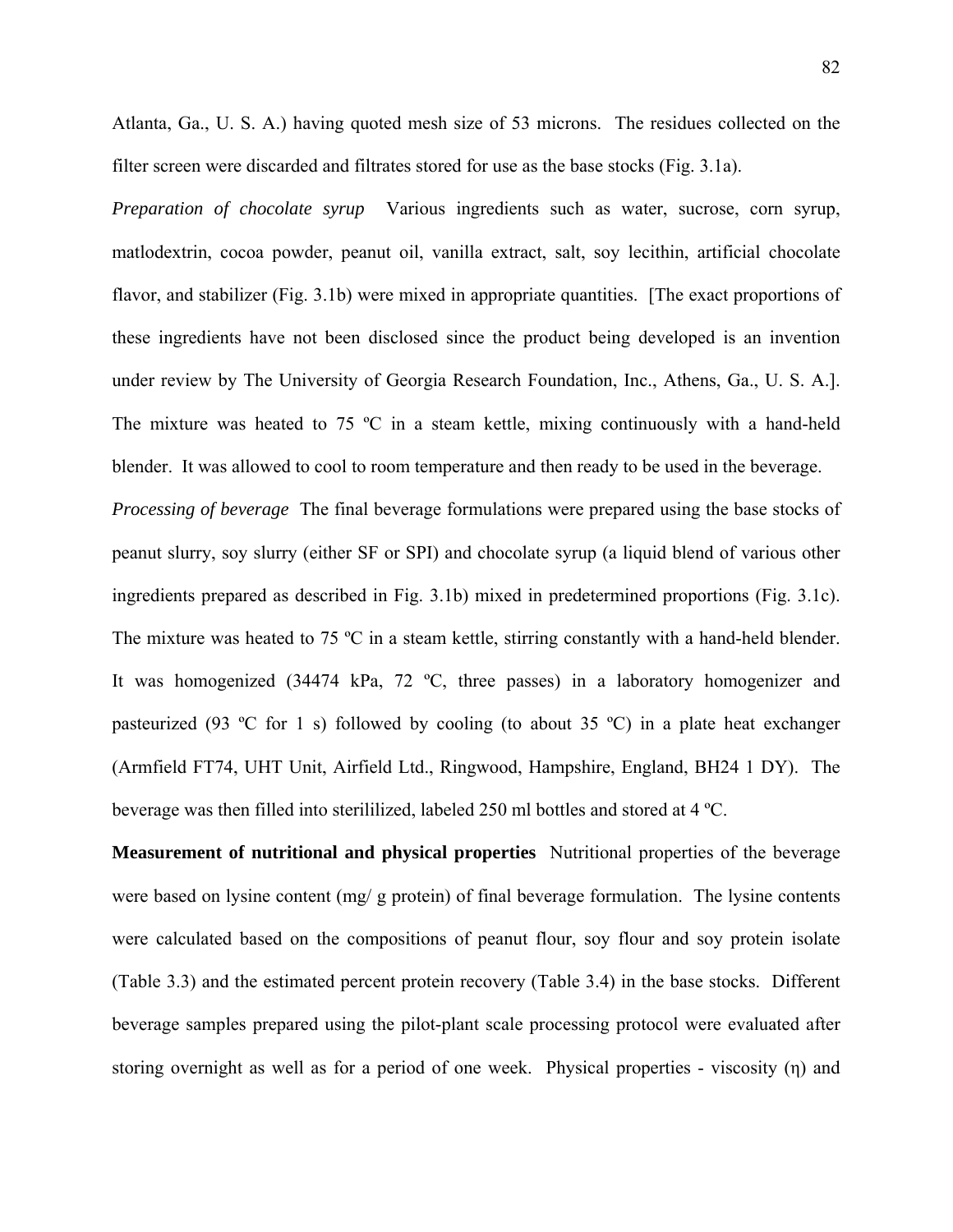visual stability index (VSI) were measured. The viscosity was measured using a Brookfield Viscometer (Model LVDV-II+, Brookfield Engineering Laboratories, Inc., Stoughton, Mass.) equipped with small sample adaptor (SSA 18/13R, 25 ºC, 20 rpm). The visual stability index was measured by taking the ratio of the total height of the beverage to the height of the sediment collected after separation (Hinds and others 1997a, 1997b).

**Percentage protein recovery** Percentage protein recovered in the base stocks (filtered protein slurries) were calculated as shown in Table 3.4. It was based on the amount of flour used as a starting material, amount of water added and average weight of dry residue collected after filtration. Following formula was used for the calculation of recovery:

$$
(g \text{ of flour as a starting material}) - (g \text{ of dry residue after filtration})
$$
\n
$$
Protein recovery (%) = \frac{100}{100} \text{ (g of total filter collected)}
$$

The respective protein recovery values of peanut (7.69%), soy flour (8.19%), and soy protein isolate (9.43%) were used to calculate protein and lysine content of mixture of peanut and soy slurries for different experimental formulations.

**Low and high level constraints from lysine content** Based on lysine content of 51 mg/g protein (Table 3.2) as a reference value, high and low constraints of lysine content were determined as 58.7 mg/g protein (115% of reference value) and 43.4 mg/g protein (85% of reference value), respectively. In order to get these desired high and low levels of lysine contents in the final beverage, different amounts of peanut and soy slurries containing the known amount of protein and lysine contents were used. Details of calculations are given in the APPENDIX A. From various combinations of peanut and soy slurries it was found that a combination of 1350 g of peanut slurry and 650 g of soy flour slurry resulted in lysine content of 44.1 mg/ g protein (a value close to lower limit of 43.4 mg/g protein) and another combination of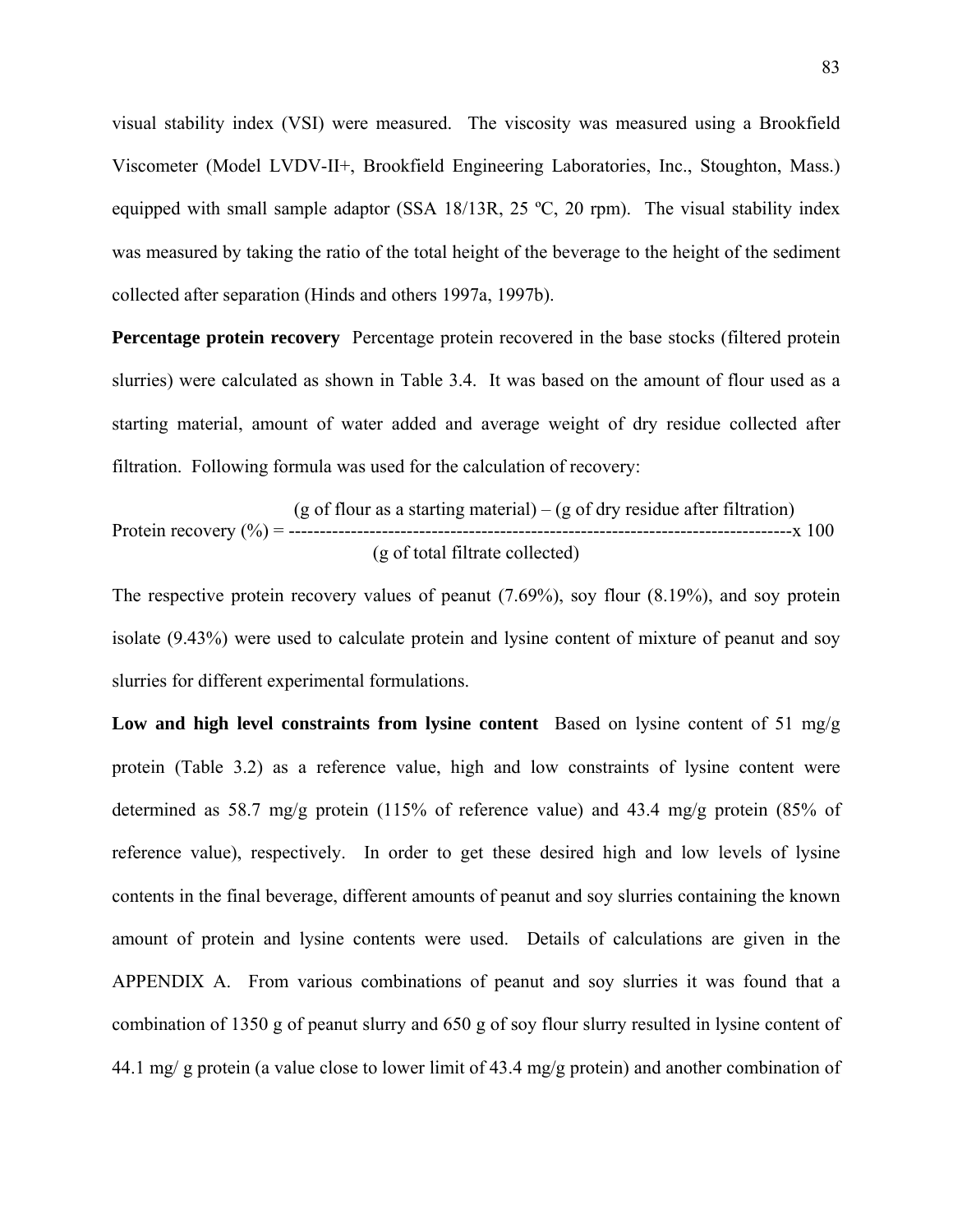1175 g of peanut slurry and 825 g of soy protein isolate slurry resulted in lysine content of 57.1 mg/g protein (value close to higher limit of 58.7 mg/g protein). Based on these lysine content values the low and high bound constraints were determined as 825 g and 1350 g for peanut; 650 g and 1175 g for soy, respectively (Table 3.5).

**Beverage preparation trials** Using the beverage processing protocol described in Fig. 3.1a, 3.1b, and 3.1c preliminary beverage formulation trials were conducted. In high peanut (1350 g) low soy (650 g) and low peanut (1175 g) high soy (825 g) experimental combinations different levels of chocolate syrup (300 g, 500 g, and 700 g) were added. These preliminary formulations were analyzed for viscosity and VSI values (data not reported). Viscosity of commercial chocolate milk (36.9 m Pa) and VSI of commercial cow's milk (1.00) was the basis to obtain 300 g as the lower limit and 700 g as the higher limit of chocolate syrup in the beverage. These limits gave the low and high level constraints of chocolate in the mixture design (Table3.6).

Using the lower and upper bound constraints for peanut, soy and chocolate as given in Table 3.6 a three component constrained mixture design was obtained. Six mixture proportions (3 with 13.04% and 3 with 25.93% of chocolate syrup) were selected for experimental beverage preparation trials. Using these proportions and the beverage processing protocol 12 experimental beverage formulations were prepared (6 soy flour based and 6 soy protein isolate based). All these formulations were analyzed for viscosity and VSI properties (Table 3.7).

#### RESULTS AND DISCUSSION

# **Development of new beverage product**

*Processing parameters* Earlier work done in our laboratory on peanut beverage preparation (Hinds and others 1997a, 1997b, 1997c) guided the development process of chocolate-flavored, peanut-soy beverage. The selection of type of stabilizer (carrageenan) and choice of milling and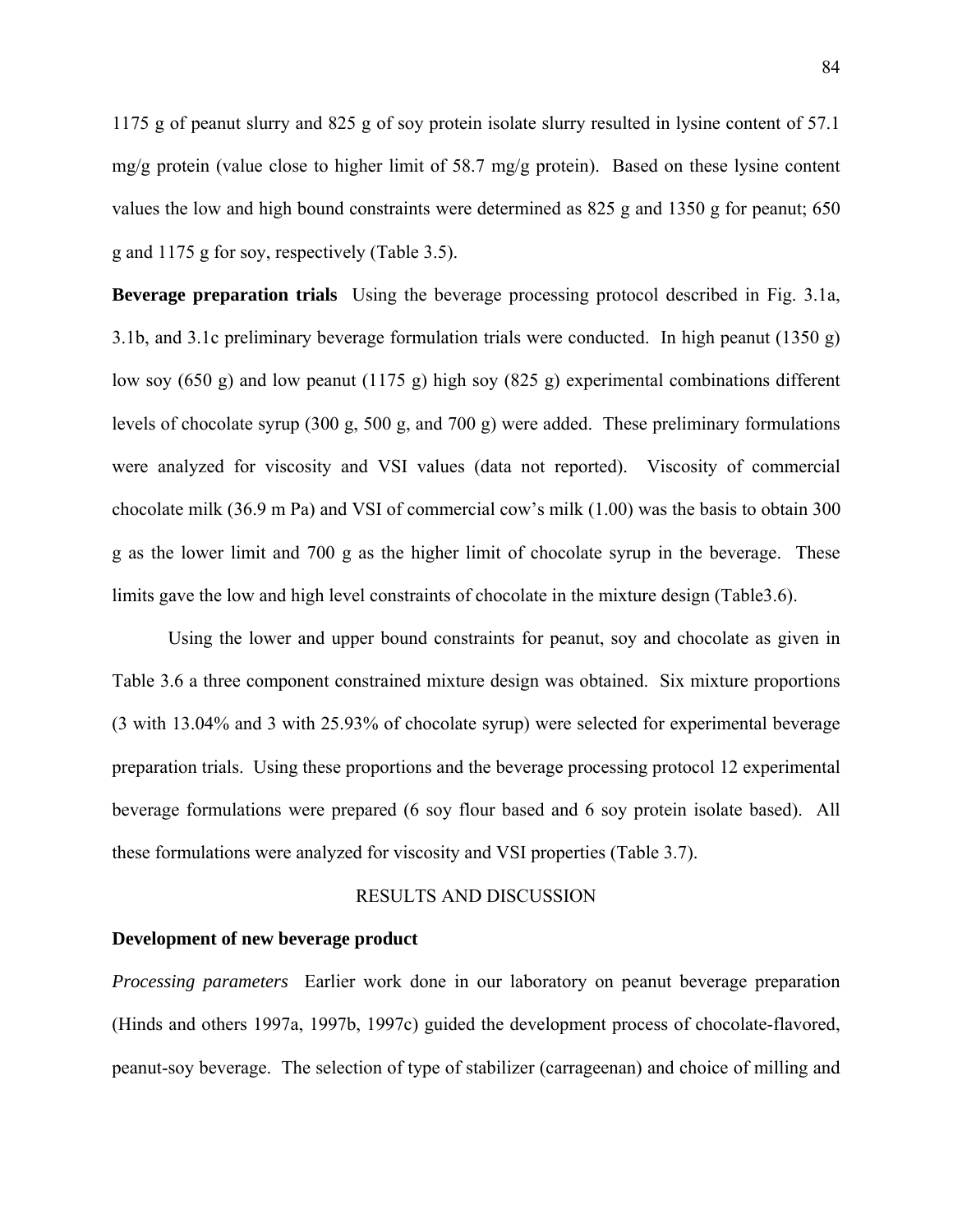homogenization operations were based on particle recovery and stabilizer evaluation study (Deshpande and others 2003). Initial trials for determination of processing steps were done using mixtures of 50% soy (either flour or isolate) and 50% dark roasted peanut flour. Different treatments such as Morehouse milling and filtration, homogenization and filtration, and Morehouse milling, homogenization and filtration indicated that the combination of all three operations was the best treatment giving smooth mouthfeel to the beverage. These observations were in agreement with the findings of Mustakas (1974) during the study on LPC (lipid protein concentrate)-based beverages which mentioned that high pressure homogenization (55158 kPa) reduced particle size and yielded beverages with better mouthfeel than low-pressure homogenization (24132 kPa). Also, without the use of both colloidal mill and homogenizer, poor mouthfeel, higher viscosity, and some sedimentation occurred. Hence peanut flour, soy flour, and soy protein isolate powder were ground in Morehouse mill, homogenized after mixing with water, and the slurries were filtered to give base stock slurries of peanut, soy flour and soy protein isolate (Figure 3.1a). Thus, milling, homogenization, and filtration were important operating stages of beverage preparation.

 Pasteurization in a plate heat exchanger was done in order to increase shelf-life of the beverage and allow instantaneous cooling while the product is in motion thereby, improving stability and consistency of the final product. The pasteurization temperature-time conditions were obtained by referring to Grade "A" Pasteurized Milk Ordinance (PMO). From the various suggested temperature-time combinations, 93 ºC and 1 s combination was selected. Since the product contains added ingredients (sweeteners, cocoa powder, flavors etc.) the operating temperature (93 ºC) was slightly higher (by 4 ºC) than that suggested for milk (89 ºC). Healthconscious consumers generally like fresh food, so soymilks with mild thermal treatment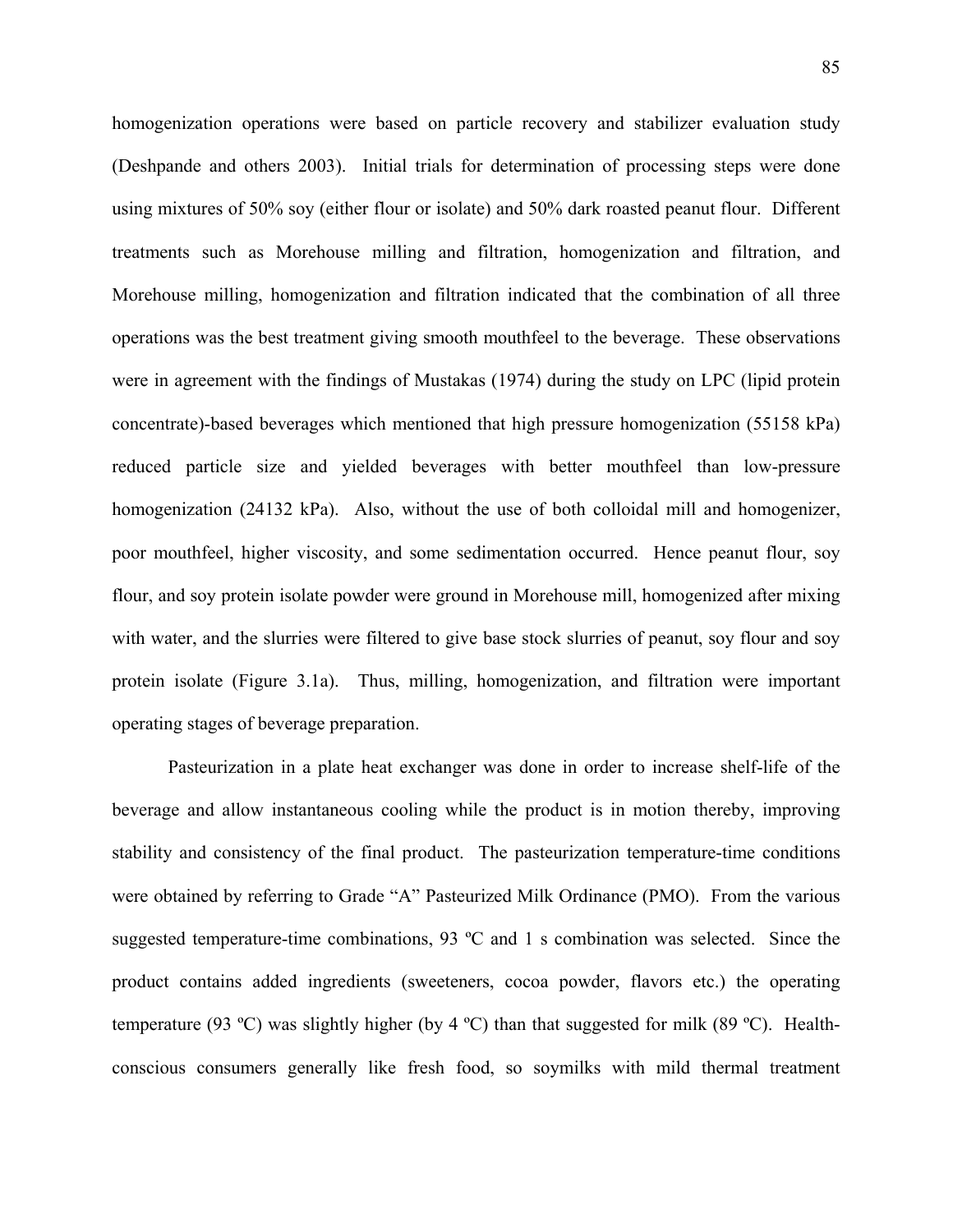(pasteurization) would conceivably better suit consumers than those receiving intense thermal treatment (Wang and others 2001). Wang and others (2001) observed that pasteurized soymilks were stable for one month with refrigeration storage, and formulations with a combination of chocolate flavoring and iota-carrageenan gum permitted production of low-heat-treated soymilk acceptable to consumers. Also, Ang and others (1985) observed that soymilk of high protein content ( $\sim$ 2%) generally undergoes precipitation during sterilization at 120 °C for 10 to 15 min. They also observed that there is a tendency to impart a darker color to product which is slightly intensified during sterilization. Considering such observations, mild heat treatment (pasteurization at 93 ºC) for short time (1 second) was finalized for this study.

 Peanut milk preparation studies done by Rubico and others (1987, 1988, 1989), a chocolate flavored peanut beverage study by Chompreeda and others (1989), peanut beverage optimization study by Galvez and others (1990), a study on utilization of peanut extract for beverage preparation by Rustom and others (1995, 1996), and a roasted peanut beverage investigations done by Hinds and others (1997) were instrumental in deciding final pilot-plant scale protocol of the chocolate-flavored, peanut-soy beverage being developed in this study.

*Selection of key ingredients* Various milk-like beverages have been prepared from aqueous extracts of oilseeds such as peanuts or soybeans (Lee and Beuchat 1992; Nelson and others 1976). These oilseeds usually contain the base ingredient but sugar, emulsifiers, stabilizers, additives, and flavors are added to improve the stability and acceptance of the product (Lee and Rhee 2003). Apart from off-flavor, astringent or bitter aftertaste is another factor contributing to low acceptability of soymilks, and may explain the reason that many commercial soymilks in the U. S. are formulated with a variety of adjunct ingredients, cocoa powder, vanilla extract, malt extract, seaweed extract, β-carotene, gums, and others to improve the palatability of soymilk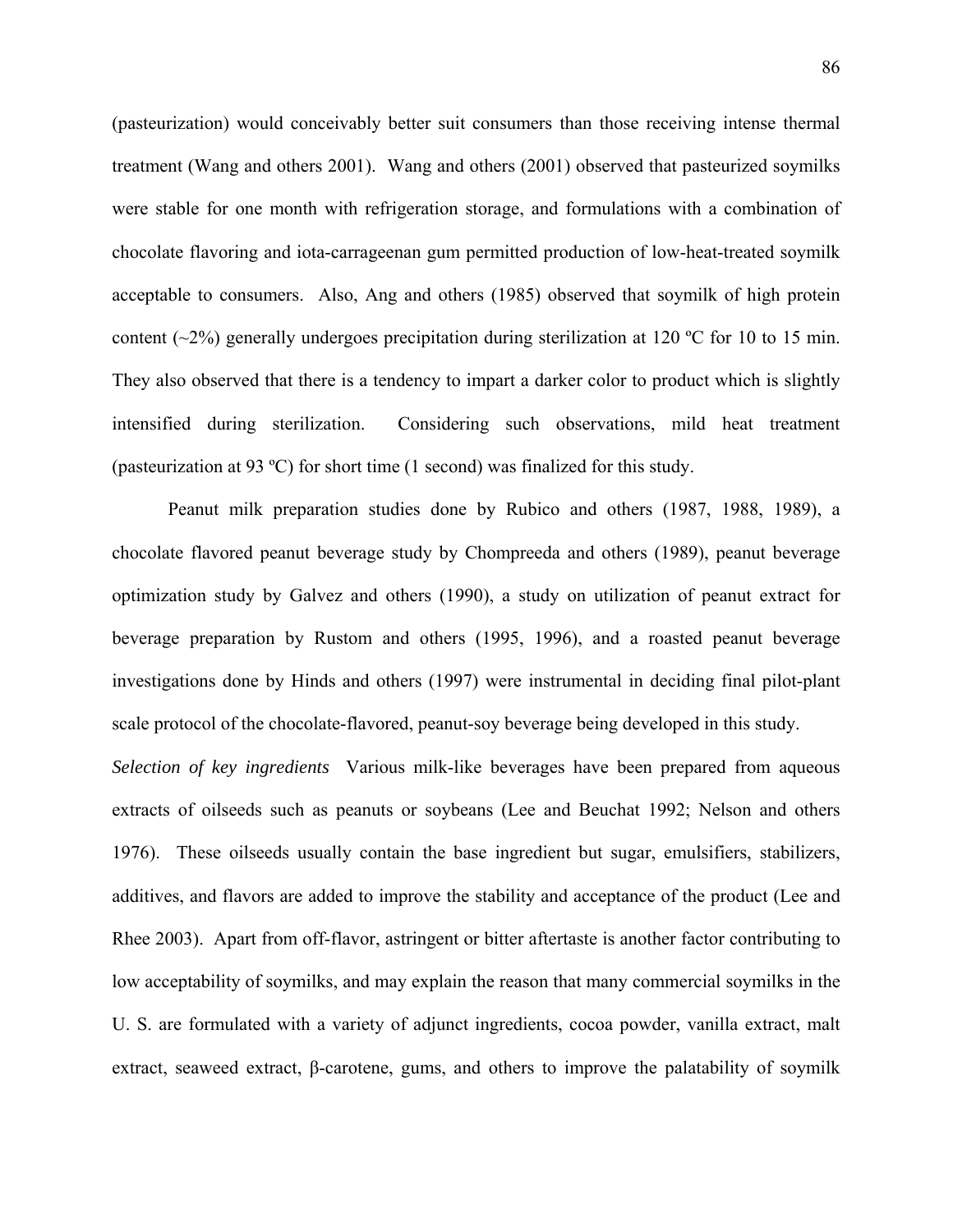(Wang and others 2001). In general, physicochemical properties of the beverages are influenced by many factors including functionality of ingredients, processing conditions, and interactions between colloidal ingredients (Cano-Ruiz and Richter 1998). Protein-flavor interactions are a hot topic that continues to spur research at both supplier and research institutes (Brandt 2002).

 Sensory analysis results by Wang and others (2001) showed that chocolate and almond flavorings improved the aroma of soymilks ( $p \le 0.05$ ), and addition of gum partially masked the beany off-flavor. Sensory evaluation and response surface methodology study done by Chompreeda and others (1989) indicated that the optimum formulation of the chocolate flavored peanut beverage was obtained by using protein isolate 3.5%, butter fat 3.5%, sugar 8%, cocoa powder 0.7%, stabilizer 0.1%, and water with all sensory characteristics acceptable in the range of like to extremely like. A low fat beverage with roasted peanut flavor developed by Hinds and others (1997a, 1997b, 1997c) was a potential milk-substitute containing 11.8% total solids, 2.0% fat, and 3.7% protein with whitish orange-yellow color. A formulation developed by Osborn and others (2003) for chocolate-flavored nutritional beverages had various ingredients like corn syrup, sucrose, maltodextrin, soy lecithin, cocoa powder and others in water.

 To our knowledge, a combination of peanut and soy in the beverage product has not been previously reported. Also, soy proteins have a major problem of imparting beany flavor (Rackis and others 1979; Roberts 2003). Wang and others (2001) observed that panelists preferred flavored soymilk over plain soymilk, and they liked chocolate flavor better than other flavors. Also, chocolate has ability to mask protein flavor and provide a smooth profile (Brandt 2002). However, the important factor, while using cocoa powder as an ingredient in liquid products, is the stability. Maintaining a continuous network formed by interaction of protein and protein covered cocoa particles in the presence of a suitable stabilizer (carrageenan) helps to prevent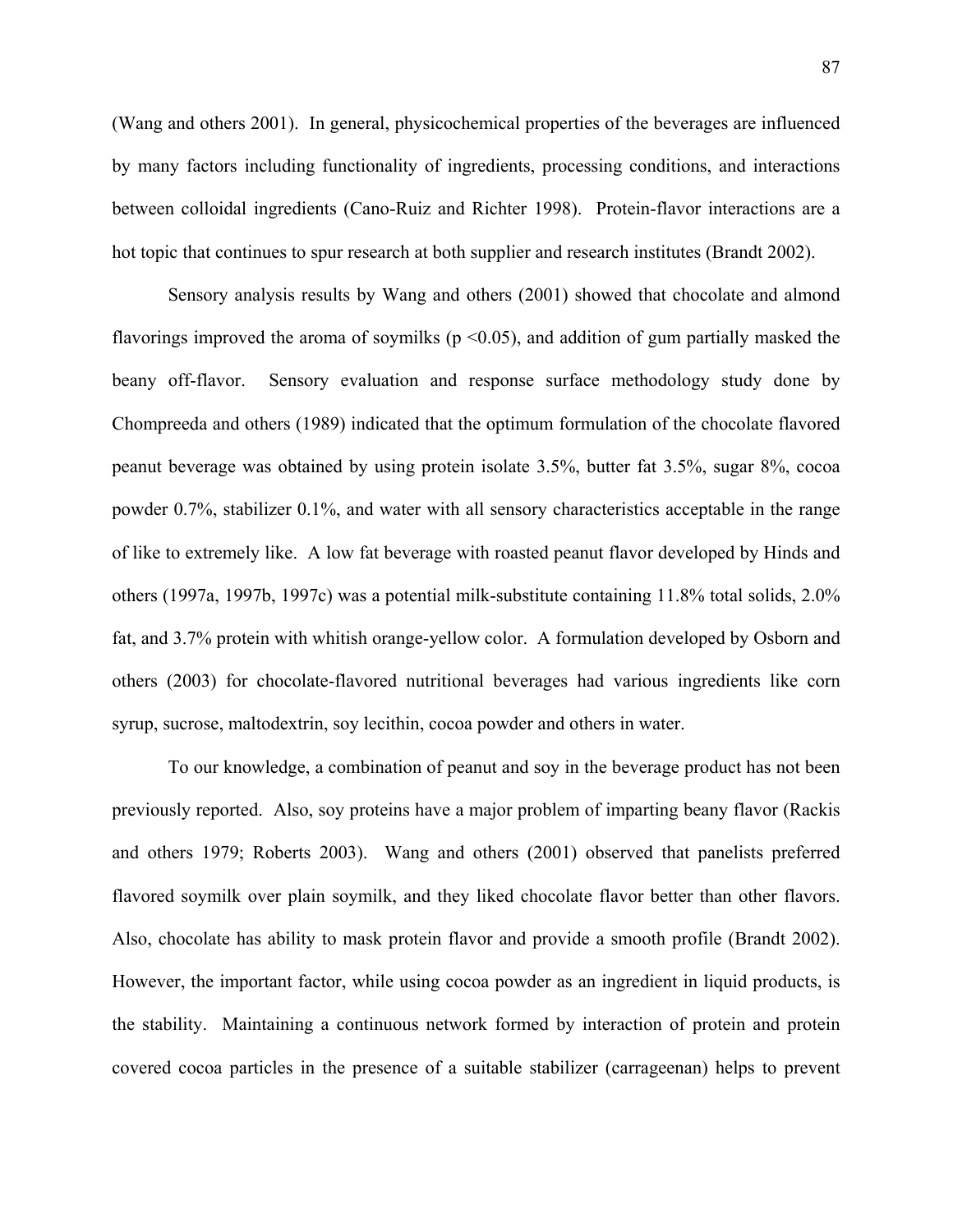sedimentation and to some extent segregation (Vliet and Hooydonk 1984; Boomgaard and others 1987). Carrageenan's high degree of reactivity with proteins which results in a threedimensional network holding cocoa powder in suspension at levels as low as 0.25% makes it especially valuable, and for this reason, kappa-carrageenan is found in majority of flavored refrigerated dairy-and soy-based beverages, its effectiveness being enhanced through addition of other hydrocolloids imparting viscosity (Klahorst 2002).

 Hence, after finalizing the operating conditions for the beverage processing, various pilot-plant scale beverage preparation trials were performed to derive suitable ingredient proportions [The exact proportions of these ingredients and data related to these trials have not been reported since the product being developed is an invention under review by The University of Georgia Research Foundation, Inc., Athens, Ga., U. S. A.]. The key ingredients (Table 3.1) for the experimental trials were selected from the most common ingredients listed on nutritional beverage products available in the market and their respective functional advantages.

 The ingredient proportions except for the protein sources were based on the beverage preparation trials using 50% peanut (dark and medium roasted flours) and 50% soy sources. The preliminary sensory evaluation by the members of our laboratory (data not reported) indicated that medium roasted peanut flour gave better flavor and aftertaste. The sensory attributes along with viscosity and visual stability measurements were helpful in deciding the amounts of stabilizer, emulsifier, oil, sweeteners and flavoring agents. However, it was observed that the proportions of peanut, soy and all other ingredients were interdependent. This observation led to a mixture design approach for the experimental trials. A mixture experiment is an experiment in which the response is a function only of the proportions of the components (constituents) present in the mixture and is not a function of the total amount of the mixture (Cornell 1973). Therefore,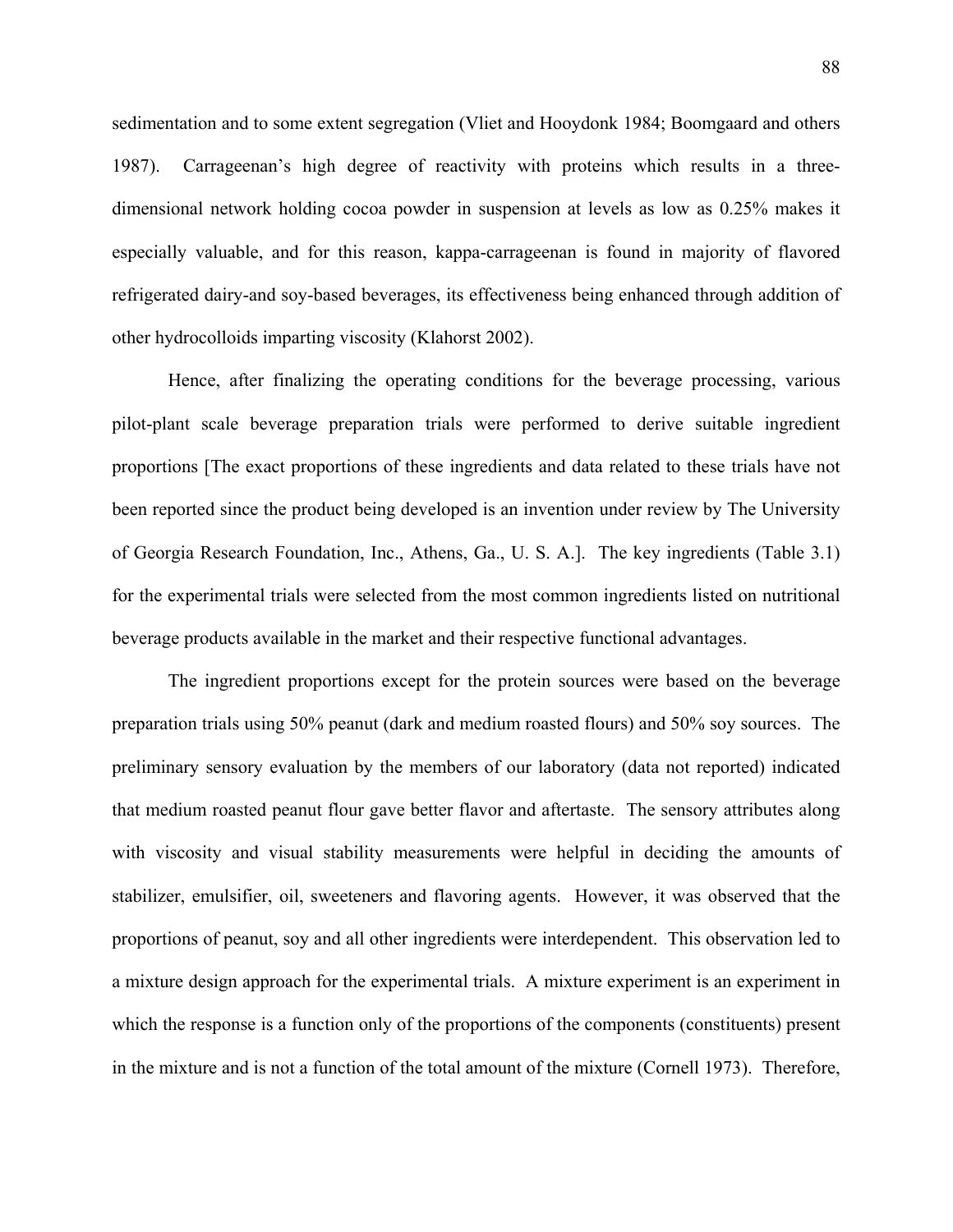the beverage ingredients were grouped into three major components as peanut, soy and chocolate. The two components peanut and soy represent the base stocks and the third component chocolate represent chocolate syrup obtained by the definite protocols developed as shown in Fig. 3.1a,3.1b,3.1c. The determination of acceptable ranges of these three major components in the mixture design (Table 3.6) based on physical properties of beverage (Table 3.7) was done by further trials on the beverage preparation.

**Mixture design approach and determination of high and low level constraints** It was observed from the beverage preparation trials (Table 3.7) that very low levels of chocolate syrup resulted in poor suspension of particles in the beverage, on the other hand very high amounts resulted in very thick formulations as compared to the control (Hershey®'s creamy chocolate milk shake). Thus, the chocolate syrup (the liquid blend of various other ingredients prepared as described in Fig. 3.1b) had a functional as well as flavor role. However, it is most probably specific components of the syrup such as sucrose, corn syrup, maltodextrin, soy lecithin, and stabilizer that had this effect. Higher proportions of peanut and soy also resulted in thicker formulations due to increased concentrations of proteins which play important role during heat treatment. In a peanut beverage study done by Rubico and others (1988) viscosity (55-1950 mPa s) was dependent on composition, homogenization pressure, and temperature; temperature significantly affecting viscosity probably due to changes in protein and carbohydrate structures. In agreement to findings of Rustom and others (1996) a possible cause of gelation in chocolateflavored peanut beverages could be interaction of peanut protein with polysaccharide thickening agent (carragennan) leading to aggregation of molecules and subsequently increasing the viscosity. As observed by Hinds and others (1997a, 1997b, 1997c) stability, viscosity, and mouthfeel characteristics of peanut beverage were dependent upon amount and type of stabilizer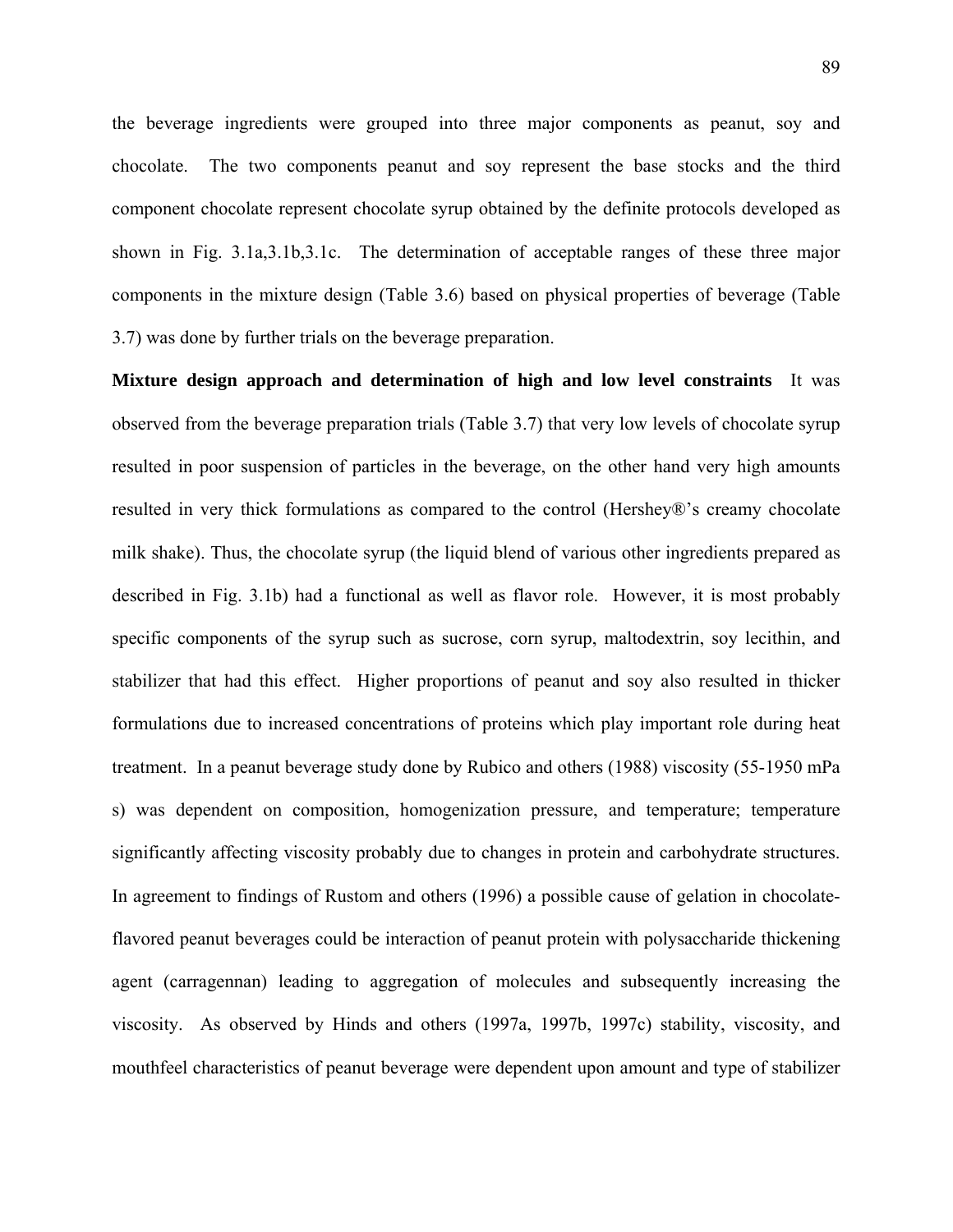used, heating and cooling protocols, protein-lipid concentrations, and particle size. In agreement to the fact stated by Brandt (2002) that protein denaturation or the unfolding of the threedimensional protein structure resulting from chemical or heat, altered the binding sites for flavor molecules, and protein could bind more or less of a flavor compound depending upon the amount of heat treatment. The protein sources also imparted off-flavor at higher proportions.

 Therefore, desirable range of all the key ingredients which can result in an acceptable beverage product was of interest. The choice of constraints is crucial because the constraints on the individual factors influence the design (Gorman 1966). Often in exploratory work the constraints can not be set precisely and, in fact, may have to be estimated experimentally (Gorman 1966). Hence, the lower and upper bound constraints of three major components (peanut, soy, and chocolate syrup) in this study were based on three factors:

- 1) Lysine content
- 2) Viscosity and
- 3) Visual stability index

 *Lysine content* Since peanut is mainly deficient in lysine and soy is a good complementary lysine source, an essential amino acid, lysine was chosen as the basis for deriving a range of the best combinations of peanut and soy that can be expected to result in a nutritionally superior beverage product. Lysine content in mg/g protein of experimental beverage formulations was calculated as explained in APPENDIX A.

 The comparison of different lysine content values of different combinations of peanut and soy slurries was done. The high (58.7 mg/g protein) and low (43.4 mg/g protein) constraints of lysine content were basis for this comparison. This resulted into maximum and minimum quantities of peanut and soy slurries that can be used in the beverage. The highest amount of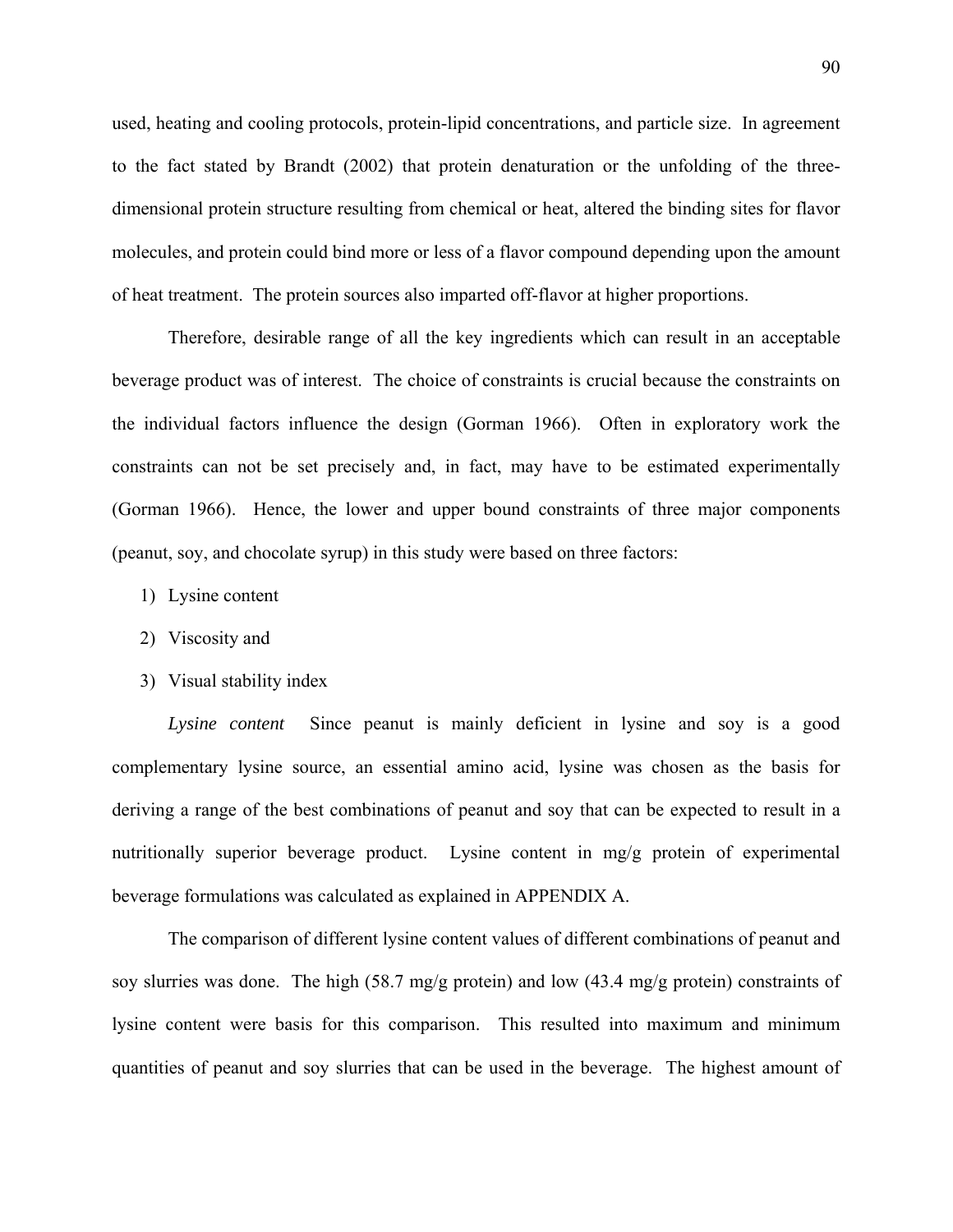peanut slurry (1350 g) that can be added to the lowest amount of soy slurry (625 g) resulted into 44.1 and 50.2 mg/g protein for SF and SPI formulations, respectively. Similarly the lowest amount of peanut slurry  $(825 \text{ g})$  added to the highest amount of soy slurry  $(1125 \text{ g})$  resulted into 50.8 and 57.1 mg/g of protein for SF and SPI, respectively. The calculated values were close to the reference value of 51 mg/g protein.

 Essential amino acid composition of peanut protein products showed that lysine contents  $(g/100 g$  protein) of peanut kernel, flour, protein concentrate, protein isolate were 3.5, 4.0, 2.9, and 3.0, respectively, as against the FAO pattern of 5.5 (Natarajan 1980). Another study done by Ang and others (1985) showed that lysine content (mg/g of protein) was 70, 76, 87, 76, and 72 in whole egg, cow's milk, human milk, soymilk, and spray dried soymilk powder, respectively, with lysine requirement for an adult being 500 (male)-800 (female) mg/day. From the amino acid profiles of peanut beverages developed by Rubico and others (1989), it was observed that raw peanut extract had lysine content (g/100 g protein) of 4.31, for 71 ºC homogenized peanut milk it was 5.16, and it decreased to the range of 2.88-3.81 for samples processed at higher temperatures and time conditions (85 ºC, 100 ºC, and 121 ºC for 15 min, and 121 ºC for 3 sec). It was suggested that various heat treatments can affect some amino acids; however, actual significance of the apparent changes in the lysine content was not clear in the absence of biological data. These lysine content values in the literature indicated that those estimated in this study (Table 3.5) were in the expected range and close to the reference lysine content value of 51 mg/g protein (Table 3.2).

 *Viscosity and visual stability index* It was found that visual stability index (VSI) and viscosity (η) values ranged from 0.87-0.99 and 17.7-131.8 mPa s, respectively (Table3.7). It can be observed that the visual stability was improved by the addition of carrageenan since VSI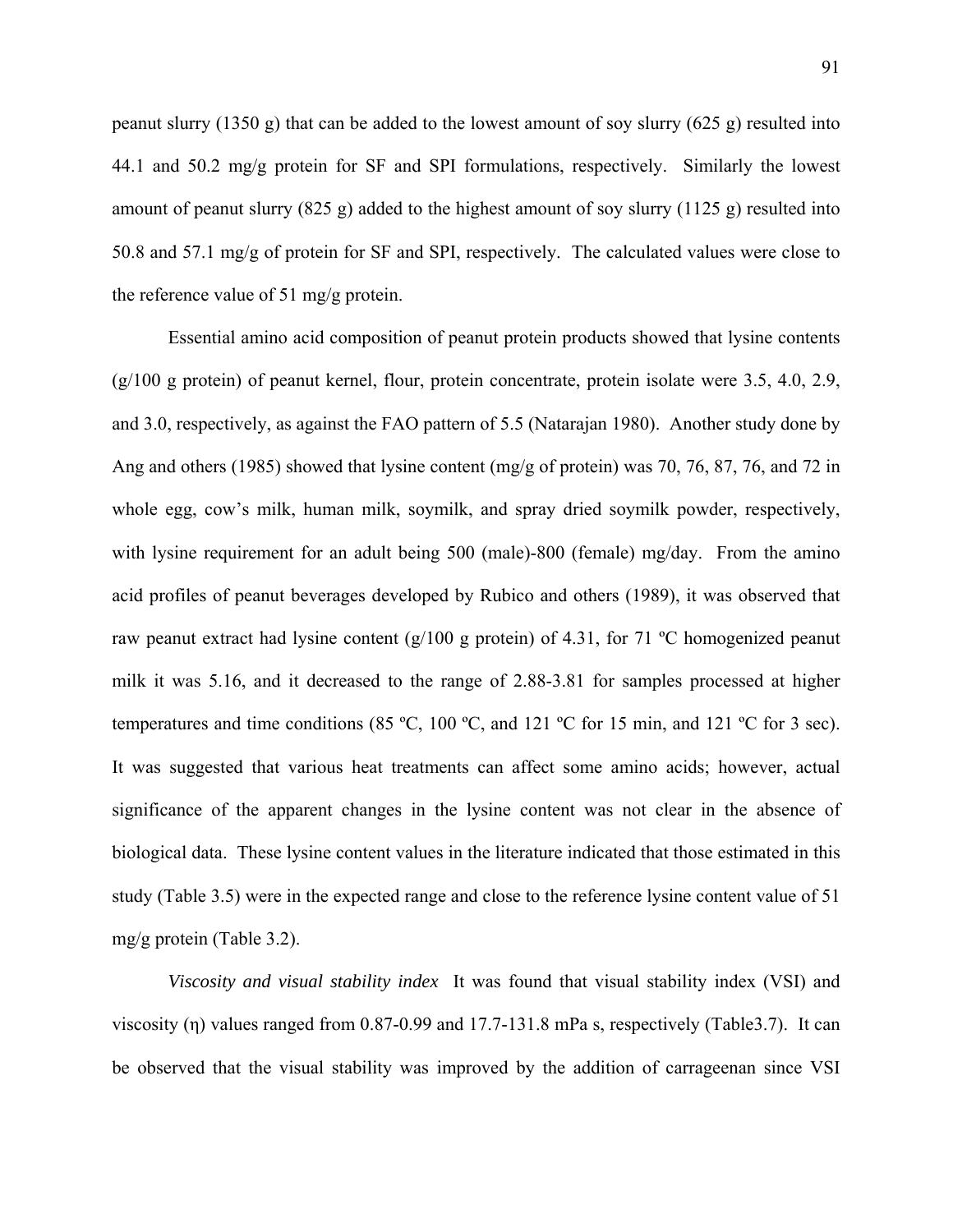values closer to commercial cows milk (VSI  $= 1.00$ ) as compared to VSI of peanut beverage (0.49-0.71) prepared by Hinds and others (1997a, 1997b, and 1997c). Table 3.7 showed that the new product being developed had stability values similar to that of cow's milk (VSI =  $1.00$ ), and viscosity values comparable to that of commercial chocolate milk ( $\eta = 36.9$  mPa s).

The estimated range of lysine contents from 44.1 to 57.1 mg/g protein resulted in the trial formulations having viscosity and visual stability values ranging from 17.7 to131.8 mPa s and 0.63 to 0.99, respectively. In this way, based on the estimated lysine contents and measured values of physical properties of beverage formulations, peanut range of 825 g-1350 g, soy range of 650 g-1175 g, and chocolate range of 300 g-700 g ultimately gave the lower and upper bound constraints of the mixture design as 30.56%-58.70%, 28.26%-43.52%, and 13.04%-25.93%, respectively (Table 3.6).

 The purpose of finding low and high level constraints for three major components of the mixture design was obtaining the range of possible number of mixture formulations in order to study the acceptability of the new product being developed in this study. The pilot-plant scale protocol developed in this study will help in obtaining different beverage formulations repetitively without variations in the method of preparation. The chocolate-flavored, peanut-soy beverage thus developed is expected to have improved nutritional and sensory properties because of the combination of low cost, easily available peanut protein, high quality soy protein and popular chocolate flavor. Further study on consumer acceptability and nutritional characteristics of the chocolate-flavored, peanut-soy beverage will help ensuring the success of the new product developed in this study.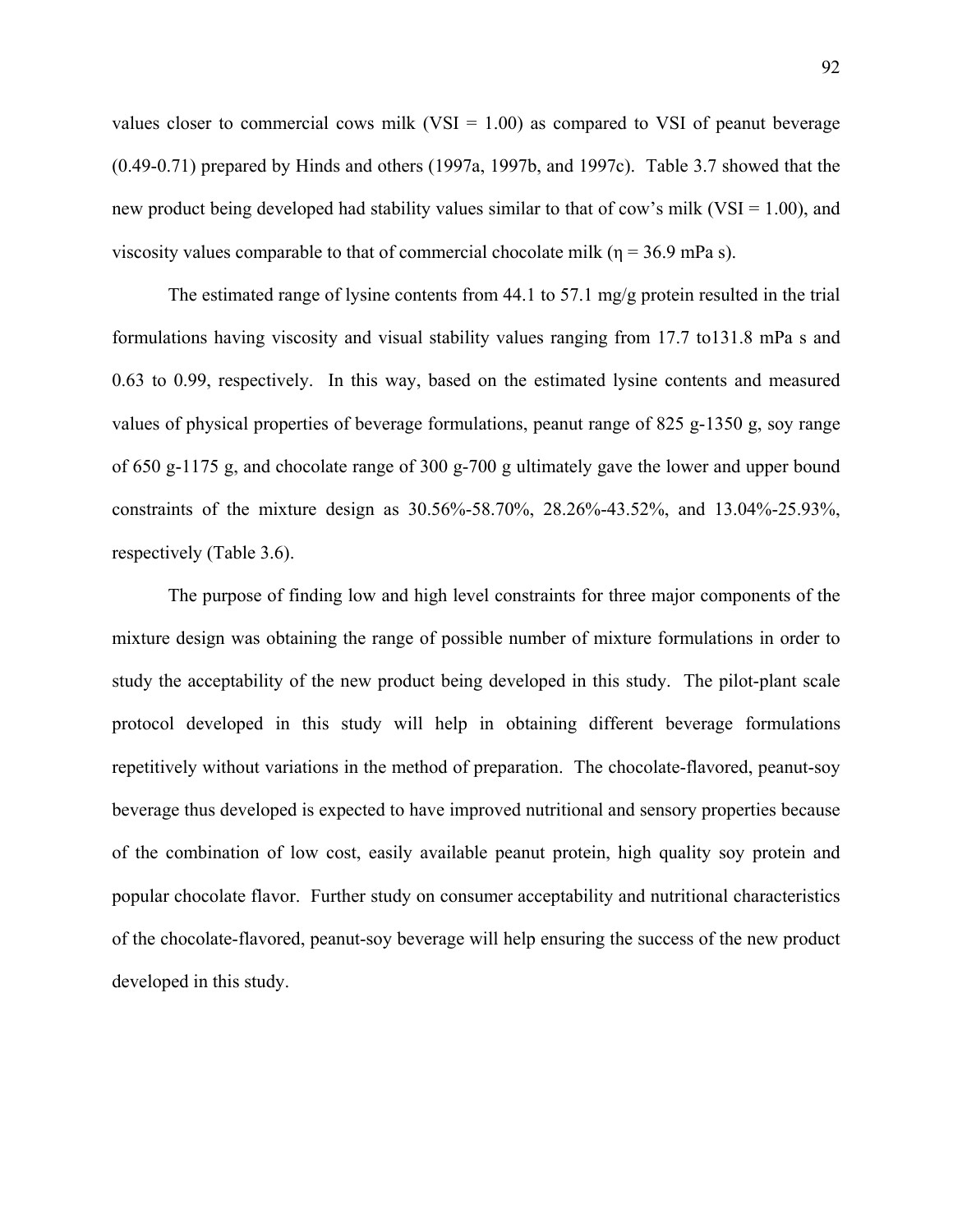# **Future work**

The extreme vertices design will be developed as a procedure for conducting experiments with mixtures since several factors have constraints placed on them (McLean and Anderson 1966). The experimental points will be obtained by using such extreme vertices design. All those formulations will then be subjected to consumer affective sensory evaluation in order to study sensory attributes of the new product developed and know its acceptability among the target consumers. Hence, the future work of this study will be conducting sensory evaluation of the new product developed and studying its consumer acceptability.

### **CONCLUSIONS**

A chocolate-flavored, peanut-soy beverage was developed by utilizing two oilseed protein sources: peanut and soy. The key ingredients were selected; the formulation and processing parameters were obtained to develop a pilot-plant scale beverage processing protocol useful for further study on sensory attributes of the beverage. The lysine contents were estimated to be in the range of 44.1-57.1 (mg/g protein) as compared to the desired value of 51.0 mg/g protein. The viscosity (η) values of the trial formulations were in the range of 17.7-131.8 mPa s as compared to commercial chocolate milk (Hershey®'s creamy chocolate milk shake) viscosity measured as 36.9 mPa s. The visual stability index (VSI) values of trial formulations were also found to be in the range of 0.63-0.99 which was close to that of commercial cow's milk value of 1.00. The ranges of lysine content, η and VSI values resulted into the low and high level constraints for a three factor mixture design. The three major components of this mixture design were peanut, soy and chocolate syrup (a liquid blend of various other ingredients) with low and high level constraints as  $30.56\% - 58.70\%$ ,  $28.26\% - 43.52\%$  and  $13.04\% - 25.93\%$ , respectively.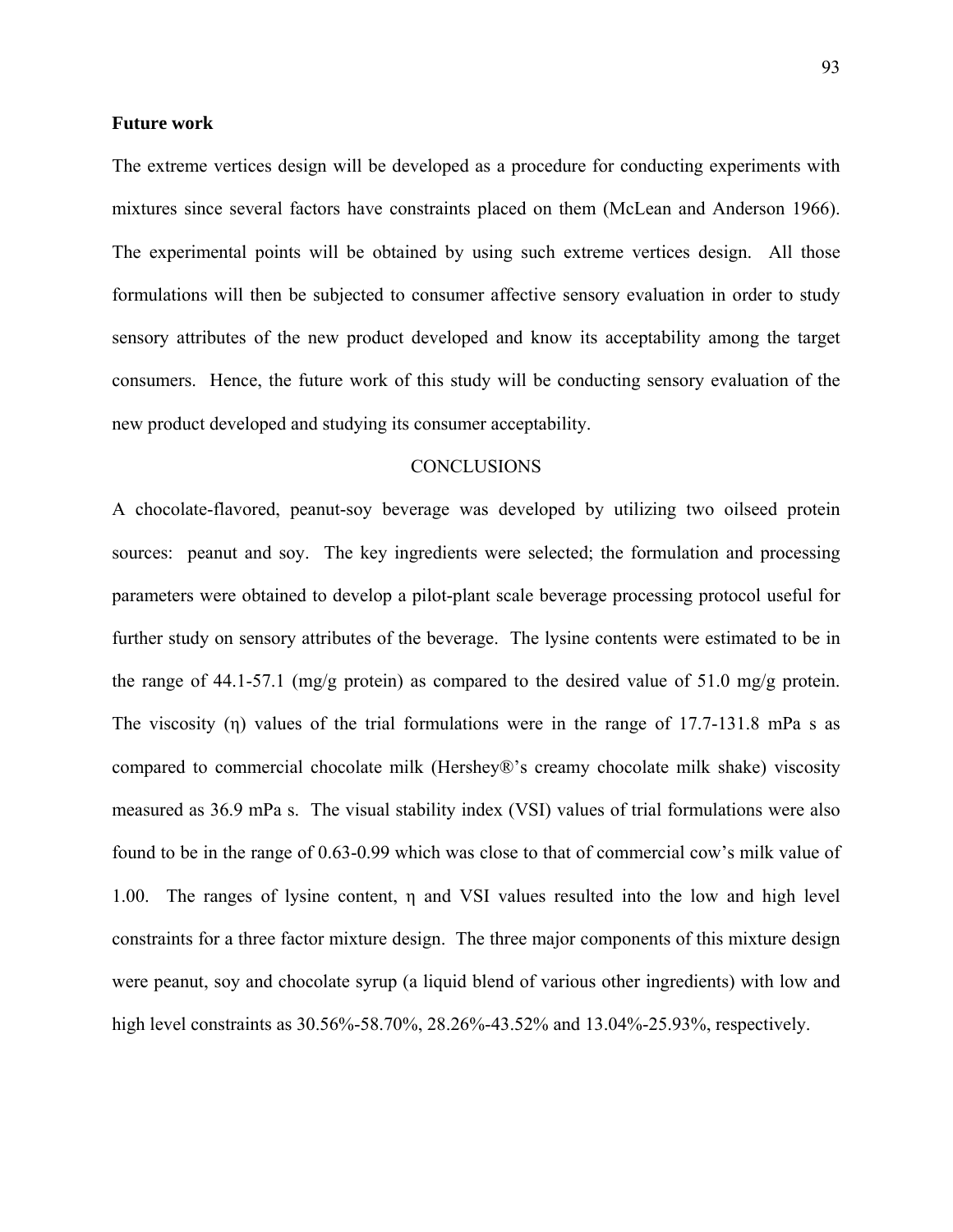#### REFERENCES

- Ang HG, Kwik WL, and Theng CY. 1985. Development of soymilk- A review. Food Chemistry 17:235-250.
- Boomgaard T van den, Vliet T van, and Hooydonk ACM van. 1987. Physical stability of chocolate milk. International Journal of Food Science and Technology 22:279-291.
- Brandt LA. 2002. Pouring on flavor in beverages. Prepared Foods October:53-64. Available from www.preparedfoods.com.
- Cano-Ruiz ME and Richter RL. 1998. Changes in physicochemical properties of retort sterilized dairy beverages during storage. Journal of Dairy Science 81:2116-2123.
- Chandrasekhara MR, Ramanna BR, Jagannath KS, and Ramanathan PK. 1971. Miltone-Vegetable toned milk: Use of peanut protein expands supply of milk. Food Technology 25(June):596-598.
- Chompreeda P, Haruthaithanasan V, Oupadissakoon C and Suknak K. 1989. A research note: Development of a chocolate flavored peanut beverage. Journal of Food Science 54(5):1359- 1360.
- Cornell JA. 1973. Experiments with mixtures: A review. Technometrics 15(3):437-455.
- Deshpande RP, Phillips RD, and Chinnan MS. 2003. Recovery of fine particles and stability of beverages developed from peanut and soy. 2003 IFT Annual Meeting Book of Abstracts 14F-33:42.
- Galvez FCF, Resurreccion AVA, and Koehler PE. 1990. Optimization of processing of peanut beverage. Journal of Sensory Studies 5:1-17.
- Gonzalez E and Draganchuk M. 2003. Flavoring nutrition bars. Cereal Foods World 48(5):250- 251.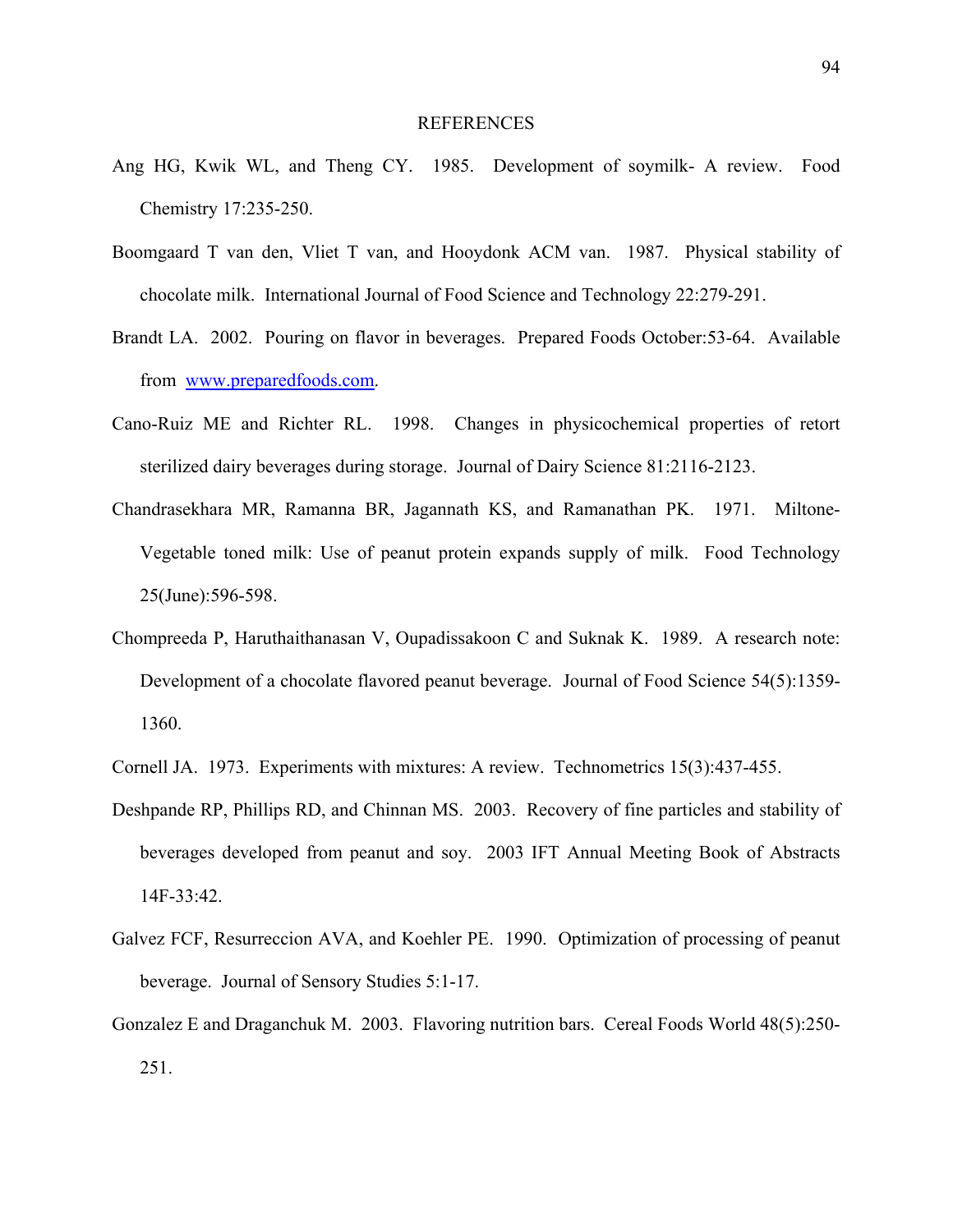- Gorman JW. 1966. Discussion of "Extreme Vertices Design of Mixture Experiments" by R. A. McLean and V. L. Anderson. Technometrics 8(3):455-456.
- Hinds MJ, Beuchat LR, and Chinnan MS. 1997a. Properties of a thermal-processed beverage prepared from roasted partially defatted peanuts. International Journal of Food Science and Technology 32:203-211.
- Hinds MJ, Beuchat LR, and Chinnan MS. 1997b. Effects of homogenization pressure and stabilizers on some physical characteristics of a beverage prepared from partially defatted, roasted peanuts. Plant Foods for Human Nutrition 50:269-277.
- Hinds MJ, Beuchat LR, and Chinnan MS. 1997c. Particle size distribution in a heat-processed beverage prepared from roasted peanuts. Food Research International 30(1):59-64.
- Klahorst SJ. 2002. Beverage viscosity, any way you like it! Available from [http://www.foodproductdesign.com/archive/2002/0102AP.html.](http://www.foodproductdesign.com/archive/2002/0102AP.html) Accessed on 11/15/02.
- Lee C, Beuchat LR. 1992. Chemical, physical and sensory characteristics of peanut milk as affected by processing conditions Journal of Food Science 57:401-405.
- Lee SW and Rhee C. 2003. Processing suitability of a rice and pine nut (*Pinus koraiensis*) beverage. Food Hydrocolloids 17:379-385.
- McLean RA and Anderson VL. 1966. Extreme vertices design of mixture experiments. Technometrics 8(3):447-454.
- Mustakas GC. 1974. A new soy lipid-protein concentrate for beverages. Cereal Science Today 19(2):62-73.
- Natarajan KR. 1980. Peanut protein ingredients: Preparation properties and food uses. Advanced Food Research 26:216-273.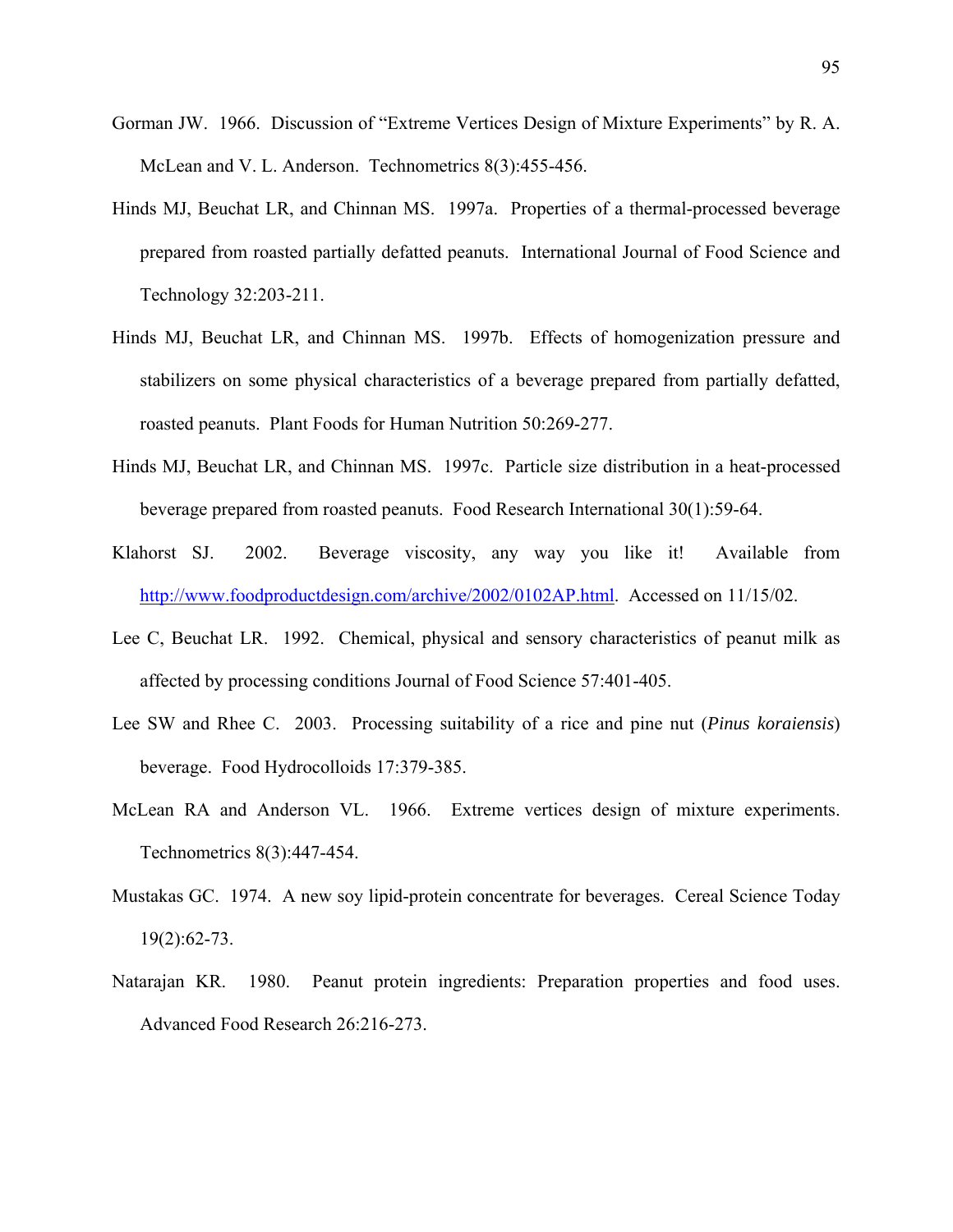- National Academies Press (NAP). 2002. Protein and amino acids (Chapter 10). In: Dietary Reference Intakes for Energy, Carbohydrate, Fiber, Fat, Fatty Acids, Cholesterol, Protein, and Amino Acids (Macronutrients). p 465-608. Available from [http://www.nap.edu/books/0309085373/html.](http://www.nap.edu/books/0309085373/html) Accessed on 09/ 2003.
- Nelson AI, Steinberg MP, and Wei LS. 1976. Illinois process for preparation of soymilk. Journal of Food Science 41:57-61.
- Osborn HT, Shewfelt RL, and Akoh CC. 2003. Sensory evaluation of a nutritional beverage containing canola oil/caprylic acid structural lipid. Journal of the American Oil Chemists Society 80(4):357-360.
- Rackis JJ, Sessa DJ, and Honig DH. 1979. Flavor problems of vegetable food proteins. Journal of American Oil Chemists' Society 56(March):262-271.
- Riaz MN. 1999. Soybeans as functional foods. Cereal Foods World 44(2):88-92.
- Roberts WA, Jr. 2003. Ingredients in use: soy proteins. (formulation & ingredient challenges). Prepared Foods. October. Available from www.preparedfoods.com. Accessed on 01/17/2004.
- Rubico SM, Resurreccion AVA, Frank JF, and Beuchat LR. 1987. Suspension stability, texture, and color of high temperature treated peanut beverage. Journal of Food Science 52(6):1676- 1679.
- Rubico SM, Phillips RD, Resurreccion AVA, and Beuchat LR. 1988. Comparison of sensory properties and headspace volatiles of a peanut beverage processed at different temperature and time conditions. Journal of Food Science 53(1):176-180.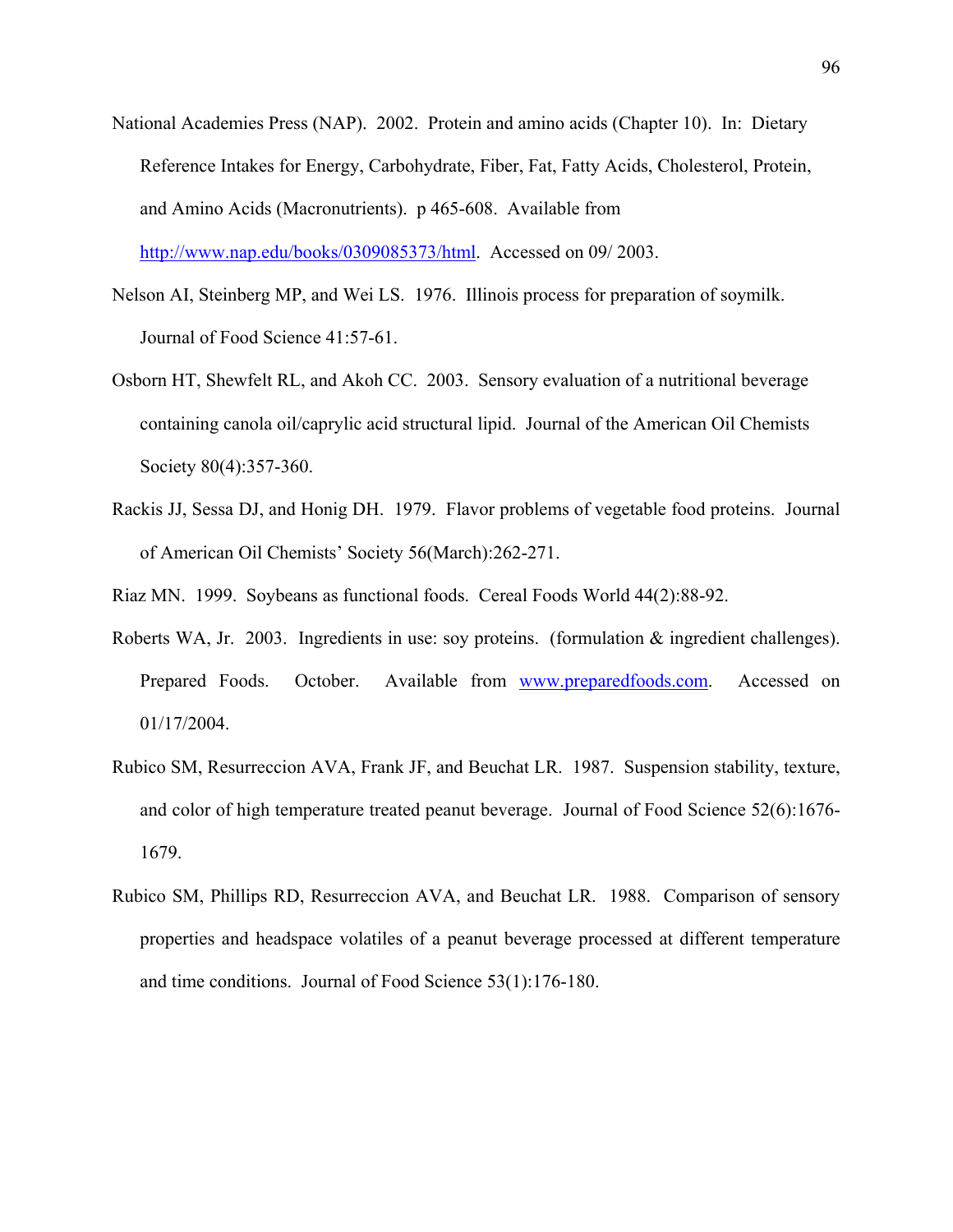- Rubico SM, Phillips RD, Resurreccion AVA, and Beuchat LR. 1989. Nutritional, microbiological, and sensory qualities of a peanut beverage prepared using various processes. Journal of Food Science 54(6):1540-1543.
- Rustom IYS, Lopez-Leival MM, and Nair BM. 1995. UHT-Sterilized peanut beverages: changes in physicochemical properties during storage. Journal of Food Science 60(2):378- 383.
- Rustom IYS, Lopez-Leival MM, and Nair BM. 1996. UHT-Sterilized peanut beverages: kinetics of physicochemical changes during storage and shelf-life prediction modeling. Journal of Food Science 61(1):198-203, 208.
- Singh B and Singh U. 1991. Peanut as a source of protein for human foods. Plant Foods for Human Nutrition 41:165-177.
- Sloan AE. 2003. Sea change in the beverage business. Food Technology 57(12):20.
- Tockman J. 2002. Capitalizing on increasing consumer interest in soy protein. Cereal Foods World 47(5):172-174.
- United States Department of Agricultural- National Agricultural Library (USDA-NAL). 2003. USDA Nutrient Database for Standard Reference, Release 16. Available from [http://www.nal.usda.gov/fnic/cgi-bin/nut\\_search.pl.](http://www.nal.usda.gov/fnic/cgi-bin/nut_search.pl) Accessed on 07/2003.
- Vliet T van and Hooydonk ACM van. 1984. The gel properties of some beverages. Proceedings of the  $9<sup>th</sup>$  International Congress on Rheology, Mexico 4:115-122.
- Wang B, Xiong YL, and Wang C. 2001. Physicochemical and sensory characteristics of flavored soymilk during refrigeration storage. Journal of Food Quality 24:513-526.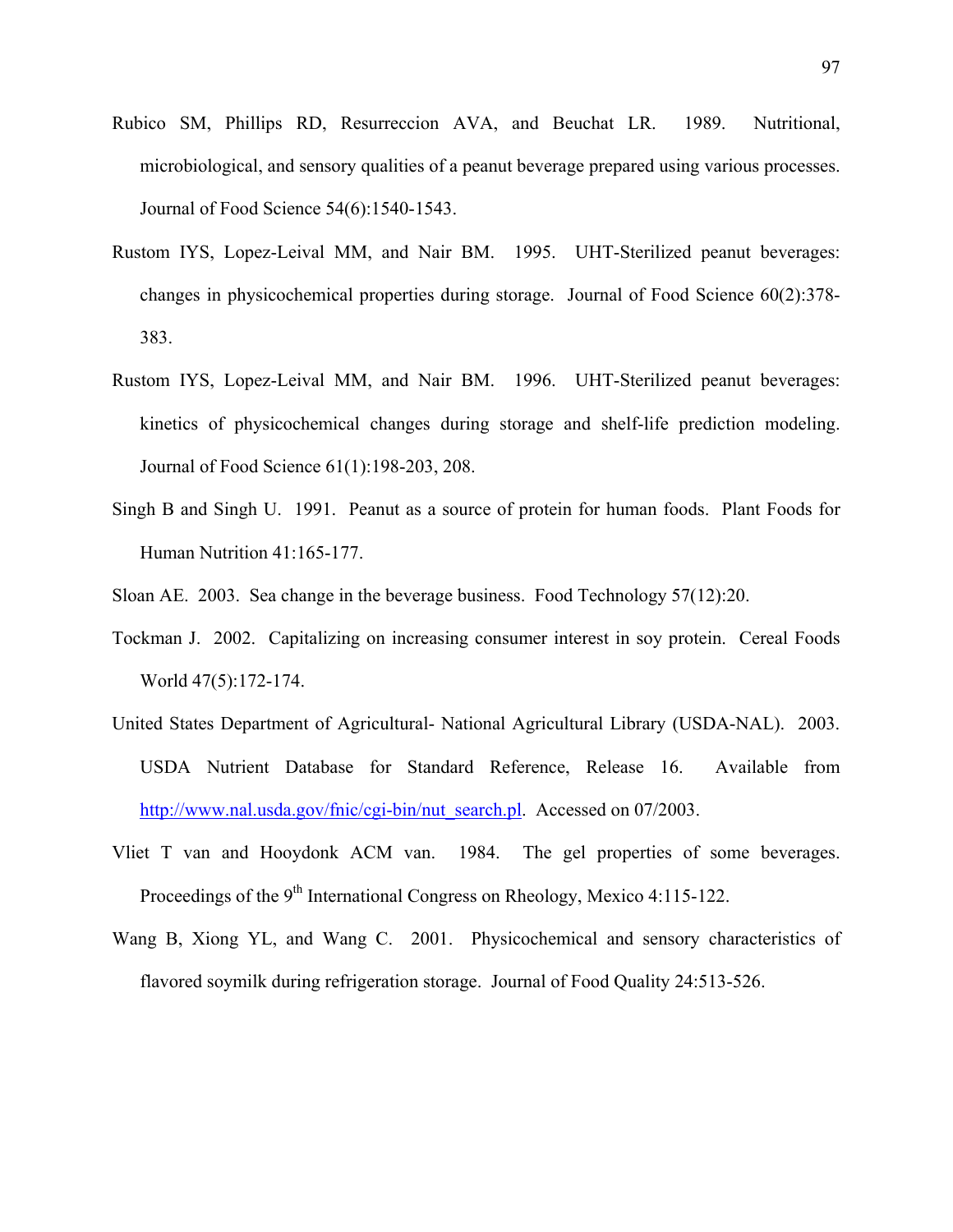# ACKNOWLEDGEMENTS

This research study was funded by the United States Agency for International Development/ Peanut Collaborative Research Support Program (USAID/Peanut CRSP) Grant #LAG-G-00-96- 90013-00. The technical assistance, valuable guidance, and contribution in product development by Mr. Glenn Farrell, Research Coordinator, Department of Food Science and Technology, University of Georgia, Griffin, Ga., is greatly appreciated.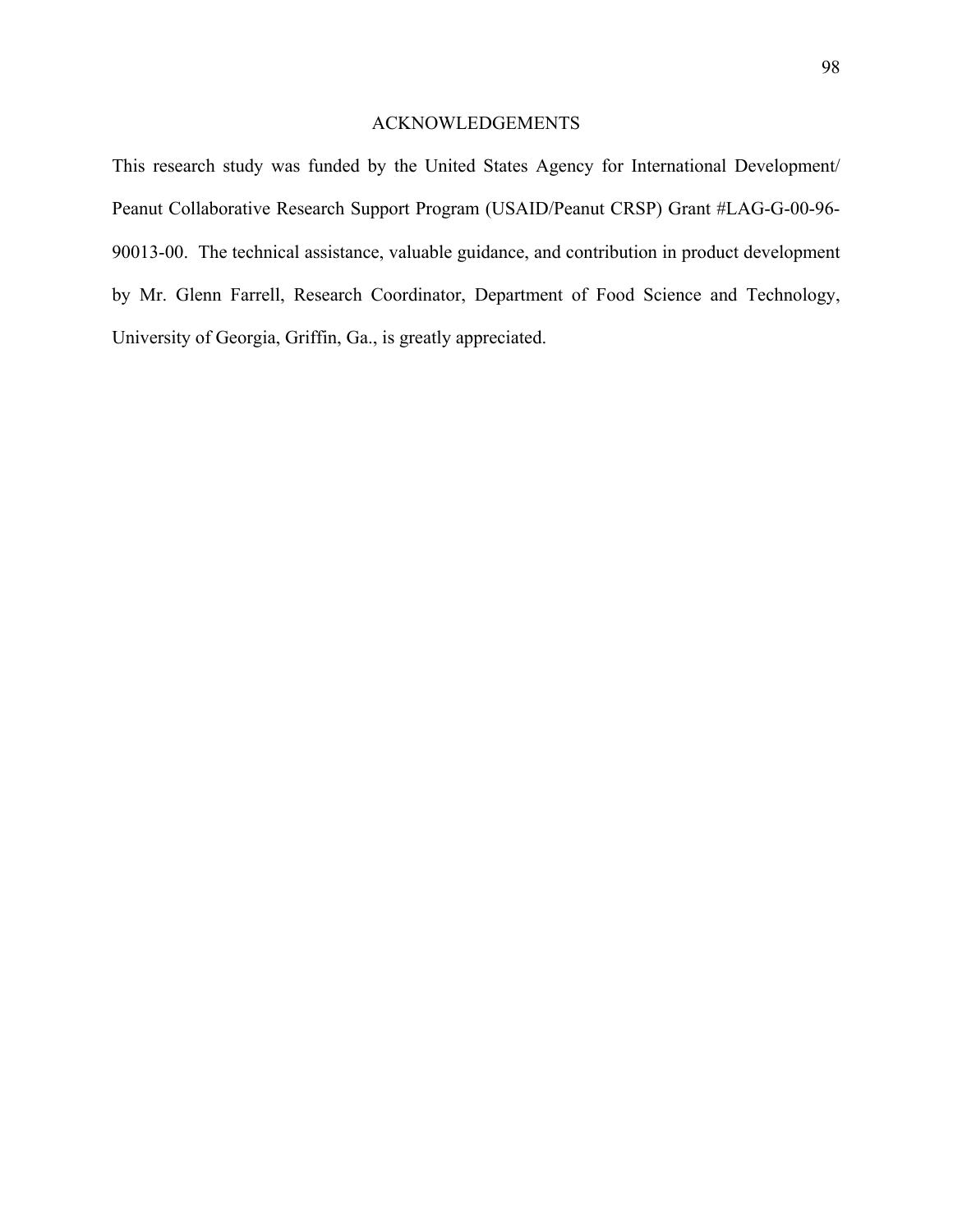| <b>Ingredient</b>                                        | Function                                               |  |  |
|----------------------------------------------------------|--------------------------------------------------------|--|--|
| partially<br>Medium<br>roasted,<br>defatted peanut flour | Protein source and<br>roasted<br>flavor<br>enhancement |  |  |
| Soy flour/soy protein isolate                            | Source of good quality protein                         |  |  |
| Water                                                    | Suspension medium                                      |  |  |
| and<br>Sucrose,<br>syrup,<br>corn<br>maltodextrin        | Flavor, sweetness, consistency and body<br>enhancement |  |  |
| Peanut oil                                               | Peanut flavor enhancement<br>and<br>emulsification     |  |  |
| Cocoa powder<br>extract                                  | and vanilla Flavor enhancement                         |  |  |
| Soy lecithin                                             | Emulsification<br>and<br>consistency                   |  |  |
|                                                          | enhancement                                            |  |  |
| Artificial chocolate flavor                              | Flavor enhancement                                     |  |  |
| Carrageenan                                              | Stabilization, and viscosity,<br>body,                 |  |  |
|                                                          | consistency, and mouthfeel enhancement                 |  |  |
| Salt                                                     | Taste improvement                                      |  |  |

Table 3.1: Chocolate flavored peanut-soy based beverage ingredients and their functions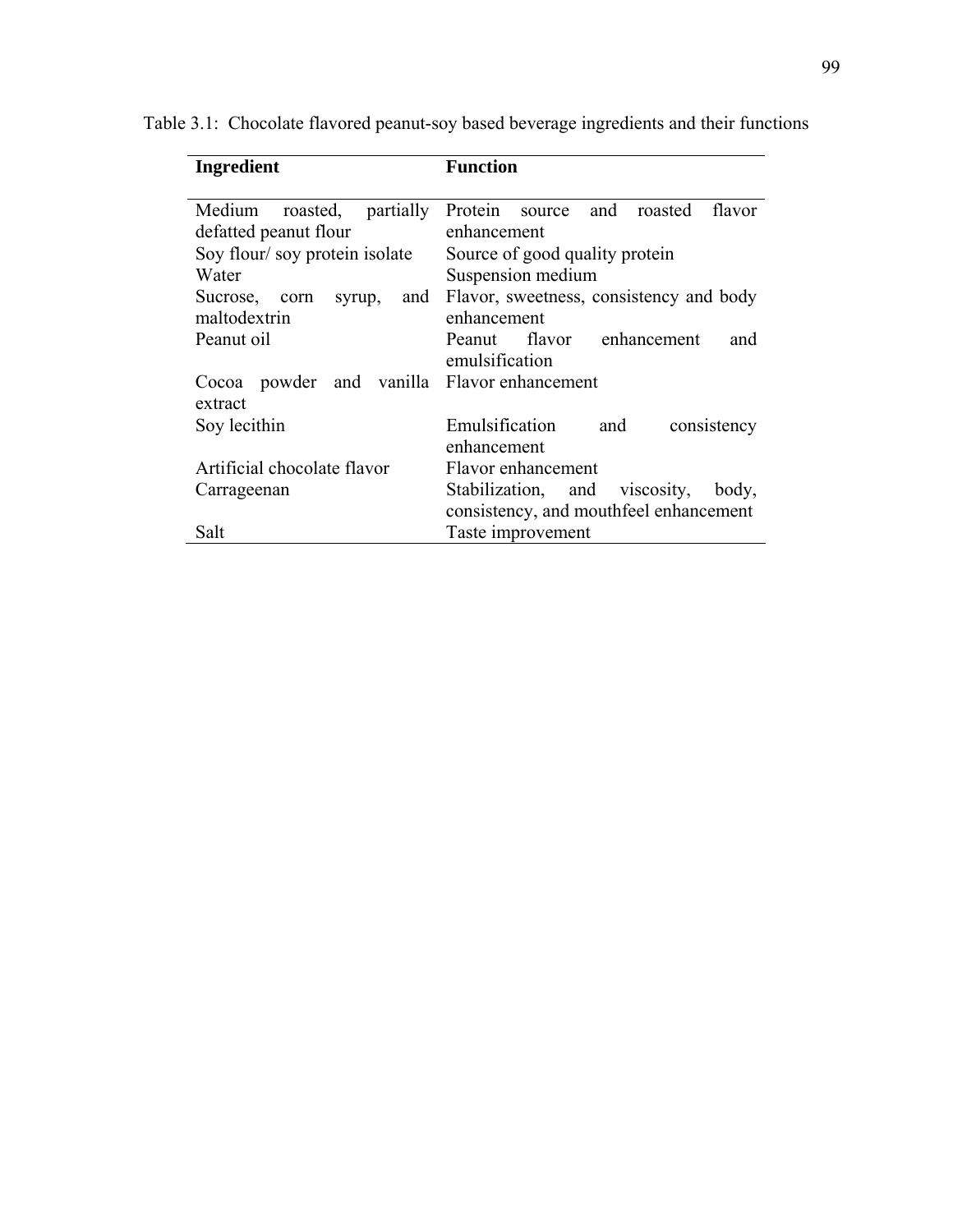| Amino Acid                      | $mg/g$ protein |
|---------------------------------|----------------|
| <b>Histidine</b>                | 18             |
| <b>Isoleucine</b>               | 25             |
| Leucine                         | 55             |
| Lysine                          | 51             |
| Methionine + cysteine           | 25             |
| <b>Phenylalanine + tyrosine</b> | 47             |
| <b>Threonine</b>                | 27             |
| <b>Tryptophan</b>               |                |
| <b>Valine</b>                   | 32             |

Table 3.2: Summary FNB/IOM 2002 amino acid scoring pattern for use in children ≥1 year of age and in all other older age groups (NAP 2002)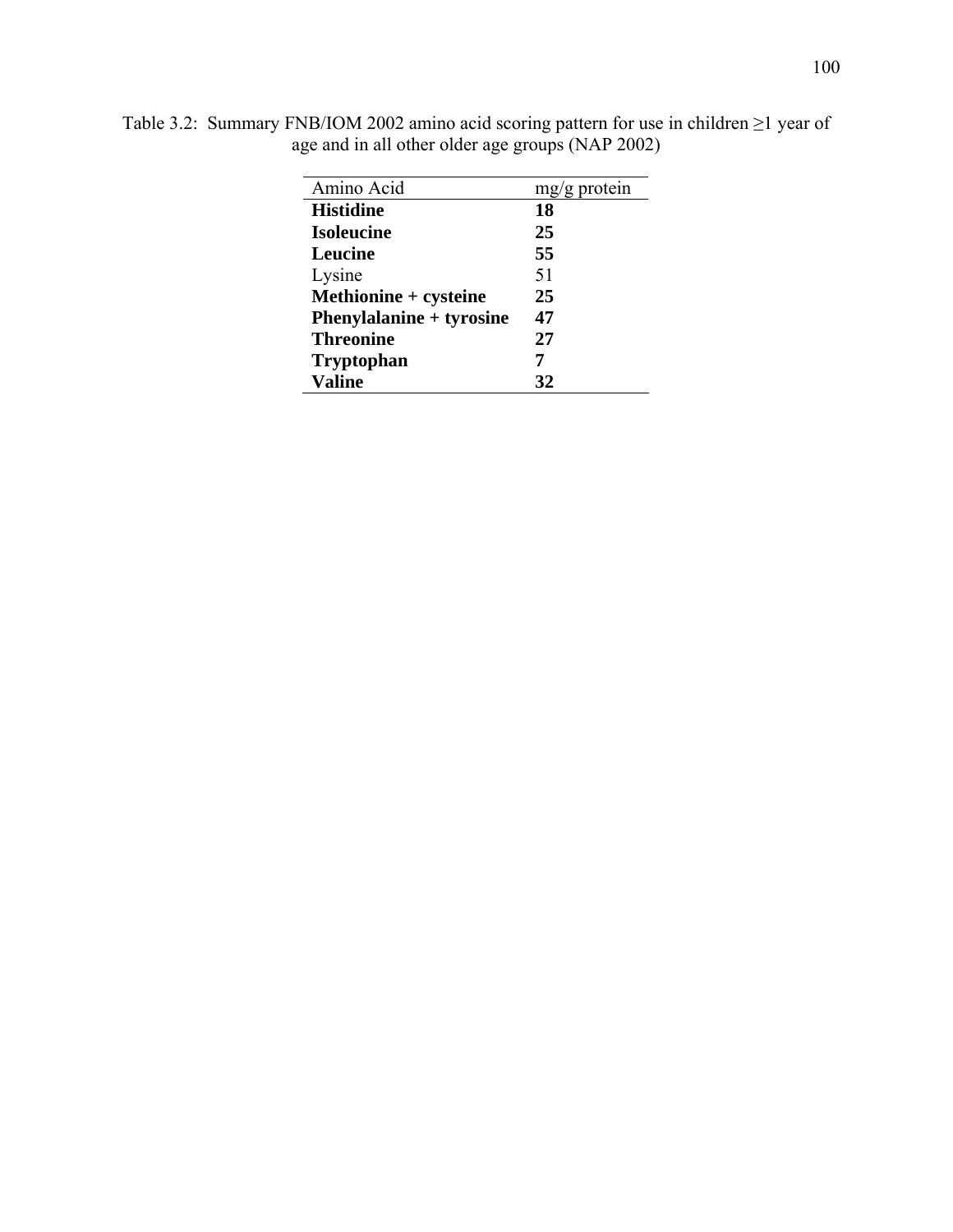| Nutrient             | $g/100$ g of edible portion |                    |                     |  |  |
|----------------------|-----------------------------|--------------------|---------------------|--|--|
|                      | <b>Defatted peanut</b>      | Defatted soy flour | Soy protein isolate |  |  |
|                      | flour                       | (SF)               | (SPI)               |  |  |
| Proteins             | 52.2                        | 51.5               | 80.7                |  |  |
| <b>Amino Acids</b>   |                             |                    |                     |  |  |
| <b>Tryptophan</b>    | 0.51                        | 0.68               | 1.12                |  |  |
| <b>Threonine</b>     | 1.79                        | 2.04               | 3.14                |  |  |
| <b>Isoleucine</b>    | 1.84                        | 2.28               | 4.25                |  |  |
| Leucine              | 3.38                        | 3.83               | 6.78                |  |  |
| Lysine               | 1.87                        | 3.13               | 5.33                |  |  |
| <b>Methionine</b>    | 0.64                        | 0.63               | 1.13                |  |  |
| <b>Cystine</b>       | 0.67                        | 0.76               | 1.05                |  |  |
| Phenylalanine        | 2.71                        | 2.45               | 4.59                |  |  |
| <b>Tyrosine</b>      | 2.12                        | 1.78               | 3.22                |  |  |
| <b>Valine</b>        | 2.19                        | 2.35               | 4.10                |  |  |
| <b>Arginine</b>      | 6.24                        | 3.65               | 6.67                |  |  |
| <b>Histidine</b>     | 1.32                        | 1.27               | 2.30                |  |  |
| <b>Alanine</b>       | 2.08                        | 2.22               | 3.59                |  |  |
| Aspartic acid        | 6.37                        | 5.91               | 10.20               |  |  |
| <b>Glutamic acid</b> | 10.91                       | 9.11               | 17.45               |  |  |
| <b>Glycine</b>       | 3.15                        | 2.17               | 3.60                |  |  |
| <b>Proline</b>       | 2.30                        | 2.75               | 4.96                |  |  |
| <b>Serine</b>        | 2.57                        | 2.73               | 4.59                |  |  |
| <b>Tryptophan</b>    | 0.51                        | 0.68               | 1.12                |  |  |

Table 3.3: Amino acid profile (USDA-NAL 2003)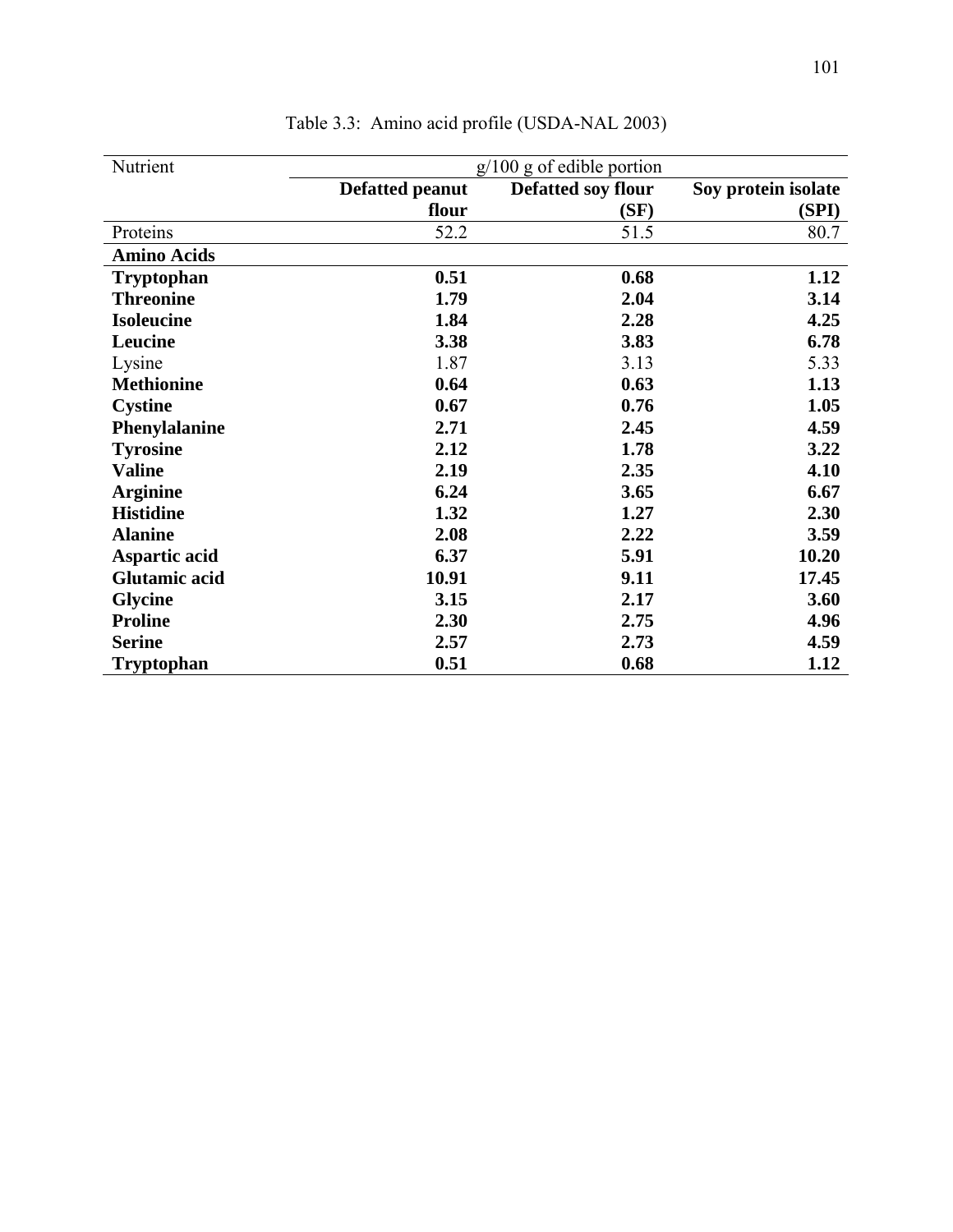| # | <b>Description</b>                                                                | <b>Peanut</b> | Soy flour<br>(SF) | Soy protein isolate<br>(SPI) |
|---|-----------------------------------------------------------------------------------|---------------|-------------------|------------------------------|
|   | Amount of ground flour as starting<br>material $(g)$                              | 250           | 250               | 250                          |
|   | Amount of water (g)                                                               | 2400          | 2400              | 2400                         |
| 3 | Average weight of dry residue<br>collected after filtration (g)                   | 50.02         | 35.90             | Negligible                   |
| 4 | Average weight of protein solids<br>recovered in the filtrate (g) = $(\#1 - \#3)$ | 200           | 214               | 250                          |
|   | Average weight of total filtrate<br>collected (g) = $(\#2 + \#4)$                 | 2600          | 2615              | 2650                         |
| 6 | Percentage proteins recovered (%)                                                 | 7 69          | 8 1 9             | 9.43                         |

Table 3.4: Protein recovery in base stocks of peanut, soy flour, and soy protein isolate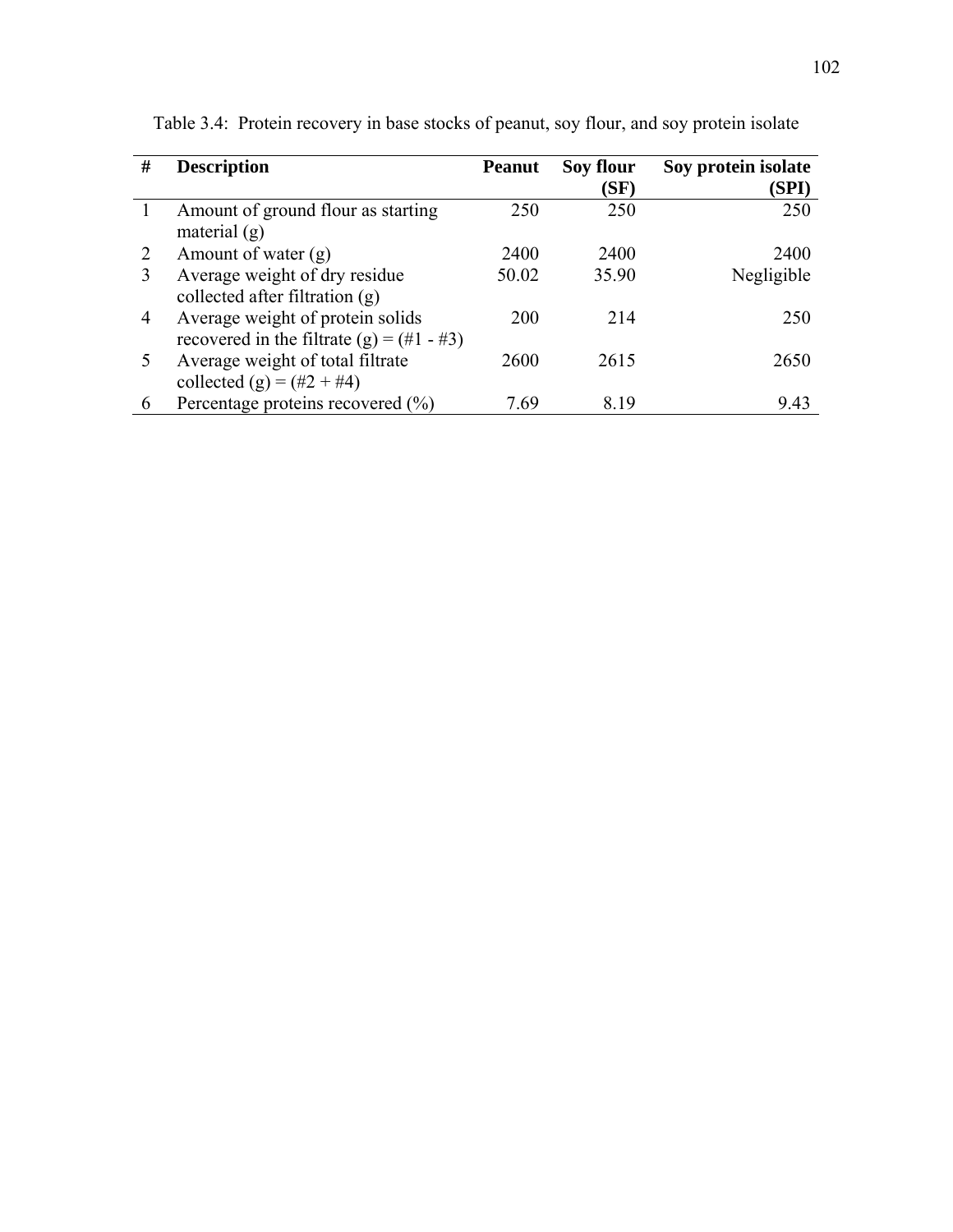|                          |                           | <b>Experimental beverage</b><br>formulations       |           |                                           |            |
|--------------------------|---------------------------|----------------------------------------------------|-----------|-------------------------------------------|------------|
| <b>Nutrient</b>          | <b>Units</b>              | High peanut <sup>a</sup> +<br>Low soy <sup>a</sup> |           | Low peanut <sup>b</sup> +<br>High soy $b$ |            |
|                          |                           | $SF^{***}$                                         | $SPI$ *** | <b>SF</b>                                 | <b>SPI</b> |
| Protein $_1$             | g in total<br>beverage    | 81.58                                              | 103.65    | 82.63                                     | 122.52     |
| Protein <sub>2</sub>     | g/100 g<br>edible portion | 4.08                                               | 5.18      | 4.13                                      | 6.13       |
| Lysine <sub>1</sub>      | g in total<br>beverage    | 3.61                                               | 5.21      | 4.20                                      | 7.09       |
| Lysine <sub>2</sub>      | g/100 g<br>edible portion | 0.18                                               | 0.26      | 0.21                                      | 0.35       |
| Lysine content           | $mg/g$ protein            | 44.11                                              | 50.23     | 50.82                                     | 57.09      |
|                          | g/100 g<br>protein        | 4.41                                               | 5.02      | 5.08                                      | 5.71       |
| Reference lysine content | 51.0 mg/g protein or      |                                                    |           |                                           |            |
|                          | $5.10$ g/100 g protein    |                                                    |           |                                           |            |

Table 3.5: Calculation<sup>\*</sup> of lysine content for determination of low and high level constraints

\* Refer to APPENDIX A for detailed understanding of calculating values given in this table

\*\* For a total of 2000 g of peanut-soy filtrate –

a The highest amount of peanut filtrate (1350 g) that can be added to the lowest amount of soy filtrate, either flour or isolate (650 g)

b The lowest amount of peanut filtrate (825 g) that can be added to the highest amount of soy filtrate either flour or isolate (1175 g)

– in order to get the range of lysine values (mg/ g protein) close to that of reference value

\*\*\* SF= Soy flour formulations and SPI= Soy protein isolate formulations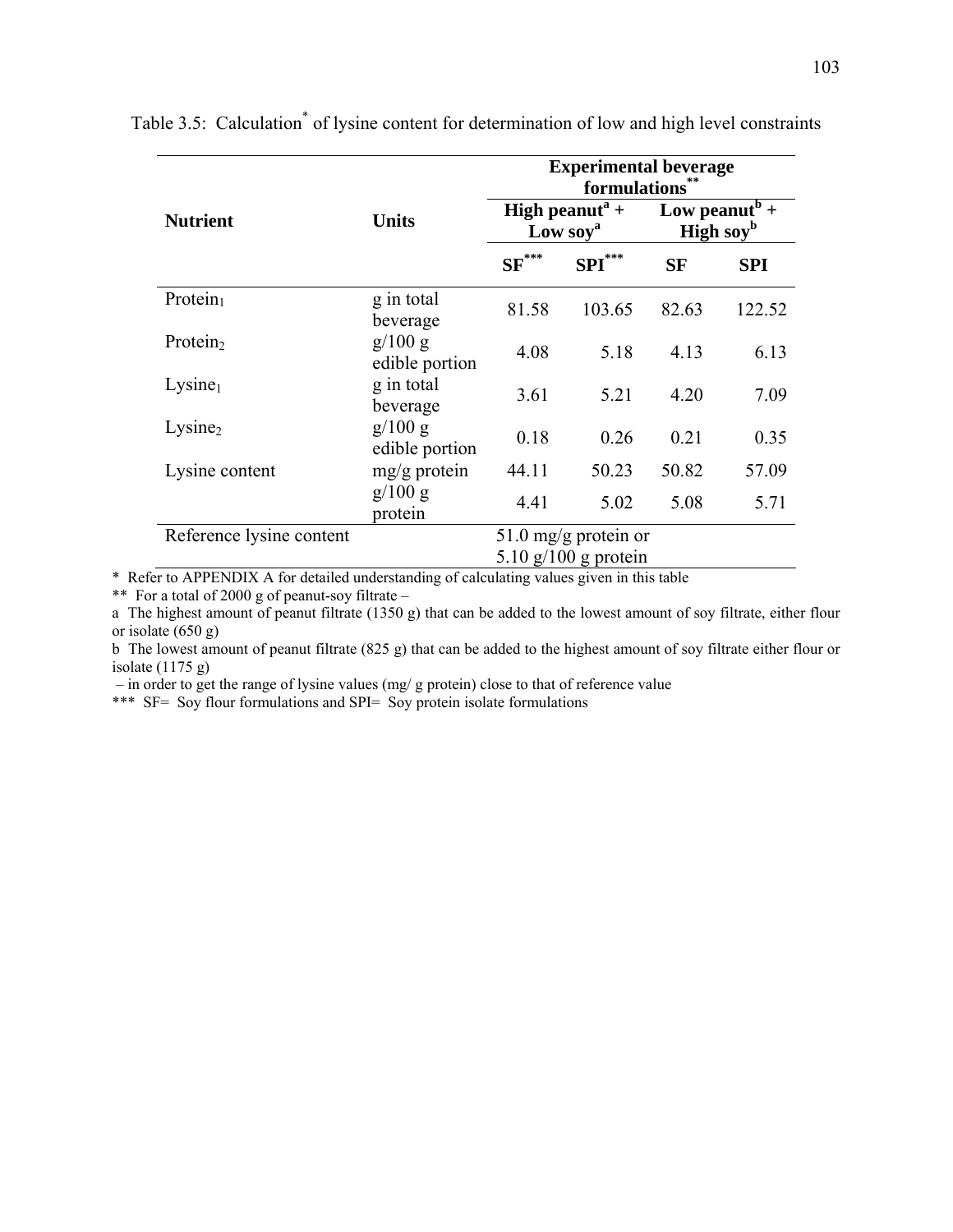| <b>Base stocks</b>                                             | Upper limit g (percentage) | Lower limit g (percentage) |  |  |
|----------------------------------------------------------------|----------------------------|----------------------------|--|--|
| Peanut                                                         | 1350 (58.7%)               | 825 $(30.6\%)$             |  |  |
| Soy                                                            | $1175$ $(43.5\%)$          | 650 (28.3%)                |  |  |
| Chocolate syrup                                                | 700 (25.9%)                | 300 $(13.0\%)$             |  |  |
| Total                                                          | $2700(100.0\%)$            | $2300(100.0\%)$            |  |  |
| Total weight of peanut and soy base stocks together $= 2000$ g |                            |                            |  |  |

Table 3.6: Calculation of lower and upper bound constraints for mixture design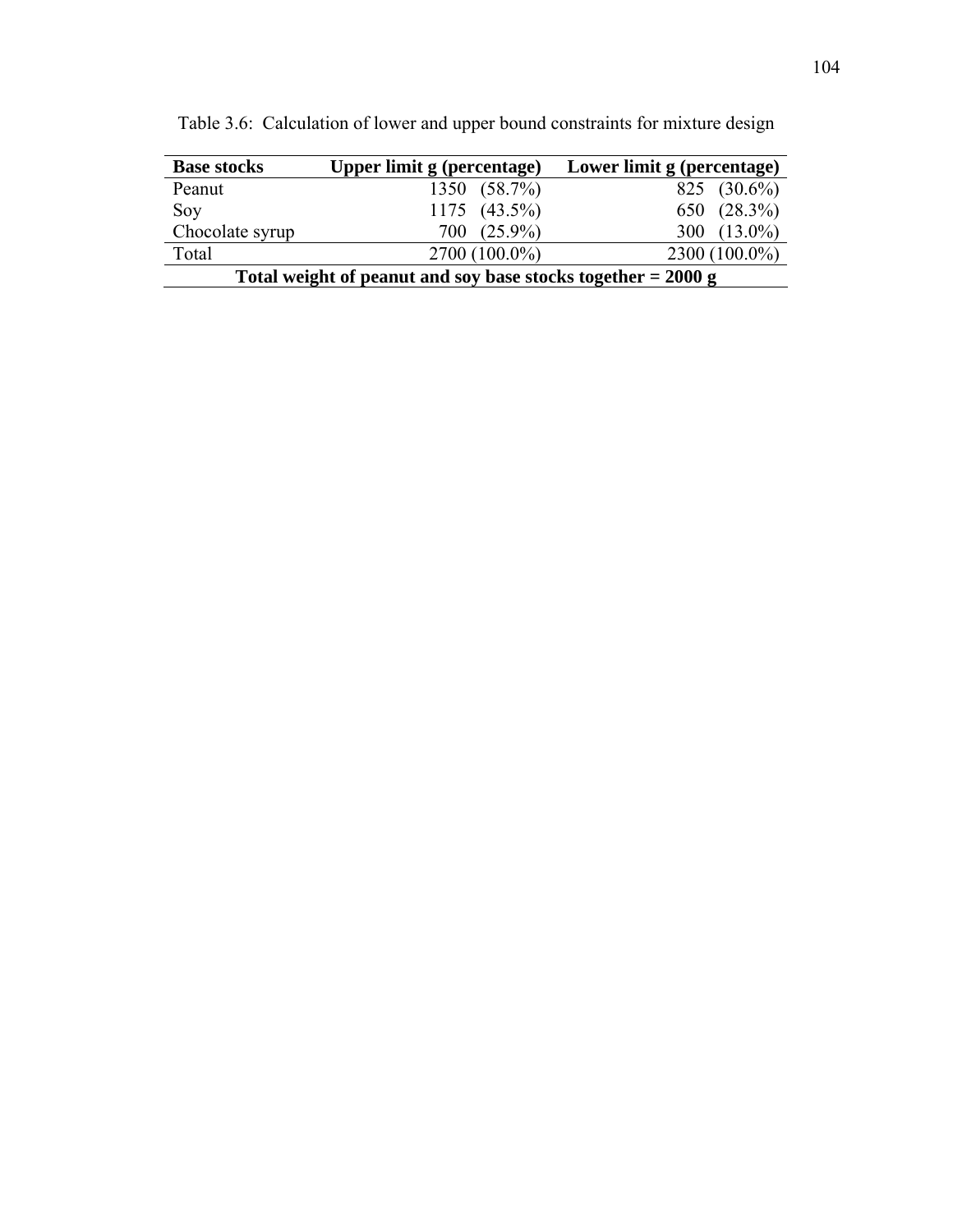| <b>Mixture proportions</b> |                  |                                  |                           | <b>Viscosity</b> | <b>Visual</b><br>stability<br>index |  |
|----------------------------|------------------|----------------------------------|---------------------------|------------------|-------------------------------------|--|
| <b>Peanut</b>              | Soy flour        | <b>Soy</b><br>protein<br>isolate | <b>Chocolate</b><br>syrup | (mPa s)          | (Ratio)                             |  |
| 0.5869                     | 0.2827           | $\boldsymbol{0}$                 | 0.1304                    | 17.7             | 0.89                                |  |
| 0.5107                     | 0.3590           | $\boldsymbol{0}$                 | 0.1304                    | 32.2             | 0.87                                |  |
| 0.4344                     | 0.4352           | $\overline{0}$                   | 0.1304                    | 18.3             | 0.96                                |  |
| 0.4580                     | 0.2827           | $\boldsymbol{0}$                 | 0.2593                    | 62.8             | 0.98                                |  |
| 0.3818                     | 0.3589           | $\boldsymbol{0}$                 | 0.2593                    | 48.4             | 0.98                                |  |
| 0.3056                     | 0.4352           | $\overline{0}$                   | 0.2593                    | 37.9             | 0.99                                |  |
| 0.5869                     | $\boldsymbol{0}$ | 0.2827                           | 0.1304                    | 42.4             | 0.98                                |  |
| 0.5107                     | $\boldsymbol{0}$ | 0.3590                           | 0.1304                    | 42.9             | 0.99                                |  |
| 0.4344                     | $\overline{0}$   | 0.4352                           | 0.1304                    | 29.8             | 0.63                                |  |
| 0.4580                     | $\overline{0}$   | 0.2827                           | 0.2593                    | 100.5            | 0.99                                |  |
| 0.3818                     | 0                | 0.3589                           | 0.2593                    | 131.8            | 0.99                                |  |
| 0.3056                     | $\boldsymbol{0}$ | 0.4352                           | 0.2593                    | 128.7            | 0.99                                |  |

Table 3.7: Physical characteristics of trial experimental formulations (Average values)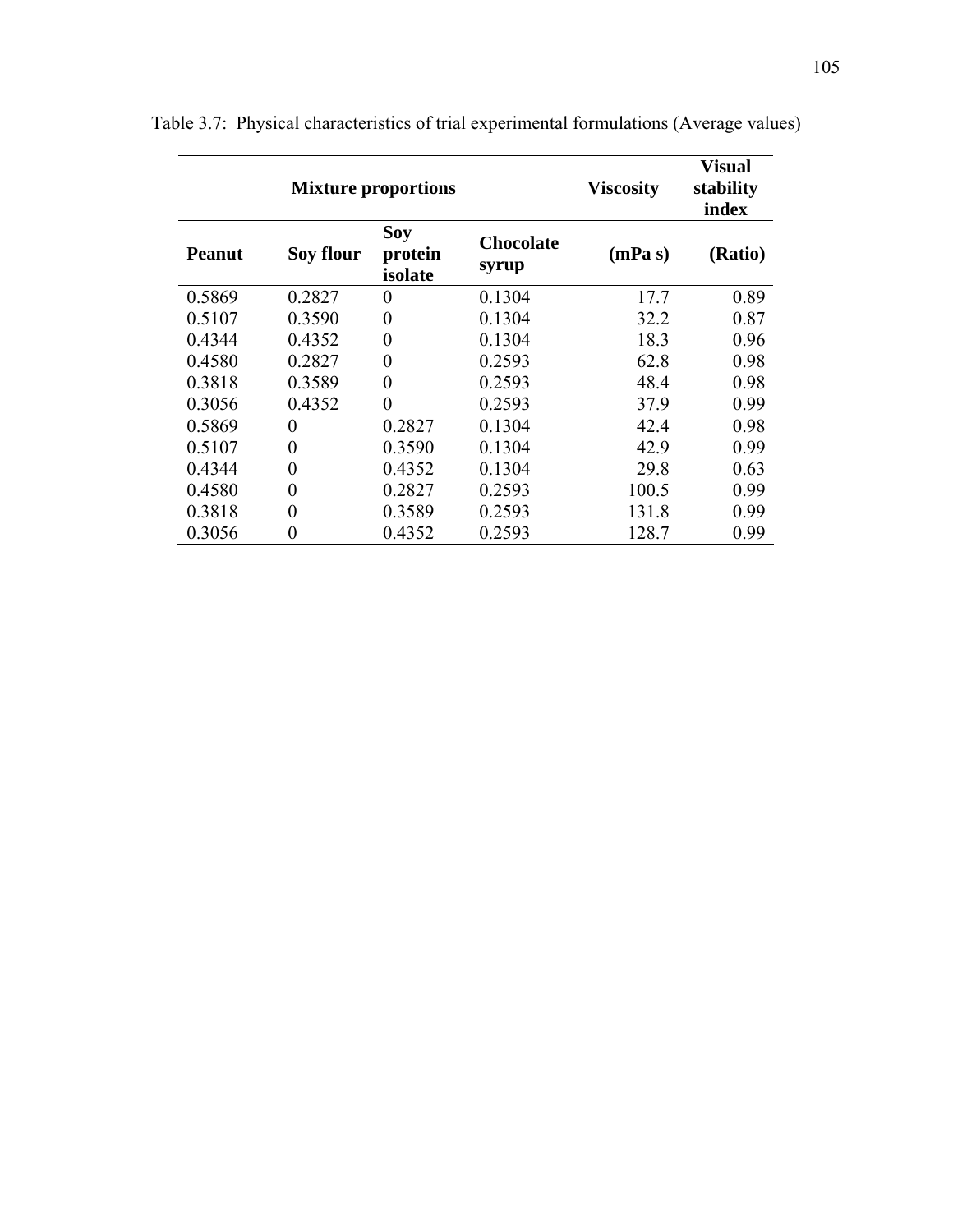

Figure 3.1a: Base stocks of peanut, soy flour (SF) and soy protein isolate (SPI)

\*Base stock is obtained form the corresponding starting material. For example, starting with defatted soy flour as a starting material will result into base stock of soy flour slurry.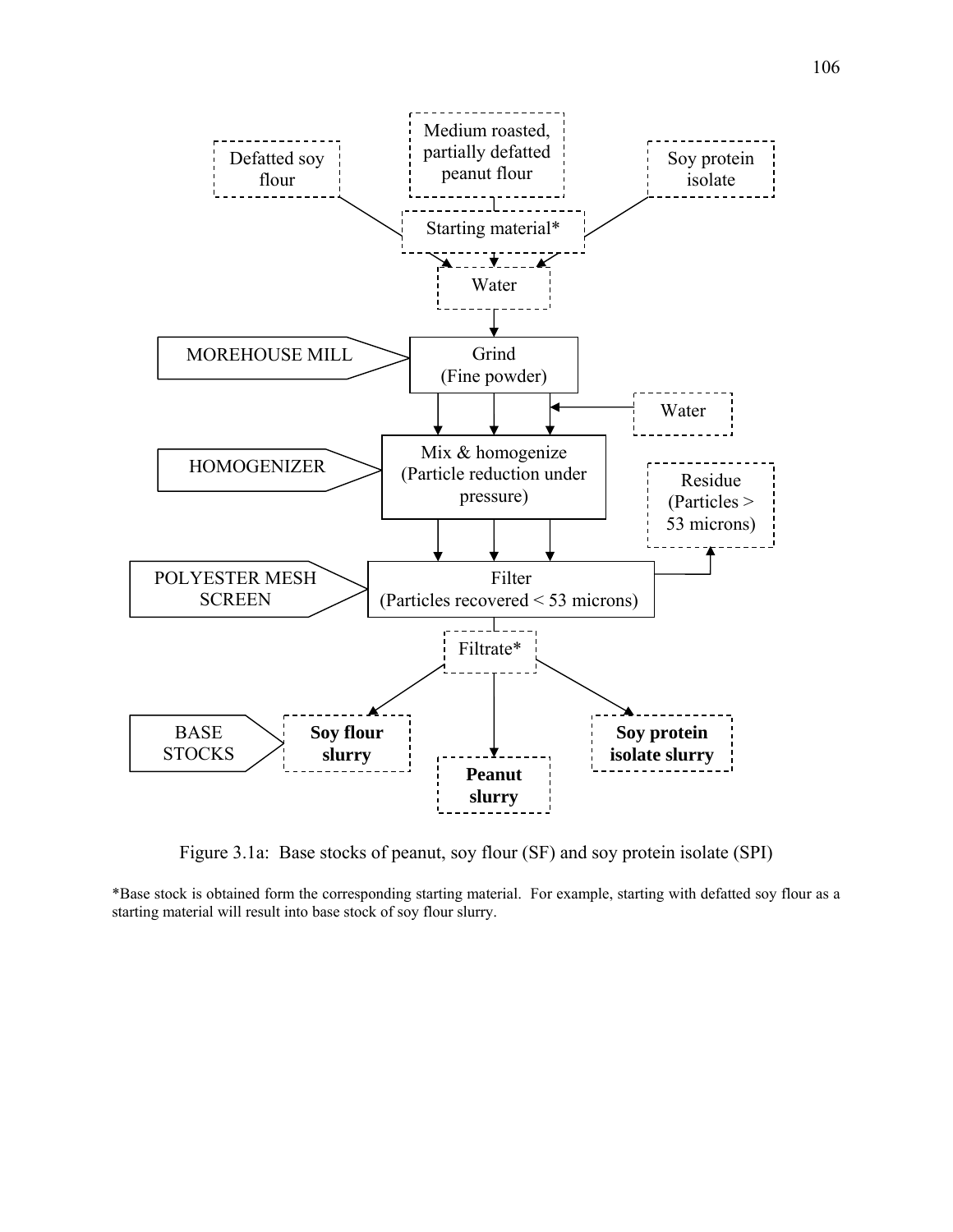

Figure 3.1b: Preparation of chocolate syrup for chocolate-flavored, peanut-soy beverage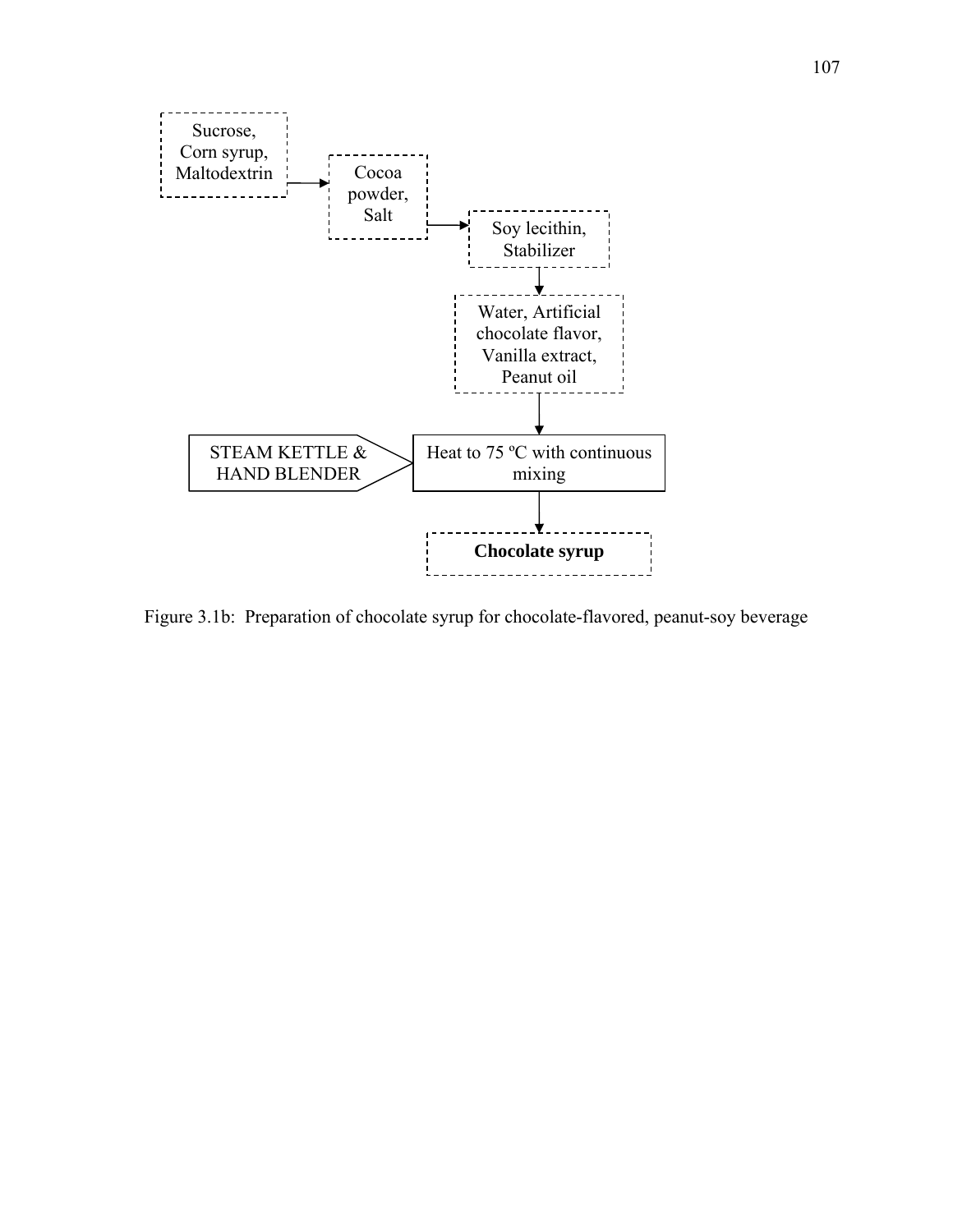

Figure 3.1c: Processing steps for chocolate-flavored, peanut-soy beverage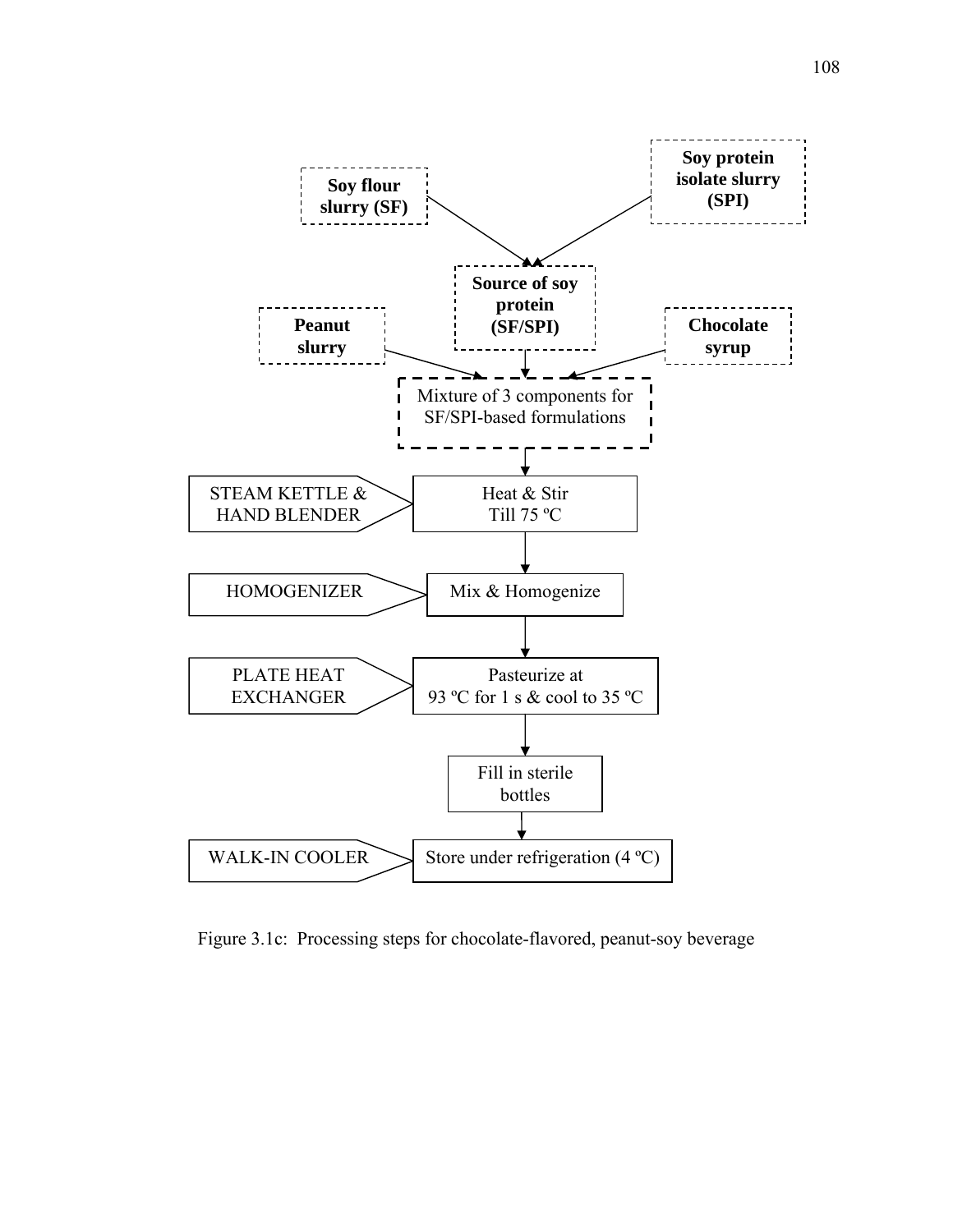# CHAPTER 4

# SENSORY ATTRIBUTES AND CONSUMER ACCEPTABILITY OF NEW CHOCOLATE-FLAVORED PEANUT-SOY BEVERAGE<sup>1</sup>

 $\mathcal{L}_\text{max}$  , and the set of the set of the set of the set of the set of the set of the set of the set of the set of the set of the set of the set of the set of the set of the set of the set of the set of the set of the

<sup>1</sup> Deshpande, R. P., Chinnan, M. S., and McWatters, K. H. To be submitted to the *Journal of Food Science.*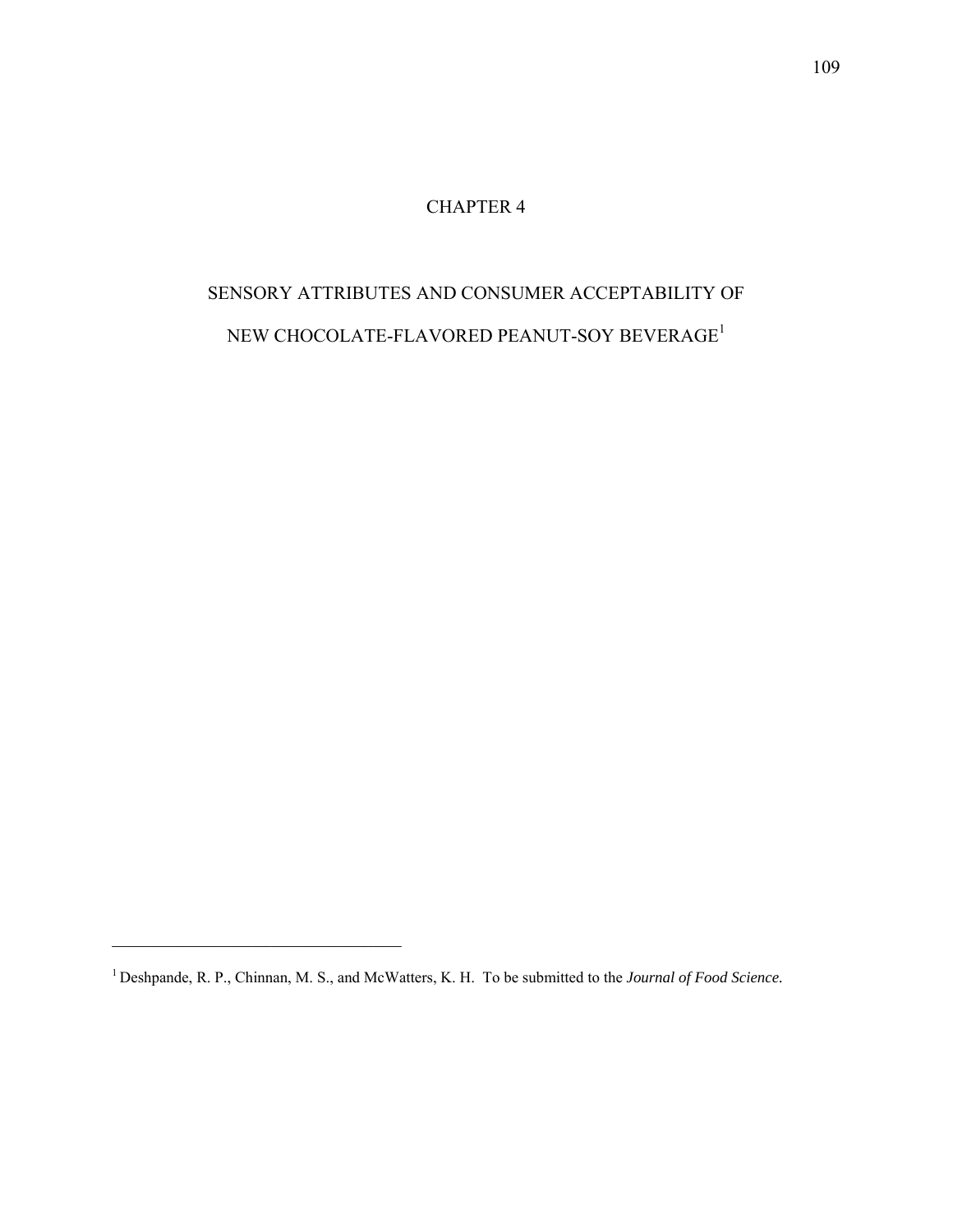#### ABSTRACT

A chocolate-flavored peanut-soy beverage was investigated for nine sensory attributes employing consumer affective sensory evaluation. Twenty-eight beverage formulations with commercial chocolate milk as a control, were evaluated by untrained panelists (n=41) using a 9 point hedonic scale (1=dislike extremely; 9=like extremely). Mean ratings for the control were between 6 (like slightly) and 7 (like moderately). Formulation #8 having 43.9% peanut, 36.3% soy protein isolate (SPI), and 19.8% chocolate syrup had highest consumer acceptability. As compared to the control, it was rated significantly higher for appearance, color, and sweetness. SPI- based formulations  $#7, #6,$  and soy flour-based formulation  $#14$  had the highest mean ratings for color (7.0), aroma (6.2), and flavor (6.0), respectively.

INDEX WORDS: Chocolate-flavored peanut-soy beverage, Sensory evaluation, Chocolate milk, Hedonic scale, Consumer acceptability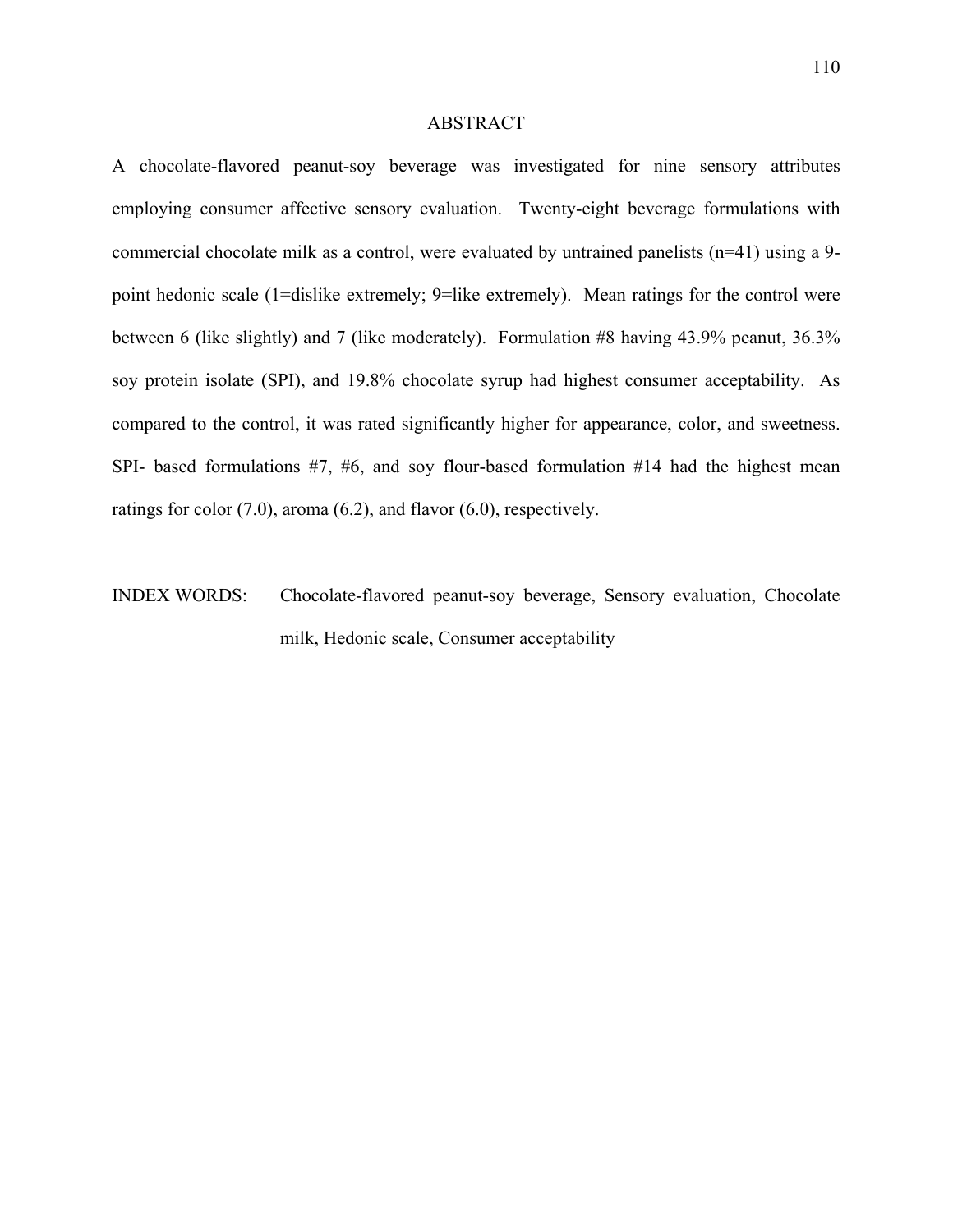#### INTRODUCTION

Product development is a part of business strategy as well as a research method in the food industry. It is the starting point for the introduction of a new product and the continuous improvement of a product (Earle 1997). It has always been the heart of the food industry where rapid technological changes, accompanied by a steady increase in the standard of living, resulted in even greater opportunities for product development. Insight into new product development is hinged on insights into human needs (Desrosier and Desrosier 1971). Consumer needs/desires are a major driving force of new food product development, and perceptions about food form the basis of those perceived desires (Bursey 1983). Today's food consumers have adopted different patterns of food consumption suitable to their more mobile and diversified lifestyles; hence the task of the food system is changing from "bringing the consumer to the food" to "bringing the food to the consumer" (Brody and others 2000). The sequence of activities leading to the introduction of a successful new product into today's highly competitive marketplace is founded on extensive and ongoing market research which elicits and defines the changing consumer needs (Bursey 1983).

 The beverage business is taking a new shape. The beverage industry is focusing more on consumer desires and looking for alternative product options suitable for a changing marketplace. Recently, beverage products have created new categories and a whole new business through innovative product options. Ready-to-eat, packaged for on-the-go, high protein drinks and meal replacers are some of the top trends consumers are willing to try over the next few years (Sloan 2003a). As a part of convenience and single serving choices, "meals in motion" are becoming more and more popular. Changing life-styles and eating preferences have inspired a new generation of portable products. Health awareness follows the trend of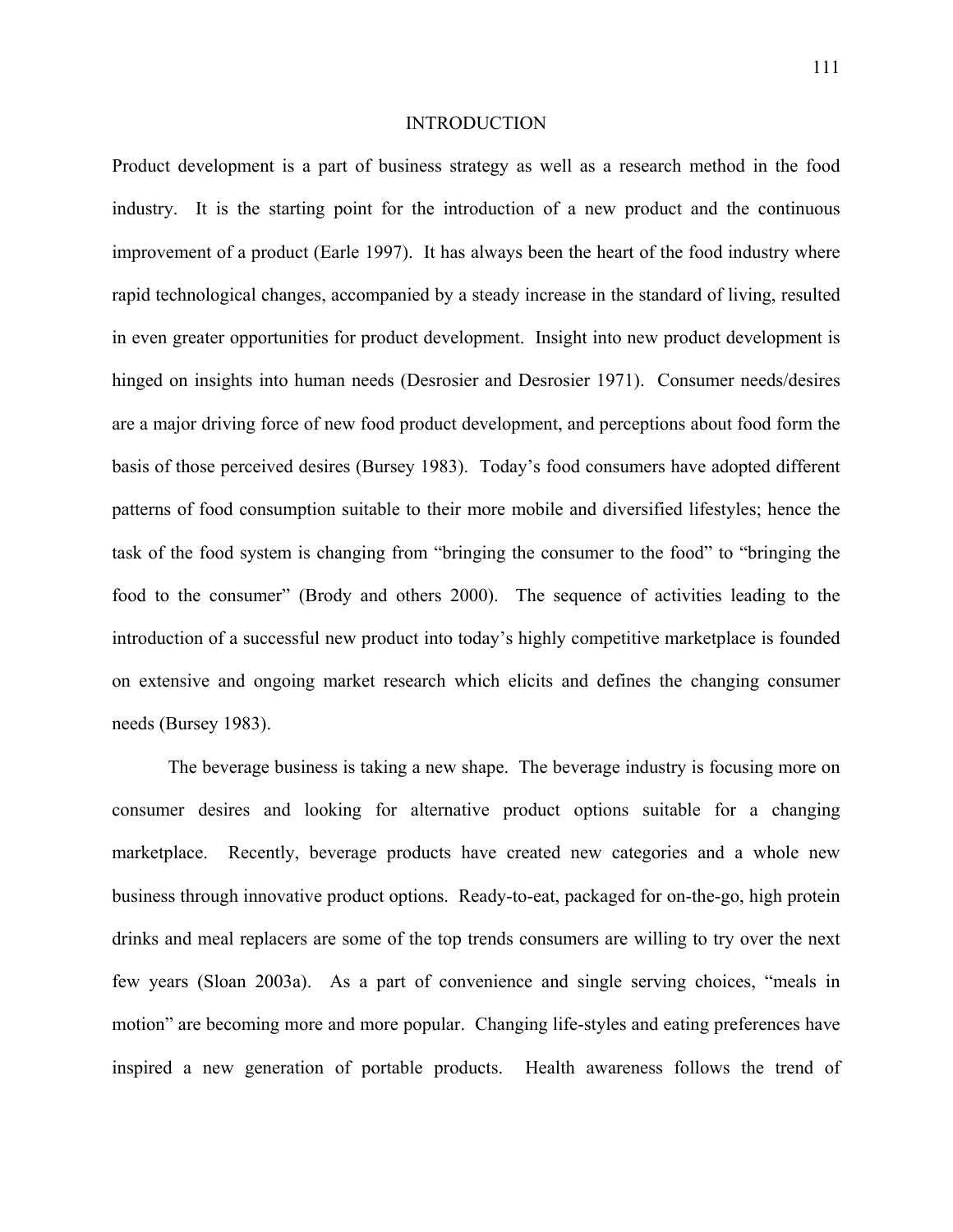convenience while choosing suitable food products from a variety of options available. Consumers want access to novel and interesting foods that are fresh, convenient, and tasty. Health is important but not at the expense of flavor. The explosion of scientific information relating diet to health, coupled with the rapid communication of that knowledge to the consumer, has provided a challenge to the American food industry (Bursey 1983). The desire for good health and the concern over carbonated soft drink consumption have driven consumers to juice and juice drinks (Sloan 2003b). Healthier product alternatives, including juice/soy combinations, juice/fruit/dairy smoothies, fortified juices/drinks, and organic drinks, are among those enjoying rapid growth (Sloan 2003b) with 28% of Americans consuming soy foods or soy beverages once a week or more (Ohr 2003). Functional beverages is an altogether new category showing increase in sales indicating that today's health issues drive sales as well. "Better for you" products can help boost beverage sales and have great applications in the beverage industry. Overall, consumers are looking to lead healthier lives, and the beverage industry has tremendous potential for future developments; this is creating a wave of innovative terminologies such as flavored milks, energy beverages, liquid meal-replacements, weight directed products, ready-todrink meals, and functional beverages.

 The nature of change in the beverage industry is remarkable; this changing scenario poses a challenge for the industry as well as opportunity for new product development. However, if a food product cannot be re-engineered or modified to fulfill the consumer desire and ultimately the demand for the product, thus meeting the benchmark goals, it will not succeed (Robinson 2000). Food quality is in the mind of the observer, response to food quality may be a conditioned response which is subject to many variables outside the control of the food processor (Lund 1982). Although commercially processed foods must attract the consumer by the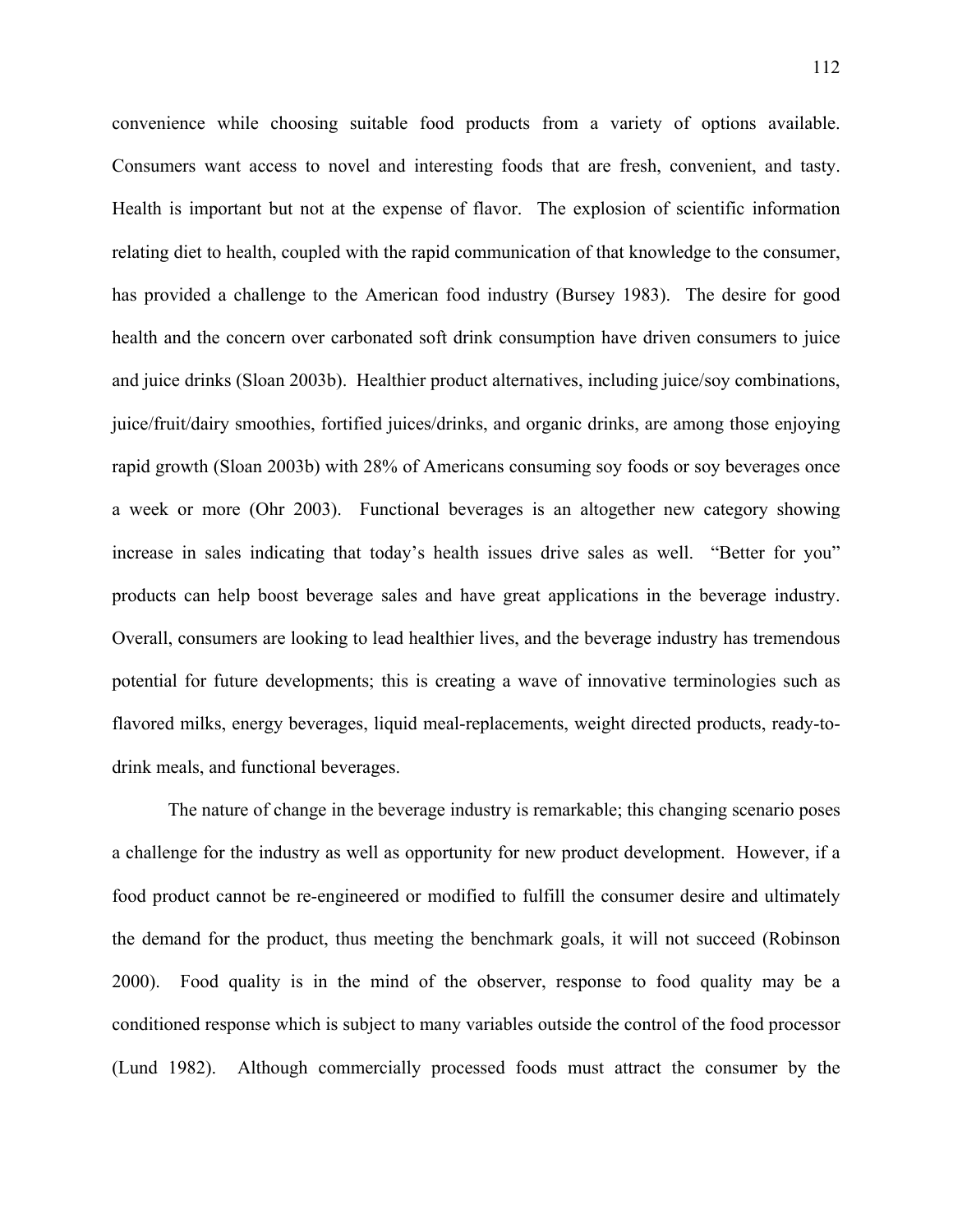appearance of the package, repeat purchases will depend on how pleasing a sensory experience is perceived when the product is eaten. And based on the feedback from sensory testing, adjustments then must be made to optimize the sensory properties of the food product, such as, flavor, sweetness, texture, thickness, color, and many such aspects of the product (Pyne 2000). Hence, sensory evaluation can be the best tool to understand consumer preferences in order to direct the process of successful product development.

 Sensory evaluation has been defined as "a scientific discipline used to evoke, measure, analyze, and interpret reactions to those characteristics of foods and materials as they are perceived by the senses of sight, smell, taste, touch, and hearing" (IFT 1975). In other words, the use of human senses to measure flavor and other sensory characteristics of foods and other products is called Sensory Analysis or Sensory Evaluation, a useful tool in the development of new products and new food resources (O'Mahony 1988). Sensory acceptance tests indicate the acceptance of a product without the influence of package, label, price and other such factors. Consumer testing is one of the most important activities in product development; the primary purpose of consumer affective tests is to assess the personal response by current and potential customers of a product, product ideas, or specific product characteristics (Resurreccion 1998). The implicit goal behind any and all sensory evaluation efforts in the food industry is to enhance quality, to improve appearance, flavor and texture as perceived by consumers in order to influence their food choices (translated into purchases) at the point of sale (Resurreccion 1998).

 Keeping the current consumer trend of convenience and nutrition in mind, this study to develop a new chocolate-flavored, peanut-soy protein-based, nutritious beverage was undertaken. The main objective was to evaluate this new beverage product for its sensory characteristics. It has been developed from two important vegetable protein sources: peanut and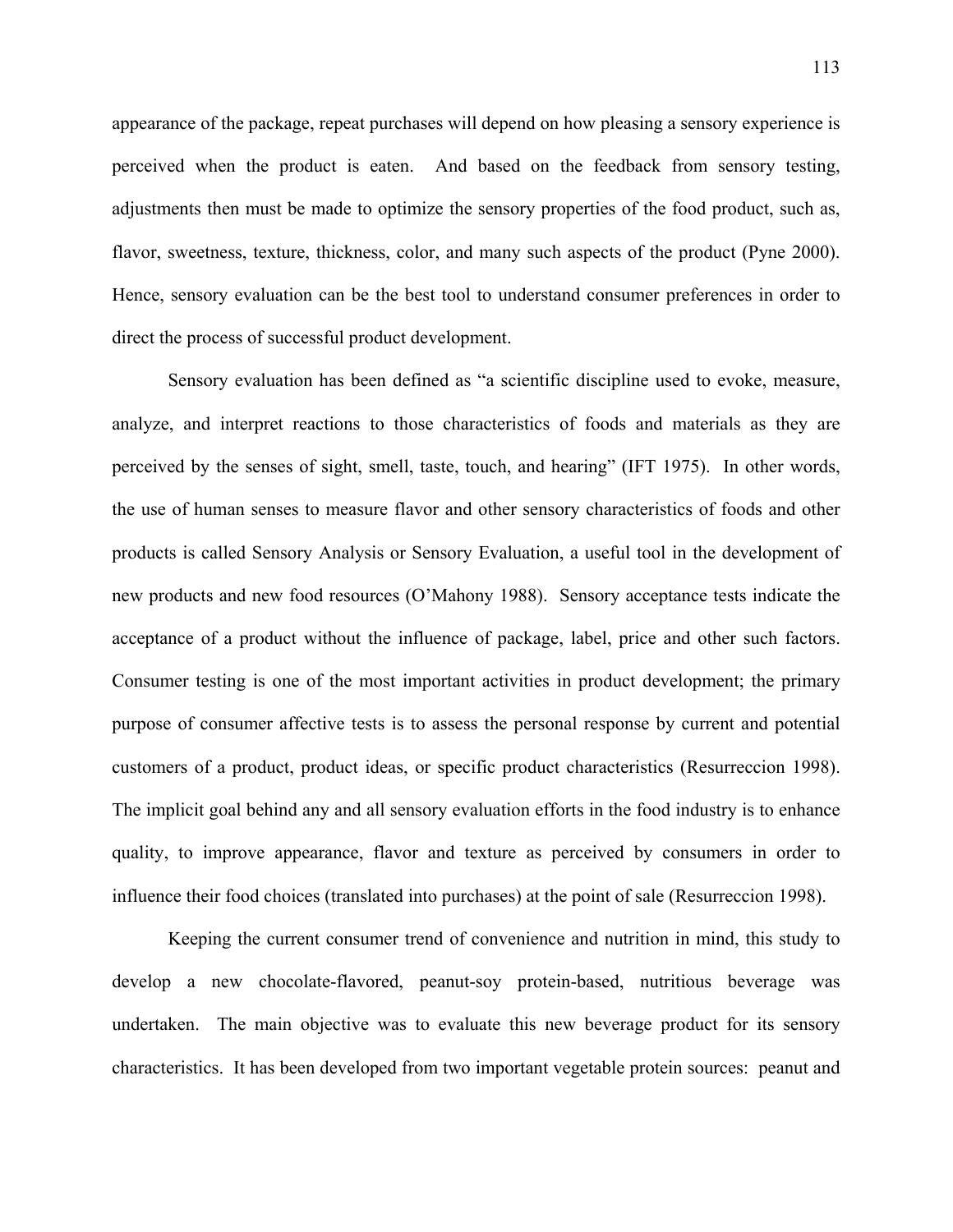soy, complementing each other to benefit the goal of a nutritionally superior product. However, it is challenging to provide a nutritious food that ensures appealing taste, texture, and appearance. Hence, it was desired to achieve balance between nutrition and acceptability by subjecting a number of possible product formulations to consumer affective sensory testing. The consumer response to experimental product formulations in comparison to a commercial control sample was expected to ultimately lead to the development of a successful product. Sensory evaluation was essentially conducted to obtain first-hand information on consumer acceptability to guide the development process.

## MATERIALS AND METHODS

**Materials** The source of peanut protein was medium roast, partially defatted (12% fat) peanut flour, obtained from Golden Peanut Company, Alpharetta, Ga., U.S.A. Two soy protein sources were soy protein isolate (Prolisse™) and defatted soy flour, obtained from Cargill Soy Protein Solutions, Sidney, OH and Cedar Rapids, IA, U.S.A., respectively. The carrageenan stabilizer (Satiagel X-amp 4000) was provided by Degussa Texturant Systems Sales, LLC, Atlanta, Ga., U.S.A. Soy lecithin (LECIGRAN™ 5750) was offered by Riceland Foods, Inc., Lecithin Division, Stuttgart, Ark., U.S.A. Artificial chocolate flavor was donated by Carmi Flavor & Fragrance Co., Inc., Commerce, Calif., U.S.A. Maltodextrin (AVEBE MD 20) was provided by AVEBE America Inc., Princeton N.J., U.S.A. Corn syrup (light), sucrose, cocoa powder (Hershey®'s European style, Dutch processed cocoa), peanut oil, vanilla extract (pure), salt and commercial chocolate milk (Hershey®'s creamy chocolate milk shake) were purchased locally.

**A new chocolate-flavored peanut-soy beverage** Two important protein sources, peanut and soy, were used to prepare a nutritional beverage. The initial formulation and processing steps for beverage formulations were based on extensive literature review and preliminary beverage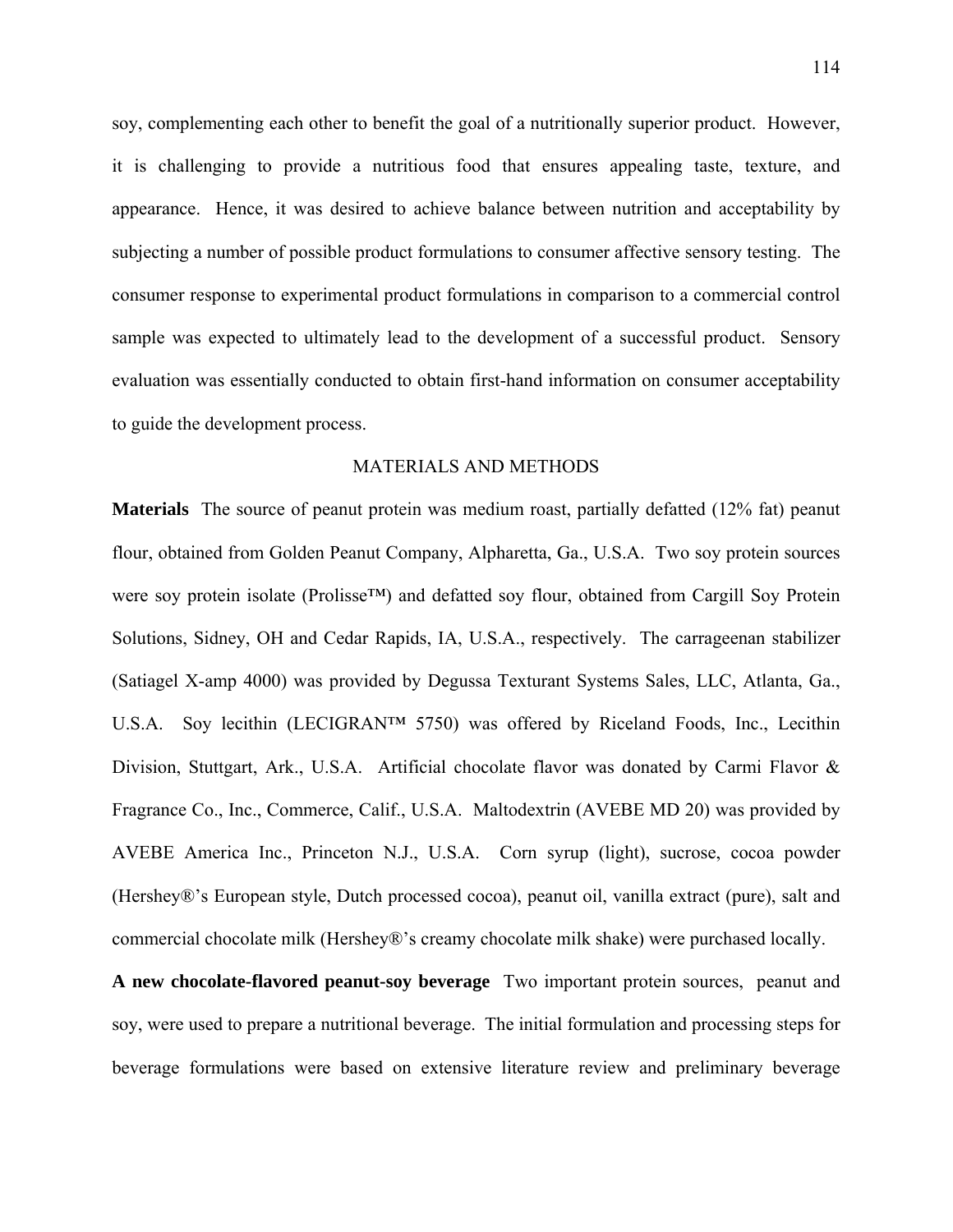preparation trials (Deshpande and others Unpublished). A pilot-plant scale beverage processing protocol involved a three-component constrained-mixture-design approach. Upon finalizing the operating protocol, the experimental design was created to determine the total number of beverage formulations required to conduct sensory evaluation.

**Mixture design** A three-component constrained mixture design was developed using Peanut  $(X_1: 30.56\% - 58.70\%)$ , Soy  $(X_2: 28.26\% - 43.52\%$  either soy flour, SF or soy protein isolate, SPI) and Chocolate syrup  $(X_3: 13.04\% - 25.93\%)$ . The third component of the mixture, chocolate syrup, was a liquid blend of various other ingredients such as stabilizers, emulsifiers, sweeteners, and flavor additives (Deshpande and others Unpublished). Preliminary studies on the calculation of lysine content (Reference lysine content = 51.0 mg/g protein), measurement of viscosity ( $\eta$  = 36.9 mPa s), and visual stability index (VSI =  $1.00$ ) were the basis of determination of lower and upper bound constraints (Deshpande and others Unpublished). The reference lysine content (51 mg/g protein) was obtained from the guidelines on essential amino acid consumption (NAP 2002). The acceptable range of viscosity for design formulations was based on the measurement of viscosity of Hershey®'s creamy chocolate milk shake. Similarly the VSI was based on the stability of commercial cow's milk.

 The extreme vertices design for the mixture experiment (McLean and Anderson 1966) was obtained using design of experiment (DOE) software: STATISTICA™, Version 6.0 for windows (StatSoft<sup>®</sup>, Tulsa, OK). The lower and upper bound constraints determined for each mixture component  $(X_1: 0.3056 - 0.5870; X_2: 0.2826 - 0.4352;$  and  $X_3: 0.1304 - 0.2593$ ) were used to generate this design, which gave 11 experimental design points. As shown in Figure 4.1, the parallelogram bound by dashed (-------) lines represented an experimental region on a ternary plot with the three components, peanut  $(X_1)$ , soy  $(X_2)$ , and chocolate or chocolate syrup  $(X_3)$ ,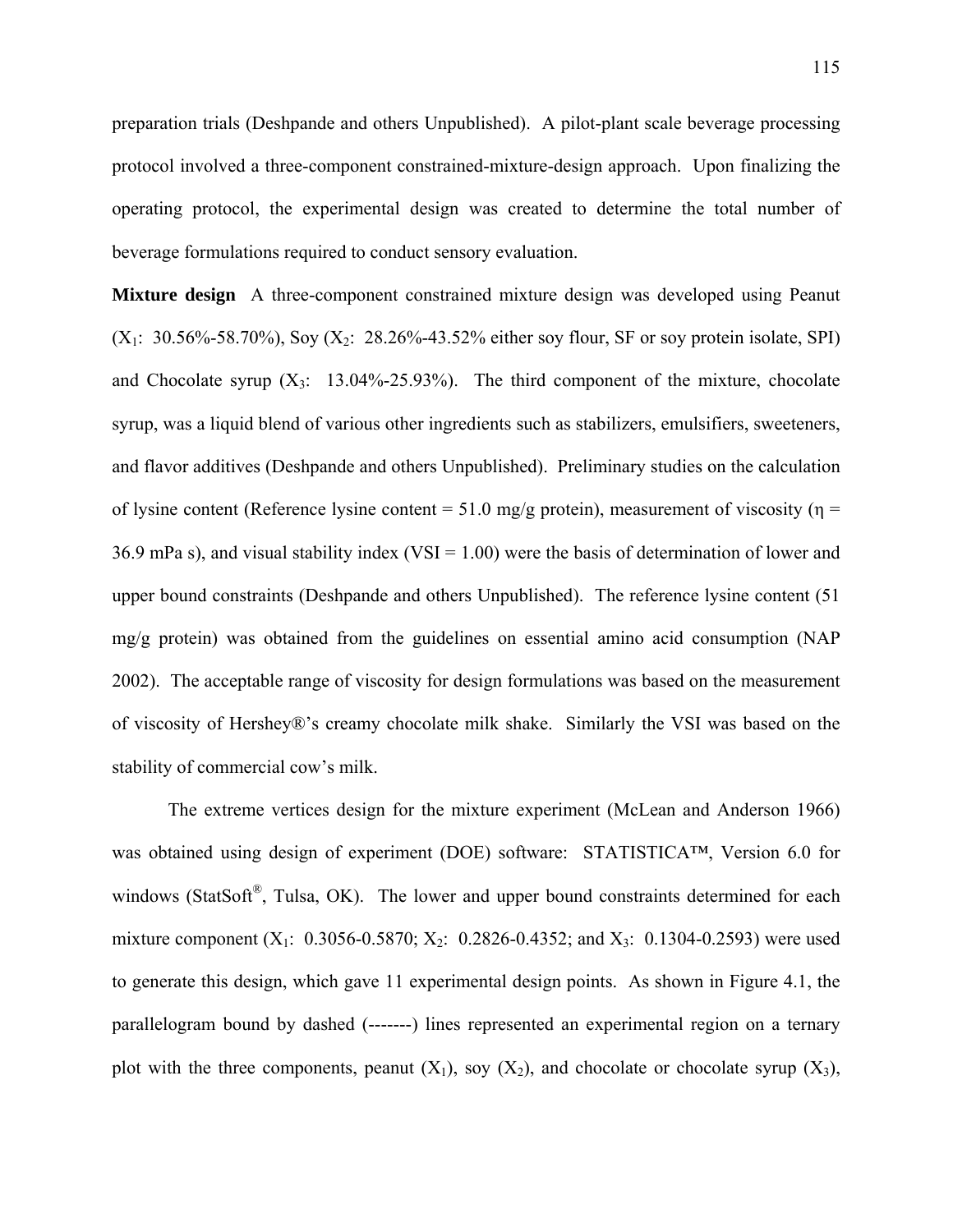being respective triangular coordinates. There were three overlapping points shown as a vertex point  $V_2$  in the figure. Since all three points had similar coordinates, only one was selected resulting in a parallelogram as the experimental region. It had four corner points representing extreme vertices outlying the constrained region, four midpoints of each edge, and a point inside the parallelogram representing the centroid of the constrained region. The relative proportions of each component were constrained to add up to the same value of 1 where:

$$
\sum_{i=1}^{3} X_i = X_1 + X_2 + X_3 = 1
$$

 The minimum number of points needed to estimate the parameters for the quadratic model for optimization by response surface methodology were determined using following equation:

$$
y = q(2^{q-1})
$$

Where, the variable q described as the number of mixture variables in the design was three  $(X_1,$  $X_2$ , and  $X_3$ ) in this case resulting in a y value of twelve.

 Hence, the experimental region was represented separately in Figure 4.2. Five additional design points  $(C_1, C_2, C_3, C_4,$  and  $C_5$ ) were selected as the centroids of smaller parallelograms, for example, point  $C_1$  was the centroid of smaller parallelogram formed by points  $V_1$ ,  $M_3$ ,  $C_5$ , and  $M_1$ . All of these design points represented fourteen mixture proportions of three major components as given in Table 4.1.

 Two sets of formulations were prepared using the 14 mixture proportions. One set had soy flour as a source of soy protein (SF-based formulations), and another soy protein isolate (SPI-based formulations); all other ingredients and processing parameters were kept constant. The twenty-eight experimental beverage samples were formulated in small batches containing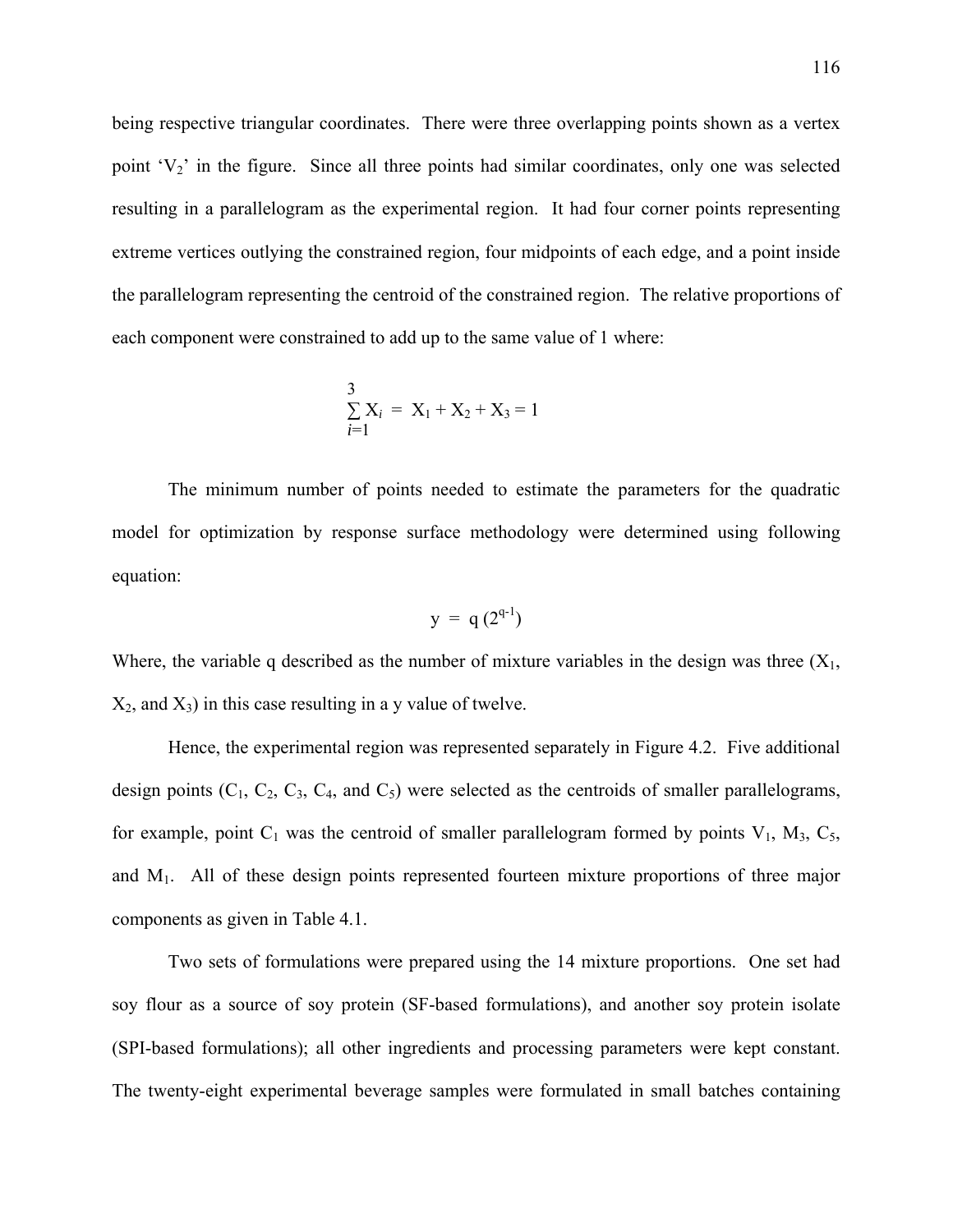2000g fixed weight of peanut( $X_1$ ) – soy( $X_2$ ) base stocks blended in predetermined mixture proportions (Table 4.1). The amount of chocolate syrup required in each batch was based on the total weight of beverage formulation and the proportion of chocolate syrup (or chocolate:  $X_3$ ) from the corresponding mixture proportion. These twenty-eight beverage formulations served along with the control in each sensory sub-session resulted in a total of 32 samples for sensory evaluation.

**Beverage processing protocol** A pilot-plant scale processing protocol was used. This protocol was designed based on the preliminary study of development of a new chocolate-flavored, peanut-soy beverage (Deshpande and others Unpublished).

Base stocks of filtered peanut, soy flour (SF) and soy protein isolate (SPI) slurries were prepared separately for use in beverage formulations as per the three component mixture design. Morehouse mill (Model M-MS-3, Morehouse Industries, Los Angeles, Calif.) grinding of medium roast partially-defatted peanut flour, defatted soy flour and soy protein isolate gave finely ground flours as the starting materials for base stock preparation. The fine flours (250 g each), mixed separately with tap water (2400 g), were homogenized (34474 kPa, room temperature, five passes) in a laboratory homogenizer (APV Gaulin Homogenizer Model 15 15MR-8TBA, Everett, MA). The homogenized slurries were filtered using 273-mesh (53 microns), polyester filter screen (McMaster Co., Fulton Industrial Blvd., Atlanta, Ga.), residues discarded and filtrates stored for use as base stocks.

The key ingredients (sucrose, corn syrup, maltodextrin, cocoa powder, peanut oil, vanilla extract, salt, soy lecithin, artificial chocolate flavor, and carrageenan) were mixed in water for making the chocolate syrup. The mixture was heated to 75  $\degree$ C in a steam kettle, mixing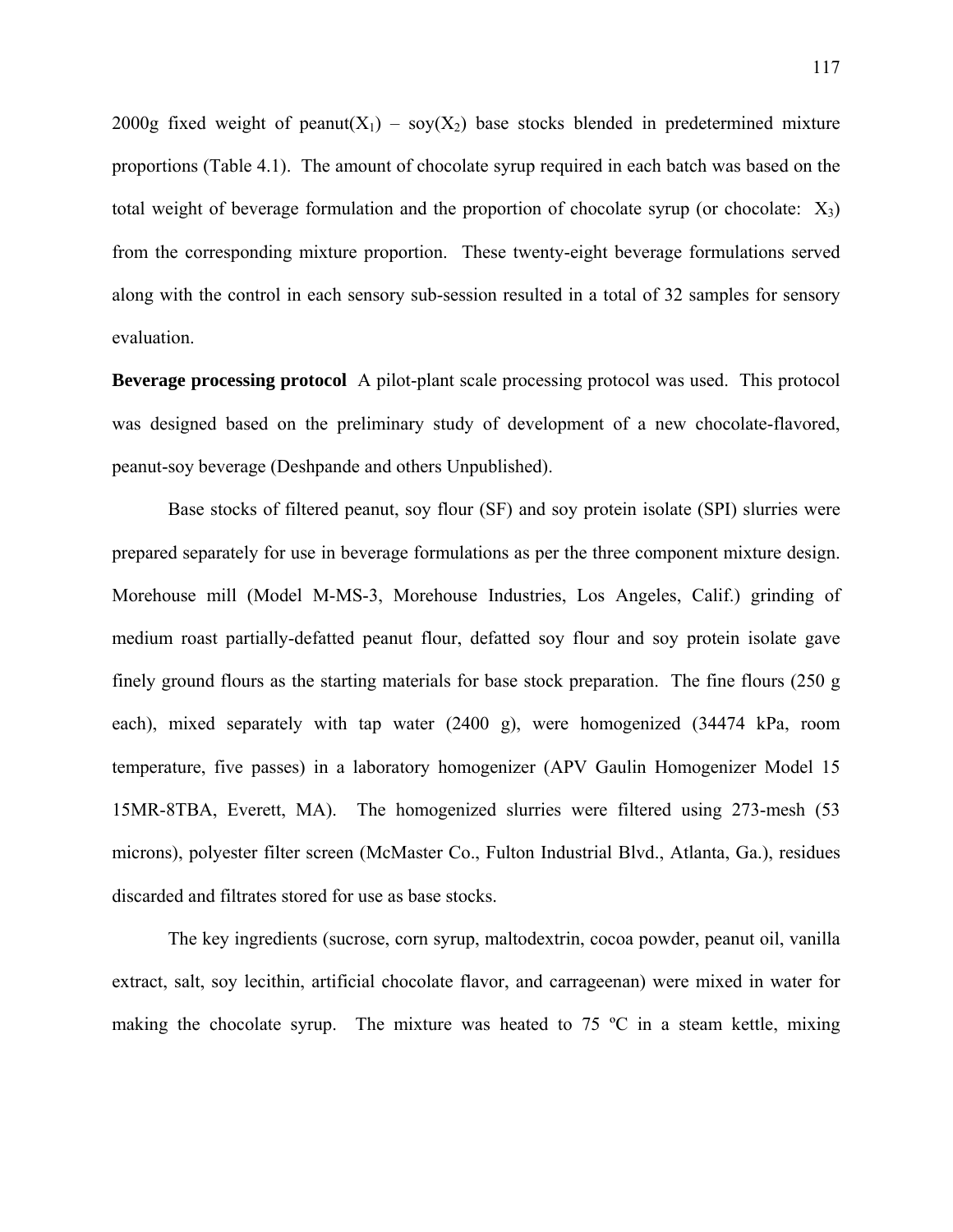constantly with a hand-held blender while heating. At this stage the syrup was ready to be used in the beverage formulations.

Twenty-eight beverage formulations were prepared using the base stocks of peanut slurry, soy slurry (either SF or SPI) and chocolate syrup mixed in predetermined proportions as explained in the mixture design. The mixture was heated to 75 ºC in a steam kettle, mixing constantly with a hand-held blender while heating and then homogenized (34474 kPa, 72 °C) in a laboratory homogenizer. Pasteurization at 93 °C for 1 s followed by cooling to about 35 °C was done in a plate-heat-exchanger (Armfield FT74, UHT Unit, Armfield Ltd., Ringwood, Hampshire, England, BH24 1 DY). The beverage was then filled into labeled 250 ml bottles and stored at 4 ºC until presented in sensory evaluation sessions.

**Sensory evaluation** Sensory evaluation was conducted by performing a consumer acceptance test in the sensory laboratory of the Department of Food Science and Technology, University of Georgia, Griffin Campus. Untrained panelists were recruited from the staff and students of the Griffin campus. The panelists  $(n = 41)$  were screened and enlisted by ensuring that they were not allergic to any of the ingredients used in the beverage formulations, consumed chocolate milk or similar flavored non-carbonated milk-type drink, and liked eating peanuts. Panelists participated voluntarily in the sensory evaluation.

 There were five sensory sessions; each session was administered twice a week (two subsessions/ week), and each sub-session was monitored at three different time slots (three sensory tests/ sub-session). Thirty-two samples including Hershey®'s creamy chocolate milk shake as the control were presented in four sensory sessions (8 samples served per session). Apart from these four sessions, one sensory session conducted in the beginning of the actual evaluation was considered as a 'dry-run'. All procedures of sample preparation and sensory evaluation were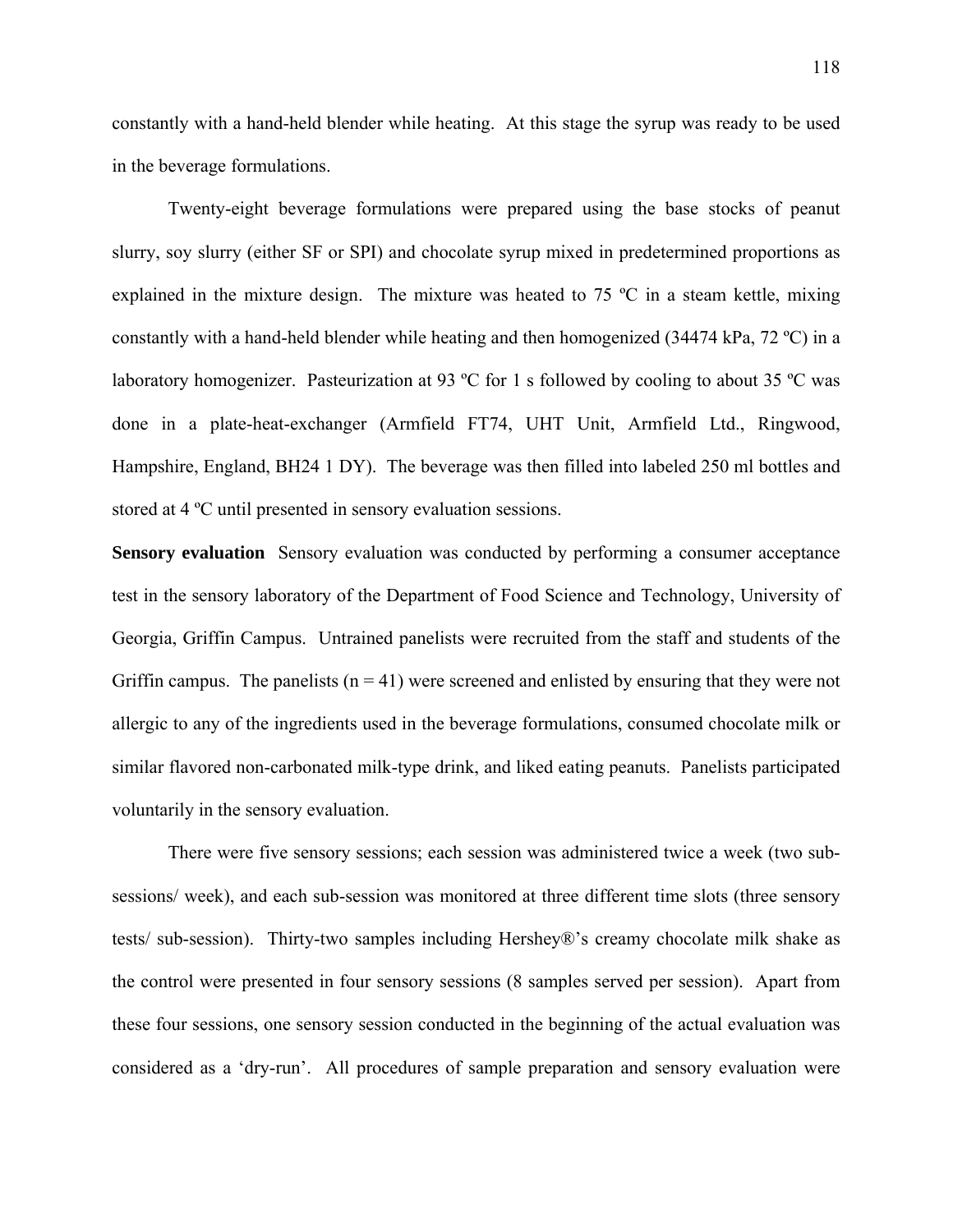similar in the case of the dry-run as well as the other four sessions. The panelists were allowed to select any of the available time slots on one of the sub-sessions per week. They were instructed to evaluate the test samples for nine different sensory attributes using a nine-point hedonic scale. A complete randomized block design was used whereby each panelist evaluated all 32 samples over a period of one month. Each panelist evaluated eight samples (7 experimental beverage formulations and one control) served one at a time with a compulsory break of 3-5 min after evaluation of the  $4<sup>th</sup>$  sample. Panelists were requested to complete brief questionnaires during the break in each sensory test. Some refreshments were provided at the end of each sensory test.

 The sensory evaluation was carried out by performing three 30-minute sensory tests at 9:30 AM, 10:30 AM, and 11:15 AM, every Tuesday and Friday, for five consecutive weeks. Every test began by greeting the panelists and giving them a brief overview of how the sensory tests would be conducted. In the first week, they were given instructions regarding the use of the sensory booths, signal light buttons, and ballot forms (sensory data collection sheets, APPENDIX C) with a short summary of sample evaluation procedures. They were then requested to read and sign two copies of a consent form approved earlier by the University of Georgia's Institutional Review Board (IRB). The greeter confirmed that panelists had no allergies towards any of the product ingredients by recording their answer in the space provided on the consent form and then co-signed the form. The panelists were then led to well-equipped, environmentally-controlled partitioned booths in the sensory laboratory for the evaluation.

The bottled beverage formulations stored at  $4^{\circ}$ C in a walk-in cooler were transferred into two ice-filled boxes prior to the sensory sub-session. Care was taken that the samples were maintained at approximately 5-9 ºC. Each sample was partially filled into 90 ml plastic cups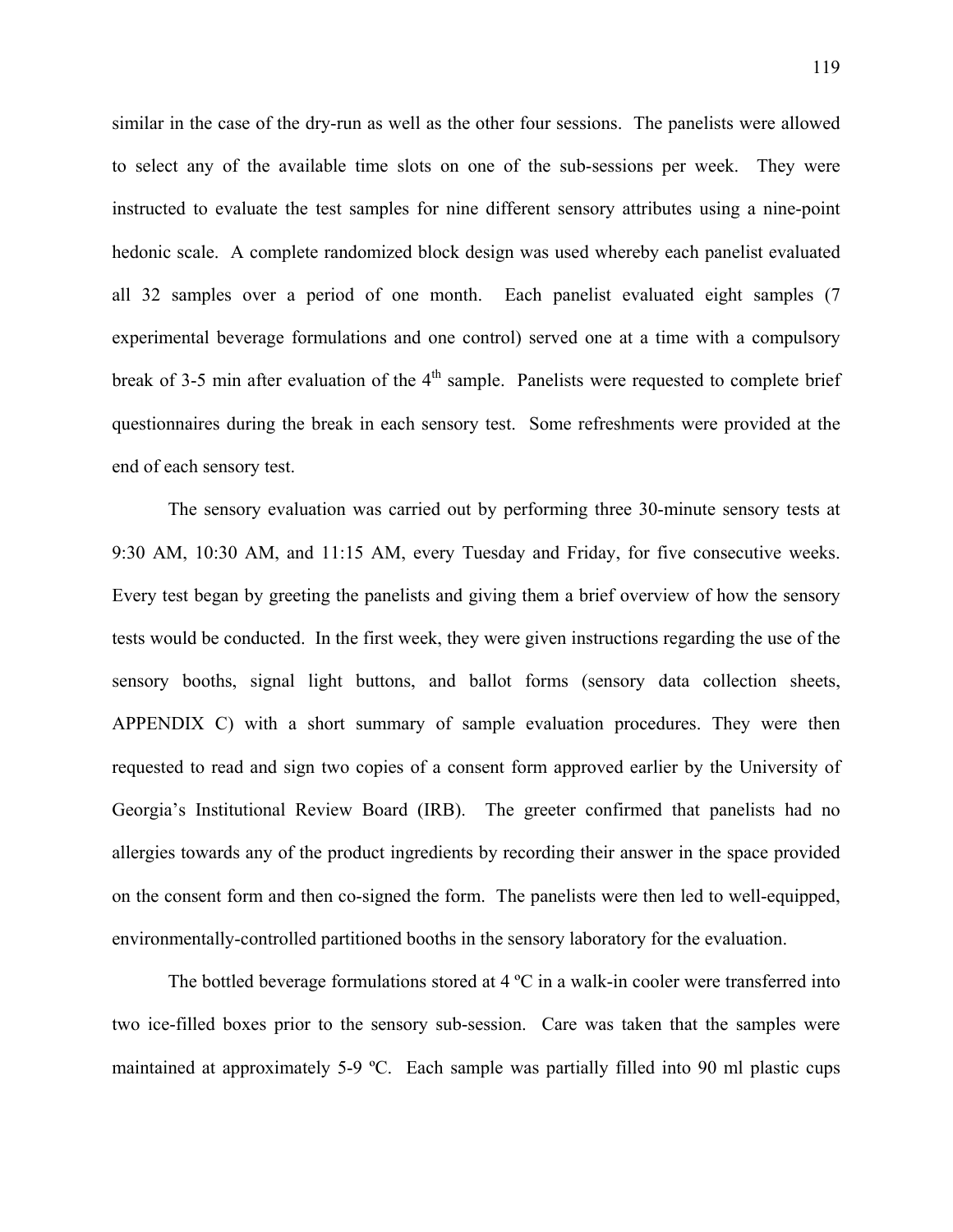(about 60 ml) and immediately served for sensory evaluation. The sample cups were labeled using three-digit sample identification numbers obtained from a random number table. The samples were presented in a monadic sequential order accompanied by paper ballots to record corresponding sensory responses. The ballot (APPENDIX C) was designed to have nine questions asking the panelists to express their feeling about each sensory attribute using a 9-point hedonic scale, where  $1 =$  dislike extremely,  $5 =$  neither like nor dislike, and  $9 =$  like extremely (Peryam and Pilgrim 1957) as shown in Figure 4.3. They were also asked whether they would like to buy the product if available in the marketplace and were given a further option of writing comments about it. The sensory attributes evaluated included overall liking, appearance, color, aroma, consistency, flavor, sweetness, mouthfeel, and aftertaste. The panelists were instructed to visually observe, smell, and drink at least four sips of each sample before finishing the evaluation. They were provided unsalted crackers and drinking water to cleanse their palate in between samples as well as cups with lids for expectoration. The sensory data thus collected was statistically analyzed, and the mean ratings for beverage formulations were compared to those of the control to determine the best formulation.

**Measurement of nutritional and physical properties** The nutritional characteristics of the beverage were evaluated on the basis of lysine contents (mg/g protein) calculated from the compositions of peanut flour, soy flour and soy protein isolate, and the expected percentage protein recovery in the respective slurries/base stocks (Deshpande and others Unpublished). Physical properties such as viscosity (η) and visual stability index (VSI) were also measured. A Brookfield Viscometer (Model LVDV-II+, Brookfield Engineering Laboratories, Inc., Stoughton, MA) equipped with a small sample adaptor (SSA 18/13R, 25 °C, 20 rpm) was used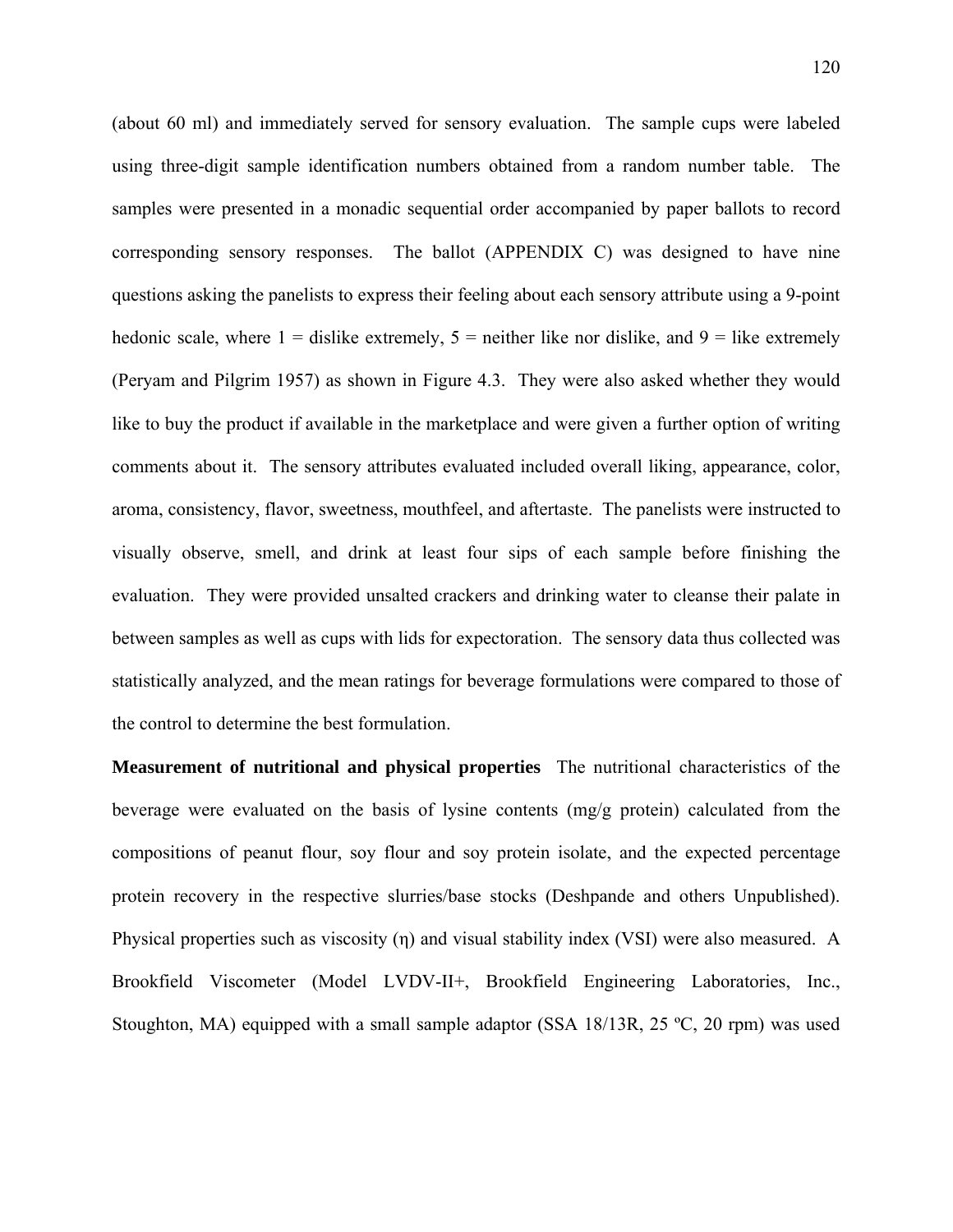for measurement of η, and a method suggested by Hinds and others (1997b) was used to determine VSI of various samples.

**Statistical analysis** The experimental design was obtained using a statistical software STATISTICA™, Version 6.0 for windows (StatSoft<sup>®</sup>, Tulsa, OK, USA). The statistical analysis software (SAS<sup>®</sup> Proprietary Software, 1999-2001), Release 8.2 for Windows (SAS<sup>®</sup> Institute Inc., Cary, NC, USA) was used for data analysis. The ANOVA and Duncan's Multiple Range Test were used to compare different attributes at the 95% significance level ( $\alpha$  = 0.05).

## RESULTS AND DISCUSSION

**Physical properties of beverage formulations** The ranges of lysine contents in experimental beverage formulations were  $44.1 - 57.1$  mg/g protein (equivalent to lysine content of  $4.41 - 5.71$ )  $g/100$  g protein) compared to the reference lysine content of 51.0 mg/g protein or 5.10 g/100 g protein (Deshpande and others Unpublished). A study done by Ang and others (1985) showed that whole egg, cow's milk, human milk, soymilk, and spray dried soymilk powder had lysine content (mg/g of protein) of 70, 76, 87, 76, and 72, respectively. According to them the lysine requirement for an adult was 500 (male)-800 (female) mg/day. Also, the amino acid profiles of various peanut beverage treatments studied by Rubico and others (1989) indicated that the lysine content (g/100 g protein) of raw peanut extract was 4.31, that of 71  $^{\circ}$ C homogenized peanut milk was 5.16, and it was below 4 (in the range of 2.88-3.81) for samples processed at different temperature and time conditions (85 ºC, 100 ºC, and 121 ºC for 15 min, and 121 ºC for 3 sec). They suggested that it can be expected to see various heat treatments affecting some amino acids; however, actual significance of these apparent changes was not clear in the absence of biological data. In general, the lysine contents of beverage formulations prepared in this study were close to the range observed in the literature.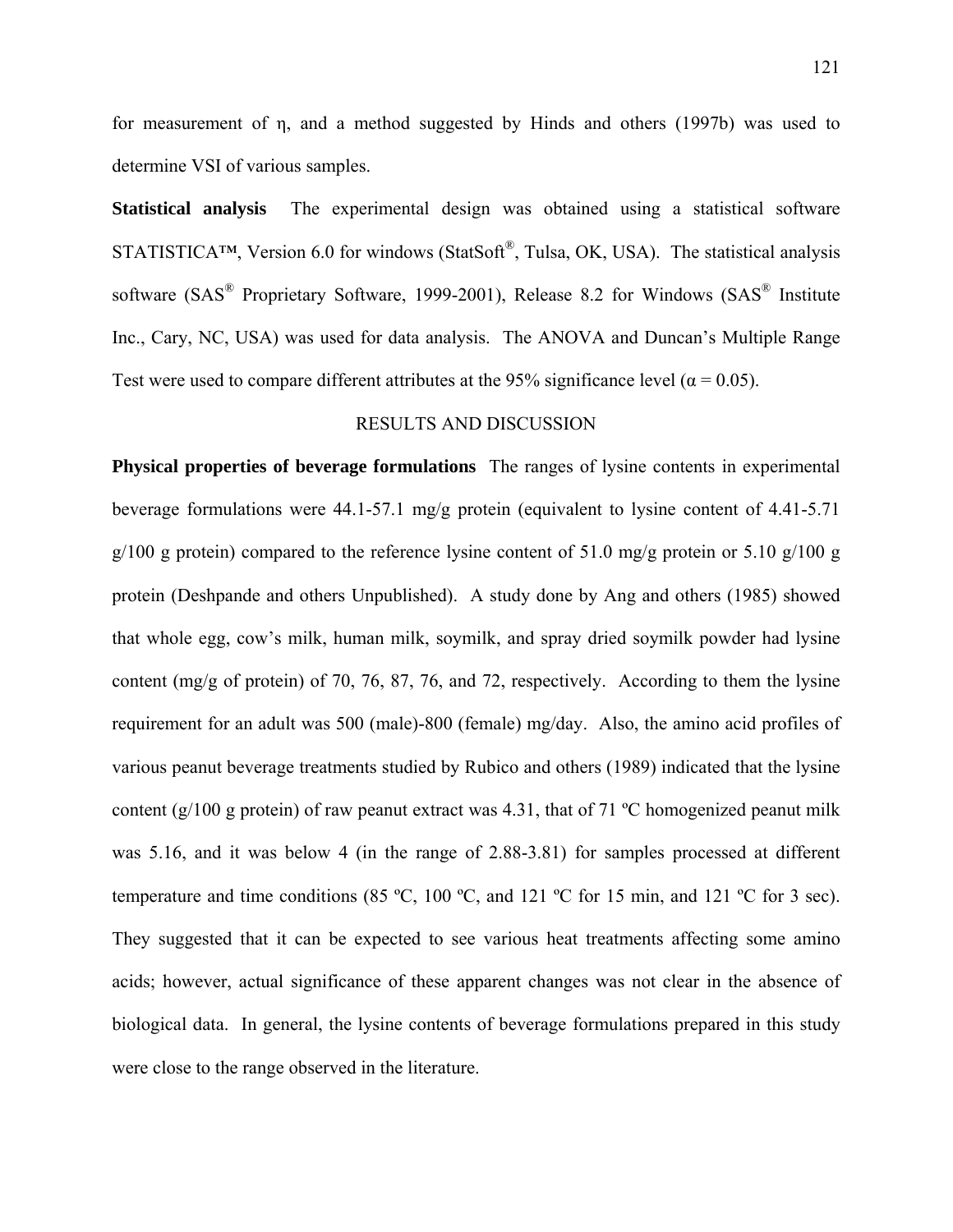The values for two physical properties, viscosity (η) and visual stability index (VSI), were in the range of 17.7-131.8 mPa s and 0.63-0.99, respectively, compared to the viscosity of Hershey®'s creamy chocolate milk shake (36.9 mPa s) and the VSI of commercial cow's milk (1.00). The viscosity measurements of various beverage formulations (Figure 4.4) indicated that the formulations containing higher amounts of soy protein isolate (SPI) and chocolate syrup were significantly more viscous (100.5-131.8 mPa s) as compared to the respective soy flour (SF) based formulations (37.9-62.8 mPa s). The SF-based formulations followed a viscosity pattern more closely to the control (Hershey®'s creamy chocolate milk shake) as compared to the SPIbased formulations. Besides, the viscosity of SPI-based formulations increased sharply with the subsequent increase in the amount of chocolate syrup resulting in the viscosity values from 42.4 mPa s to 131.8 mPa s for formulations 8, 9, 10, 11, 12, 13, and 14, all of the formulations being more viscous than the control.

 However, the visual stability index values (Table 4.2) for both SPI- and SF-based formulations containing a low amount of chocolate syrup were low (0.63-0.89). It was speculated that since the chocolate syrup was a liquid blend of various ingredients, there was a simultaneous decrease in the amount of stabilizer and emulsifier with a decrease in the amount of chocolate syrup in the beverage formulations resulting in lower VSI values. At low chocolate syrup concentrations, the amount of stabilizer and emulsifier might not be enough to form a stable suspension, causing separation and settling of most of the particles.

 On the other hand, at higher chocolate syrup concentrations, the SPI proteins might also have played an important role of forming larger protein molecules, producing more viscous formulations. Heat, homogenization and pH are important factors that influence the functional characteristics of isolated soy proteins (Klahorst 2002). The process of aggregation between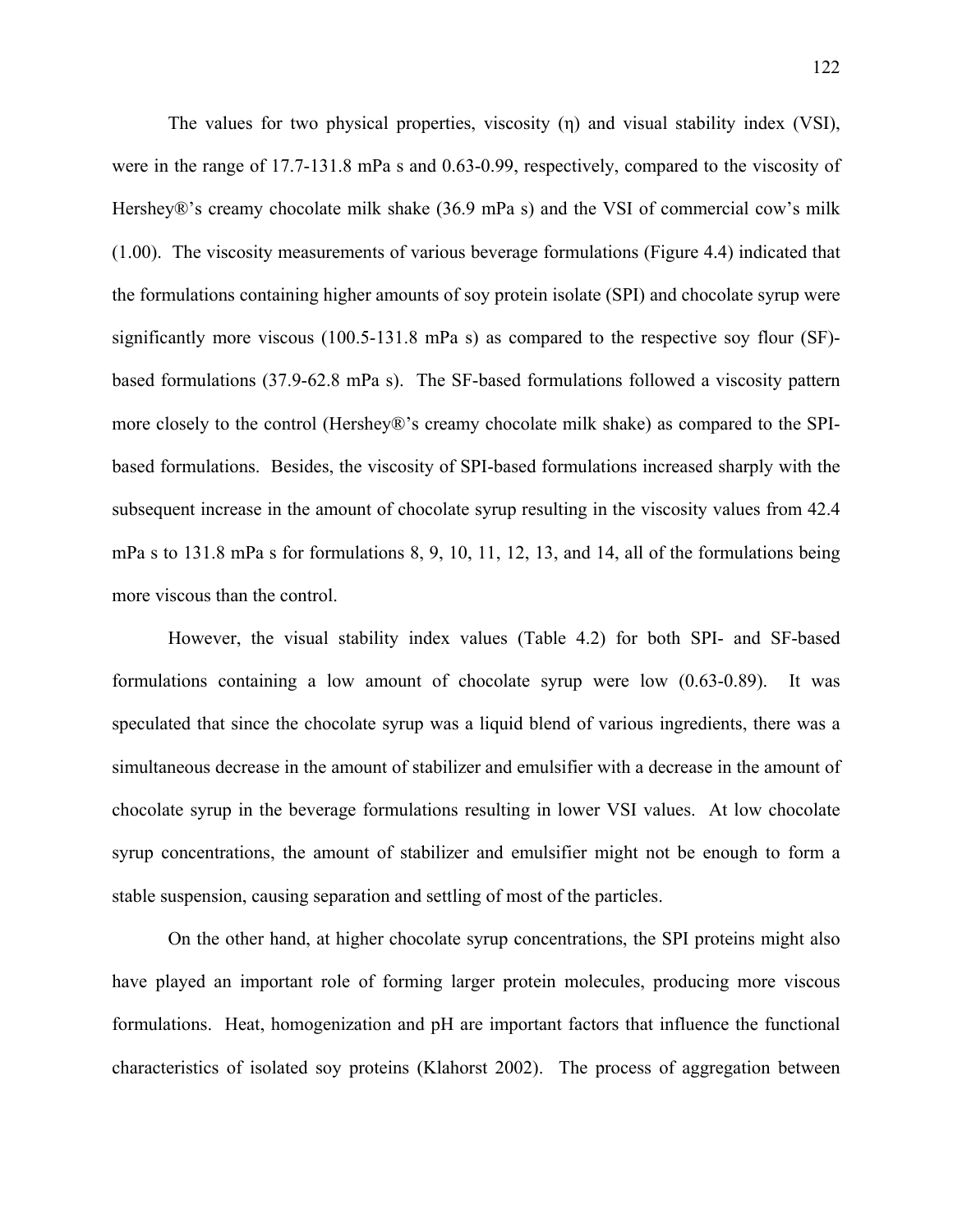oilseed proteins and the properties of their aggregates differs from those of other common proteins like milk, and when liquids containing soy protein are heated at  $\geq 100$  °C, gel-type aggregates involving covalent disulphide bonds are formed (Hinds and others 1997a). As soy protein use increases, especially in the beverages that serve as quick, high-protein meals, the challenge has been to mimic the consistency of a milkshake or fresh-blended smoothie. One solution is to enhance the viscosity contributed by soy protein with combinations of other stabilizers, emulsifiers and proteins to make the soy more palatable (Klahorst 2002).

 The type and amount of stabilizer or emulsifier, heating-cooling protocols, temperature, protein-lipid concentration, and particle size are important factors influencing viscosity, stability, and mouthfeel or chalkiness of peanut beverages (Hinds and others 1997c). Since heat treatment is a major factor altering physical and chemical properties of homogenized liquids containing protein and fat, it can be thought to play a role in governing the physical properties of the beverage. Consistency index (K), or apparent viscosity (η) at shear rate of unity, of PF (peanut flour) and SPI milks was generally higher than that of similarly processed NDM (non-fat dry milk) milk (Schmidt and others 1980). Also increased total solids and increased heat treatment more dramatically increased the K value for oilseed milks than for NDM milk, and storage (10 days at 4 ºC) increased K value of SPI milk heated at 80 ºC or above. Degree of heat treatment, total solids content and storage were shown to have a pronounced effect on the apparent viscosity, consistency index, and yield stress of the fortified milk systems (Ramanna and Ramanathan 1992). Also, sugars whether sucrose, corn syrup, high fructose corn syrup, fructose, rice syrup, cane sugar or honey, contribute to viscosity, depending on the level added and other components of the solution (Klahorst 2002).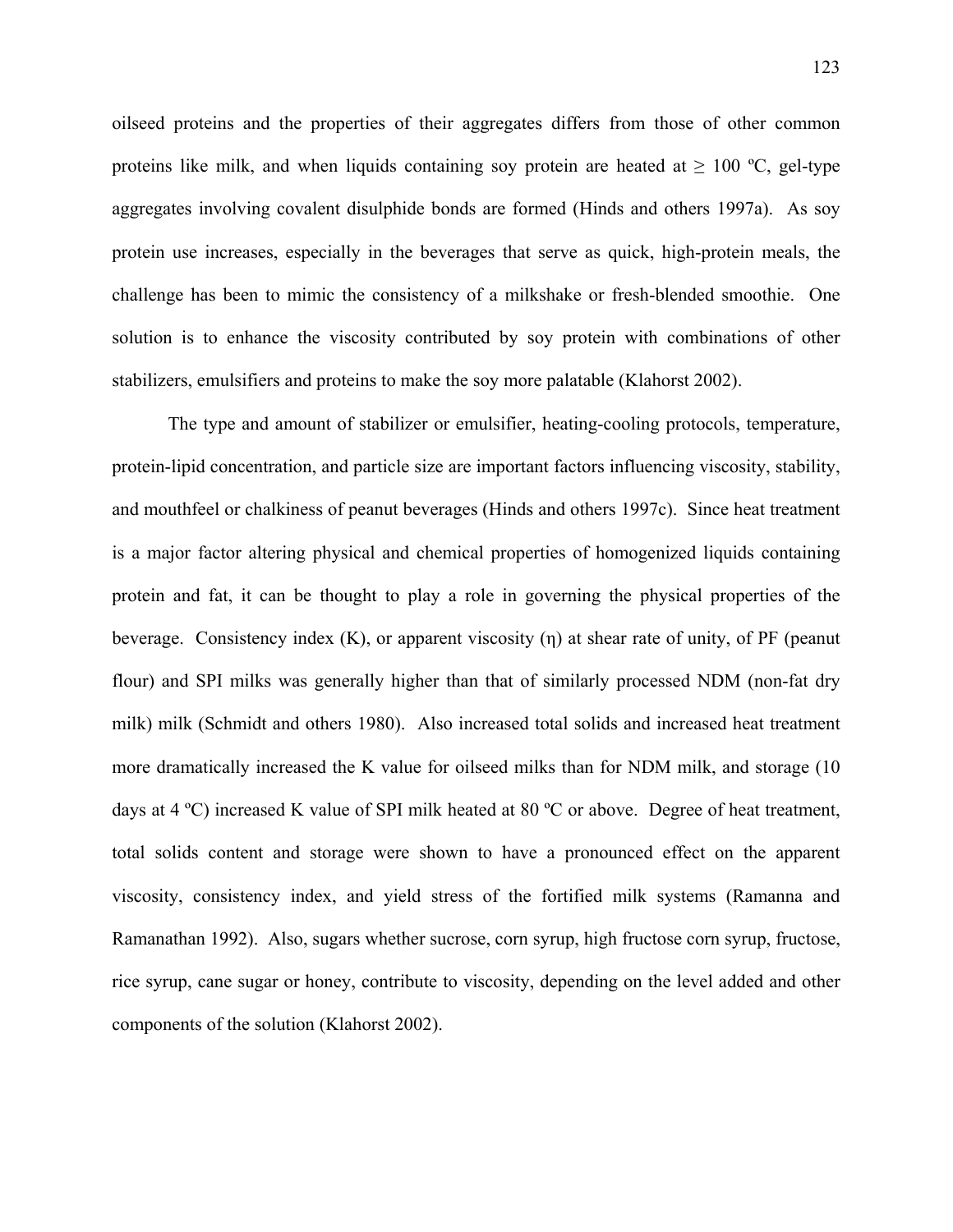Temperature significantly affected viscosity of peanut beverages prepared by Rubico and others (1988) probably due to changes in protein and carbohydrate structures. A possible cause of gelation in the chocolate-flavored peanut beverages could be interaction of peanut protein with polysaccharide thickening agents (carragennan and guar gum) leading to aggregation of molecules (Rustom and others 1996). Hinds and others (1997b) observed that the visual stability and viscosity values of their preliminary experimental beverages ranged from 0.49-0.71 and 3.7- 23.6 mPa s depending on the type of stabilizer or emulsifier used. Soybean beverages heated to 82 °C then homogenized twice at 24.1 x  $10^6$  Pa had suspension and visual stability indices of 0.9 and 1.0, respectively, after a 7-day quiescent storage time at 1.1 °C (Nelson and others 1976; Priepke and others 1980). The physical properties of the peanut-soy beverage product under study were found to be in close correlation to these findings.

 Among all the SF- and SPI-based formulations, only #8, #9, and #10 had viscosity as well as VSI close to the desired values. The SPI-based formulation #8 had the best balance of both the physical properties ( $\eta = 41.5$  mPa s; VSI = 0.99). For beverages, the primary role of protein is to provide nutritive value in a form that has desirable physical as well as sensory attributes. Because protein viscosity is largely affected by heat, proteins vary in their ability to withstand high-temperature processing; when heated to a point of denaturation, irreversible gels form from coagulated protein (Klahorst 2002). Evidently, the concentration of SPI and chocolate syrup appeared to govern the viscosity pattern of the various beverage formulations.

**Correlation of physical and sensory properties** Figure 4.5 shows that the SPI-based formulations having higher viscosity values were rated lower than the corresponding SF-based formulations for four sensory attributes: appearance (SPI: 5.6-6.2; SF: 6.3-6.5), color (SPI: 5.7-6.2; SF: 6.2-6.5), consistency (SPI: 5.4 -5.8; SF: 6.2-6.3), and mouthfeel (SPI: 5.6-5.8; SF: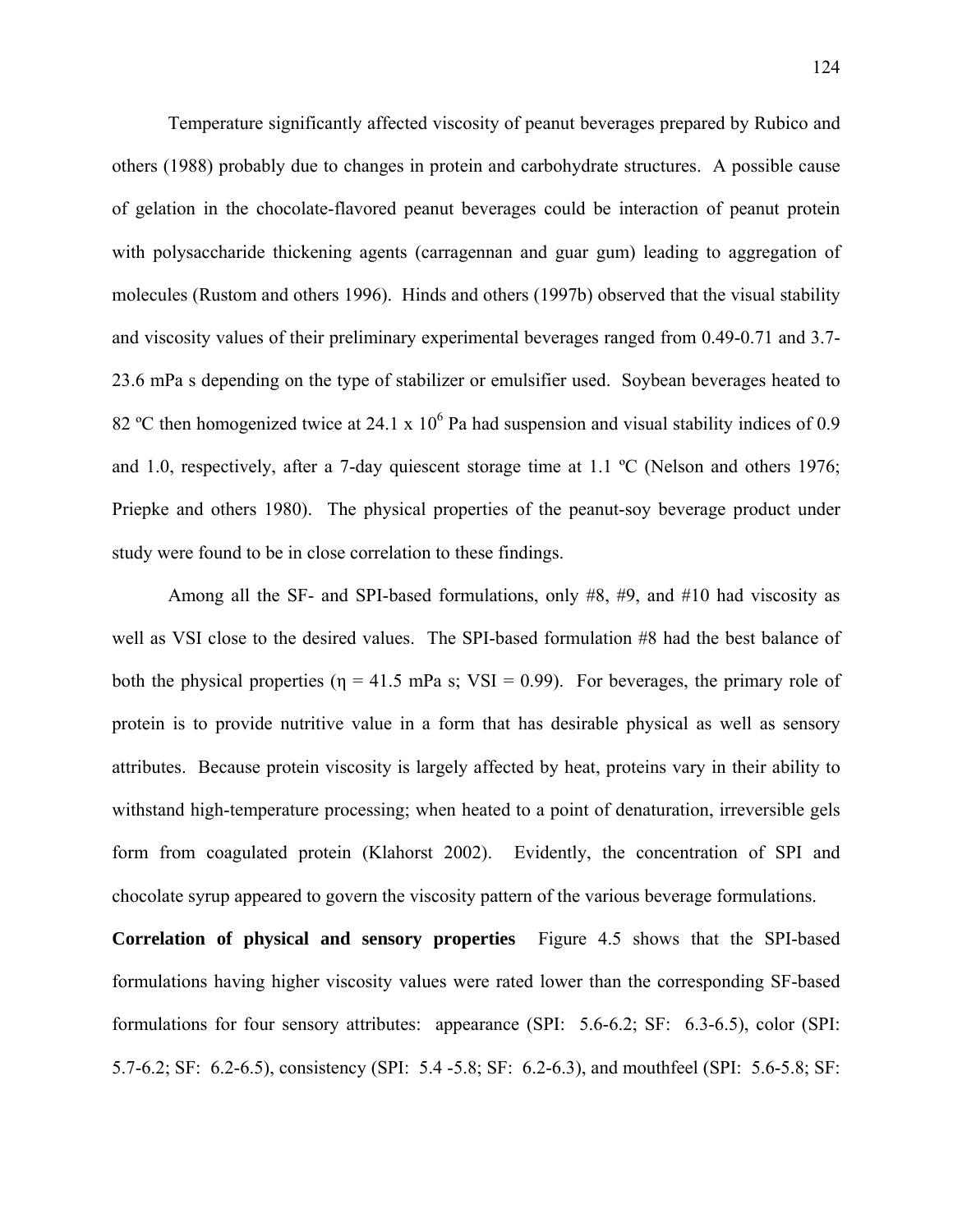5.7-6.0). It can be observed that higher amounts of chocolate syrup not only increased viscosity of the beverages resulting in lower ratings for consistency, but also resulted in visibly darker formulations having lower ratings for appearance and color. Since chocolate syrup was a blend of various other ingredients, increase in the concentration of chocolate syrup can be correlated to the increased concentration of stabilizer, sweeteners, and cocoa powder resulting in thicker and visually darker formulations. Higher amounts of SPI might also be responsible for lower ratings of consistency and mouthfeel because of a simultaneous increase in protein concentration giving thicker formulations. Higher viscosity resulted in lower sensory acceptability but lower viscosity consequently resulted in lower visual stability, hence the formulation that had balanced physical and sensory characteristics was of interest.

**Comparison of sensory properties of SF and SPI formulations** All of the sensory attributes were significantly different with the exception of appearance ( $\alpha = 0.05$ ). Graphs plotted for mean hedonic ratings against various formulations arranged in increasing amount of chocolate syrup (Figure 4.5) indicated that formulations prepared with SPI were better than those with SF, especially for the sensory attributes aftertaste, aroma, flavor and overall acceptability. Aftertaste, flavor, overall acceptability, and sweetness of SPI formulations showed a gradual increase in the mean ratings as the amount of chocolate syrup increased. For all of the sensory attributes except mouthfeel, formulations #7, #8, and #9 prepared from SPI had higher mean ratings compared to the corresponding formulations prepared using SF. SPI-based formulation #8 was the best formulation receiving the highest ratings for all sensory attributes.

 The higher the concentration of SPI, the greater the stability and nutritional benefits due to a higher concentration of high quality soy proteins. However, such formulations containing high amounts of both SPI and chocolate syrup resulted in higher viscosity and sweetness, thicker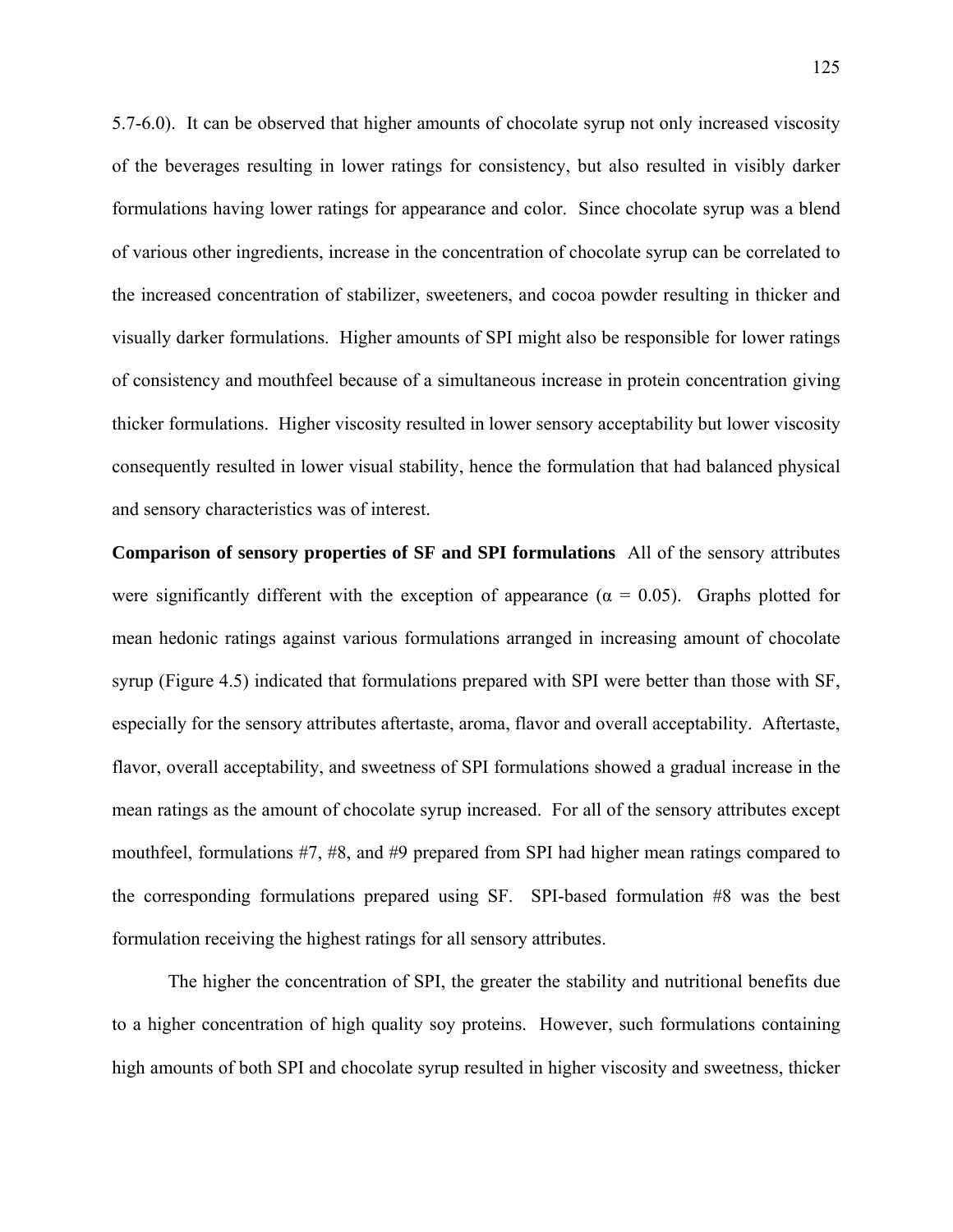consistency, visibly darker color, and less appealing appearance, ultimately lowering the consumer acceptability. This was in agreement with the observation that protein denaturation and aggregation, carragennan interaction with water, hydrated polysaccharide-protein networks, and hydrated lipid-protein complexes play important roles in controlling beverage characteristics. With respect to all sensory attributes, the formulations which had consumer acceptability close to the control (Hershey®'s creamy chocolate milk shake) were those containing a medium range of chocolate syrup. And among those again, the SPI-based formulations were rated higher compared to the SF-based formulations. It was evident that the SPI-based formulations were preferred compared to the SF-based formulations.

 Proteins are added as ingredients to foods to achieve functional and nutritional goals (Giese 1994), and the beverage industry is the biggest market producing functional foods (Ohr 1997). Isolated soy proteins (minimum 90% protein content) are virtually pure, bland-flavored, and the most functional of the soy proteins having excellent nutritional qualities. Some can emulsify fat, bind water, and are designated to function in a given system in exactly the same way as animal proteins. Some isolates can be used to provide elastic gel texture, imparting interesting mouthfeel, while others control viscosity in drinks, making them creamier or full bodied. Various commercial products now take advantage of the characteristics offered by soy proteins (Riaz 1999). A sensory evaluation of 18 commercial soy flours, concentrates, and isolates confirmed that these products are not bland; had odor scores ranging from 5.8 to 7.7 and flavor scores, from 4.2 to 7.0 (scores rated on a 10-point scale where 10 was bland and 1 was strong) (Rackis and others 1979). It was observed that flavor scores of the products do not show a great reduction in flavor intensity when flours were processed into concentrates and isolates, in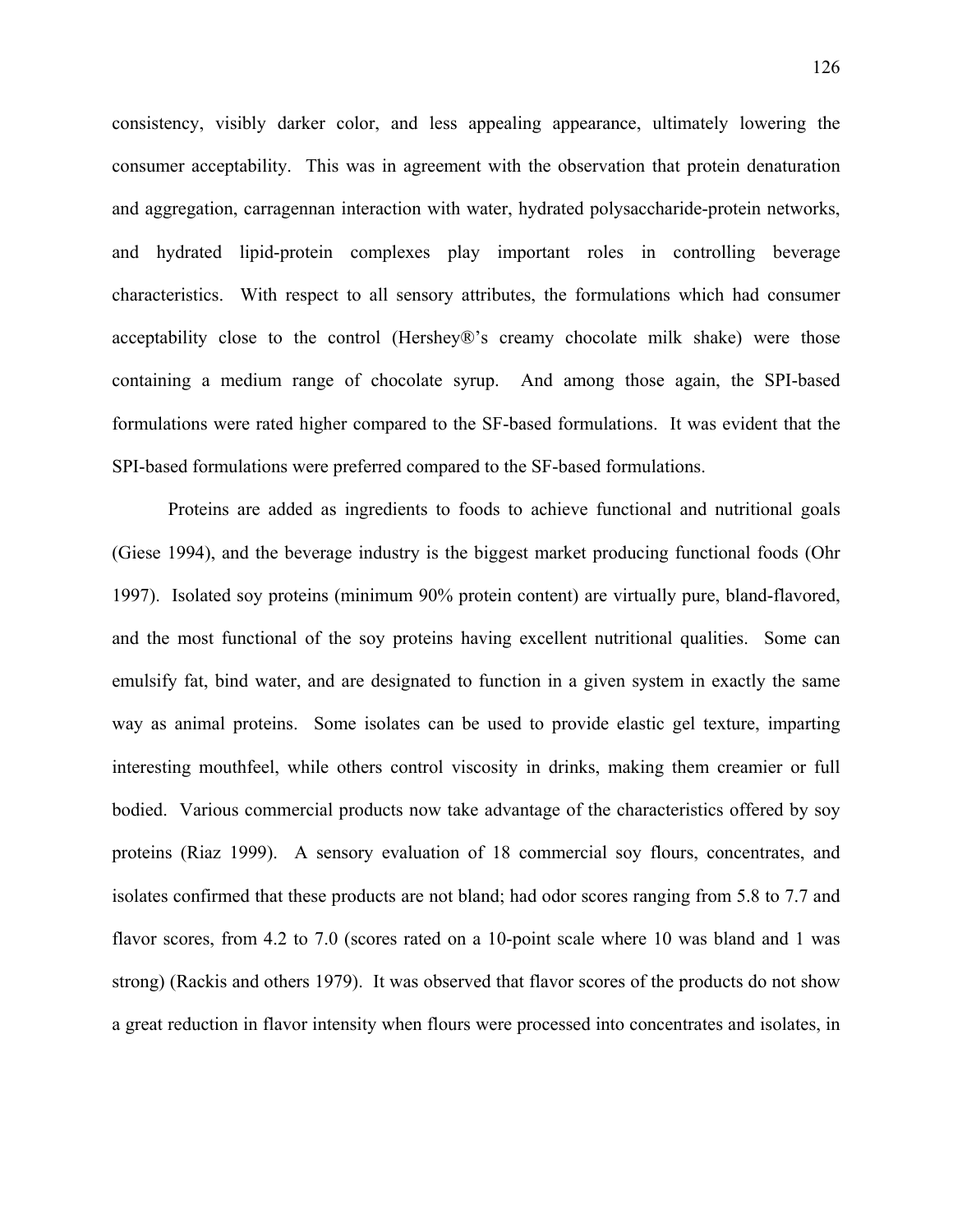spite of the removal of non-protein constituents; however, differences exist between flavor descriptors of flours, concentrates, and isolates.

**Comparison of beverage formulations with control (Hershey®'s creamy chocolate milk shake) based on sensory data** Mean ratings for Hershey®'s creamy chocolate milk shake were between 6 (like slightly) and 7(like moderately). SPI-based formulation #8, the best formulation with respect to both physical and sensory attributes, received mean ratings comparable to that of the control. As shown in Figure 4.6 it had significantly higher ratings for appearance (7.0), color (6.8), and sweetness (6.4). All sensory attributes except aftertaste were rated close to 6.0 or higher; aftertaste was the lowest-rated attribute with a mean score of 5.8 while appearance was the highest-rated attribute, having a mean score of 7.0. The sensory attribute sweetness was important because it was the attribute for which the control received the lowest mean rating  $(5.9)$ .

It can be observed that the SPI-based formulation #8 having 43.9% peanut  $(X_1)$ , 36.3% soy  $(X_2)$ , and 19.8% chocolate syrup  $(X_3)$  had the highest overall acceptability (Figure 4.5 H). Also SPI-based formulation #7 (X<sub>1</sub> = 37.0%, X<sub>2</sub> = 43.5%, X<sub>3</sub> = 19.5%), #6 (X<sub>1</sub> = 52.3%, X<sub>2</sub> = 28.3%,  $X_3 = 19.5\%$ ), and SF-based formulation #14 (X<sub>1</sub> = 30.6%, X<sub>2</sub> = 43.5%, X<sub>3</sub> = 25.9%) received the highest mean ratings for color (7.0), aroma (6.2), and flavor (6.0), respectively (Refer to Table 4.2; Figure 4.5 C, D, and F). Interestingly, sweetness, color, and appearance were some of the main attributes for which the control was rated lower compared to some experimental formulations.

 Wang and others (2001) found that chocolate and almond flavorings improved the aroma of soymilks ( $p < 0.05$ ) and that addition of gum partially masked the beany off-flavor. Thus, the combination of chocolate flavoring and iota-carrageenan gum permitted production of low-heat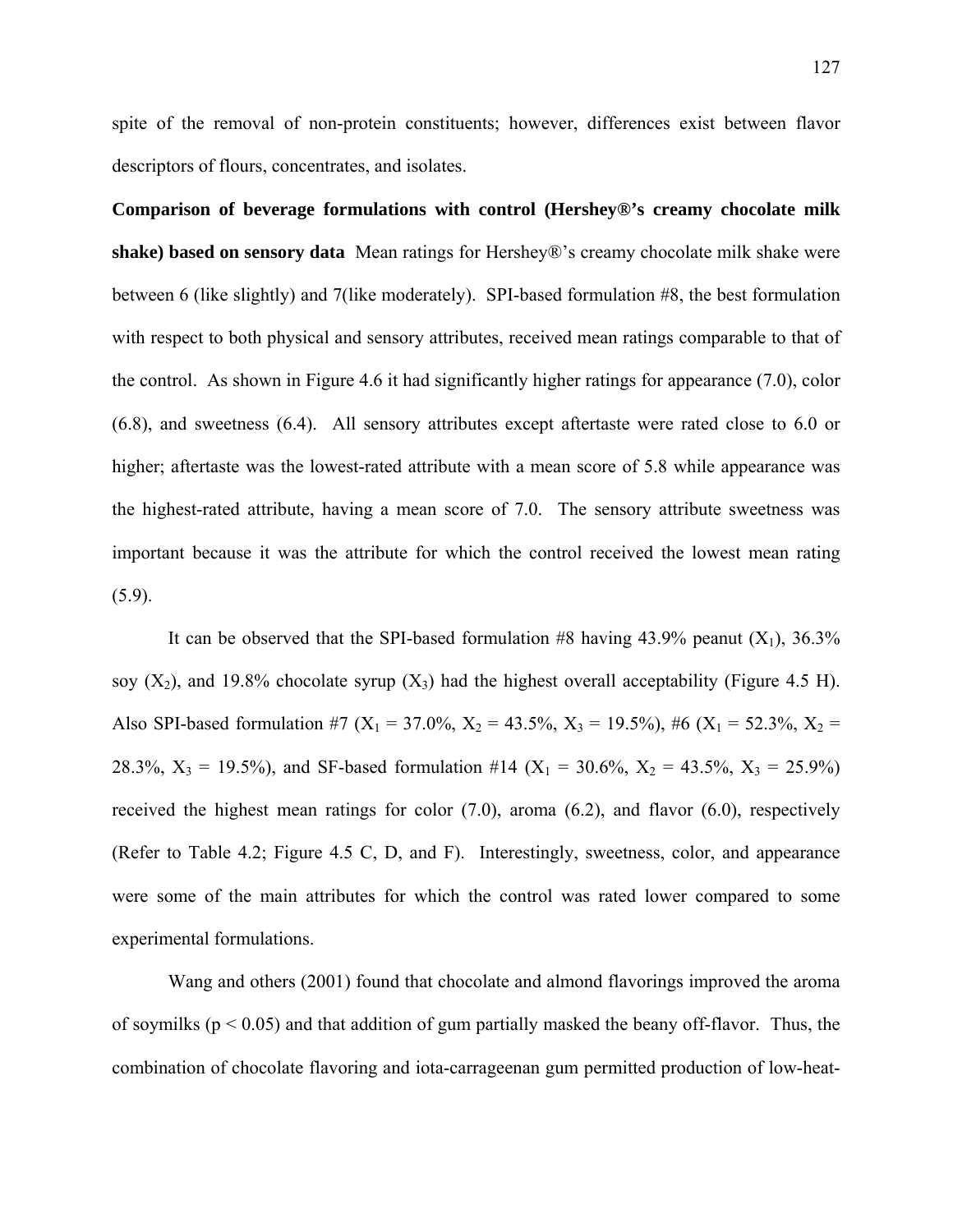treated soymilk acceptable to consumers. Chocolate-flavored soymilk received the lowest offflavor score (2.3) while vanilla soymilk without gum was given the highest (3.1) ( $p < 0.05$ ) on a scale represented by 1 as minimum and 7 as maximum intensity ratings. It was observed that all samples received a "weak" score for aftertaste and chalkiness, on the other hand, samples with gum were found to be more ( $p < 0.05$ ) viscous (average viscosity score: 4.9) than those without gum (average viscosity score: 3.7). Chompreeda and others (1989) reported that the color of a chocolate-flavored peanut beverage was affected mainly by cocoa powder whereas sweetness was affected by both sugar and cocoa powder; sugar and cocoa powder had little influence on aroma, however. Also, the overall flavor was more greatly influenced by level of sugar than level of cocoa powder.

 In the present study, the mean ratings for the sensory attributes were obtained from 41 consumer responses for each formulation on a 9-point hedonic scale. The responses for the first sensory session (dry-run) were not considered in the final analysis. However, the purpose of the dry-run was to avoid any major inconsistencies due to sample preparation or sensory procedures. Also it was helpful in becoming familiar with the organization and conduct of sensory testing, allowing sufficient time to make the necessary changes before carrying out the actual tests. Since it is recommended to conduct a complete dry run of all the testing procedures, one week before the test date (Resurreccion 1998), the first sensory session out of five total sessions was considered as the dry run.

**Consumer responses in terms of buying tendency and common descriptors used for the new beverage** Based on the consumer comments about different beverage formulations and their responses to the question whether they would like to buy the new beverage product (APPENDIX C), overall consumer opinion about the chocolate-flavored, peanut-soy beverage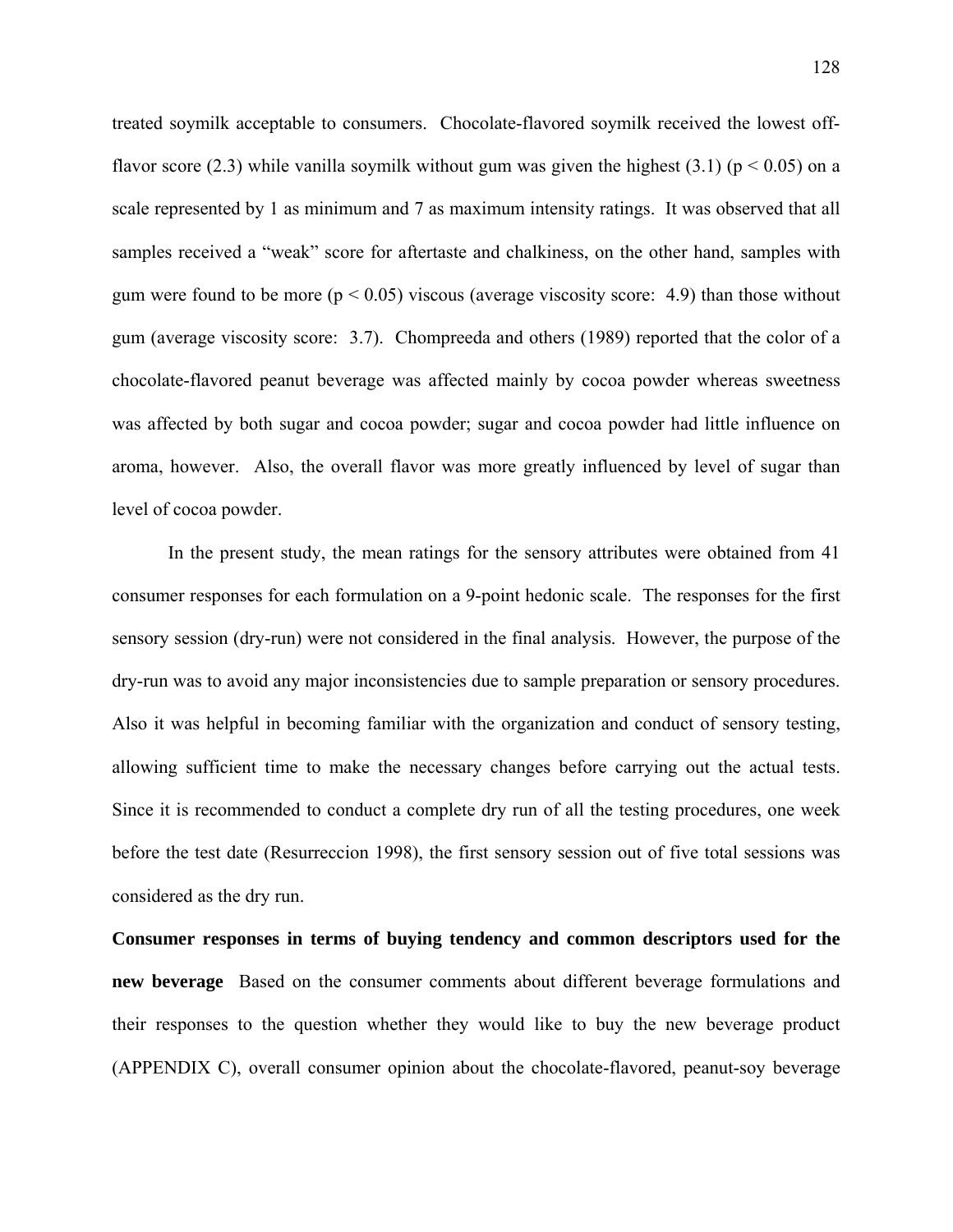was judged qualitatively. Consumers were less willing to buy formulations having lower amounts of chocolate syrup (about 5-15% saying yes) than high chocolate syrup formulations (45-52% saying yes). About 51.2% said that they would buy SF-based formulation #13 followed closely by 48.8% opting for SPI-based formulation #8. Almost all of the participants agreed that nutritional benefit could help boost the acceptability of the product under study; a few suggested that some changes in sweetness level, thickness, and flavor of some of the formulations might change their opinion about buying the product. Various descriptors used by the panelists in the comments option on the sensory ballot were summarized and grouped as shown in Table 4.3.

 In general, the best blends or good balance of peanut and chocolate giving the smoothest mouthfeel in the case of SPI-based formulations were those containing medium peanut, medium SPI and high chocolate syrup concentrations. Some grainy or chalky mouthfeel was recognized in formulations having higher concentrations of soy flour along with medium to high levels of peanut. Such formulations were also described as having noticeable bitterness. Higher peanut concentrations were perceived to have an undesirable burnt aftertaste or somewhat odd flavor described as coffee beans/ tea/ mocha flavor. In some SPI-based formulations having lower concentrations of chocolate syrup, a slight beany flavor was perceived. At higher chocolate syrup concentrations, sweetness and chocolate flavor overpowered the peanut flavor which was considered undesirable by some consumers. Sweetness was the major concern for such high chocolate syrup formulations.

**Consumer preferences and awareness of 'good for you' product options available in the market** Based on the survey done with the help of questionnaires (APPENDIX E) provided during a 3-5 min break in the sensory test, consumer preferences and health awareness were judged. About 95% of the consumers knew that peanut is a good source of nutrition with 35%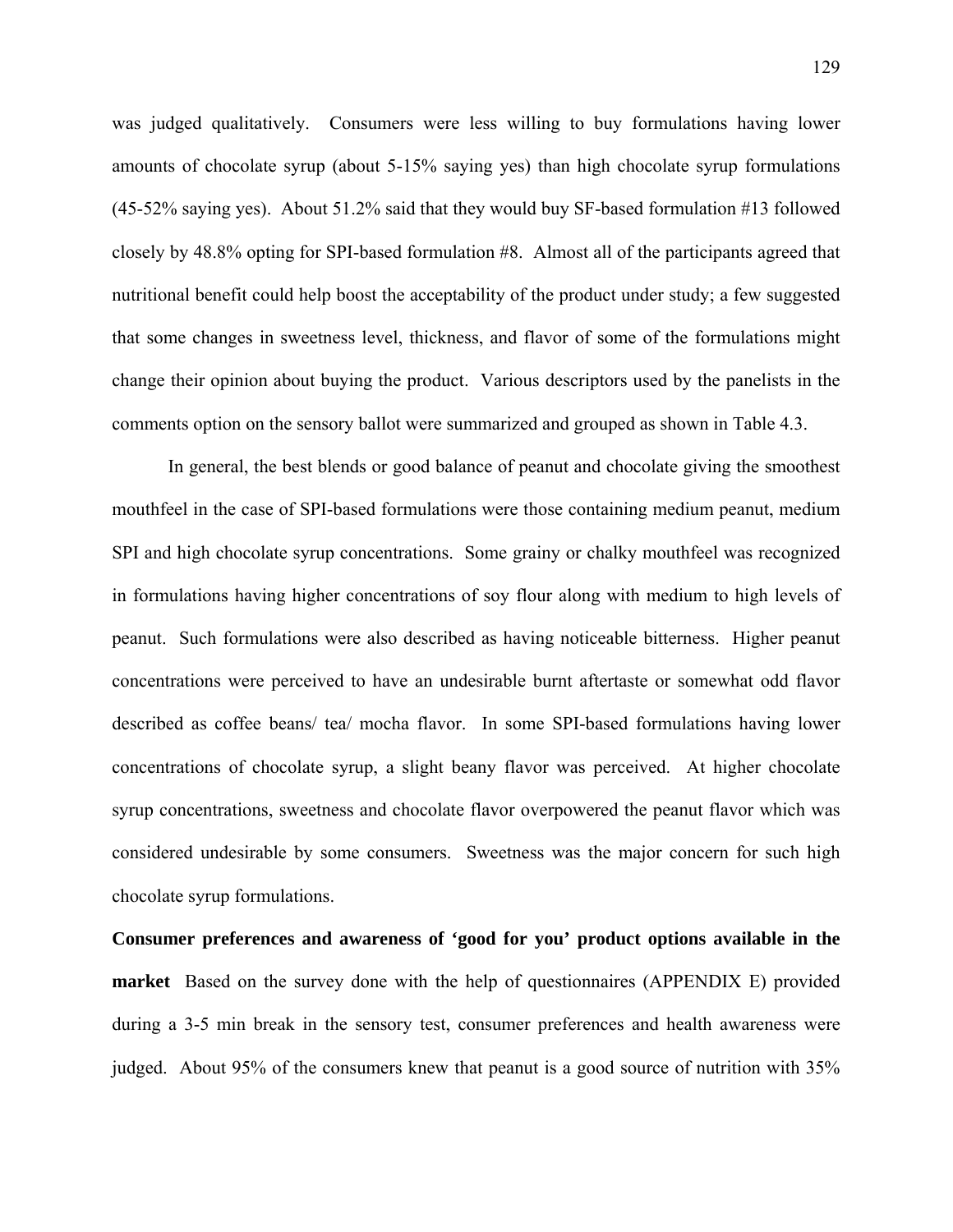eating peanuts at least twice a week; 65% believed that including peanuts in a healthy diet can help people lose weight. About 80% knew that diets high in monounsaturated fat from foods like peanuts, peanut butter, peanut oil and olive oil are superior to low-fat diets for heart health.

 Among the sensory test consumers, 89% consumers drank milk at least once a week whereas the remainder did not prefer milk at all. All of the panelists liked chocolate milk; however, only 48% consumers preferred consuming chocolate milk or a milk-type, noncarbonated beverage once a week; the remainder bought such products very rarely. Almost 75% said that they never drank soymilk, even though 92% thought that it could be a protein-rich, lowfat, nutritious component of the diet; 75% knew that soymilk is an excellent lactose-free alternative to milk. Those who consumed soymilk preferred it at least once a week or more.

 The most important attribute associated with consumption of health-directed products was taste. Other attributes such as color, consistency, sweetness, flavor and, nutrition were given more or less equal preference. The preferred serving style for nutritional beverages similar to the one under study was 'ready off-the-shelf but requiring refrigeration' followed by 'refrigerated packs sold in the grocery stores', 'instant powdered mix to be added in milk/water', and 'cold packs from vending machine'. If available, most of the panelists (47.6%) preferred consuming the chocolate-flavored, peanut-soy beverage at home. About 24% said that they could consume it anywhere, some preferring it on a bike ride or on a long drive, while a few selected the vending machine option. Chocolate was the most popular beverage flavor with 56% people choosing it as their favorite followed by vanilla and strawberry. Consumers showed more or less equal interest in 'low-fat' and 'good to eat' kinds of products with the remainder showing greater interest in 'low-calorie' than 'high-protein' foods. Although 85% believed that 'Nutritional Facts' information would definitely or might influence their purchase decision of the peanut-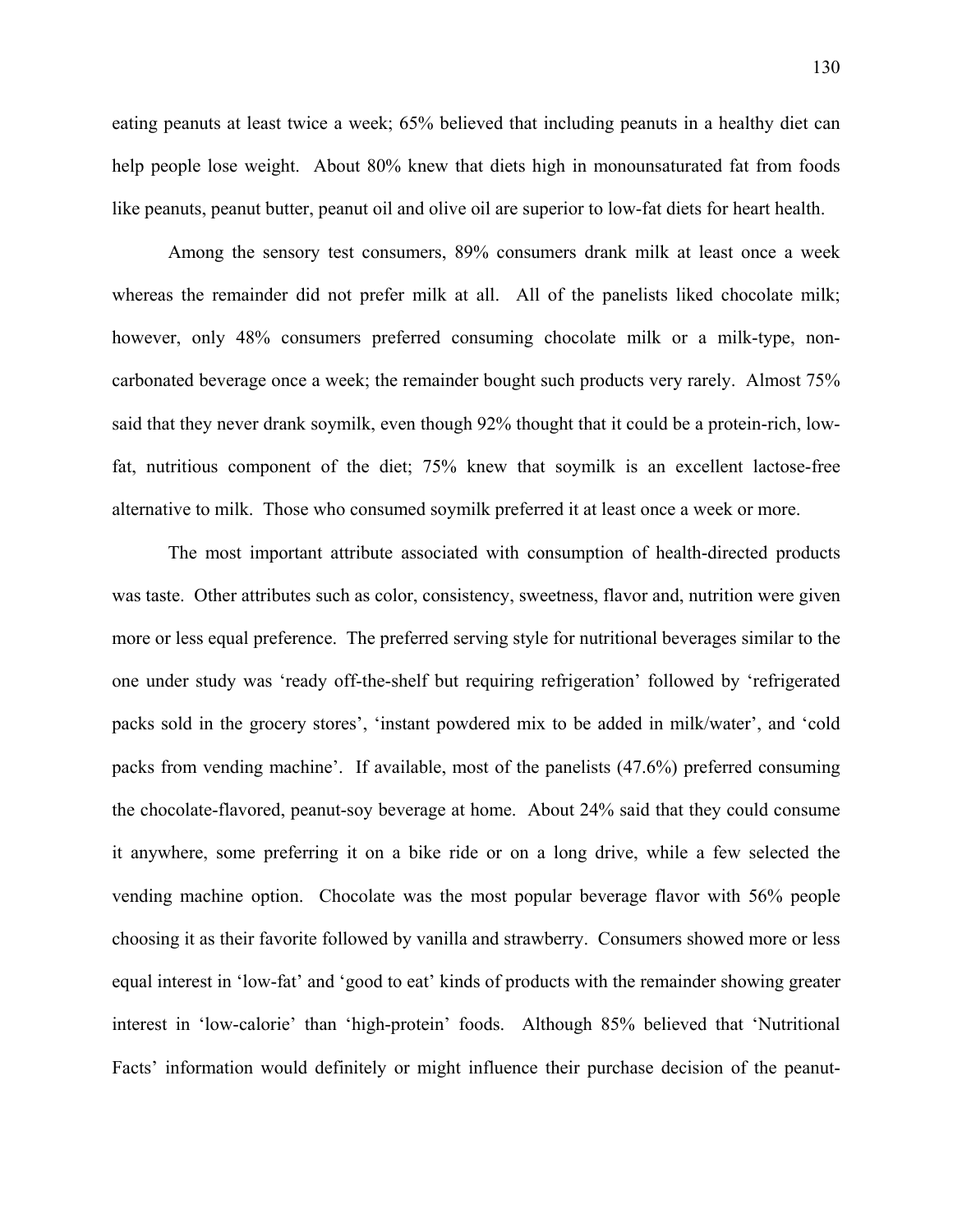based beverage under study, 51% said they would consider buying and 31% said they might buy it if a 'health claim' accompanied the product. For a single serving (240 ml) bottle of chocolateflavored, peanut-soy beverage, 95% of the consumers were willing to pay about \$1.69 or less. Many of the panelists expressed that the more often they consumed the product under study, the more they got used to the taste. Even though they did not like the taste at first, their liking gradually seemed to increase as they became more familiar with the product. Since the product was relatively a new concept, it took time for the panelists to become accustomed to the taste. Overall, the new concept was very favorably received. The panelists showed enthusiasm and interest in evaluating and assisting with the development of the new chocolate-flavored, peanutsoy beverage.

**Future work** Optimization of chocolate-flavored, peanut-soy beverage using response surface methodology (RSM) can be the next objective of this work. The optimization procedure for product development has been found to save time, costs less than repeated consumer testing of one or two products at a time, and provides a level of certainty about the performance of the product formulation (Fishken 1983). The sensory response in terms of various attributes can be modeled to give the optimum range of the three mixture components, leading to the most acceptable product formulation.

#### CONCLUSIONS

Peanut flour was successfully combined with soy (either soy flour-SF or soy protein isolate-SPI) and chocolate syrup to obtain a new beverage product with acceptability ratings comparable to that of Hershey®'s creamy chocolate milk shake. Based on consumers' willingness to buy the new product, suggestions provided, and responses to the questionnaires, preferences of target consumers towards the new product were studied. Overall, the concept was well received and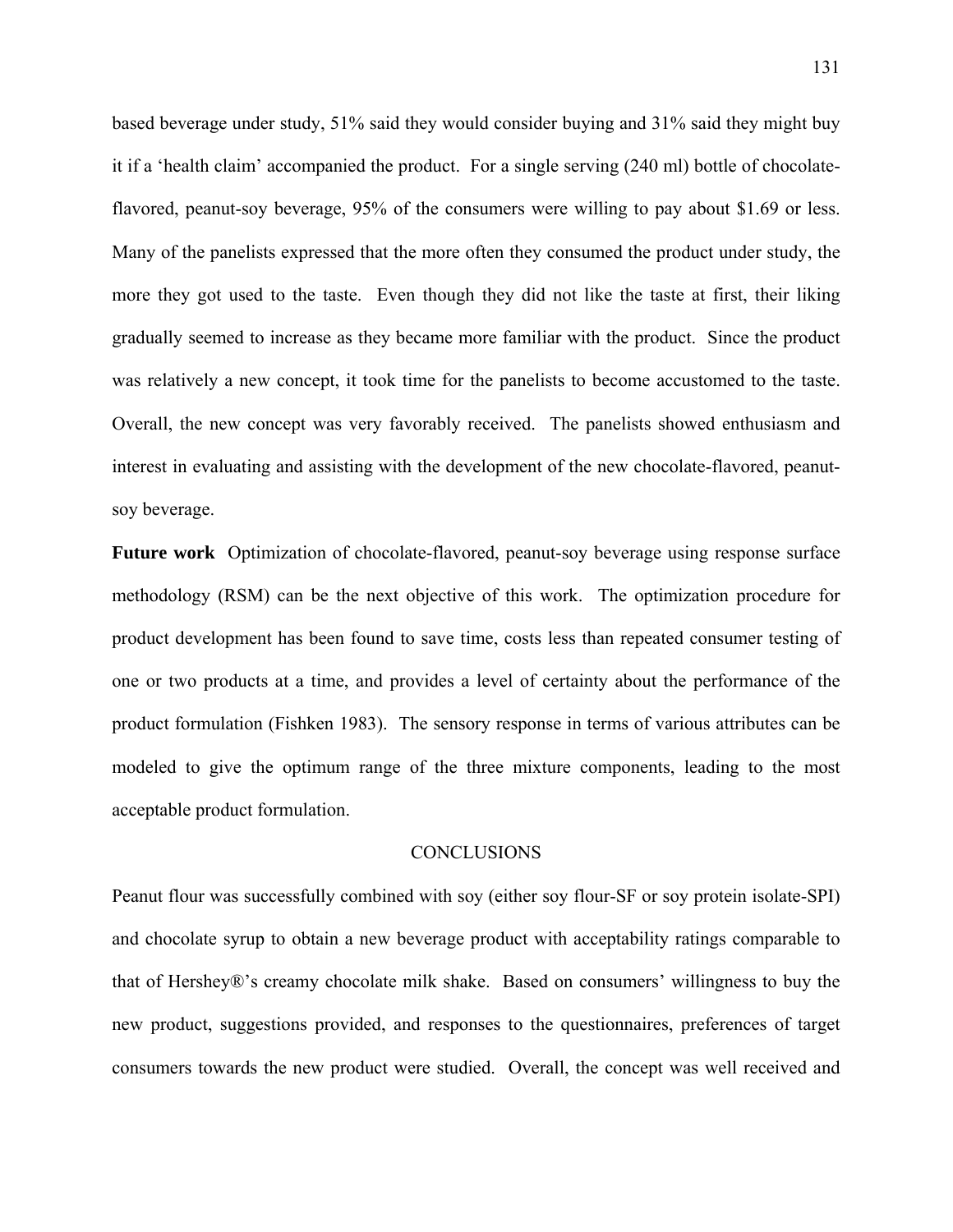consumers showed enthusiasm in evaluating the new beverage. The nutritional, physical, and sensory properties of twenty-eight chocolate-flavored, peanut-soy beverage formulations, and a control (Hershey®'s creamy chocolate milk shake) were studied effectively. The sensory properties revealed that soy protein isolate (SPI)-based formulation #8, having 43.9% peanut, 36.3% SPI, and 19.8% chocolate syrup, was the best overall. It received significantly higher ratings than the control for appearance, color, and sweetness. SPI- based formulations #7, #6, and SF-based formulation #14 had highest mean ratings for color (7.0), aroma (6.2), and flavor (6.0), respectively. Involving the target consumer early in the development process is expected to enhance the probability of the product's success in the marketplace.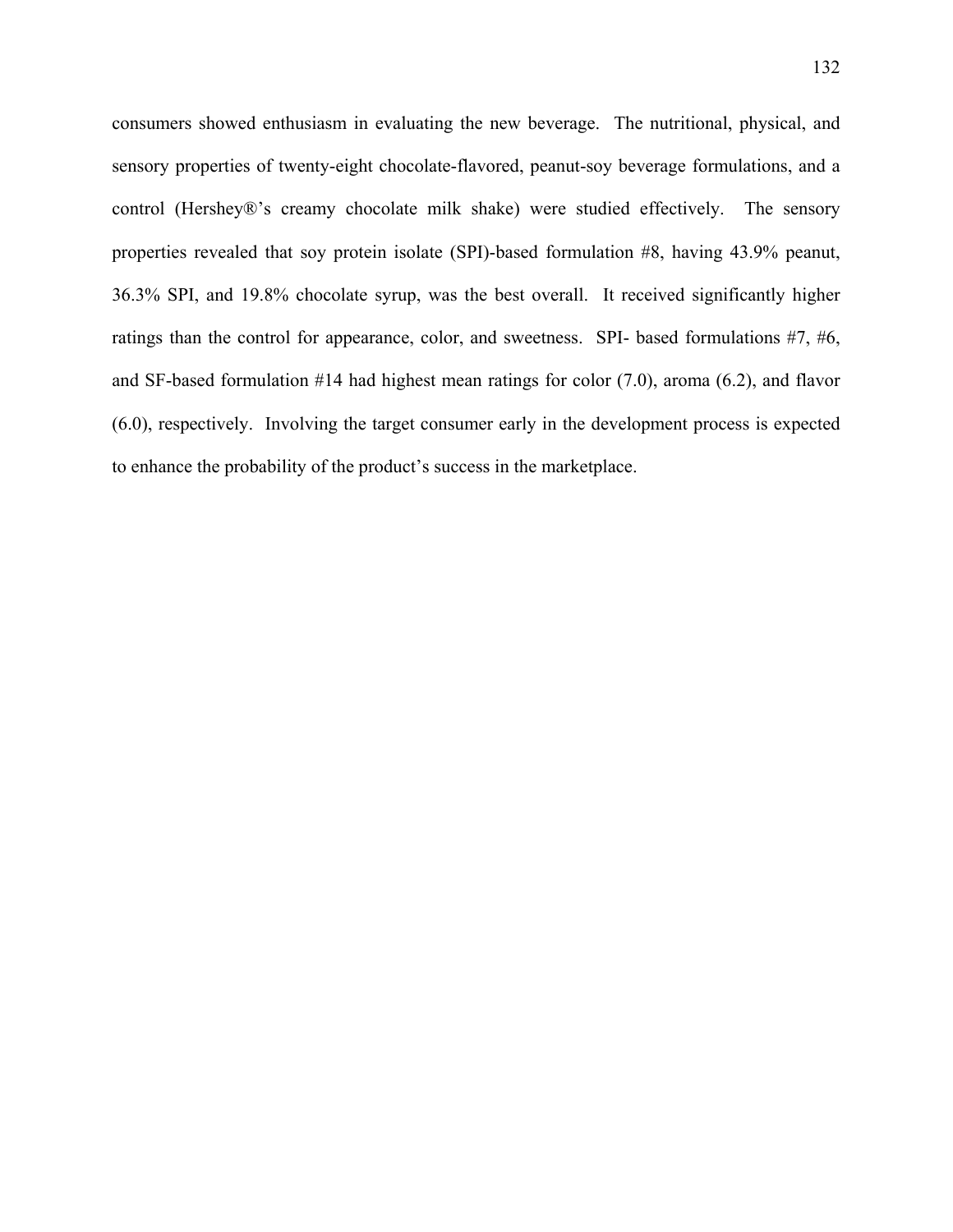### REFERENCES

- Ang HG, Kwik WL, and Theng CY. 1985. Development of soymilk- A review. Food Chemistry 17:235-250.
- Brody AL, Connor JM, and Lord JB. 2000. The United States' food industry and its imperative for new products. In: Brody AL and Lord JB, editors. Developing New Food Products for a Changing Marketplace. Pennsylvania: Technomic Publishing Co., Inc., Lancaster. p 1-18.
- Bursey RG. 1983. Diet modification and the development of new food products. Annals of Internal Medicine 98 (Part 2):872-874.
- Chompreeda P, Haruthaithanasan V, Oupadissakoon C, and Suknak K. 1989. A research note: Development of a chocolate flavored peanut beverage. Journal of Food Science 54(5):1359- 1360.
- Deshpande RP, Chinnan MS, and Phillips RD. Unpublished. Formulation and processing protocol of a chocolate flavored peanut-soy beverage. To be submitted to the Journal of Food Science.
- Desrosier NW and Desrosier JN. 1971. Economics of new product development. Connecticut: The AVI publishing company, Inc. Westport. p 1-217.
- Earle MD. 1997. Changes in the food product development process. Trends in Food Science & Technology 8(January):19-24.
- Fishken D. 1983. Consumer-oriented product optimization. Food Technology 37(11):49-52.
- Giese J. 1994. Proteins as ingredients: Types, Functions, Applications. Food Technology 48(10):50-60.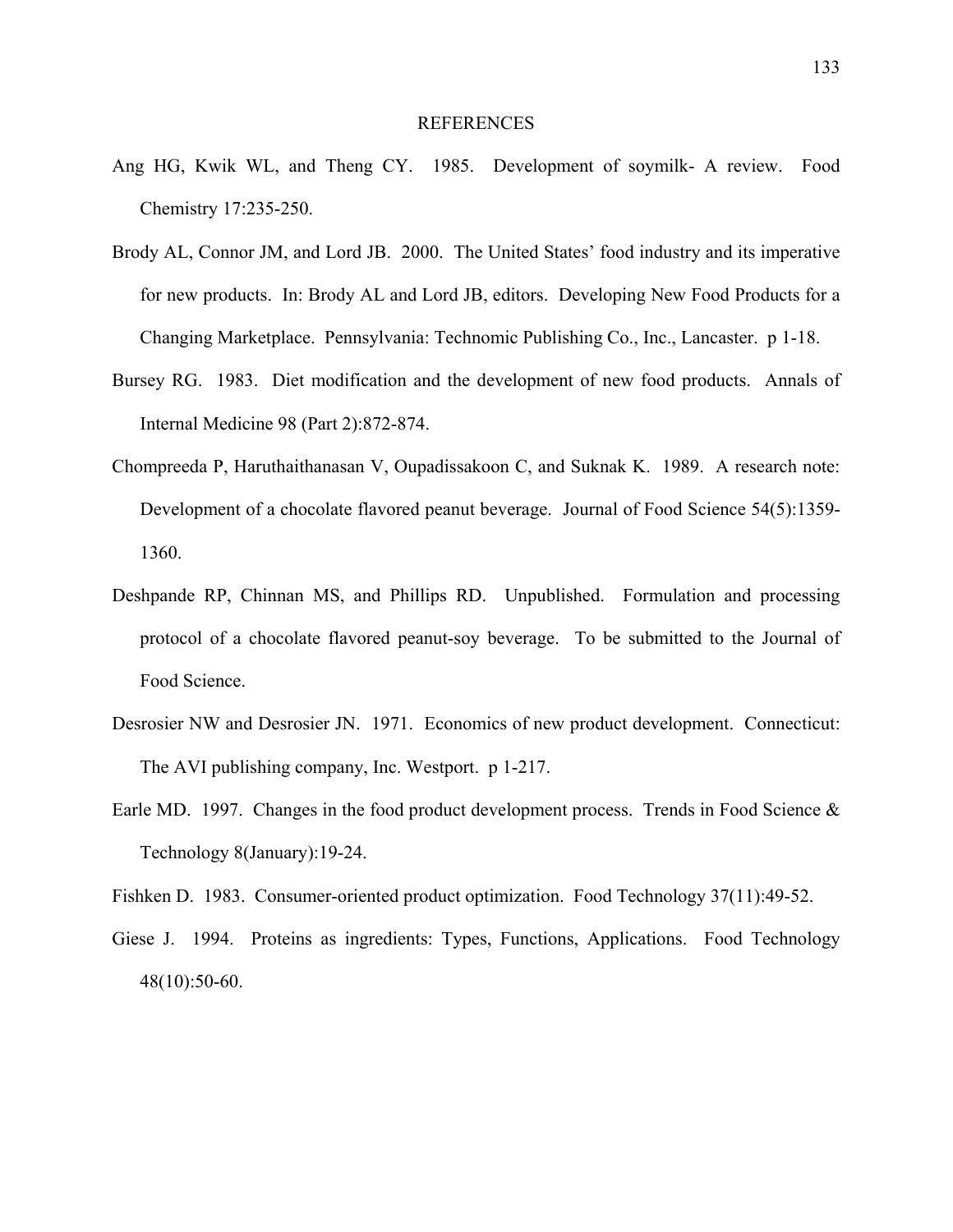- Hinds MJ, Beuchat LR, and Chinnan MS. 1997a. Properties of a thermal-processed beverage prepared from roasted partially defatted peanuts. International Journal of Food Science and Technology 32:203-211.
- Hinds MJ, Beuchat LR, and Chinnan MS. 1997b. Effects of homogenization pressure and stabilizers on some physical characteristics of a beverage prepared from partially defatted, roasted peanuts. Plant Foods for Human Nutrition 50:269-277.
- Hinds MJ, Beuchat LR, and Chinnan MS. 1997c. Particle size distribution in a heat-processed beverage prepared from roasted peanuts. Food Research International 30(1):59-64.
- IFT. 1975. Minutes of Sensory Evaluation Division business meeting at 35<sup>th</sup> Ann. Meet., Inst. of Food Technologists, Chicago. June 10.
- Klahorst SJ. 2002. Beverage viscosity, any way you like it! Available from <http://www.foodproductdesign.com/archive/2002/0102AP.html>Accessed on 11/15/02.
- Lund DB. 1982. Quantifying reactions influencing quality of foods: Texture, Flavor, and Appearance. Journal of Food Processing and Preservation 6:133-153.
- McLean RA and Anderson VL. 1966. Extreme vertices design of mixture experiments. Technometrics 8(3):447-454.
- National Academies Press (NAP). 2002. Protein and amino acids (Chapter 10). In: Dietary Reference Intakes for Energy, Carbohydrate, Fiber, Fat, Fatty Acids, Cholesterol, Protein, and Amino Acids (Macronutrients). Available from [http://www.nap.edu/books/0309085373/html.](http://www.nap.edu/books/0309085373/html) Accessed on 09/ 2003. p 465-608.
- Nelson AI, Steinburg MP, and Wei LS. 1976. Illinois process for preparation of soymilk. Journal of Food Science 41:57-61.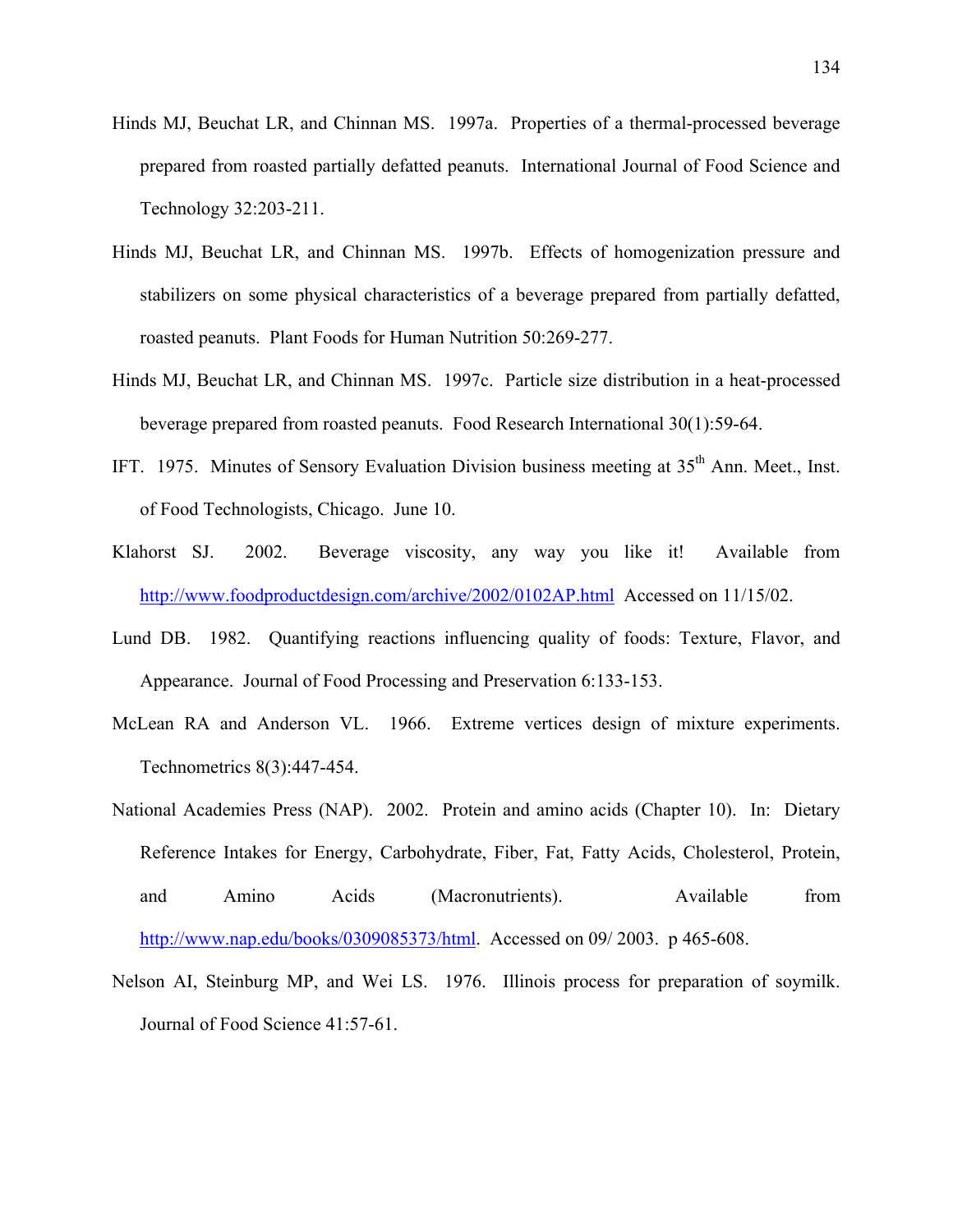- O'Mahony M. 1988. Sensory difference and preference testing: The use of signal detection measures. In: Moskowitz H., editor. Applied Sensory Analysis of Foods. Volume I. CRC Press, Inc. Boca Raton, FL. p 146-147.
- Ohr LM. 1997. Fortifying for the health of it. Prepared Foods 166:55.
- Ohr LM. 2003. The latest scoop on soy. Food Technology 57(8):87-91.
- Peryam DR and Pilgrim FJ. 1957. Hedonic scale method for measuring food preferences. Food Technology 11(9):9-14 (Symposium: Studies in Food Science and Technology-Methodology of Sensory Testing- Contributions to the IFT Symposium in Pittsburgh).
- Priepke PE, Wei LS, Nelson AI, and Steinberg MP. 1980. Suspension stability of Illinois soybean beverage. Journal of Food Science 45:242-245.
- Pyne AW. 2000. Innovative new products: Technical development in the laboratory. In: Brody AL and Lord JB, editors. Developing New Food Products for a Changing Marketplace. Pennsylvania: Technomic Publishing Co., Inc., Lancaster. p 259-275.
- Rackis JJ, Sessa DJ, and Honig DH. 1979. Flavor problems of vegetable food proteins. Journal of the American Oil Chemists Society 56(March):262-271.
- Ramanna SV and Ramanathan G. 1992. Effect of processing and storage on rheological properties of fortified milk and curd systems. International Journal of Food Science and Technology 27:305-312.
- Resurreccion AVA. 1998. Consumer Sensory Testing for Product Development. Maryland: Chapman & Hall Food Science Book, Aspen Publishers, Inc., Gaithersburg. 254 p.

Riaz MN. 1999. Soybeans as functional foods. Cereal Foods World 44(2):88-92.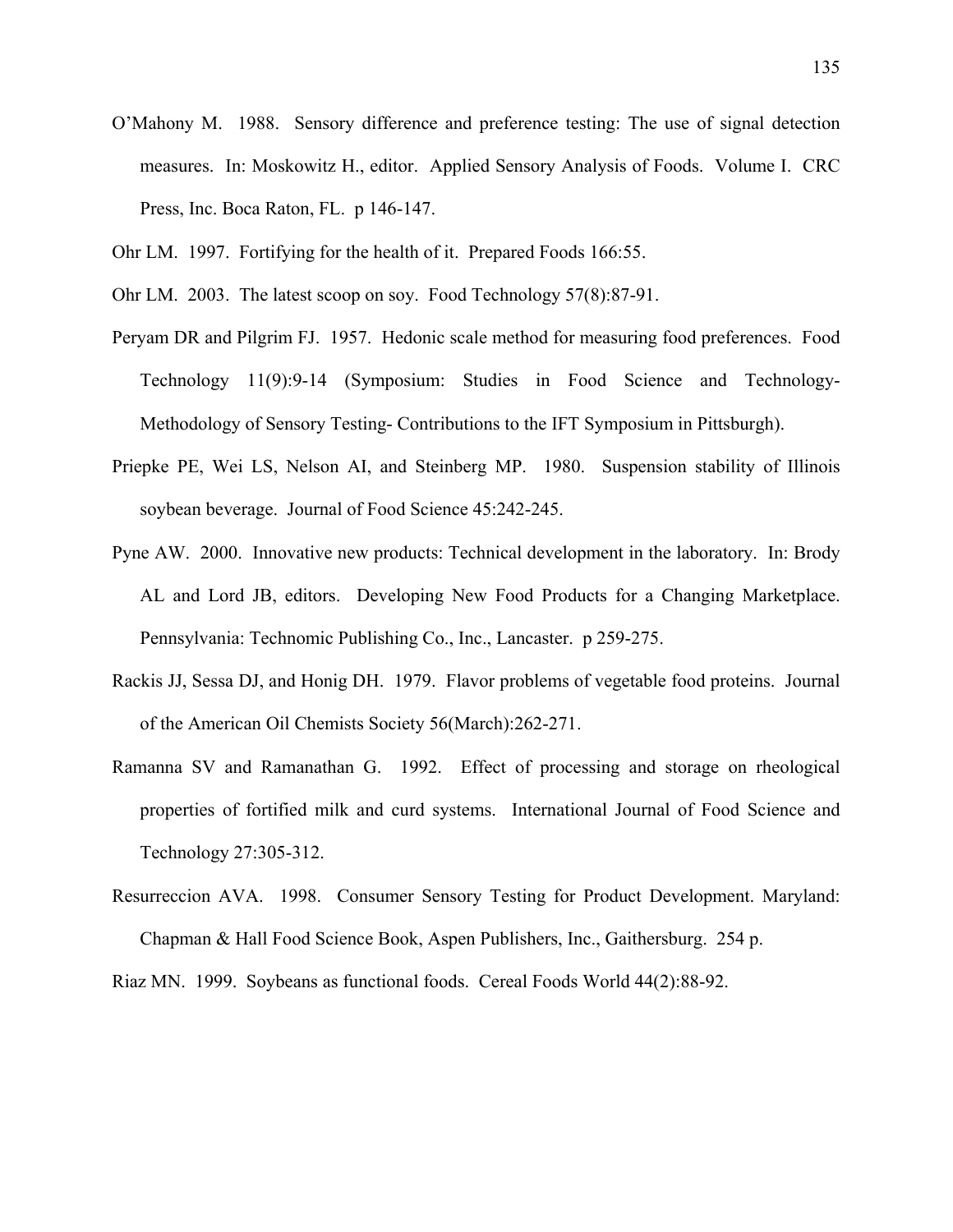- Robinson L. 2000. The marketing drive for new food products. In: Brody AL, Lord JB, editors. Developing New Food Products for a Changing Marketplace. Pennsylvania: Technomic Publishing Co., Inc., Lancaster. p 19-27.
- Rubico SM, Resurreccion AVA, and Beuchat LR. 1988. Comparison of sensory properties and headspace volatiles of a peanut beverage processed at different temperature and time conditions. Journal of Food Science 53(1):176-180.
- Rubico SM, Phillips RD, Resurreccion AVA, and Beuchat LR. 1989. Nutritional, microbiological, and sensory qualities of a peanut beverage prepared using various processes. Journal of Food Science 54(6):1540-1543.
- Rustom IYS, Lopez-Leival MM, and Nair BM. 1996. UHT-Sterilized peanut beverages: Kinetics of physicochemical changes during storage and shelf-life prediction modeling. Journal of Food Science 61(1):198-203, 208.
- Schmidt RH, Sistrunk CP, Richter RL, and Cornell JA. 1980. Heat treatment and storage effects on texture characteristics of milk and yoghurt systems fortified with oilseed proteins. Journal of Food Science 45:471-475.
- Sloan AE. 2003a. Top 10 trends to watch and work on: 2003. Food Technology 57(4):30-50.
- Sloan AE. 2003b. What, when, and where Americans eat: 2003. Food Technology 57(8):48-66.
- Wang B, Xiong YL, and Wang C. 2001. Physicochemical and sensory characteristics of flavored soymilk during refrigeration storage. Journal of Food Quality 24:513-526.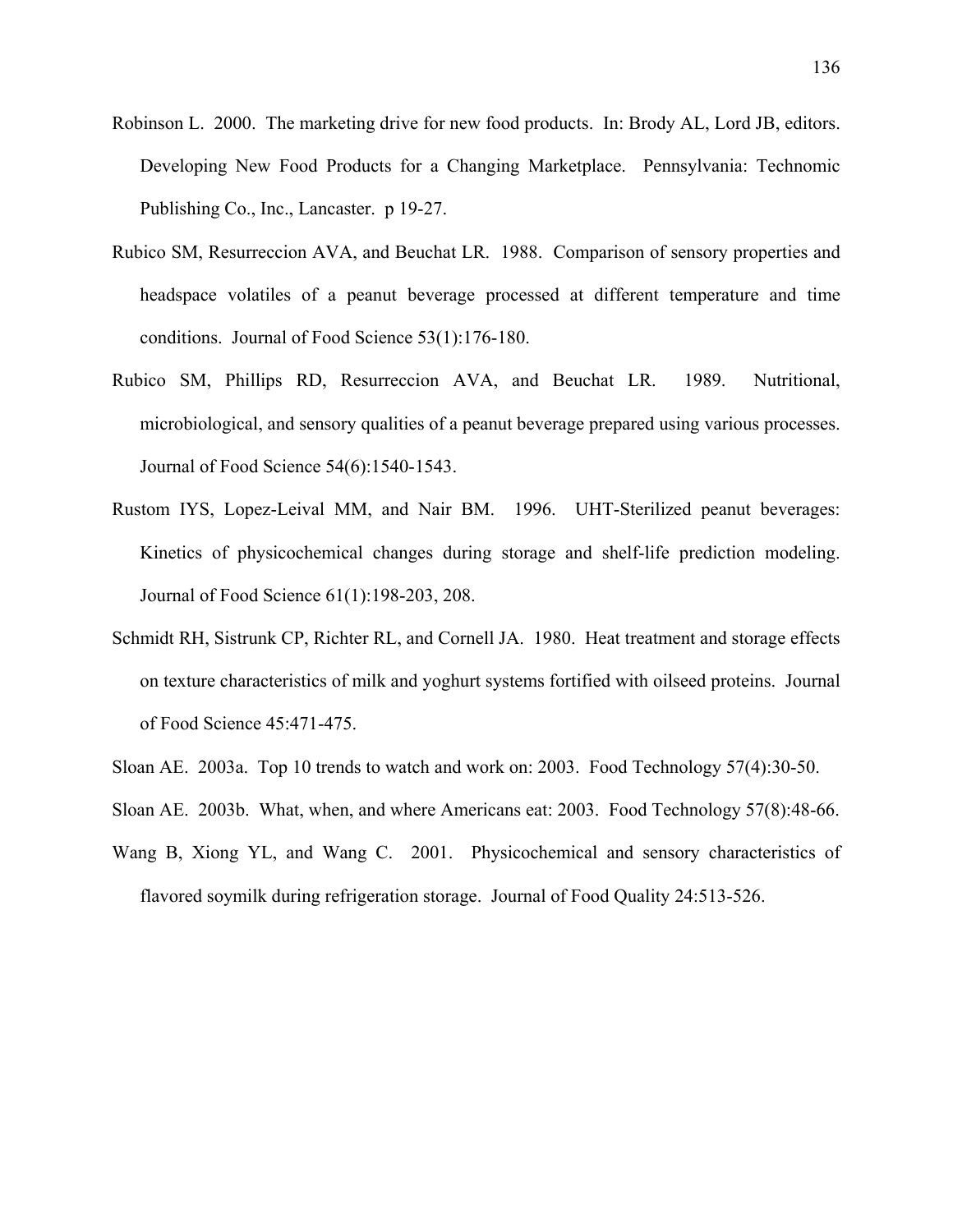## ACKNOWLEDGEMENTS

This research study was funded by the United States Agency for International Development/ Peanut Collaborative Research Support Program (USAID/Peanut CRSP) Grant #LAG-G-00-96- 90013-00. Voluntary participation and cooperation of consumer panelists during the study is valued to a great extent. Help provided by Mrs. Sue Ellen McCullough and Mrs. Vijaylakshmi Mantripragada in conducting consumer affective sensory tests, and technical assistance by Mr. Glenn Farrell, all from the Department of Food Science and Technology, University of Georgia, Griffin, Ga., is greatly appreciated.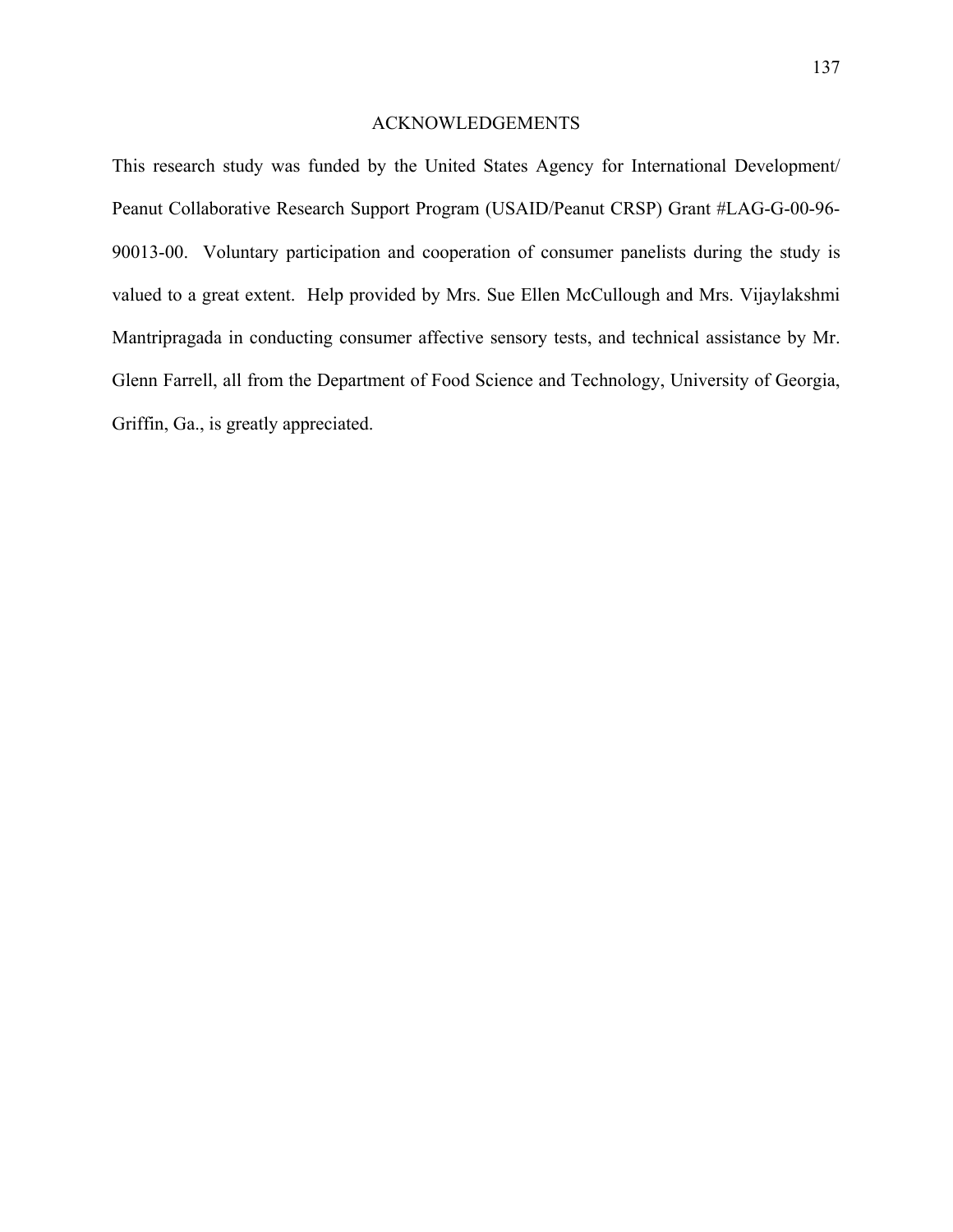|                            | Formulation#            | <b>Three Mixture Components</b> |            |                                   |  |  |
|----------------------------|-------------------------|---------------------------------|------------|-----------------------------------|--|--|
| Design points <sup>a</sup> |                         | <b>Peanut</b> $(X_1)$           | $Soy(X_2)$ | <b>Chocolate</b><br>syrup $(X_3)$ |  |  |
| $\mathbf{V}_1$             | 1                       | 0.5870                          | 0.2826     | 0.1304                            |  |  |
| $\mathbf{V_2}^\mathrm{b}$  | 14                      | 0.3056                          | 0.4352     | 0.2592                            |  |  |
| $\mathbf{V}_3$             | 3                       | 0.4344                          | 0.4352     | 0.1304                            |  |  |
| $V_4$                      | 12                      | 0.4581                          | 0.2826     | 0.2593                            |  |  |
| $\mathbf{M}_1$             | 6                       | 0.5225                          | 0.2826     | 0.1949                            |  |  |
| $\mathbf{M}_2$             | 7                       | 0.3700                          | 0.4352     | 0.1948                            |  |  |
| $M_3$                      | $\mathbf 2$             | 0.5107                          | 0.3589     | 0.1304                            |  |  |
| $\mathbf{M}_4$             | 13                      | 0.3818                          | 0.3589     | 0.2593                            |  |  |
| $C_1^c$                    | $\overline{\mathbf{4}}$ | 0.5095                          | 0.3246     | 0.1658                            |  |  |
| $C_2^d$                    | 11                      | 0.3689                          | 0.4009     | 0.2303                            |  |  |
| $C_3^e$                    | 5                       | 0.4333                          | 0.4009     | 0.1658                            |  |  |
| $C_4$ <sup>f</sup>         | 10                      | 0.4451                          | 0.3246     | 0.2303                            |  |  |
| $C_5^g$                    | 8                       | 0.4392                          | 0.3628     | 0.1981                            |  |  |
| $C_{6}$                    | 9                       | 0.4181                          | 0.3742     | 0.2077                            |  |  |

Table 4.1: Fourteen mixture proportions obtained from three component mixture design

a Refer to Figures 4.1 and 4.2

b Two vertex and a centroid design point overlap in the ternary plot and show similar mixture proportions. Hence, only one was selected for sensory formulation, disregarding the other two.

c Design point  $C_1$  is a centroid of a parallelogram formed by points  $V_1$ ,  $M_3$ ,  $C_5$  and  $M_1$ 

d Design point  $C_2$  is a centroid of a parallelogram formed by points  $V_2$ ,  $M_2$ ,  $C_5$  and  $M_4$ 

e Design point  $C_3$  is a centroid of a parallelogram formed by points  $V_3$ ,  $M_3$ ,  $C_5$  and  $M_2$ 

f Design point  $C_4$  is a centroid of a parallelogram formed by points  $V_4$ ,  $M_4$ ,  $C_5$  and  $M_1$ 

g Design point  $C_5$  is a centroid of a parallelogram formed by points  $V_1$ ,  $V_2$ ,  $V_3$  and  $V_4$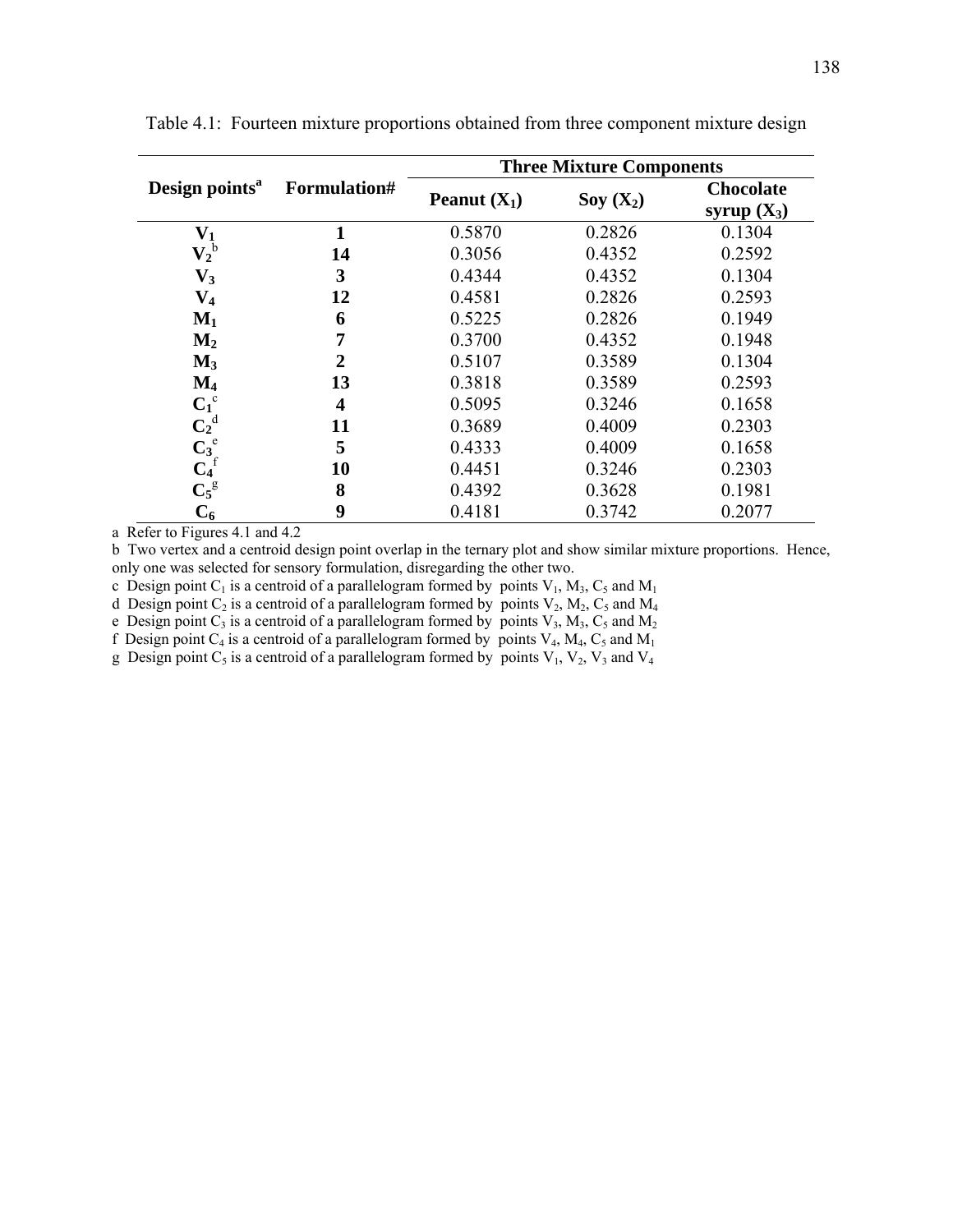| <b>28 BEVERAGE FORMULATIONS</b> |                            |                       |                                      |                       |            |                                            |      |
|---------------------------------|----------------------------|-----------------------|--------------------------------------|-----------------------|------------|--------------------------------------------|------|
|                                 | <b>Mixture proportions</b> |                       |                                      | <b>SOY FLOUR (SF)</b> |            | <b>SOY PROTEIN</b><br><b>ISOLATE (SPI)</b> |      |
| Formulation <sup>a</sup> #      | <b>Peanut</b><br>$(X_1)$   | <b>Soy</b><br>$(X_2)$ | <b>Chocolate</b><br>syrup<br>$(X_3)$ | Sample #              | <b>VSI</b> | Sample #                                   | VSI  |
| 1                               | 0.5869                     | 0.2827                | 0.1304                               | 446                   | 0.89       | 728                                        | 0.98 |
| $\overline{2}$                  | 0.5107                     | 0.3590                | 0.1304                               | 218                   | 0.87       | 287                                        | 0.99 |
| 3                               | 0.4344                     | 0.4352                | 0.1304                               | 824                   | 0.96       | 191                                        | 0.63 |
| $\overline{4}$                  | 0.5095                     | 0.3246                | 0.1658                               | 259                   | 0.99       | 792                                        | 0.99 |
| 5                               | 0.4333                     | 0.4009                | 0.1658                               | 475                   | 0.98       | 624                                        | 0.98 |
| 6                               | 0.5225                     | 0.2827                | 0.1949                               | 116                   | 0.99       | 643                                        | 0.99 |
| $\tau$                          | 0.3700                     | 0.4352                | 0.1948                               | 172                   | 0.96       | 572                                        | 0.72 |
| 8                               | 0.4392                     | 0.3628                | 0.1981                               | 538                   | 0.95       | 653                                        | 0.99 |
| 9                               | 0.4181                     | 0.3742                | 0.2077                               | 847                   | 0.97       | 741                                        | 0.98 |
| 10                              | 0.4451                     | 0.3246                | 0.2303                               | 721                   | 0.98       | 354                                        | 0.99 |
| 11                              | 0.3689                     | 0.4009                | 0.2303                               | 688                   | 0.99       | 749                                        | 0.98 |
| 12                              | 0.4580                     | 0.2827                | 0.2593                               | 967                   | 0.98       | 894                                        | 0.99 |
| 13                              | 0.3818                     | 0.3589                | 0.2593                               | 646                   | 0.98       | 132                                        | 0.99 |
| 14                              | 0.3056                     | 0.4352                | 0.2592                               | 381                   | 0.99       | 532                                        | 0.99 |

Table 4.2: Visual stability index (VSI) of various beverage formulations

a Formulations were arranged such that the amount of chocolate syrup added to each formulation increased with the increasing formulation number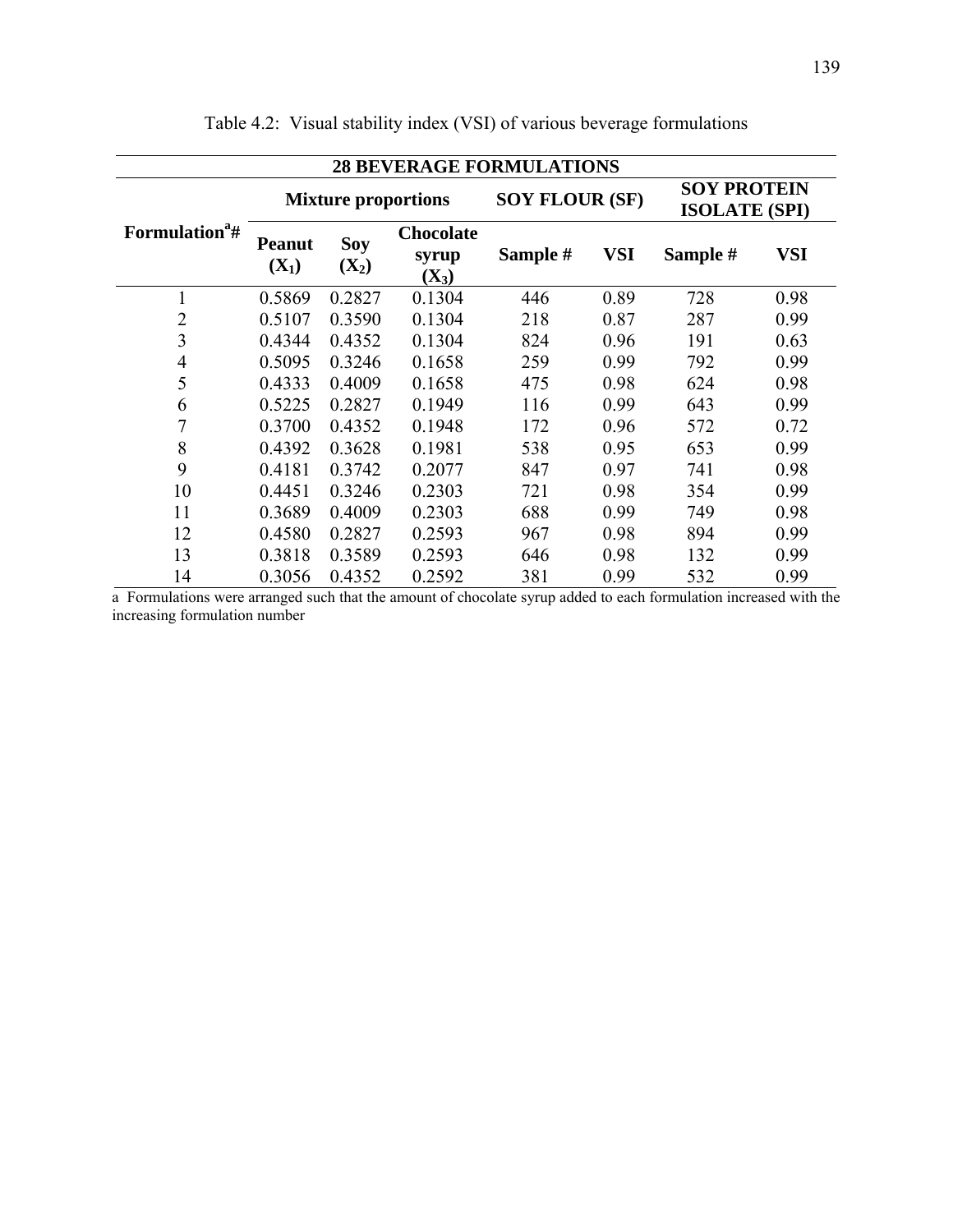|            | <b>Soy Type</b><br><b>Type of a formulation</b> |                                              | <b>Most common comments/descriptors</b>                                                        |  |  |  |
|------------|-------------------------------------------------|----------------------------------------------|------------------------------------------------------------------------------------------------|--|--|--|
| <b>SPI</b> |                                                 | Low chocolate                                | Lacks sugar, weak flavor, bland, mouth                                                         |  |  |  |
|            |                                                 |                                              | drying, washed-out color                                                                       |  |  |  |
|            |                                                 | Medium chocolate, medium                     | Good taste but too thick                                                                       |  |  |  |
|            |                                                 | peanut, high SPI                             |                                                                                                |  |  |  |
|            |                                                 | High chocolate, high SPI                     | Too thick, creamy or lumpy mouthfeel, too<br>dark, sugar overdose, mouth watering              |  |  |  |
|            |                                                 | Medium peanut, medium<br>SPI, low chocolate  | Unacceptable aroma, mocha flavor, slight<br>beany flavor                                       |  |  |  |
|            |                                                 | Medium peanut, high SPI,<br>medium chocolate | Beany flavor/aftertaste, too thick, makes<br>mouth watery                                      |  |  |  |
|            |                                                 | Medium peanut, medium                        | Best blend, good balance of peanut and                                                         |  |  |  |
|            |                                                 | SPI, high chocolate                          | chocolate, smoothest, no chalkiness                                                            |  |  |  |
|            |                                                 | High peanut, medium SPI,<br>low chocolate    | Burnt flavor/aftertaste, coffee taste, some<br>chalkiness, too peanutty, bitter, beany, strong |  |  |  |
|            |                                                 |                                              | peanut and soy taste, coating after swallowing,                                                |  |  |  |
|            |                                                 |                                              | medicinal aftertaste                                                                           |  |  |  |
| <b>SF</b>  |                                                 | Low chocolate, high peanut,                  | Too watery/ thin body, lacks sugar, weak                                                       |  |  |  |
|            |                                                 | low-medium SF                                | chocolate flavor, bland, coffee bean taste,                                                    |  |  |  |
|            |                                                 |                                              | bitter, burnt aftertaste, chalky, astringent,<br>mouth drying                                  |  |  |  |
|            |                                                 | Medium chocolate, medium                     | Granular mouthfeel, no noticeable chocolate                                                    |  |  |  |
|            |                                                 | peanut, high SF                              | flavor/ aroma, mouth drying, consistency,                                                      |  |  |  |
|            |                                                 |                                              | color, and appearance good but bitter taste                                                    |  |  |  |
|            |                                                 | High chocolate, medium                       | Good, flavorful but too sweet and chocolaty,                                                   |  |  |  |
|            |                                                 | peanut, medium SF                            | strong chocolate flavor                                                                        |  |  |  |
|            |                                                 | High chocolate, medium                       | Tastes burnt, rich, sweet and chocolaty, too                                                   |  |  |  |
|            |                                                 | peanut, high SF                              | thick, mouth coating                                                                           |  |  |  |
|            |                                                 | High chocolate, high                         | Overpowering sweetness, too dark and thick,                                                    |  |  |  |
|            |                                                 | peanut, medium SF                            | strong aftertaste, persistent bitterness                                                       |  |  |  |

Table 4.3: Comments by sensory panelists describing beverages containing soy protein isolate (SPI) or soy flour (SF)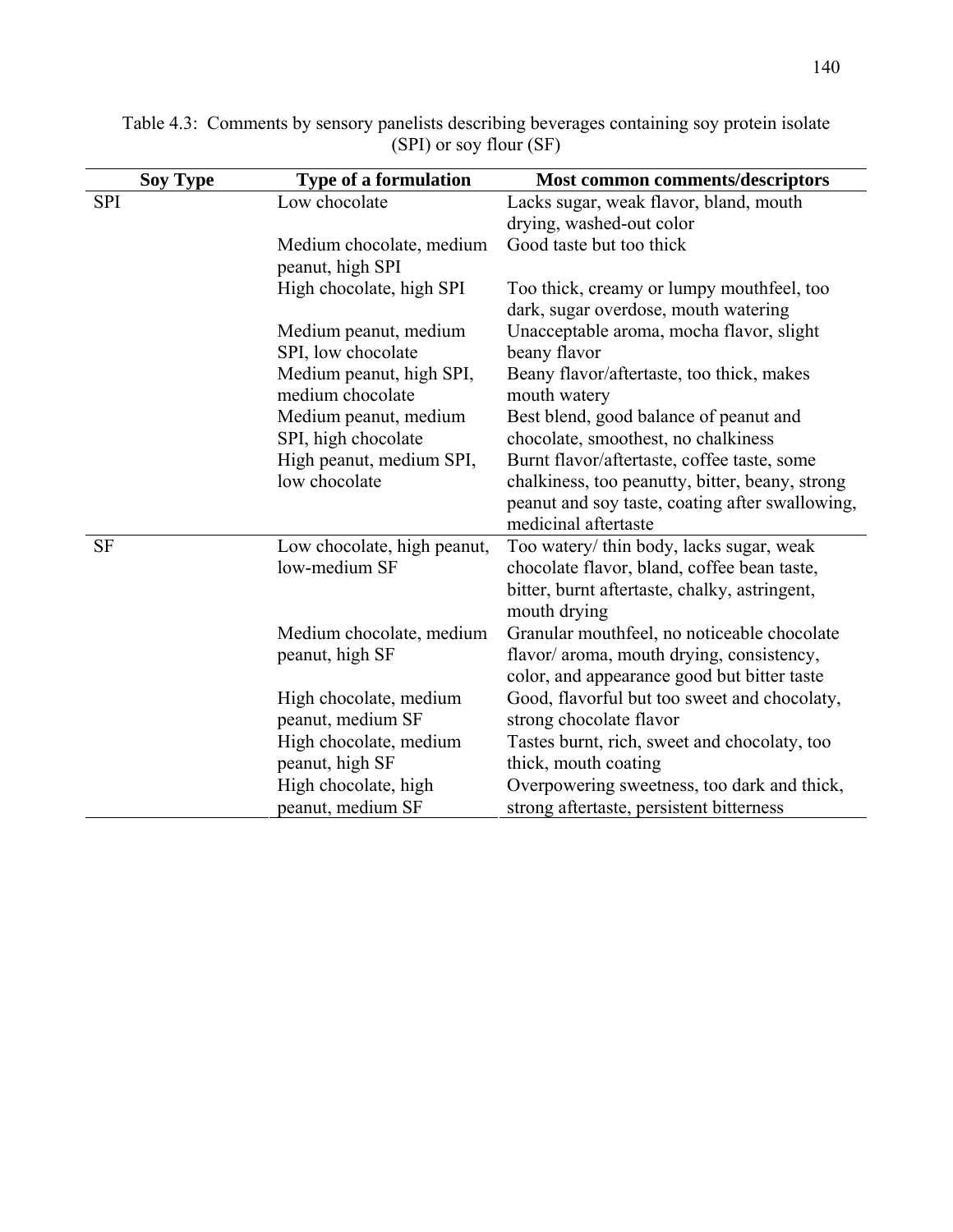

Figure 4.1: Experimental region on a ternary plot showing vertex and centroid points of a threecomponent constrained mixture design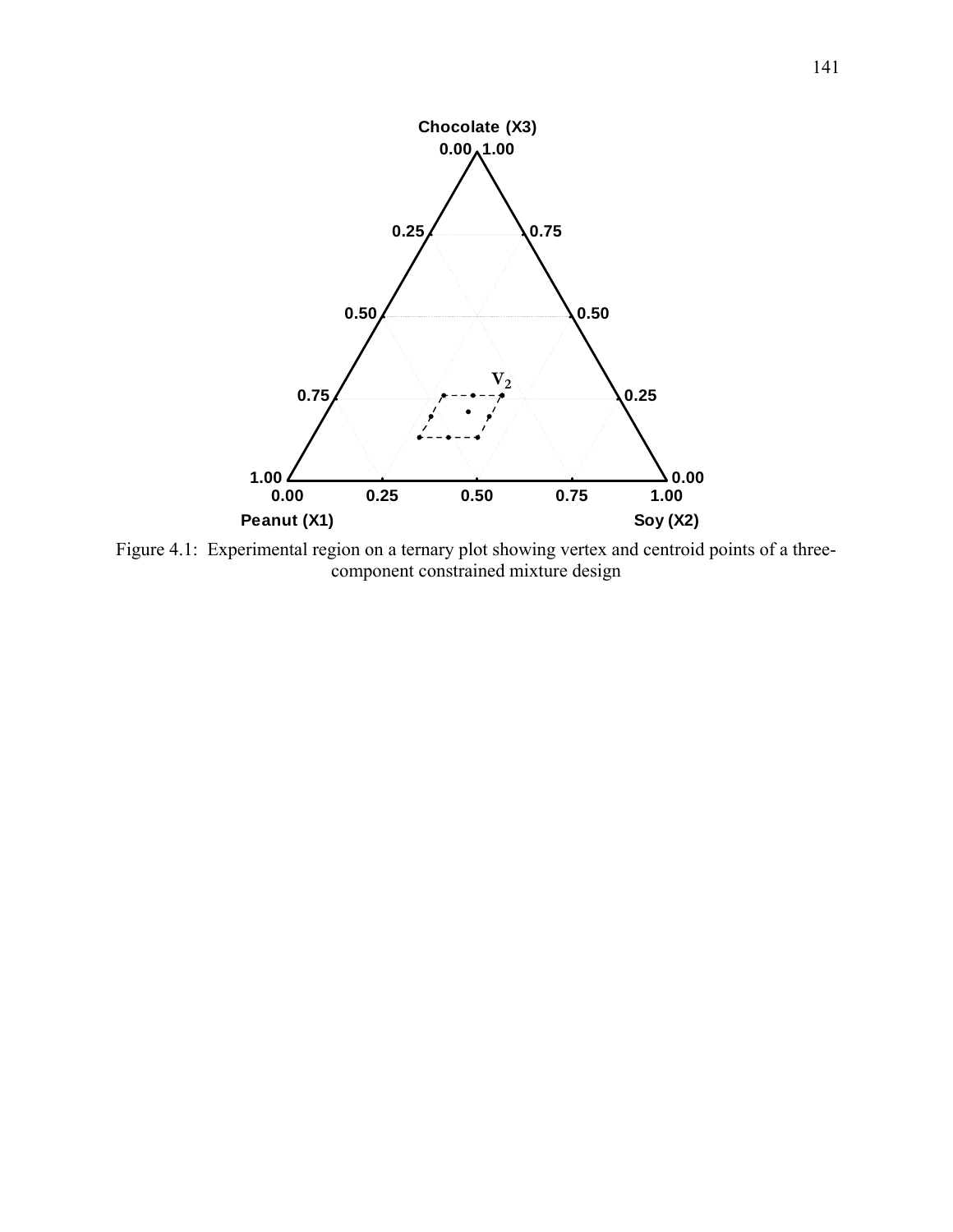

Figure 4.2: Selection of different design points in the experimental region for various formulations in order to conduct sensory evaluation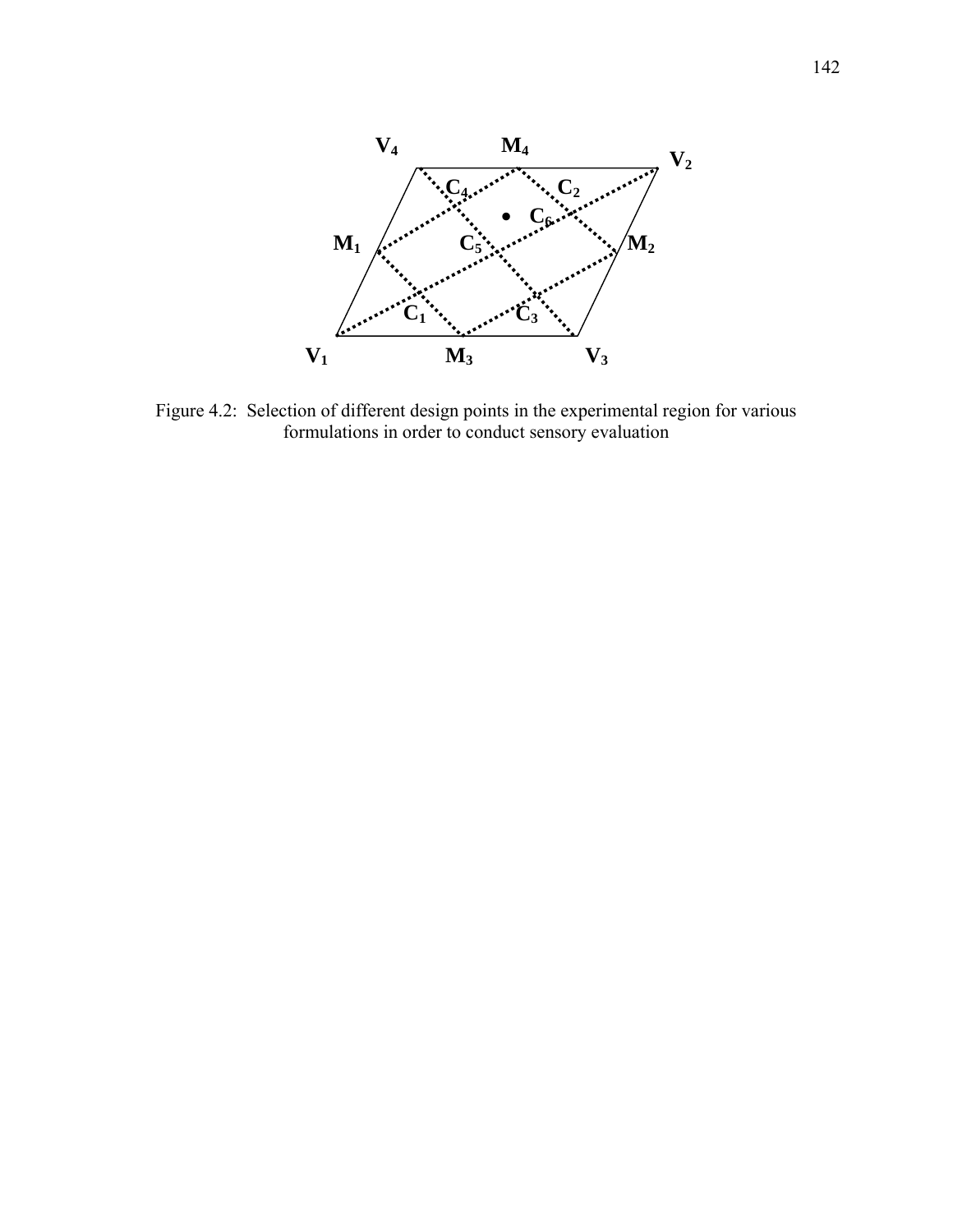| Sample Code:<br><b>Panelist Code:</b><br>Date:                                                         |                                                                                                      |            |          |                 |          |            |      |           |
|--------------------------------------------------------------------------------------------------------|------------------------------------------------------------------------------------------------------|------------|----------|-----------------|----------|------------|------|-----------|
| <b>Instructions:</b>                                                                                   |                                                                                                      |            |          |                 |          |            |      |           |
| Visually observe, smell and drink <b>AT LEAST</b> four sips of each sample to complete this<br>ballot. |                                                                                                      |            |          |                 |          |            |      |           |
| Please CHECK THE SPACE that best reflects your feeling about the product.<br>$\bullet$                 |                                                                                                      |            |          |                 |          |            |      |           |
| $\bullet$                                                                                              | Answer ALL TEN questions.<br>$\bullet$<br>Use the space provided at the end for additional comments. |            |          |                 |          |            |      |           |
|                                                                                                        |                                                                                                      |            |          |                 |          |            |      |           |
| 1. <b>OVERALL</b> , how do you "LIKE" this product?                                                    |                                                                                                      |            |          |                 |          |            |      |           |
|                                                                                                        |                                                                                                      |            |          |                 |          |            |      |           |
| Dislike                                                                                                | Dislike                                                                                              | Dislike    | Dislike  | Neither<br>Like | Like     | Like       | Like | Like      |
| Extremely                                                                                              | Very                                                                                                 | Moderately | Slightly | Nor Dislike     | Slightly | Moderately | Very | Extremely |
|                                                                                                        | Much                                                                                                 |            |          |                 |          |            | Much |           |
|                                                                                                        |                                                                                                      |            |          |                 |          |            |      |           |
|                                                                                                        | $\overline{2}$                                                                                       | 3          | 4        | 5               | 6        |            | 8    | 9         |
|                                                                                                        |                                                                                                      |            |          |                 |          |            |      |           |
|                                                                                                        |                                                                                                      |            |          |                 |          |            |      |           |

Figure 4.3: An example of a hedonic scale for overall acceptance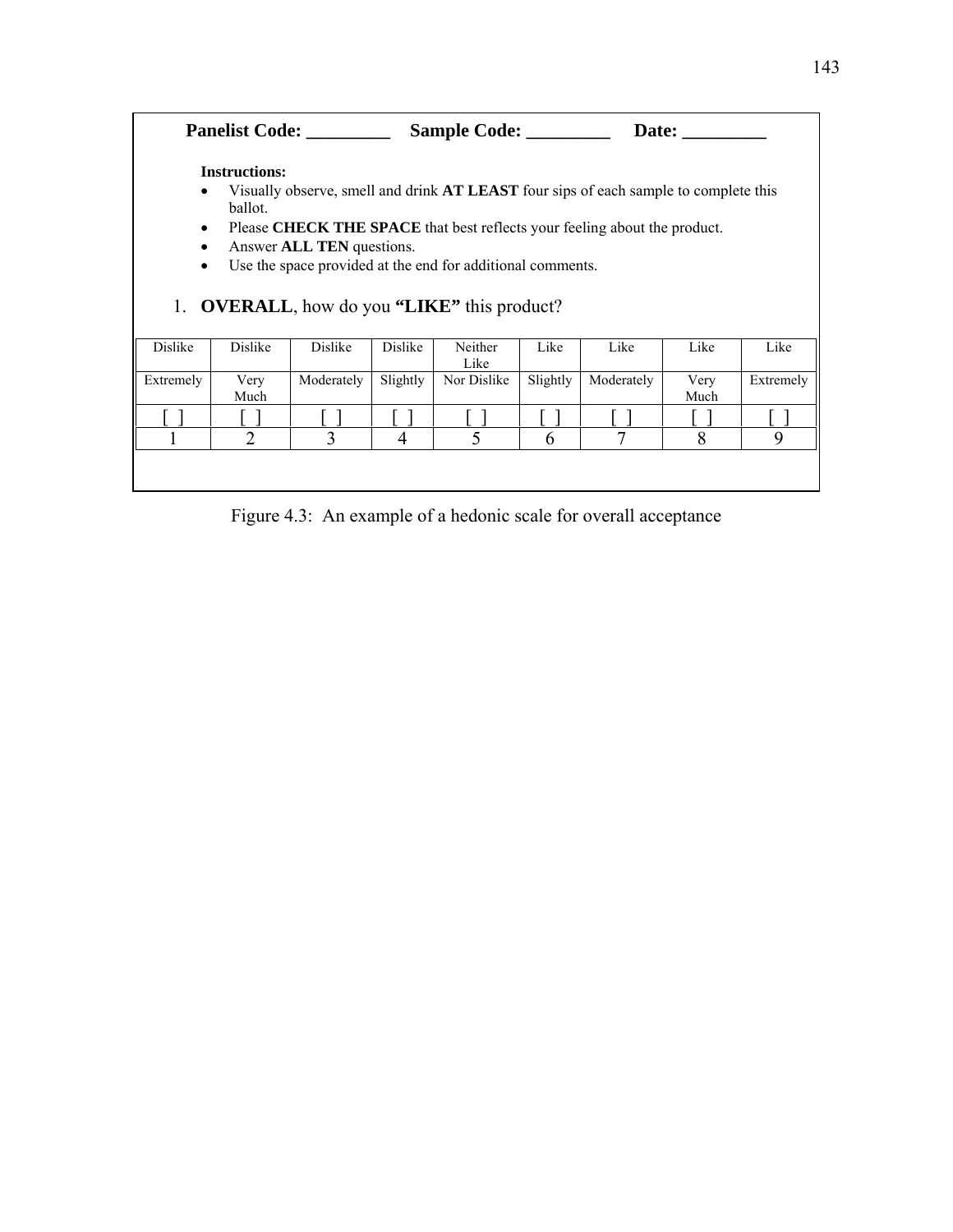

Figure 4.4: Viscosity values of various soy flour and soy protein isolate – based formulations in comparison to the control (Hershey®'s creamy chocolate milk shake; η=36.9 mPa s)

[Amount of chocolate syrup added to each formulation increased as we move from left to right on X-axis]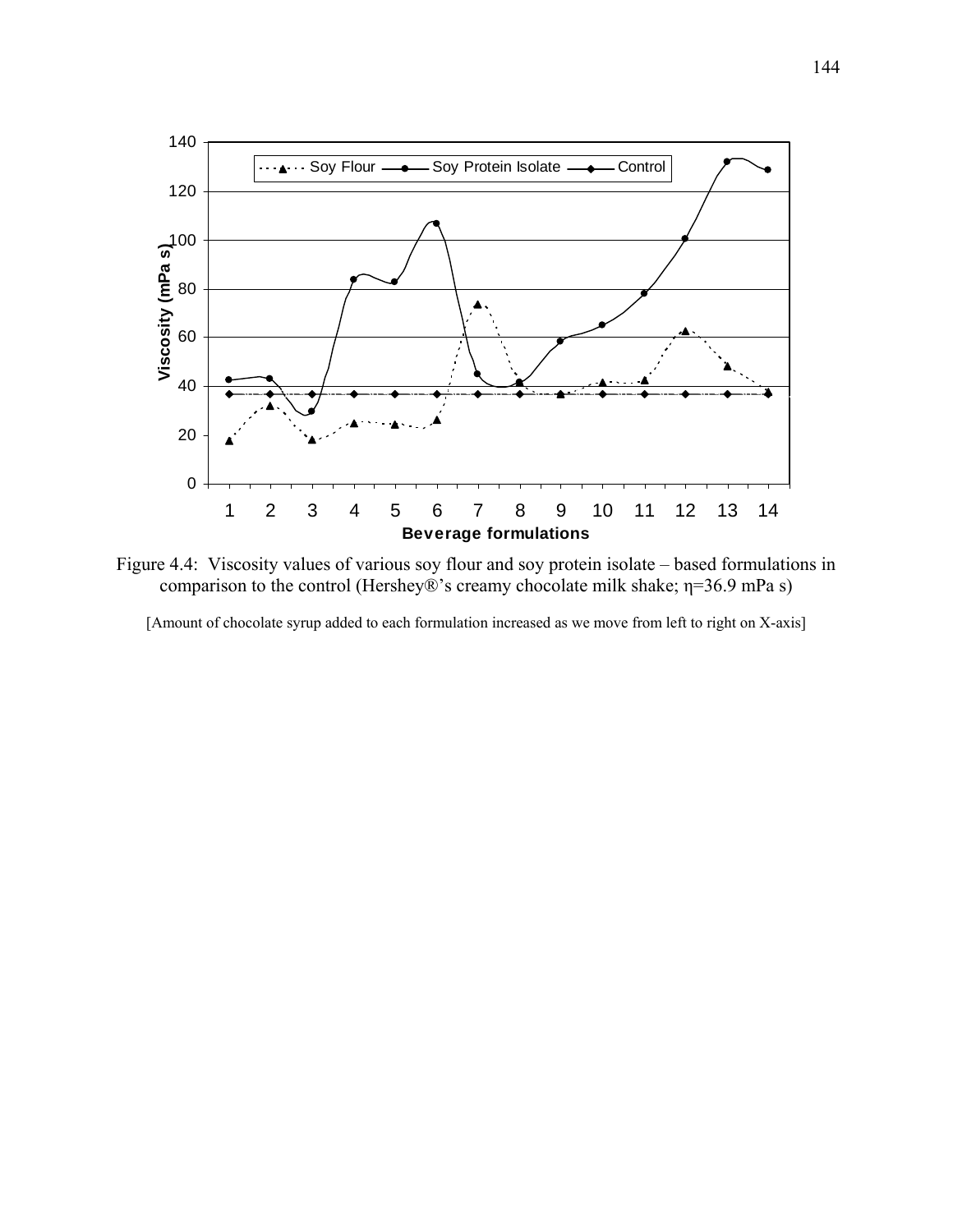

Figure 4.5: Trends of sensory attributes (aftertaste, appearance, and aroma) for soy flour (SF) and soy protein isolate (SPI) formulations compared to control (Hershey®'s creamy chocolate milk shake)

[Amount of chocolate syrup in the beverage formulations increased with the increasing formulation number on the X-axis. The Y-axis shows the range of mean hedonic ratings]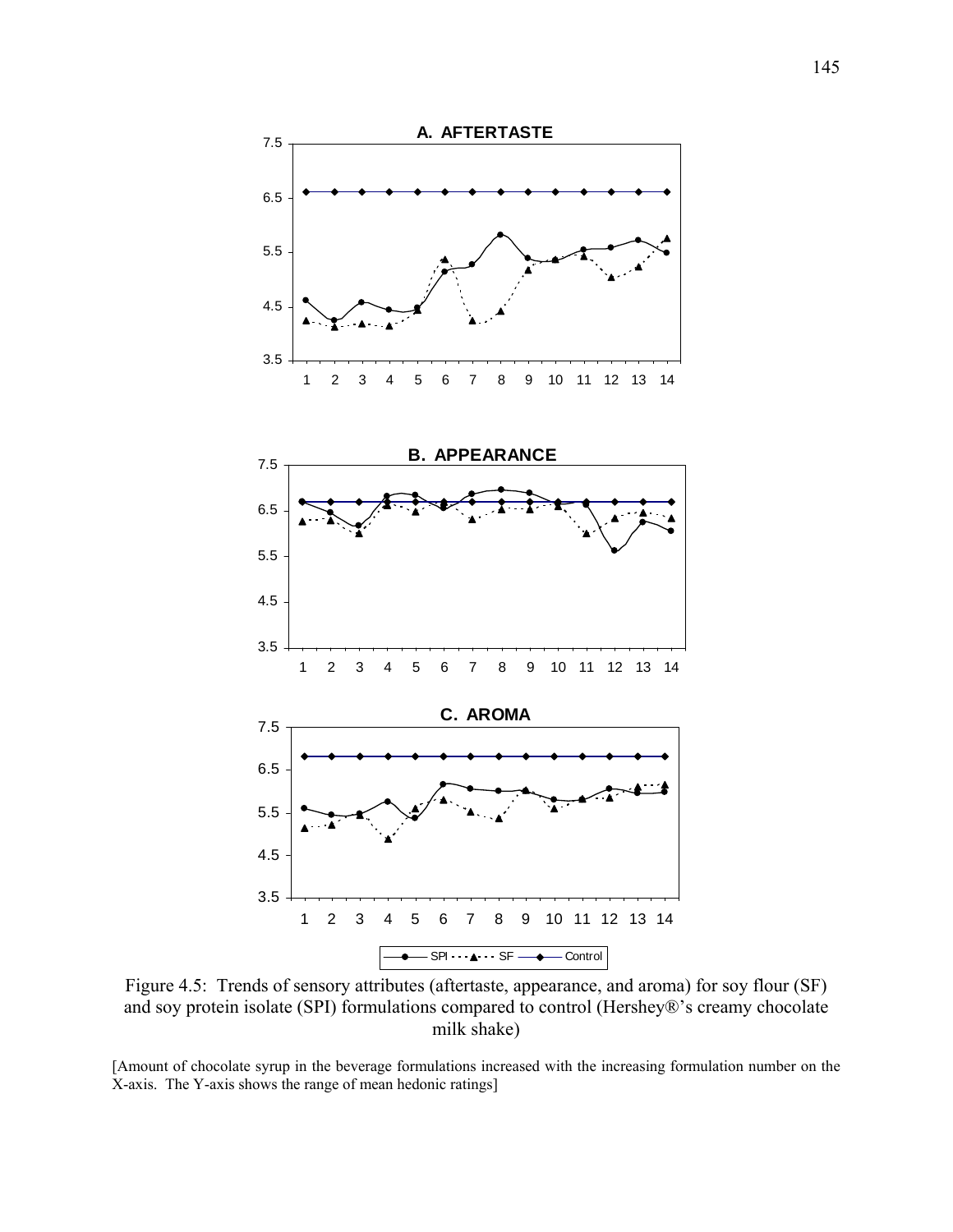

Figure 4.5: Trends of sensory attributes (color, consistency, and flavor) for soy flour (SF) and soy protein isolate (SPI) formulations in comparison to control (Hershey®'s creamy chocolate milk shake)

[Amount of chocolate syrup in the beverage formulations increased with the increasing formulation number on the X-axis. The Y-axis shows the range of mean hedonic ratings]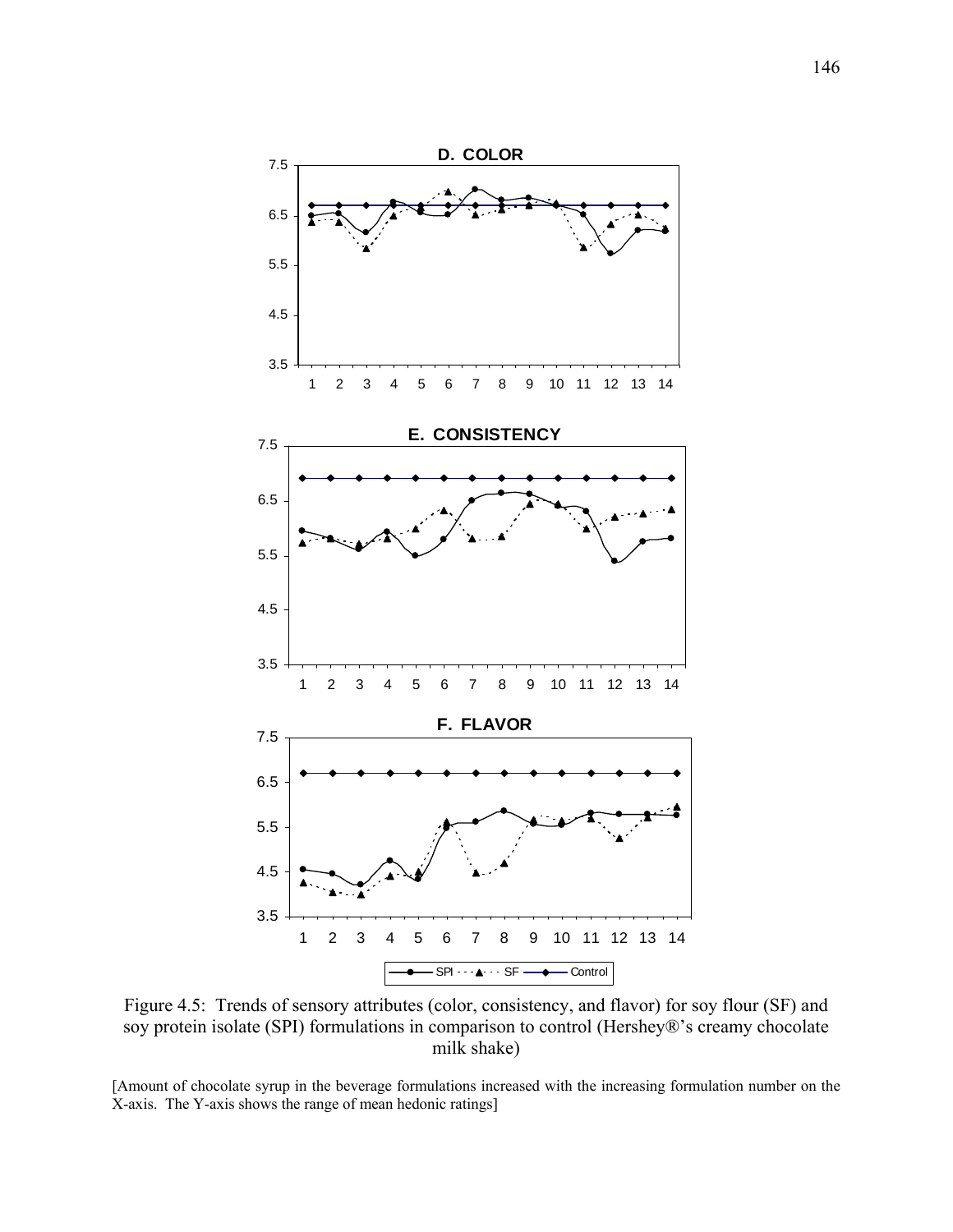

Figure 4.5: Trends of sensory attributes (mouthfeel, overall acceptability, and sweetness) for soy flour (SF) and soy protein isolate (SPI) formulations compared to control (Hershey®'s creamy chocolate milk shake)

[Amount of chocolate syrup in the beverage formulations increased with the increasing formulation number on the X-axis. The Y-axis shows the range of mean hedonic ratings]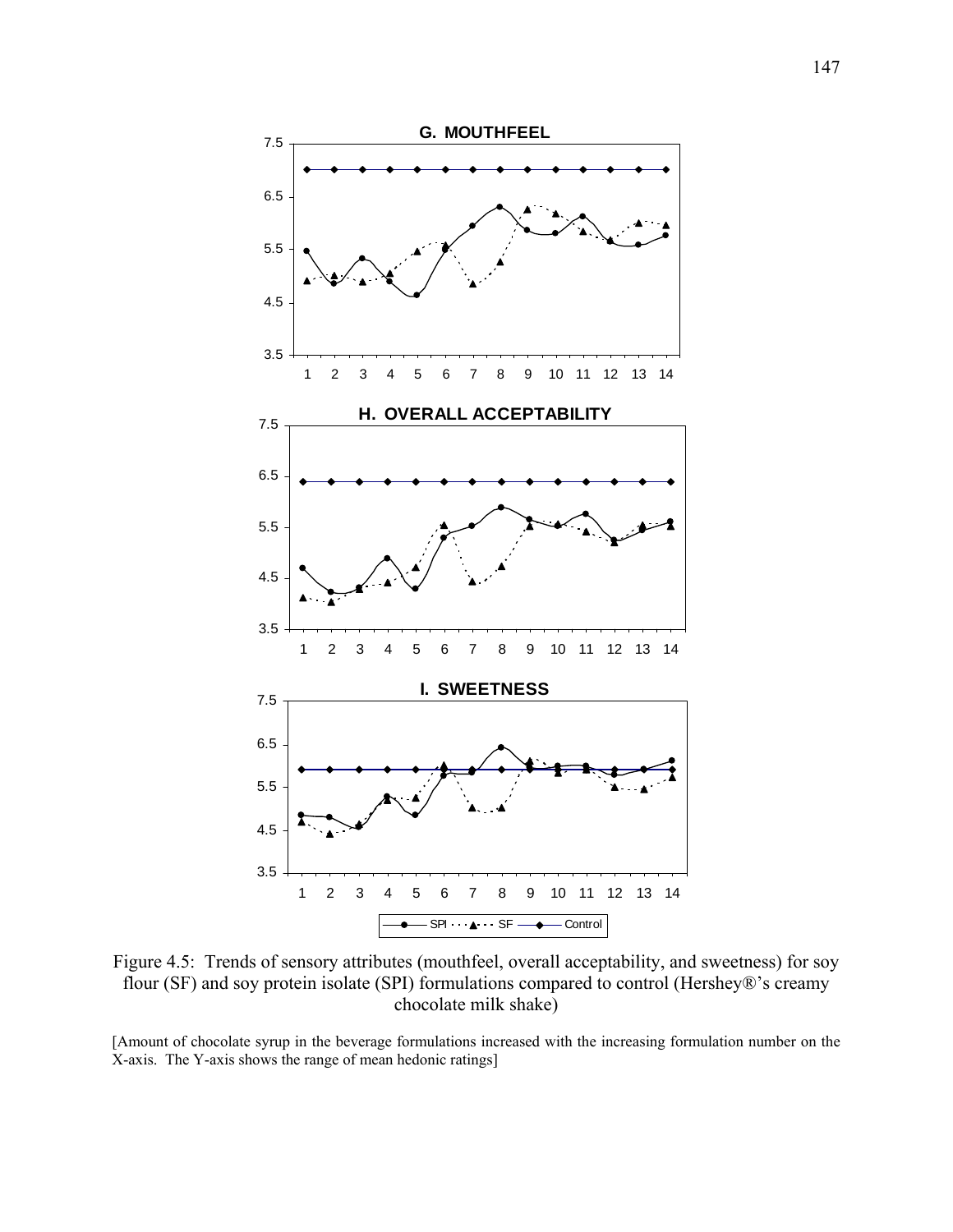

Figure 4.6: Comparison of the best formulation (#8 using SPI) with control (Hershey®'s creamy chocolate milk shake) for mean (n=41) hedonic ratings of various sensory attributes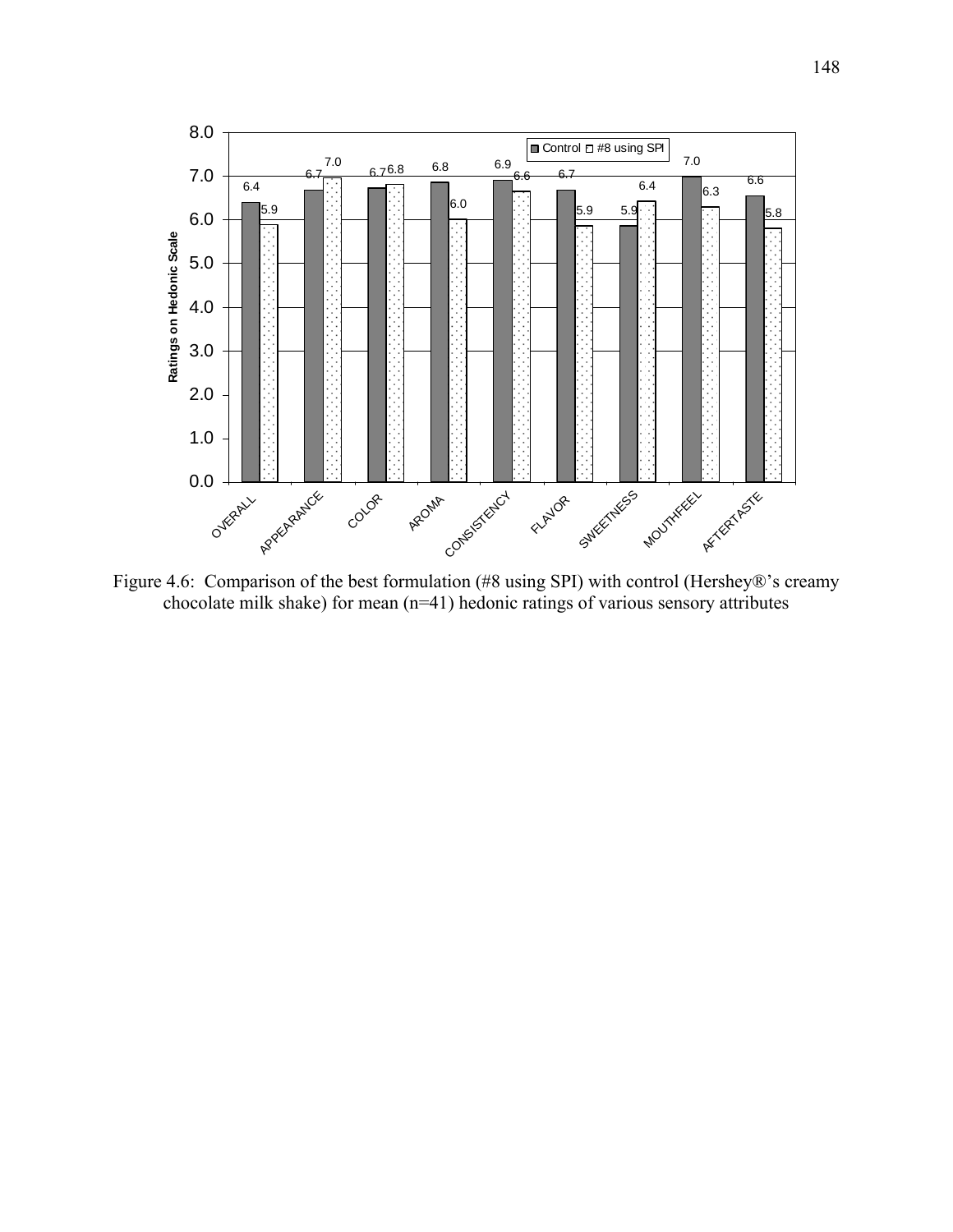# CHAPTER 5

# OPTIMIZATION OF A CHOCOLATE-FLAVORED, PEANUT-SOY BEVERAGE USING RESPONSE SURFACE METHODOLOGY (RSM) AS APPLIED TO CONSUMER ACCEPTABILITY DATA<sup>1</sup>

 $\mathcal{L}_\text{max}$  , and the set of the set of the set of the set of the set of the set of the set of the set of the set of the set of the set of the set of the set of the set of the set of the set of the set of the set of the

<sup>1</sup> Deshpande, R. P., Chinnan, M. S., and McWatters, K. H. To be submitted to the *Journal of Food Science.*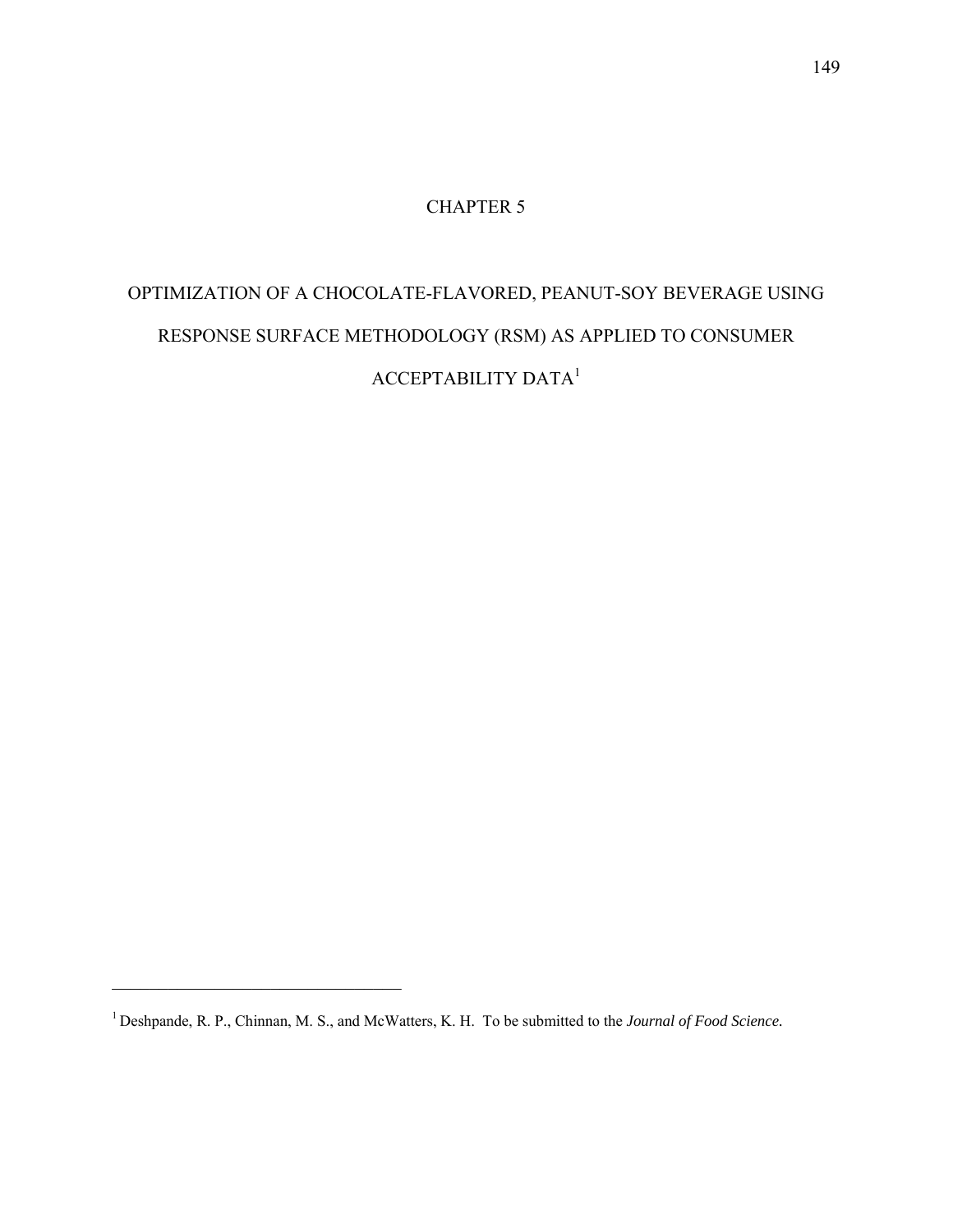### ABSTRACT

Optimization of a chocolate-flavored, peanut-soy beverage was done using response surface methodology (RSM). Twenty-eight beverage formulations were processed by mixing peanut  $(X_1)$  $= 30.6\% - 58.7\%$ , soy (X<sub>2</sub> = 28.3%-43.5%), and chocolate syrup (X<sub>3</sub> = 13.0%-25.9%) in the proportions obtained using a three component, constrained mixture design where, source of soy was either flour (SF) or protein isolate (SPI). Consumer acceptability was measured in terms of nine response variables by 41 consumers using a 9-point hedonic scale. Parameter estimates were determined by performing regression analysis with no intercept option. Lpseudocomponents were introduced to get equivalent second degree models used to generate contour plots. Superimposition of contour plots corresponding to each response variable resulted in optimum regions having consumer acceptability ratings  $\geq$  5.0; the control (commercial chocolate milk) ratings were 6.0-7.0. Optimum formulations were all the combinations of 34.1%-45.5%  $X_1$ , 31.2%-42.9%  $X_2$ , and 22.4%-24.1%  $X_3$  in SF-based formulations and 35.8%-47.6%  $X_1$ , 31.2%-43.5%  $X_2$ , and 18.3%-23.6%  $X_3$  in SPI-based formulations.

INDEX WORDS: Optimization, Chocolate-flavored, peanut-soy beverage, Response surface methodology (RSM), L-pseudocomponents, Contour plots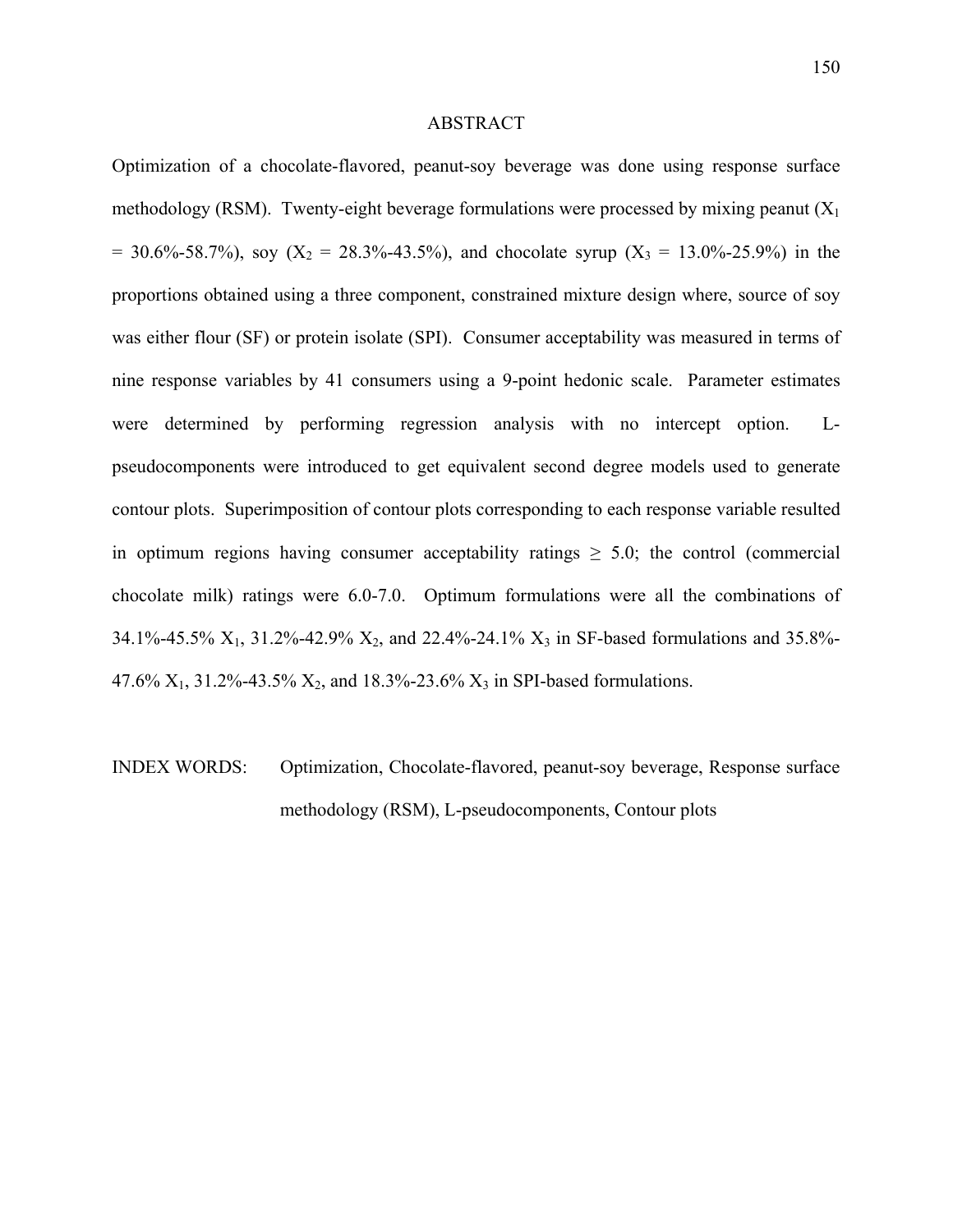### INTRODUCTION

Optimization of all aspects of a product is an effective strategy of accomplishing successful development of the product. The process of food product development requires intimate blending of research findings, science, technology, imagination, experience, and skills. It is the process of initiation and advance, error, iteration, adaptation, and reiteration directed towards an exclusive goal of a nearly perfect manifestation of the product concept (Segall 2000). The optimization procedure for product development saves time, ultimately costs less than repeated consumer testing of one or two products at a time, and provides a level of certainty about the performance of the product formulation (Fishken 1983). Sensory evaluation is often called upon to determine whether or not the optimum product has been developed, and response surface methodology (RSM) is employed for product optimization within the sensory evaluation field (Giovanni 1983).

 Among various categories of new products such as classical innovations, line extensions, clones and several others (Segall 2000) the chocolate-flavored, peanut-soy beverage developed in this study falls under the category of 'Invention'. It has not been previously marketed or produced but by definition is a novel, unique, and distinctly untried, unfamiliar, or even previously nonexistent product (Segall 2000). The main intention of development of this product was utilization of two important vegetable protein sources, peanut and soy, which are readily available in abundance and at a reasonable price. Proteins are added as ingredients to foods to achieve functional and nutritional goals (Giese 1994). Peanut protein is deficient with respect to certain essential amino acids, for example, lysine, tryptophan, threonine and sulfur-containing amino acids but its true digestibility is comparable with that of animal protein (Singh and Singh 1991). Soybean is very rich in essential nutrients. It is an excellent source of good quality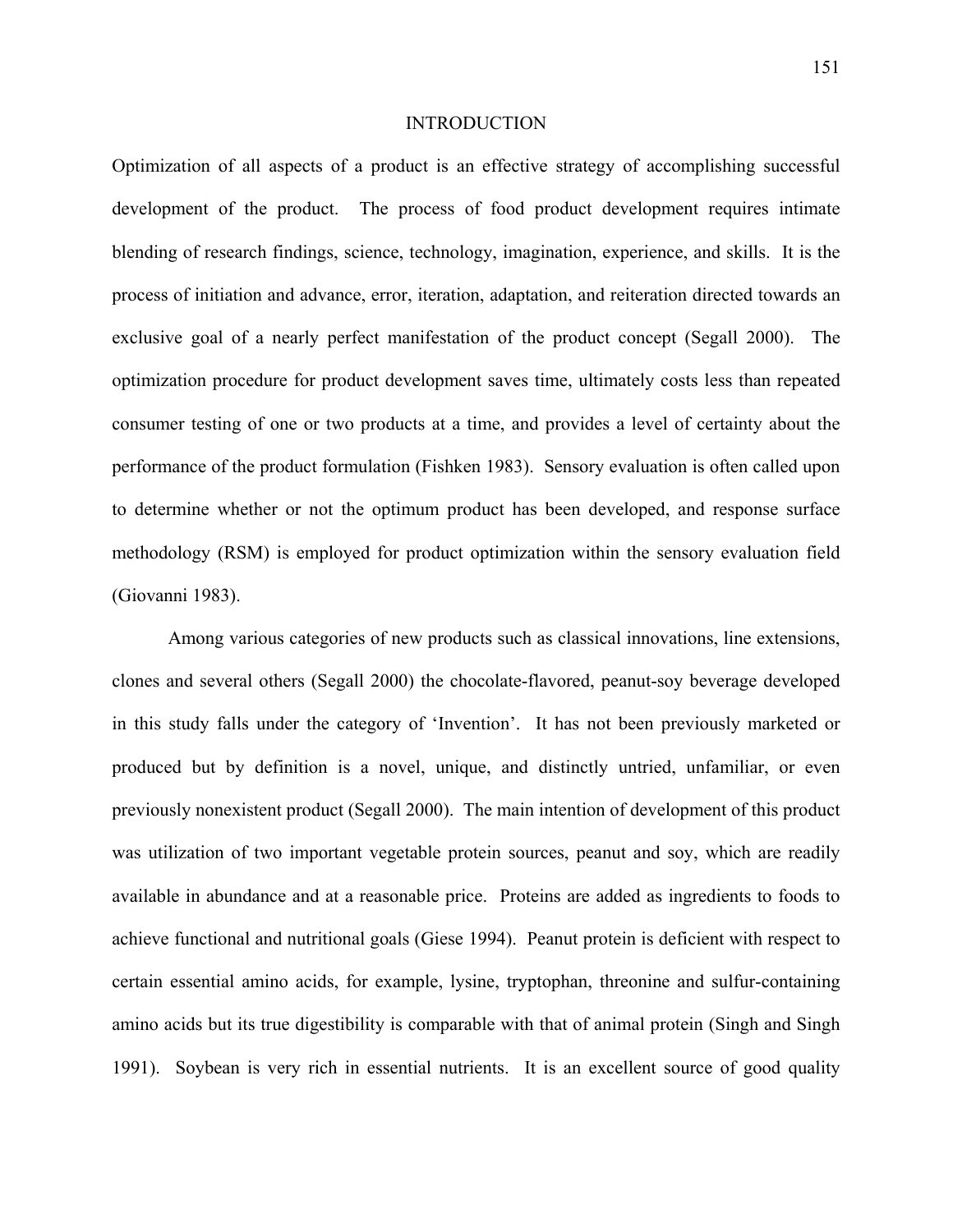protein equivalent to other animal proteins, such as milk, eggs, meat and fish, and is suitable for all ages from infants to the elderly (Schaafsma 2000; Sarwar and others 1985; Sarwar 1997; U.S.D.A. 2000; Riaz 1999). Chocolate has proven to be a popular flavor for soy-based beverages, due to its ability to mask protein flavor and provide a smooth flavor profile (Wang and others 2001). Hence, the final product developed as a combination of two proteins with a chocolate flavor can be expected to have improved essential amino acid profile and pleasant flavor. However, it is challenging to provide nutritious food that ensures appealing taste, texture, and appearance. If a food product cannot be re-engineered or modified to fulfill consumer need and ultimately the demand for the product, thus meeting the benchmark goals, it will not succeed (Robinson 2000). Thus, involving target consumers in the development process will enhance the likelihood of obtaining a successful product for the current market place. To obtain first-hand information on consumer acceptability, the new product developed in this study was evaluated by consumer sensory analysis.

 Data from consumer affective tests are often difficult to understand, hence, graphical representations are useful in increasing comprehension, for example, scatter plots, bar graphs, and histograms are especially useful in this task (Resurreccion 1998). Once consumer acceptance for the product has been quantified, the lower boundary for consumer acceptance such as "liked slightly"  $( = 6)$  on a 9-point hedonic scale or sometimes an action standard that specifies a performance requirement for a new or improved product can be set for further analysis (Resurreccion 1998). The optimal formulation is the one that receives a score equal to or greater than a chosen value that has been associated with a product's success (Fishken 1983). Optimization can be defined as the determination of values for process and formulation variables that result in a product or products with physical properties and sensory characteristics satisfying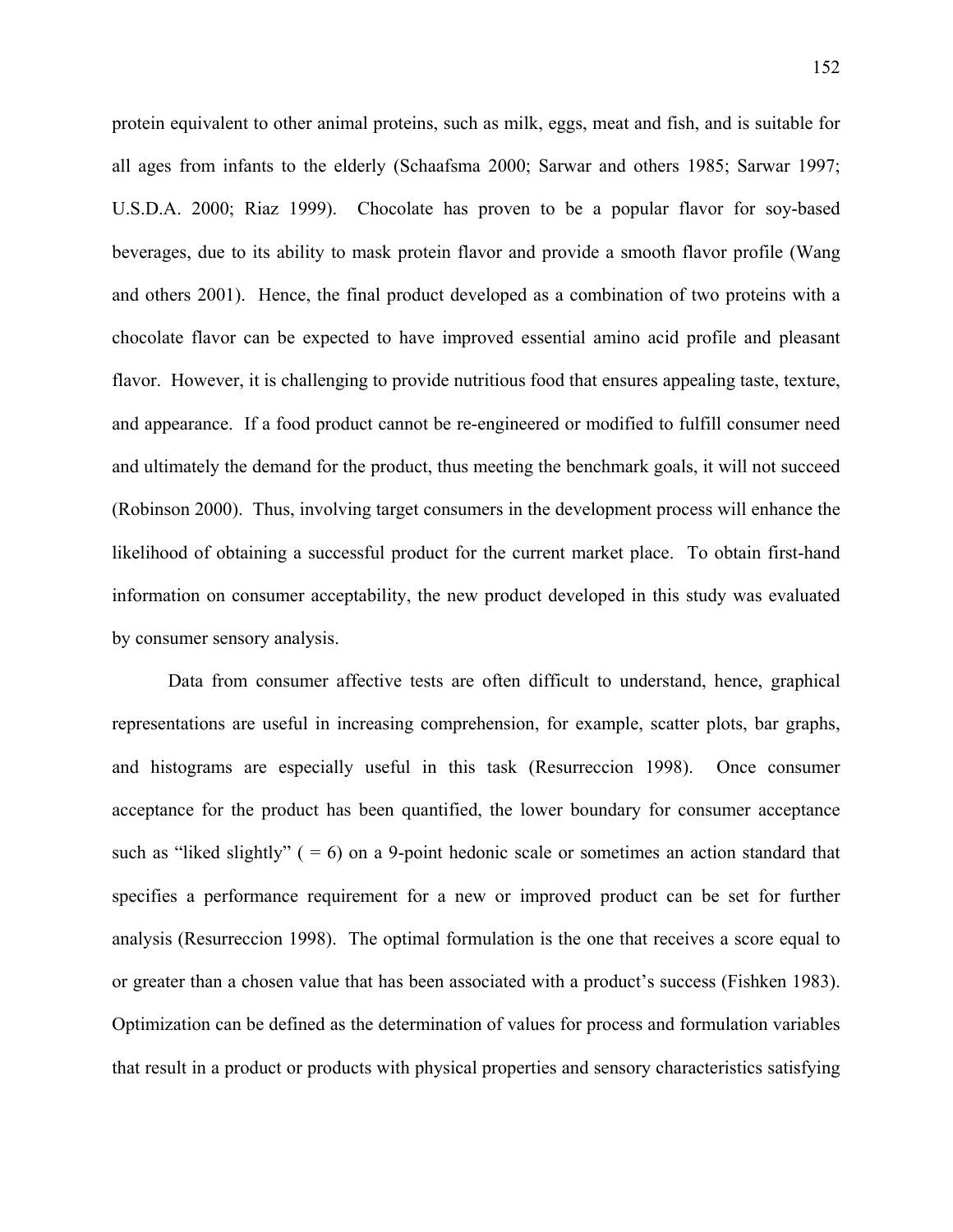such specific predetermined values making them acceptable to consumers (Galvez and others 1995). Modeling of quality or consumer acceptance using response surface methodology (RSM) can be done in a simplified manner when the effect of two or more variables on product acceptance and its interrelationship with sensory attribute intensities is of interest (Resurreccion 1998). When RSM is utilized, product optimization time is greatly reduced from traditional "cook and look" optimization techniques that depend on subjective formulation and evaluation procedures, and often stop short of fully realized product improvements (Rudolph 2000).

RSM is a designed regression analysis meant to predict the value of a response or dependent variable based on the controlled values of the experimental factors or independent variables (Meilgaard and others 1991). RSM is applicable in a wide variety of areas including food research and has constantly been successfully demonstrated to be used in optimizing: a) Ingredients (Henselman and others 1974; Johnson and Zabik 1981; Vaisey-Genser and others 1987; Chow and others 1988; Shelke and others 1990); b) Process variables (Oh and others 1985; Floros and Chinnan 1988; Mudahar and others 1990; Galvez and others 1990; Vainionpaa 1991); c) Both ingredient and process variables (Bastos and others 1991).

 The objective of this study was to find an optimum chocolate-flavored, peanut-soy beverage formulation that would have consumer acceptance close to that of commercial chocolate milk. Since three-dimensional plots as well as contour maps provide useful visual aids for examining behavior of the response surface and location of the optimum (Vatsala and others 2001), response surface methodology employing mixture design was used to determine the optimum ratio of peanut, soy (either soy flour, SF, or soy protein isolate, SPI), and chocolate syrup in the respective SF and SPI formulations.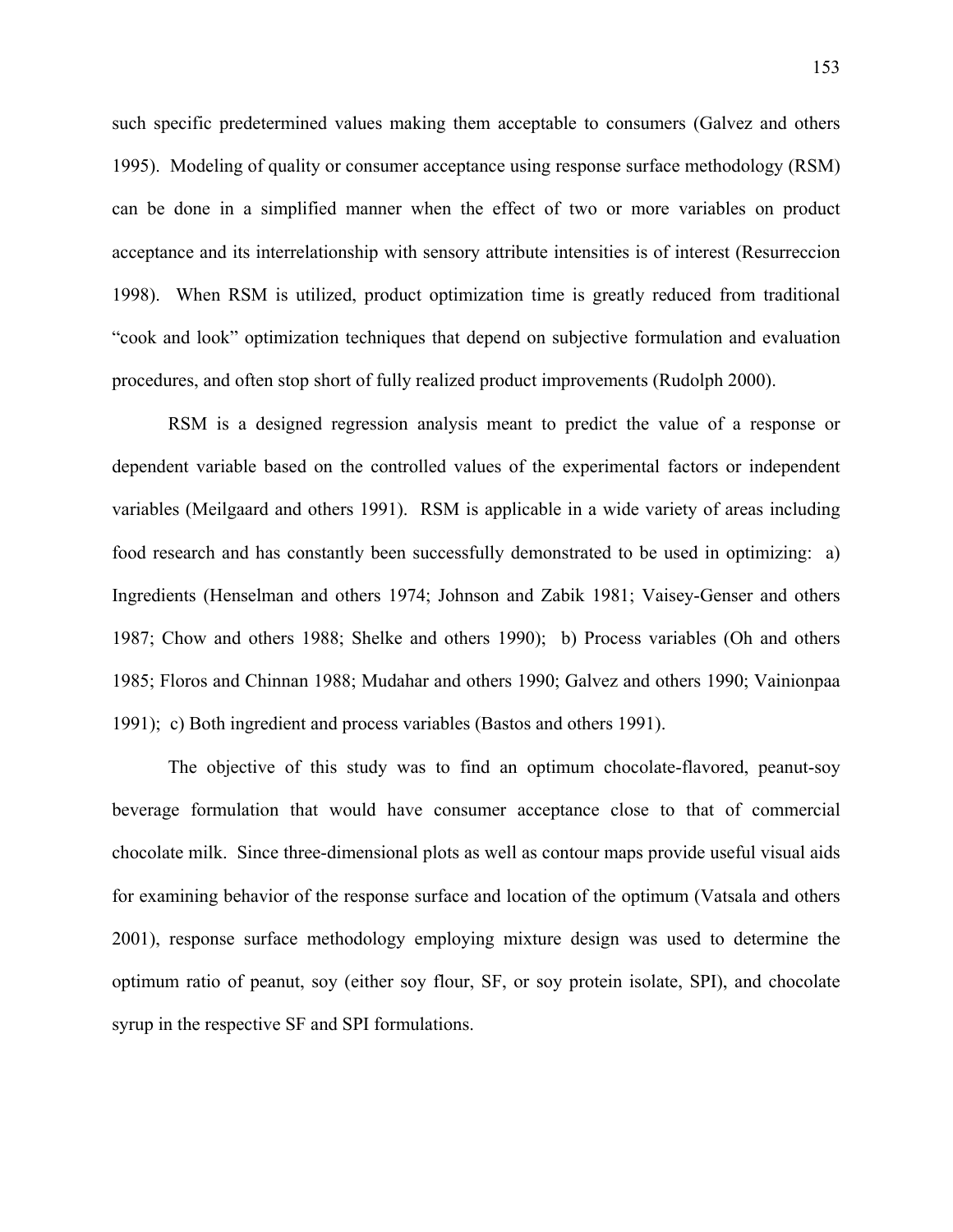### MATERIALS AND METHODS

**Materials** Soy protein isolate (Prolisse™) and defatted soy flour were obtained from two plants of Cargill Soy Protein Solutions, one at Sidney, OH, and another at Cedar Rapids, IA, respectively. Medium roast, partially defatted (12% fat) peanut flour was obtained from Golden Peanut Co., Alpharetta, Ga. Maltodextrin (AVEBE MD 20) was donated by AVEBE America Inc., Princeton N.J. Soy lecithin (LECIGRAN™ 5750) was provided by Riceland Foods, Inc., Lecithin Division, Stuttgart, Ark. Artificial chocolate flavor was supplied by Carmi Flavor & Fragrance Co., Inc., Commerce, Calif. The carrageenan stabilizer (Satiagel X-amp 4000) was provided by Degussa Texturant Systems Sales, LLC, Atlanta, Ga. Sucrose, corn syrup (light), cocoa powder (Hershey®'s European style, Dutch processed cocoa), vanilla extract (pure), peanut oil, and salt were purchased locally. The control formulation, commercial chocolate milk (Hershey®'s creamy chocolate milk shake), was also purchased locally.

**New beverage product** A new nutritious peanut- and soy-based beverage was developed with the help of a pilot-plant scale beverage processing protocol involving mixture design (Deshpande and others Unpublished). A three-component constrained mixture design was developed using Peanut  $(X_1)$ , Soy  $(X_2)$ ; either soy flour, SF or soy protein isolate, SPI) and Chocolate syrup  $(X_3)$ . The lower and upper bound constraints were determined (Deshpande and others Unpublished) based on lysine content (Reference lysine content = 51.0 mg/g protein), viscosity ( $\eta$  = 36.9 mPa s), and visual stability index (VSI =  $1.00$ ). The essential amino acid consumption guidelines (NAP 2002) on lysine gave reference lysine content of 51 mg/g protein. The acceptable range of viscosity and VSI for the design formulations was based on the viscosity of Hershey®'s creamy chocolate milk shake and the stability of commercial cow's milk, respectively.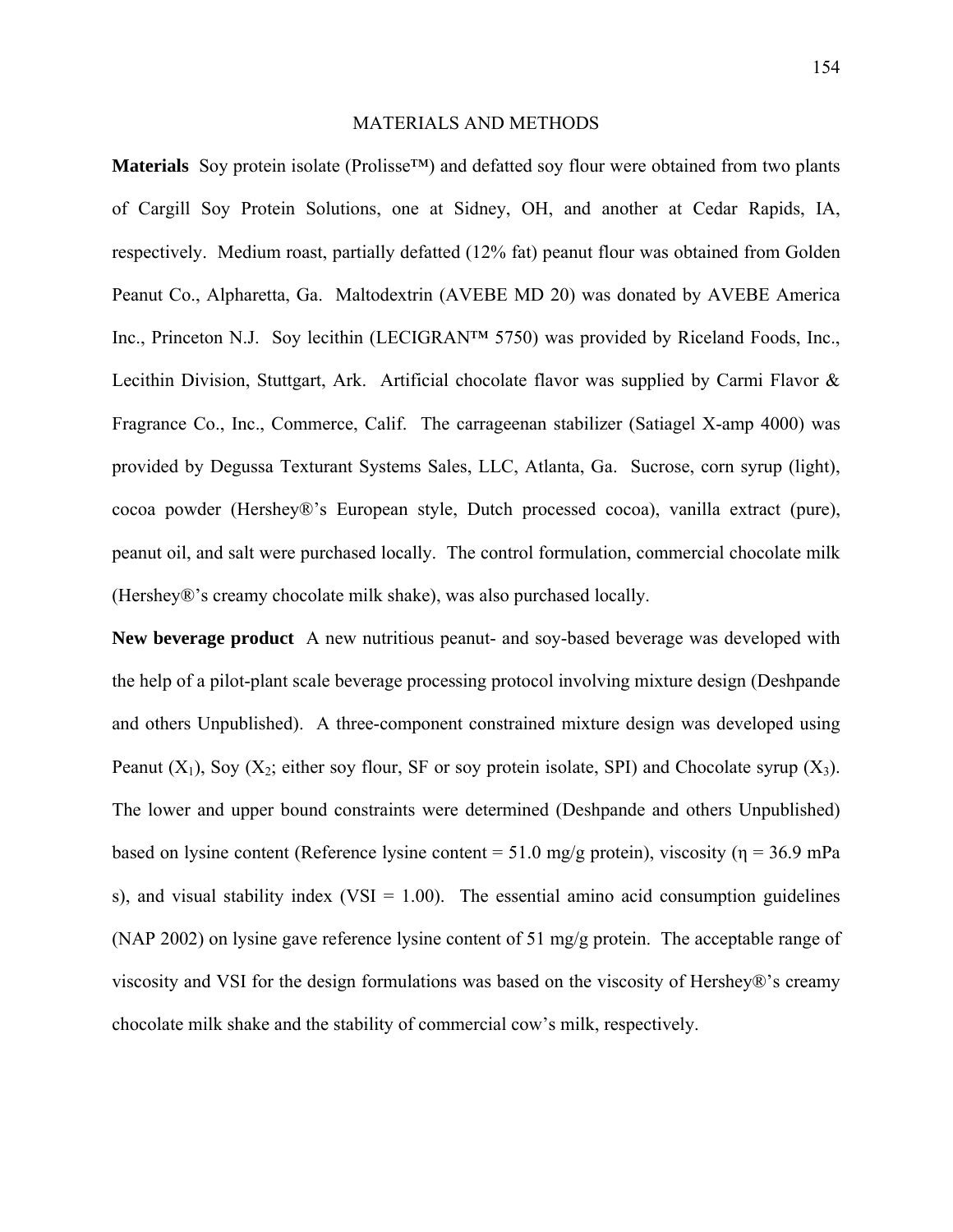Using design of experiments software: STATISTICA™, Version 6.0 for windows  $(StatSoft<sup>®</sup>, Tulsa, OK, USA)$ , the extreme vertices design for the mixture experiment (McLean and Anderson 1966) was obtained. The lower and upper bound constraints for each mixture component  $(X_1: 0.3056-0.5870; X_2: 0.2826-0.4352;$  and  $X_3: 0.1304-0.2593$ ) were used to generate the design. Joining the vertex points  $(V_1, V_2, V_3,$  and  $V_4)$  resulted in a parallelogram as an experimental region on a ternary plot with the three components, peanut  $(X_1)$ , soy  $(X_2)$ , and chocolate or chocolate syrup  $(X_3)$ , representing respective triangular coordinates as shown in Figure 5.1. The experimental design gave 9 design points (4 vertices, 4 midpoints of the edges of the parallelogram, and a centroid point). But the minimum number of points (y) needed to estimate the parameters for the quadratic model for optimization using response surface resulted in a value of twelve where,

$$
y = q(2^{q-1})
$$

For  $q = 3$ ; described as the number of mixture variables in the design  $(X_1, X_2, \text{ and } X_3)$ .

Hence the experimental region was represented separately and five additional design points  $(C_1, C_2, C_3, C_4, and C_5)$  were selected as the centroids of smaller parallelograms. For example, point  $C_1$  was the centroid of smaller parallelogram formed by points  $V_1$ ,  $M_3$ ,  $C_5$ , and M1. All of these design points together represented fourteen mixture proportions of the three components. Two sets of formulations were prepared using such 14 mixture proportions. One set had soy flour as a source of soy, and another soy protein isolate; all other ingredients and processing parameters were kept constant. The twenty-eight experimental beverage samples were formulated in small batches containing 2000 g fixed weight of peanut-soy base stocks blended in predetermined mixture proportions. These beverage formulations served along with the control in each sensory sub-session resulted in a total of 32 samples for sensory evaluation.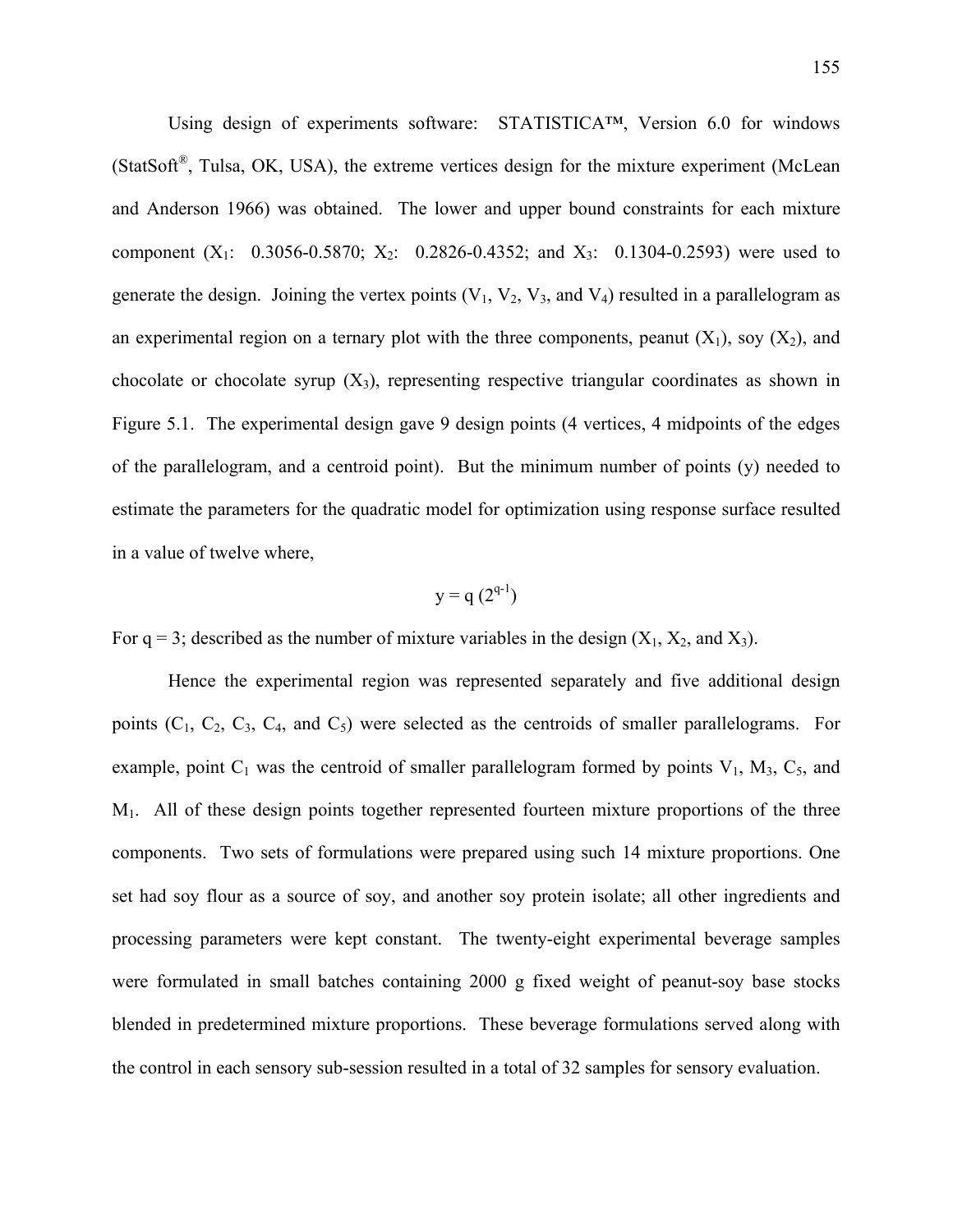**Beverage preparation** A pilot-plant scale processing protocol based on the preliminary study of development of a new chocolate-flavored, peanut-soy beverage (Deshpande and others Unpublished) was designed for formulating various beverage mixtures. Base stocks of filtered peanut, soy flour (SF) and soy protein isolate (SPI) slurries were prepared separately for use in the formulations. Medium roast partially-defatted peanut flour, defatted soy flour, and soy protein isolate were finely ground. A Morehouse mill (Model M-MS-3, Morehouse Industries, Los Angeles, Calif.) was used for the dry grinding stage. The ground flours (250 g) and tap water (2400 g) were mixed and homogenized at room temperature in a laboratory homogenizer (APV Gaulin Homogenizer Model 15 15MR-8TBA, Everett, Mass.) set at 34474 kPa pressure by passing five times. The homogenized slurries were filtered through a polyester filter screen with quoted mesh size of 53 microns (273-mesh). The residues collected on the screen were discarded and filtrates stored for use as the base stocks.

The chocolate syrup was prepared by mixing the following ingredients in water: sucrose, corn syrup, maltodextrin, cocoa powder, peanut oil, vanilla extract, salt, soy lecithin, artificial chocolate flavor, and carrageenan. The dry ingredients were mixed first followed by the addition of liquid ingredients. The mixture was heated to 75 ºC in a steam kettle with constant stirring by a hand-held blender. Once the temperature was reached and the syrup was homogenous, it was ready to be used in the beverage formulations.

The base stocks of peanut slurry, soy slurry (either SF or SPI) and chocolate syrup were mixed in predetermined proportions suggested by the mixture design. It resulted in twenty-eight beverage formulations, which were processed further. Each formulation was heated to 75 ºC in a steam kettle, stirred using a hand-held blender while heating, and then homogenized at 34474 kPa pressure and 72 °C in a laboratory homogenizer. Pasteurization at 93 °C for 1 s was done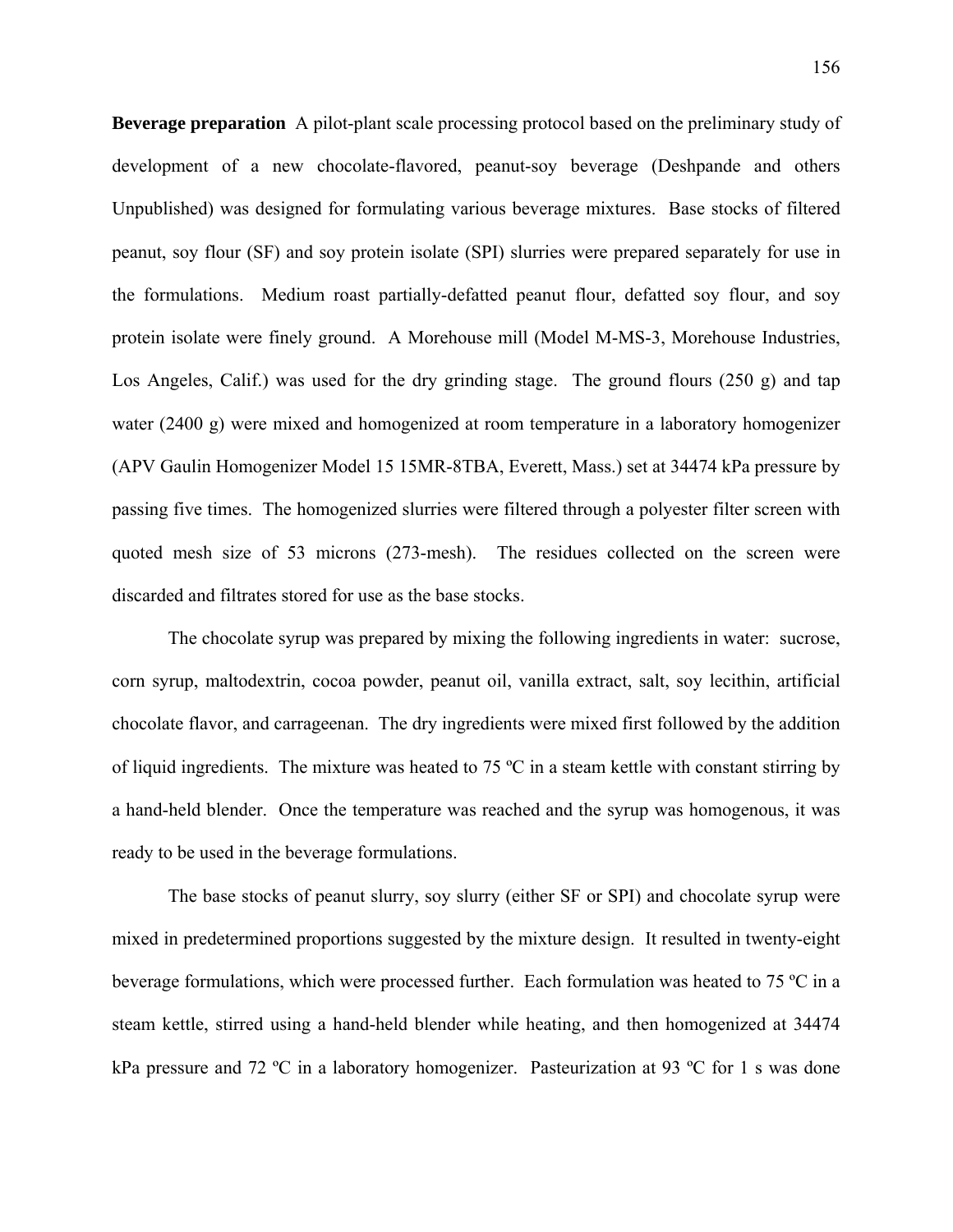followed by cooling to about 35 ºC in a plate-heat-exchanger (Armfield FT74, UHT Unit, Armfeild Ltd., Ringwood, Hampshire, England, BH24 1 DY). The beverage thus prepared was then filled into labeled 250 ml bottles and stored at 4 ºC until presented in sensory evaluation sessions.

**Sensory analysis** The consumer acceptance test was conducted in the sensory laboratory of the Department of Food Science and Technology, University of Georgia, Griffin Campus. Untrained panelists  $(n = 41)$  were recruited from the staff and students of the Griffin campus and participated voluntarily in the sensory evaluation. Criteria for participation were that panelists were not allergic to any of the beverage ingredients, consumed chocolate milk or similar flavored non-carbonated milk-type drink, and liked eating peanuts.

 There were five sensory sessions monitored twice a week (two sensory sub-sessions/ week) over a period of one month. The sensory session conducted in the beginning was considered as a 'dry-run' for which all of the sample preparation and sensory evaluation procedures were similar. Thirty-two samples (8 samples served per sub-session: 7 experimental beverage formulations and 1 control) were presented in four sessions. Hershey®'s creamy chocolate milk shake served as the control. A complete randomized block design was used whereby each panelist evaluated all 32 samples over a period of one month.

 Three sensory tests at 9:30 AM, 10:30 AM, and 11:15 AM were performed each Tuesday and Friday for five consecutive weeks. At the beginning of each test, the panelists were greeted and briefed about the overall sensory test procedures and use of the sensory booth signal lights. In the first week, they were requested to read and sign two copies of a consent form. After confirming that the participants had no allergies towards any of the product ingredients, their answer was recorded in the space provided on the consent form which was then co-signed by the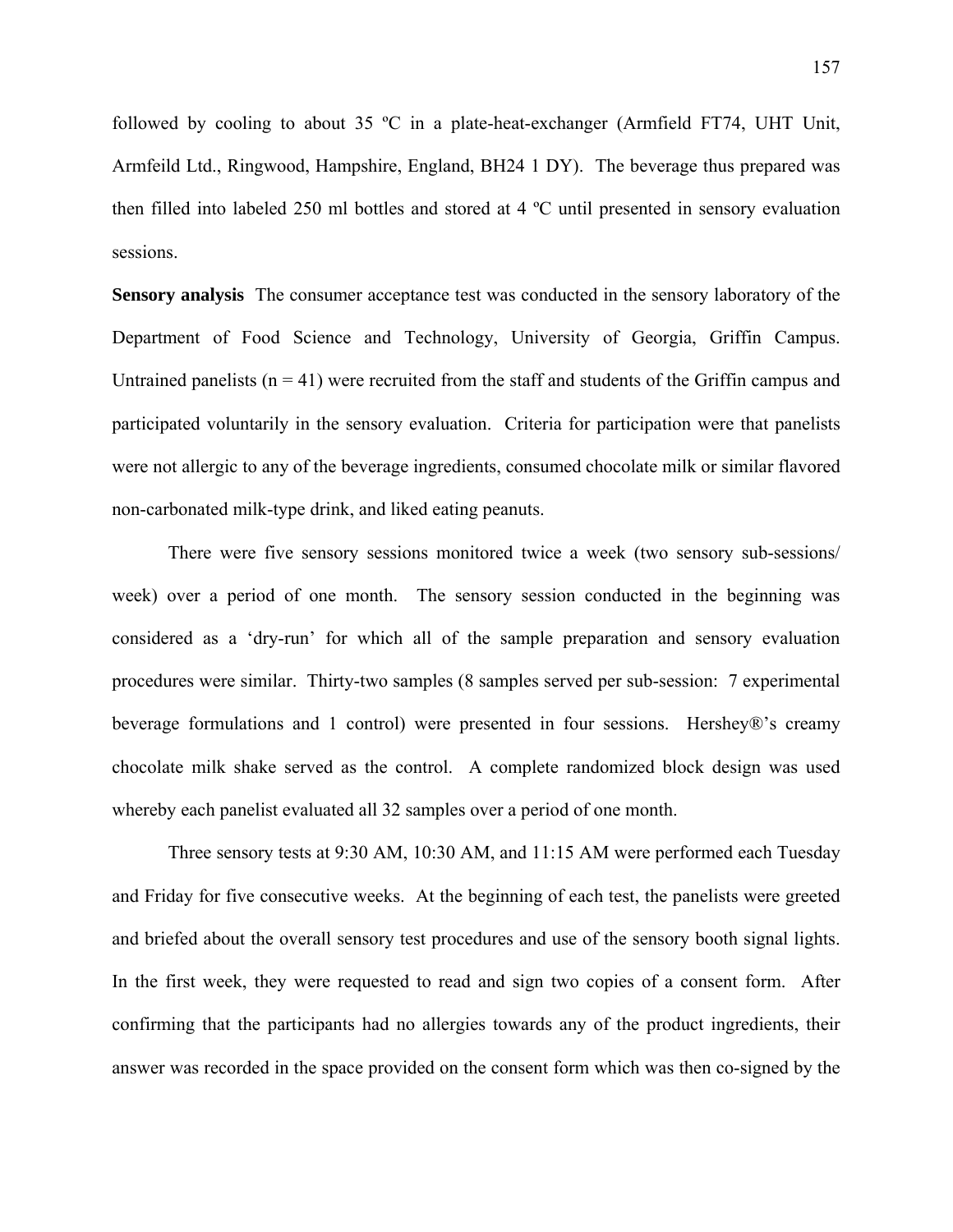greeter. Panelists were then led to well-equipped, environmentally-controlled partitioned booths for the sensory test.

The bottled beverage formulations stored at  $4^{\circ}$ C in a walk-in cooler were transferred into two ice-filled Styrofoam boxes prior to the sensory sub-session. Care was taken that the samples were maintained at approximately 5-9 °C. Each sample was partially filled (about 60 ml) into 90 ml plastic cups and immediately served. The sample cups were labeled using three-digit sample identification numbers obtained from a random number table. The samples were presented in a monadic sequential order accompanied by paper ballots (APPENDIX C) to record corresponding sensory responses. The panelists were instructed to visually observe, smell, and drink at least four sips of each sample to evaluate overall acceptability, appearance, color, aroma, consistency, flavor, sweetness, mouthfeel, and aftertaste. A nine-point hedonic scale was used where,  $1 =$ dislike extremely,  $5$  = neither like nor dislike, and  $9$  = like extremely (Peryam and Pilgrim 1957). Statistical analysis of sensory data and comparison of mean ratings of beverage formulations with those of the control determined the best formulation.

**Statistical methods** Statistical software STATISTICA™, Version 6.0 for windows (StatSoft®, Tulsa, OK, USA) was used for the experimental design and SAS® Proprietary Software,1999- 2001, Release 8.2 for Windows (SAS® Institute Inc., Cary, NC, USA) for data analyses. The raw data was analyzed by performing regression analysis procedure (PROC REG) with no intercept option (NOINT) because the model components were required to sum to 100% (or the three component mixture design in this study had the limitation of  $X_1 + X_2 + X_3 = 1.0$ ). Two separate sets of parameter estimates, one for soy flour (SF) and another for soy protein isolate (SPI) formulations, were obtained by modeling each response variable. Aftertaste, appearance, aroma, color, consistency, flavor, mouthfeel, overall acceptability, and sweetness were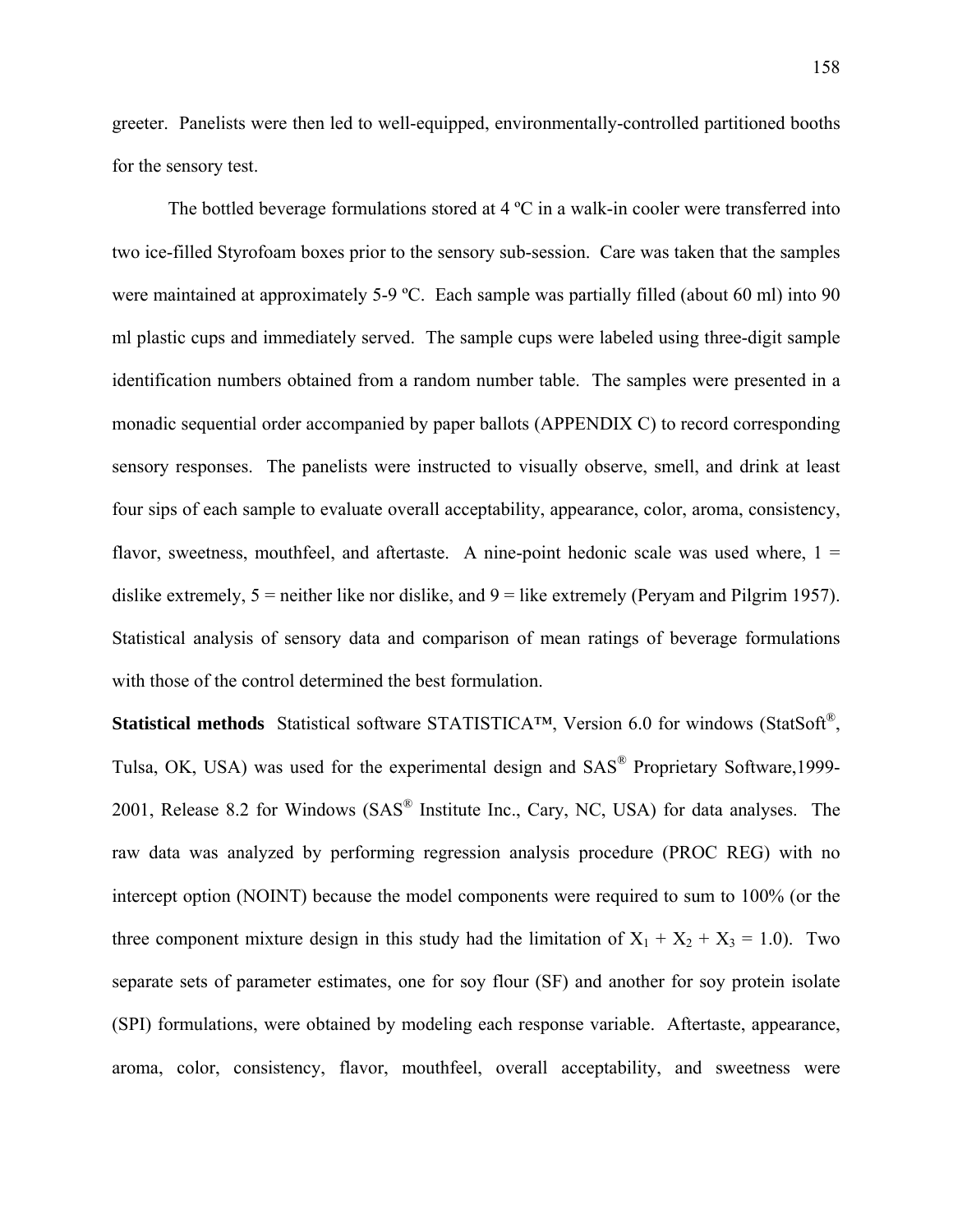considered as response or dependent variables whereas, peanut, soy (either SF or SPI), chocolate (or chocolate syrup), peanut\*soy, peanut\*chocolate, and soy\*chocolate as independent variables.

 An alternative system of coordinates involving lower bound pseudocomponents or Lpseudocomponents was utilized to set up a design for fitting a model over a sub-region of the original constrained surface (Cornell and Harrison 1997). A second-degree or quadratic Scheffetype mixture model in the L-pseudocomponents of the form

$$
Y = \beta_1 * X_1' + \beta_2 * X_2' + \beta_3 * X_3' + \beta_{12} * X_1' * X_2' + \beta_{13} * X_1' * X_3' + \beta_{23} * X_2' * X_3' + \epsilon
$$

was fitted to raw data on nine sensory attributes. The two data sets, one for SF and another for SPI, were analyzed separately. The fitted models for all the attributes were used to generate three-dimensional response surfaces as well as contour plots using STATISTICA™. Superimposition of contour plot regions of interest (within which each attribute received hedonic ratings  $\geq$  5.0) resulted in optimum regions for SF and SPI formulations.

### RESULTS AND DISCUSSION

**Analysis of sensory data** Based on the mean hedonic ratings of overall acceptability, sweetness, color, and appearance, the soy protein isolate (SPI) formulations were more acceptable to the consumers compared to the corresponding soy flour (SF) formulations. From Table 5.1 it can be observed that the mean ratings for the control (Hershey®'s creamy chocolate milk shake) were between 6 (like slightly) and 7 (like moderately). These values were obtained by averaging the mean ratings  $(n = 41)$  of 4 control samples served in four sensory sessions. SPI-based formulation #9 received mean ratings comparable to that of the control and significantly higher ratings for appearance, color, and sweetness. Also, this SPI-based formulation  $\#9$  (Peanut = 43.9%, Soy = 36.3%, Chocolate syrup = 19.8%) had the highest overall acceptability compared to all other beverage formulations. Two other SPI-based formulations, #6 (Peanut = 37.0%, Soy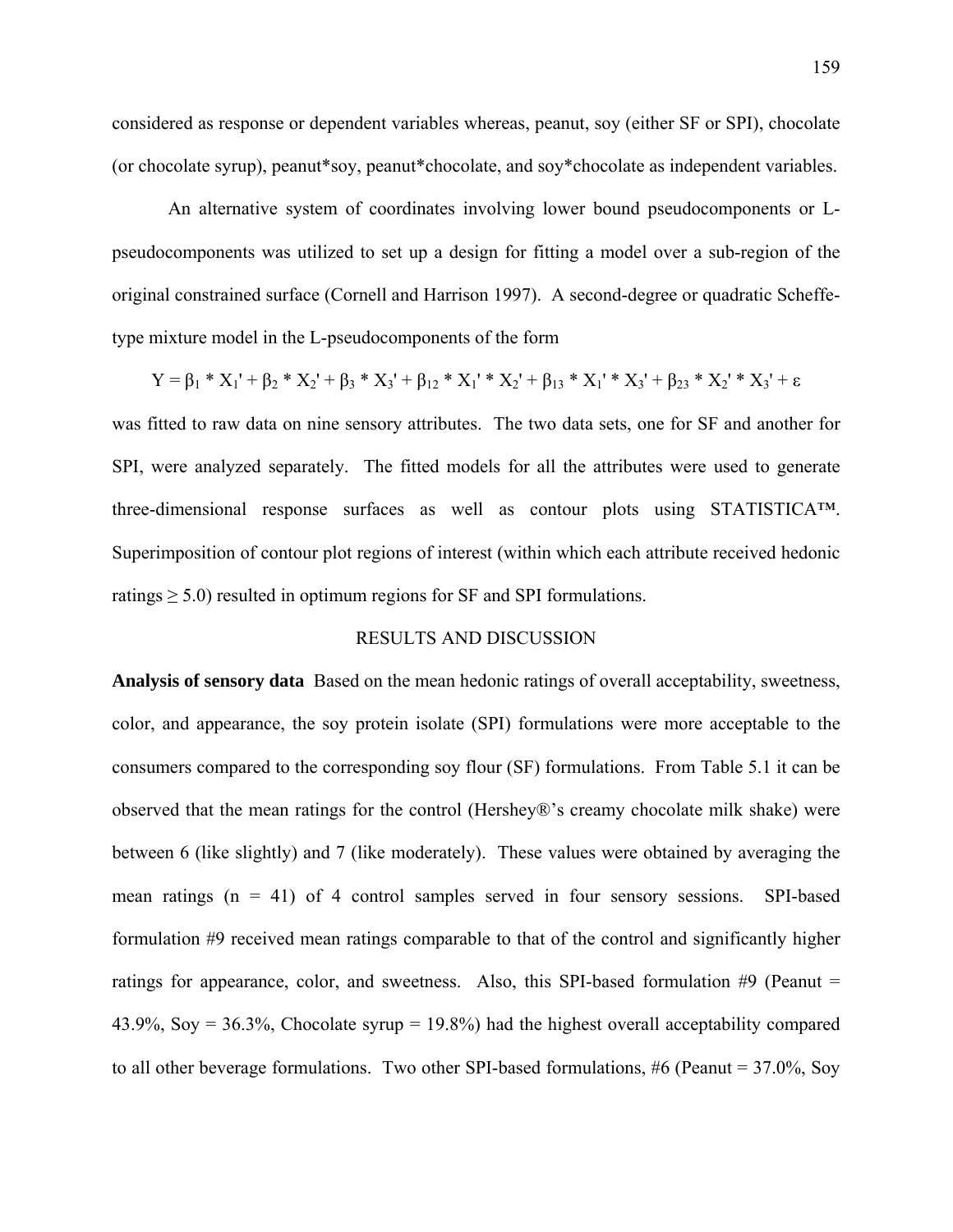$= 43.5\%$ , Chocolate syrup  $= 19.5\%$ ), and #8 (Peanut  $= 52.3\%$ , Soy  $= 28.3\%$ , Chocolate syrup  $= 19.5\%$ 19.5%) received highest mean ratings for color (7.0) and aroma (6.1), respectively. SF-based formulation #19 (Peanut =  $30.6\%$ , SF=  $43.5\%$ , Chocolate syrup =  $25.9\%$ ) had the highest flavor rating of 6.0. Interestingly, sweetness, color, and appearance were some of the main attributes for which several experimental formulations were rated higher compared to the control.

 It can also be observed from Table 5.1 that all of the formulations having low levels of chocolate syrup (13%) were rated low  $(5.0)$  for the attributes of flavor, sweetness, and aftertaste, lowering the overall scores. High levels of soy flour (43.5%) in formulation #20 and peanut (50.9%) in formulation #27 were also rated low ( $\leq$  5.0) overall. This indicated that more than 13% of chocolate syrup was required (in a mixture of peanut, soy and chocolate syrup) to mask the undesirable flavor, with sweetness also playing a role in overall taste of the product. Upper extremes of soy as well as peanut were not preferred. Thus, flavor, sweetness, and aftertaste were some of the important attributes helpful in assessing consumer acceptability of the test products.

 It was observed by Folkenberg and others (1999) that sweet, milk flavor, and milk odor were highly positively correlated, and "cocoa properties", the "viscosity properties", and mouthfeel highly negatively correlated with overall liking, suggesting that consumers preferred cocoa drinks with a sweet and milky flavor; however, beverages with a high content of cocoa flavor and thick (stabilized) consistency were not preferred. According to Osborn and others (2003) significant differences ( $p < 0.05$ ) were found in experimental as well as commercially available chocolate-flavored nutritional beverages for foam/bubbly appearance and sweet flavor attributes. In case of a chocolate-flavored peanut beverage (CFPB) studied by Chompreeda and others (1989) it was observed that color was affected mainly by cocoa powder; sweetness was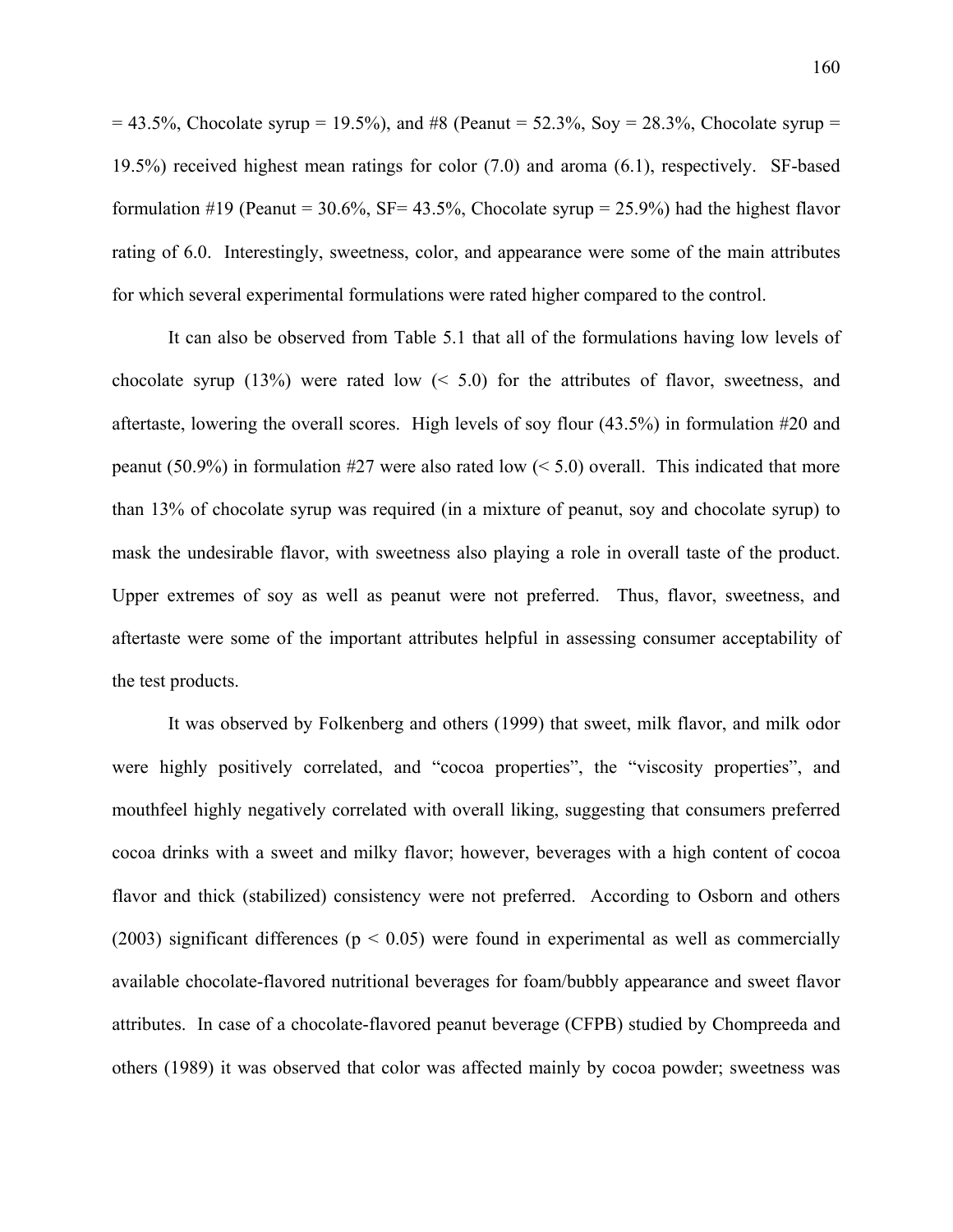influenced by both sugar and cocoa powder; and overall flavor was more greatly influenced by level of sugar than level of cocoa powder. The optimum formula of this CFPB acceptable by 96% consumers had color, aroma, flavor, and overall quality scores (on a 5-point hedonic scale) of 4.7, 4.8, 4.9, and 4.7, respectively.

 Rustom and others (1996) found that the use of cacao powder and cocoa flavor seemed to mask the "peanut" and "beany" off-flavors in chocolate-flavored beverages, with high ratings of aroma significantly contributing to high ratings for taste and overall acceptability. On a 7-point intensity scale, chocolate-flavored soymilks prepared by Wang and others (2001) had the highest aroma ratings of 5.3 and sweetness ratings being between 4.2-4.6. Also, they suggested that in their preliminary study, most panelists considered unsweetened soymilk as having low acceptability, indicating that sweetness was an important factor determining the acceptability of soymilk. A preliminary sensory evaluation of the peanut beverages by Hinds and others (1997) indicated that bottle-processed (111 ºC for 8 min) beverages were the most viscous, very chalky and imparted slightly bitter and beany aftertaste, however, those containing emulsifier and kettlepasteurized at 72 ºC for 2 min had the strongest roasted flavor, smooth mouthfeel and viscosity similar to cow's milk.

**Parameter estimates for SF and SPI formulations** In mixture experiments, the focus of attention is on the blending properties of the components in the mixture (Cornell and Harrison 1997). These blending properties are called linear or nonlinear blending depending on whether the response changes linearly or nonlinearly upon changing the composition of the ingredients in the blend. The blending properties are determined by fitting a special type of mixture models to data collected from the various mixtures used. The quadratic model (Cornell and Harrison 1997) fitted to mixture data in this study was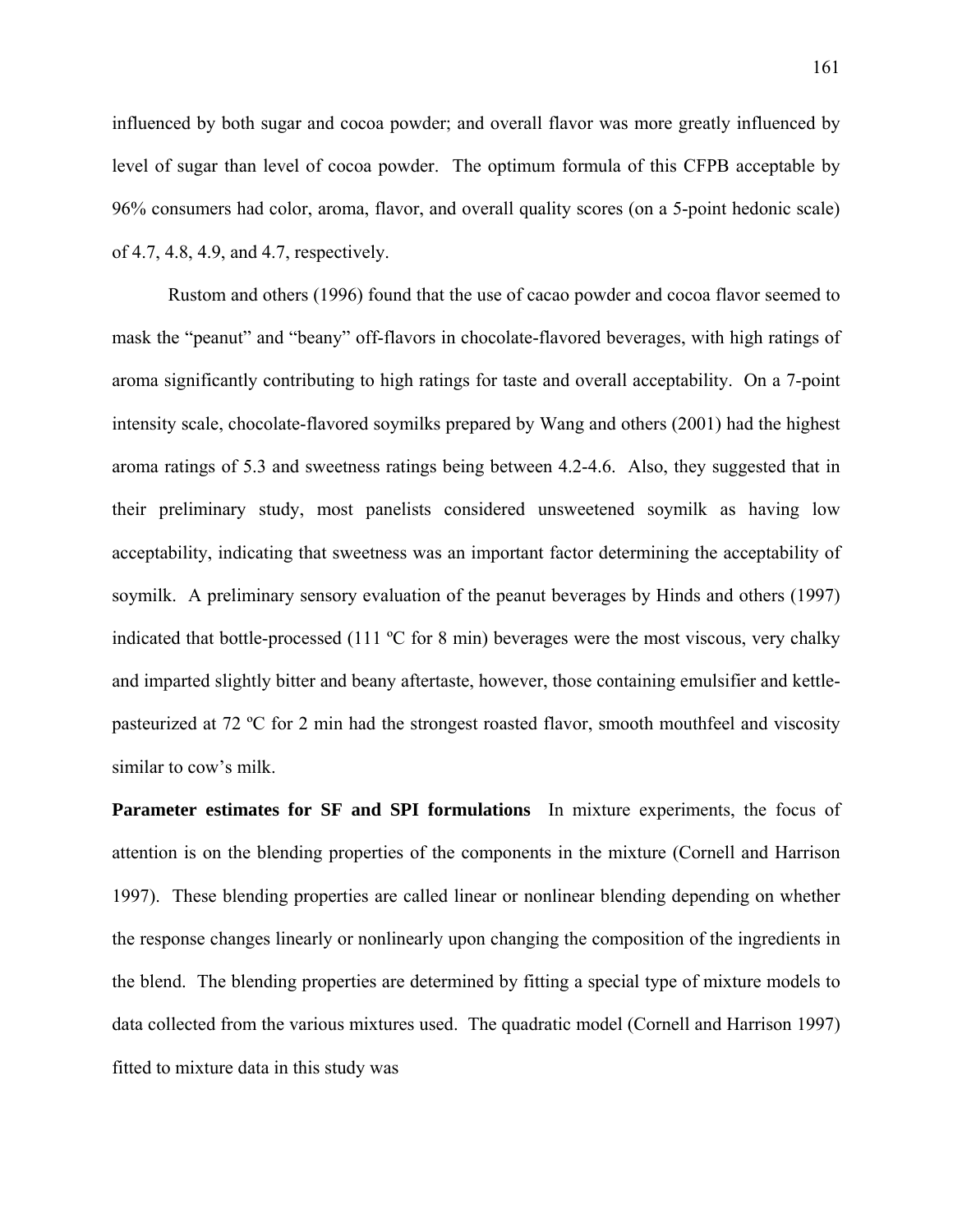Response = 
$$
\beta_1^*X_1 + \beta_2^*X_2 + \beta_3^*X_3 + \beta_{12}^*X_1^*X_2 + \beta_{13}^*X_1^*X_3 + \beta_{23}^*X_2^*X_3 + \varepsilon
$$

Where, the linear quadratic variables  $X_1$ ,  $X_2$ ,  $X_3$ ,  $X_1^*X_2$ ,  $X_1^*X_3$ , and  $X_2^*X_3$  represent three components and their cross product terms. The quantities  $\beta_1$ ,  $\beta_2$ ,  $\beta_3$ ,  $\beta_{12}$ ,  $\beta_{13}$ , and  $\beta_{23}$  are unknown parameters or coefficients whose values were estimated from the sensory data as shown in Tables 5.2 and 5.3. The term ε represents a random error.

With respect to the blending properties of peanut  $(X_1)$ , soy  $(X_2)$ , and chocolate or chocolate syrup  $(X_3)$ , the coefficient estimates of the first three terms, called linear blending terms in the model equation, represented the average acceptance ratings for the beverage blends located at three vertices of the triangle. These blends were 100% peanut  $(X_1 = 1)$ , 100% soy  $(X_2$  $= 1$ ), and 100% chocolate syrup (X<sub>3</sub> = 1). Comparisons of corresponding values for all sensory responses in the case of SF-based formulations (Table 5.2) revealed that the sensory attributes of color and sweetness were significantly affected at the highest chocolate syrup concentrations; this in turn affected two nonlinear blending terms (the coefficients of cross product terms)  $X_1^*X_3$ and  $X_2^*X_3$ . This suggested that higher concentrations of chocolate syrup in SF-based beverage formulations might significantly reduce the acceptability of the product with respect to color and sweetness. However, similar observations in the case of SPI-based formulations (Table 5.3) indicated that there were five sensory attributes affecting consumer acceptability of the final beverage product. These were appearance, color, consistency, overall acceptability, and sweetness. Also in SPI-based formulations, aroma was significantly affected at 100% peanut  $(X_1)$ = 1) which indicated that higher concentrations of peanut might also reduce acceptability in terms of aroma of the final product. This suggested that consumers might not prefer blends with higher chocolate syrup and peanut concentrations. These predictions were in accordance with the results of sensory analysis as discussed in a previous section.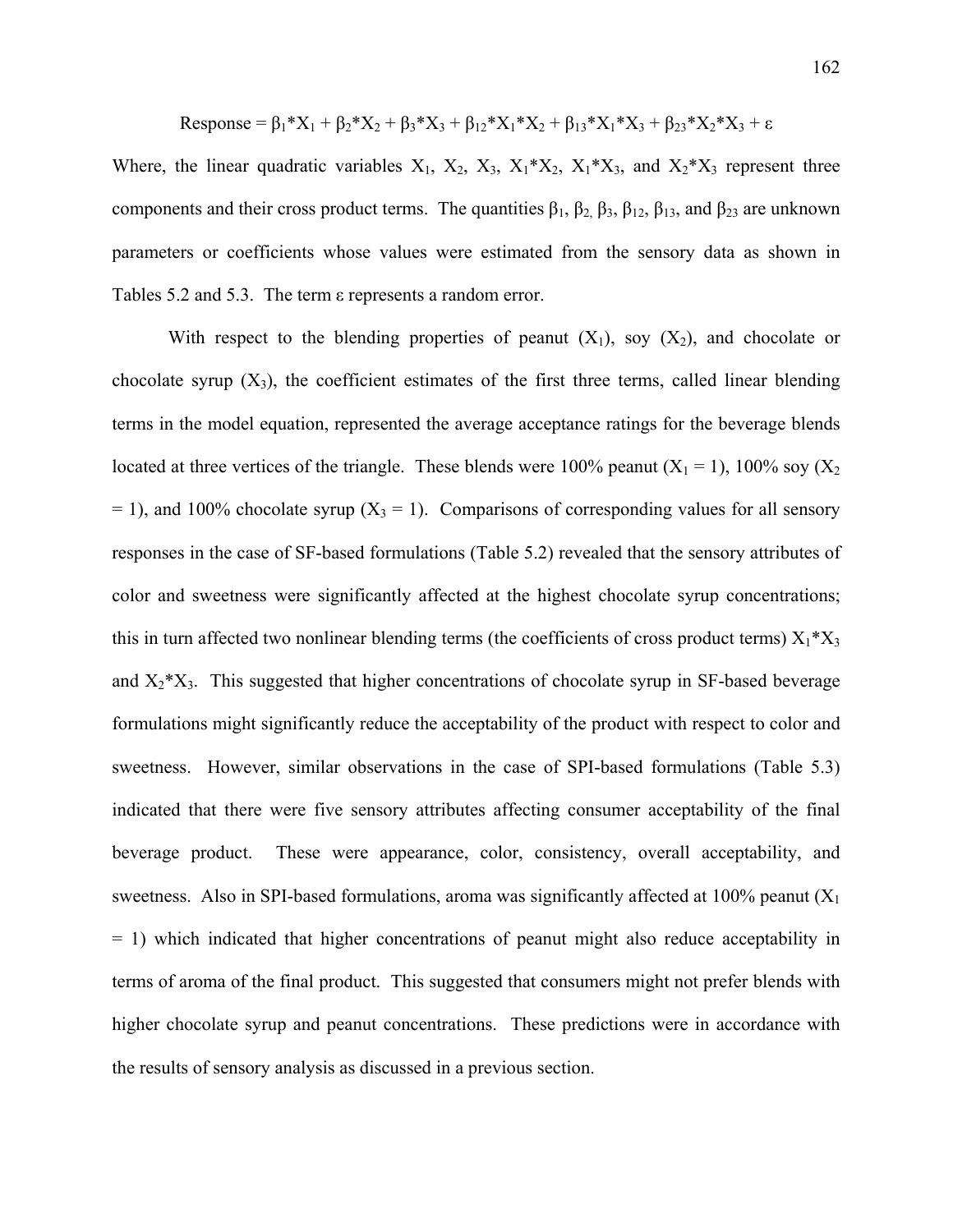**Introduction of L-pseudocomponents** Since the experimental region or the region of interest for optimization purpose was relatively small with lower and upper bound constraints (Figure 5.1), introduction of lower bound pseudocomponents (L-pseudocomponents) was thought of as an alternative system for model fitting. The L-pseudocomponents  $(X<sub>i</sub>'$  values) were calculated as per the definition (Cornell and Harrison 1997):

$$
\mathbf{X_i} \cdot \mathbf{L_i}
$$
\n
$$
\mathbf{X_i} \cdot \mathbf{L_i}
$$
\n
$$
\mathbf{1} \cdot \mathbf{L}
$$
\nwhere, i = 1, 2, 3, \dots, q  
\n
$$
L = \sum_{i=1}^{q} L_i = L_1 + L_2 + \dots + L_q
$$
\n
$$
X_1' + X_2' + X_3' + \dots + X_q' = 1
$$

 Using this definition, the L-pseudocomponents for three original mixture components were calculated (Lpeanut =  $X_1$ ', Lsoy =  $X_2$ ', and Lchocolate =  $X_3$ '). In the definition, the Lvalues represented lower bound constraints of three components ( $L_1 = 0.3056$ ,  $L_2 = 0.2826$ , and  $L_3$  = 0.1304), and the range of X-values represented the original lower and upper bound constraints  $(X_1: 0.3056 - 0.5870; X_2: 0.2826 - 0.4352;$  and  $X_3: 0.1304 - 0.2593$ ). Substituting these values in the definition resulted in redefined constraints for the mixture design as Lpeanut or X1'  $= 0 - 1.0$ , Lsoy or  $X_2' = 0 - 0.5423$ , and Lchocolate or  $X_3' = 0 - 0.4581$ . The new experimental design points and region bound by these redefined constraints are shown in Figure 5.2 and Table 5.4) (Refer to Figure 5.1 and Table 5.1 for the original constraints).

**Modeling and model fitting** Using the new design points with lower bounds, the raw data obtained from the consumer affective sensory evaluation for soy flour (SF) and soy protein isolate (SPI) formulations was separately analyzed using  $STATISTICA^{\mathbb{M}}$  software. The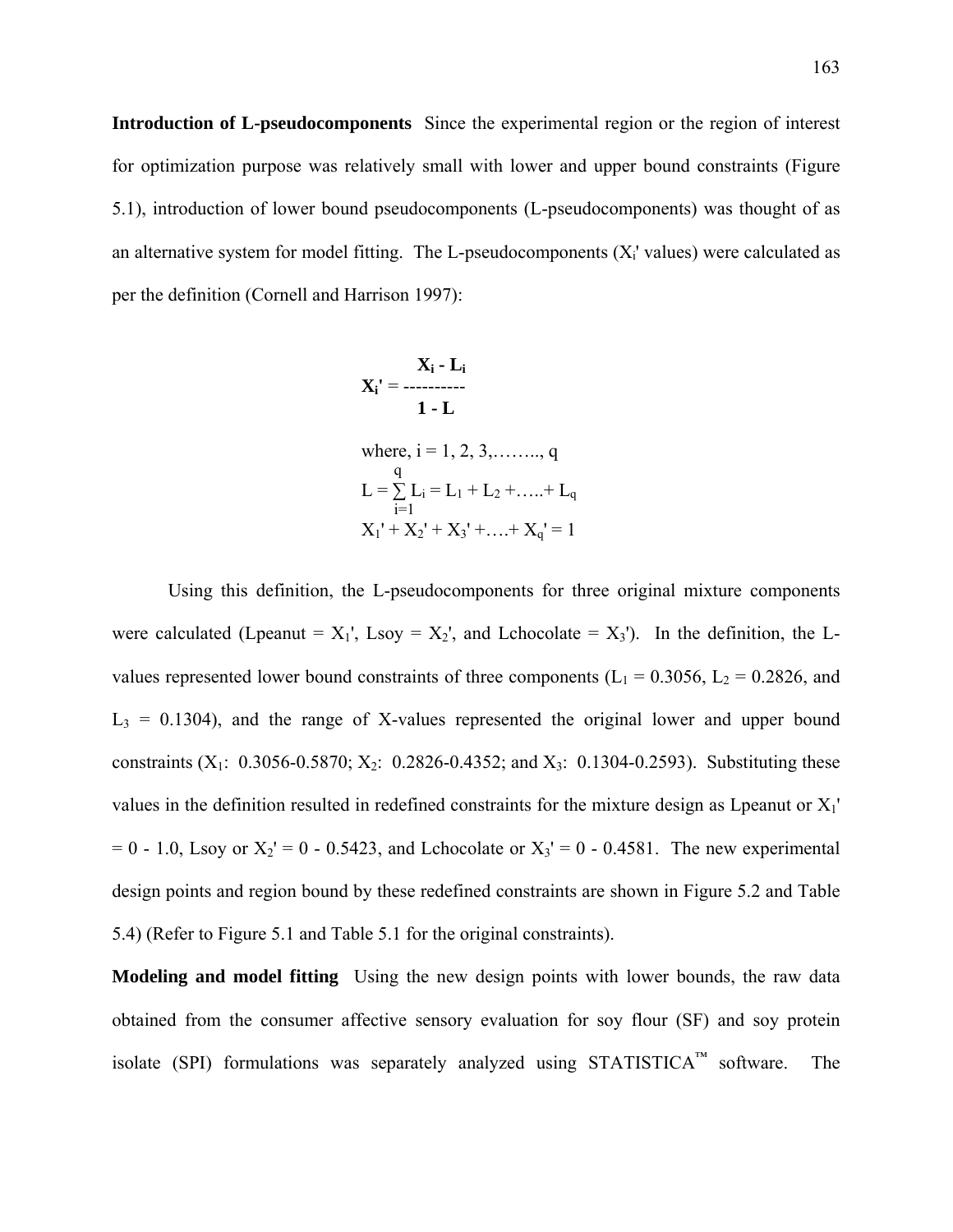equivalent second degree or Scheffe-type mixture models in the L-pseudocomponents thus obtained are shown in Tables 5.5 and 5.6.

 The quadratic model in the three component proportions was assumed adequate for describing the shape of the response surface above the constrained region and thus was fitted to nine sensory attributes or response variables. This resulted in two sets of model equations, one each for SF and SPI formulations. Since soy flour and soy protein isolate are two separate ingredients representing source of soy protein (soy:  $X_2$ ), the consumer acceptability data was analyzed separately for both sets.

**Three dimensional response surfaces for overall acceptability** The equivalent second degree models were further used for generation of contour plots for optimization purpose. Also, the quadratic models for overall acceptability of SF and SPI formulations were utilized to generate the three dimensional response surface plots shown in Figure 5.3. The average acceptance scores were the heights of the estimated general acceptance surface above each of the three vertices of the triangle in this figure. Comparison of these heights for SF and SPI formulations revealed that the overall acceptability of SPI formulations was significantly more affected at higher concentrations of chocolate syrup, whereas for the other two components there was no significant difference.

 Also the comparison of amount or magnitude of the curvature in the shape of the surface above the  $X_1' - X_3'$  edge of the triangle revealed that change in the proportion of peanut and chocolate syrup was significant to reduce the overall acceptability scores in the case of SPI formulations. Similar observations above the  $X_2' - X_3'$  edge showed that changes in chocolate syrup proportion ultimately affected changes in the proportion of soy in order to achieve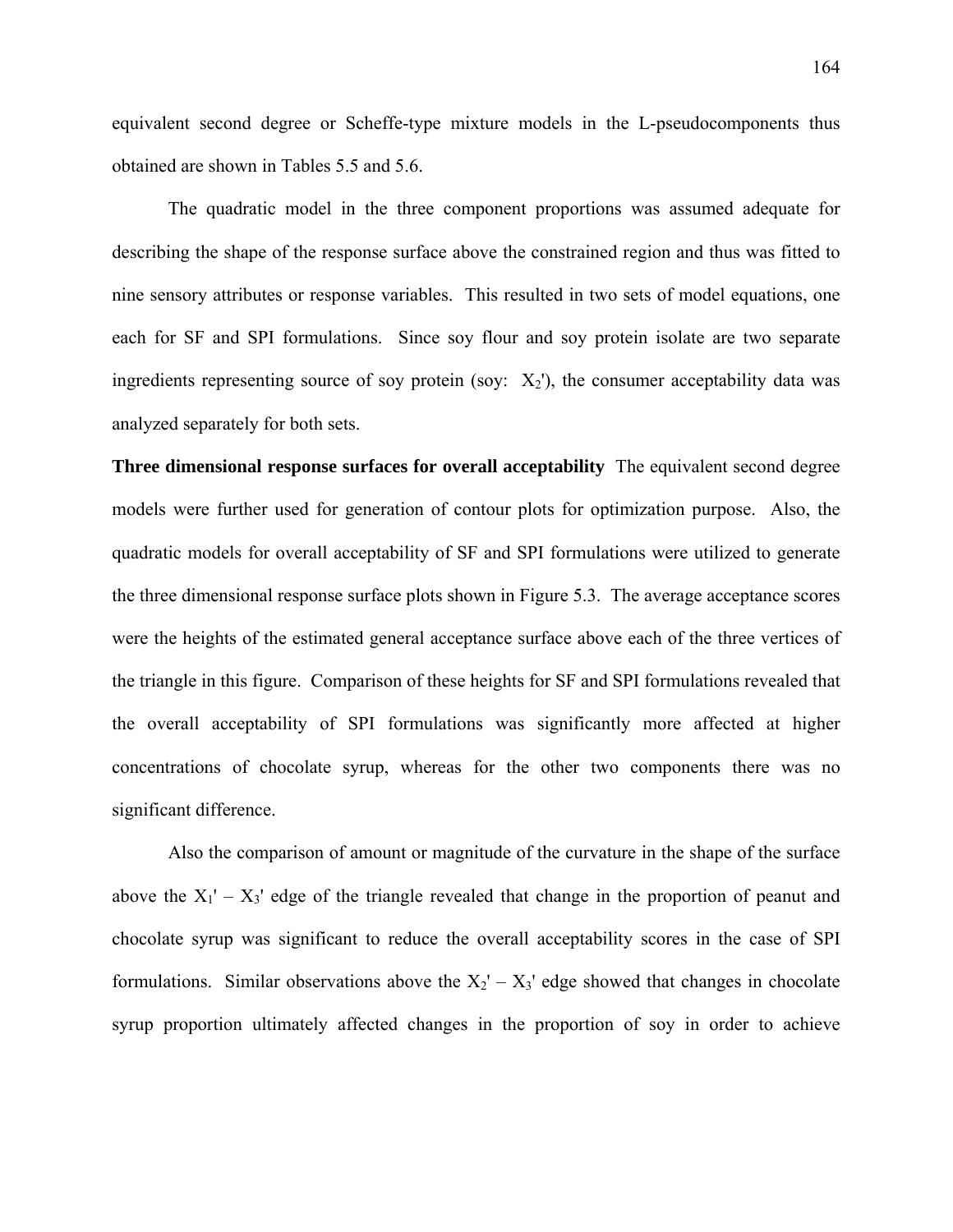maximum overall acceptability of the product. However, this change again was significant only in the SPI formulations.

 Soy beverages look like milk, have good mouthfeel, and clean aftertaste, however, heat and processing may change the flavor profile of the beverage (Riaz 1999). Temperature significantly affected viscosity of peanut beverages probably due to changes in protein and carbohydrate structures (Rubico and others 1988). Protein viscosity is largely affected by heat, and proteins vary in their ability to withstand high-temperature processing; when heated to a point of denaturation, irreversible gels form from coagulated protein (Klahorst 2002). Protein denaturation and aggregation, carragennan interaction with water, hydrated polysaccharideprotein networks, and hydrated lipid-protein complexes play important roles in controlling beverage characteristics (Hinds and others 1997). Also, type and amount of stabilizer can change the physical properties of a peanut-based beverage. It was observed by Schmidt and others (1980) that increased total solids and increased heat treatment more dramatically increased the K value (consistency index) for oilseed milks than for NDM (non-fat dry milk) milk, and storage (10 days at 4ºC) increased K value of SPI milk heated at 80ºC or above. Degree of heat treatment, total solids content and storage were shown to have a pronounced effect on the apparent viscosity, consistency index, and yield stress of fortified milk systems (Ramanna and Ramanathan 1992). Sugars whether sucrose, corn syrup, high fructose corn syrup, fructose, rice syrup, cane sugar or honey, contribute to viscosity, depending on the level added and other components of the solution (Klahorst 2002). In this study, since chocolate syrup was prepared by blending various other ingredients, the increase in chocolate syrup level indicated the proportional increase in other ingredients. From all of these observations it can be anticipated that at higher chocolate syrup level together with higher concentrations of other ingredients such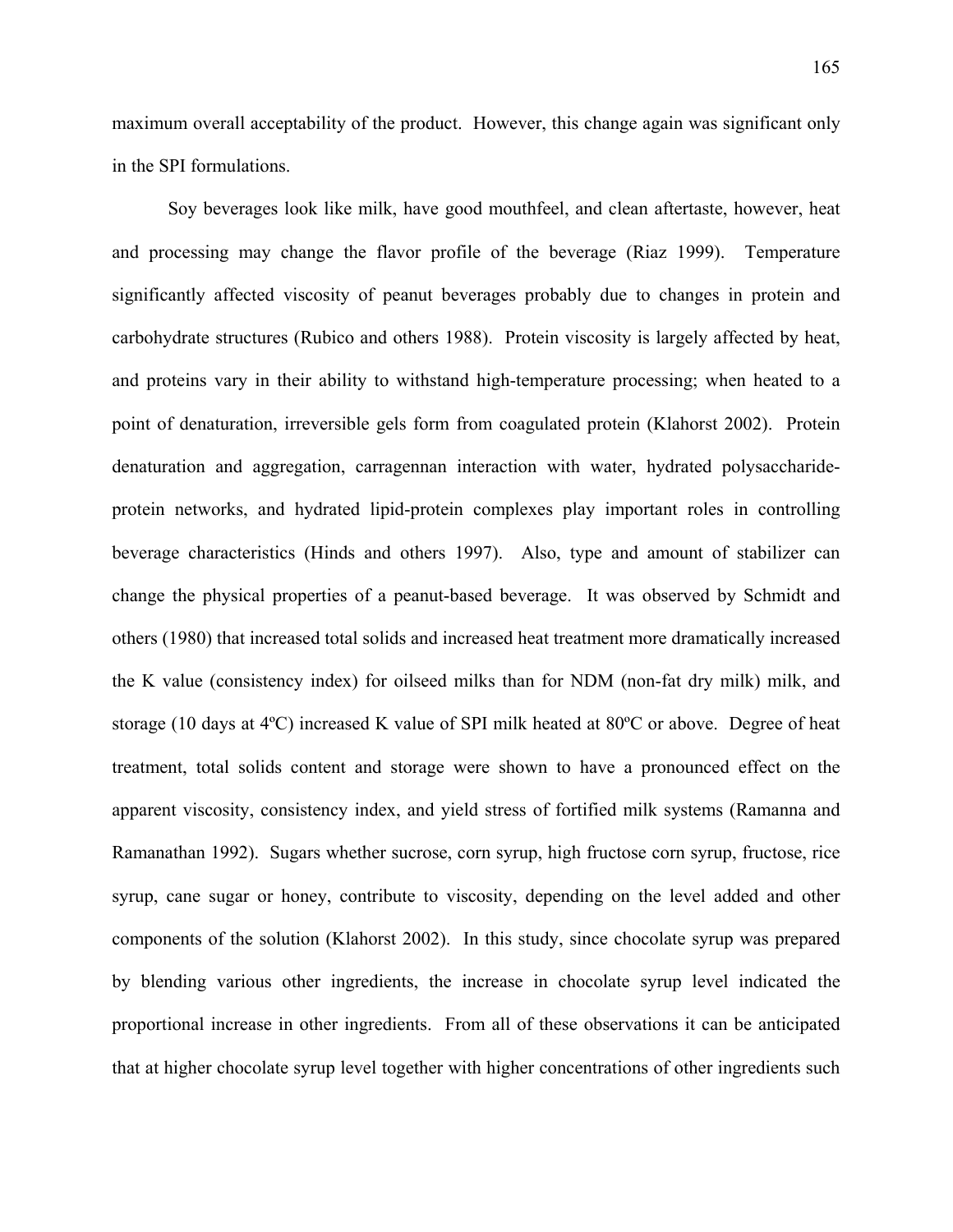as sugar, stabilizer, and cocoa powder, physical and sensory properties of beverage formulations and overall acceptability would be adversely affected. Similarly, at higher levels of SPI which is 90% protein, the total solids, as well as type of protein interactions, might have been playing roles in governing the properties of the beverage formulations affecting the overall acceptability.

**Generation of contour plots and limit of acceptance** The optimization was done by generating contour plots for each attribute and comparing the SF and SPI plots for respective attributes (Figures 5.4, 5.5, and 5.6). Since optimization is essentially the determination of values of formulation variables that result in a product having physical and sensory characteristics satisfying specific predetermined values making them acceptable to consumers (Galvez and others 1995), the lower limit of consumer acceptability in this study was determined from the acceptability scores of the control (Hershey®'s creamy chocolate milk shake). It was observed that the average consumer acceptability ratings for the control when all nine attributes were considered ranged from 6.0 (like slightly) to 7.0 (like moderately) on a 9-point hedonic scale (Table 5.1). Hence, the lower limit of acceptability for both SF and SPI formulations was decided to be consumer ratings  $\geq 5.0$  for all of the attributes.

 When many factors and interactions affect a desired response, response surface methodology (RSM) is an effective tool for optimizing the process, and contour plots can be usefully employed to study the response surface and locate the optimum (Rustom and others 1991). To achieve the objective of developing products with optimal sensory acceptance, one must identify those properties and levels that are important for acceptance (Schutz 1983). RSM was used to optimize formulations of chocolate peanut spread by using a three-component constrained simplex lattice design where the optimum formulations were those having consumer acceptance rating of  $\geq 6.0$  for all attributes (Chu and Resurreccion 2004). In an optimization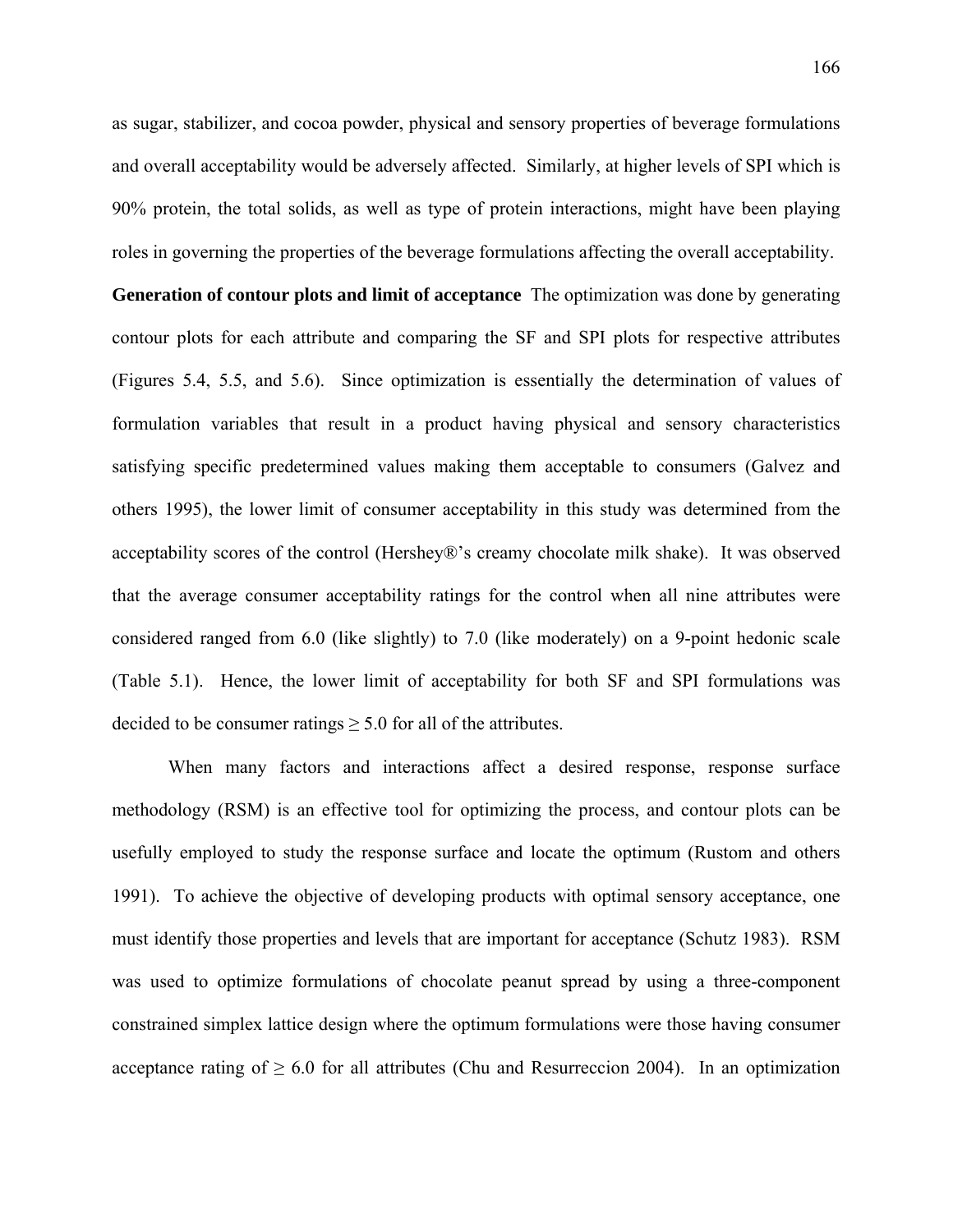study done by Galvez and others (1995), consumer acceptance ratings for two commercial mungbean noodle samples were used in order to attain the optimum formulation. Contour plots were developed, having shaded areas representing the optimum ranges for consumer acceptance of attributes tested which satisfied acceptance ratings described for commercial samples; the optimum region was found by outlining the regions representing the overlap of the shaded areas. RSM using mixture design was also used to determine the optimum ratio of pineapple, papaya, and carambola in the formulation of reduced calorie tropical mixed fruit jam (Abdullah and Cheng 2001). In this study, the sensory rating limit of acceptance for viscosity (3.4-4.4), aroma (4.1), sourness (3.7-4.3), color (3.7), and overall acceptability (4.8) was based on the closeness of the attributes to the acceptance of the commercial product. To obtain the optimum region, contour plots with limits of acceptance were superimposed, and the shaded region where contours within limits of acceptance overlapped was considered the predicted optimum region.

**Comparison of SF and SPI formulations from contour plots** Once the lower limit of acceptance for experimental formulations was decided, the regions of acceptability (the region with ratings  $\geq 5.0$ ) for each attribute were determined. These regions were marked as separate areas represented as circular boundaries as shown in the contour plots. The dashed lines in these diagrams represent the constrained region of experimental formulations. The numbers represent hedonic mean ratings corresponding to each contour line in ternary graphs plotted with Lpseudocomponents. The comparison of such areas in each case for SF and SPI formulations revealed that SPI formulations had a larger range of acceptability, especially for the attributes of consistency, flavor, overall acceptability, and sweetness (Figure 5.5 and 5.6). For the attributes of appearance, aroma, color, consistency, and sweetness, SPI formulations received ratings  $\geq 6.0$ indicating that they were rated similar to the control; for SF formulations, appearance, color and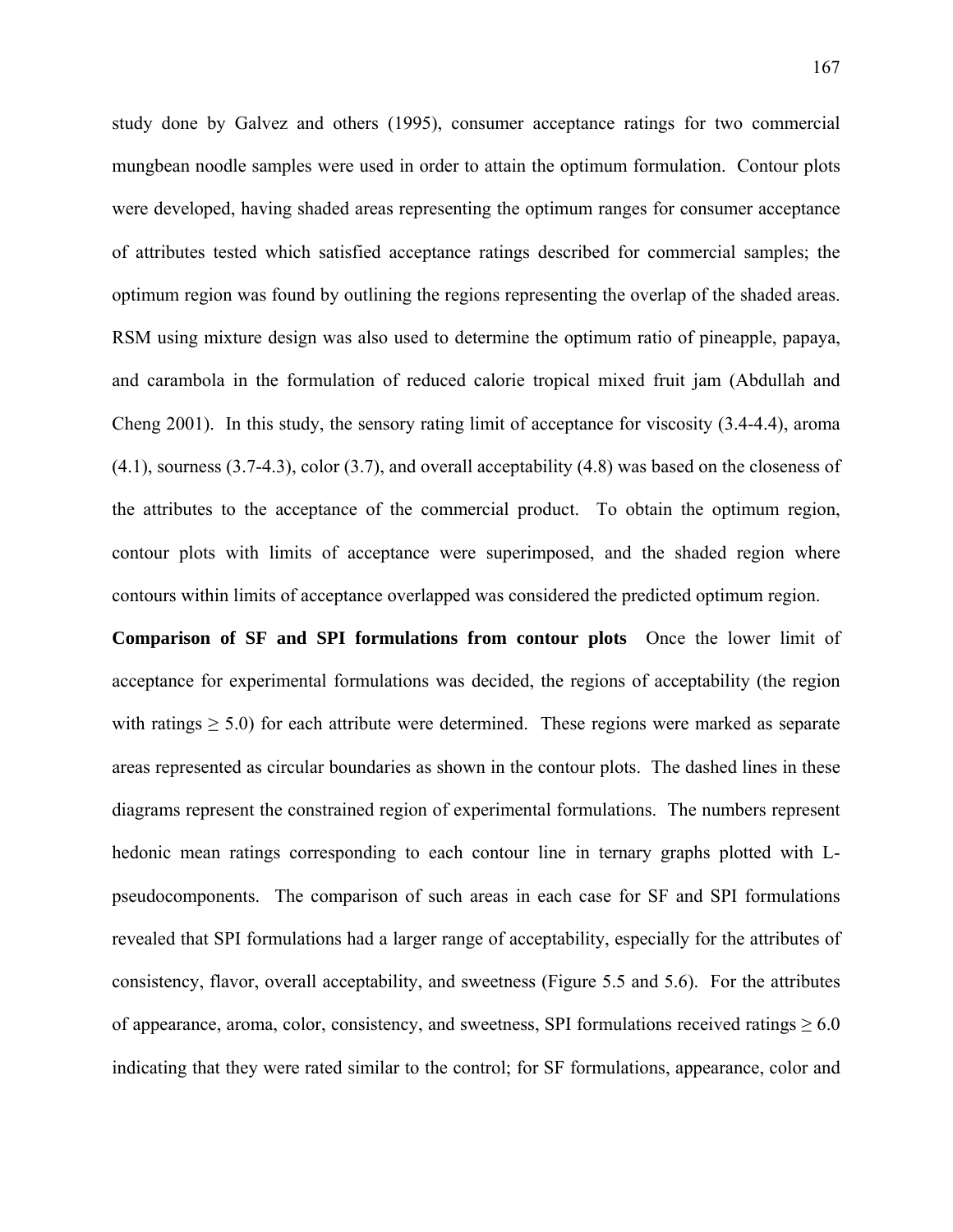mouthfeel were the attributes with ratings  $\geq 6.0$ . The attributes which can be considered responsible for low acceptability of SF formulations might be aftertaste, consistency, flavor, and overall acceptability, since the areas of acceptability were smaller compared to other attributes. Similarly, in the case of SPI formulations, attributes that limited acceptance were aftertaste, aroma, flavor, and mouthfeel. On the whole, SPI formulations seemed to have a better chance of success compared to the SF formulations when judged for all of the sensory attributes considered together.

**Optimization with the help of contour plots** In order to determine the optimum formulation, the regions of acceptability in the contour plot for each attribute were superimposed. The area of overlap thus obtained is represented as the shaded region in both SF and SPI formulations (Figure 5.7). The shaded regions indicate that any point within this area represents a combination of peanut, soy (either SF or SPI), and chocolate syrup (a liquid blend of various other ingredients) that would result in consumer acceptance ratings  $\geq 5.0$  for all of the sensory attributes tested, and would be comparable to the commercial chocolate milk (Hershey®'s creamy chocolate milk shake). An optimal formulation maximizes consumer acceptance which means that it is the best formulation possible with a fixed set of ingredients, and any other formulation will not perform as well as the optimal (Fishken 1983).

 Formulations incorporating SPI resulted in a larger area of overlap. Aroma and aftertaste were the most important attributes limiting the level of maximum consumer acceptability. It can be observed that higher levels of peanut or lower levels of chocolate syrup reduced acceptability ratings for both aftertaste and aroma. Concentration of soy protein isolate was acceptable over a larger range than soy flour, however, peanut and chocolate syrup levels both at high and low ends were the limiting factors deciding consumer preferences. The optimum formulations for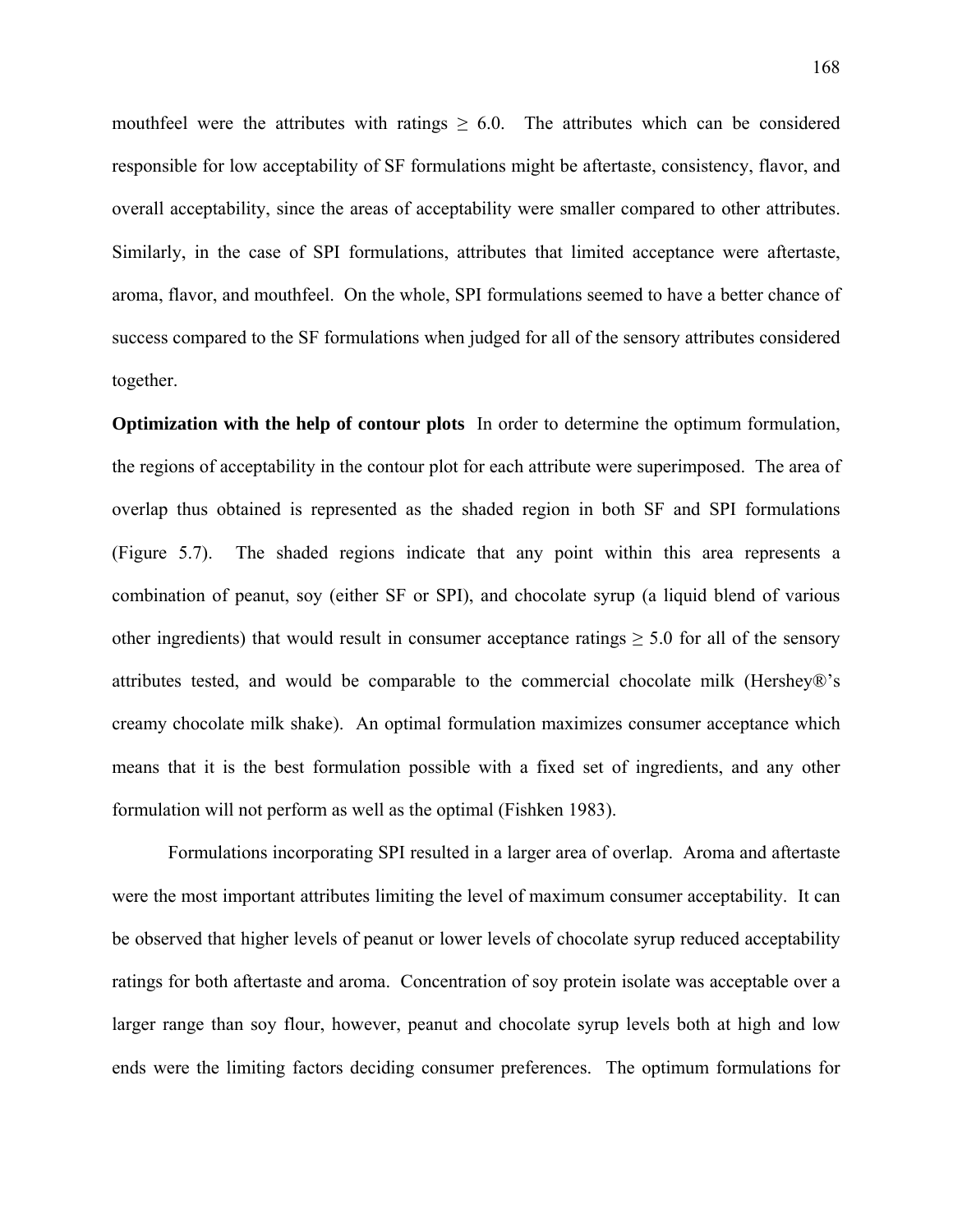SPI-based beverage formulations were determined as all combinations of 35.8%-47.6% peanut, 31.2%-43.5% soy protein isolate, and 18.3%-23.6% chocolate syrup, adding up to 100%.

 Formulations incorporating SF resulted in a smaller area of overlap than SPI. In this case also, aroma and aftertaste were the most important attributes limiting the level of maximum consumer acceptability. Observations similar to SPI formulations indicated that these attributes were governed by peanut and chocolate syrup levels limiting the consumer acceptability. The optimum formulations for SF-based beverage formulations were determined as all combinations of 34.1%-45.5% peanut, 31.2%-42.9% soy flour, and 22.4%-24.1% chocolate syrup, adding up to 100%.

The levels of third mixture component chocolate or Lchocolate  $(X_3 \text{ or } X_3)$  represented the levels of chocolate syrup added in the mixture to obtain the final beverage formulation. The chocolate syrup was prepared by mixing various other ingredients such as stabilizers, emulsifiers, sweeteners, and flavor additives in the predetermined proportions. [The exact proportions of these ingredients have not been disclosed since the product being developed is an invention under review by The University of Georgia Research Foundation, Inc., Athens, Ga., U. S. A.]. Any change in the level of chocolate or Lchocolate thus indicated proportional change in all those ingredients that form the chocolate syrup. From the two optimum regions, it can be seen that the acceptable range of chocolate syrup was significantly lower in beverages prepared from soy flour as compared to those from soy protein isolate. Even though the range was low, the level of chocolate syrup acceptable in SF formulations was high. Comparatively higher levels of peanut and soy were acceptable in SPI formulations, whereas lower levels of chocolate syrup were preferred. In general, a larger number of acceptable formulations can be prepared using soy protein isolate as a source of soy protein than soy flour in combination with peanut and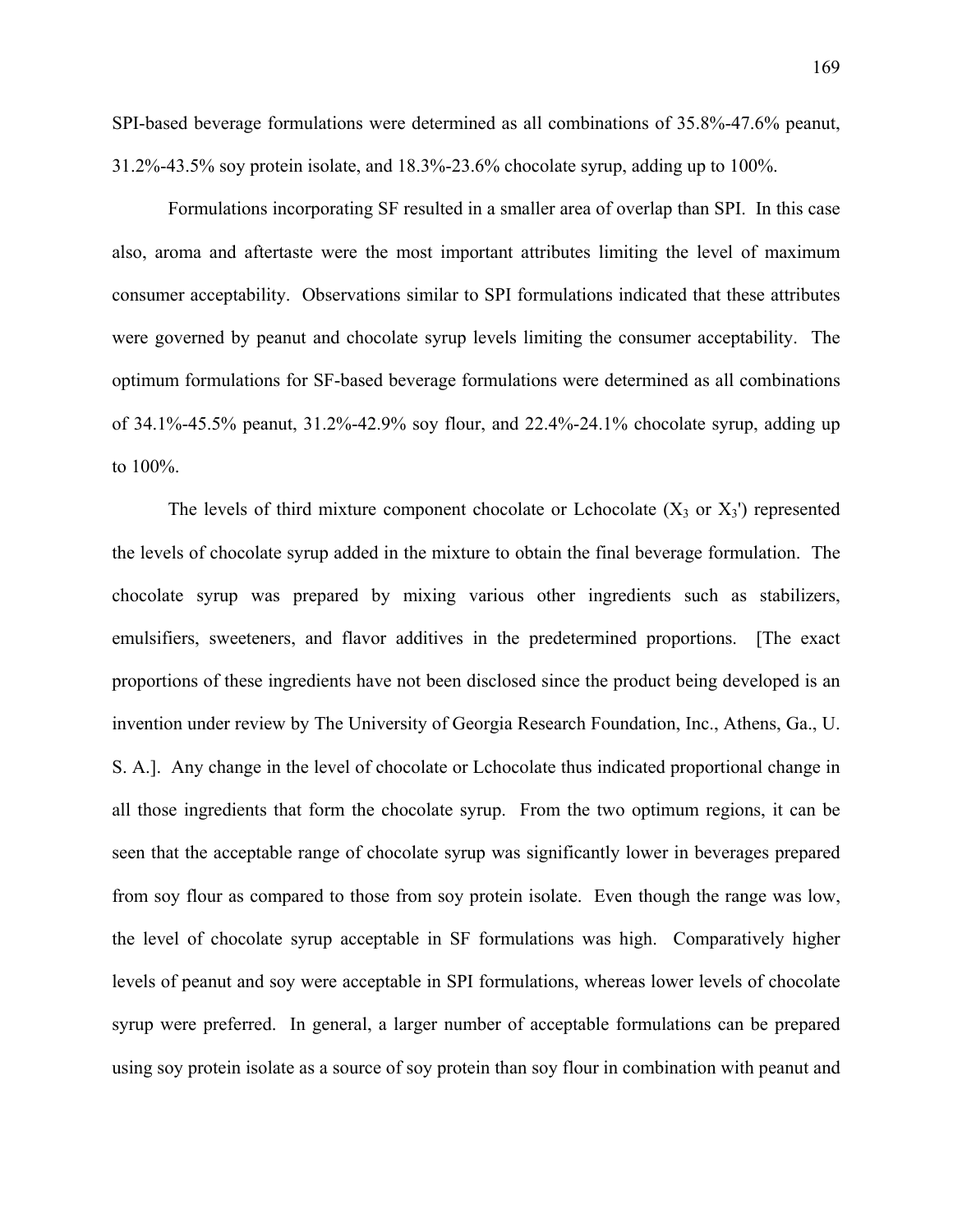chocolate syrup (all three adding up to 100%) when a chocolate-flavored, peanut-soy beverage is prepared.

**Utilization of soy protein isolate as a soy protein source** The advantages of using of soy protein isolate (SPI) as against soy flour in the beverage product can be recognized due to higher processing efficiency, better nutritional properties, and higher consumer acceptability of the final product prepared from SPI. From the preliminary studies (data not shown), it was observed that SPI was completely soluble in water. The milling treatment given at the dry powder stage followed by homogenization with water reduced the size of SPI particles such that a negligible amount of residue was discarded after filtration. Since filtration was the most time-consuming operation, use of SPI not only saved processing time but also gave maximum protein recovery. Since the main objective of utilizing soy was to supplement essential amino acids, the final beverage can be expected to have an improved nutritional profile because of minimum processing losses. The price (per kg) of SPI, however, was higher compared to that of soy flour. But considering the other advantages, it can be concluded that SPI would be a better option than soy flour as a source of soy protein in the chocolate-flavored, peanut-soy beverage.

Besides providing an alternative to traditional dairy products, soy protein is being incorporated into many of today's nutritious meal-replacement beverages, and various commercial products now take advantage of these characteristics offered by soy proteins (Riaz 1999). Isolated soy proteins (minimum 90% protein content) are virtually pure, bland-flavored, and the most functional of the soy proteins having excellent nutritional qualities. Some isolates can be used to provide an elastic gel texture, imparting an interesting mouthfeel, while others control viscosity in drinks, making them creamier or full bodied. Some can emulsify fat and bind water and are designed to function in a given system in exactly the same way as animal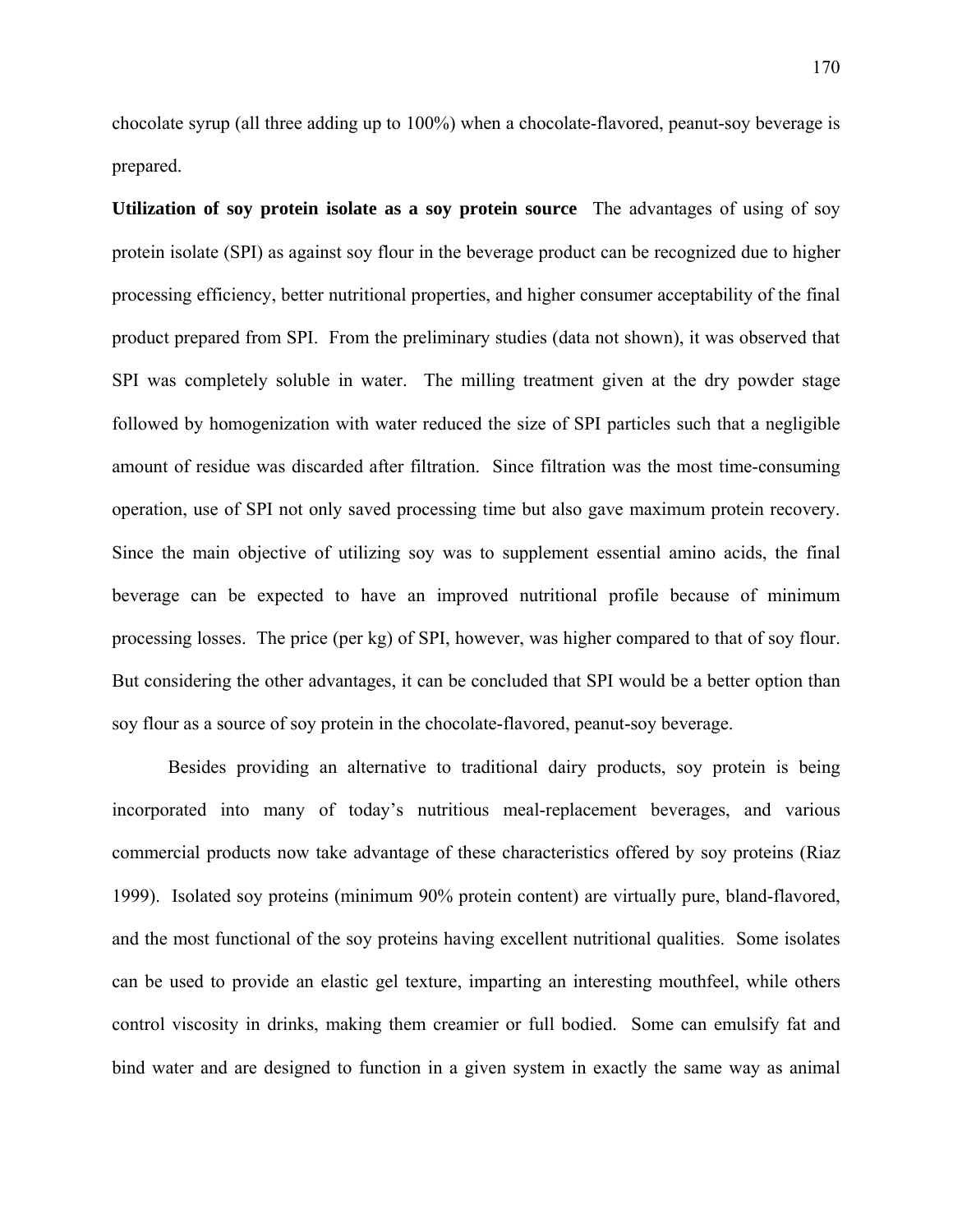proteins (Riaz 1999). Soy protein isolates are a highly digestible source of amino acids which are regarded as the protein building blocks needed for proper human growth and maintenance (Roberts 2003).

**Future studies** Optimization using response surface methodology resulted in a combination of ingredients which can be expected to give a beverage product with maximum consumer acceptability and a product similar to commercial chocolate milk. However, validation of the optimum region can be done by choosing some combinations in the optimum region and some outside, for both soy flour- and soy protein isolate-based formulations. Also, a shelf-life study of the new protein-based nutritious beverage would be a good approach to determine keeping quality. This would be essential for introduction of the new product into the competitive market. Another important aspect is studying nutritional profile of the new product, which will also help in marketing the product based on its compositional and functional benefits.

## CONCLUSIONS

The optimization of chocolate-flavored, peanut-soy beverage was accomplished by the use of a consumer affective sensory evaluation study. Response surface methodology was applied to obtain quadratic or second degree response surface model equations. The contour plots were generated, and superimposition of the regions of acceptance (consumer ratings  $\geq 5.0$  for all of the sensory attributes) gave optimum regions for soy flour (SF) and soy protein isolate (SPI) formulations. They were combinations of 34.1%-45.5% peanut, 31.2%-42.9% soy, and 22.4%- 24.1% chocolate syrup in the case of SF formulations, and 35.8%-47.6% peanut, 31.2%-43.5% soy, and 18.3%-23.6% chocolate syrup, in the case of SPI formulations. The chocolate syrup used in this study was a liquid blend of various other ingredients and hence change in the levels of chocolate syrup indicated proportional change in all those other ingredients. The optimum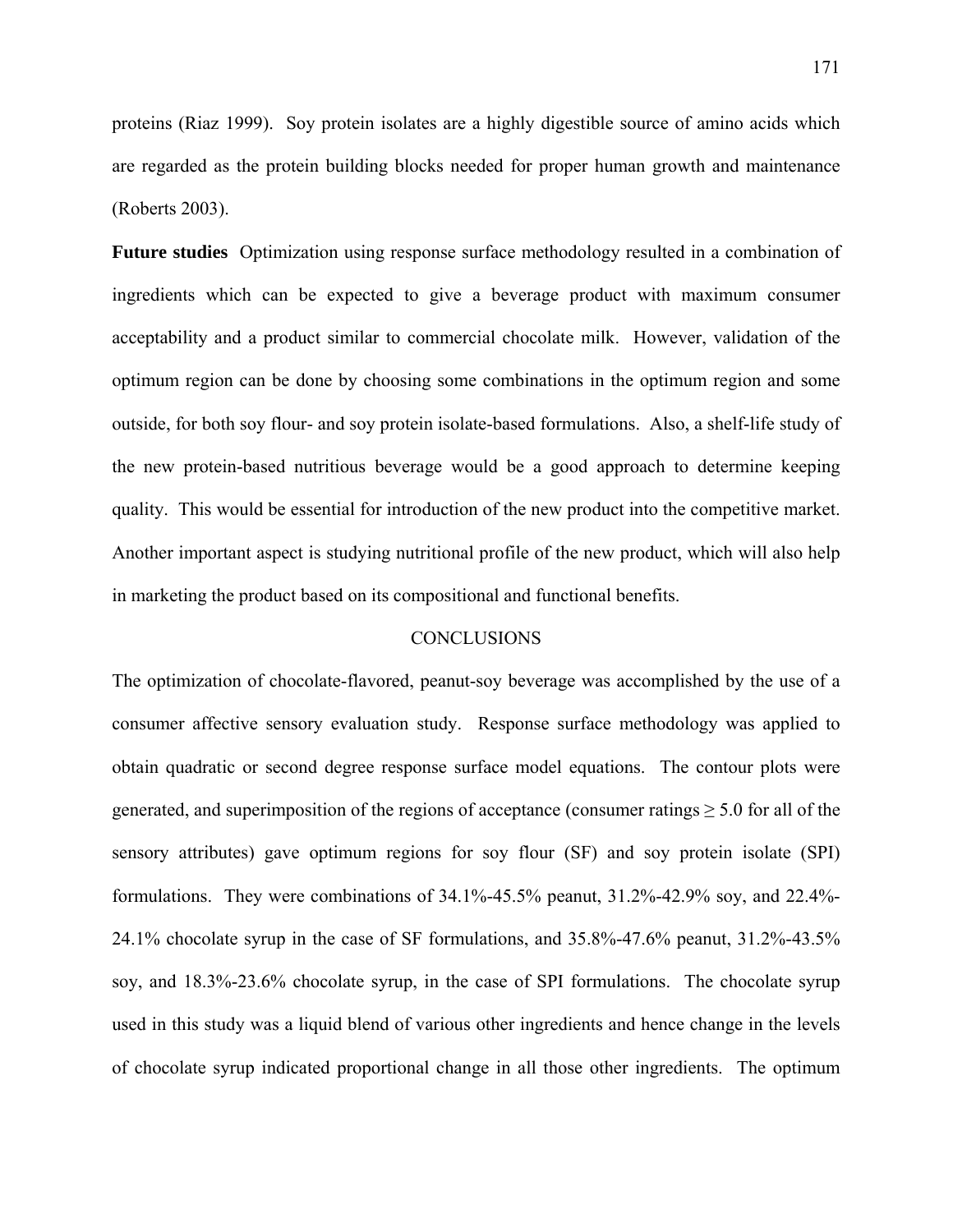ranges as well as comparison of contour plots indicated that SPI formulations were more acceptable than those with SF and that a greater number of acceptable formulations can be prepared using SPI in combination with peanut and chocolate syrup such that all the three components add up to 100%. The SPI was a better choice than SF as a source of soy protein since it increased the processing efficiency; SPI can also be expected to give a nutritionally superior beverage product with high consumer acceptability and sensory characteristics comparable to commercial chocolate milk. The goal of utilizing of peanut, soy, and chocolate together in a new beverage product acceptable to target consumers was accomplished.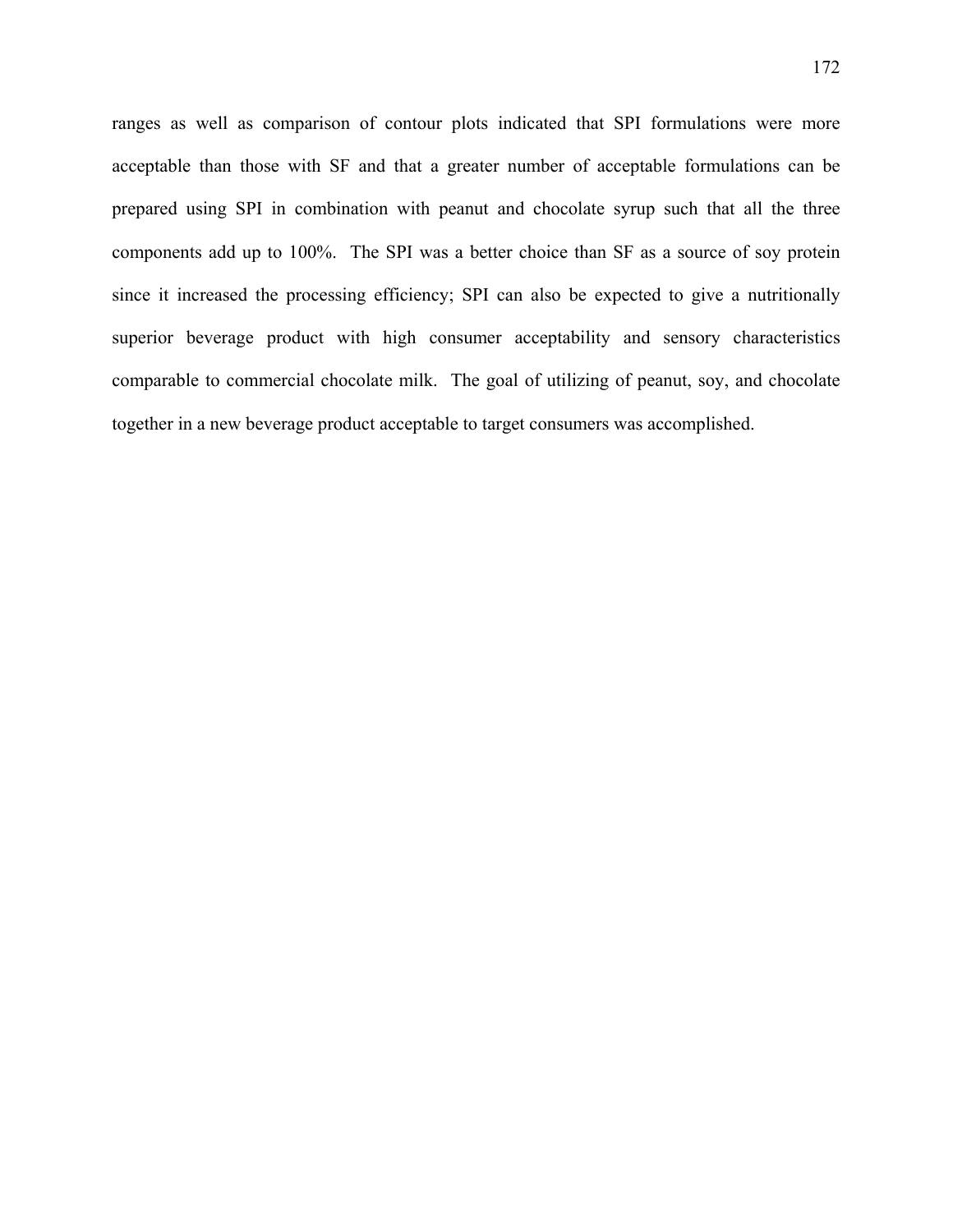#### REFERENCES

- Abdullah A and Cheng TC. 2001. Optimization of reduced calorie tropical mixed fruit jam. Food Quality and Preference 12:63-68.
- Bastos DHM, Domenech CH, and Areas JAG. 1991. Optimization of extrusion cooking of lung proteins by response surface methodology. International Journal of Food Science and Technology 26:403-408.
- Chompreeda P, Haruthaithanasan V, Oupadissakoon C, and Suknak K. 1989. A research note: Development of a chocolate flavored peanut beverage. Journal of Food Science 54(5):1359- 1360.
- Chow ETS, Wei LS, Devor RE, and Steinberg, MP. 1988. Performance of ingredients in a soybean whipped topping: A response surface analysis. Journal of Food Science 53:1761- 1765.
- Chu CA and Resurreccion AVA. 2004. Optimization of a chocolate flavored peanut spread using response surface methodology (RSM). Journal of Sensory Studies 19(3):237-260.
- Cornell JA and Harrison JM. 1997. Models and designs for experiments with mixtures. Part II-Exploring a sub-region of the simplex and the inclusion of other factors in mixture experiments. Technical Bulletin 899. University of Florida, Agriculture Experiment Station, Institute of Food and Agricultural Sciences. 78 p.
- Deshpande RP, Chinnan MS, and Phillips RD. Unpublished. Formulation and processing protocol of a chocolate-flavored, peanut-soy beverage. To be submitted to the Journal of Food Science.
- Fishken D. 1983. Consumer-oriented product optimization. Food Technology 37(11):49-52.
- Floros JD and Chinnan MS. 1988. Seven factor response surface optimization of a double-stage lye (NaOH) peeling process for pimiento peppers. Journal of Food Science 53:631-638.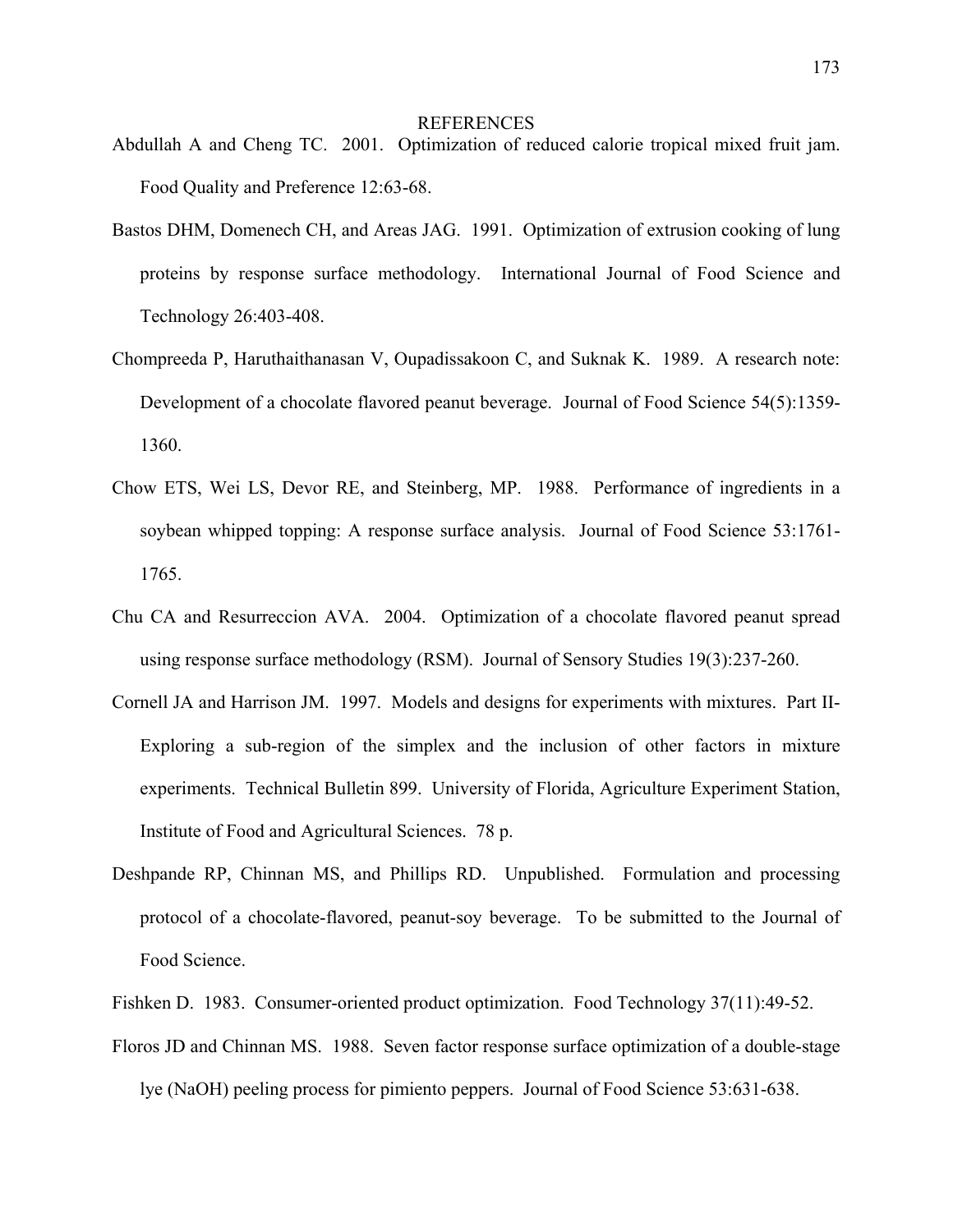- Folkenberg DM, Bredie WLP, and Martens M. 1999. What is mouthfeel? Sensory-rheological relationships in instant hot cocoa drinks. Journal of Sensory Studies 14:181-195.
- Galvez FCF, Resurreccion AVA, and Koehler PE. 1990. Optimization of processing of peanut beverage. Journal of Sensory Studies 5:1-17.
- Galvez FCF, Resurreccion AVA and Ware GO. 1995. Formulation and process optimization of mungbean noodles. Journal of Food Processing and Preservation 19:191-205.
- Giese J. 1994. Proteins as ingredients: Types, Functions, Applications. Food Technology 48(10):50-60.
- Giovanni M. 1983. Response surface methodology and product optimization. Food Technology 37(11):41-45, 83.
- Henselman MR, Donatoni SM, and Henika RG. 1974. Use of response surface methodology in the development of acceptable high protein bread. Journal of Food Science 39:943-946.
- Hinds MJ, Beuchat LR, and Chinnan MS. 1997. Properties of a thermal-processed beverage prepared from roasted partially defatted peanuts. International Journal of Food Science and Technology 32:203-211.
- Johnson TM and Zabik ME. 1981. Response surface methodology for analysis of protein interactions in angel food cakes. Journal of Food Science 46:1226-1230.
- Klahorst SJ. 2002. Beverage viscosity, any way you like it! Available from [http://www.foodproductdesign.com/archive/2002/0102AP.html.](http://www.foodproductdesign.com/archive/2002/0102AP.html) Accessed on 11/15/02.
- McLean RA and Anderson VL. 1966. Extreme vertices design of mixture experiments. Technometrics 8(3):447-454.
- Meilgaard M, Civille GV, and Carr BT. 1991. Sensory Evaluation Techniques. 2<sup>nd</sup> edition. Florida: CRC Press, Boca Raton.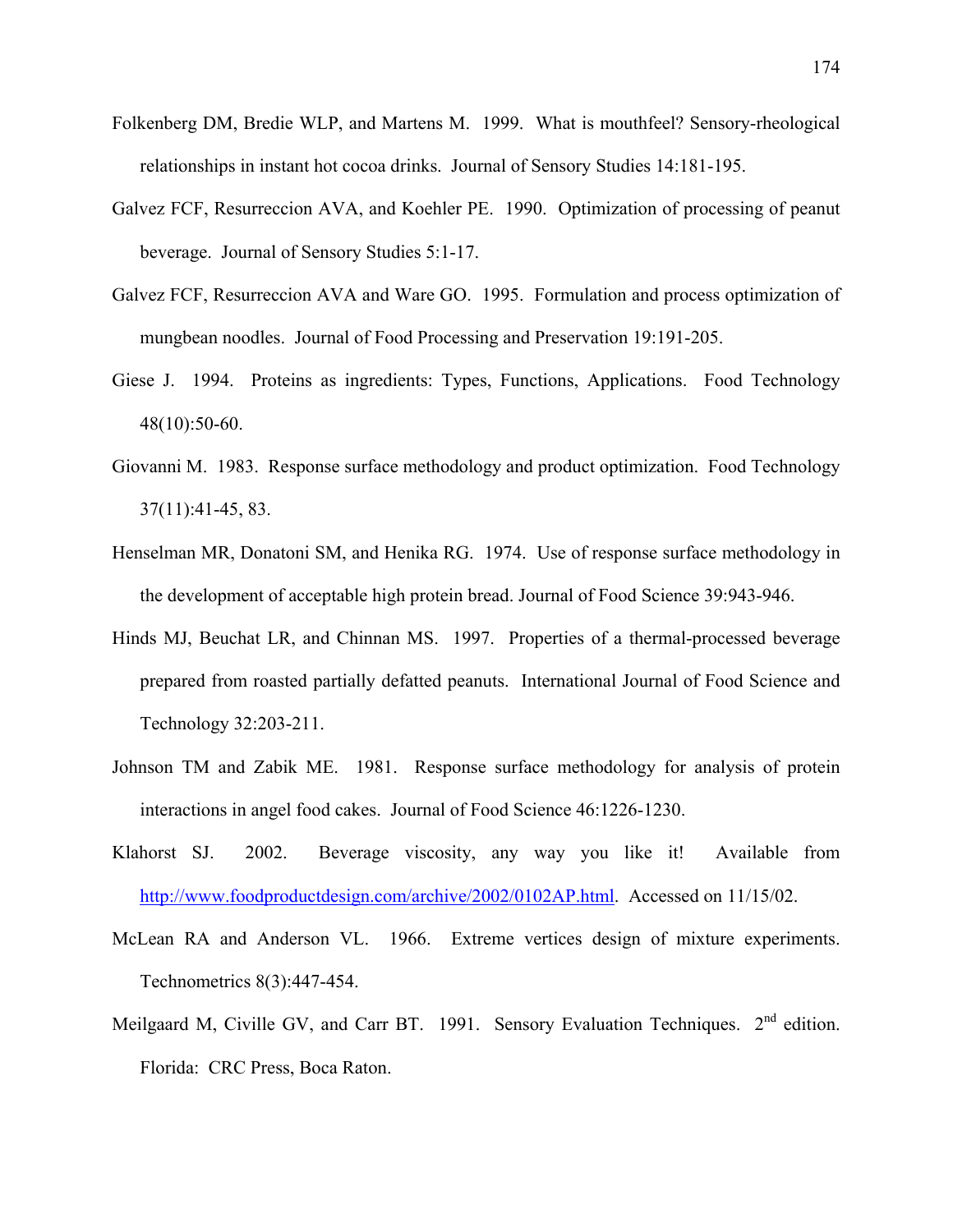- Mudahar GS, Toledo RT, and Jen JJ. 1990. A response surface methodology approach to optimize potato dehydration process. Journal of Food Processing and Preservation 14:93- 106.
- National Academies Press (NAP). 2002. Protein and amino acids (Chapter 10). In: Dietary Reference Intakes for Energy, Carbohydrate, Fiber, Fat, Fatty Acids, Cholesterol, Protein, and Amino Acids (Macronutrients). Available from [http://www.nap.edu/books/0309085373/html.](http://www.nap.edu/books/0309085373/html) Accessed on 09/ 2003. p 465-608.
- Oh NH, Seib PA, and Chung DS. 1985. Noodles: III. Effects of processing variables on quality characteristics of dry noodles. Cereal Chemistry 62:437-440.
- Osborn HT, Shewfelt RL, and Akoh CC. 2003. Sensory evaluation of a nutritional beverage containing canola oil/caprylic acid structural lipid. Journal of the American Oil Chemists Society 80(4):357-360.
- Peryam DR and Pilgrim FJ. 1957. Hedonic scale method for measuring food preferences. Food Technology 11(9):9-14. (Symposium: Studies in Food Science and Technology-Methodology of Sensory Testing- Contributions to the IFT Symposium in Pittsburgh).
- Ramanna SV and Ramanathan G. 1992. Effect of processing and storage on rheological properties of fortified milk and curd systems. International Journal of Food Science and Technology 27:305-312.
- Resurreccion AVA. 1998. Consumer Sensory Testing for Product Development. Maryland: Chapman & Hall Food Science Book, Aspen Publishers, Inc., Gaithersburg. 254 p.

Riaz MN. 1999. Soybeans as functional foods. Cereal Foods World 44(2):88-92.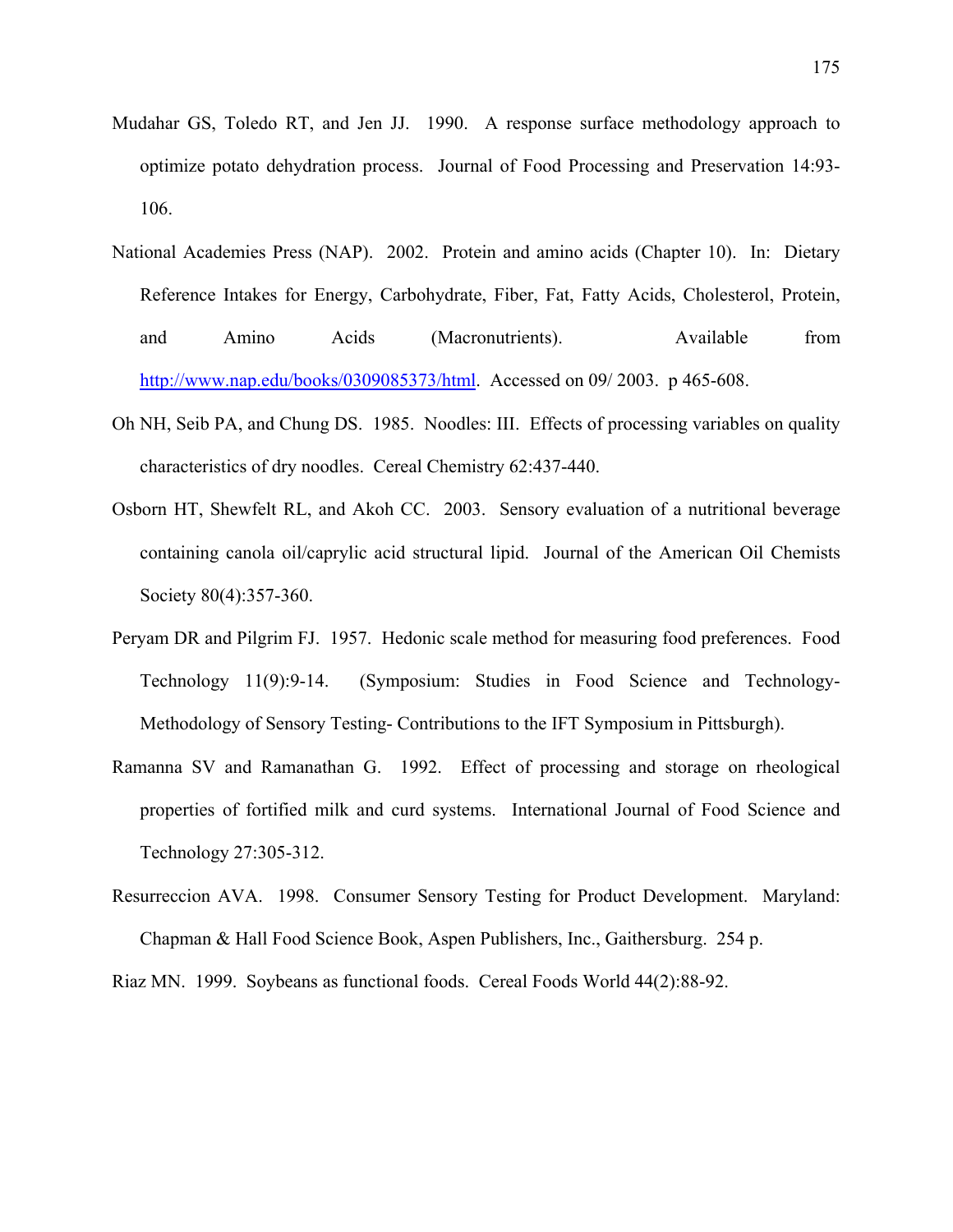- Roberts WA, Jr. 2003. Ingredients in use: soy proteins. (formulation & ingredient challenges). Prepared Foods. October. Available from www.preparedfoods.com. Accessed on 01/17/2004.
- Robinson L. 2000. The marketing drive for new food products. In: Brody AL, Lord JB, editors. Developing New Food Products for a Changing Marketplace. Pennsylvania: Technomic Publishing Co., Inc., Lancaster. p 19-27.
- Rubico SM, Resurreccion AVA, and Beuchat LR. 1988. Comparison of sensory properties and headspace volatiles of a peanut beverage processed at different temperature and time conditions. Journal of Food Science 53(1):176-180.
- Rudolph MJ. 2000. The food product development process. In: Brody AL, Lord JB, editors. Developing New Food Products for a Changing Marketplace. Pennsylvania: Technomic Publishing Co., Inc., Lancaster. p 98.
- Rustom IYS, Lopez-Leiva MH, and Nair BM. 1991. Optimization of extraction of peanut proteins with water by response surface methodology. Journal of Food Science 56(6):1660- 1663.
- Rustom IYS, Lopez-Leival MM, and Nair BM. 1996. UHT-sterilized peanut beverages: Kinetics of physicochemical changes during storage and shelf-life prediction modeling. Journal of Food Science 61(1):198-203, 208.
- Sarwar G. 1997. The protein digestibility-corrected amino acid score method overestimates quality of proteins containing anti-nutritional factors and of poorly digestible proteins supplemented with limiting amino acids in rats. Journal of Nutrition 127:758-64.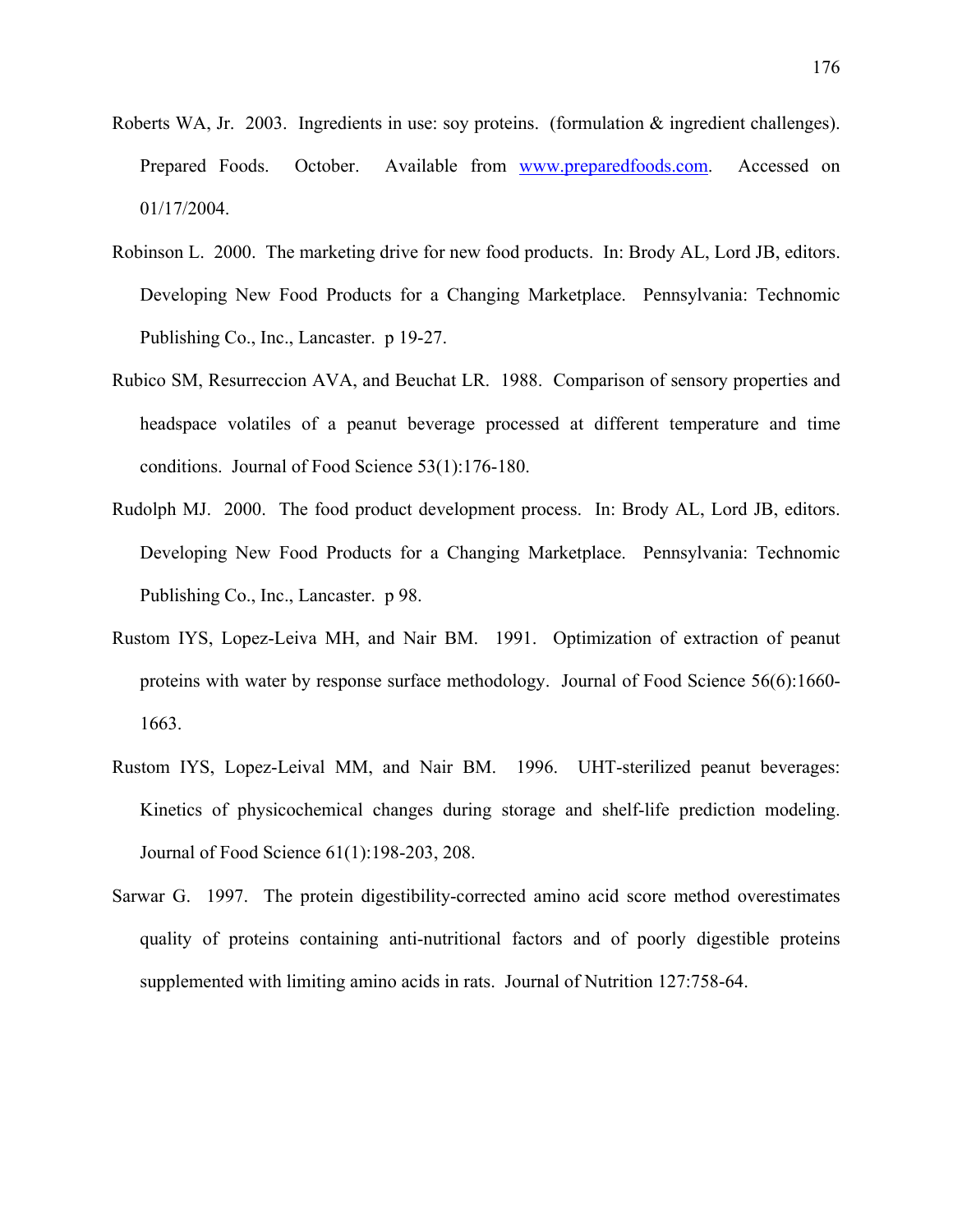- Sarwar S, Peace RW, Botting HG. 1985. Corrected relative net protein ratio (CRNPR) method based on differences in rat and human requirements for sulfur amino acids. Journal of the American Oil Chemists Society 68:689-693.
- Schaafsma G. 2000. The protein digestibility-corrected amino acid score. Journal of Nutrition 130:1865S-7S.
- Schmidt RH, Sistrunk CP, Richter RL, and Cornell JA. 1980. Heat treatment and storage effects on texture characteristics of milk and yoghurt systems fortified with oilseed proteins. Journal of Food Science 45:471-475.
- Schutz HG. 1983. Multiple regression approach to optimization. Food Technology 37(11):46- 48, 62.
- Segall S. 2000. New food products: Technical development. In: Brody AL, Lord JB, editors. Developing New Food Products for a Changing Marketplace. Pennsylvania: Technomic Publishing Co., Inc., Lancaster. p 217-258.
- Shelke K, Dick JW, Holm YF, and Loo KS. 1990. Chinese wet noodle formulation: A response surface methodology study. Cereal Chemistry 67:338-342.
- Singh B and Singh U. 1991. Peanut as a source of protein for human foods. Plant Foods for Human Nutrition 41:165-177.
- United States Department of Agriculture. 2000. Modification of the vegetable protein products requirements for the national school lunch program, school breakfast program, summer food service program and child and adult care food program. Federal Register 2000; 7 CFR Parts 210, 215, 220, 225, and 226:12429-12442.
- Vainionpaa J. 1991. Modeling of extrusion cooking of cereals using response surface methodology. Journal of Food Engineering 13:1-26.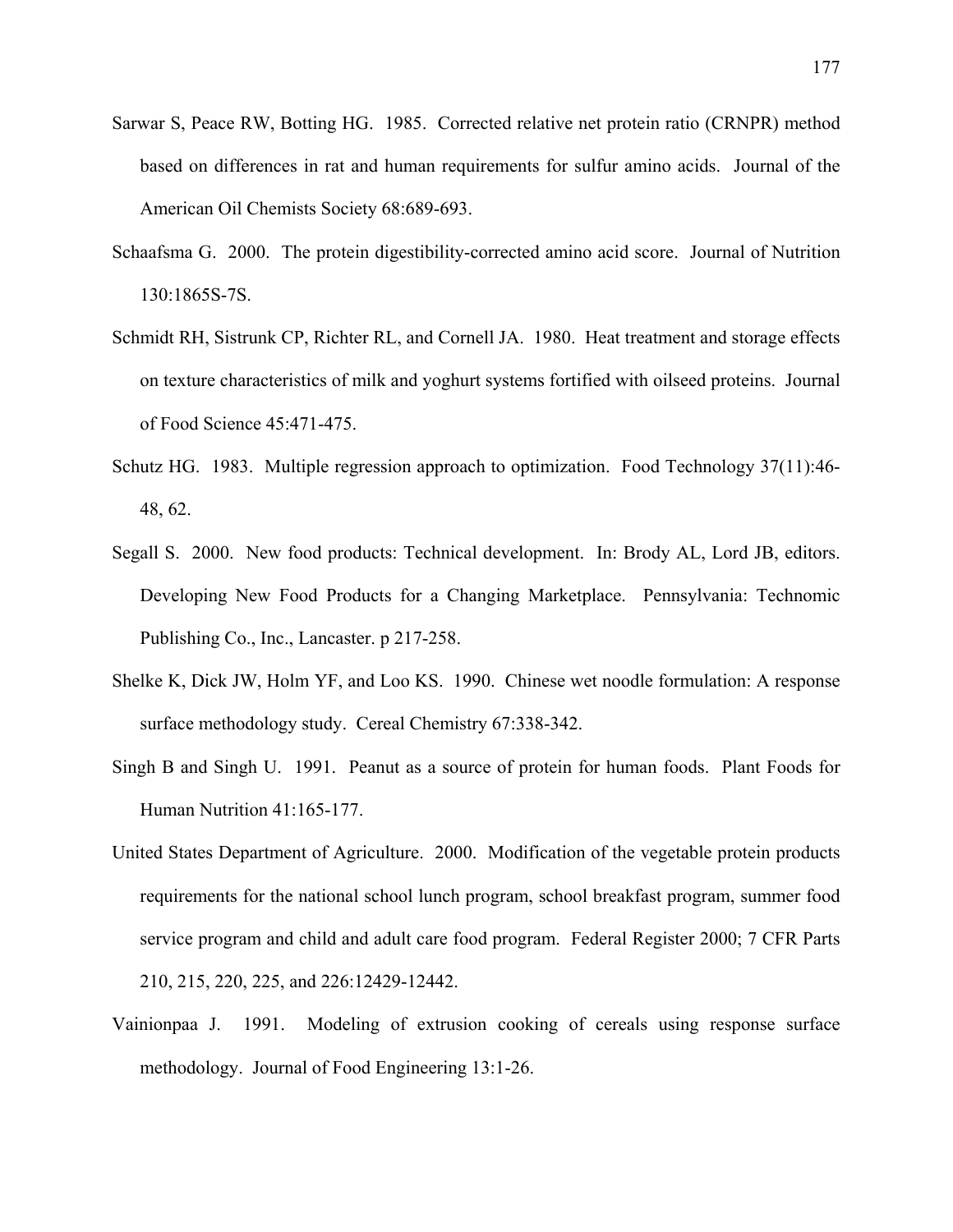- Vaisey-Genser M, Ylimaki G, and Johnston B. 1987. The selection of levels of canola oil, water, and an emulsifier system in cake formulations by response surface methodology. Cereal Chemistry 64:50-54.
- Vatsala CN, Saxena CD, and Rao PH. 2001. Optimization of ingredients and process conditions for the preparation of puri using response surface methodology. International Journal of Food Science and Technology 36:407-414.
- Wang B, Xiong YL, and Wang C. 2001. Physicochemical and sensory characteristics of flavored soymilk during refrigeration storage. Journal of Food Quality 24:513-526.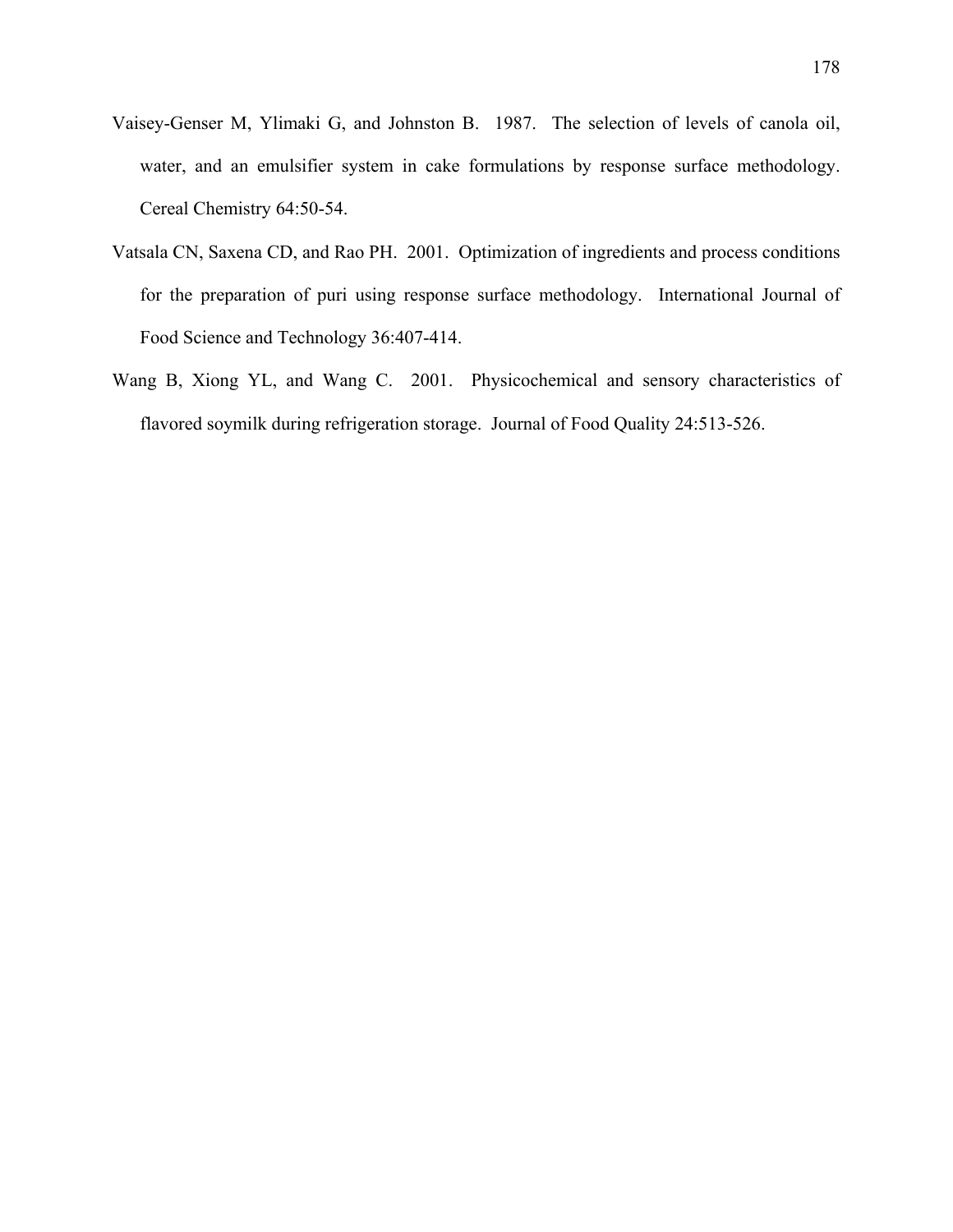# ACKNOWLEDGEMENTS

This research study was funded by the United States Agency for International Development/ Peanut Collaborative Research Support Program (USAID/Peanut CRSP) Grant #LAG-G-00-96- 90013-00. We are thankful for the voluntary participation and cooperation of consumer panelists during the study. We recognize the value of technical assistance provided by Mr. Glenn Farrell, sensory support by Mrs. Sue Ellen McCullough and Mrs. Vijaylakshmi Mantripragada, statistical guidance by Mr. Jerry Davis and Dr. F. K. Saalia, all from the University of Georgia, Griffin Campus, Ga.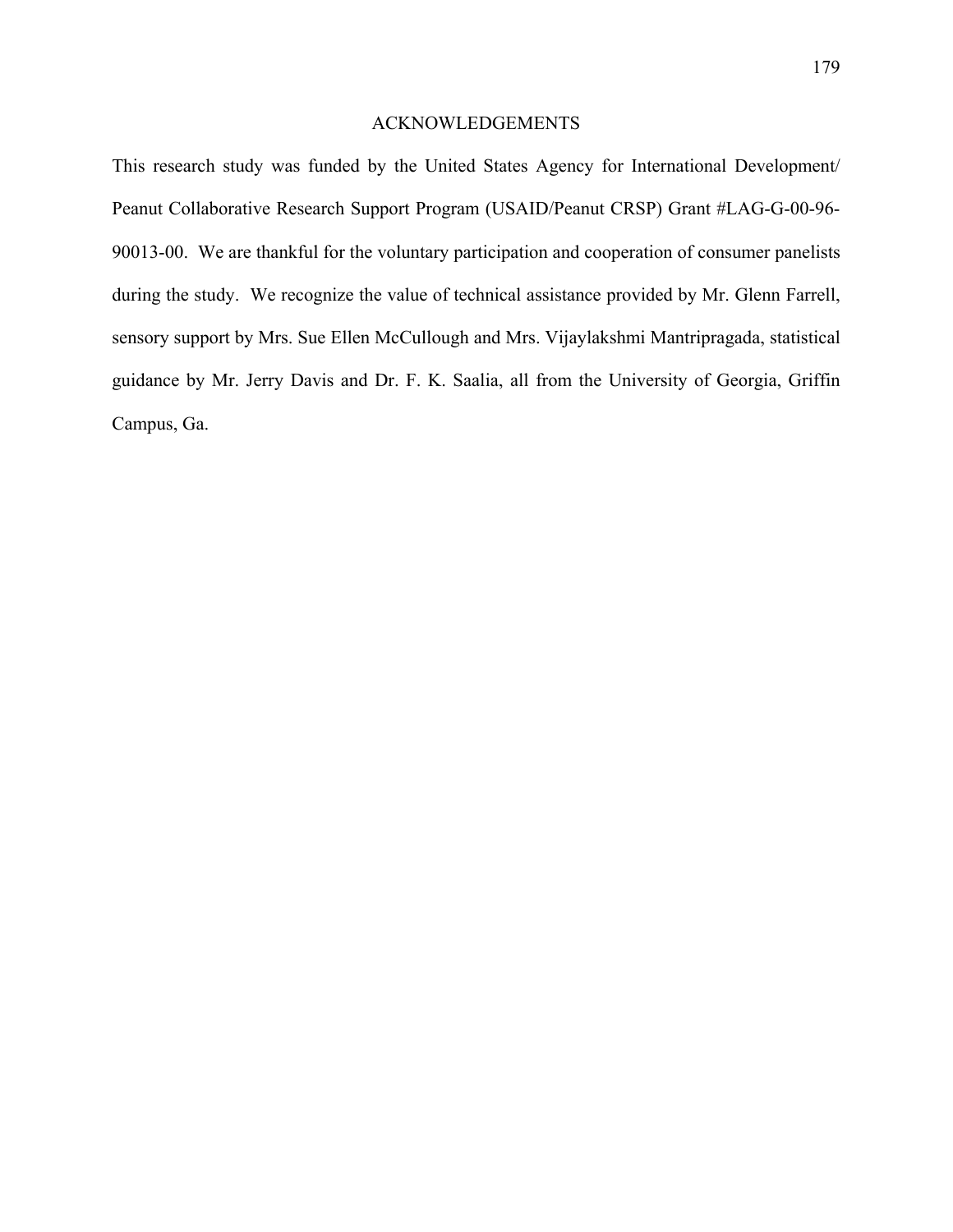| Formulation*            | Mixture Design Proportions**                            |        |                            |     |     | Mean values over 41 panelists $(n = 41)$ |     |     |     |     |         |                                                                                  |
|-------------------------|---------------------------------------------------------|--------|----------------------------|-----|-----|------------------------------------------|-----|-----|-----|-----|---------|----------------------------------------------------------------------------------|
| $\#$                    | Peanut( $X_1$ ) Soy( $X_2$ )                            |        | Chocolate<br>syrup $(X_3)$ |     |     |                                          |     |     |     |     |         | Overall Appearance Color Aroma Consistency Flavor Sweetness Mouthfeel Aftertaste |
|                         | <b>Control</b><br>(Hershey®'s creamy chocolate milk)*** |        |                            | 6.4 | 6.7 | 6.7                                      | 6.8 | 6.9 | 6.7 | 5.9 | 7.0     | 6.6                                                                              |
| $\mathbf{1}$            | 0.3818                                                  | 0.3589 | 0.2593                     | 5.4 | 6.2 | 6.2                                      | 6.0 | 5.8 | 5.8 | 5.9 | 5.6     | 5.7                                                                              |
| $\boldsymbol{2}$        | 0.4344                                                  | 0.4352 | 0.1304                     | 4.3 | 6.2 | 6.1                                      | 5.5 | 5.6 | 4.2 | 4.6 | 5.3     | 4.6                                                                              |
| $\mathfrak{Z}$          | 0.5107                                                  | 0.3590 | 0.1304                     | 4.2 | 6.5 | 6.5                                      | 5.4 | 5.8 | 4.4 | 4.8 | 4.9     | 4.2                                                                              |
| $\overline{\mathbf{4}}$ | 0.4451                                                  | 0.3246 | 0.2303                     | 5.5 | 6.6 | 6.7                                      | 5.8 | 6.4 | 5.5 | 6.0 | 5.8     | 5.3                                                                              |
| 5                       | 0.3056                                                  | 0.4352 | 0.2592                     | 5.6 | 6.0 | 6.2                                      | 6.0 | 5.8 | 5.8 | 6.1 | 5.8     | 5.5                                                                              |
| 6                       | 0.3700                                                  | 0.4352 | 0.1948                     | 5.5 | 6.9 | $7.0\,$                                  | 6.0 | 6.5 | 5.6 | 5.8 | 5.9     | 5.3                                                                              |
| $\boldsymbol{7}$        | 0.4333                                                  | 0.4009 | 0.1658                     | 4.3 | 6.8 | 6.6                                      | 5.4 | 5.5 | 4.3 | 4.9 | 4.6     | 4.5                                                                              |
| $\,$ $\,$               | 0.5225                                                  | 0.2827 | 0.1949                     | 5.3 | 6.5 | 6.5                                      | 6.1 | 5.8 | 5.5 | 5.8 | 5.5     | 5.1                                                                              |
| 9                       | 0.4392                                                  | 0.3628 | 0.1981                     | 5.9 | 7.0 | 6.8                                      | 6.0 | 6.6 | 5.9 | 6.4 | 6.3     | 5.8                                                                              |
| 10                      | 0.5869                                                  | 0.2827 | 0.1304                     | 4.7 | 6.7 | 6.5                                      | 5.6 | 6.0 | 4.5 | 4.9 | 5.5     | 4.6                                                                              |
| 11                      | 0.4181                                                  | 0.3742 | 0.2077                     | 5.7 | 6.9 | 6.9                                      | 6.0 | 6.6 | 5.6 | 6.0 | 5.9     | 5.4                                                                              |
| 12                      | 0.3689                                                  | 0.4009 | 0.2303                     | 5.8 | 6.6 | 6.5                                      | 5.8 | 6.3 | 5.8 | 6.0 | 6.1     | 5.5                                                                              |
| 13                      | 0.5095                                                  | 0.3246 | 0.1658                     | 4.9 | 6.8 | 6.8                                      | 5.7 | 5.9 | 4.7 | 5.3 | 4.9     | 4.4                                                                              |
| 14                      | 0.4580                                                  | 0.2827 | 0.2593                     | 5.2 | 5.6 | 5.7                                      | 6.0 | 5.4 | 5.8 | 5.8 | 5.6     | 5.6                                                                              |
| 15                      | 0.3818                                                  | 0.3589 | 0.2593                     | 5.5 | 6.5 | 6.5                                      | 6.1 | 6.3 | 5.7 | 5.4 | 6.0     | 5.2                                                                              |
| 16                      | 0.4344                                                  | 0.4352 | 0.1304                     | 4.3 | 6.0 | 5.8                                      | 5.4 | 5.7 | 4.0 | 4.6 | 4.9     | 4.2                                                                              |
| 17                      | 0.5107                                                  | 0.3590 | 0.1304                     | 4.0 | 6.3 | 6.4                                      | 5.2 | 5.8 | 4.0 | 4.4 | 5.0     | 4.1                                                                              |
| $18\,$                  | 0.4451                                                  | 0.3246 | 0.2303                     | 5.6 | 6.6 | 6.7                                      | 5.6 | 6.4 | 5.6 | 5.8 | 6.2     | 5.4                                                                              |
| 19                      | 0.3056                                                  | 0.4352 | 0.2592                     | 5.5 | 6.3 | 6.2                                      | 6.1 | 6.3 | 6.0 | 5.7 | 6.0     | 5.8                                                                              |
| $20\,$                  | 0.3700                                                  | 0.4352 | 0.1948                     | 4.4 | 6.3 | 6.5                                      | 5.5 | 5.8 | 4.5 | 5.0 | 4.9     | 4.2                                                                              |
| 21                      | 0.4333                                                  | 0.4009 | 0.1658                     | 4.7 | 6.5 | 6.7                                      | 5.6 | 6.0 | 4.5 | 5.2 | 5.5     | 4.4                                                                              |
| $22\,$                  | 0.5225                                                  | 0.2827 | 0.1949                     | 5.5 | 6.7 | 7.0                                      | 5.8 | 6.3 | 5.6 | 6.0 | 5.6     | 5.4                                                                              |
| $23\,$                  | 0.4392                                                  | 0.3628 | 0.1981                     | 4.7 | 6.5 | 6.6                                      | 5.4 | 5.9 | 4.7 | 5.0 | 5.3     | 4.4                                                                              |
| 24                      | 0.5869                                                  | 0.2827 | 0.1304                     | 4.1 | 6.3 | 6.4                                      | 5.1 | 5.7 | 4.2 | 4.7 | 4.9     | 4.2                                                                              |
| 25                      | 0.4181                                                  | 0.3742 | 0.2077                     | 5.5 | 6.5 | 6.7                                      | 6.0 | 6.4 | 5.7 | 6.1 | $6.2\,$ | 5.2                                                                              |
| 26                      | 0.3689                                                  | 0.4009 | 0.2303                     | 5.4 | 6.0 | 5.9                                      | 5.8 | 6.0 | 5.7 | 5.9 | 5.8     | 5.4                                                                              |
| 27                      | 0.5095                                                  | 0.3246 | 0.1658                     | 4.4 | 6.6 | 6.5                                      | 4.9 | 5.8 | 4.4 | 5.2 | 5.0     | 4.1                                                                              |
| 28                      | 0.4580                                                  | 0.2827 | 0.2593                     | 5.2 | 6.3 | 6.3                                      | 5.9 | 6.2 | 5.2 | 5.5 | 5.7     | 5.0                                                                              |

Table 5.1: Twenty-eight formulations obtained from mixture design and corresponding mean hedonic ratings for various sensory attributes

\* Formulation #1 to #14 correspond to soy protein isolate (SPI) formulations and #15 to #28 correspond to soy flour (SF) formulations

\*\* These mixture proportions were obtained using original lower and upper bound constraints

\*\*\* Ratings for control represent average values of mean ratings (n=41) of 4 control samples presented in four sensory sessions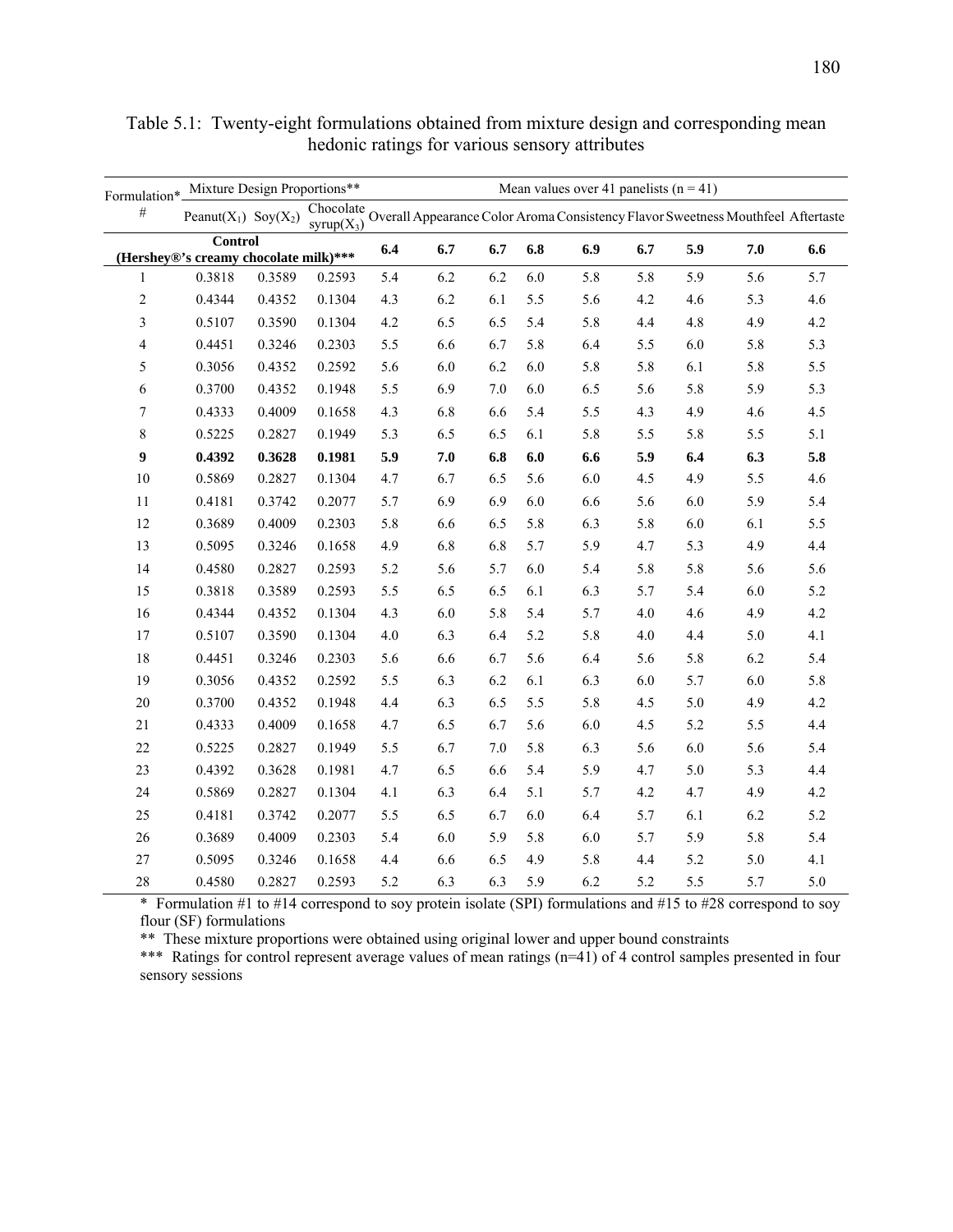|                  | Parameter estimates: SOY FLOUR FORMULATIONS |             |                      |                            |                                      |                                     |  |  |
|------------------|---------------------------------------------|-------------|----------------------|----------------------------|--------------------------------------|-------------------------------------|--|--|
| <b>RESPONSE</b>  | Peanut<br>$(X_1)$                           | Soy $(X_2)$ | Chocolate<br>$(X_3)$ | Peanut*Soy<br>$(X_1^*X_2)$ | Peanut*<br>Chocolate<br>$(X_1^*X_3)$ | $Soy*$<br>Chocolate<br>$(X_2^*X_3)$ |  |  |
| Aftertaste       | 7.4141                                      | 4.1866      | 0.0399               | $-16.3359$                 | 6.6173                               | 28.0306                             |  |  |
| $Pr$ >   t       | 0.1024                                      | 0.7558      | 0.9989               | 0.6148                     | 0.8843                               | 0.6211                              |  |  |
| Appearance       | 3.8038                                      | $-3.1234$   | $-27.9441$           | 13.8289                    | 49.7114                              | 69.5674                             |  |  |
| $Pr$ >   t       | 0.3173                                      | 0.7820      | 0.2643               | 0.6114                     | 0.1925                               | 0.1438                              |  |  |
| Aroma            | 5.7251                                      | 12.2939     | 22.1492              | $-14.2893$                 | $-13.5830$                           | $-32.8552$                          |  |  |
| $Pr$ >   t       | 0.1001                                      | 0.2339      | 0.3333               | 0.5660                     | 0.6968                               | 0.4500                              |  |  |
| <b>Color</b>     | 3.2673                                      | $-4.1935$   | $-54.4412$           | 11.0079                    | 90.4374                              | 110.0391                            |  |  |
| $Pr$ >   t       | 0.4056                                      | 0.7191      | 0.0355               | 0.6954                     | 0.0219                               | 0.0254                              |  |  |
| Consistency      | 4.3258                                      | 1.4107      | 0.0303               | 6.3668                     | 13.4187                              | 20.8475                             |  |  |
| $Pr$ >   t       | 0.2828                                      | 0.9060      | 0.9991               | 0.8251                     | 0.7395                               | 0.6788                              |  |  |
| Flavor           | 4.2837                                      | $-6.9588$   | $-25.6363$           | 2.7311                     | 42.2748                              | 93.2527                             |  |  |
| $Pr$ >   t       | 0.3470                                      | 0.6067      | 0.3924               | 0.9332                     | 0.3546                               | 0.1019                              |  |  |
| Mouthfeel        | $-2.1481$                                   | $-18.7805$  | 0.9619               | 52.1318                    | 4.3505                               | 63.2210                             |  |  |
| $Pr$ >   t       | 0.6090                                      | 0.1323      | 0.9722               | 0.0833                     | 0.9177                               | 0.2289                              |  |  |
| Overall          | 0.8073                                      | $-2.0815$   | $-23.4537$           | 4.7454                     | 55.2348                              | 63.3752                             |  |  |
| $Pr$ >   t       | 0.8574                                      | 0.8759      | 0.4276               | 0.8827                     | 0.2202                               | 0.2594                              |  |  |
| <b>Sweetness</b> | 2.7315                                      | 2.4609      | $-68.4158$           | $-14.2796$                 | 120.6920                             | 122.3125                            |  |  |
| $Pr$ >   t       | 0.5480                                      | 0.8553      | 0.0225               | 0.6608                     | 0.0083                               | 0.0318                              |  |  |

Table 5.2: Parameter estimates for mixture variables for soy flour (SF) formulations before introducing L-pseudocomponents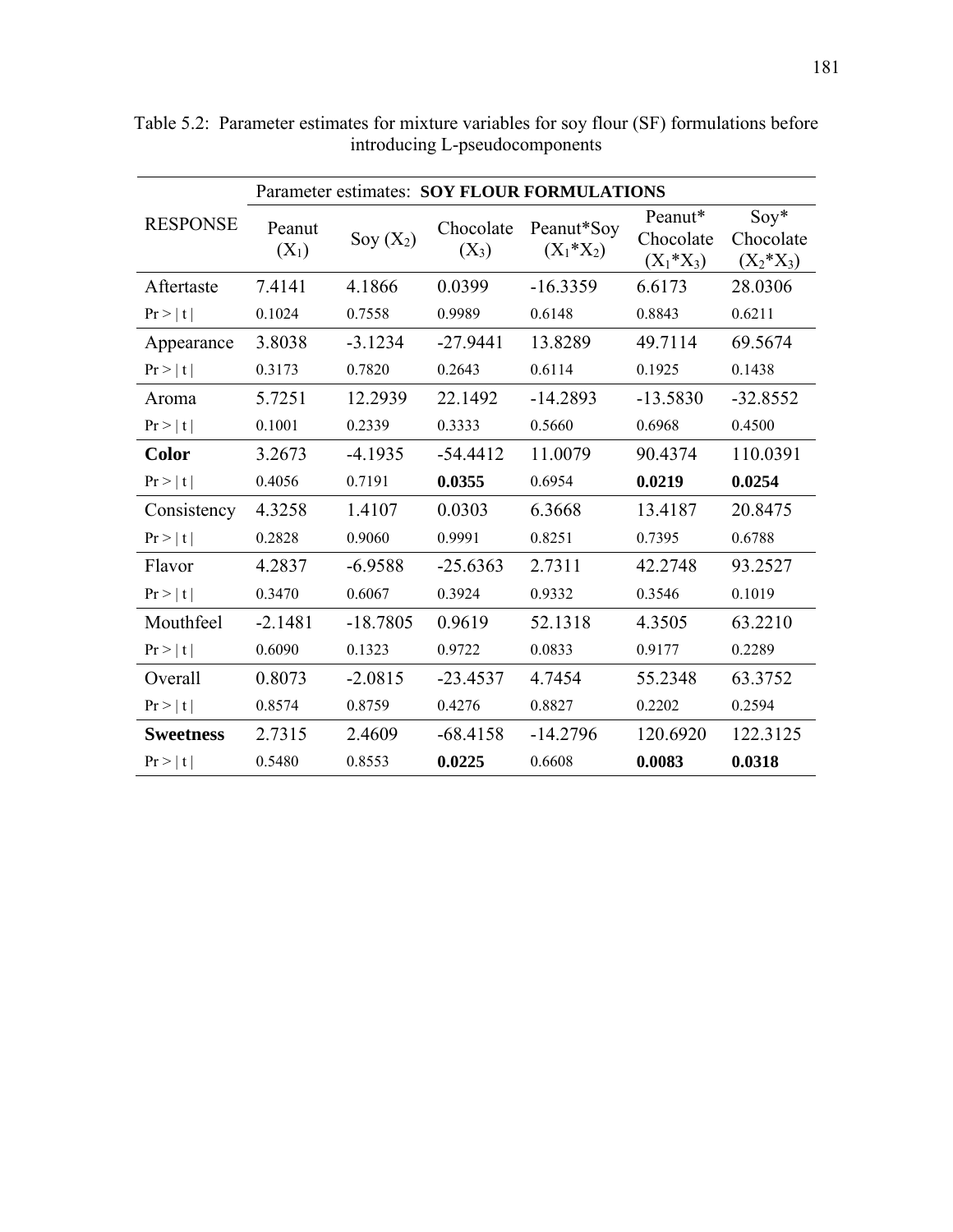|                    | Parameter estimates: SOY PROTEIN ISOLATE FORMULATIONS |             |                      |                            |                                      |                                     |  |  |
|--------------------|-------------------------------------------------------|-------------|----------------------|----------------------------|--------------------------------------|-------------------------------------|--|--|
| <b>RESPONSE</b>    | Peanut<br>$(X_1)$                                     | Soy $(X_2)$ | Chocolate<br>$(X_3)$ | Peanut*Soy<br>$(X_1^*X_2)$ | Peanut*<br>Chocolate<br>$(X_1^*X_3)$ | $Soy*$<br>Chocolate<br>$(X_2^*X_3)$ |  |  |
| Aftertaste         | 2.4333                                                | 4.2274      | $-16.2124$           | $-6.6926$                  | 45.8080                              | 40.2094                             |  |  |
| Pr >  t            | 0.5739                                                | 0.7435      | 0.5723               | 0.8315                     | 0.2992                               | 0.4528                              |  |  |
| Appearance         | 1.0967                                                | $-16.7019$  | $-103.3798$          | 33.0277                    | 139.0361                             | 217.0805                            |  |  |
| Pr >  t            | 0.7743                                                | 0.1441      | $-.0001$             | 0.2351                     | 0.0004                               | $-.0001$                            |  |  |
| Aroma              | 8.2780                                                | 15.8626     | $-27.4338$           | $-35.7842$                 | 60.7838                              | 31.9783                             |  |  |
| $Pr$ >   t         | 0.0116                                                | 0.1047      | 0.2065               | 0.1326                     | 0.0687                               | 0.4297                              |  |  |
| <b>Color</b>       | 2.0761                                                | $-10.2700$  | -93.8389             | 20.2796                    | 131.4110                             | 188.8005                            |  |  |
| $Pr$ >   t         | 0.5872                                                | 0.3686      | 0.0002               | 0.4656                     | 0.0008                               | $-.0001$                            |  |  |
| <b>Consistency</b> | 0.3141                                                | $-15.2463$  | $-87.5273$           | 29.9373                    | 120.6330                             | 192.0115                            |  |  |
| $Pr$ >   t         | 0.9425                                                | 0.2416      | 0.0026               | 0.3447                     | 0.0068                               | 0.0004                              |  |  |
| Flavor             | 2.9282                                                | 0.1733      | $-46.7621$           | $-9.2967$                  | 86.3584                              | 101.4451                            |  |  |
| $Pr$ >   t         | 0.5176                                                | 0.9898      | 0.1198               | 0.7774                     | 0.0616                               | 0.0705                              |  |  |
| Mouthfeel          | 6.0078                                                | 9.0832      | $-37.4408$           | $-22.5970$                 | 67.7516                              | 67.0262                             |  |  |
| $Pr$ >   t         | 0.1541                                                | 0.4703      | 0.1808               | 0.4605                     | 0.1150                               | 0.1989                              |  |  |
| <b>Overall</b>     | 3.6792                                                | $-1.8558$   | $-80.1911$           | $-12.5764$                 | 125.5364                             | 158.9900                            |  |  |
| Pr >  t            | 0.4188                                                | 0.8914      | 0.0081               | 0.7037                     | 0.0070                               | 0.0049                              |  |  |
| <b>Sweetness</b>   | 0.4669                                                | $-9.6931$   | $-72.0511$           | 11.6467                    | 115.0188                             | 161.1067                            |  |  |
| $Pr$ >   t         | 0.9170                                                | 0.4688      | 0.0156               | 0.7206                     | 0.0120                               | 0.0038                              |  |  |

Table 5.3: Parameter estimates for mixture variables for soy protein isolate (SPI) formulations before introducing L-pseudocomponents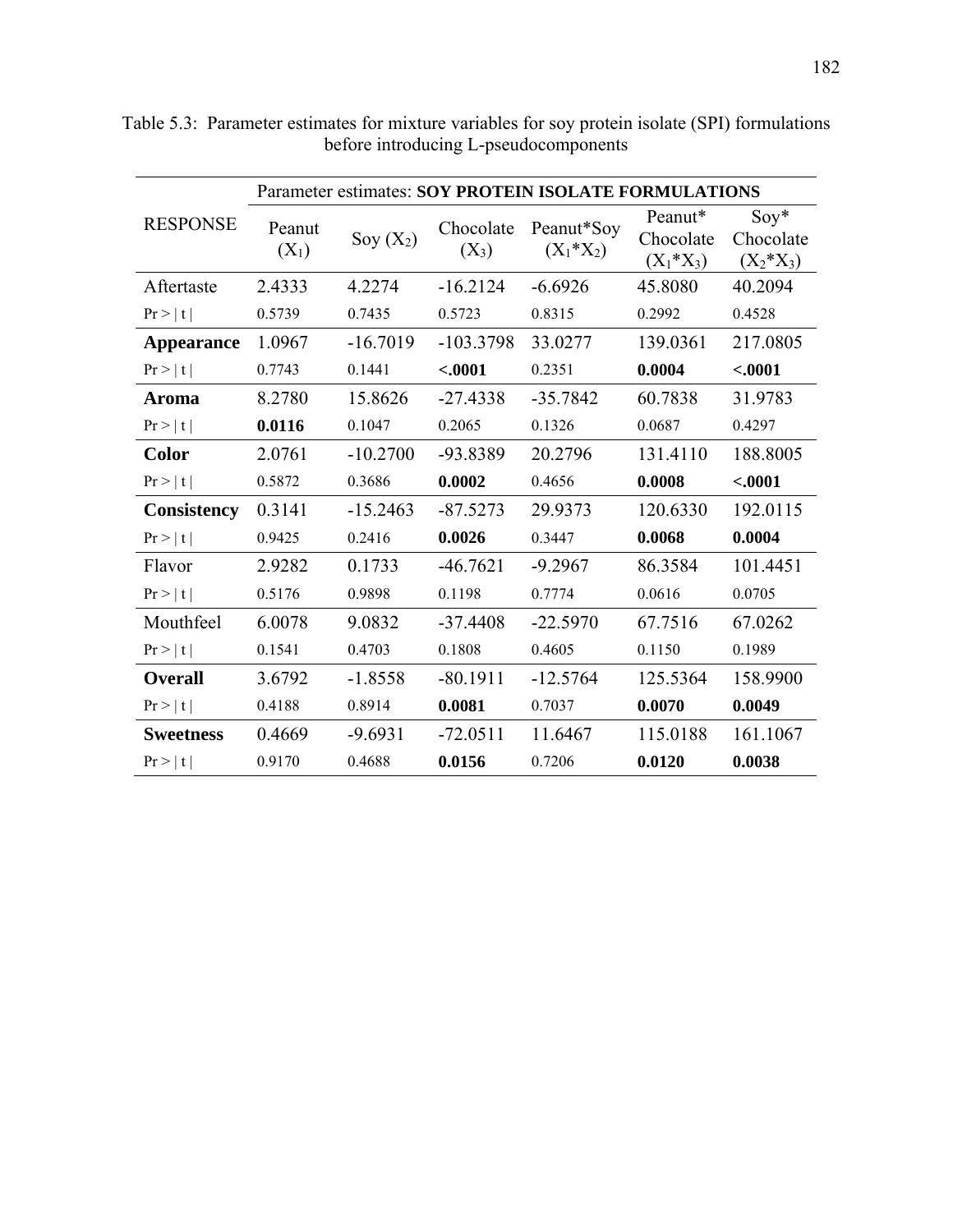| <b>Formulation</b> | Redefined mixture proportions* |              |                             |  |  |  |  |
|--------------------|--------------------------------|--------------|-----------------------------|--|--|--|--|
| #                  | Lpeanut $(X_1)$                | $Lsoy(X_2')$ | Lchocolate(X <sub>3</sub> ) |  |  |  |  |
| $\mathbf{1}$       | 0.2708                         | 0.2711       | 0.4581                      |  |  |  |  |
|                    | 0.4577                         | 0.5423       | 0.0000                      |  |  |  |  |
| $\frac{2}{3}$      | 0.7289                         | 0.2715       | 0.0000                      |  |  |  |  |
| $\overline{4}$     | 0.4957                         | 0.1493       | 0.3550                      |  |  |  |  |
| 5                  | 0.0000                         | 0.5423       | 0.4577                      |  |  |  |  |
| 6                  | 0.2289                         | 0.5423       | 0.2289                      |  |  |  |  |
| $\overline{7}$     | 0.4538                         | 0.4204       | 0.1258                      |  |  |  |  |
| 8                  | 0.7708                         | 0.0004       | 0.2292                      |  |  |  |  |
| 9                  | 0.4748                         | 0.2850       | 0.2406                      |  |  |  |  |
| 10                 | 0.9996                         | 0.0004       | 0.0000                      |  |  |  |  |
| 11                 | 0.3998                         | 0.3255       | 0.2747                      |  |  |  |  |
| 12                 | 0.2249                         | 0.4204       | 0.3550                      |  |  |  |  |
| 13                 | 0.7246                         | 0.1493       | 0.1258                      |  |  |  |  |
| 14                 | 0.5416                         | 0.0004       | 0.4581                      |  |  |  |  |
| 15                 | 0.2708                         | 0.2711       | 0.4581                      |  |  |  |  |
| 16                 | 0.4577                         | 0.5423       | 0.0000                      |  |  |  |  |
| 17                 | 0.7289                         | 0.2715       | 0.0000                      |  |  |  |  |
| 18                 | 0.4957                         | 0.1493       | 0.3550                      |  |  |  |  |
| 19                 | 0.0000                         | 0.5423       | 0.4577                      |  |  |  |  |
| 20                 | 0.2289                         | 0.5423       | 0.2289                      |  |  |  |  |
| 21                 | 0.4538                         | 0.4204       | 0.1258                      |  |  |  |  |
| 22                 | 0.7708                         | 0.0004       | 0.2292                      |  |  |  |  |
| 23                 | 0.4748                         | 0.2850       | 0.2406                      |  |  |  |  |
| 24                 | 0.9996                         | 0.0004       | 0.0000                      |  |  |  |  |
| 25                 | 0.3998                         | 0.3255       | 0.2747                      |  |  |  |  |
| 26                 | 0.2249                         | 0.4204       | 0.3550                      |  |  |  |  |
| 27                 | 0.7246                         | 0.1493       | 0.1258                      |  |  |  |  |
| 28                 | 0.5416                         | 0.0004       | 0.4581                      |  |  |  |  |

Table 5.4: Experimental beverage formulations after introduction of L-pseudocomponents

\* Refer to Table 5.1 for original mixture proportions for peanut  $(X_1)$ , soy  $(X_2)$ , and chocolate  $(X_3)$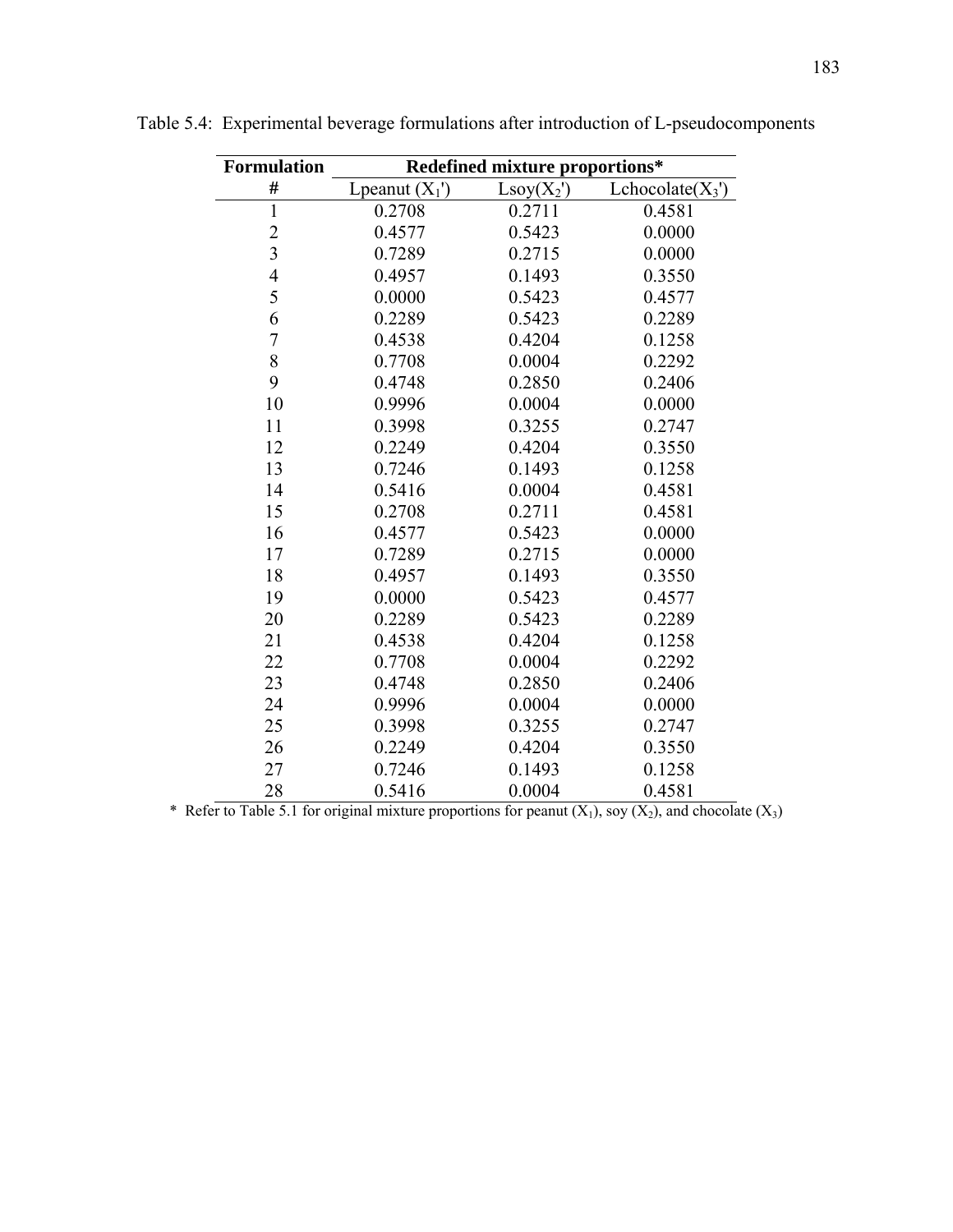| <b>Response</b><br><b>(Y)</b><br>For SF | <b>Peanut</b><br>$(X_1')$                                                                                                                             | $(X_2')$ | Soy Chocolate Peanut*Soy<br>$(X_3')$ | $(X_1' * X_2')$                                                                                                                                 | Peanut*<br><b>Chocolate</b> | $Soy*$<br><b>Chocolate</b><br>$(X_1' * X_3') (X_2' * X_3')$ |  |  |  |  |
|-----------------------------------------|-------------------------------------------------------------------------------------------------------------------------------------------------------|----------|--------------------------------------|-------------------------------------------------------------------------------------------------------------------------------------------------|-----------------------------|-------------------------------------------------------------|--|--|--|--|
|                                         | $Y = \beta_1 * X_1' + \beta_2 * X_2' + \beta_3 * X_3' + \beta_{12} * X_1' * X_2' + \beta_{13} * X_1' * X_3' + \beta_{23} * X_2' * X_3' + \varepsilon$ |          |                                      |                                                                                                                                                 |                             |                                                             |  |  |  |  |
|                                         |                                                                                                                                                       |          |                                      | Aftertaste = $4.3706 * X_1' + 4.1486 * X_2' + 6.1579 * X_3' - 1.3052 * X_1' * X_2' +$<br>$0.5113 * X_1' * X_3' + 2.1922 * X_2' * X_3'$          |                             |                                                             |  |  |  |  |
|                                         |                                                                                                                                                       |          |                                      | Appearance = $6.369 * X_1' + 5.2322 * X_2' + 4.3096 * X_3' + 1.105 * X_1' * X_2' +$<br>$3.9509 * X_1' * X_3' + 5.5371 * X_2' * X_3'$            |                             |                                                             |  |  |  |  |
|                                         |                                                                                                                                                       |          |                                      | Aroma = $5.1027 * X_1' + 6.1557 * X_2' + 7.585 * X_3' - 1.1394 * X_1' * X_2'$<br>$1.0863 * X_1' * X_3' - 2.6227 * X_2' * X_3'$                  |                             |                                                             |  |  |  |  |
|                                         |                                                                                                                                                       |          |                                      | Color = $6.4374 * X_1' + 5.1237 * X_2' + 2.5234 * X_3' + 0.8796 * X_1' * X_2' +$<br>$7.1762 * X_1' * X_3' + 8.7403 * X_2' * X_3'$               |                             |                                                             |  |  |  |  |
|                                         |                                                                                                                                                       |          |                                      | Consistency = 5.7935 * $X_1'$ + 5.2853 * $X_2'$ + 6.3948 * $X_3'$ + 0.5071 * $X_1'$ * $X_2'$ +<br>$1.0677 * X_1' * X_3' + 1.6604 * X_2' * X_3'$ |                             |                                                             |  |  |  |  |
|                                         |                                                                                                                                                       |          |                                      | Flavor = 4.3309 * $X_1'$ + 3.0585 * $X_2'$ + 5.1979 * $X_3'$ + 0.2107 * $X_1'$ * $X_2'$ +<br>$3.342 * X_1' * X_3' + 7.3719 * X_2' * X_3'$       |                             |                                                             |  |  |  |  |
|                                         |                                                                                                                                                       |          |                                      | Mouthfeel = $4.8679 * X_1' + 2.6828 * X_2' + 6.8375 * X_3' + 4.1334 * X_1' * X_2' +$<br>$0.3474 * X_1' * X_3' + 5.0155 * X_2' * X_3'$           |                             |                                                             |  |  |  |  |
|                                         |                                                                                                                                                       |          |                                      | Overall = 4.1782 * $X_1'$ + 3.6965 * $X_2'$ + 4.7391 * $X_3'$ + 0.3727 * $X_1'$ * $X_2'$ +<br>$4.3706 * X_1' * X_3' + 5.011 * X_2' * X_3'$      |                             |                                                             |  |  |  |  |
|                                         |                                                                                                                                                       |          |                                      | Sweetness = $4.7545 * X_1' + 4.6438 * X_2' + 1.5405 * X_3' - 1.1284 * X_1' * X_2' +$<br>$9.5677 * X_1' * X_3' + 9.6997 * X_2' * X_3'$           |                             |                                                             |  |  |  |  |

Table 5.5: Second degree models in terms of nine sensory attributes for soy flour (SF) formulations after introduction of L-pseudocomponents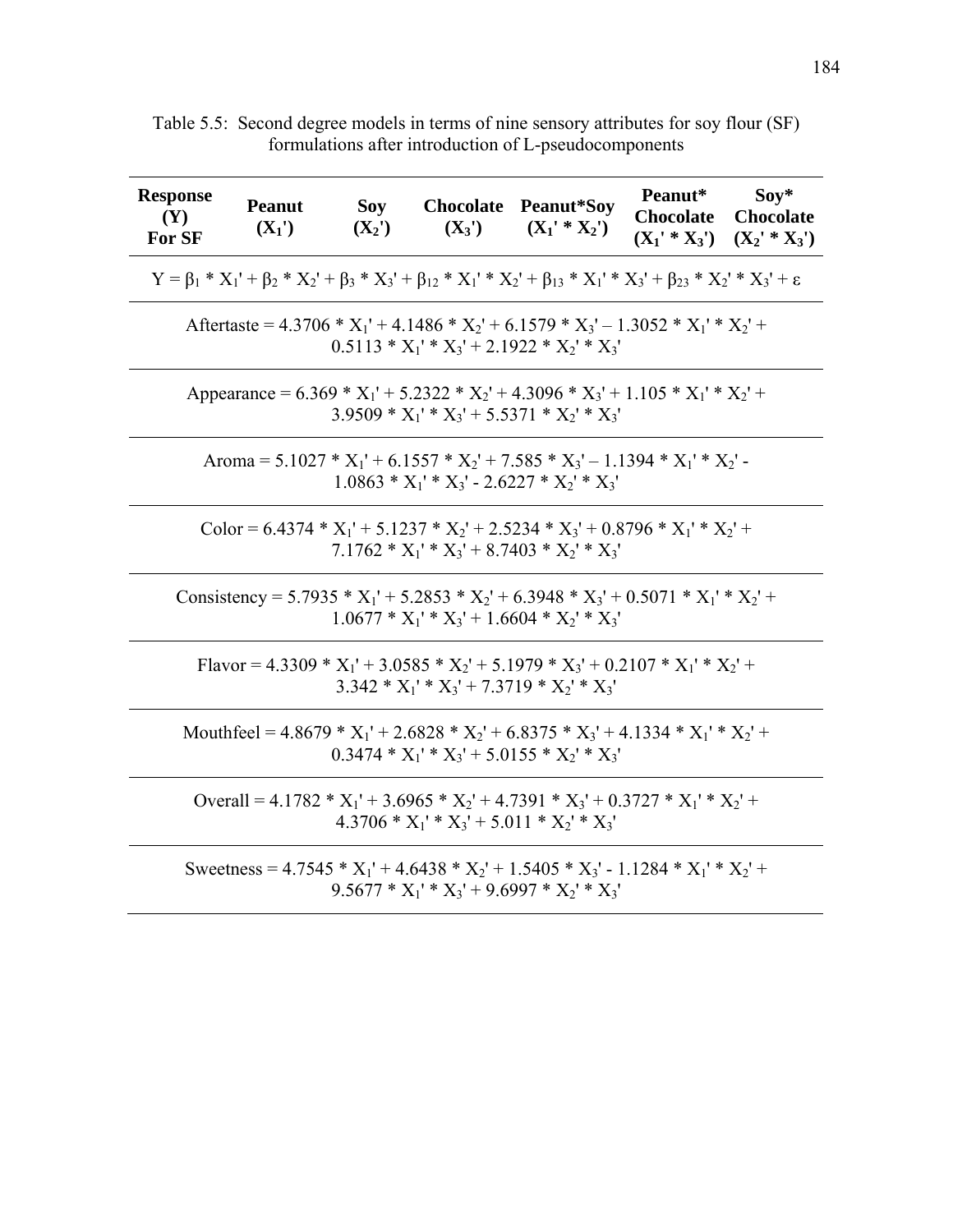| <b>Response</b><br><b>(Y)</b><br><b>For SPI</b> | <b>Peanut</b><br>$(X_1')$                                                                                                                             | Soy<br>$(X_2')$ | $(X_3')$                              | Chocolate Peanut*Soy<br>$(X_1' * X_2')$                                                                                                                | Peanut*<br><b>Chocolate</b><br>$(X_1' * X_3')$ | $Soy*$<br><b>Chocolate</b><br>$(X_2' * X_3')$ |  |  |  |
|-------------------------------------------------|-------------------------------------------------------------------------------------------------------------------------------------------------------|-----------------|---------------------------------------|--------------------------------------------------------------------------------------------------------------------------------------------------------|------------------------------------------------|-----------------------------------------------|--|--|--|
|                                                 | $Y = \beta_1 * X_1' + \beta_2 * X_2' + \beta_3 * X_3' + \beta_{12} * X_1' * X_2' + \beta_{13} * X_1' * X_3' + \beta_{23} * X_2' * X_3' + \varepsilon$ |                 |                                       |                                                                                                                                                        |                                                |                                               |  |  |  |
|                                                 | Aftertaste = $4.3875 * X_1' + 4.6504 * X_2' + 5.1377 * X_3' - 0.5423 * X_1' * X_2' +$<br>$3.614 * X_1' * X_3' + 3.1539 * X_2' * X_3'$                 |                 |                                       |                                                                                                                                                        |                                                |                                               |  |  |  |
|                                                 |                                                                                                                                                       |                 | $X_1' * X_3' + 17.2197 * X_2' * X_3'$ | Appearance = $6.564 * X_1' + 4.6263 * X_2' - 1.3519 * X_3' + 2.6295 * X_1' * X_2' + 11.0224 *$                                                         |                                                |                                               |  |  |  |
|                                                 |                                                                                                                                                       |                 |                                       | Aroma = $5.6599 * X_1' + 6.5073 * X_2' + 3.996 * X_3' - 2.8377 * X_1' * X_2' +$<br>$4.8141 * X_1' * X_3' + 2.5286 * X_2' * X_3'$                       |                                                |                                               |  |  |  |
|                                                 |                                                                                                                                                       |                 |                                       | Color = $6.4601 * X_1' + 5.2169 * X_2' - 0.659 * X_3' + 1.6182 * X_1' * X_2' +$<br>$10.4209 * X_1' * X_3' + 14.9812 * X_2' * X_3'$                     |                                                |                                               |  |  |  |
|                                                 |                                                                                                                                                       |                 |                                       | Consistency = 5.7383 * $X_1'$ + 4.1709 * $X_2'$ - 0.147 * $X_3'$ + 2.3748 * $X_1'$ * $X_2'$ +<br>$9.558 * X_1' * X_3' + 15.215 * X_2' * X_3'$          |                                                |                                               |  |  |  |
|                                                 |                                                                                                                                                       |                 |                                       | Flavor = 4.4772 * $X_1'$ + 4.2025 * $X_2'$ + 3.5653 * $X_3'$ – 0.7496 * $X_1'$ * $X_2'$ +<br>$6.829 * X_1' * X_3' + 8.0065 * X_2' * X_3'$              |                                                |                                               |  |  |  |
|                                                 |                                                                                                                                                       |                 |                                       | Mouthfeel = 5.1196 * $X_1'$ + 5.8221 * $X_2'$ + 3.3723 * $X_3'$ – 1.8078 * $X_1'$ * $X_2'$ +<br>$5.3474 * X_1' * X_3' + 5.2653 * X_2' * X_3'$          |                                                |                                               |  |  |  |
|                                                 |                                                                                                                                                       |                 |                                       | Overall = 4.5607 * $X_1'$ + 4.1524 * $X_2'$ + 0.7942 * $X_3'$ – 1.0015 * $X_1'$ * $X_2'$ +<br>9.9391 * $X_1$ ' * $X_3$ ' + 12.5808 * $X_2$ ' * $X_3$ ' |                                                |                                               |  |  |  |
|                                                 |                                                                                                                                                       |                 |                                       | Sweetness = 4.813 * $X_1'$ + 3.7237 * $X_2'$ + 1.9648 * $X_3'$ + 0.9166 * $X_1'$ * $X_2'$ +<br>$9.1056 * X_1' * X_3' + 12.7481 * X_2' * X_3'$          |                                                |                                               |  |  |  |

Table 5.6: Second degree models in terms of nine sensory attributes for soy protein isolate (SPI) formulations after introduction of L-pseudocomponents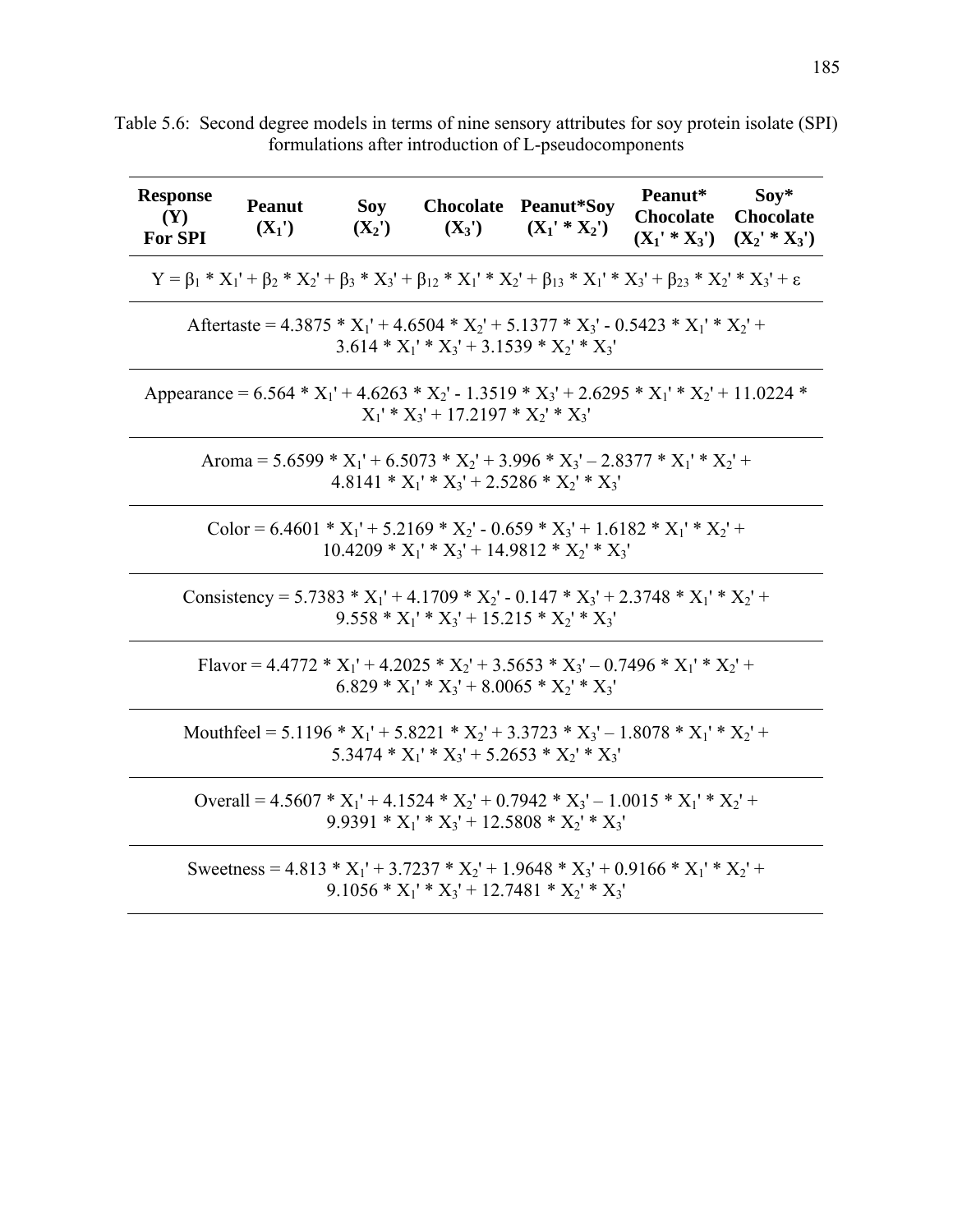

Figure 5.1: Experimental region showing design points those can be used as sample formulations

The magnified version of the experimental region shows additional 5 points  $(C_1, C_2, C_3, C_4,$  and  $C_5$ ) to give a total of 14 mixture formulations possible for sensory evaluation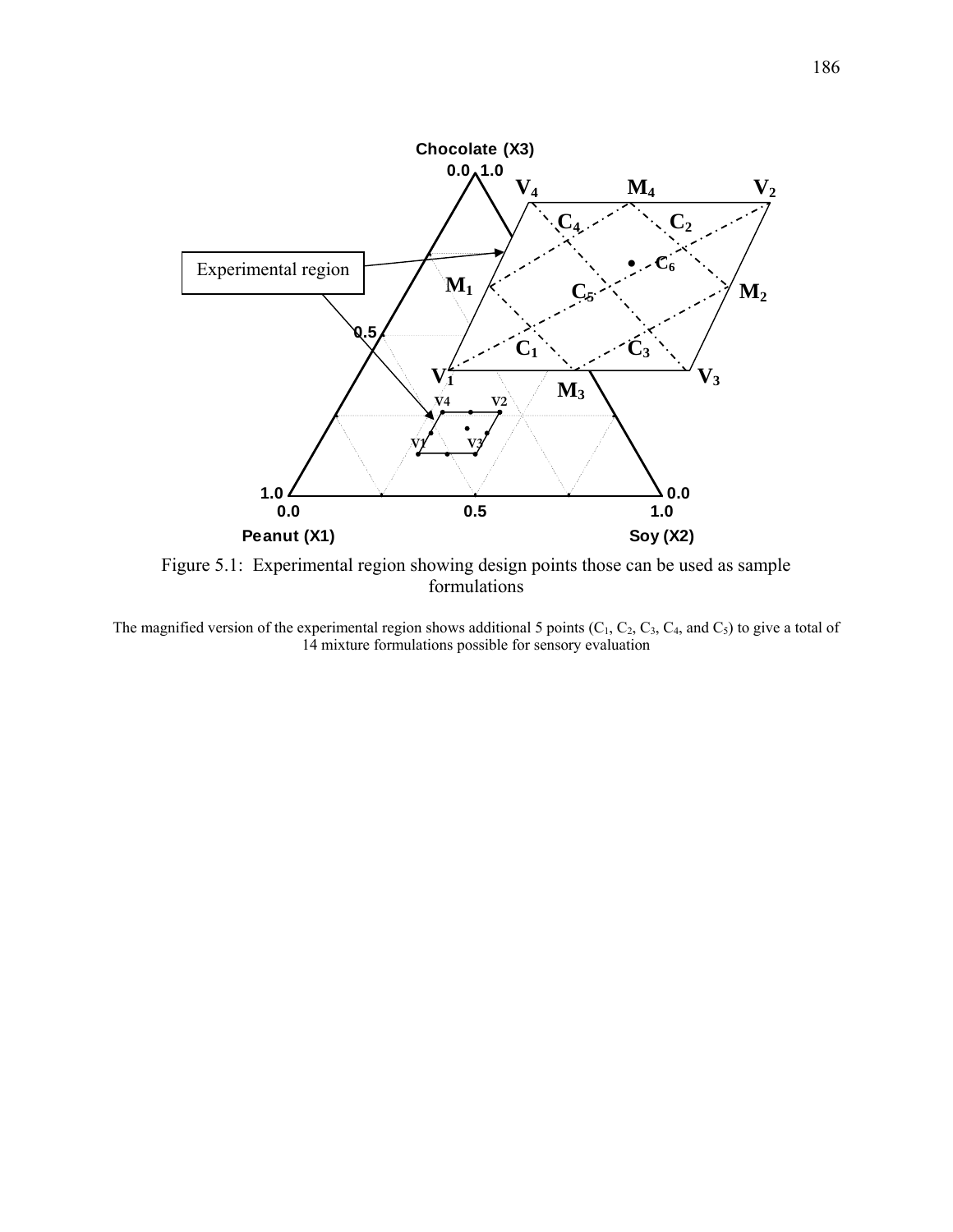

Figure 5.2: Experimental design points and the beverage formulation region after introducing lower bound pseudocomponents (L-pseudocomponents)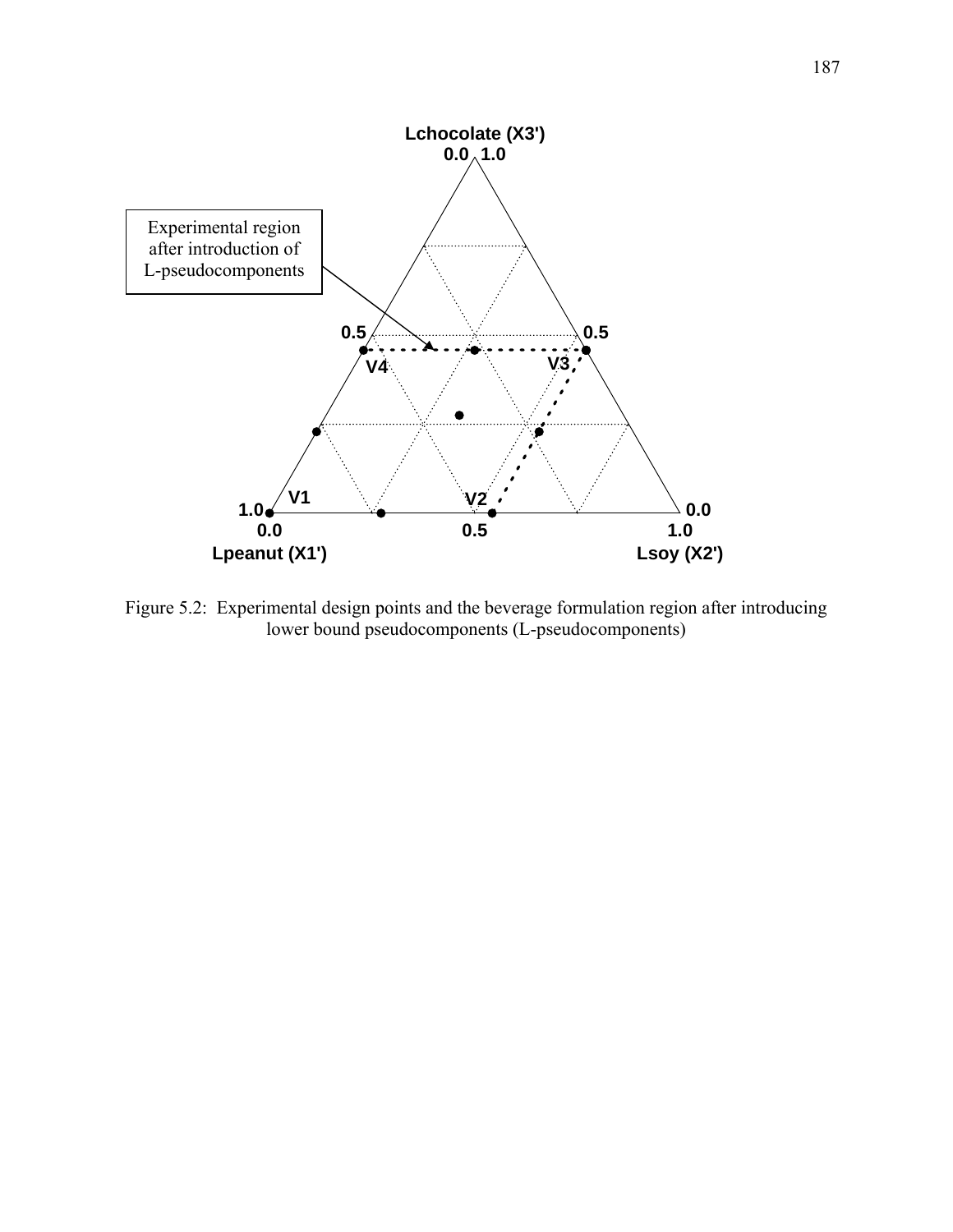



Figure 5.3: Response surfaces (three-dimensional plots) for overall acceptability obtained using L-pseudocomponents for soy flour (SF) and soy protein isolate (SPI) formulations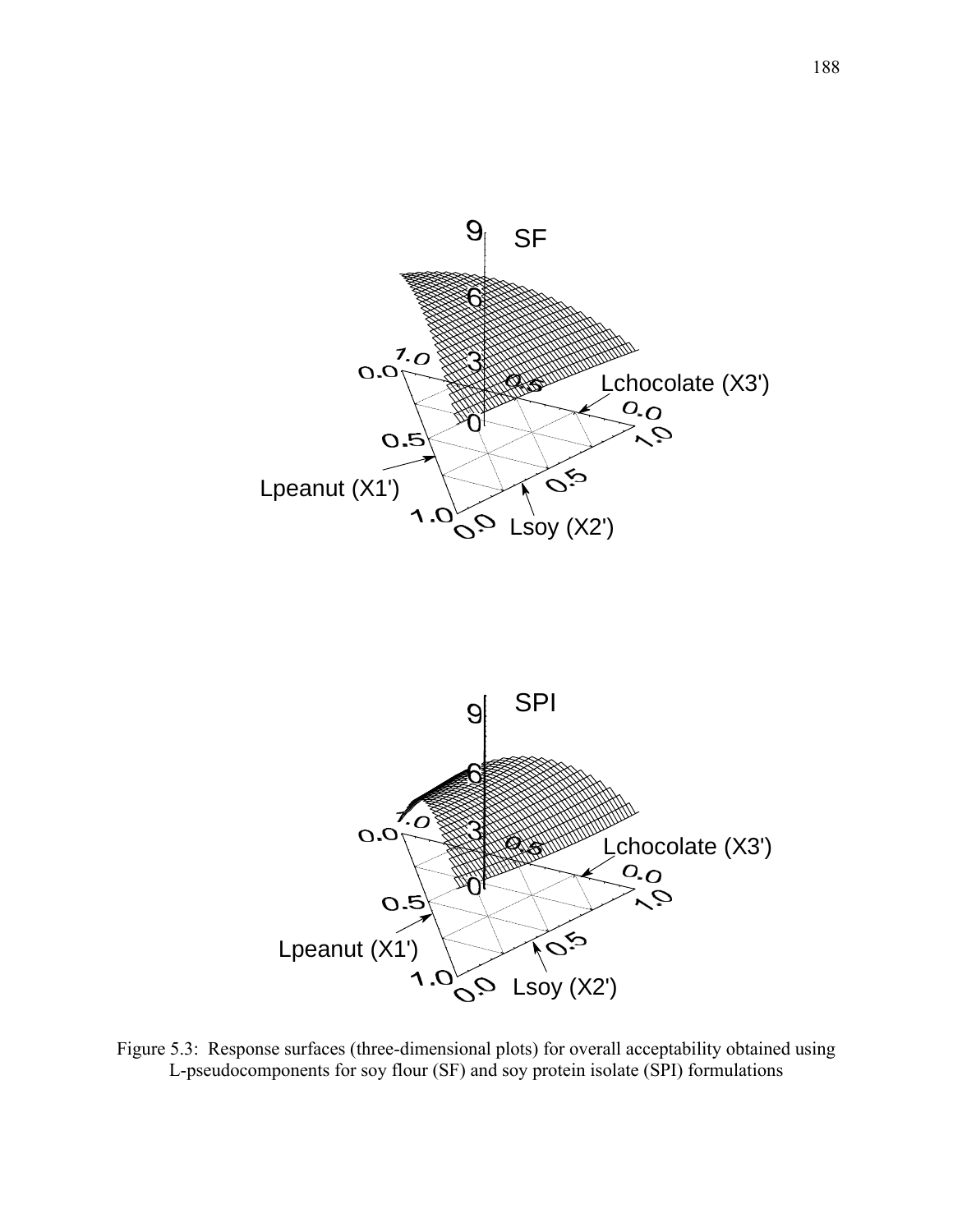





Figure 5.4: Contour plots for aftertaste, appearance, and aroma for soy flour (SF) and soy protein isolate (SPI) formulations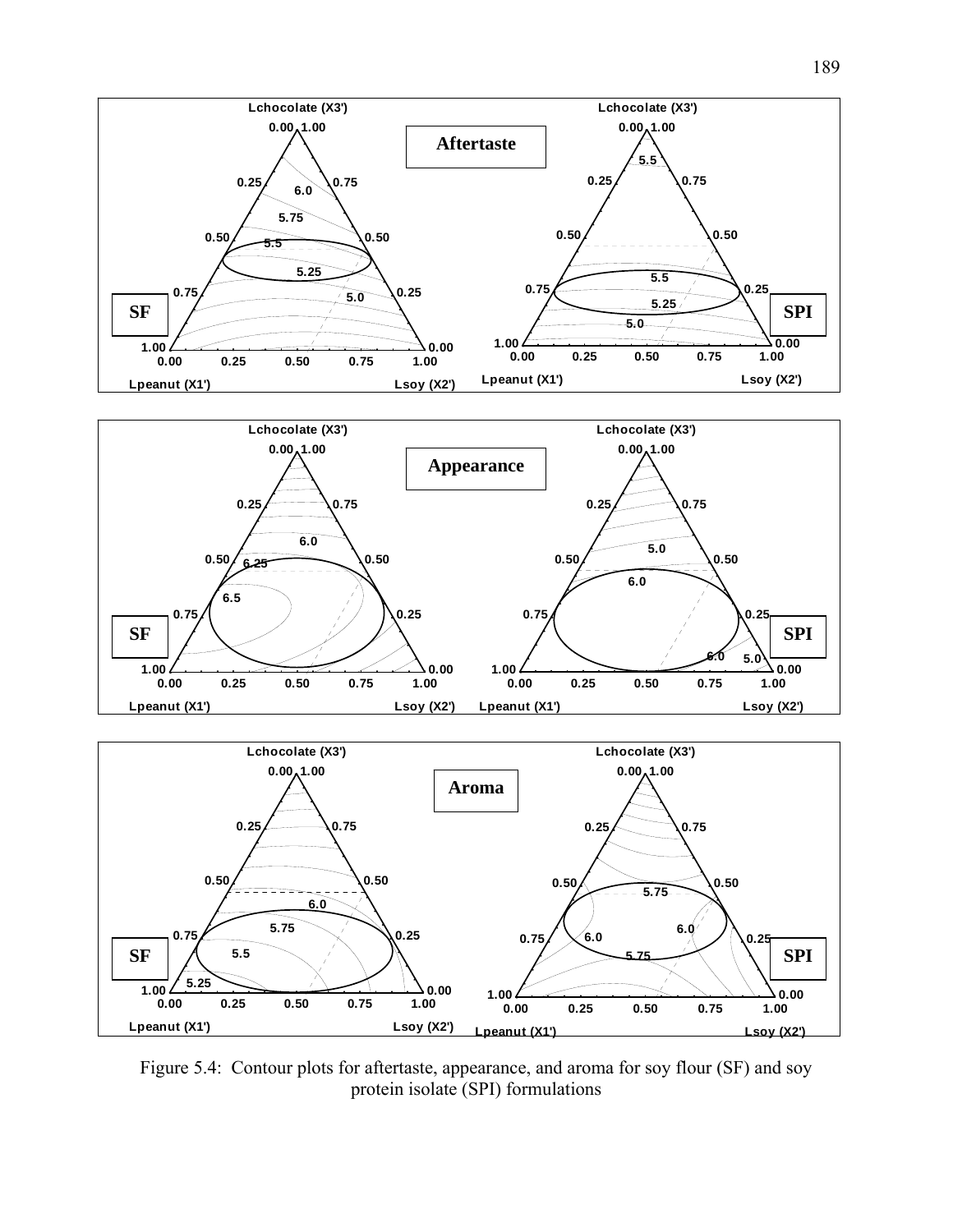





Figure 5.5: Contour plots for color, consistency, and flavor for soy flour (SF) and soy protein isolate (SPI) formulations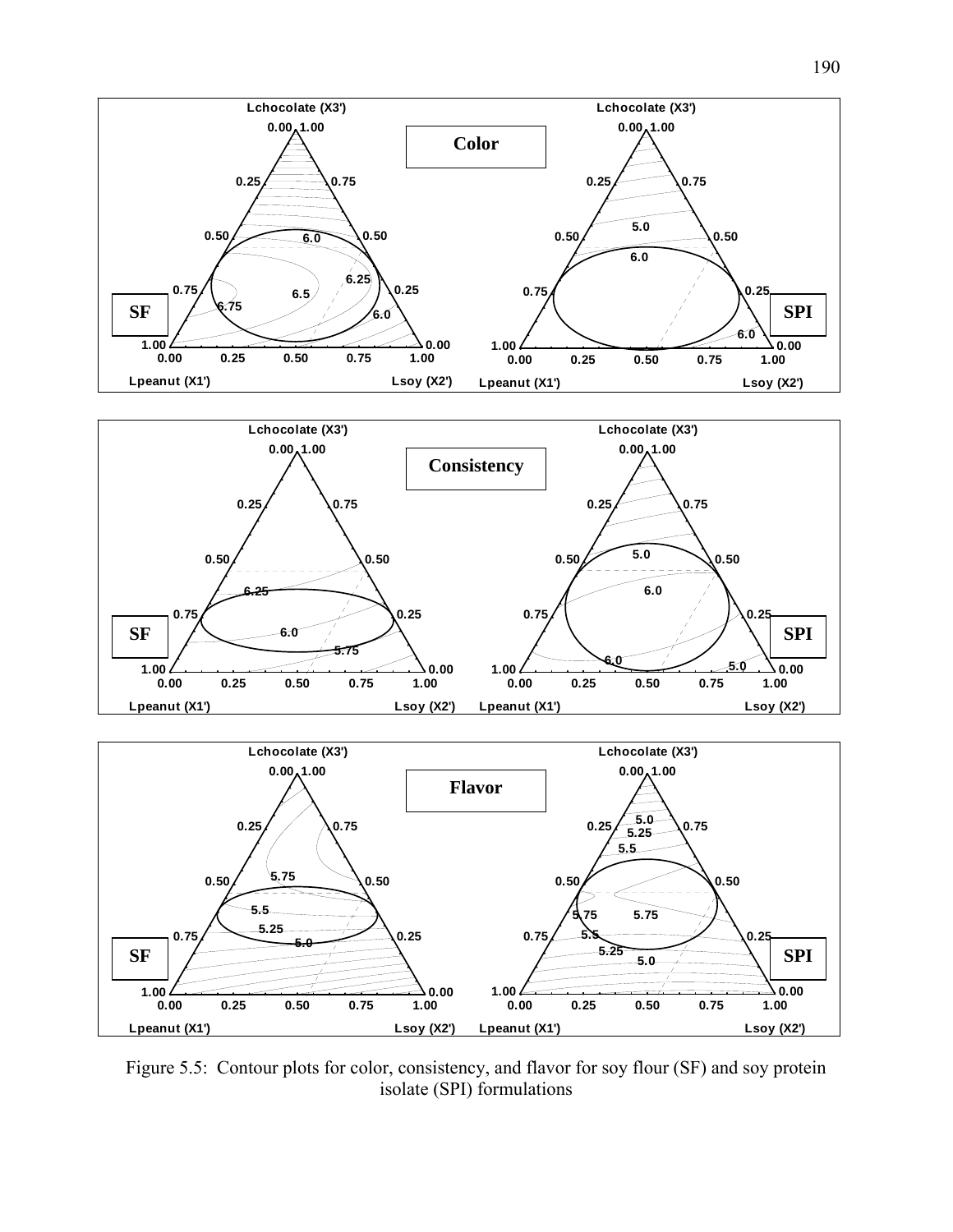





Figure 5.6: Contour plots for mouthfeel, overall acceptability, and sweetness for soy flour (SF) and soy protein isolate (SPI) formulations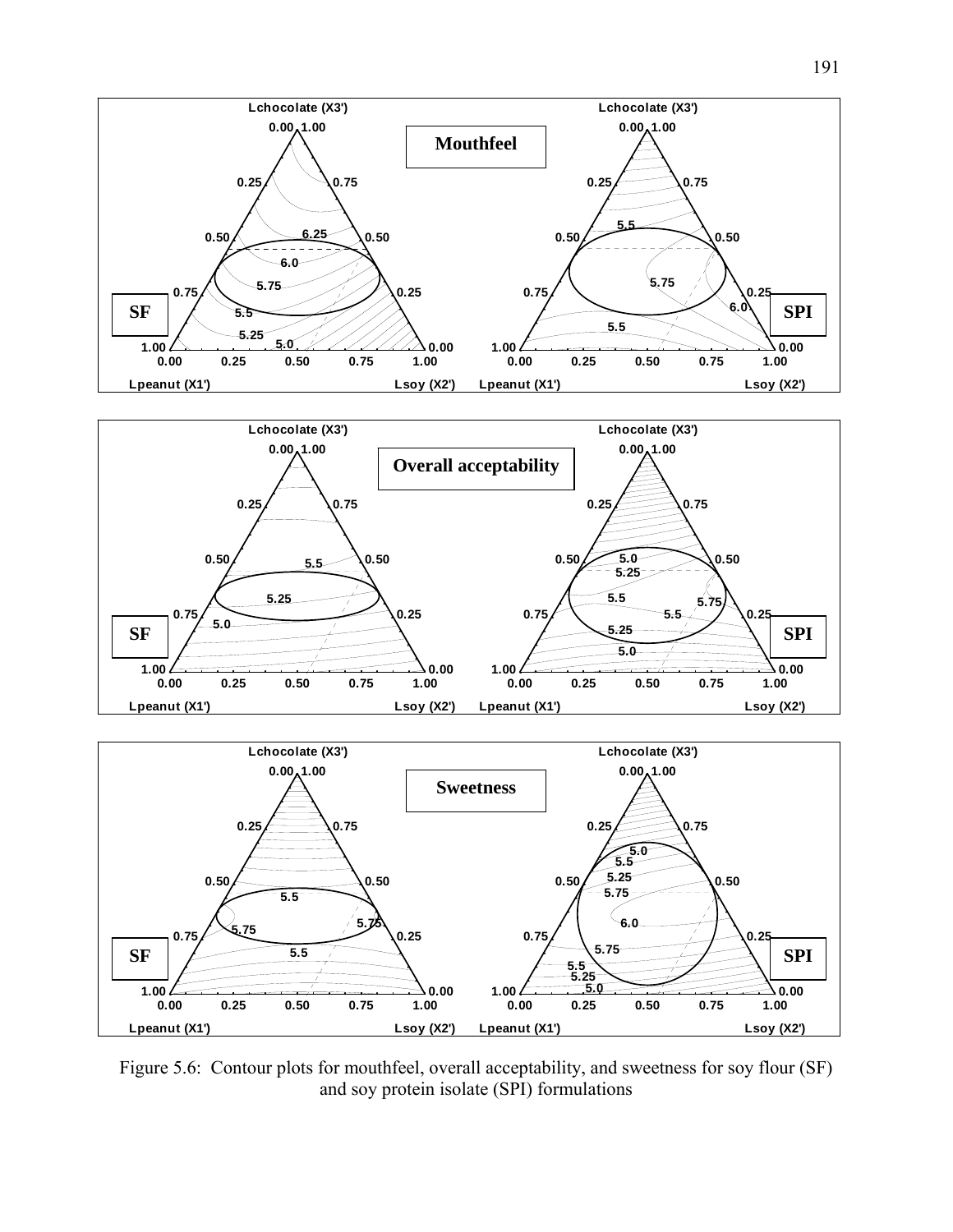

Figure 5.7: Optimum regions (shaded areas) obtained by superimposing contour plots for all nine attributes for soy flour (SF) and soy protein isolate (SPI) formulations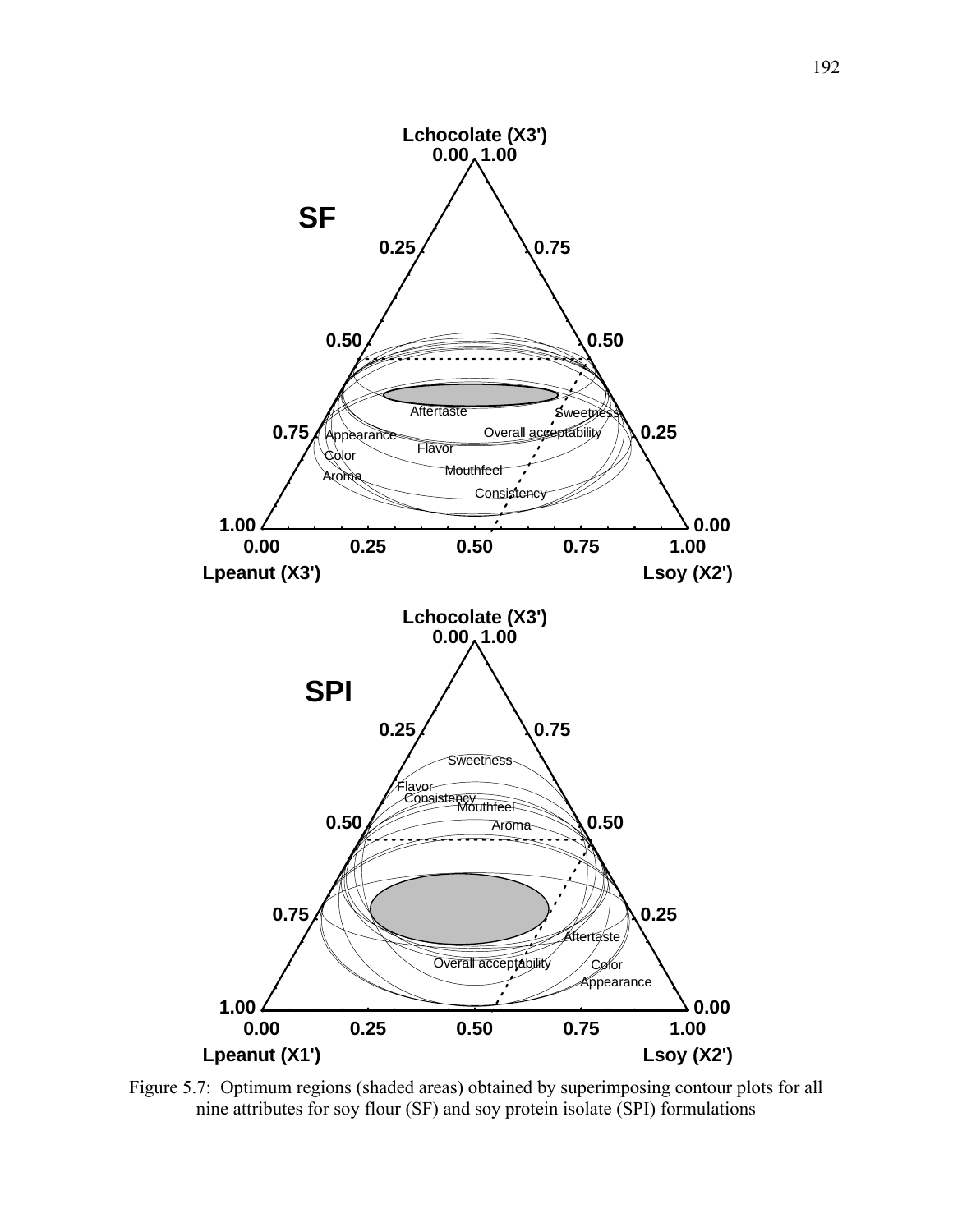## CHAPTER 6

# SUMMARY AND CONCLUSIONS

A chocolate-flavored, peanut-soy beverage was developed by utilizing two important oilseed proteins: peanut and soy. The main objectives of enhancing sensory acceptability and nutritional properties of new beverage were accomplished by incorporating roasted peanut flour, chocolate flavor, and soy protein. Thorough review of earlier studies, market survey of available ingredients and milk-type products, and preliminary beverage preparation trials were crucial for selection of key ingredients, beverage formulation, and development of a pilot-plant scale beverage processing protocol.

 Medium roasted peanut flour, chocolate syrup, and soy protein either in the form of soy flour (SF) or soy protein isolate (SPI) were processed as per the developed protocol. Physical characteristics of the beverage such as viscosity (η) and visual stability index (VSI) were measured. Nutritional properties were estimated based on lysine content (mg/g protein). The range of lysine contents (mg/g protein): 44.1-57.1 (reference lysine content = 51.0), η (mPa s): 17.7-131.8 (commercial chocolate milk = 36.9), and VSI: 0.63-0.99 (commercial cow's milk = 1.00) resulted into low and high level constraints for a three-component, constrained mixture design. Peanut  $(X_1)$ , soy  $(X_2)$ , and chocolate syrup  $(X_3)$  were major components with constraints as  $X_1 = 30.56\% - 58.70\%$ ,  $X_2 = 28.26\% - 43.52\%$ , and  $X_3 = 13.04\% - 25.93\%$ . An extreme vertices design for the three-component, constrained mixture resulted into 14 possible beverage formulations. Two separate sets, one using SF and another using SPI resulted into twenty-eight chocolate-flavored, peanut-soy beverage formulations for sensory evaluation.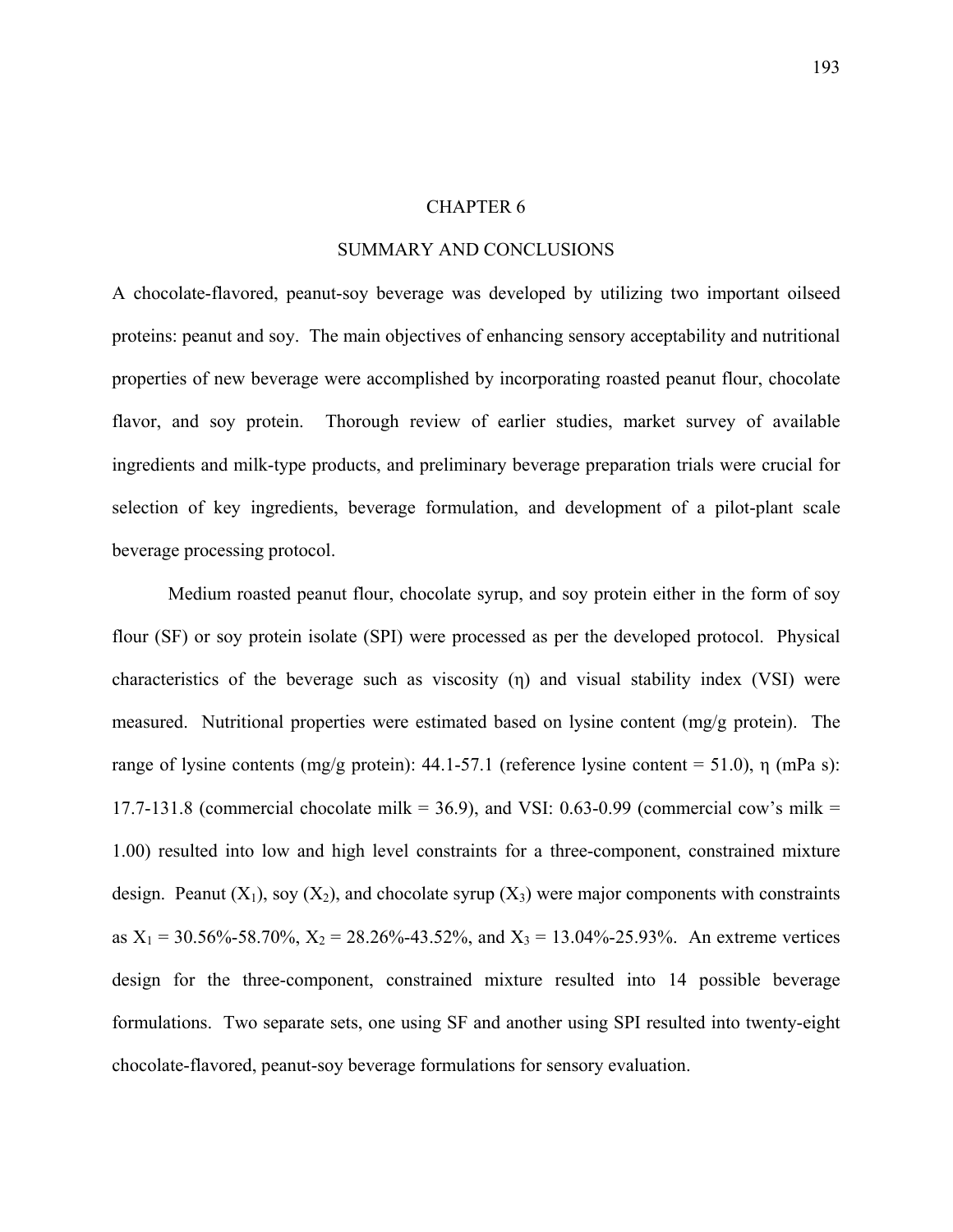Twenty-eight beverage formulations and control (Hershey®'s creamy chocolate milk shake) were effectively studied for sensory properties by 41 untrained panelists. Nine sensory attributes including overall acceptability were evaluated using a 9-point hedonic scale  $(1 =$ dislike extremely,  $5$  = neither like nor dislike, and  $9$  = like extremely). Consumer response indicated by 'likings' on the hedonic scale was analyzed by comparing mean ratings of various sensory attributes. The formulation having 43.9% peanut, 36.3% SPI, and 19.8% chocolate syrup was the best overall. The mean ratings of this SPI-based formulation for various sensory attributes (as compared to the control) were: overall acceptability 5.9 (6.4), appearance 7.0 (6.7), color 6.8 (6.7), aroma 6.0 (6.8), consistency 6.6 (6.9), flavor 5.9 (6.7), sweetness 6.4 (5.9), mouthfeel 6.3 (7.0), and aftertaste 5.8 (6.6). The ratings for appearance, color, and sweetness were observed to be higher than the control. Two SPI-based formulations, one prepared with 37.0%  $X_1$ , 43.5%  $X_2$ , and 19.5%  $X_3$ ; and another with 52.3%  $X_1$ , 28.3%  $X_2$ , and 19.5%  $X_3$  were rated highest for color (7.0) and aroma (6.2), respectively. Another SF-based formulation  $(30.6\% \text{ X}_1, 43.5\% \text{ X}_2, \text{ and } 25.9\% \text{ X}_3)$  had the highest mean ratings for flavor  $(6.0)$ . Thus, the beverage had acceptability ratings comparable to that of commercial chocolate milk.

 Optimization using response surface methodology (RSM) was done next. The consumer response in terms of various sensory attributes was modeled to give the optimum range of three mixture components leading to the most acceptable product formulation. Contour plots were generated and superimposition of regions of maximum acceptance (consumer ratings  $\geq 5.0$  for all the sensory attributes) gave optimum regions for SF and SPI formulations. It was observed that 34.1%-45.5%  $X_1$ , 31.2%-42.9%  $X_2$ , and 22.4%-24.1%  $X_3$  in case of SF; and 35.8%-47.6%  $X_1$ , 31.2%-43.5%  $X_2$ , and 18.3%-23.6%  $X_3$ , in case of SPI were the ranges that can result into optimum formulations. In general, the SPI-based formulations were more acceptable than SF-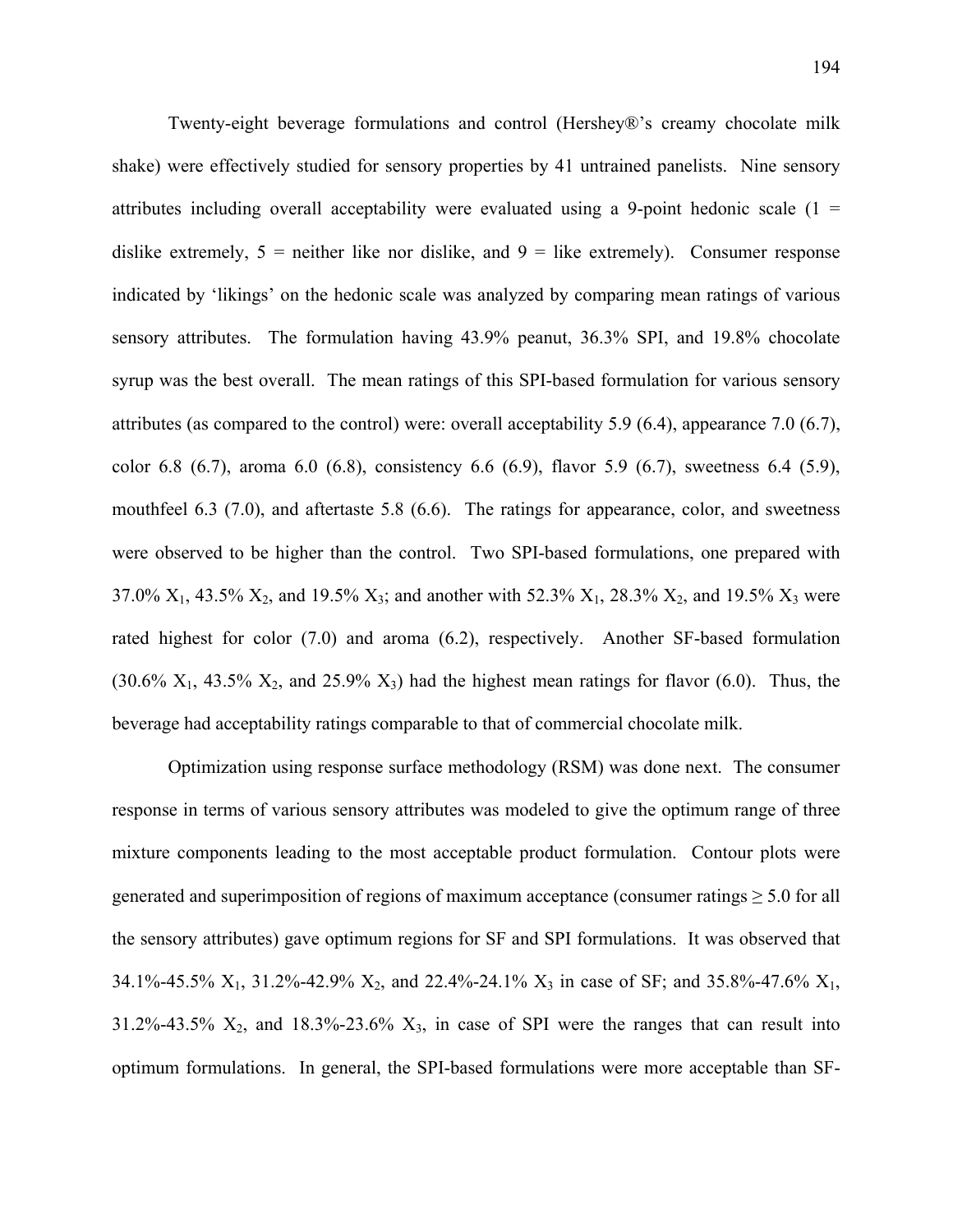based formulations, and greater number of acceptable formulations can be prepared from SPI in combination with peanut and chocolate syrup such that all the three components add up to 100%. Also, SPI was a better choice as a source of soy protein, since it can be expected to give nutritionally superior beverage product with higher consumer acceptability and characteristics comparable to that of commercial chocolate milk.

The levels of third mixture component chocolate  $(X_3)$  represented the levels of chocolate syrup added in the mixture to obtain the final beverage formulations. The chocolate syrup was prepared by mixing various other ingredients such as stabilizers, emulsifiers, sweeteners, and flavor additives in the predetermined proportions. [The exact proportions of these ingredients have not been disclosed since the product being developed is an invention under review by The University of Georgia Research Foundation, Inc., Athens, Ga., U. S. A.]. Any change in the level of chocolate syrup thus indicated proportional change in all those ingredients that form the chocolate syrup.

Thus, the optimization using response surface methodology was an efficient statistical technique of handling several factors influencing the acceptability of the chocolate-flavored, peanut-soy beverage. Involving target consumers in the development process resulted into a novel beverage suitable to current consumer trend of convenience and nutrition. Using commercial chocolate milk as the control helped in achieving desired product characteristics close to that of similar product available in the market. In future, validation, shelf-life, and nutritional profile studies will complete the process of development of acceptable beverage product.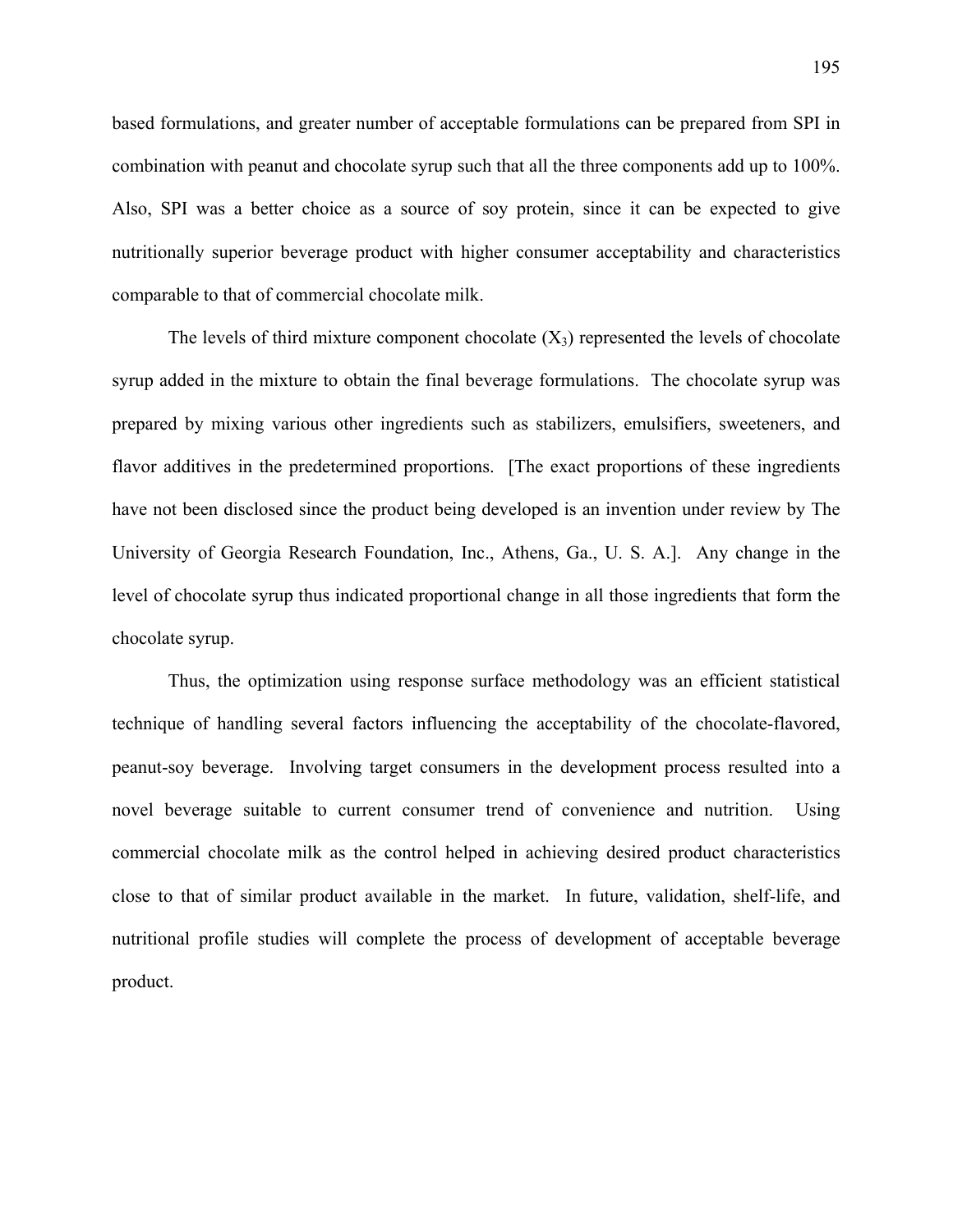### **REFERENCES**

Abdul AJ, inventor. 1988 May 24. Making a natural food peanut punch. U. S. Patent 4746530.

- Abdullah A, Cheng TC. 2001. Optimization of reduced calorie tropical mixed fruit jam. Food Quality and Preference 12:63-68.
- Alper CM and Mattes RD. 2003. Peanut consumption improves indices of cardiovascular disease risk in healthy adults. Journal of the American College of Nutrition 22(2):133-141.
- Ang HG, Kwik WL, and Theng CY. 1985. Development of soymilk- A review. Food Chemistry 17:235-250.
- Anonymous. 1973. Nutritional quality and food product development. Nutrition Reviews 31(7)/July:226-227.
- Anonymous 2002. Food Emulsifiers: Properties of emulsifiers. Basic volume. Available from [http://www.rike-vita.co.jp/int/emuls/basic/eBasic0.htm.](http://www.rike-vita.co.jp/int/emuls/basic/eBasic0.htm) Accessed on 10/15/2002.
- Anonymous. 2003. Soy protein to combat obesity. (R & D Applications). Prepared Foods April. Available from www.preparedfoods.com. Accessed on 01/17/2004.
- Anonymous. 2004a. Types of peanuts. Available from [http://aboutpeanuts.com/every.html.](http://aboutpeanuts.com/every.html)  Accessed on 01/16/2004.
- Anonymous. 2004b. Oil and other peanut products. Available from [http://aboutpeanuts.com/every.html.](http://aboutpeanuts.com/every.html) Accessed on 01/16/2004.
- Anonymous. 2004c. BevNET.com's "Best of 2003" Awards. Available from [http://www.bevnet.com/news/2003/01-08-2004-bestof2003.asp.](http://www.bevnet.com/news/2003/01-08-2004-bestof2003.asp) Accessed on 01/18/2004.
- Anonymous. 2004d. Food facts & trivia: Peanuts. Available from

[http://www.foodreference.com/html/fpeanuts.html.](http://www.foodreference.com/html/fpeanuts.html) Accessed on 01/16/2004.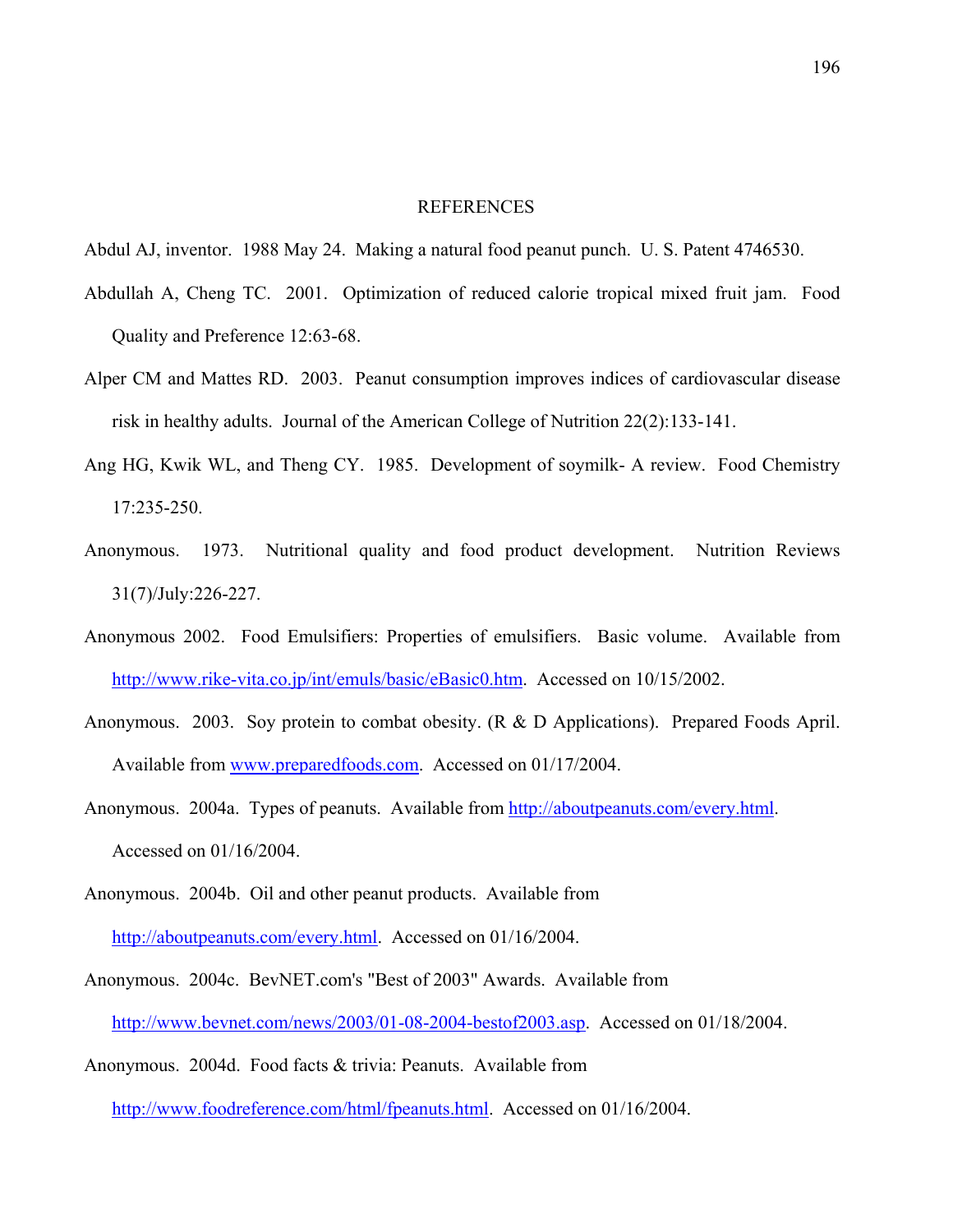- Bastos DHM, Domenech CH, and Areas JAG. 1991. Optimization of extrusion cooking of lung proteins by response surface methodology. International Journal of Food Science and Technology 26:403-408.
- Boomgaard T van den, Vliet T van, and Hooydonk ACM van. 1987. Physical stability of chocolate milk. International Journal of Food Science and Technology 22:279-291.
- Brandt LA. 2002. Pouring on flavor in beverages. Prepared Foods October:53-64. Available from www.preparedfoods.com.
- Brody AL, Connor JM, Lord JB. 2000. The United States' food industry and its imperative for new products. In: Brody AL and Lord JB, editors. Developing New Food Products for a Changing Marketplace. Pennsylvania: Technomic Publishing Co., Inc., Lancaster. p 1-18.
- Brough SH, Azam-Ali SN, and Taylor AJ. 1993. The potential of bambara groundnut (*Vigna subterranea*) in vegetable milk production and basic protein functionality systems. Food Chemistry 47:277-283.
- Bursey RG. 1983. Diet modification and the development of new food products. Annals of Internal Medicine 98 (Part 2):872-874.
- Chandrasekhara MR, Ramanna BR, Jagannath KS, and Ramanathan PK. 1971. Miltone- Vegetable toned milk: Use of peanut protein expands supply of milk. Food Technology 25 (June):596-598.
- Chompreeda P, Haruthaithanasan V, Oupadissakoon C, and Suknak K. 1989. A research note: Development of a chocolate flavored peanut beverage. Journal of Food Science 54(5):1359- 1360.
- Chow ETS, Wei LS, Devor RE, and Steinberg, MP. 1988. Performance of ingredients in a soybean whipped topping: A response surface analysis. Journal of Food Science 53:1761-1765.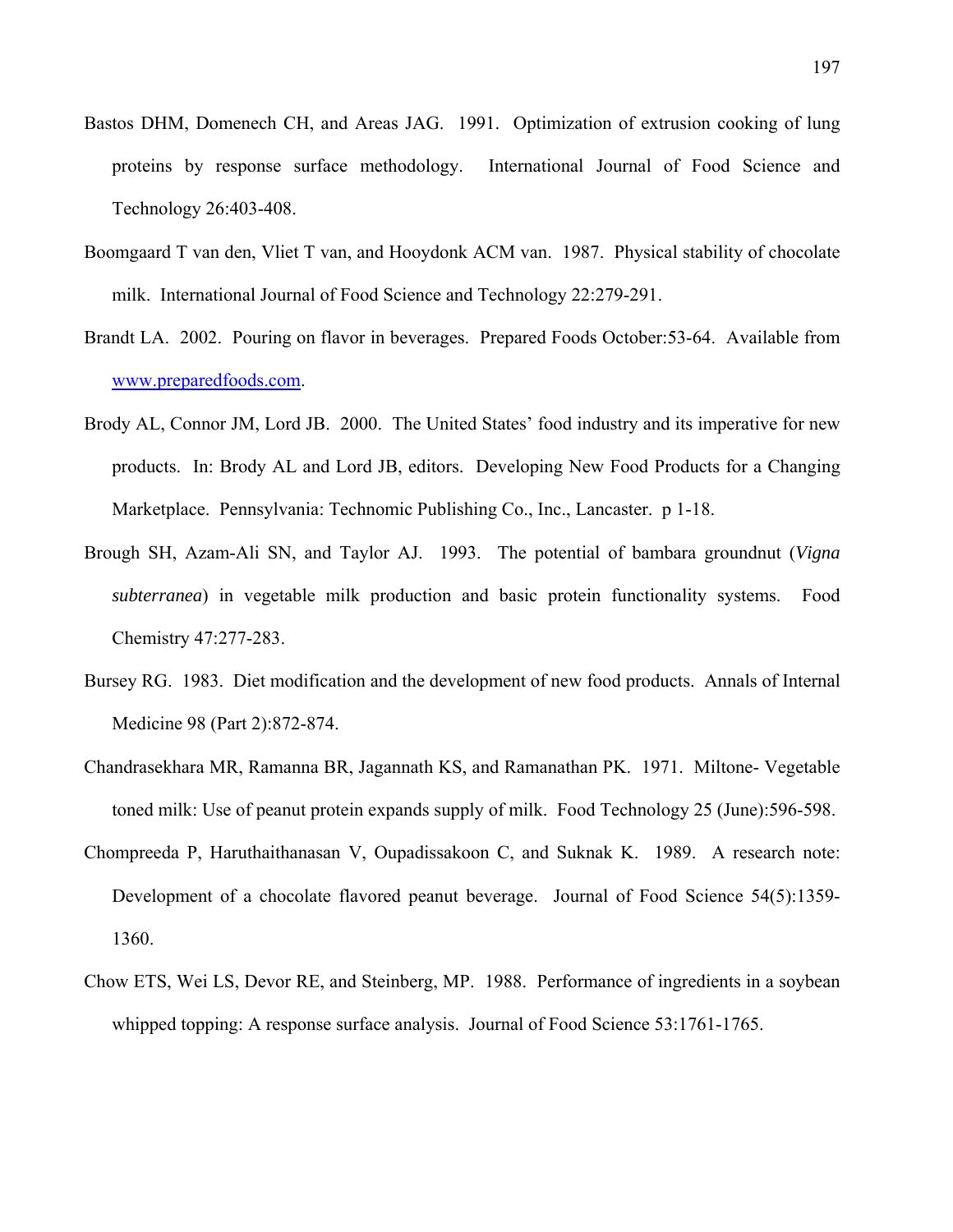- Chu CA and Resurreccion AVA. 2004. Optimization of a chocolate flavored peanut spread using response surface methodology (RSM). Journal of Sensory Studies 19(3):237-260.
- Cornell JA and Harrison JM. 1997. Models and designs for experiments with mixtures. Part II-Exploring a sub-region of the simplex and the inclusion of other factors in mixture experiments. Technical Bulletin 899. University of Florida, Agriculture Experiment Station, Institute of Food and Agricultural Sciences. 78 p.
- Desrosier NW and Desrosier JN. 1971. Economics of new product development. Connecticut: The AVI publishing company, Inc. Westport. p 1-217.
- Dziezak JD. 1991. A Focus on gums. Food Technology 45(3):117-132.
- Earle MD. 1997. Changes in the food product development process. Trends in Food Science & Technology 8(January):19-24.
- Fishken D. 1983. Consumer-oriented product optimization. Food Technology 37(11):49-52.
- Floros JD and Chinnan MS. 1988. Seven factor response surface optimization of a double-stage lye (NaOH) peeling process for pimiento peppers. Journal of Food Science 53:631-638.
- Folkenberg DM, Bredie WLP, and Martens M. 1999. What is mouthfeel? Sensory-rheological relationships in instant hot cocoa drinks. Journal of Sensory Studies 14:181-195.
- Galvez FCF, Resurreccion AVA, and Koehler PE. 1990. Optimization of processing of peanut beverage. Journal of Sensory Studies 5:1-17.
- Galvez FCF, Resurreccion AVA and Ware GO. 1995. Formulation and process optimization of mungbean noodles. Journal of Food Processing and Preservation 19:191-205.
- Giese J. 1994. Proteins as ingredients: Types, Functions, Applications. Food Technology 48(10):50-60.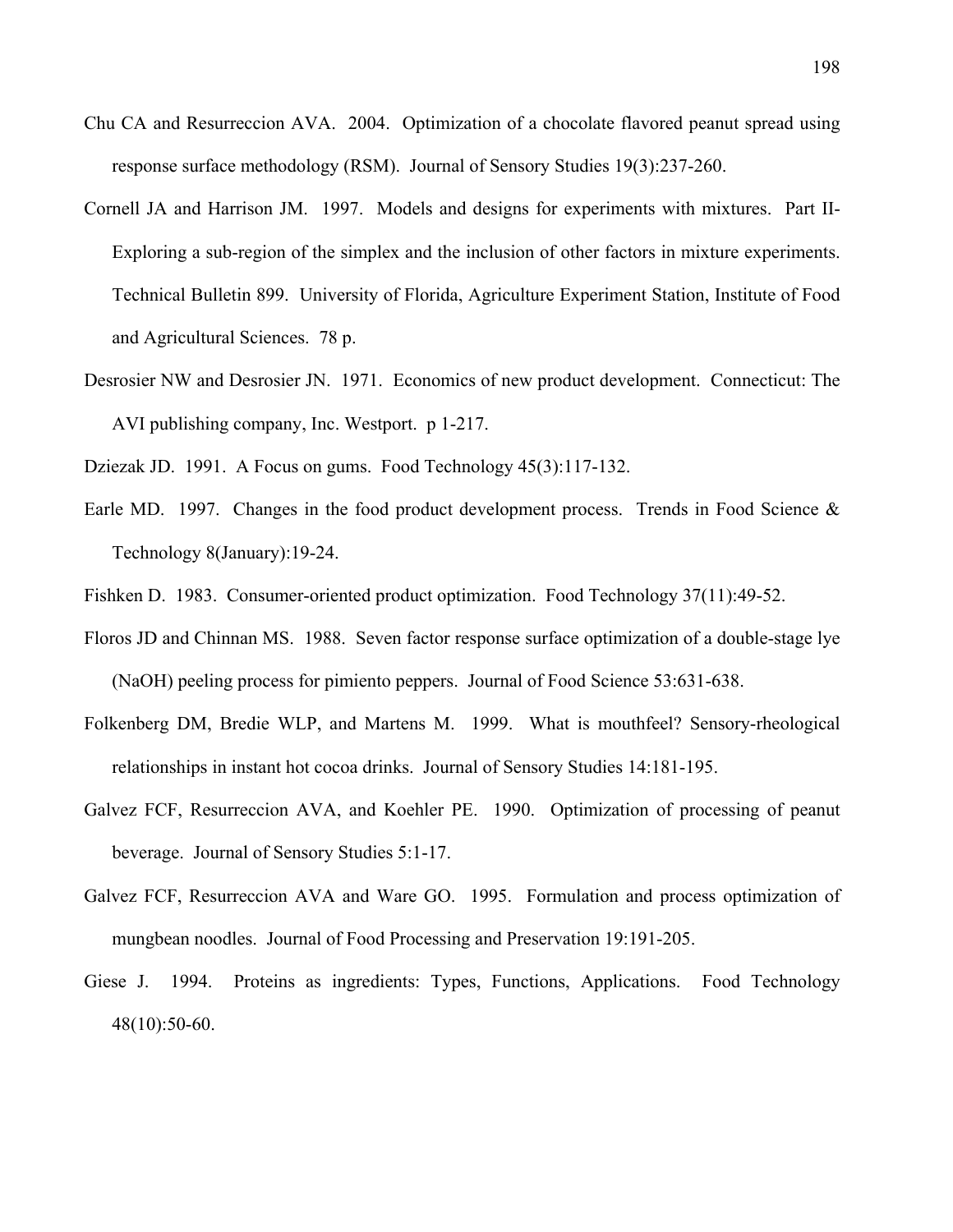- Giovanni M. 1983. Response surface methodology and product optimization. Food Technology 37(11):41-45, 83.
- Gorman JW. 1966. Discussion of "Extreme Vertices Design of Mixture Experiments" by R. A. McLean and V. L. Anderson. Technometrics 8(3):455-456.
- Henselman MR, Donatoni SM, and Henika RG. 1974. Use of response surface methodology in the development of acceptable high protein bread. Journal of Food Science 39:943-946.
- Hare LB. 1974. Mixture designs applied to food formulation. Food Technology 28(3):50-56, 62.
- Hilliam M. 1993. Designer foods: Current and future market developments in Europe and the USA. International Food Ingredients 5:40.
- Hinds MJ, Beuchat LR, and Chinnan MS. 1997a. Properties of a thermal-processed beverage prepared from roasted partially defatted peanuts. International Journal of Food Science and Technology 32:203-211.
- Hinds MJ, Beuchat LR, and Chinnan MS. 1997b. Effects of homogenization pressure and stabilizers on some physical characteristics of a beverage prepared from partially defatted, roasted peanuts. Plant Foods for Human Nutrition 50:269-277.
- Hinds MJ, Beuchat LR, and Chinnan MS. 1997c. Particle size distribution in a heat-processed beverage prepared from roasted peanuts. Food Research International 30(1):59-64.
- IFT/SED. 1981. Sensory evaluation guide for testing food and beverage products. Food Technology 35(11):550-559.
- Johnson TM and Zabik ME. 1981. Response surface methodology for analysis of protein interactions in angel food cakes. Journal of Food Science 46:1226-1230.
- Kelco CP. 2003. Application overview: Beverages. Product catalog for the food industry. Available from www.cpkelco.com. July 2003.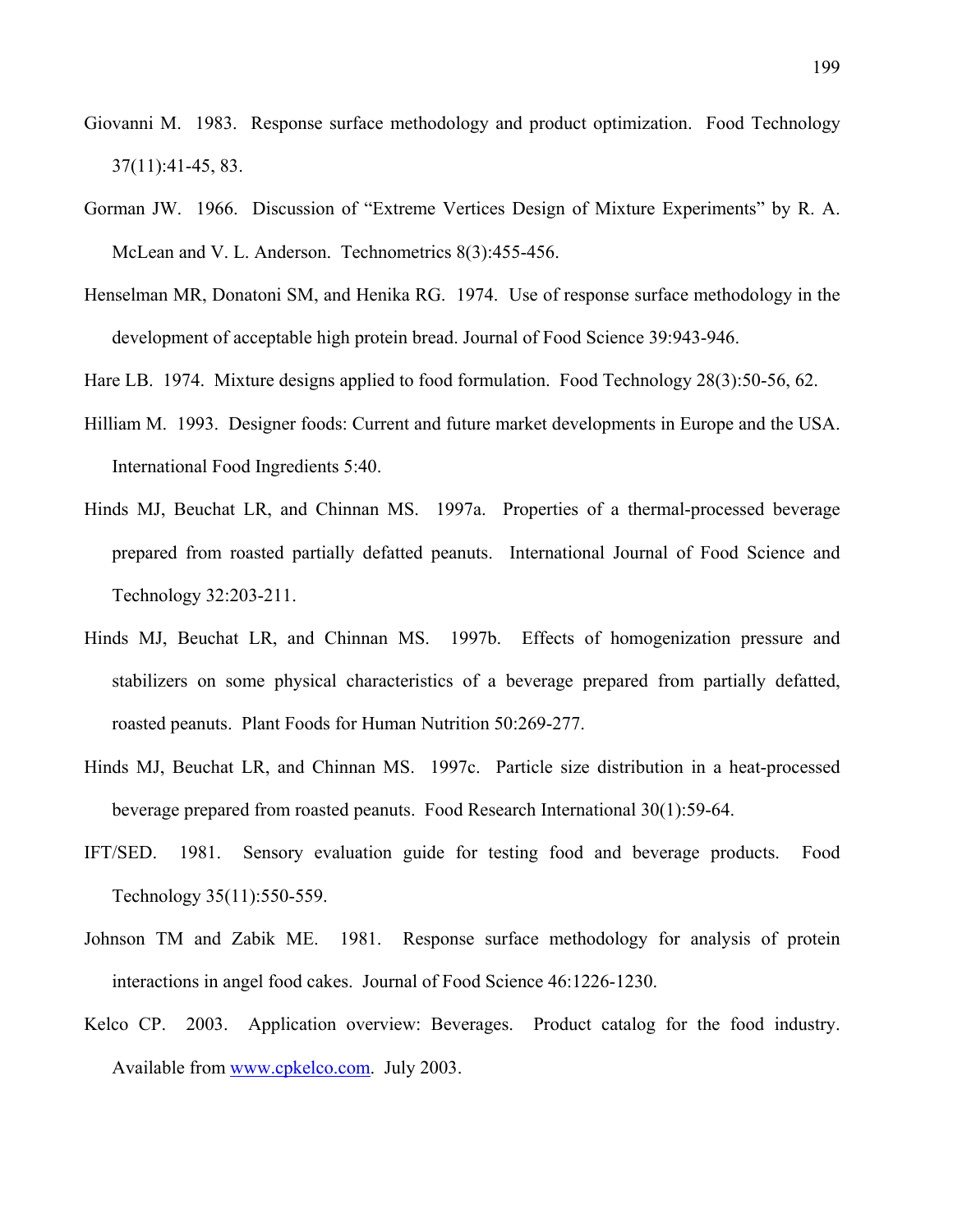- Kirkmeyer SV and Mattes RD. 2000. Effects of food attributes on hunger and food intake. International Journal of Obesity 24(9):1167-1175.
- Klahorst SJ. 2002. Beverage viscosity, any way you like it! Available from [http://www.foodproductdesign.com/archive/2002/0102AP.html.](http://www.foodproductdesign.com/archive/2002/0102AP.html) Accessed on 11/15/02.
- Knox SB and Mitchell P. 2003. What separates the winners from the losers in new food product development? Trends in Food Science & Technology 14:58-64.
- Kuntz DA, Nelson AI, Steinberg MP, and Wei LS. 1978. Control of chalkiness in soymilk. Journal of Food Science 43:1279-1283.
- Kwok KC and Niranjan K. 1995. Review: Effect of thermal processing on soymilk. International Journal of Food Science and Technology 30:263-295.
- Lord JB. 2000. Product policy and goals. In: Brody AL, Lord JB, editors. Developing New Food Products for a Changing Marketplace. Pennsylvania: Technomic Publishing Co., Inc., Lancaster. p 29-53.
- Lund DB. 1982. Quantifying reactions influencing quality of foods: Texture, Flavor, and Appearance. Journal of Food Processing and Preservation 6:133-153.
- Lyon DH, Francombe MA, Hasdell TA, Lawson K. 1992. Guidelines for sensory analysis in food product development and quality control. New York: Chapman & Hall, Van Nostrand Reinhold, Inc. 131 p.
- Mattes RD. 2004. A handful of peanuts a day keeps the doctor away. Available from [http://www.cfs.purdue.edu/pages/alumni\\_friends/peanutresearch.htm.](http://www.cfs.purdue.edu/pages/alumni_friends/peanutresearch.htm) Accessed on 10/15/2004.
- McLean RA and Anderson VL. 1966. Extreme vertices design of mixture experiments. Technometrics 8(3):447-454.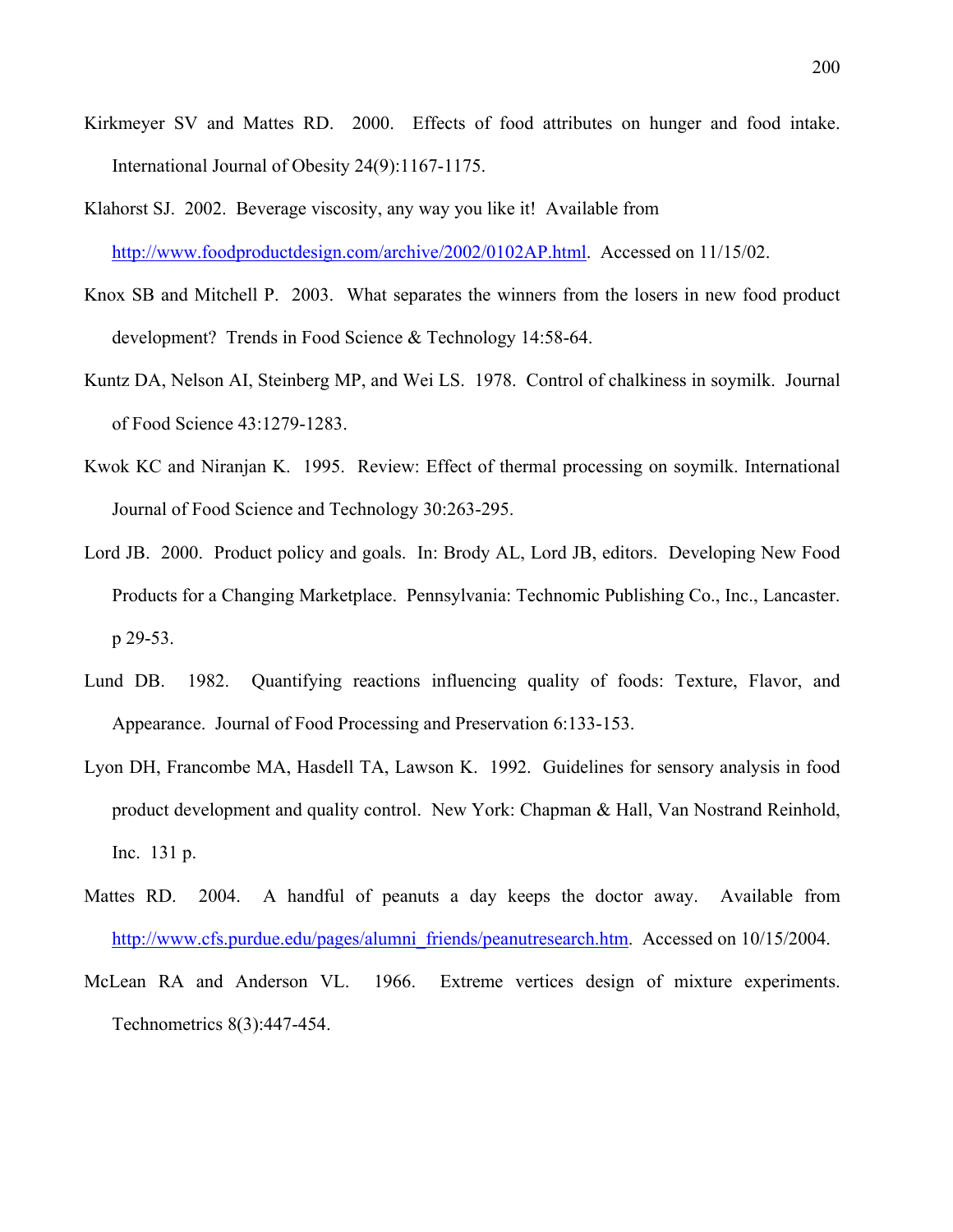- Meilgaard M, Civille GV, and Carr BT. 1991. Sensory Evaluation Techniques. 2<sup>nd</sup> edition. CRC Press, Boca Raton, FL.
- Messina M. 2003. Soyfoods and disease prevention: Part I-Coronary heart disease. Special Highlight: Soy Derivatives. AGROFood *industry hi-tech*: September/October 2003. p7-10.
- Mudahar GS, Toledo RT, and Jen JJ. 1990. A response surface methodology approach to optimize potato dehydration process. Journal of Food Processing and Preservation 14:93-106.
- Mustakas GC, Albrecht WJ, Brookwalter GN, Sohns VE, and Griffin EL, Jr. 1971. New process for low-cost, high-protein beverage base. Food Technology 25:80.
- Mustakas GC. 1974. A new soy lipid-protein concentrate for beverages. Cereal Science Today 19(2):62-73.
- Myers DJ, Bian Y, Dias K, Lihono MA, Wu S, and Murphy PA. 2003a. Functional properties of soy protein fractions produced using a pilot plant-scale process. Journal of the American Oil Chemists Society 80(6):545-549.
- Myers DJ, Bian Y, Dias K, Lihono MA, Wu S, and Murphy PA. 2003b. Functional properties of the acidic and basic subunits of the Glycinin (11S) soy protein fraction. Journal of the American Oil Chemists Society 80(6):551-555.
- Natarajan KR. 1980. Peanut protein ingredients: Preparation properties and food uses. Advanced Food Research 26:216-273.
- NBJ. 2003. 2002 Functional foods report. Nutrition Business J., San Diego. Available from www.nutritionbusiness.com.
- Nelson AI, Steinberg MP, and Wei LS, inventors. 1975 August 26. Soybean beverage base. U. S. patent 3901978.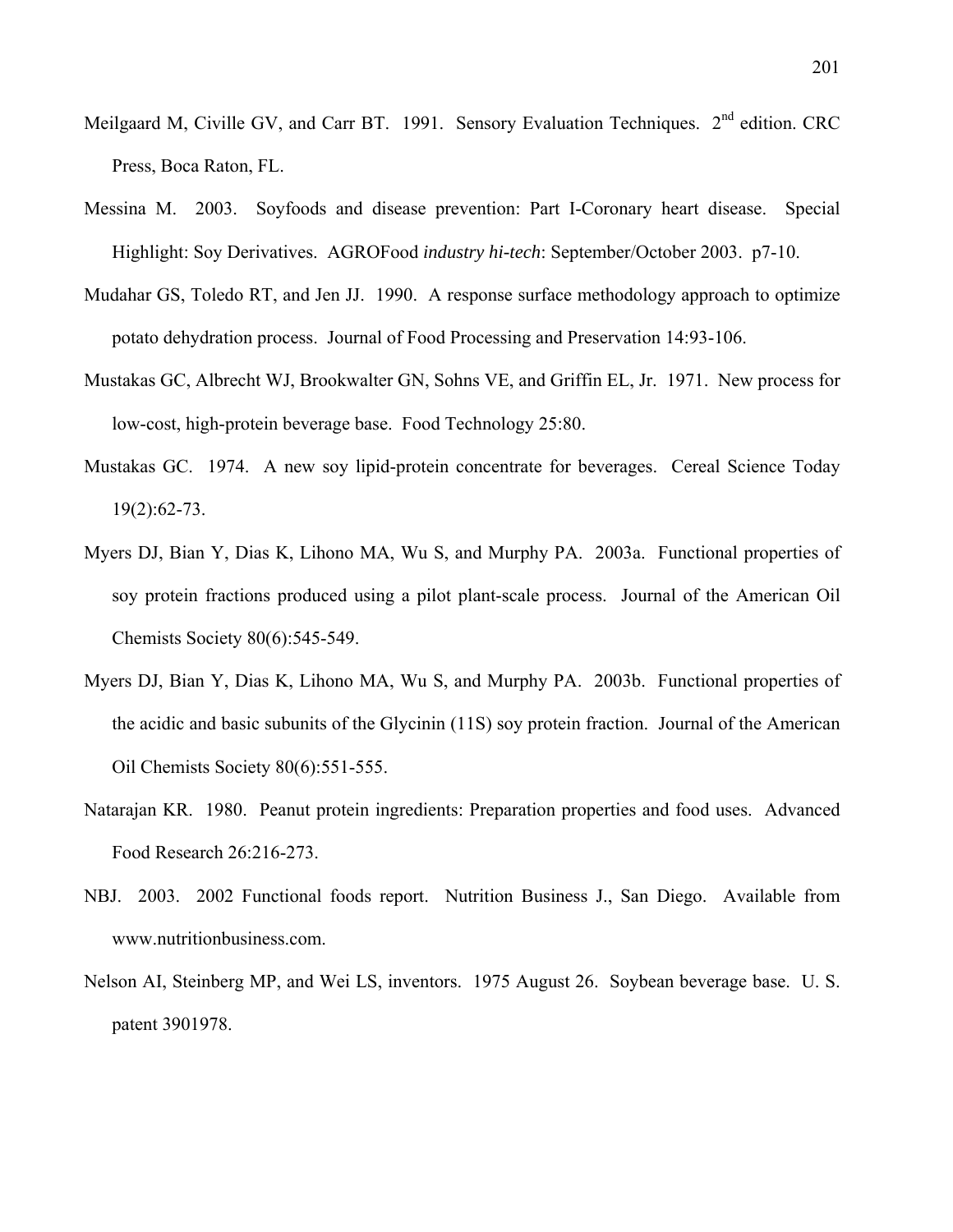Nelson AI, Steinberg MP, and Wei LS. 1976. Illinois process for preparation of soymilk. Journal of Food Science 41:57-61.

Nolan AL. 1983. Peanut solids fortify whey-based drink. Food Engineering 55:11.

- O'Mahony M. 1988. Sensory difference and preference testing: The use of signal detection measures. In: Moskowitz H., editor. Applied Sensory Analysis of Foods. Volume I. CRC Press, Inc. Boca Raton, FL. p 146-147.
- Oh NH, Seib PA, and Chung DS. 1985. Noodles: III. Effects of processing variables on quality characteristics of dry noodles. Cereal Chemistry 62:437-440.
- Ohr LM, Mermelstein NH, and Hlavacek RG. 2003. Functional foods market growing. Food Technology 57(12):64.
- Ohr LM. 1997. Fortifying for the health of it. Prepared Foods 166:55.
- Ohr LM. 2003. The latest scoop on soy. Food Technology 57(8):87-91.
- Osborn HT, Shewfelt RL, and Akoh CC. 2003. Sensory evaluation of a nutritional beverage containing canola oil/caprylic acid structural lipid. Journal of the American Oil Chemists Society 80(4):357-360.
- Penna ALB, Oliveira MN, and Tamime AY. 2003. Influence of carrageenan and total solids content on the rheological properties of lactic beverage made with yoghurt and whey. Journal of Texture Studies 34:95-113.
- Peryam DR and Pilgrim FJ. 1957. Hedonic scale method for measuring food preferences. Food Technology 11(9):9-14. (Symposium: Studies in Food Science and Technology- Methodology of Sensory Testing- Contributions to the IFT Symposium in Pittsburgh).

Piper CV and Morse WJ. 1923. The Soybean. New York: McGraw-Hill Co., Inc.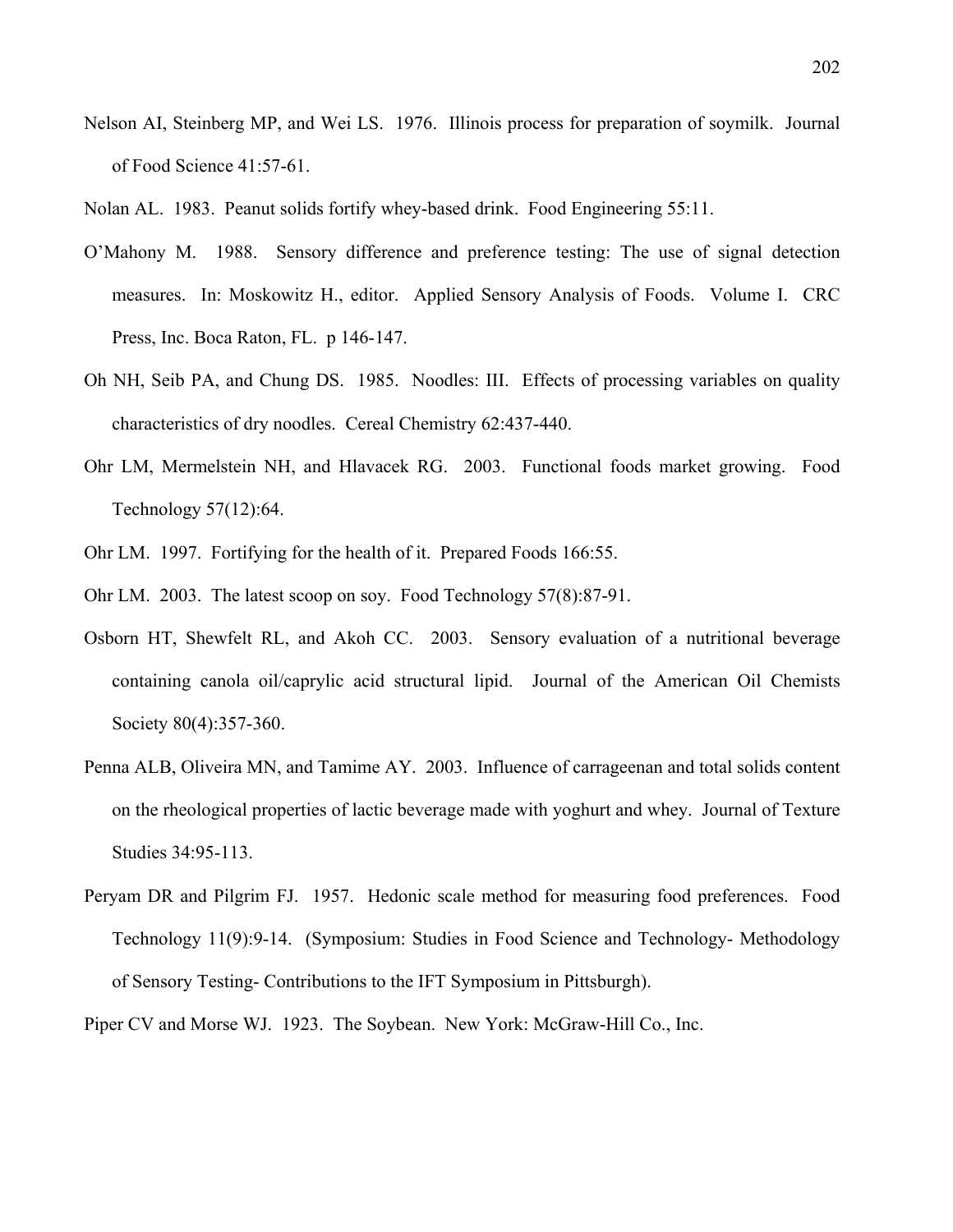Porter MA and Jones AM. 2003. Variability of soy flour composition. Journal of the American Oil Chemists Society 80(6):557-562.

Pszczola DE. 2003. Plot thicken, as gums add special effects. Food Technology 57(12):34-47.

- Pyne AW. 2000. Innovative new products: Technical development in the laboratory. In: Brody AL and Lord JB, editors. Developing New Food Products for a Changing Marketplace. Pennsylvania: Technomic Publishing Co., Inc., Lancaster. p 259-275.
- Rackis JJ, Sessa DJ, and Honig DH. 1979. Flavor problems of vegetable food proteins. Journal of the American Oil Chemists Society 56(March):262-271.
- Ramanna SV and Ramanathan G. 1992. Effect of processing and storage on rheological properties of fortified milk and curd systems. International Journal of Food Science and Technology 27:305-312.
- Resurreccion AVA. 1998. Consumer Sensory Testing for Product Development. Maryland: Chapman & Hall Food Science Book, Aspen Publishers, Inc., Gaithersburg. 254 p.

Riaz MN. 1999. Soybeans as functional foods. Cereal Foods World 44(2):88-92.

- Roberts WA, Jr. 2003a. Battling beverages: 2003 new products annual beverages. Prepared Foods. March. Available from www.preparedfoods.com. Accessed on 01/18/2004.
- Roberts WA, Jr. 2003b. Ingredients in use: soy proteins. (formulation & ingredient challenges). Prepared Foods. October. Available from www.preparedfoods.com. Accessed on 01/17/2004.
- Robinson L. 2000. The marketing drive for new food products. In: Brody AL, Lord JB, editors. Developing New Food Products for a Changing Marketplace. Pennsylvania: Technomic Publishing Co., Inc., Lancaster. p 19-27.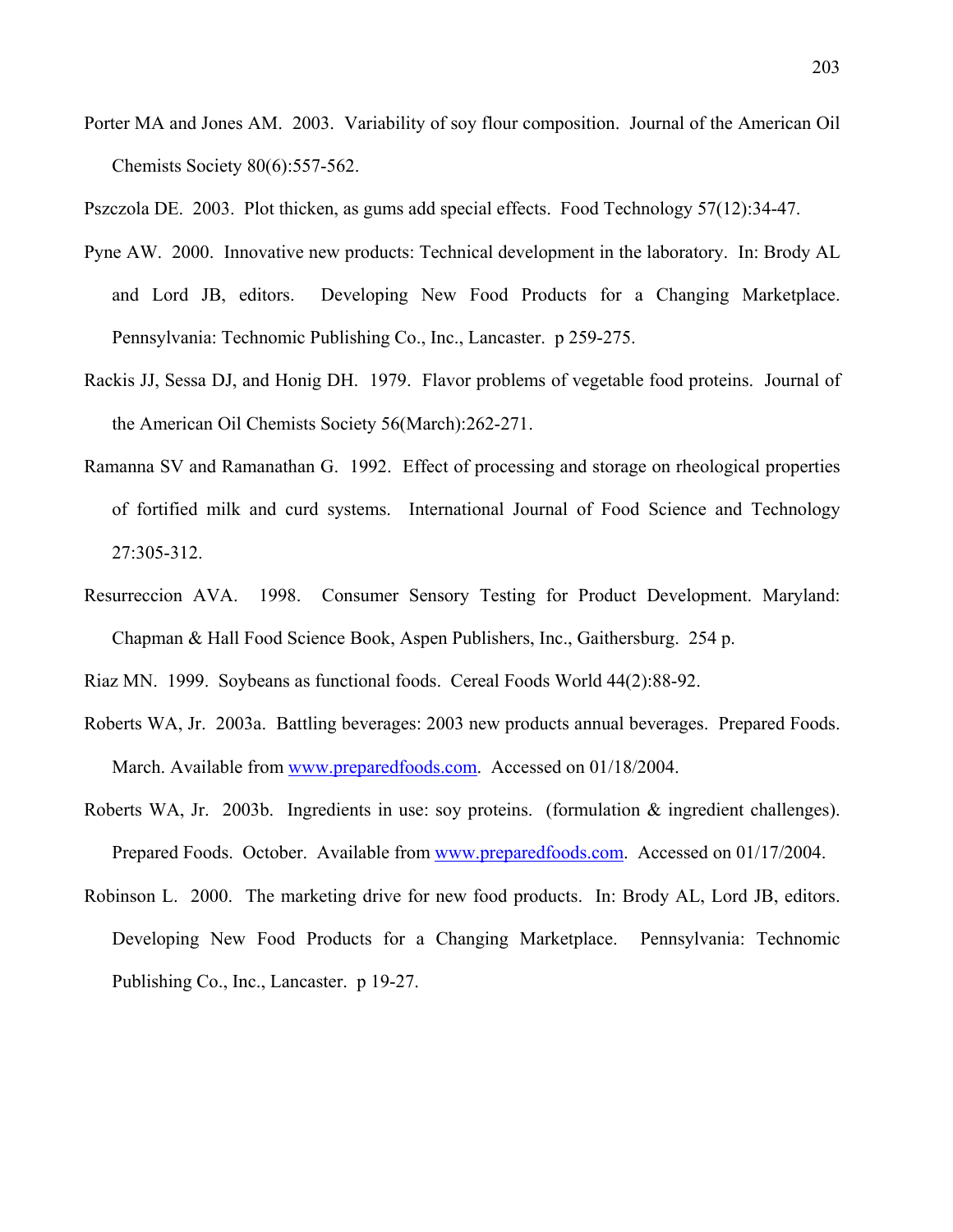- Rosenthal A, Deliza R, Cabral LMC, Cabral LC, Farias CAA, and Domingues AM. 2003. Effect of enzymatic treatment and filtration on sensory characteristics and physical stability of soymilk. Food Control 14:187-192.
- Rubico SM, Resurreccion AVA, Frank JF, and Beuchat LR. 1987. Suspension stability, texture, and color of high temperature treated peanut beverage. Journal of Food Science 52(6):1676- 1679.
- Rubico SM, Resurreccion AVA, and Beuchat LR. 1988. Comparison of sensory properties and headspace volatiles of a peanut beverage processed at different temperature and time conditions. Journal of Food Science 53(1):176-180.
- Rubico SM, Phillips RD, Resurreccion AVA, and Beuchat LR. 1989. Nutritional, microbiological, and sensory qualities of a peanut beverage prepared using various processes. Journal of Food Science 54(6):1540-1543.
- Rubini ME. 1969. Filled milk and artificial milk substitutes. American Journal of Clinical Nutrition 22:163.
- Rudolph MJ. 2000. The food product development process. In: Brody AL, Lord JB, editors. Developing New Food Products for a Changing Marketplace. Pennsylvania: Technomic Publishing Co., Inc., Lancaster. p 98.
- Rustom IYS, Lopez-Leival MH, and Nair BM. 1995a. Effect of emulsifier type and homogenization temperature and pressure on physical properties of peanut extract. International Journal of Food Science and Technology 30:773-781.
- Rustom IYS, Lopez-Leival MH, and Nair BM. 1995b. UHT-Sterilized peanut beverages: Changes in physicochemical properties during storage. Journal of Food Science 60(2):378-383.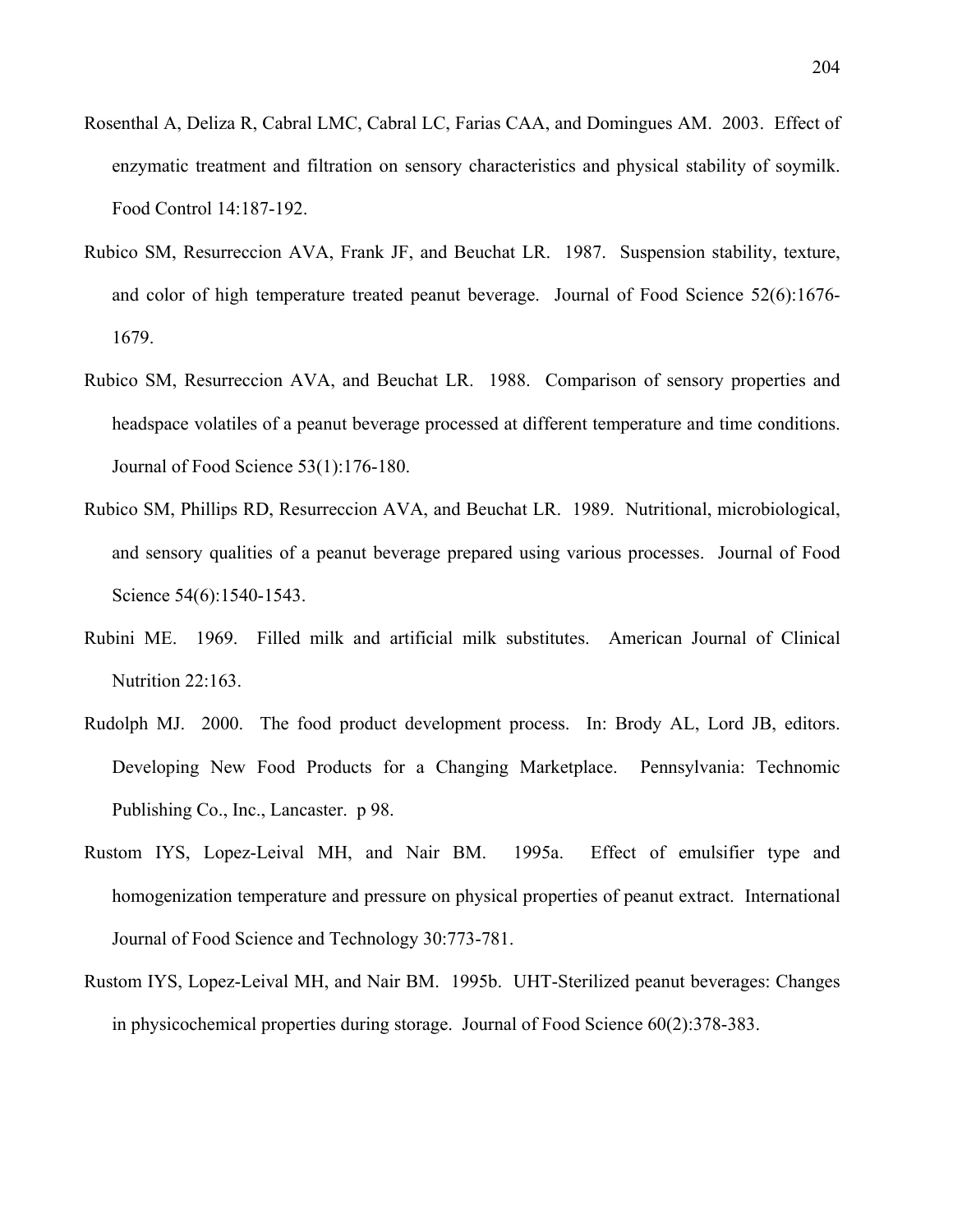- Rustom IYS, Lopez-Leival MM, and Nair BM. 1996. UHT-Sterilized peanut beverages: Kinetics of physicochemical changes during storage and shelf-life prediction modeling. Journal of Food Science 61(1):198-203, 208.
- Sarwar G. 1997. The protein digestibility-corrected amino acid score method overestimates quality of proteins containing anti-nutritional factors and of poorly digestible proteins supplemented with limiting amino acids in rats. Journal of Nutrition 127:758-64.
- Sarwar S, Peace RW, Botting HG. 1985. Corrected relative net protein ratio (CRNPR) method based on differences in rat and human requirements for sulfur amino acids. Journal of the American Oil Chemists Society 68:689-693.
- Schaafsma G. 2000. The protein digestibility-corrected amino acid score. Journal of Nutrition 130:1865S-7S.
- Scheffe H. 1958. Experiments with mixtures. Journal of the Royal Statistical Society Series B 20(2):344-360.
- Schmidt RH and Bates RP. 1976. Sensory acceptability of fruit flavored oilseed milk formulations. Proceedings of Florida State Horticulture Society 89:217-219.
- Schmidt RH, Matthews RF, and Davidson SM. 1977. Sensory acceptance of tomato salad-type yoghurt systems from oilseed/dairy combinations. Proceedings of Florida State Horticulture Society 90:201.
- Schmidt RH, Sistrunk CP, Richter RL, and Cornell JA. 1980. Heat treatment and storage effects on texture characteristics of milk and yoghurt systems fortified with oilseed proteins. Journal of Food Science 45:471-475.
- Schmidt RH. 1978. The effect of heat treatment on aggregation and gelation of peanut/milk protein blends. Cereal Chemistry 55(1):58-65.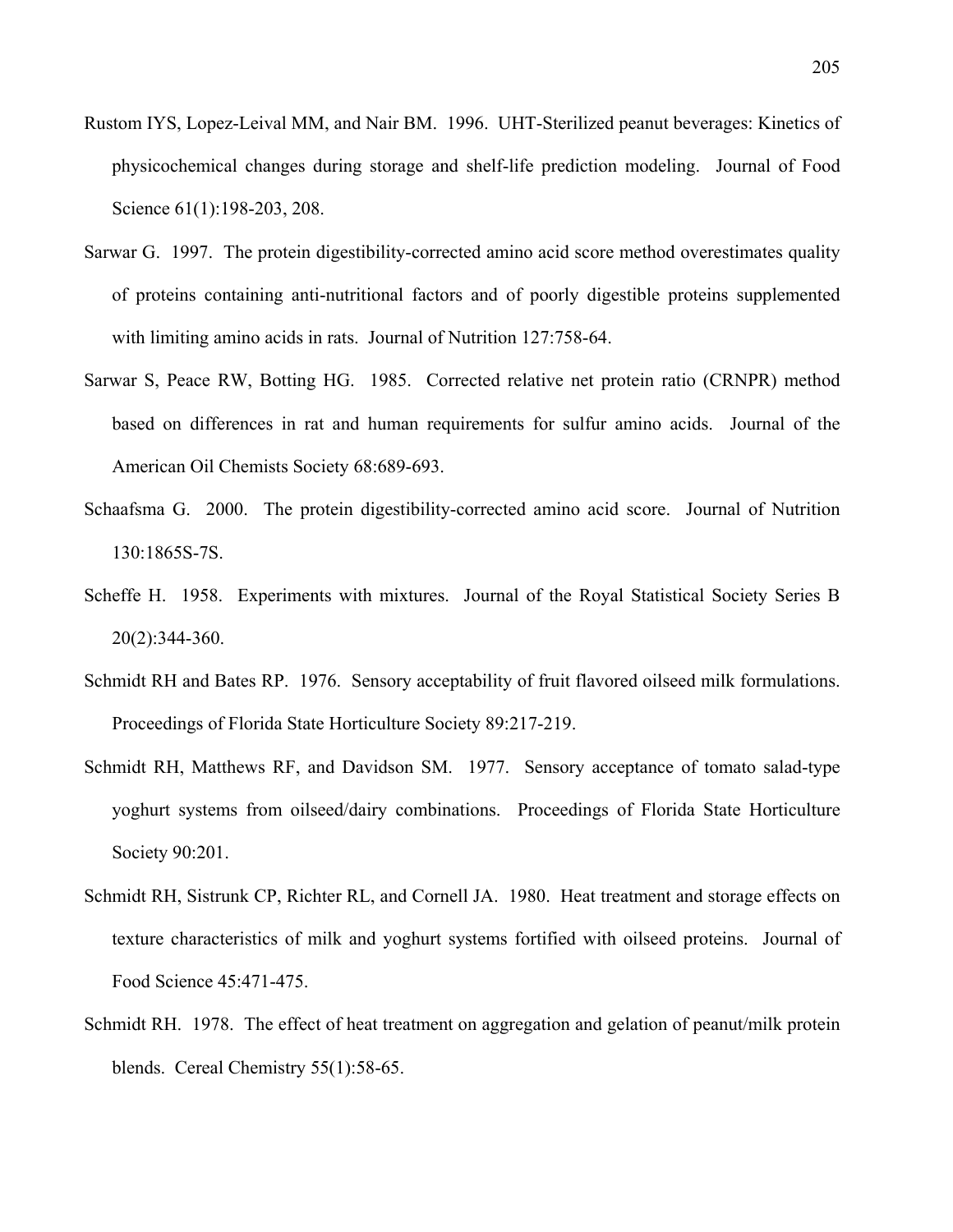- Schutz HG. 1983. Multiple regression approach to optimization. Food Technology 37(11):46-48, 62.
- Segall S. 2000. New food products: Technical development. In: Brody AL, Lord JB, editors. Developing New Food Products for a Changing Marketplace. Pennsylvania: Technomic Publishing Co., Inc., Lancaster. p 217-258.
- Shelke K, Dick JW, Holm YF, and Loo KS. 1990. Chinese wet noodle formulation: A response surface methodology study. Cereal Chemistry 67:338-342.
- Sidel JL and Stone H. 1983. An introduction to optimization research. Food Technology 37(11):36-38.
- Singh B and Singh U. 1991. Peanut as a source of protein for human foods. Plant Foods for Human Nutrition 41:165-177.
- Sloan AE. 2003a. Top 10 trends to watch and work on: 2003. Food Technology 57(4):30-50.
- Sloan AE. 2003b. What, when, and where Americans eat: 2003. Food Technology 57(8):48-66.
- Sloan AE. 2003c. Sea change in the beverage business. Food Technology 57(12):20.
- Snee RD. 1971. Design and analysis of mixture experiments. Journal of Quality Technology 3(4):159.
- Stone H and Sidel JL. 1993. Sensory Evaluation Practices. 2<sup>nd</sup> ed. California: Academic Press, San Diego.
- Szczesniak AS. 1979. Classification of mouthfeel characteristics of beverages. In: Sherman P, editor. Food Texture and Rheology. New York: Academic Press. p 1.
- Tockman J. 2002. Capitalizing on increasing consumer interest in soy protein. Cereal Foods World 47(5):172-174.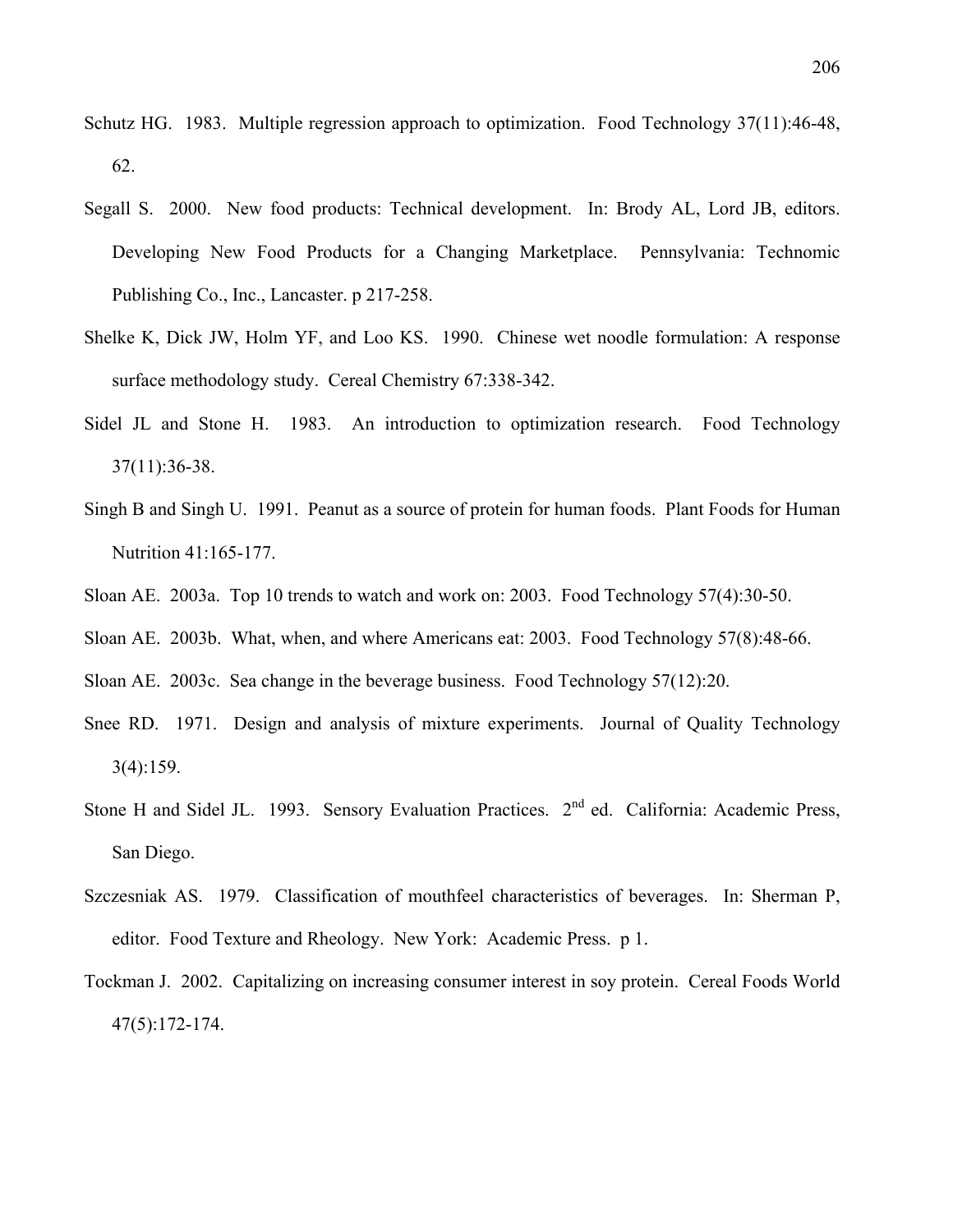- Toledo RT and Brody AL. 2000. Food Science, Technology, and Engineering overview for Food Product Development. In: Brody AL, Lord JB, editors. Developing New Food Products for a Changing Marketplace. Pennsylvania: Technomic Publishing Co., Inc., Lancaster. p 129-152.
- Toledo RT. 1980. Flow of fluids. In: Toledo RT, Author. Fundamentals of Food Process Engineering. Connecticut: AVI Publishing Company, Westport. p 152-156.
- United States Department of Agriculture. 2000. Modification of the vegetable protein products requirements for the national school lunch program, school breakfast program, summer food service program and child and adult care food program. Federal Register 2000; 7 CFR Parts 210, 215, 220, 225, and 226:12429-12442.
- Vainionpaa J. 1991. Modeling of extrusion cooking of cereals using response surface methodology. Journal of Food Engineering 13:1-26.
- Vaisey-Genser M, Ylimaki G, and Johnston B. 1987. The selection of levels of canola oil, water, and an emulsifier system in cake formulations by response surface methodology. Cereal Chemistry 64:50-54.
- Vatsala CN, Saxena CD, and Rao PH. 2001. Optimization of ingredients and process conditions for the preparation of puri using response surface methodology. International Journal of Food Science and Technology 36:407-414.
- Vliet T van and Hooydonk ACM van. 1984. The gel properties of some beverages. Proceedings of the 9th International Congress on Rheology, Mexico 4:115-122.
- Wang B, Xiong YL, and Wang C. 2001. Physicochemical and sensory characteristics of flavored soymilk during refrigeration storage. Journal of Food Quality 24:513-526.
- Wilkens WF, Mattick LR, and Hand DB. 1967. Effect of processing method on oxidative off-flavor of soybean milk. Food Technology 21(12):86-89.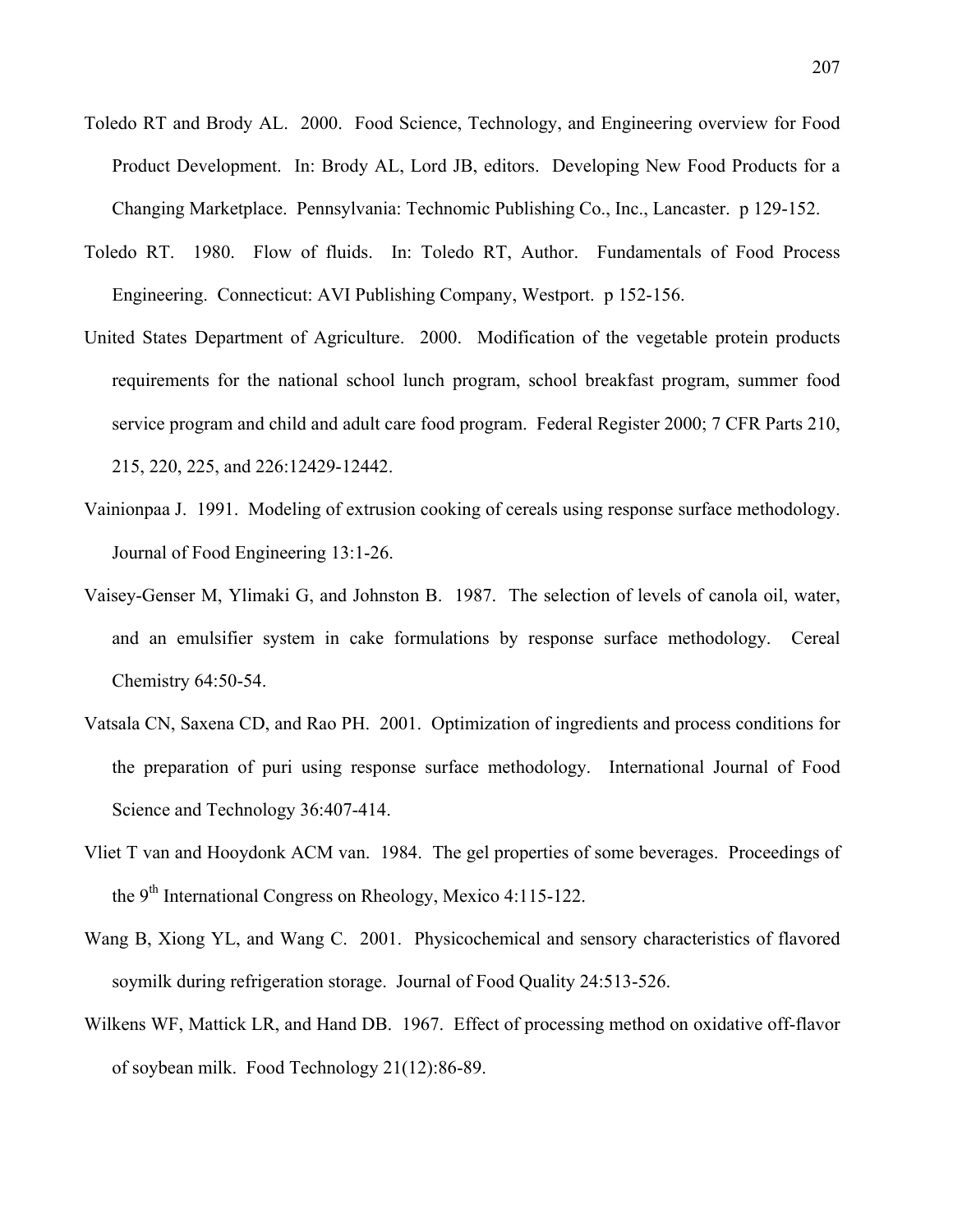Wilson JC. 1989. The commercial utilization of soybeans, soymilk and soymilk derivatives. In Proceedings of World Soybean Research Conference, Buenos Aires, Argentina. p 1750-1766.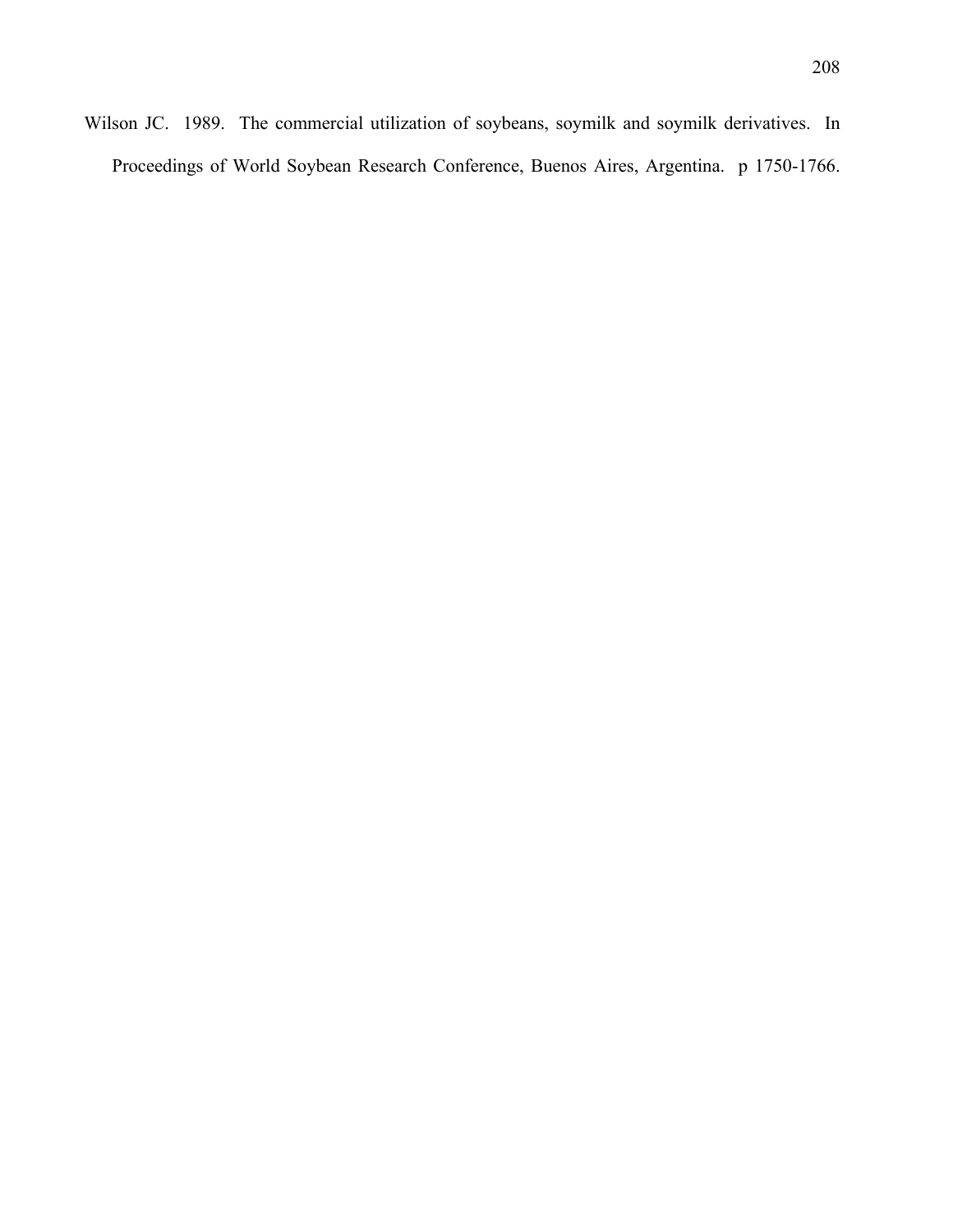# APPENDICES

# **APPENDIX A**

# **Calculation of lysine content of experimental beverage formulations**

| Lysine content in mg/g protein for SF (soy flour based) or SPI (soy protein isolate based)             |
|--------------------------------------------------------------------------------------------------------|
| formulation containing 'a' g of peanut slurry and 'b' g of soy slurry was calculated as follows:       |
|                                                                                                        |
| Where,                                                                                                 |
|                                                                                                        |
|                                                                                                        |
| Note: In Eq.2 and Eq.3, basis is 2000 g of total beverage                                              |
| And                                                                                                    |
|                                                                                                        |
|                                                                                                        |
| Here, $AP$ and $AS$ represent protein content and $BP$ and $BS$ represent lysine content of peanut and |
|                                                                                                        |
| soy (either soy flour or soy protein isolate) slurries/base stocks. These terms in Eq.4 and Eq.5       |
| were calculated as follows:                                                                            |
|                                                                                                        |
|                                                                                                        |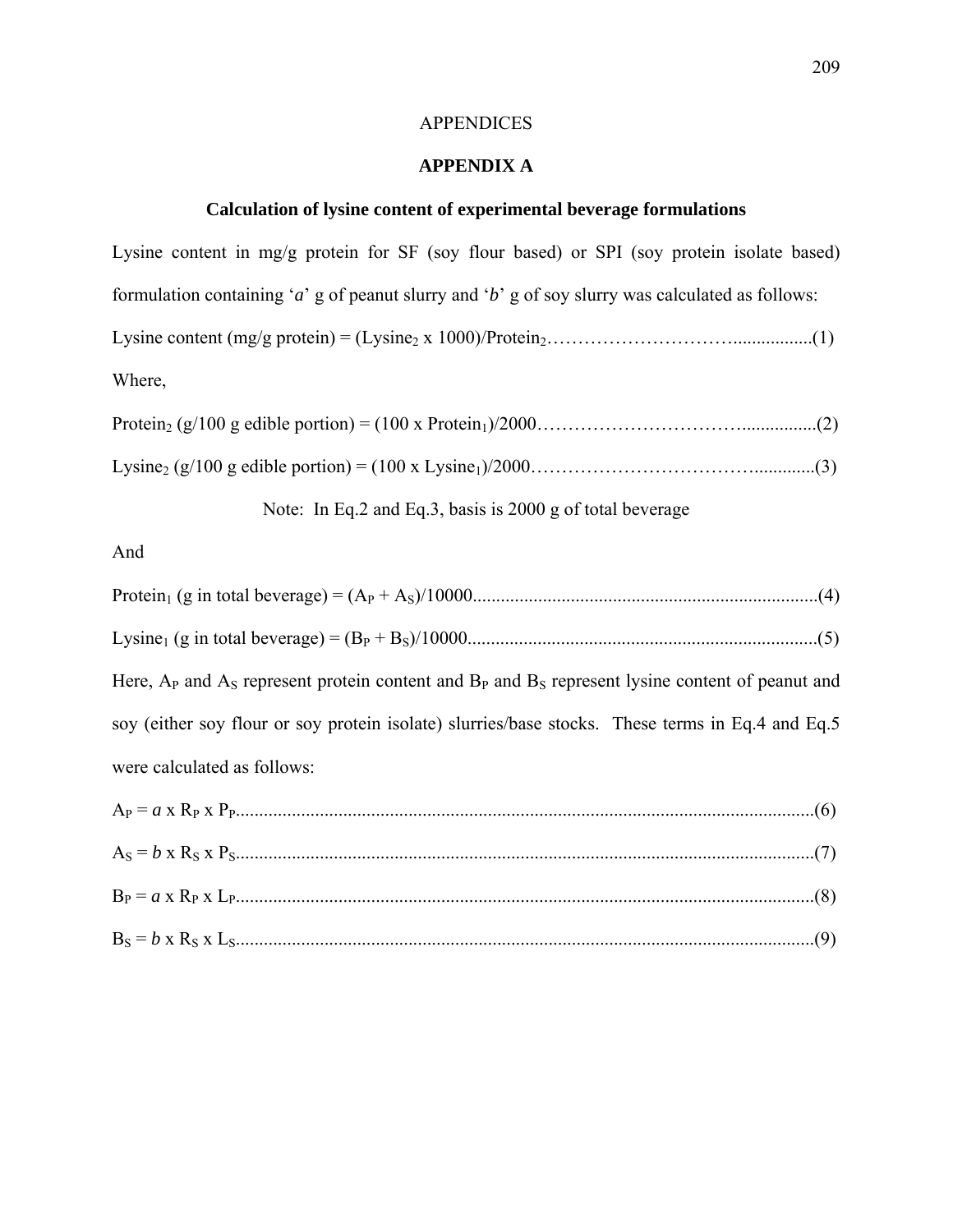Where,

 $a =$  Amount of peanut slurry in g

 $b =$  Amount of soy slurry in g (either soy flour or soy protein isolate)

 $R_P$  = Percentage protein recovered in peanut slurry from Table 3.4

 $R<sub>S</sub>$  = Percentage protein recovered in soy (either SF or SPI) slurry from Table 3.4

 $P_P$  = Protein content in g/100 g edible portion of peanut flour from Table 3.3

 $P<sub>S</sub>$  = Protein content in g/100 g edible portion of soy (either SF or SPI) from Table 3.3

 $L_P = L$ ysine content in g/100 g edible portion of peanut flour from Table 3.3

 $L<sub>S</sub> = L<sub>Y</sub>$ sine content in g/100 g edible portion of soy (either SF or SPI) from Table 3.3

**Example** (Refer to Table 3.5):

Lysine content (mg/g protein) of a SF (soy flour based) experimental formulation is illustrated below using equations 1 through 9. Let us consider a combination of peanut-soy slurries that contains 1350 g of peanut slurry (*a*) and 650 g of soy slurry (*b*) (refer to high peanut + low soy, SF experimental beverage formulation given in Table 3.5). The lysine content (44.1 mg/ g protein) of this particular peanut-soy combination is calculated as follows:

Since,

 $a =$  Amount of peanut slurry in  $g = 1350 g$ 

 $b =$  Amount of soy flour slurry in  $g = 650$  g

 $R_P$  = Percentage protein recovered in peanut slurry from Table 3.4 = 7.69%

 $R<sub>S</sub>$  = Percentage protein recovered in soy flour slurry from Table 3.4 = 8.19%

 $P_P$  = Protein content in g/100 g edible portion of peanut flour from Table 3.3 = 52.2

 $P<sub>S</sub>$  = Protein content in g/100 g edible portion of soy flour from Table 3.3 = 51.5

 $L_P$  = Lysine content in g/100 g edible portion of peanut flour from Table 3.3 = 1.87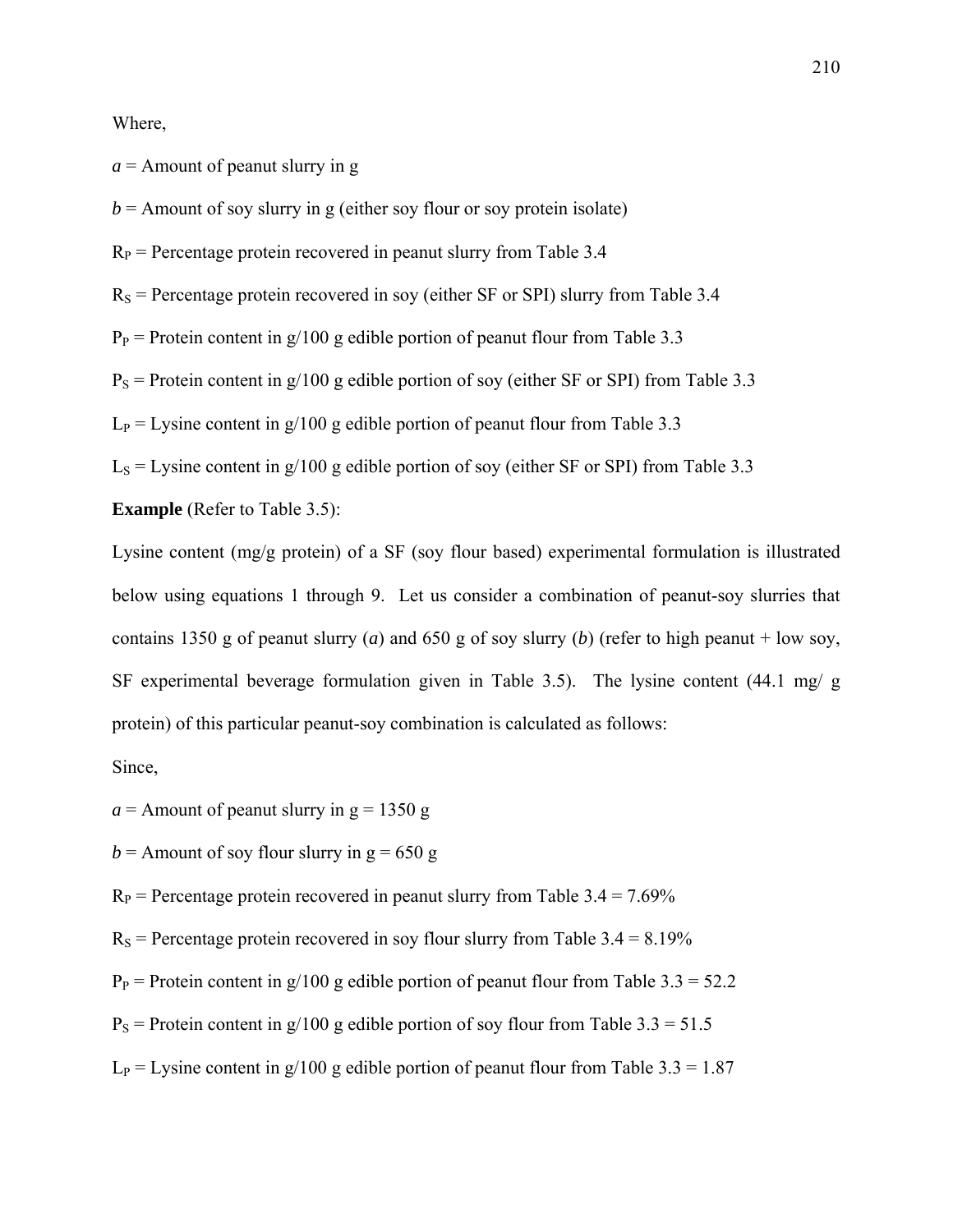$L<sub>S</sub> = L<sub>Y</sub>$ sine content in g/100 g edible portion of soy flour from Table 3.3 = 3.13

Hence,

| Substituting these values in equations 4 and 5 we get                                            |
|--------------------------------------------------------------------------------------------------|
|                                                                                                  |
|                                                                                                  |
| Substituting the values for Protein <sub>1</sub> and Lysine <sub>1</sub> in Eq.2 and Eq.3 we get |
|                                                                                                  |
|                                                                                                  |
| Note: In Eq.2 and Eq.3, basis is 2000g of total beverage                                         |
| Finally, using Eq.1, we get the lysine content $(mg/g)$ protein) as                              |
|                                                                                                  |
| In this way, lysine content of different combinations of peanut and soy slurries in various      |

experimental beverage formulations can be calculated.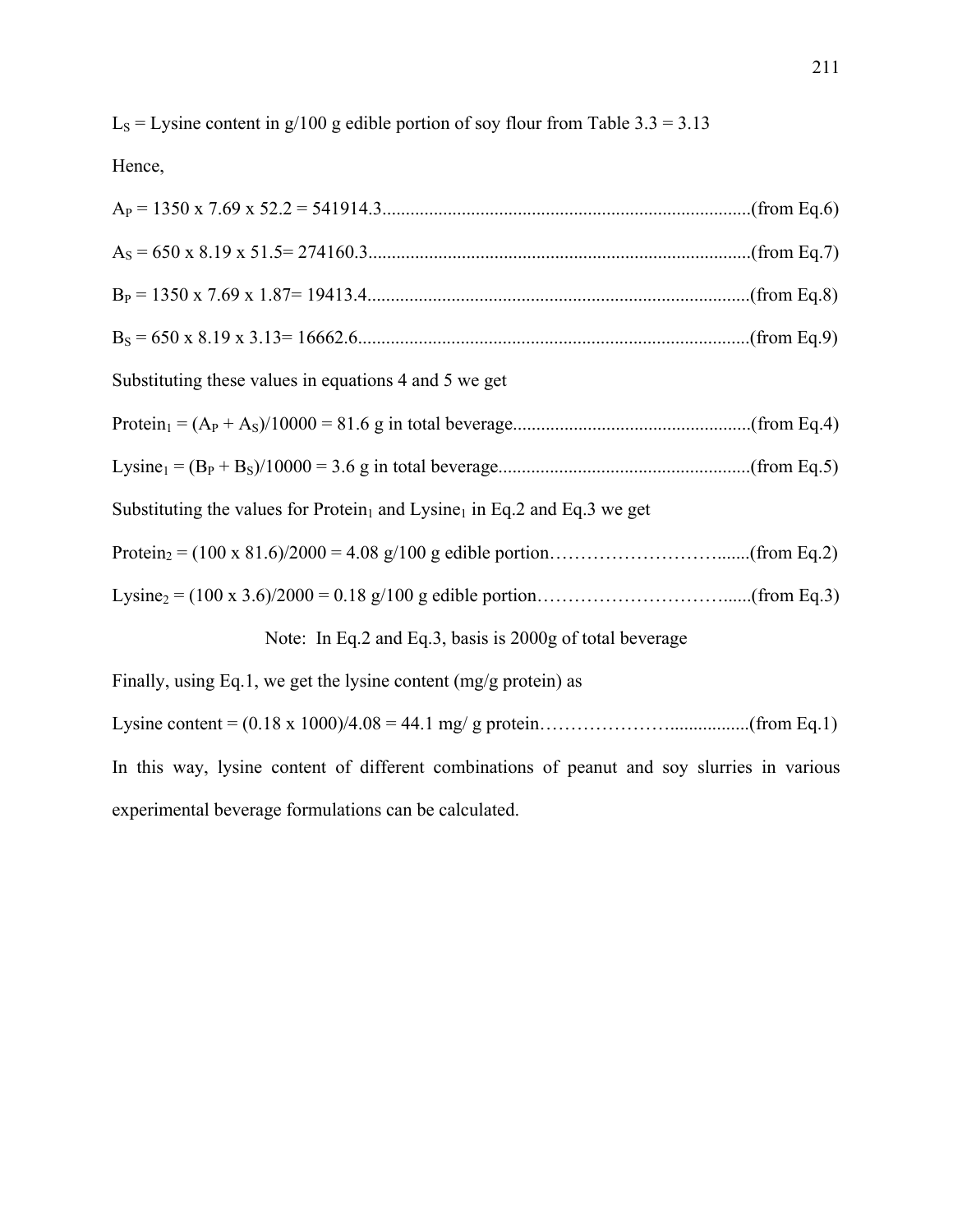### **APPENDIX B Sensory Analysis Instructions Sheets**

B.1 Instructions given to the panelists during the sensory test sessions

### **~~~~ATTENTION~~~~**

- 1. WHEN YOU SIT DOWN PLEASE PRESS **GREEN BUTTON.**
- 2. PLEASE **DO NOT** CONVERSE IN THIS ROOM.
- 3. FILL A GLASS OF WATER USING THE PLASTIC WATER CUP.
- 4. VISUALLY OBSERVE, SMELL AND DRINK A SMALL PORTION OF THE SAMPLE IN ORDER TO EVALUATE VARIOUS ATTRIBUTES.
- 5. DRINK **AT LEAST** FOUR SIPS OF THE SAMPLE TO COMPLETE THE **"BALLOT FORM"**.
- 6. YOU MAY USE THE STYROFOAM SPIT CUP IF YOU DO NOT WISH TO SWALLOW THE SAMPLES. IF YOU USE IT FOR ONE SAMPLE YOU WILL NEED TO USE IT FOR ALL YOUR SAMPLES. PLEASE COVER WITH LID AND THROW AFTER YOU FINISH THE SESSION.
- 7. PLEASE **USE SEPARATE "BALLOT FORMS"** FOR DIFFERENT SAMPLES.
- 8. PLEASE WRITE **"PANELIST CODE"** AND **"SAMPLE CODE"** ON THE **"BALLOT FORM"**
- 9. PLEASE **RATE VARIOUS ATTRIBUTES** AND **CHECK THE SPACE** THAT BEST REFLECTS YOUR LIKING.
- 10. DRINK ENOUGH **WATER** AND **CRACKERS** BETWEEN SAMPLES TO RINSE YOUR MOUTH.
- 11. PLACE REMAINING SAMPLE AND **"BALLOT FORM"** IN THE TRAY AND RETURN IT THROUGH **"PASS THROUGH"** DOOR.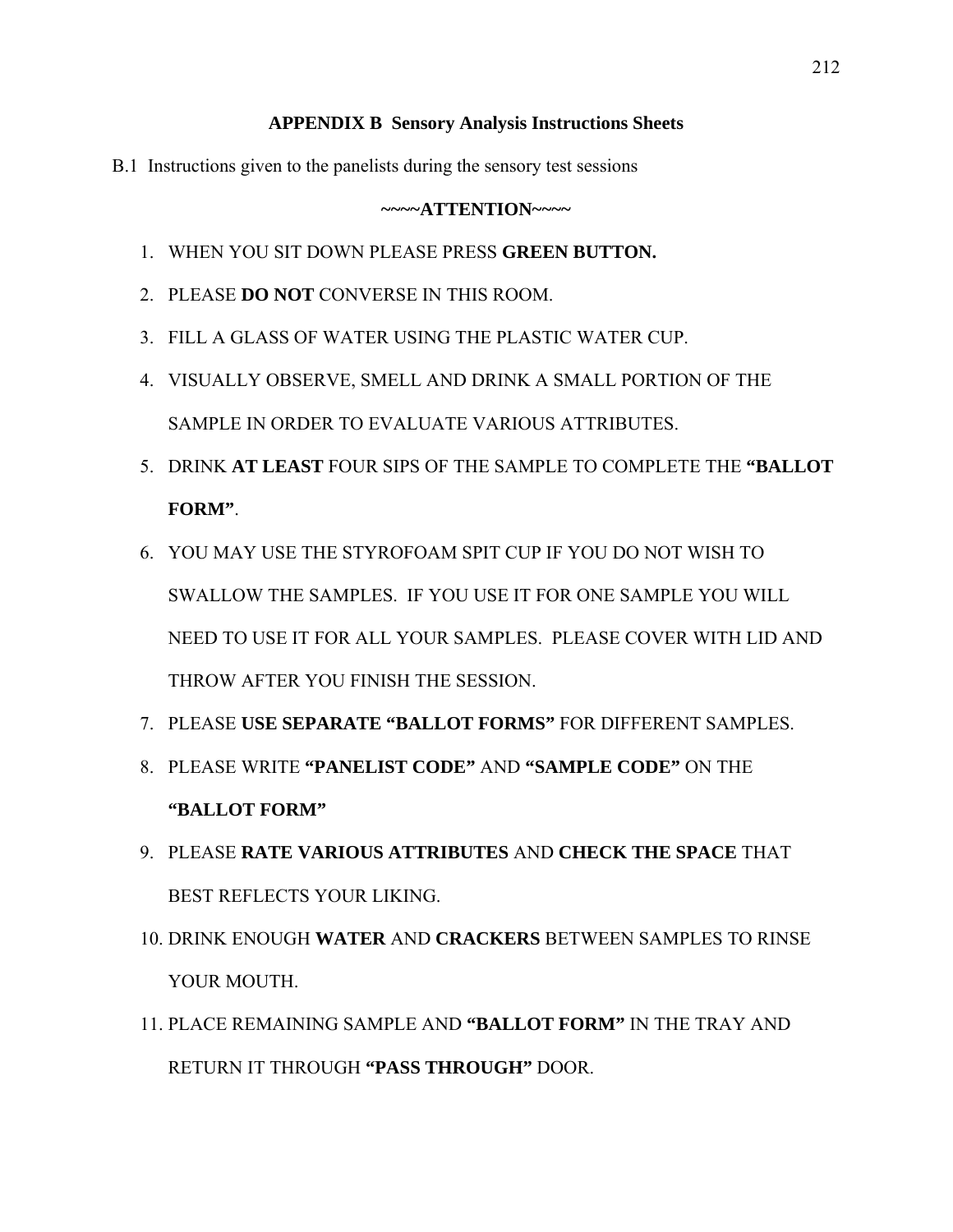- 12. GET A **NEW SAMPLE** AND **"BALLOT FORM"** FOR EVALUATION.
- 13. REPEAT **STEPS 4 THROUGH 12** UNTILL YOU FINISH THE SESSION.
- 14. PLEASE PLACE ALL THE USED CUPS AND NAPKINS INSIDE THE **"PASS THROUGH"** DOOR **AT THE END OF THE SESSION**.
- 15. PLEASE PRESS **GREEN BUTTON** AND **WHITE BUTTON** WHEN YOU LEAVE.
- 16. PLEASE LEAVE THE ROOM QUETLY AND RETURN TO THE CONFERENCE ROOM.
- 17. PLEASE MAKE SURE THAT YOU HAVE SIGNED THE **SIGN UP SHEET**, **CONSENT FORM** AND COMPLETED THE **QUESTIONNARE** BEFORE YOU FINALLY LEAVE.
- 18. PLEASE **COME AGAIN** IF THIS IS NOT YOUR **FIFTH SENSORY SESSION**. **~~~~~~~~~~~THANK YOU FOR YOUR PARTICIPATION~~~~~~~~~~~**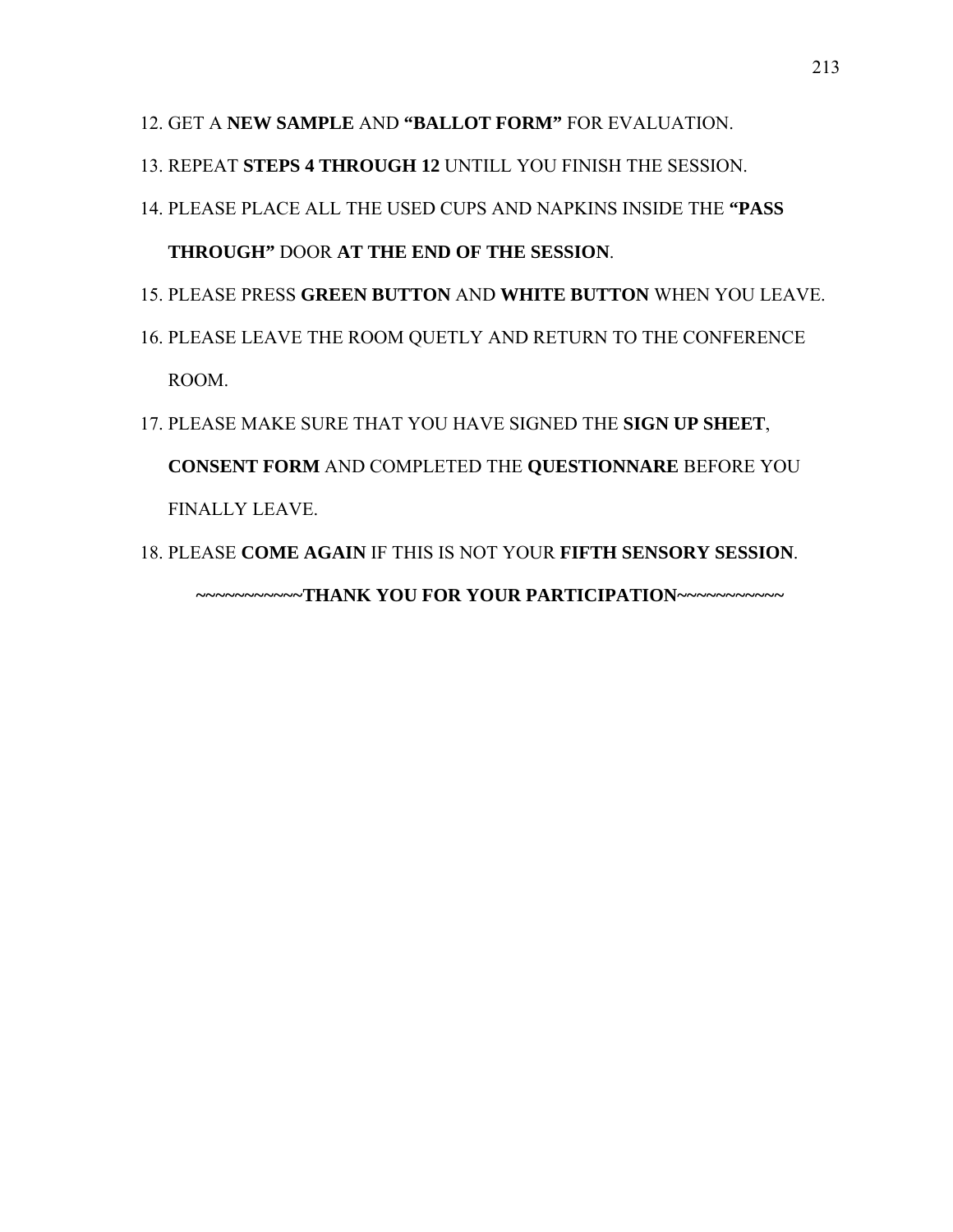- B.2 Instructions for the person-in-charge to greet and welcome the panelists:
- 1. Please make sure that you have folders ready for the panelists coming for a particular sensory sub-session.
- 2. Please have panelists sign in.
- 3. Please check the panelist code and give it to each panelist attending a particular subsession.
- 4. Tell them to sign the consent form keeping a copy for their record.
- 5. Please check that they have signed the "sign up" sheet and consent form.
- 6. Please go over the instruction sheet once in brief and tell panelists to follow it during the sample evaluation.
- 7. Tell them that instruction sheet is posted on the booth wall. Sensory score ballots and pencil will be provided along with the sample being served once they occupy the booth area.
- 8. Tell them that once they occupy the booth they will pass the panelist code to the server.
- 9. Tell them that they will receive one sample at a time along with a sensory score ballot which they have to return once all the questions are marked and evaluation of that particular sample has been finished.
- 10. Tell them that they have to fill up a questionnaire during a break of 3 min between two groups of sample servings  $(4 \text{ samples} + 3 \text{ min break} + 4 \text{ samples})$  per session.
- 11. Show the signboard and explain the functioning of buttons, using dummy tray explain water cup, spit cup, ballot and the sequence of events.
- 12. Explain the test protocol: The test will be divided into two parts.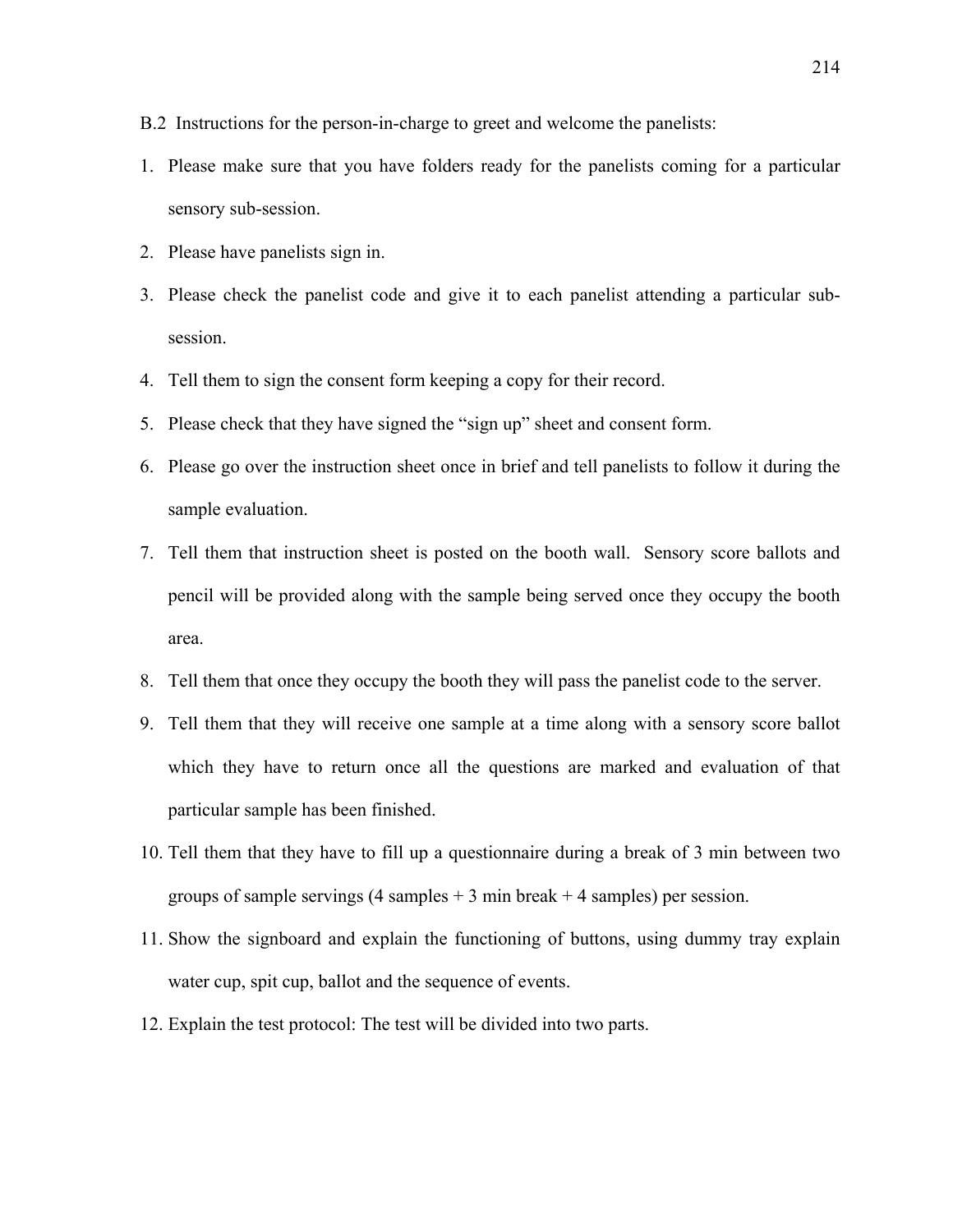- a. Panelist will receive a tray with water cup, spit cup, napkins, ballot, pencil and first cup of sample after they pass the panelist code to the server.
- b. After finishing evaluation of first sample they will pass the remaining sample and "ballot form" through "PASS THROUGH" door.
- c. They will receive next sample and "ballot form" for evaluation.
- d. Total of 4 such samples will be evaluated one by one.
- e. Their will be a break of 3 min after finishing group of 4 sample evaluation.
- f. They will fill out the questionnaire provided during the break.
- g. After the break they will return the questionnaire and repeat the procedure for evaluation of remaining four samples one by one as described b through d.
- 13. Please be sure to explain them the purpose of spit cup, water cup and remind to drink water and eat crackers between each sample during sensory evaluation to rinse the mouth.
- 14. Please make sure that panelists are comfortable in the booth area and know they have understood the procedure.
- 15. Please give following instructions to the panelists for taste test:
- a) Panelist will use separate "ballot forms" for each sample and they will return it with the remaining sample.
- b) Panelist will write his/her panelist code and sample code as shown on the sample cup at the top space provided on the "ballot form".
- c) They will receive one sample at a time along with the "ballot form".
- d) Please evaluate all the samples by marking on the "ballot form" at the space that best reflects their liking.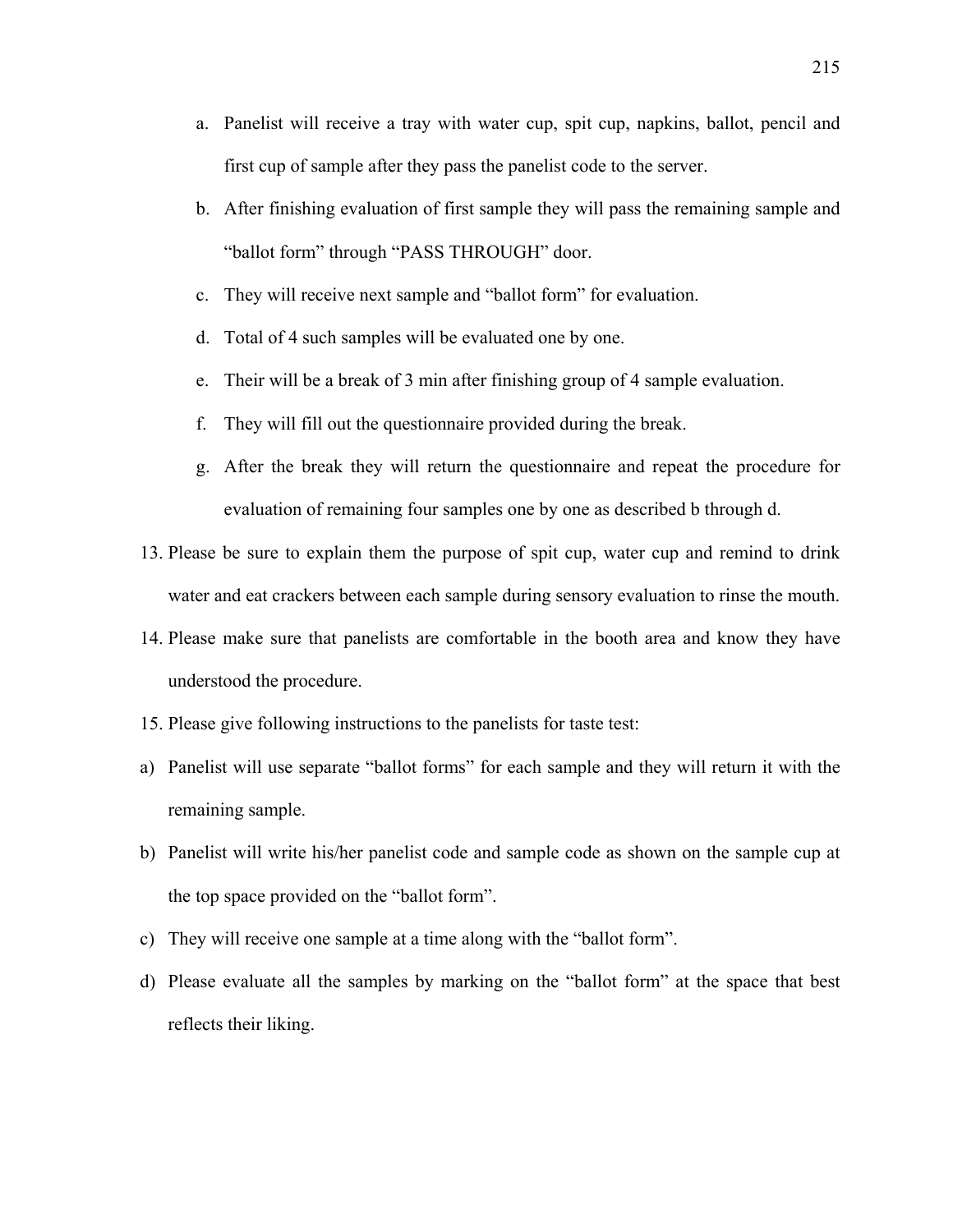- e) Please return the remaining sample and the completed "ballot form" in "PASS THROUGH" door before pressing white button for next set of sample and "ballot form".
- f) Please drink a small portion of sample and start your evaluation.
- g) Visually observe, smell and take some more sips to answer all different questions.
- h) You may use spit cup to avoid swallowing it completely. You will have to use spit cup for all the samples if used for one. Caution: Drinking 8 different samples of the beverage may make them feel full.
- i) Eat  $\frac{1}{2}$  cracker and drink several sips of water between the samples.
- j) After evaluating 4 samples you will have a short break of 3 min. During this break you have to fill out a short questionnaire. When finished please place it in the doorway and press white button.
- k) You will be served next four samples one at a time. Please evaluate them as described earlier.
- l) When finished you have to place tray, all used cups, napkins if any and pencils in the "PASS THROUGH" door. Press white button, and then press green button to turn light off.
- m) Please quietly return to the greeting area for some refreshments.
- n) Please make sure that you have completed all the paperwork before you finally leave.
- o) Please remind the next scheduled session date and time unless this is their fifth and last session.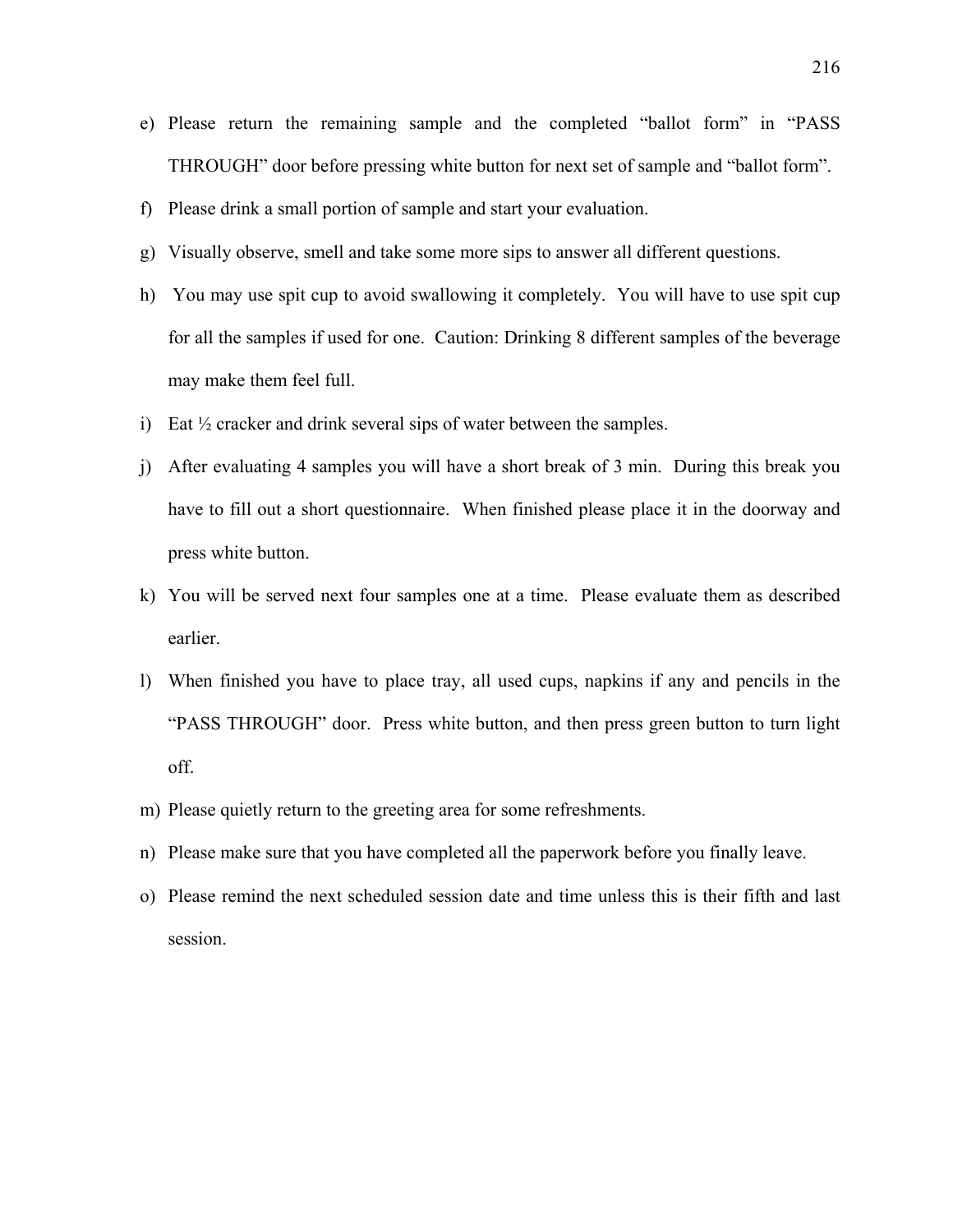## **APPENDIX C Sensory data collection sheet (Ballot Form)**

Panelist Code: \_\_\_\_\_\_\_\_\_\_ Sample Code: \_\_\_\_\_\_\_\_\_ Date: \_\_\_\_\_\_\_\_\_

#### **Instructions:**

- Visually observe, smell and drink **AT LEAST** four sips of each sample to complete this ballot.
- Please **CHECK THE SPACE** that best reflects your feeling about the product.
- Answer **ALL TEN** questions.
- Use the space provided at the end for additional comments.

### 1. **OVERALL**, how do you **"LIKE"** this product?

| <b>Dislike</b> | <b>Dislike</b> | <b>Dislike</b> | <b>Dislike</b> | Neither Like | ∟ike     | Like       | Like      | Like      |
|----------------|----------------|----------------|----------------|--------------|----------|------------|-----------|-----------|
| Extremely      | Verv Much      | Moderately     | Slightly       | Nor Dislike  | Slightly | Moderately | Very Much | Extremely |
|                |                |                |                |              |          |            |           |           |
|                |                |                |                |              |          |            |           |           |

# 2. How would you rate the **"APPEARANCE"** of this product?

| Dislike   | Dislike   | <b>Dislike</b> | Dislike  | Neither Like | ∟ike     | Like       | Like      | Like      |
|-----------|-----------|----------------|----------|--------------|----------|------------|-----------|-----------|
| Extremely | Verv Much | Moderately     | Slightly | Nor Dislike  | Slightly | Moderately | Very Much | Extremely |
|           |           |                |          |              |          |            |           |           |
|           |           |                |          |              |          |            |           |           |

## 3. How would you rate the **"COLOR"** of this product?

| <b>Dislike</b> | <b>Dislike</b> | <b>Dislike</b> | <b>Dislike</b> | Neither Like | ∟ike     | Like       | Like      | Like      |
|----------------|----------------|----------------|----------------|--------------|----------|------------|-----------|-----------|
| Extremely      | Very Much      | Moderately     | Slightly       | Nor Dislike  | Slightly | Moderately | Very Much | Extremely |
|                |                |                |                |              |          |            |           |           |
|                |                |                |                |              |          |            |           |           |

### 4. How would you rate the **"AROMA"** of this product?

| <b>Dislike</b> | <b>Dislike</b> | <b>Dislike</b> | <b>Dislike</b> | Neither Like | Like     | Like       | Like      | Like      |
|----------------|----------------|----------------|----------------|--------------|----------|------------|-----------|-----------|
| Extremely      | Verv Much      | Moderately     | Slightly       | Nor Dislike  | Slightly | Moderately | Verv Much | Extremely |
|                |                |                |                |              |          |            |           |           |
|                |                |                |                |              |          |            |           |           |

### 5. How would you rate the **"CONSISTENCY"** of this product?

| <b>Dislike</b> | <b>Dislike</b> | <b>Dislike</b> | <b>Dislike</b> | Neither Like | Like     | Like       | Like      | Like      |
|----------------|----------------|----------------|----------------|--------------|----------|------------|-----------|-----------|
| Extremely      | Much<br>Verv   | Moderately     | Slightly       | Nor Dislike  | Slightly | Moderately | Verv Much | Extremely |
|                |                |                |                |              |          |            |           |           |
|                |                |                |                |              |          |            |           |           |

**…………………..Please Turn Page Over to CONTINUE………………………..**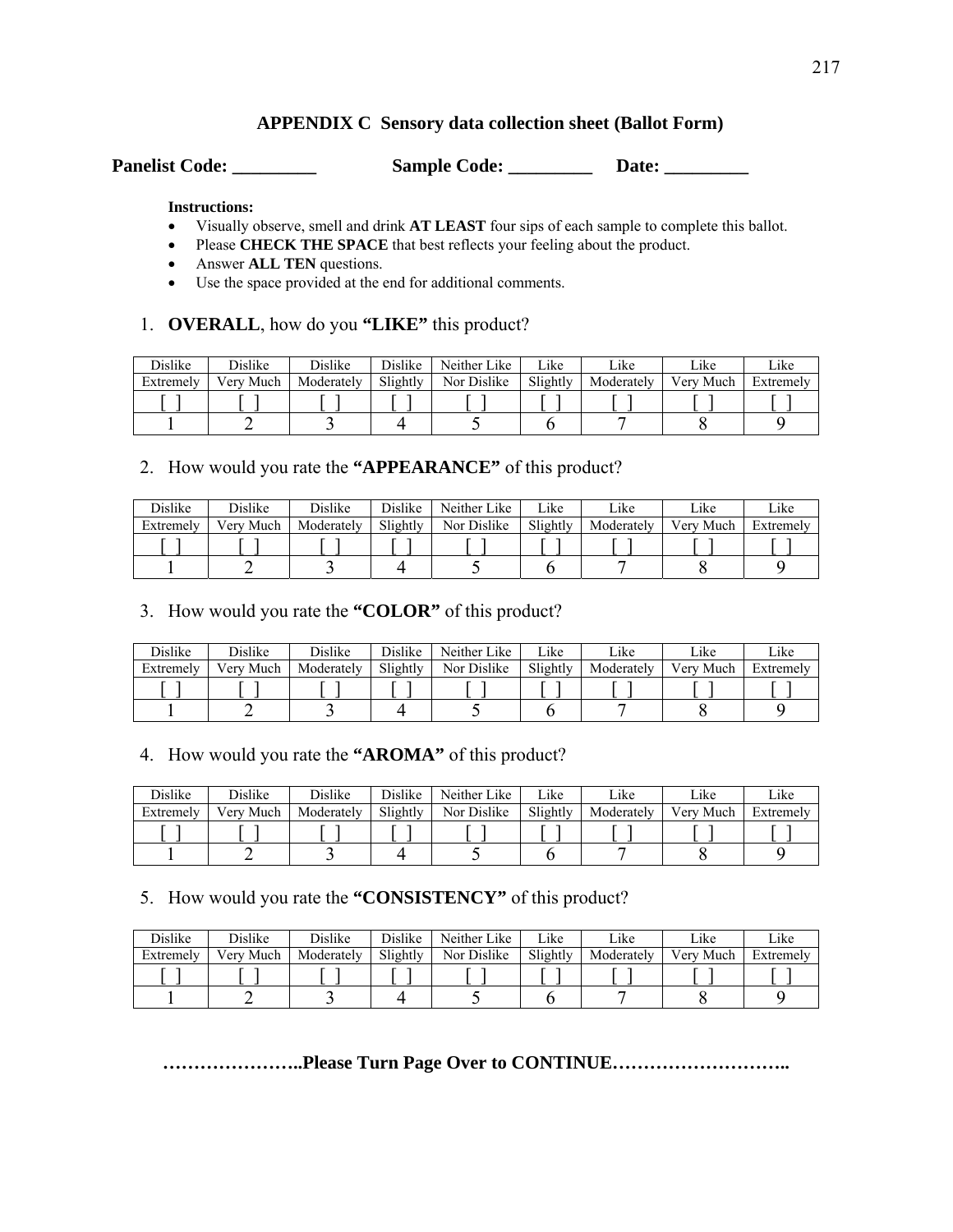### 6. How would you rate the **"FLAVOR"** of this product?

| Dislike   | Dislike   | Dislike    | Dislike  | Neither Like | Like     | Like       | ∟ike      | Like      |
|-----------|-----------|------------|----------|--------------|----------|------------|-----------|-----------|
| Extremely | Very Much | Moderately | Slightly | Nor Dislike  | Slightly | Moderately | Verv Much | Extremely |
|           |           |            |          |              |          |            |           |           |
|           |           |            |          |              |          |            |           |           |

## 7. How would you rate the **"SWEETNESS"** of this product?

| <b>Dislike</b> | <b>Dislike</b> | <b>Dislike</b> | Dislike  | Neither Like | Like     | Like       | Like      | Like      |
|----------------|----------------|----------------|----------|--------------|----------|------------|-----------|-----------|
| Extremely      | Verv Much      | Moderately     | Slightly | Nor Dislike  | Slightly | Moderately | Verv Much | Extremely |
|                |                |                |          |              |          |            |           |           |
|                |                |                |          |              |          |            |           |           |

# 8. How would you rate the **"MOUTHFEEL (Absence of chalkiness)"** of this product?

| <b>Dislike</b> | <b>Dislike</b> | <b>Dislike</b> | <b>Dislike</b> | Neither Like | Like     | Like       | Like      | Like      |
|----------------|----------------|----------------|----------------|--------------|----------|------------|-----------|-----------|
| Extremely      | Verv Much      | Moderately     | Slightly       | Nor Dislike  | Slightly | Moderately | Verv Much | Extremely |
|                |                |                |                |              |          |            |           |           |
|                |                |                |                |              |          |            |           |           |

### 9. How would you rate the **"AFTER-TASTE"** of this product?

| Dislike   | Dislike   | <b>Dislike</b> | <b>Dislike</b> | Neither Like | ∟ike     | Like       | Like      | Like      |
|-----------|-----------|----------------|----------------|--------------|----------|------------|-----------|-----------|
| Extremely | Verv Much | Moderately     | Slightly       | Nor Dislike  | Slightly | Moderately | Very Much | Extremely |
|           |           |                |                |              |          |            |           |           |
|           |           |                |                |              |          |            |           |           |

10. Would you be willing to buy this product if available in the marketplace?



Comments (optional) \_\_\_\_\_\_\_\_\_\_\_\_\_\_\_\_\_\_\_\_\_\_\_\_\_\_\_\_\_\_\_\_\_\_\_\_\_\_\_\_\_\_\_\_\_\_\_\_\_\_\_\_\_\_\_\_\_\_\_\_

**~~~~~…………….~~~~**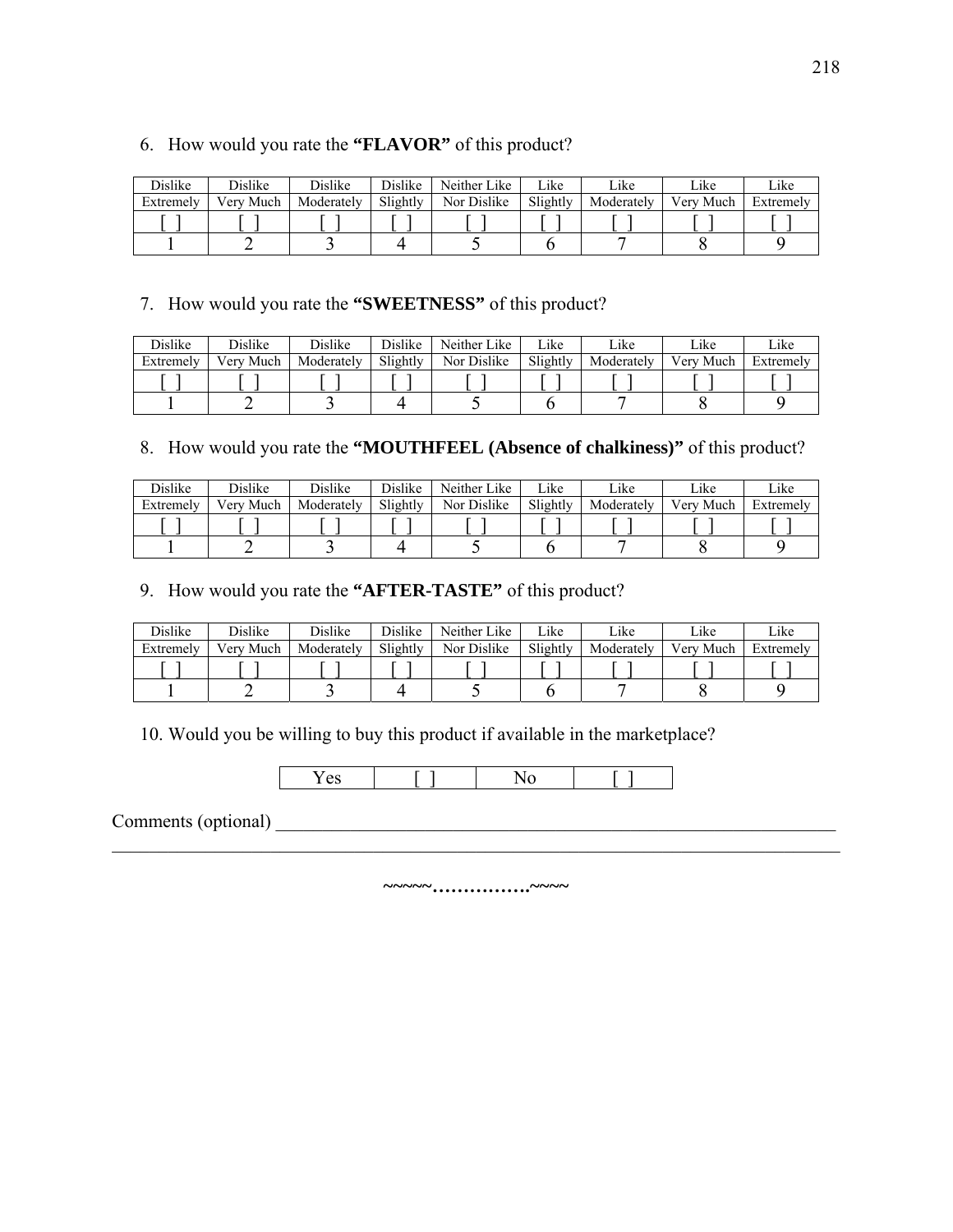#### **APPENDIX D The consent form for sensory test**

### **CONSENT FORM**

I, agree to participate in a research study entitled "HATCH PROJECT: Approaches to improve processing and packaging techniques for snack and other processed foods-Development of flavored peanut beverages and study of physical and sensory properties" conducted by Rashmi P. Deshpande from the Department of Food Science and Technology at the University of Georgia, Griffin, GA (770-412-4747 ext. 125) under the direction of Dr. Manjeet S. Chinnan, Department of Food Science and Technology, University of Georgia, Griffin, GA (770-412-4741).

I understand that my participation is voluntary. I can stop taking part at any time without giving any reason, and without penalty. I can ask to have all of the information about me returned to me, removed from the research records, or destroyed.

The reason for this study is to test a peanut-based-beverage for overall acceptability and preference among different protein sources used in combination with peanut flour and added flavor. I will not benefit directly from this research. However, my participation in this research may lead to information that could help to identify the characteristics the consumer prefers in the case of milk-type, protein-based beverage products.

The following points have been explained to me:

1) The procedures are as follows: The coded samples will be placed in front of me and I will evaluate them by normal standard methods (visual observation, smelling, tasting, and swallowing) and indicate my evaluation on score ballot. All procedures are standard methods as published by the American Society for Testing and Materials.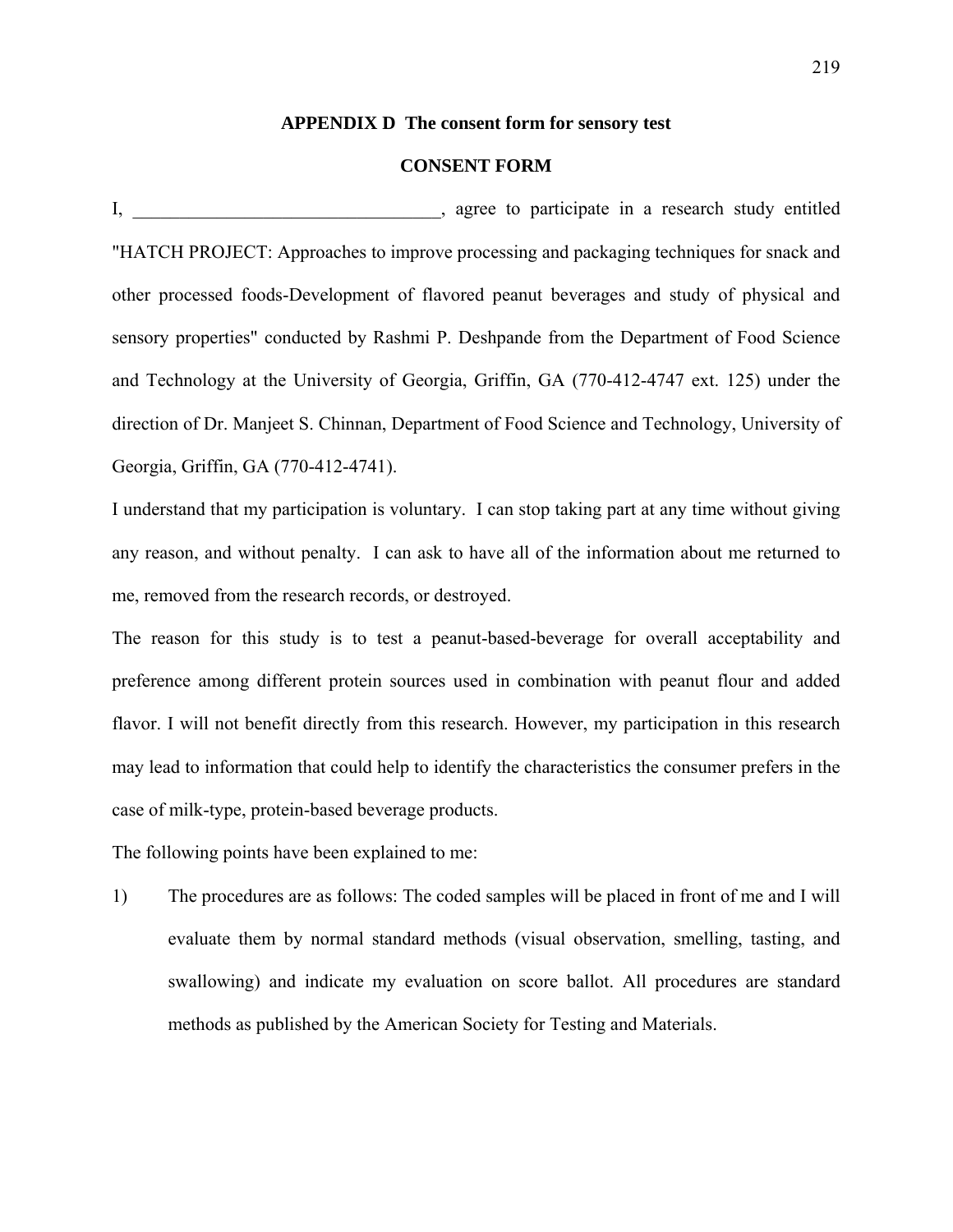- 2) Participation entails the following risks: The flavor additives, various protein sources, emulsifier, stabilizer and other ingredients are approved by FDA and are known as GRAS (generally recognized as safe). The researchers are not aware of any adverse effects on pregnancy. Other risk which may be envisioned is that of an allergic reaction to peanut seeds and other additives used. However, because I will know the nature of the products beforehand, the situation can normally be avoided. In the event of an allergic reaction, emergency services may be obtained by dialing 911. My insurance company or I will be responsible for the costs incurred. The medical treatment will be available from the Family Medical Center or the Spalding Regional Hospital, Griffin, GA.
- 3) It is my responsibility to make known to the investigators any allergies I may have toward the food products being tested when they occur. The foods to be tested are protein-based beverages having defatted soy flour, soy protein isolate, and defatted peanut flour as basic ingredients along with water, sucrose, corn syrup, maltodextrin, cocoa powder, peanut oil, pure vanilla extract, salt, soy lecithin, artificial chocolate flavor, and carrageenan.

(Allergies: )

- 4) The results of the participation will be kept confidential and will not be released in any individually identifiable form without my prior consent unless required by law.
- 5) I will be assigned an identifying number and this number will be used on all of the questionnaires I fill out.
- 6) The investigator will answer any further questions about the research, either now or during the course of the project (770-412-4747 ext. 125).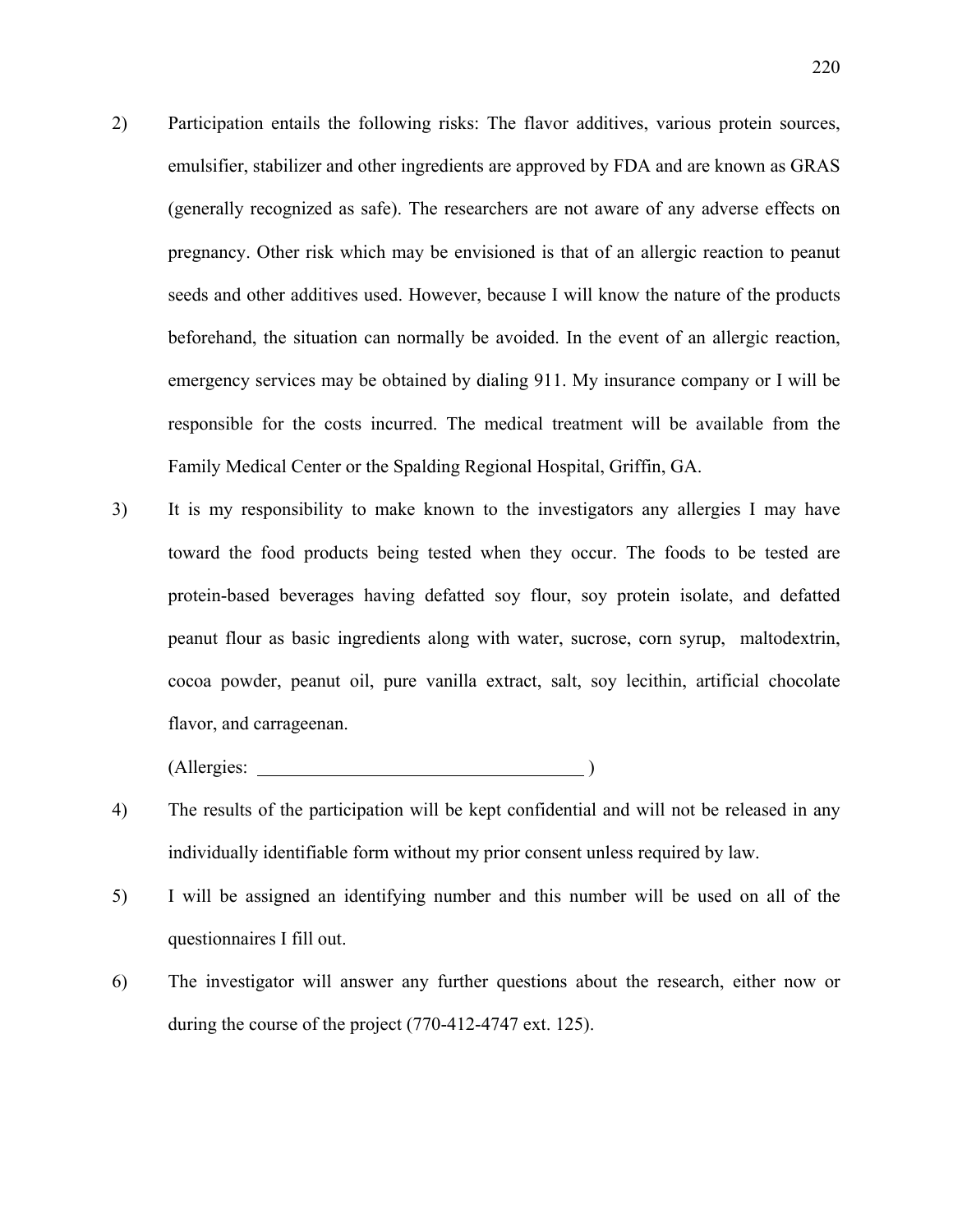I understand that I am agreeing by my signature on this form to take part in this research project and understand that I will receive a signed copy of this consent form for my records.

| Name of Researcher  | Signature | Date |
|---------------------|-----------|------|
| Telephone:          | Email:    |      |
|                     |           |      |
|                     |           |      |
| Name of Participant | Signature | Date |
|                     |           |      |

Please sign both copies, keep one and return one to the researcher.

Additional questions or problems regarding your rights as a research participant should be addressed to Chris A. Joseph, Ph.D. Human Subjects Office, University of Georgia, 606A Boyd Graduate Studies Research Center, Athens, Georgia 30602-7411; Telephone (706) 542-3199; E-Mail Address IRB@uga.edu.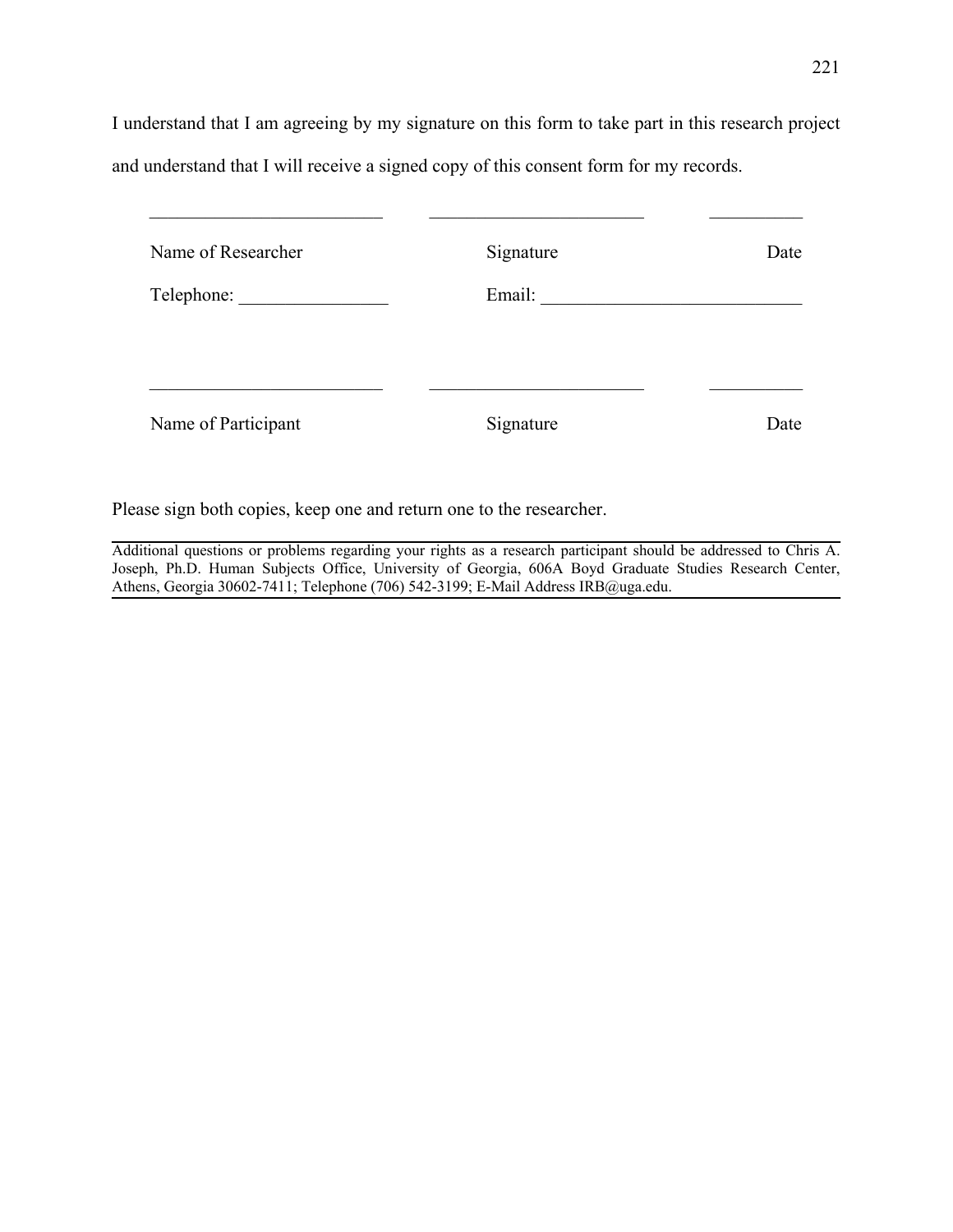### **APPENDIX E Questionnaires (I through IV) for sensory test**

### **QUESTIONNAIRE I**

### **CONSUMPTION OF READY-TO-SERVE (RTS) BEVERAGE PRODUCTS**

### **Please answer ALL TEN questions by circling the option that best describes your preference.**

- 1. How often do you drink milk?
	- a. Twice a day
	- b. Once a day
	- c. Once a week
	- d. Not at all
- 2. How often do you consume ready-to-drink, non-carbonated beverages? For e.g. Bottled refrigerated coffee drink, milk shake or chocolate milk etc.
	- a. Everyday
	- b. Once a week
	- c. Rarely
- 3. What is the most important attribute you look for in the 'ready-to-drink' beverages?
	- a. Color
	- b. Taste
	- c. Consistency
	- d. Sweetness
	- e. Flavor
	- f. Nutrition
	- g. All of the above
- 4. How do you prefer the serving style of a beverage?
	- a. Ready off the shelf but requiring home-refrigeration
	- b. Cold pack from vending machine
	- c. Refrigerated packs sold in grocery stores
	- d. Instant mix with water/milk
- 5. How do you prefer the serving package of a beverage?
	- a. On the go plastic bottle
	- b. Glass bottle
	- c. Can
	- d. Carton pack
	- e. Stand alone pouch
- 6. What is your favorite flavor for beverages?
	- a. Vanilla
	- b. Strawberry
	- c. Chocolate
	- d. Other (Specify)

# **…………Please Turn Over to CONTINUE…………**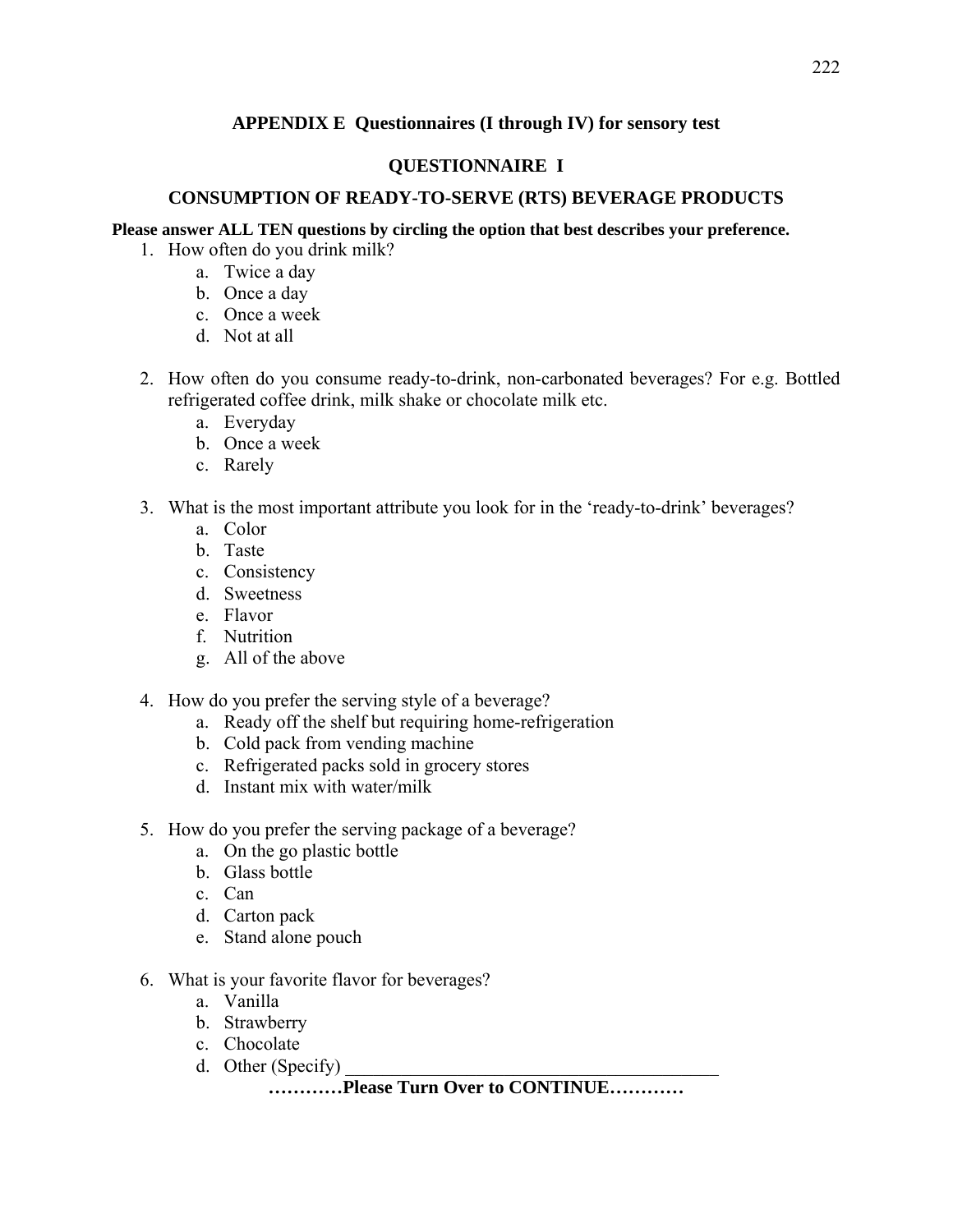- 7. Have you tasted various soymilks available in the market? For e.g. Original, Vanilla, Strawberry, and Chocolate flavored soymilk.
	- a. Yes
	- b. No
- 8. If Yes,
	- (i)How do you like the taste and flavor of soymilk?
		- a. Good
		- b. Very good
		- c. Bad
		- d. Very bad
	- (ii)How often do you drink soymilk?
		- e. Twice a day
		- f. Once a day
		- g. Once a week
		- h. Never
- 9. Did you know that soymilk is an excellent lactose-free alternative to milk?
	- a. Yes
	- b. No
- 10. Did you know that soymilk can be a protein rich, low fat nutritious component of your diet?
	- a. Yes
	- b. No

**………………THANK YOU………………**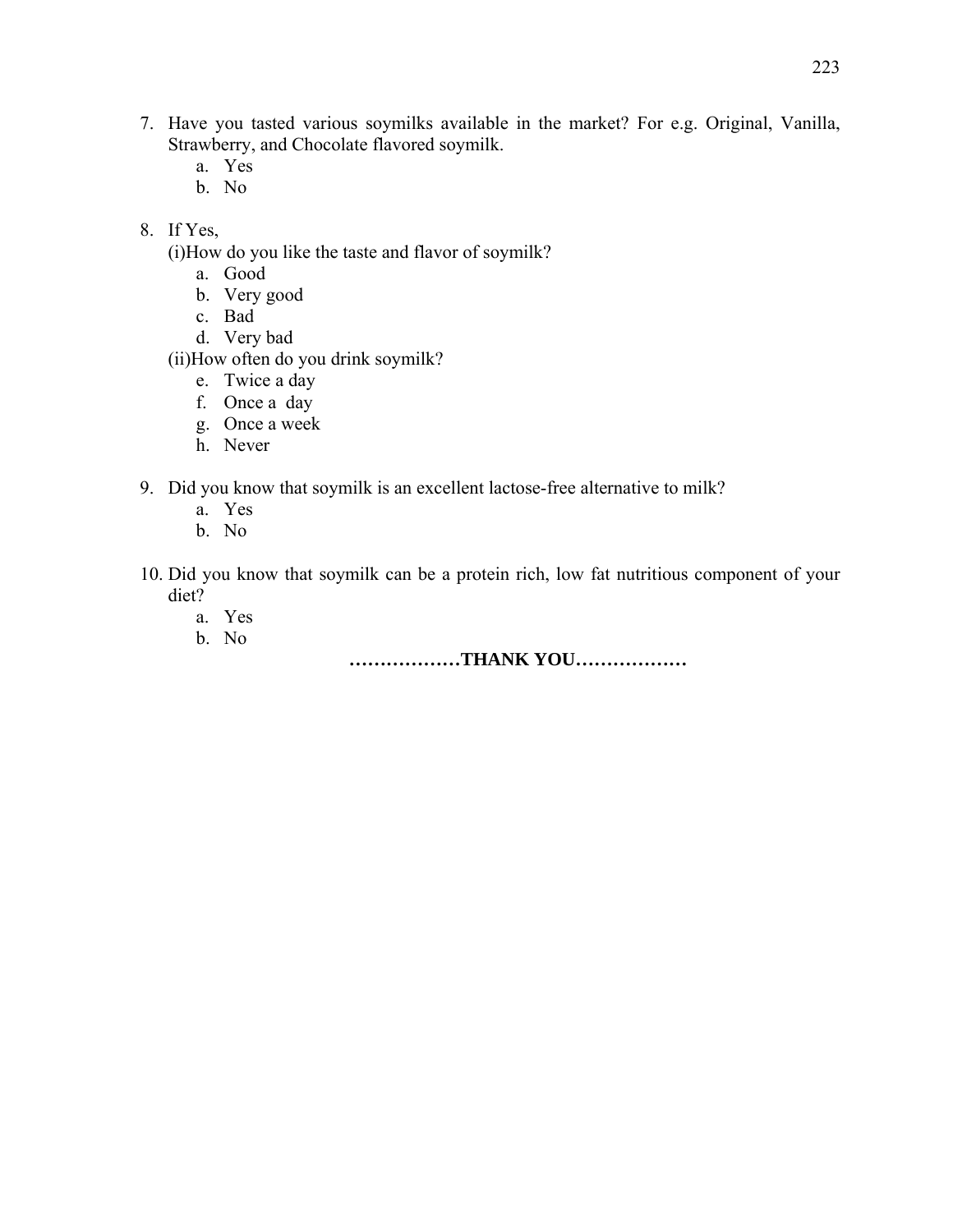### **QUESTIONNAIRE II**

#### **Peanuts: History, nutrition and consumption information**

Sensory Session III November 4 and November 7, 2003

#### **Please answer ALL TWELVE questions by circling the option that best describes your preference.**

- 1. I eat peanuts
	- a. Everyday
	- b. At least twice or more a week
	- c. Rarely
	- d. Never (because…………………………………………………)
- 2. Peanuts are
	- a. Nuts
	- b. Legumes (e.g. Soybeans, Peas etc.)
	- c. Fruits
	- d. Vegetables
	- e. None of the above
- 3. Peanuts are also called:
	- a. Earth nuts
	- b. Monkey nuts
	- c. Grass nuts
	- d. Ground nuts
	- e. All of the above
	- f. None of the above
- 4. What is the most popular form of peanut consumption in the US?
	- a. Peanut butter
	- b. Snack peanuts
	- c. Candies
	- d. Peanut oil
	- e. Peanut flour in confectioneries
- 5. Do you know of any peanut based BEVERAGE type product other than the one being tested in this study?

 $\mathcal{L}_\text{max}$  , and the contribution of the contribution of the contribution of the contribution of the contribution of the contribution of the contribution of the contribution of the contribution of the contribution of t

- a. Yes
- b. No

If yes, Please specify \_\_\_\_\_\_\_\_\_\_\_\_\_\_\_\_\_\_\_\_\_\_\_\_\_\_\_\_\_\_\_\_\_\_\_\_\_\_\_\_\_\_\_\_

- 6. Are peanuts a good source of nutrition?
	- a. Yes
	- b. No

**………………Please Turn Page Over to CONTINUE……………..**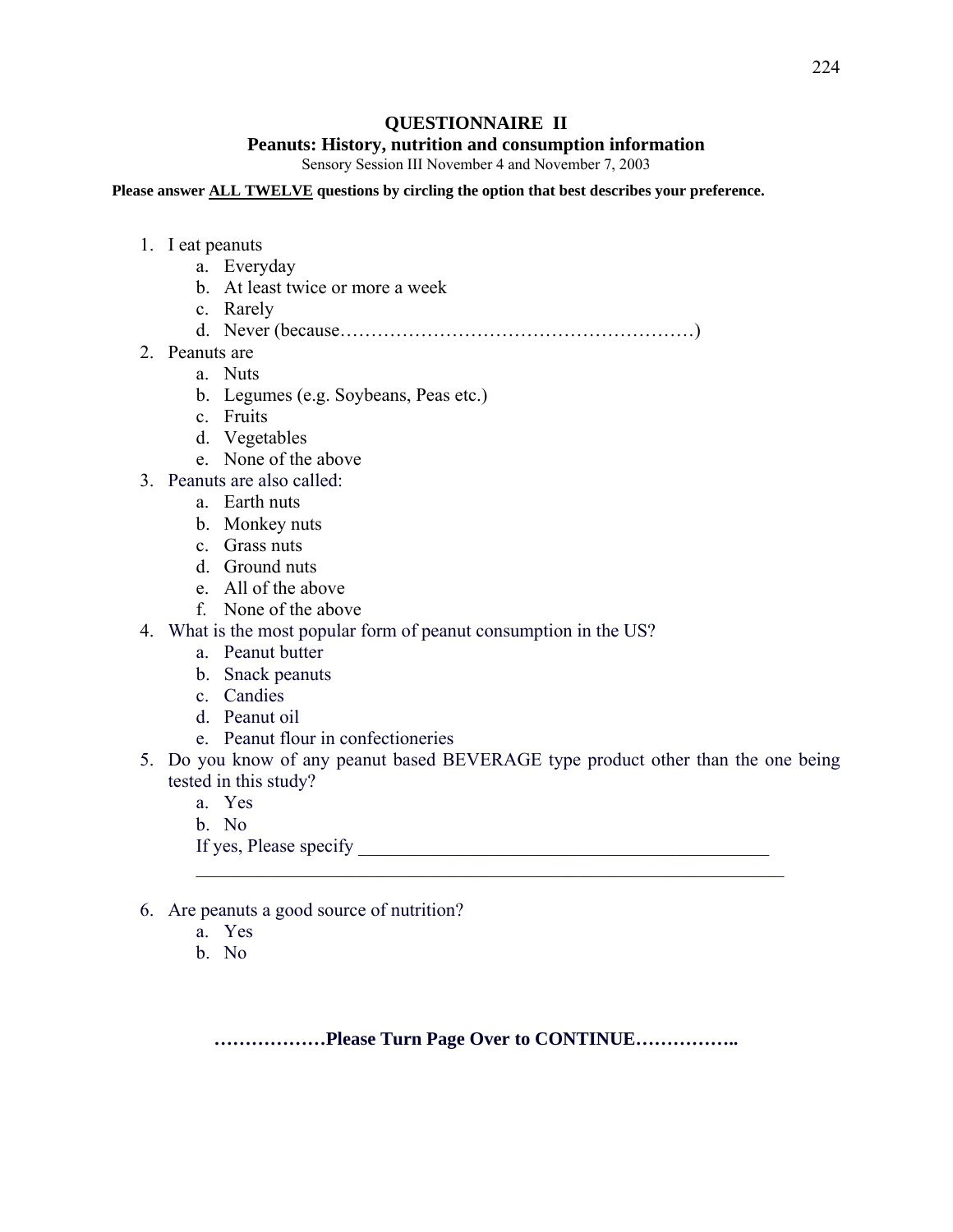- 7. Peanut varieties produced in the U.S. are
	- a. Runner
	- b. Virginia
	- c. Spanish
	- d. Valencia
	- e. All of the above
	- f. No idea
- 8. World's largest peanut producing country is
	- a. United States
	- b. China
	- c. India
	- d. Mexico
	- e. Bulgaria
- 9. Which of the following states in the US contribute to peanut production?
	- a. Florida
	- b. Oklahoma
	- c. Alabama
	- d. Texas
	- e. Virginia
	- f. North Carolina
	- g. Georgia
	- h. All of the above
- 10. Do you know that Georgia is the largest producer of peanuts in the U.S.? Georgia produces almost 1/2 the total U.S. peanut crop of which >50% is used to make peanut butter (2002).
	- a. Yes
	- b. No
- 11. Did you know that diets high in monounsaturated fat (like those constituting peanuts, peanut butter, peanut oil and/or olive oil) are superior to low-fat diets for a healthy heart?

**~~~~~~~~~~~~~~~~~~~~~~~~~** 

- a. Yes
- b. No
- 12. Do you think peanuts can be a part of healthy diet that will help people lose weight?
	- a. Yes
	- b. No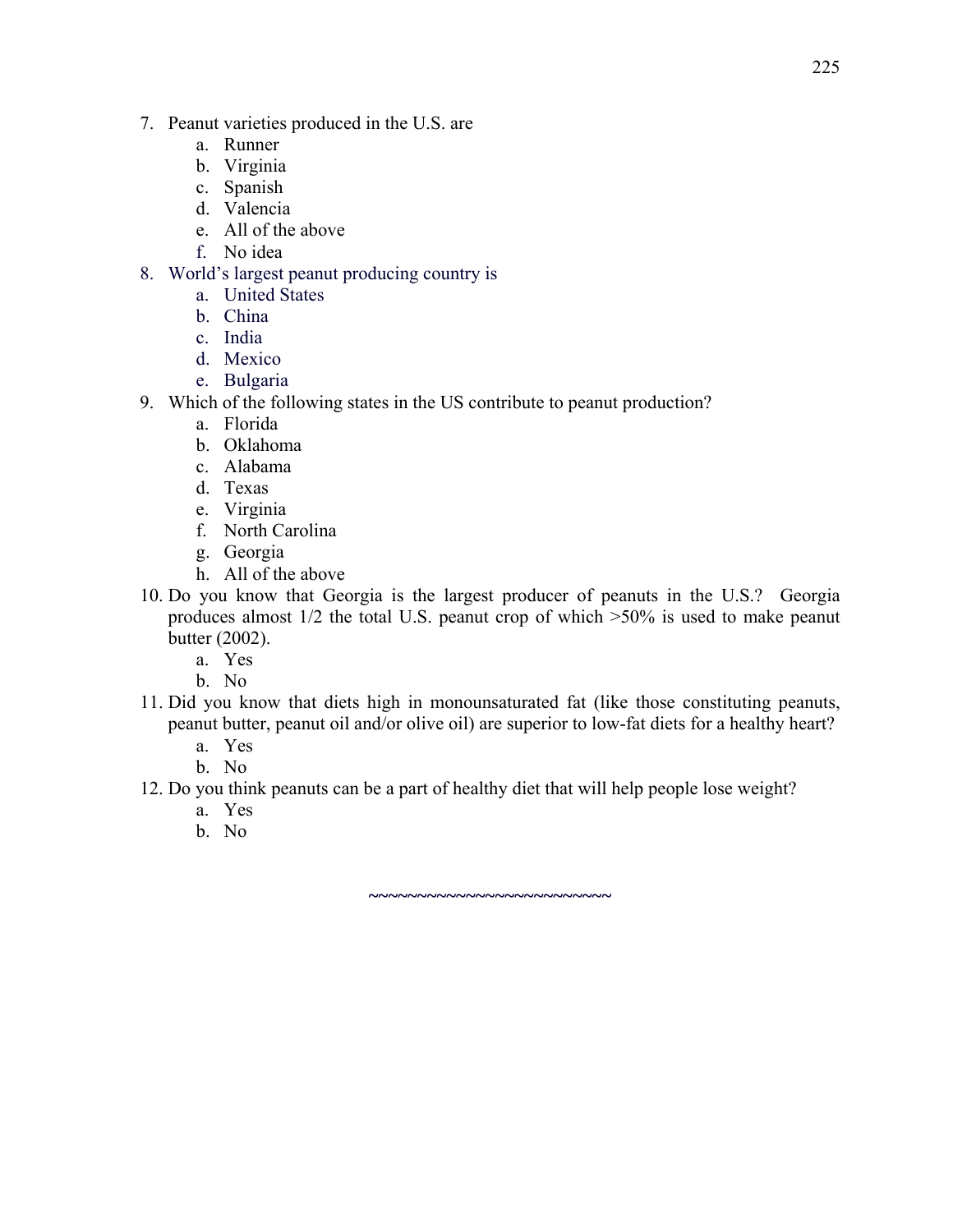### **QUESTIONNAIRE III**

#### **Sensory Evaluation of New Products: Art and Science**

Sensory Session IV November 11 and November 14, 2003

#### **Please answer ALL TEN questions by circling the option that best describes your preference.**

- 1. Have you participated in sensory evaluation study before?
	- a. Yes
	- b. No

If yes,

i) When did you last participate?

- a. Once in the past six months
- b. Once in the past year
- c. Other: Specify

ii) What was the product you evaluated?

2. What in your opinion is the most important factor in sensory analysis?

 $\mathcal{L}_\text{max}$  , and the contribution of the contribution of the contribution of the contribution of the contribution of the contribution of the contribution of the contribution of the contribution of the contribution of t  $\mathcal{L}_\text{max}$  , and the contribution of the contribution of the contribution of the contribution of the contribution of the contribution of the contribution of the contribution of the contribution of the contribution of t

- a. Surrounding environment
- b. Product serving conditions (e.g. Temperature, sample size and cup etc.)
- c. Serving order
- d. Sensory ballot sheet sequence and presentation
- e. Characteristics of product being studied
- f. Other (Please specify
- 3. The rating scale being used in this study which has choices from "Like extremely" to "Dislike extremely" is known as
	- a. Five-point Hedonic Scale
	- b. Nine-point Hedonic Scale
	- c. Food Action Rating Scale
	- d. Pictorial Rating Scale
	- e. All of the above
	- f. None of the above
	- g. No idea
- 4. The 'in-house' sensory analysis tests are those carried out in the:
	- a. Homes of the consumers
	- b. Company/department premises with their staff
	- c. Restaurant or department store
	- d. All of the above
	- e. None of the above
	- f. No idea

**………………Please Turn Page Over to CONTINUE……………..**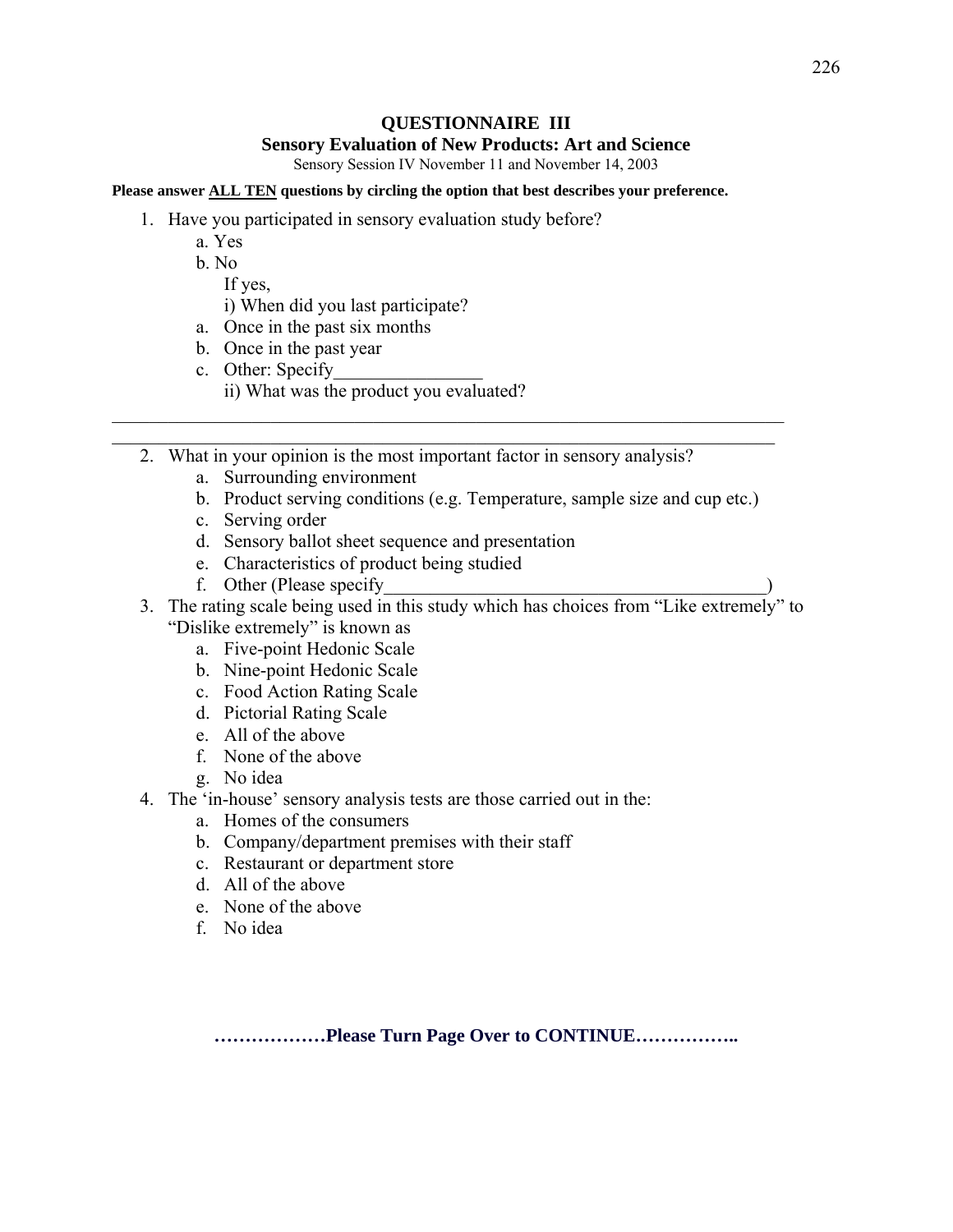- 5. The method of sensory data collection using computers compared to paper ballots is perhaps
	- a. More efficient and appropriate
	- b. Same/ equivalent
	- c. Less efficient
	- d. Not comparable
	- e. No preference
	- f. Other (Please Specify Theorem 2014)
- 6. Sensory analysis is the definition and scientific measurement of a product perceived by
	- $\mathcal{L}_\text{max}$ a. Sight
		- b. Sound
		- c. Smell
		- d. Taste
		- e. Touch
		- f. All of the above
		- g. None of the above
- 7. Sensory evaluation is done during:
	- a. Shelf-life study
	- b. Product reformulation
	- c. New product development
	- d. Product maintenance
	- e. All of the above
	- f. None of the above
- 8.  $\blacksquare$  is one of the most important activities in product development.
	- a. New concept generation
	- b. Selecting recipe or formulation
	- c. Consumer acceptance
	- d. Advertising and Marketing
	- e. All of the above
	- f. None of the above
- 9. Sensory acceptance tests are conducted:
	- a. To determine market demand of product being tested
	- b. To collect demographic information
	- c. To screen products and identify those that are significantly disliked or liked

**~~~~~~~~~~~~~~~~~~~~~~~~~** 

- d. All of the above
- e. None of the above
- 10. In food industry, the ultimate goal of sensory evaluation is to:
	- a. Enhance quality and increase sales
	- b. Know consumer opinion
	- c. Launch new product
	- d. Compare different products
	- e. None of the above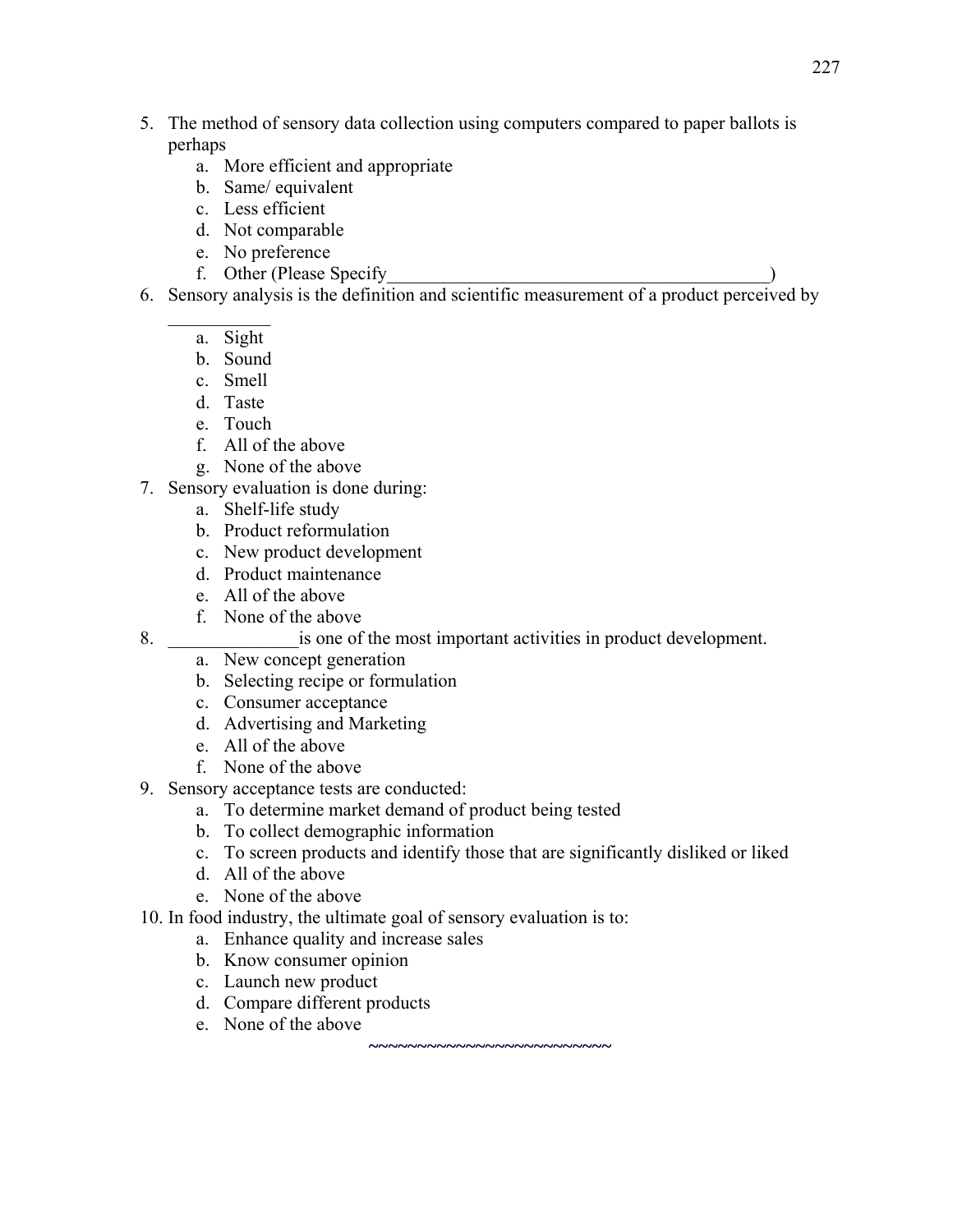#### 228

### **QUESTIONNAIRE IV**

#### **Sensory study of a 'Peanut Beverage'**

Sensory Session V November 18 and November 21, 2003

#### **Please answer ALL TEN questions by circling the option that best describes your preference.**

- 1. What do you like to have in the breakfast?
	- a. Milk and Cereal
	- b. Cereal bar
	- c. Sandwich
	- d. Tea/Coffee/Juice
	- e. Other (Please specify
- 2. If available, you would like to consume the 'Peanut Beverage' under study
	- a. In the restaurant/ cafeteria
	- b. At home
	- c. From the vending machine
	- d. Anywhere
	- e. Other (Please specify
- 3. What type of product do you preferably purchase?
	- a. Low fat
	- b. Low calorie
	- c. High protein
	- d. Good to eat (Do not care as long as you like it)
	- e. Other (Please specify
- 4. Would the 'Nutritional Facts' information (such as Fat, Protein or Calorie content) influence your purchase in case of 'Peanut Beverage'?
	- a. Yes
	- b. No
	- c. May be
- 5. If 'Peanut Beverage' was available in the market in refrigerated section (like chocolate milk) with 'Health Claim' such as

 "While many factors affect heart disease, diets low in saturated fat and cholesterol may reduce the risk of this disease".

#### OR

 "25 grams of soy protein a day, as part of a diet low in saturated fat and cholesterol, may reduce the risk of heart disease. A serving of [*name of food*] supplies grams of soy protein".

Would you consider buying it?

a. Yes

- b. No
- c. May be

**………………Please Turn Page Over to CONTINUE……………..**